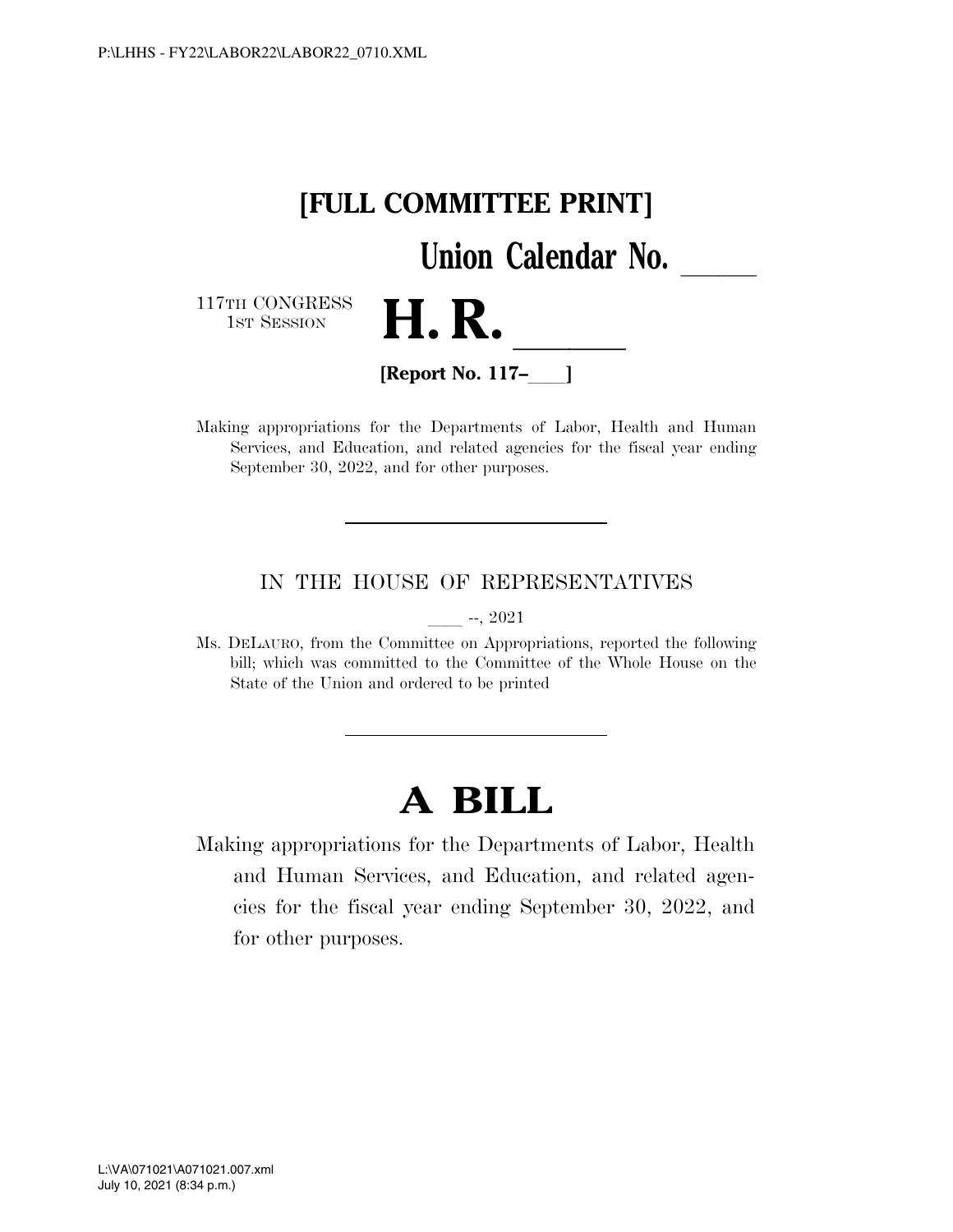| $\mathbf{1}$   | Be it enacted by the Senate and House of Representa-         |
|----------------|--------------------------------------------------------------|
| $\overline{2}$ | tives of the United States of America in Congress assembled, |
| 3              | That the following sums are appropriated, out of any         |
| $\overline{4}$ | money in the Treasury not otherwise appropriated, for the    |
| 5              | Departments of Labor, Health and Human Services, and         |
| 6              | Education, and related agencies for the fiscal year ending   |
| 7              | September 30, 2022, and for other purposes, namely:          |
| 8              | <b>TITLE I</b>                                               |
| 9              | DEPARTMENT OF LABOR                                          |
| 10             | EMPLOYMENT AND TRAINING ADMINISTRATION                       |
| 11             | TRAINING AND EMPLOYMENT SERVICES                             |
| 12             | For necessary expenses of the Workforce Innovation           |
| 13             | and Opportunity Act (referred to in this Act as "WIOA")      |
| 14             | and the National Apprenticeship Act, $$4,407,108,000,$       |
| 15             | plus reimbursements, shall be available. Of the amounts      |
| 16             | provided:                                                    |
| 17             | (1) for grants to States for a dult employment               |
| 18             | and training activities, youth activities, and dis-          |
| 19             | located worker employment and training activities,           |
| 20             | $$3,095,332,000$ as follows:                                 |
| 21             | $(A)$ \$923,174,000 for adult employment                     |
| 22             | and training activities, of which $$211,174,000$             |
| 23             | shall be available for the period July 1, $2022$             |
| 24             | through June 30, 2023, and of<br>which                       |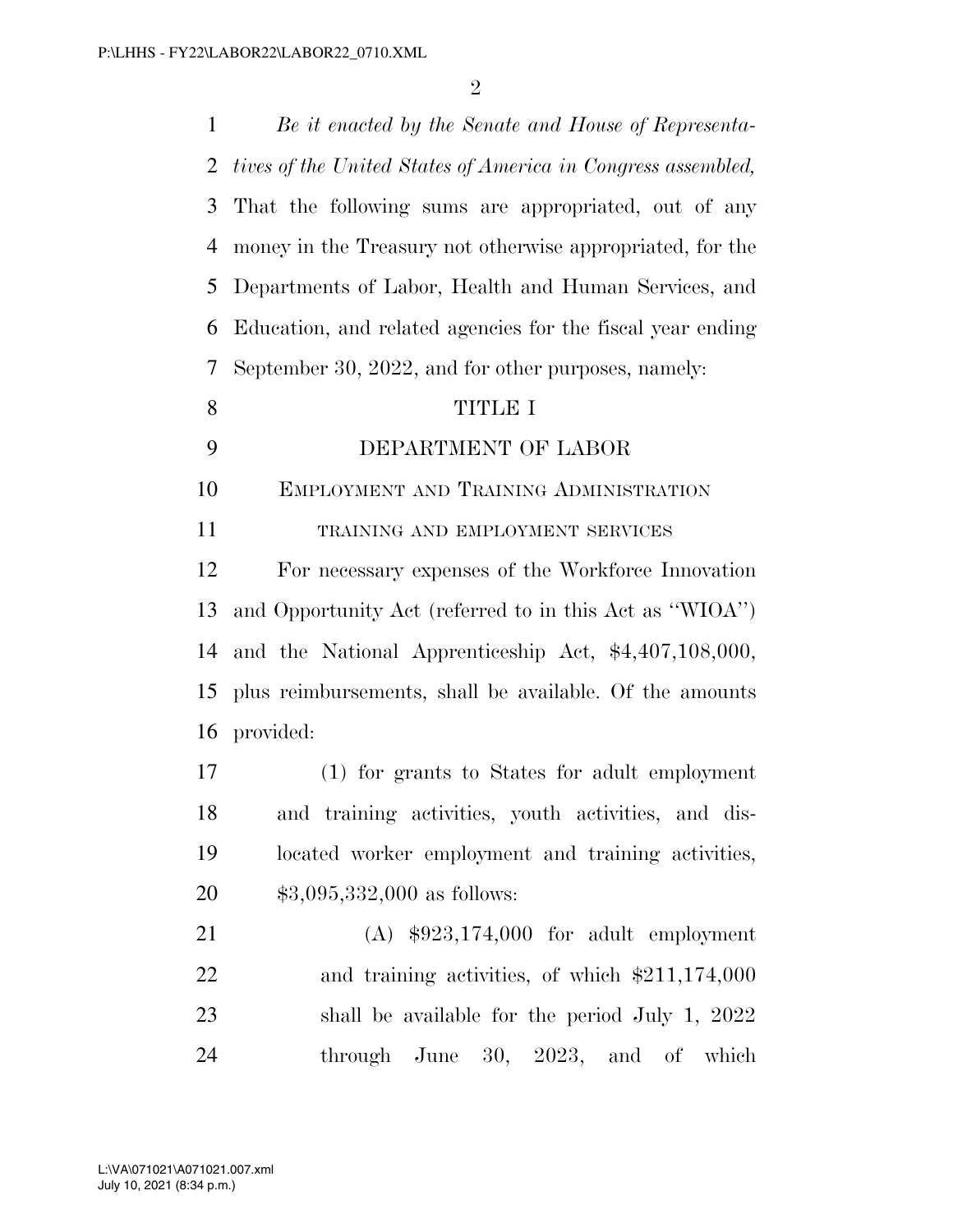| $\mathbf{1}$   | $$712,000,000$ shall be available for the period            |
|----------------|-------------------------------------------------------------|
| $\overline{2}$ | October 1, 2022 through June 30, 2023;                      |
| $\mathfrak{Z}$ | $$988,604,000$ for youth activities,<br>(B)                 |
| $\overline{4}$ | which shall be available for the period April 1,            |
| 5              | $2022$ through June 30, 2023; and                           |
| 6              | $(C)$ \$1,183,554,000 for dislocated worker                 |
| 7              | employment and training activities, of which                |
| 8              | $$323,554,000$ shall be available for the period            |
| 9              | July 1, 2022 through June 30, 2023, and of                  |
| 10             | which $$860,000,000$ shall be available for the             |
| 11             | period October 1, 2022 through June 30, 2023:               |
| 12             | <i>Provided</i> , That the funds available for allotment to |
| 13             | outlying areas to carry out subtitle B of title I of the    |
| 14             | WIOA shall not be subject to the requirements of            |
| 15             | section $127(b)(1)(B)(ii)$ of such Act; and                 |
| 16             | $(2)$ for national programs, \$1,311,776,000 as             |
| 17             | follows:                                                    |
| 18             | $(A)$ \$435,859,000 for the dislocated work-                |
| 19             | national reserve, of which<br>assistance<br>ers             |
| 20             | $$235,859,000$ shall be available for the period            |
| 21             | July 1, 2022 through September 30, 2023, and                |
| 22             | of which $$200,000,000$ shall be available for the          |
| 23             | period October 1, 2022 through September 30,                |
| 24             | 2023: <i>Provided</i> , That funds made available in        |
| 25             | this subparagraph shall be available for the                |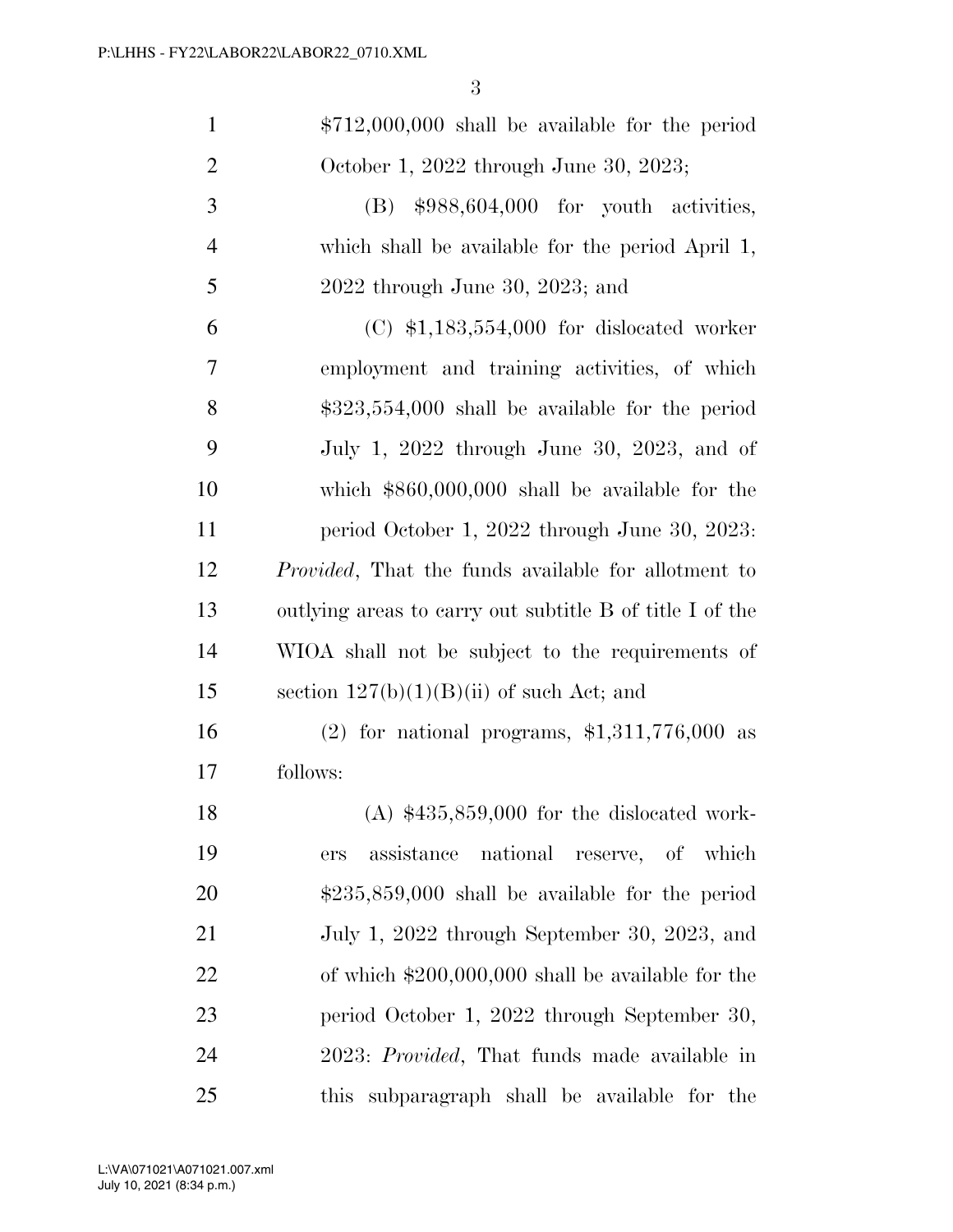pilot program authorized under section 8041 of the SUPPORT for Patients and Communities Act (Public Law 115-271): *Provided further,*  That funds provided to carry out section 5 132(a)(2)(A) of the WIOA may be used to pro- vide assistance to a State for statewide or local use in order to address cases where there have been worker dislocations across multiple sectors or across multiple local areas and such workers remain dislocated; coordinate the State work- force development plan with emerging economic development needs; and train such eligible dis- located workers: *Provided further*, That funds provided to carry out sections 168(b) and 169(c) of the WIOA may be used for technical assistance and demonstration projects, respec- tively, that provide assistance to new entrants in the workforce and incumbent workers: *Pro- vided further*, That notwithstanding section 168(b) of the WIOA, of the funds provided under this subparagraph, the Secretary of Labor (referred to in this title as ''Secretary'') may reserve not more than 10 percent of such funds to provide technical assistance and carry out additional activities related to the transition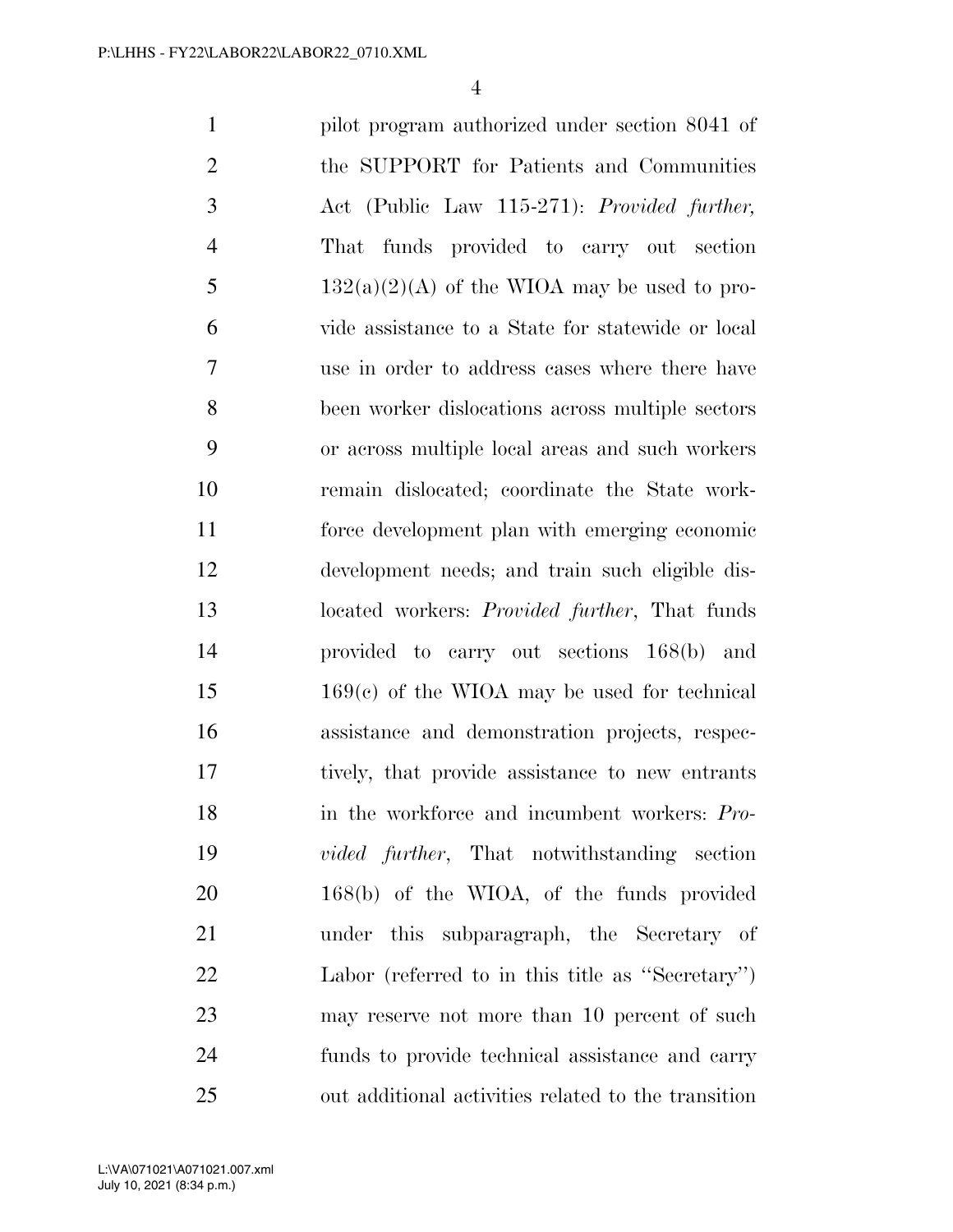| $\mathbf{1}$   | to the WIOA: <i>Provided further</i> , That of the  |
|----------------|-----------------------------------------------------|
| $\overline{2}$ | provided under this subparagraph,<br>funds          |
| $\mathfrak{Z}$ | $$200,000,000$ shall be for training and employ-    |
| $\overline{4}$ | ment assistance under sections $168(b)$ , $169(c)$  |
| 5              | (notwithstanding the 10 percent limitation in       |
| 6              | such section) and 170 of the WIOA as follows:       |
| $\tau$         | (i) $$100,000,000$ shall be for the pur-            |
| 8              | pose of developing, offering, or improving          |
| 9              | educational or career training programs at          |
| 10             | community colleges, defined as public insti-        |
| 11             | tutions of higher education, as described in        |
| 12             | section $101(a)$ of the Higher Education            |
| 13             | Act of 1965 and at which the associate's            |
| 14             | degree is primarily the highest degree              |
| 15             | awarded, with other eligible institutions of        |
| 16             | higher education, as defined in section             |
| 17             | $101(a)$ of the Higher Education Act of             |
| 18             | 1965, eligible to participate through con-          |
| 19             | sortia, with community colleges as the lead         |
| 20             | grantee: <i>Provided</i> , That the Secretary shall |
| 21             | follow the requirements for the program in          |
| 22             | House Report 116–62 and in the report               |
| 23             | accompanying this Act: Provided further,            |
| 24             | That any grant funds used for apprentice-           |
| 25             | ships shall be used to support only appren-         |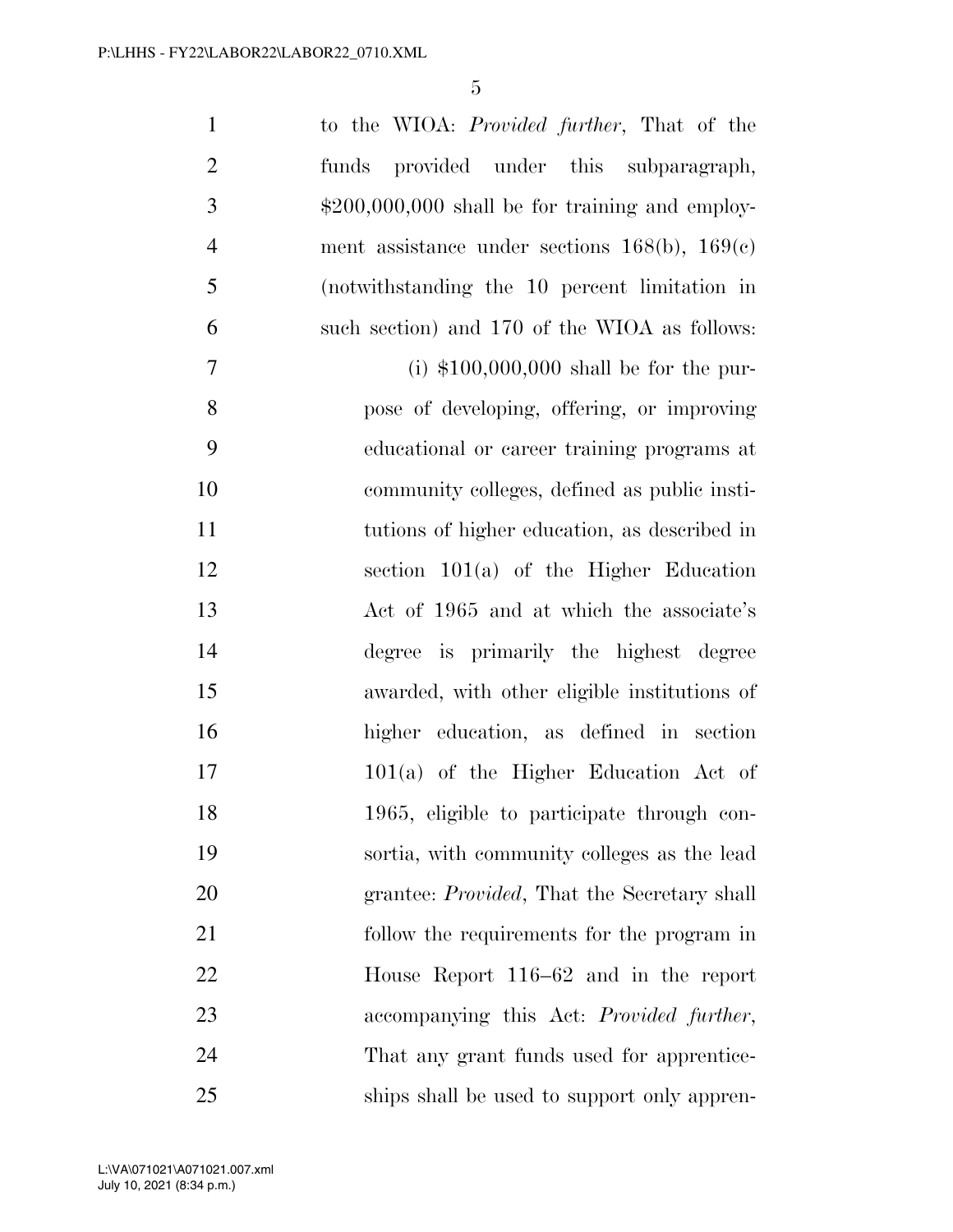| $\mathbf{1}$   | ticeship programs registered under the Na-                    |
|----------------|---------------------------------------------------------------|
| $\overline{2}$ | tional Apprenticeship Act and as referred                     |
| 3              | to in section $3(7)(B)$ of the WIOA;                          |
| $\overline{4}$ | (ii) $$100,000,000$ shall be for training                     |
| 5              | and employment assistance for workers in                      |
| 6              | communities that have experienced job                         |
| $\tau$         | losses due to dislocations in industries re-                  |
| 8              | lated to fossil fuel extraction or energy                     |
| 9              | production;                                                   |
| 10             | $(B)$ \$58,000,000 for Native American pro-                   |
| 11             | grams under section 166 of the WIOA, which                    |
| 12             | shall be available for the period July 1, $2022$              |
| 13             | through June 30, 2023;                                        |
| 14             | $(C)$ \$96,711,000 for migrant and seasonal                   |
| 15             | farmworker programs under section 167 of the                  |
| 16             | WIOA, including \$89,693,000 for formula                      |
| 17             | grants (of which not less than 70 percent shall               |
| 18             | be for employment and training services),                     |
| 19             | \$6,444,000 for migrant and seasonal housing                  |
| 20             | (of which not less than 70 percent shall be for               |
| 21             | permanent housing), and $$574,000$ for other                  |
| 22             | discretionary purposes, which shall be available              |
| 23             | for the period April 1, 2022 through June 30,                 |
| 24             | <i>Provided</i> , That notwithstanding<br><b>2023:</b><br>any |
| 25             | other provision of law or related regulation, the             |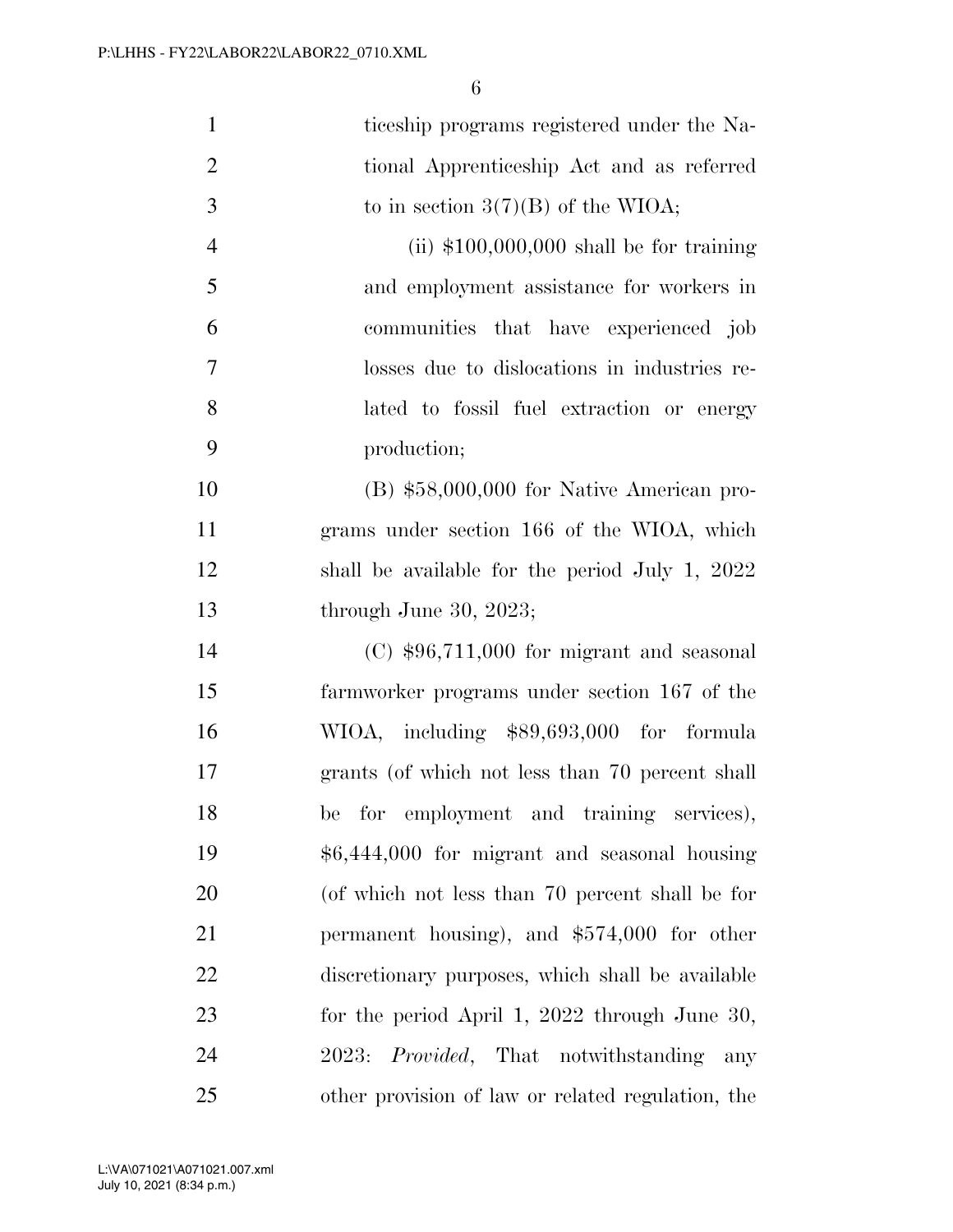Department of Labor shall take no action lim-2 iting the number or proportion of eligible par- ticipants receiving related assistance services or discouraging grantees from providing such serv- ices: *Provided further*, That notwithstanding the definition of ''eligible seasonal farmworker'' in section 167(i)(3)(A) of the WIOA relating to an individual being ''low-income'', an individual is eligible for migrant and seasonal farmworker programs under section 167 of the WIOA under 11 that definition if, in addition to meeting the re- quirements of clauses (i) and (ii) of section  $167(i)(3)(A)$ , such individual is a member of a family with a total family income equal to or less than 150 percent of the poverty line; (D) \$145,000,000 for YouthBuild activi- ties as described in section 171 of the WIOA, which shall be available for the period April 1, 2022 through June 30, 2023; (E) \$150,000,000 for ex-offender activi-21 ties, under the authority of section 169 of the

 WIOA, which shall be available for the period April 1, 2022 through June 30, 2023: *Provided*, That of this amount, \$25,000,000 shall be for competitive grants to national and regional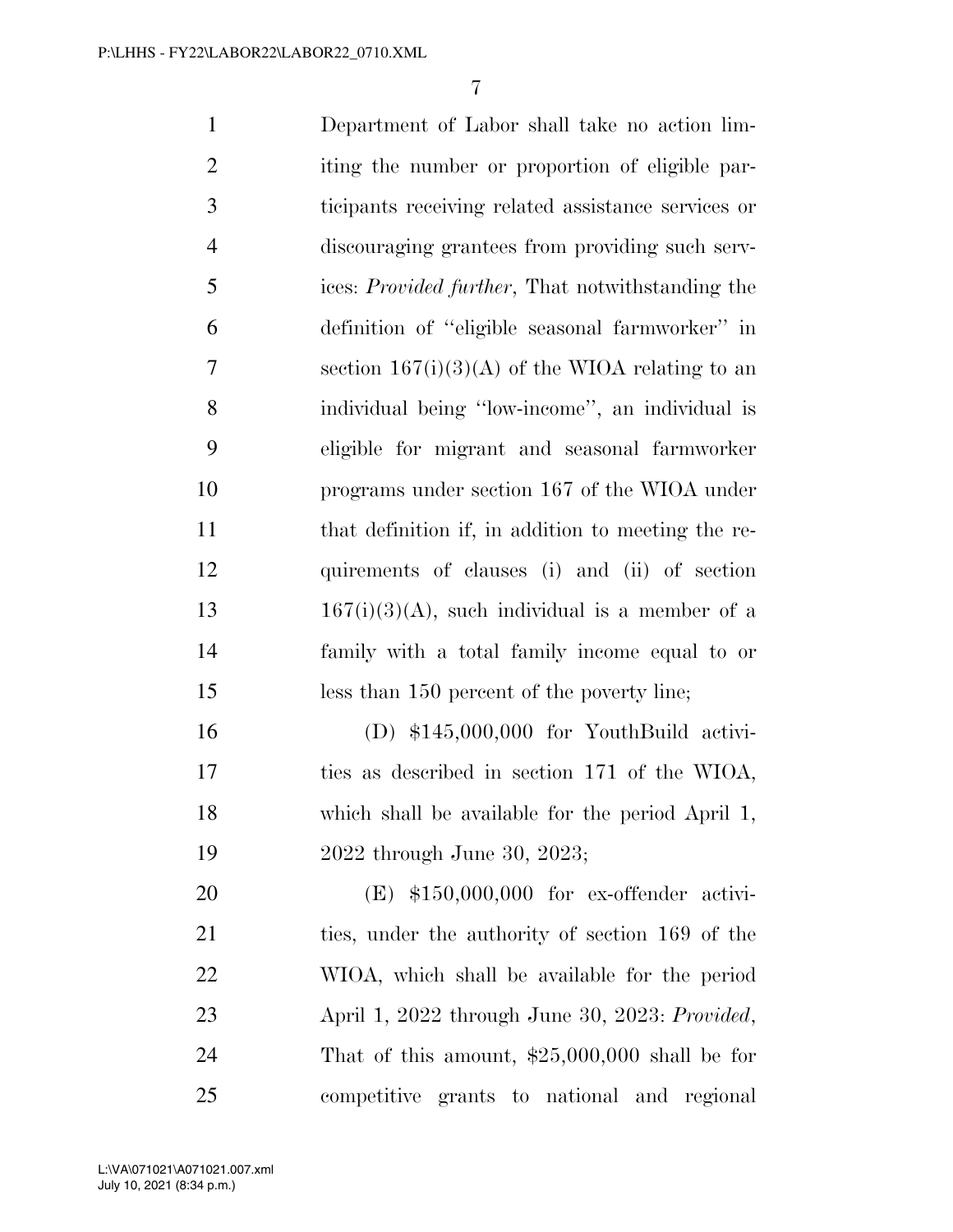intermediaries for activities that prepare for employment young adults with criminal legal histories, young adults who have been justice system-involved, or young adults who have dropped out of school or other educational pro- grams, with a priority for projects serving high-crime, high-poverty areas;

 (F) \$7,250,000 for the Workforce Data Quality Initiative, under the authority of section 169 of the WIOA, which shall be available for the period July 1, 2022 through June 30, 2023; and

 (G) \$285,000,000 to expand opportunities through apprenticeships only registered under the National Apprenticeship Act and as referred 16 to in section  $3(7)(B)$  of the WIOA, to be avail- able to the Secretary to carry out activities through grants, cooperative agreements, con- tracts and other arrangements, with States and other appropriate entities, including equity intermediaries and business and labor industry partner intermediaries, which shall be available for the period July 1, 2022 through June 30, 2023.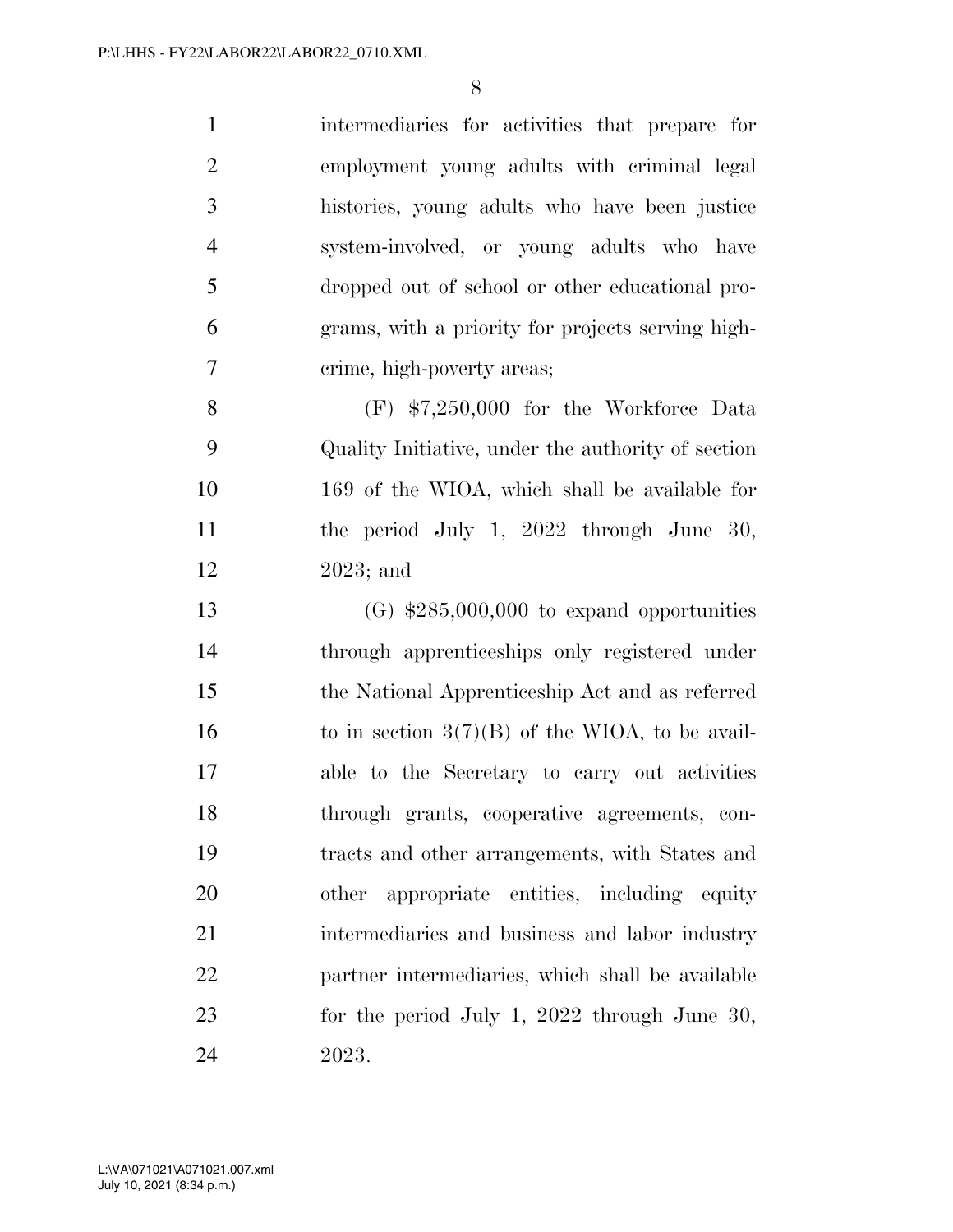(H) \$50,000,000 for a National Youth Employment Program, under the authority of section 169 of the WIOA, including the expan- sion of summer and year-round job opportuni- ties for disadvantaged youth, which shall be available for the period April 1, 2022 through June 30, 2023;

 (I) \$20,000,000 for a national training program for veterans, members of the armed forces who are separating from active duty, and the spouses of veterans and such members, fo- cused on training related to employment in clean energy sectors and occupations, under the authority of section 169 of the WIOA, which shall be available for the period July 1, 2022 through June 30, 2023; and

 (J) \$63,956,000 for carrying out Dem- onstration and Pilot projects under section 169(c) of the WIOA, which shall be available 20 for the period April 1, 2022 through June 30, 2023, in addition to funds available for such ac- tivities under subparagraph (A) for the projects, and in the amounts, specified under the heading ''Training and Employment Serv-ices'' in the report accompanying this Act: *Pro-*

July 10, 2021 (8:34 p.m.) L:\VA\071021\A071021.007.xml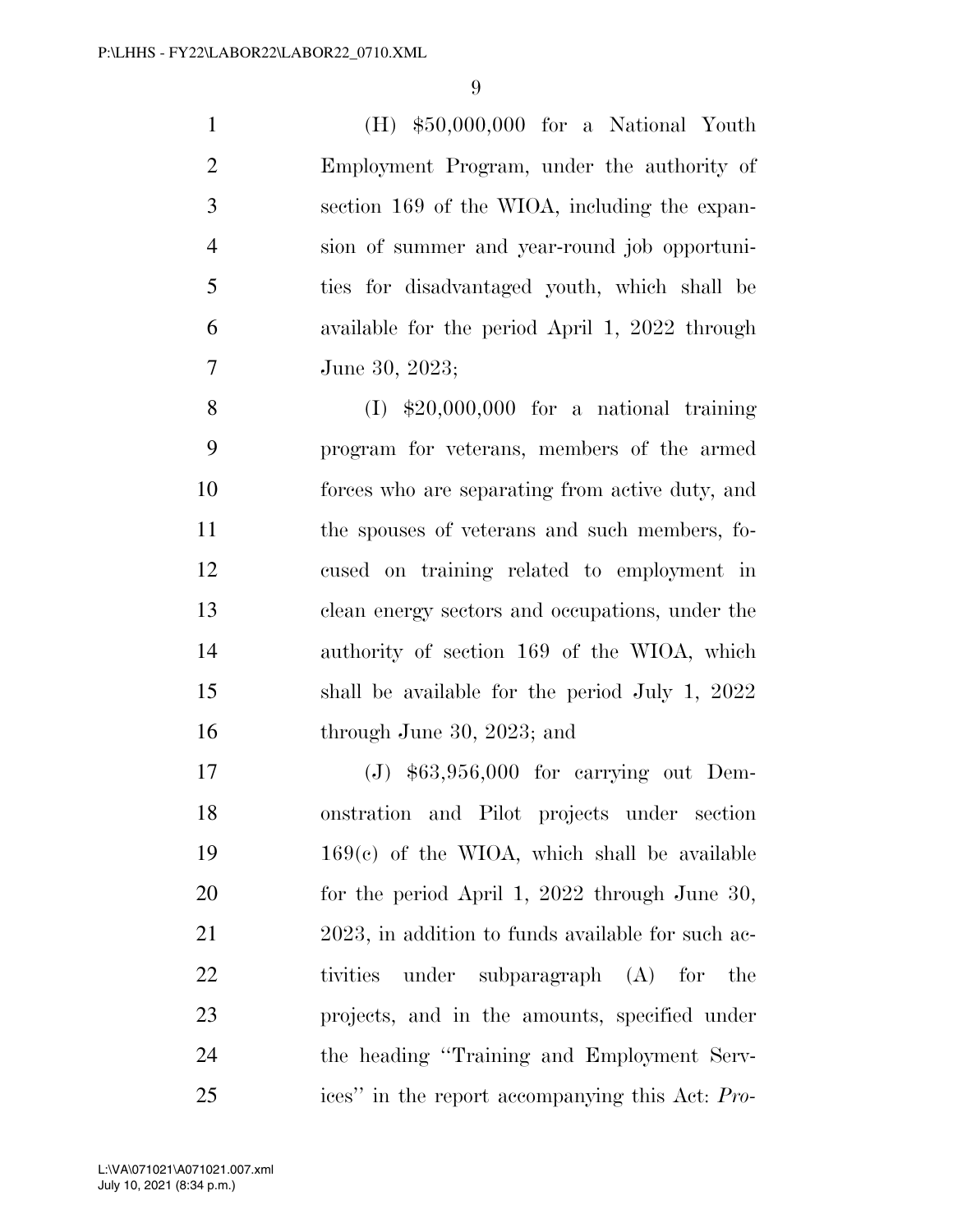| $\mathbf{1}$   | <i>vided</i> , That such funds may be used for                |
|----------------|---------------------------------------------------------------|
| $\overline{2}$ | projects that are related to the employment and               |
| 3              | training needs of dislocated workers, other                   |
| $\overline{4}$ | adults, or youth: <i>Provided further</i> , That the 10       |
| 5              | percent funding limitation under such section                 |
| 6              | shall not apply to such funds: <i>Provided further</i> ,      |
| $\tau$         | That section $169(b)(6)(C)$ of the WIOA shall                 |
| 8              | not apply to such funds: <i>Provided further</i> , That       |
| 9              | sections 102 and 107 of this Act shall not apply              |
| 10             | to such funds.                                                |
| 11             | <b>JOB CORPS</b>                                              |
| 12             | (INCLUDING TRANSFER OF FUNDS)                                 |
| 13             | To carry out subtitle C of title I of the WIOA, includ-       |
| 14             | ing Federal administrative expenses, the purchase and         |
| 15             | hire of passenger motor vehicles, the construction, alter-    |
| 16             | ation, and repairs of buildings and other facilities, and the |
| 17             | purchase of real property for training centers as author-     |
| 18             | ized by the WIOA, \$1,830,073,000, plus reimbursements,       |
| 19             | as follows:                                                   |
| 20             | $(1)$ \$1,653,325,000 for Job Corps Operations,               |
| 21             | which shall be available for the period July 1, $2022$        |
| 22             | through June 30, 2023;                                        |
| 23             | $(2)$ \$138,000,000 for construction, rehabilita-             |
| 24             | tion and acquisition of Job Corps Centers, which              |
| 25             | shall be available for the period July 1, 2022                |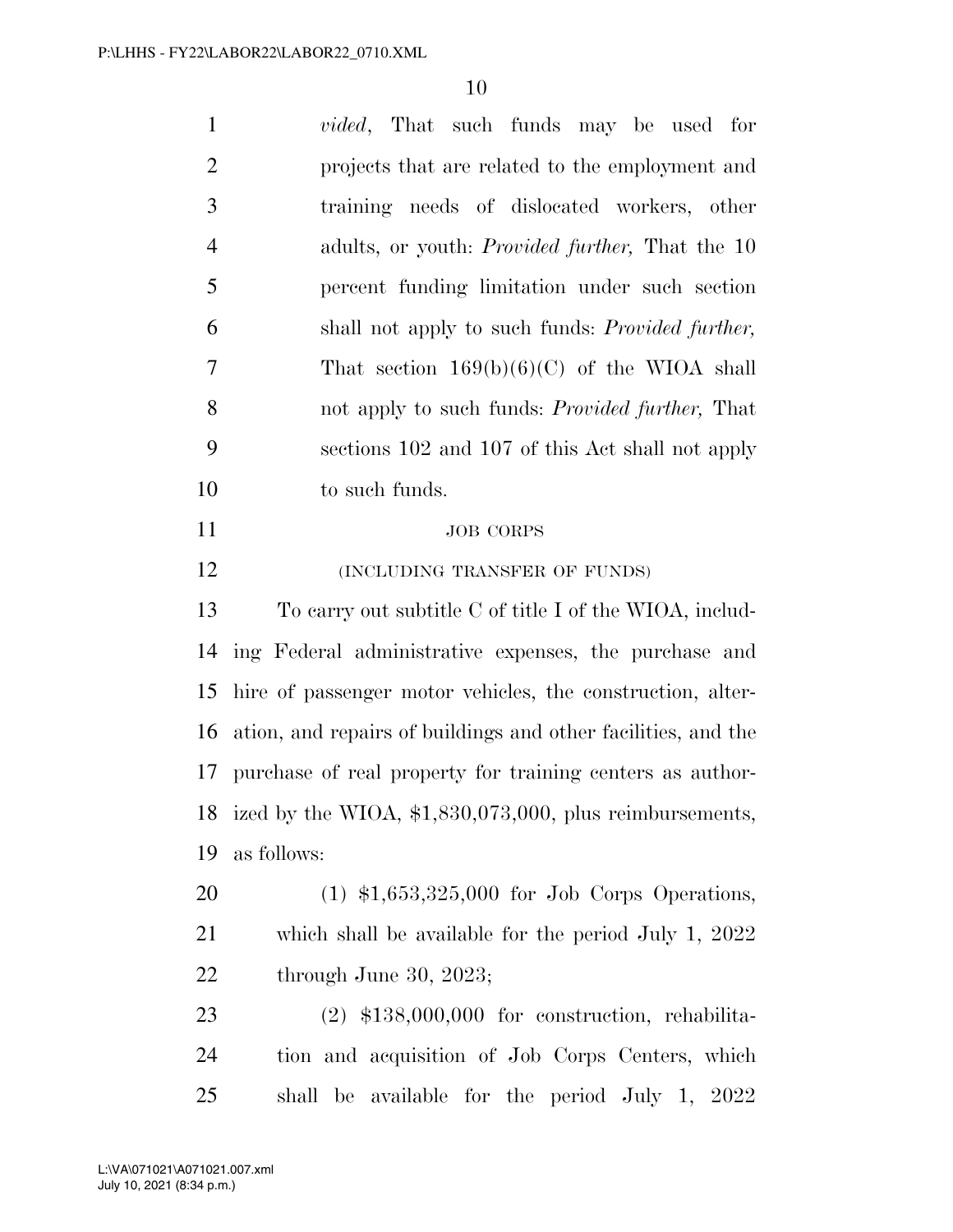| $\mathbf{1}$   | through June 30, 2025, and which may include the              |
|----------------|---------------------------------------------------------------|
| $\overline{2}$ | acquisition, maintenance, and repair of major items           |
| 3              | of equipment: <i>Provided</i> , That the Secretary may        |
| $\overline{4}$ | transfer up to 15 percent of such funds to meet the           |
| 5              | operational needs of such centers or to achieve ad-           |
| 6              | ministrative efficiencies: <i>Provided further</i> , That any |
| $\overline{7}$ | funds transferred pursuant to the preceding provi-            |
| 8              | sion shall not be available for obligation after June         |
| 9              | 30, 2023: Provided further, That the Committees on            |
| 10             | Appropriations of the House of Representatives and            |
| 11             | the Senate are notified at least 15 days in advance           |
| 12             | of any transfer; and                                          |
| 13             | $(3)$ \$38,748,000 for necessary expenses of Job              |
| 14             | Corps, which shall be available for obligation for the        |
| 15             | period October 1, 2021 through September 30,                  |
| 16             | 2022:                                                         |
| 17             | <i>Provided</i> , That no funds from any other appropriation  |
| 18             | shall be used to provide meal services at or for Job Corps    |
| 19             | centers.                                                      |
| 20             | COMMUNITY SERVICE EMPLOYMENT FOR OLDER                        |

## 21 AMERICANS

 To carry out title V of the Older Americans Act of 1965 (referred to in this Act as ''OAA''), \$450,000,000, which shall be available for the period April 1, 2022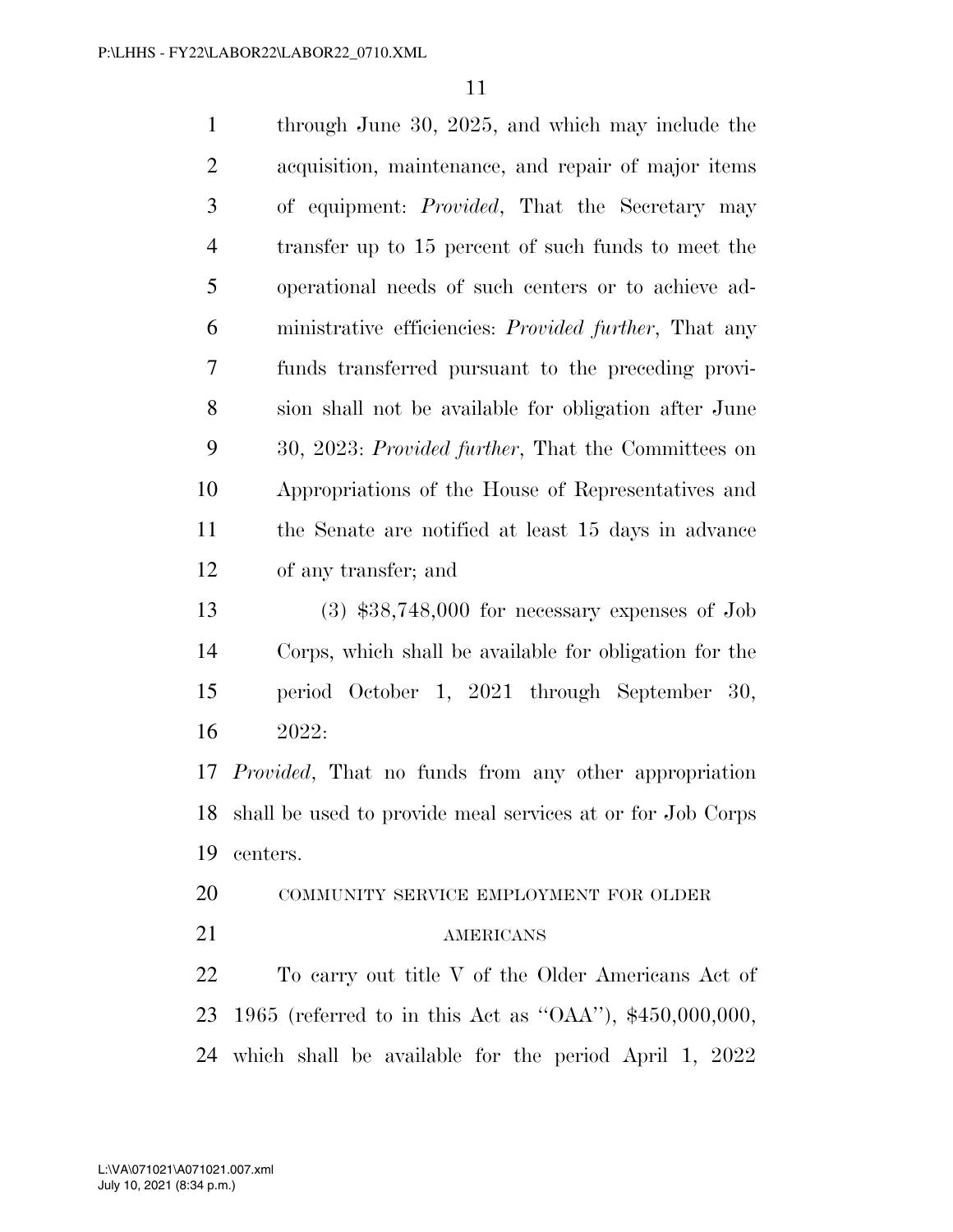through June 30, 2023, and may be recaptured and reobli-

gated in accordance with section 517(c) of the OAA.

FEDERAL UNEMPLOYMENT BENEFITS AND ALLOWANCES

 For payments during fiscal year 2022 of trade ad- justment benefit payments and allowances under part I of subchapter B of chapter 2 of title II of the Trade Act of 1974, and section 246 of that Act; and for training, employment and case management services, allowances for job search and relocation, and related State administrative expenses under part II of subchapter B of chapter 2 of title II of the Trade Act of 1974, and including benefit payments, allowances, training, employment and case management services, and related State administration provided pursuant to section 231(a) of the Trade Adjust- ment Assistance Extension Act of 2011, sections 405(a) and 406 of the Trade Preferences Extension Act of 2015, 17 and section  $285(a)(2)$  of the Trade Act of 1974 (as amended by section 406(a)(7) of the Trade Preferences Extension Act of 2015), \$551,000,000 together with such amounts as may be necessary to be charged to the subse- quent appropriation for payments for any period subse- quent to September 15, 2022: *Provided*, That notwith- standing section 502 of this Act, any part of the appro- priation provided under this heading may remain available for obligation beyond the current fiscal year pursuant to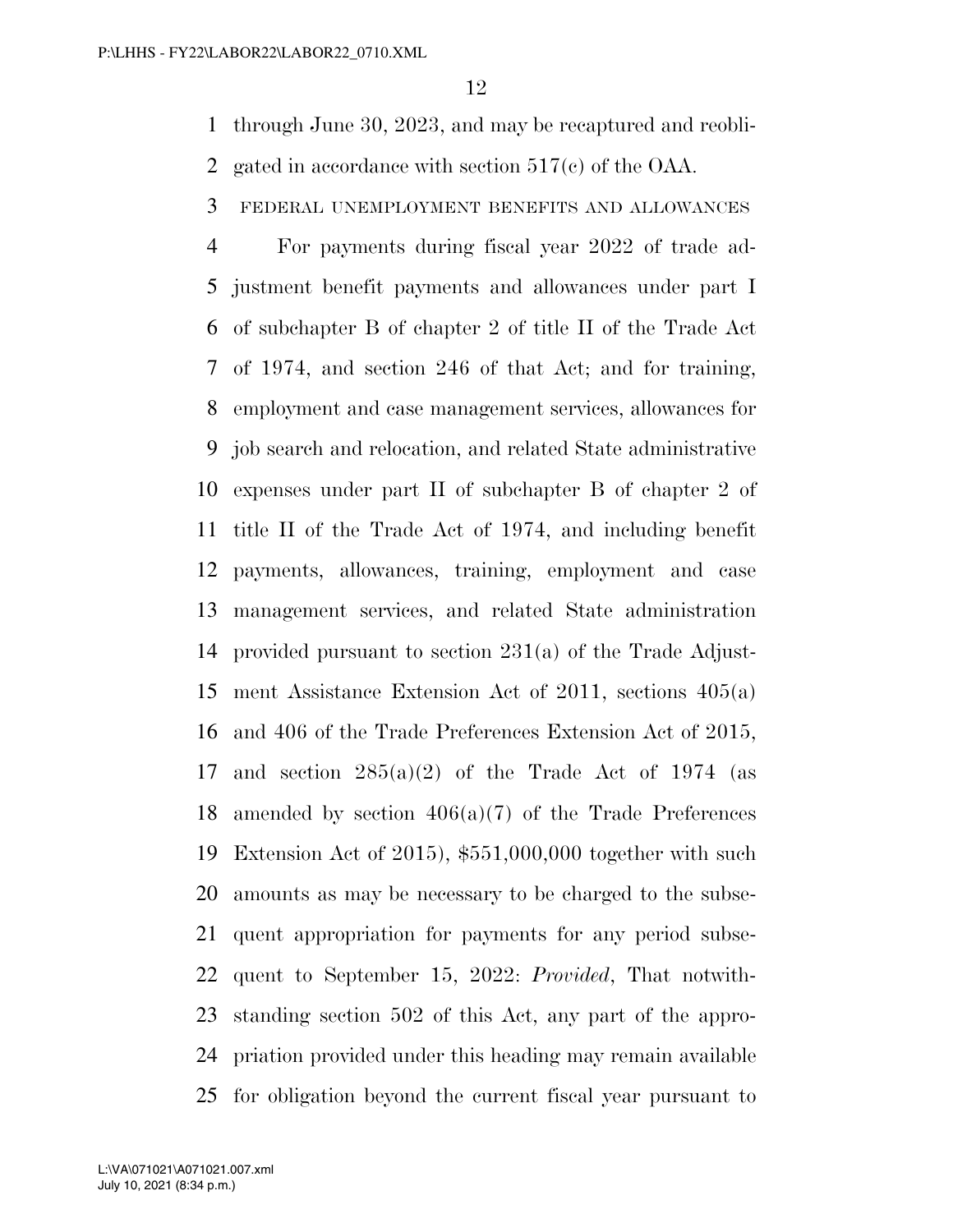the authorities of section 245(c) of the Trade Act of 1974

2  $(19 \text{ U.S.C. } 2317(c))$ .

STATE UNEMPLOYMENT INSURANCE AND EMPLOYMENT

## SERVICE OPERATIONS

 For authorized administrative expenses, \$89,066,000, together with not to exceed \$4,087,164,000 which may be expended from the Employment Security Administration Account in the Unemployment Trust Fund (''the Trust Fund''), of which—

 (1) \$2,866,214,000 from the Trust Fund is for grants to States for the administration of State un- employment insurance laws as authorized under title III of the Social Security Act (including not less than \$250,000,000 to carry out reemployment serv- ices and eligibility assessments under section 306 of such Act, any claimants of regular compensation, as defined in such section, including those who are profiled as most likely to exhaust their benefits, may be eligible for such services and assessments: *Pro- vided*, That of such amount, \$117,000,000 is speci- fied for grants under section 306 of the Social Secu- rity Act and \$133,000,000 is additional new budget authority specified for purposes of section 314(g) of the Congressional Budget Act of 1974; and \$9,000,000 for continued support of the Unemploy-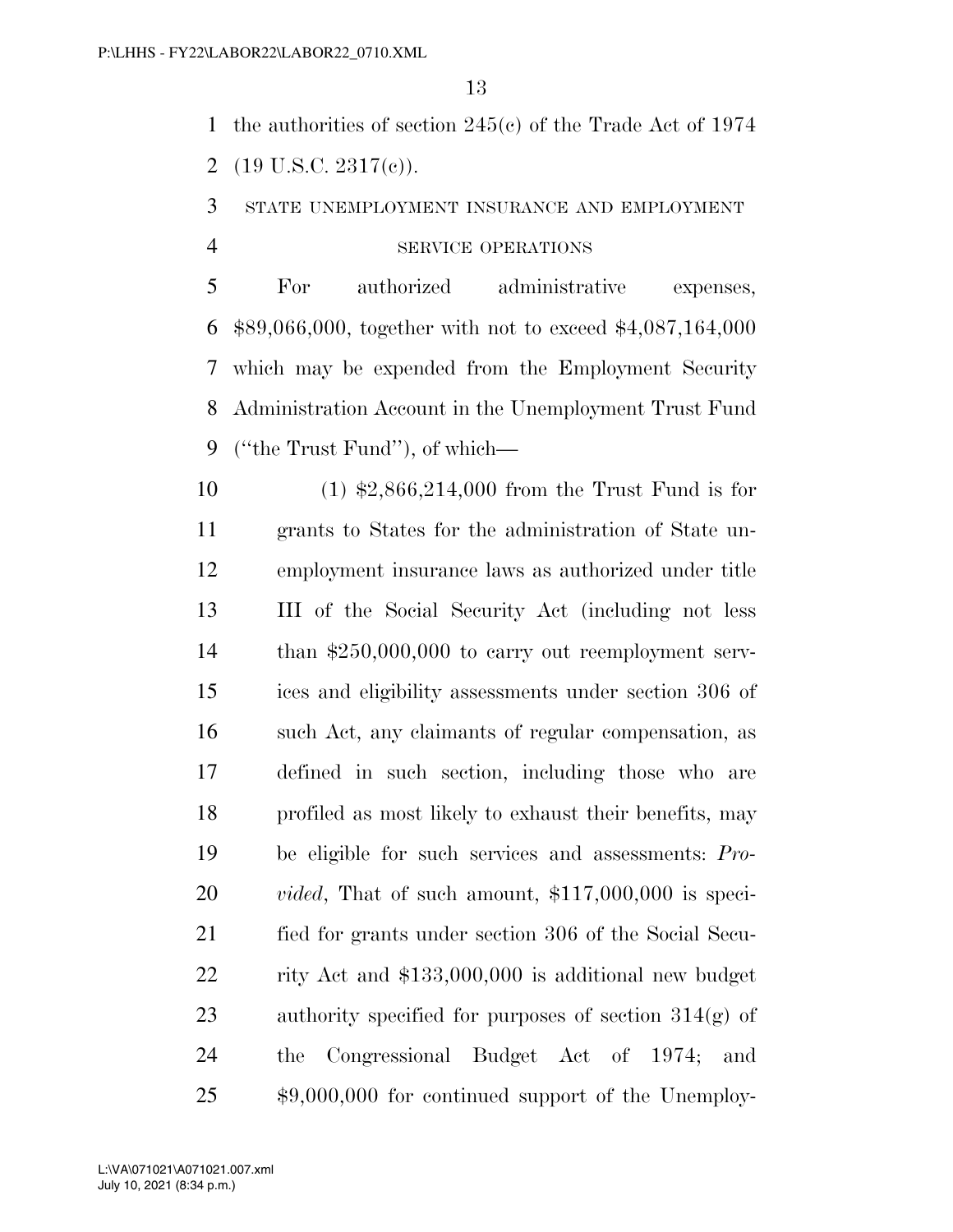ment Insurance Integrity Center of Excellence), the administration of unemployment insurance for Fed- eral employees and for ex-service members as au- thorized under 5 U.S.C. 8501–8523, and the admin- istration of trade readjustment allowances, reem- ployment trade adjustment assistance, and alter- native trade adjustment assistance under the Trade Act of 1974 and under section 231(a) of the Trade Adjustment Assistance Extension Act of 2011, sec- tions 405(a) and 406 of the Trade Preferences Ex-11 tension Act of 2015, and section  $285(a)(2)$  of the 12 Trade Act of 1974 (as amended by section  $406(a)(7)$  of the Trade Preferences Extension Act of 2015), and shall be available for obligation by the States through December 31, 2022, except that funds used 16 for automation shall be available for Federal obliga- tion through December 31, 2022, and for State obli- gation through September 30, 2024, or, if the auto- mation is being carried out through consortia of States, for State obligation through September 30, 2028, and for expenditure through September 30, 2029, and funds for competitive grants awarded to States for improved operations and to conduct in- person reemployment and eligibility assessments and unemployment insurance improper payment reviews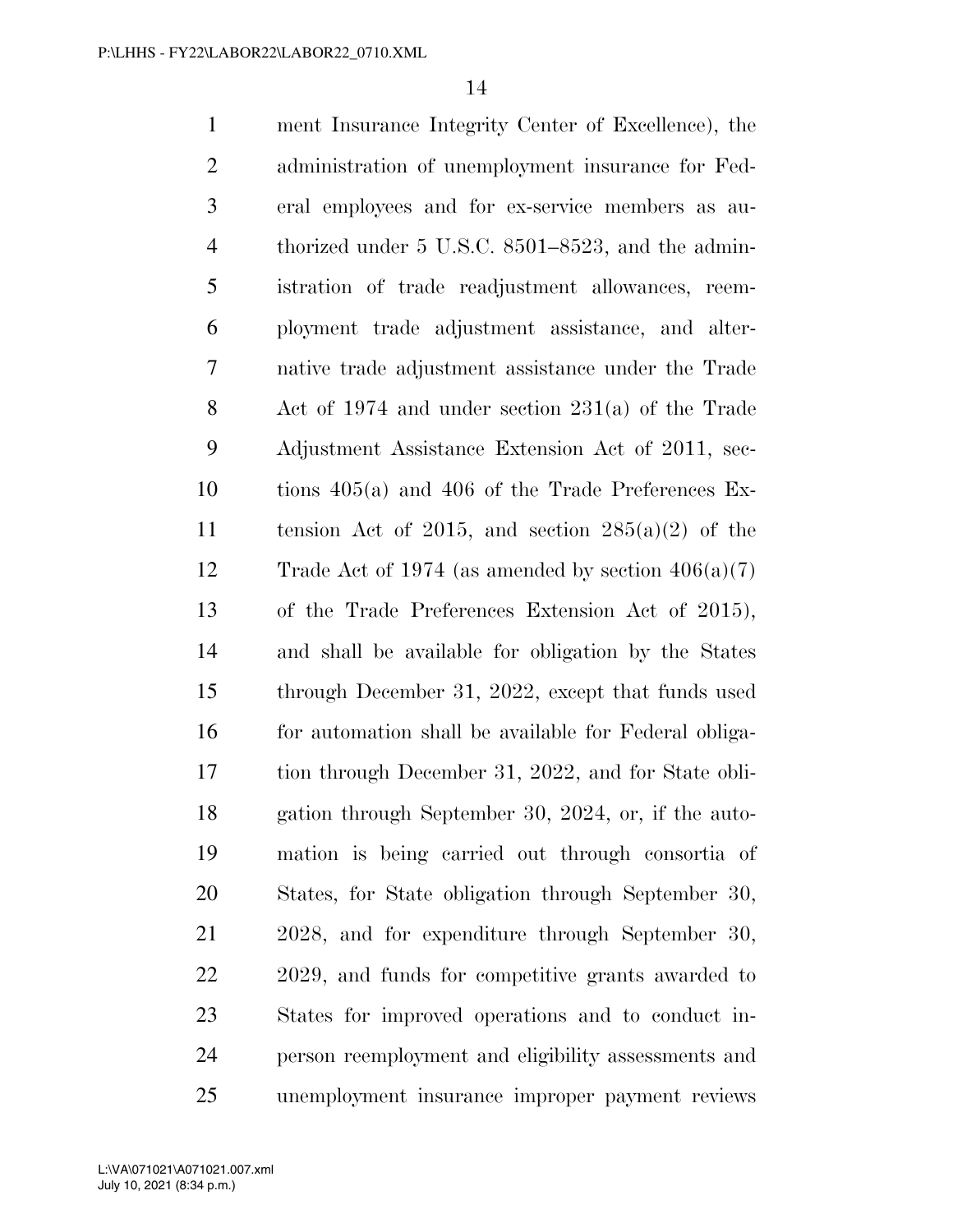and provide reemployment services and referrals to training, as appropriate, shall be available for Fed- eral obligation through December 31, 2022, and for obligation by the States through September 30, 2024, and funds for the Unemployment Insurance Integrity Center of Excellence shall be available for obligation by the State through September 30, 2023, and funds used for unemployment insurance work- loads experienced through September 30, 2022 shall be available for Federal obligation through Decem-ber 31, 2022;

 (2) \$118,108,000 from the Trust Fund is for national activities necessary to support the adminis- tration of the Federal-State unemployment insur-ance system;

 (3) \$727,449,000 from the Trust Fund, to- gether with \$21,413,000 from the General Fund of the Treasury, is for grants to States in accordance with section 6 of the Wagner-Peyser Act, and shall be available for Federal obligation for the period July 1, 2022 through June 30, 2023;

 (4) \$22,318,000 from the Trust Fund is for na- tional activities of the Employment Service, includ- ing administration of the work opportunity tax cred-it under section 51 of the Internal Revenue Code of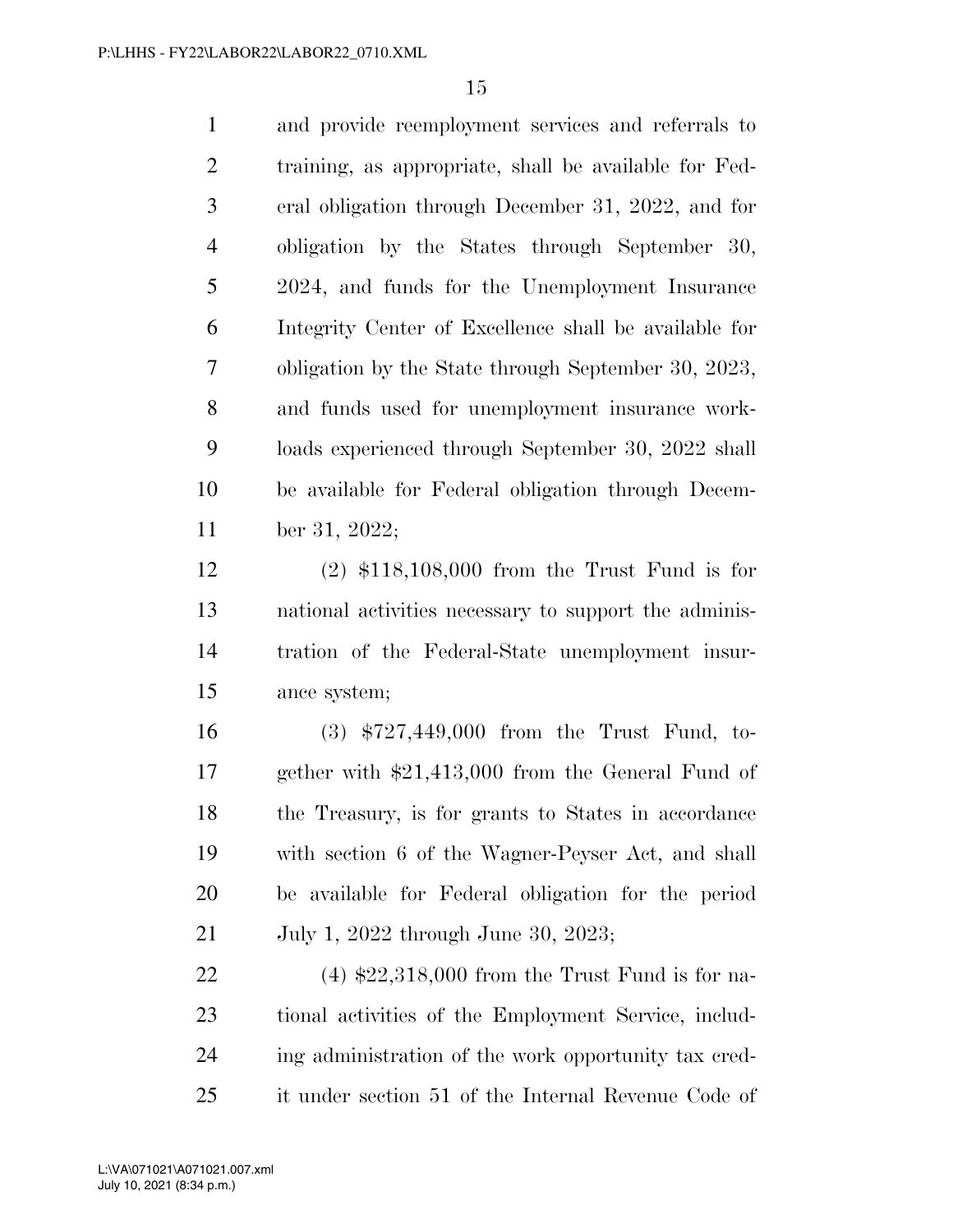1986 (including assisting States in adopting or mod- ernizing information technology for use in the proc- essing of certification requests), and the provision of technical assistance and staff training under the Wagner-Peyser Act;

 (5) \$94,075,000 from the Trust Fund is for the administration of foreign labor certifications and re- lated activities under the Immigration and Nation- ality Act and related laws, of which \$67,793,000 shall be available for the Federal administration of such activities, and \$26,282,000 shall be available for grants to States for the administration of such activities; and

 (6) \$67,653,000 from the General Fund is to provide workforce information, national electronic tools, and one-stop system building under the Wag- ner-Peyser Act and shall be available for Federal ob- ligation for the period July 1, 2022 through June 30, 2023, of which up to \$9,800,000 shall be used to carry out research and demonstration projects re- lated to testing effective ways to promote greater labor force participation of people with disabilities: *Provided*, That the Secretary may transfer amounts made available for research and demonstration projects under this paragraph to the ''Office of Dis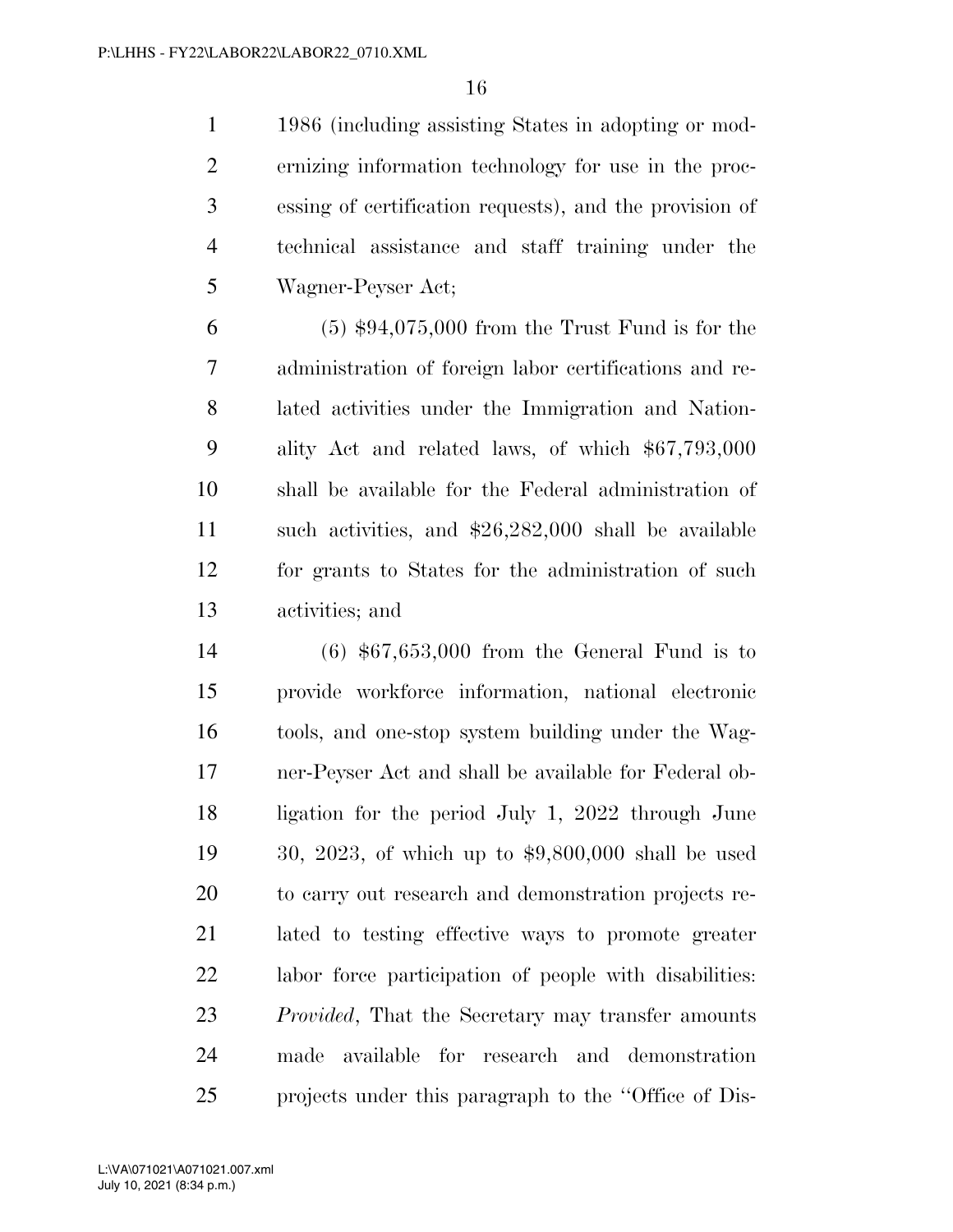ability Employment Policy'' account for such pur-poses:

 *Provided*, That to the extent that the Average Weekly In- sured Unemployment (''AWIU'') for fiscal year 2022 is projected by the Department of Labor to exceed 2,008,000, an additional \$28,600,000 from the Trust Fund shall be available for obligation for every 100,000 increase in the AWIU level (including a pro rata amount for any increment less than 100,000) to carry out title III of the Social Security Act: *Provided further*, That funds appropriated in this Act that are allotted to a State to carry out activities under title III of the Social Security Act may be used by such State to assist other States in carrying out activities under such title III if the other States include areas that have suffered a major disaster declared by the President under the Robert T. Stafford Disaster Relief and Emergency Assistance Act: *Provided further*, That the Secretary may use funds appropriated for grants to States under title III of the Social Security Act to make payments on behalf of States for the use of the National Directory of New Hires under section 453(j)(8) of such Act: *Provided further*, That the Sec- retary may use funds appropriated for grants to States under title III of the Social Security Act to make pay-ments on behalf of States to the entity operating the State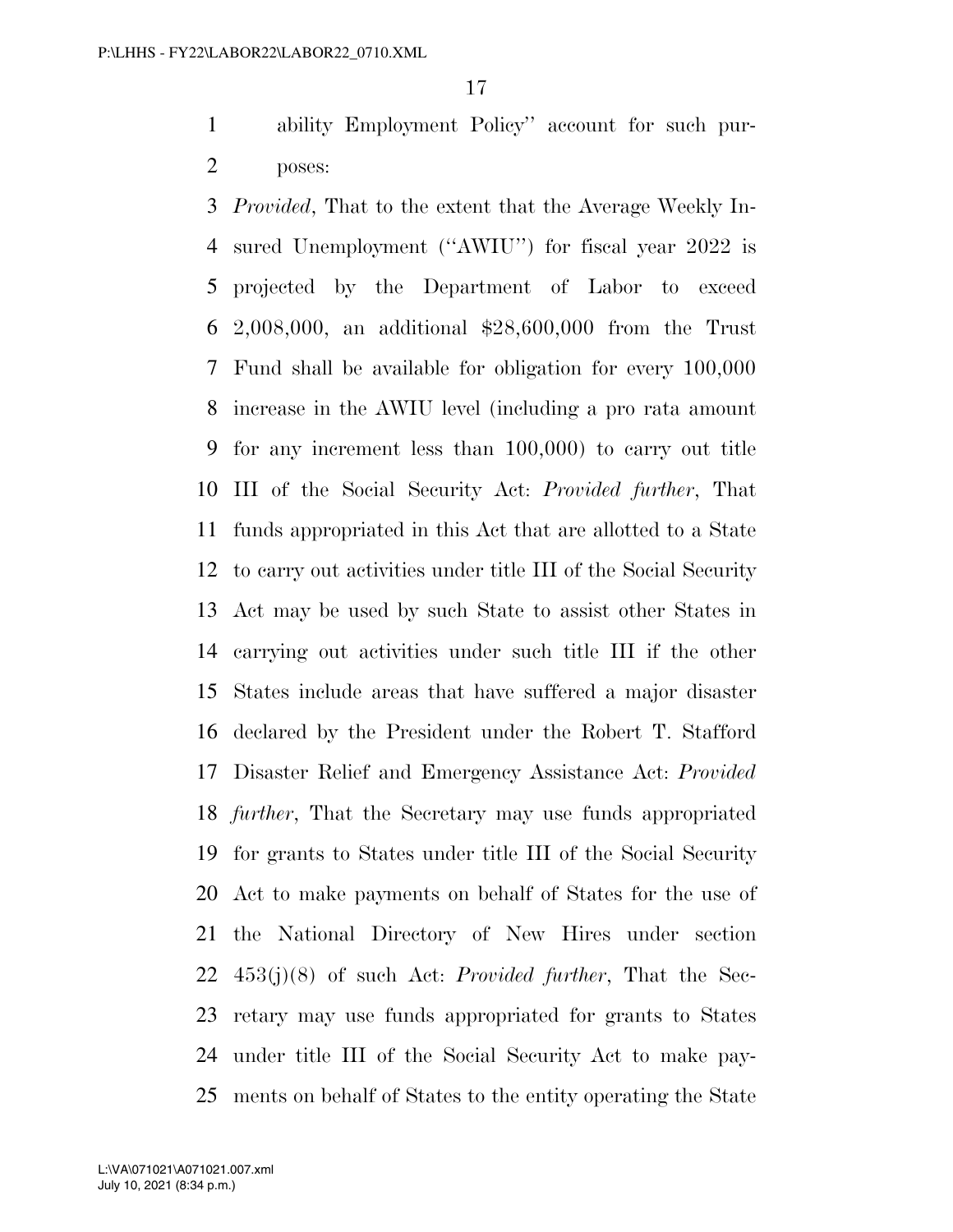Information Data Exchange System: *Provided further*, That funds appropriated in this Act which are used to es- tablish a national one-stop career center system, or which are used to support the national activities of the Federal- State unemployment insurance, employment service, or immigration programs, may be obligated in contracts, grants, or agreements with States and non-State entities: *Provided further*, That States awarded competitive grants for improved operations under title III of the Social Secu- rity Act, or awarded grants to support the national activi- ties of the Federal-State unemployment insurance system, may award subgrants to other States and non-State enti- ties under such grants, subject to the conditions applicable to the grants: *Provided further*, That funds appropriated under this Act for activities authorized under title III of the Social Security Act and the Wagner-Peyser Act may be used by States to fund integrated Unemployment In- surance and Employment Service automation efforts, not- withstanding cost allocation principles prescribed under the final rule entitled ''Uniform Administrative Require- ments, Cost Principles, and Audit Requirements for Fed- eral Awards'' at part 200 of title 2, Code of Federal Regu- lations: *Provided further*, That the Secretary, at the re- quest of a State participating in a consortium with other States, may reallot funds allotted to such State under title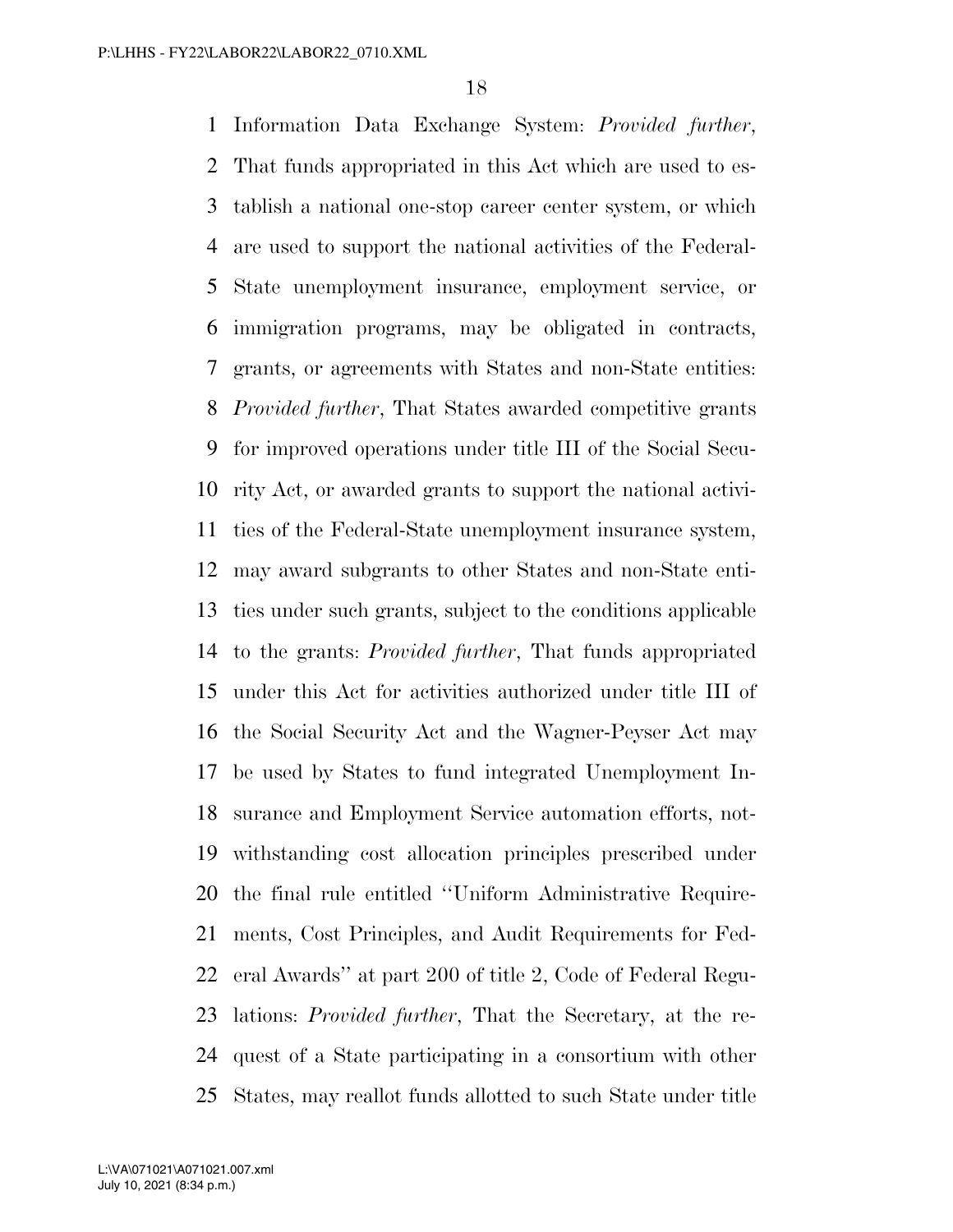III of the Social Security Act to other States participating in the consortium or to the entity operating the Unemploy- ment Insurance Information Technology Support Center in order to carry out activities that benefit the administra- tion of the unemployment compensation law of the State making the request: *Provided further*, That the Secretary may collect fees for the costs associated with additional data collection, analyses, and reporting services relating to the National Agricultural Workers Survey requested by State and local governments, public and private institu- tions of higher education, and nonprofit organizations and may utilize such sums, in accordance with the provisions of 29 U.S.C. 9a, for the National Agricultural Workers Survey infrastructure, methodology, and data to meet the information collection and reporting needs of such entities, which shall be credited to this appropriation and shall re- main available until September 30, 2023, for such pur-poses.

## ADVANCES TO THE UNEMPLOYMENT TRUST FUND AND

#### 20 OTHER FUNDS

 For repayable advances to the Unemployment Trust Fund as authorized by sections 905(d) and 1203 of the Social Security Act, and to the Black Lung Disability 24 Trust Fund as authorized by section  $9501(e)(1)$  of the In-ternal Revenue Code of 1986; and for nonrepayable ad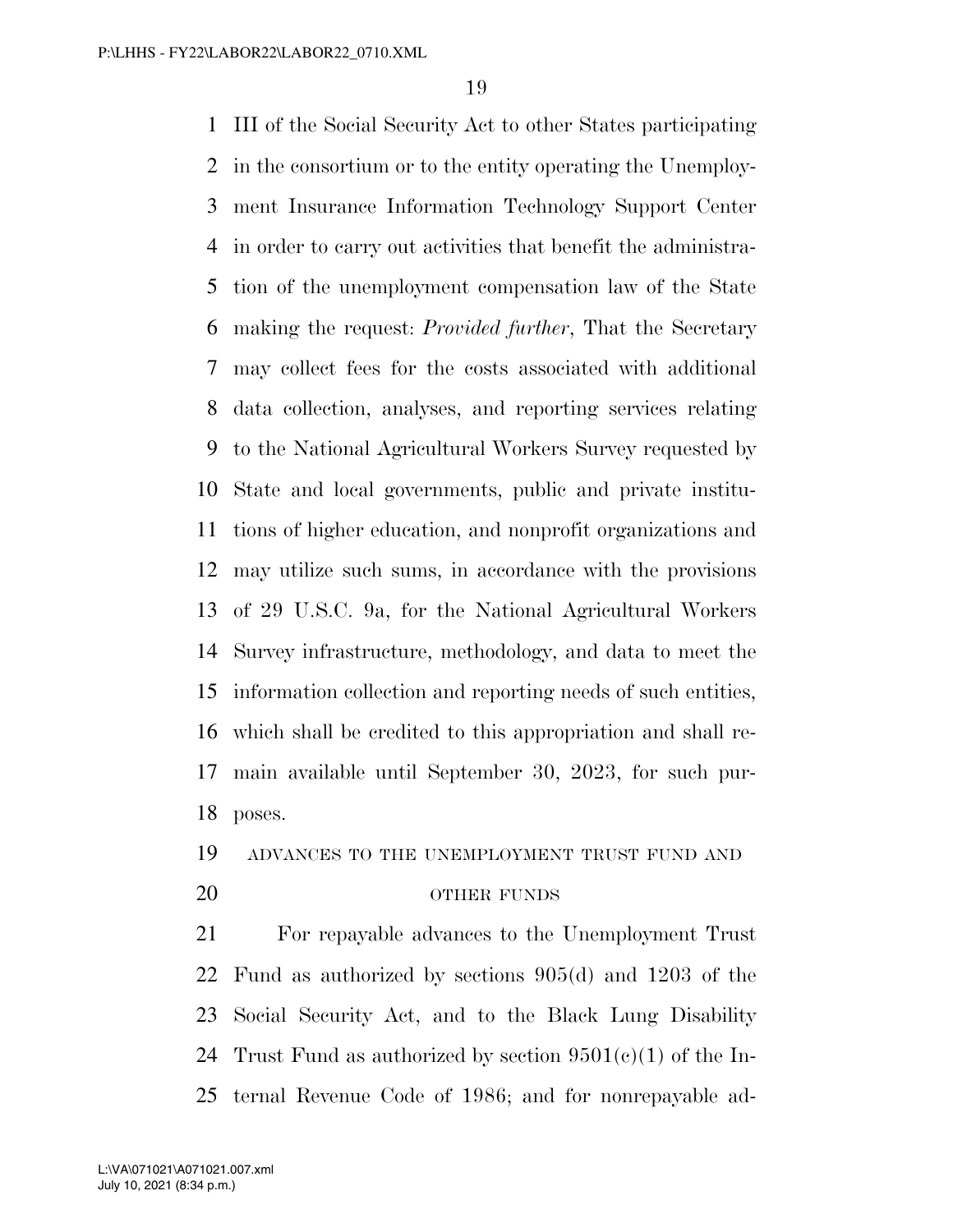vances to the revolving fund established by section 901(e) of the Social Security Act, to the Unemployment Trust Fund as authorized by 5 U.S.C. 8509, and to the ''Federal Unemployment Benefits and Allowances'' account, such sums as may be necessary, which shall be available for obligation through September 30, 2023.

#### PROGRAM ADMINISTRATION

 For expenses of administering employment and train- ing programs, \$144,497,000, together with not to exceed \$67,006,000 which may be expended from the Employ- ment Security Administration Account in the Unemploy- ment Trust Fund: *Provided*, That funds made available for the Office of Apprenticeship shall be used only for the administration of apprenticeship programs registered under the National Apprenticeship Act and as referred to in section 3(7)(B) of the WIOA and to provide for the full and adequate staffing of the Federal Office of Appren- ticeship and each of the State Offices of Apprenticeship. EMPLOYEE BENEFITS SECURITY ADMINISTRATION

#### SALARIES AND EXPENSES

 For necessary expenses for the Employee Benefits Security Administration, \$218,475,000, of which up to \$3,000,000 shall be made available through September 30, 2023, for the procurement of expert witnesses for enforce-ment litigation.

July 10, 2021 (8:34 p.m.) L:\VA\071021\A071021.007.xml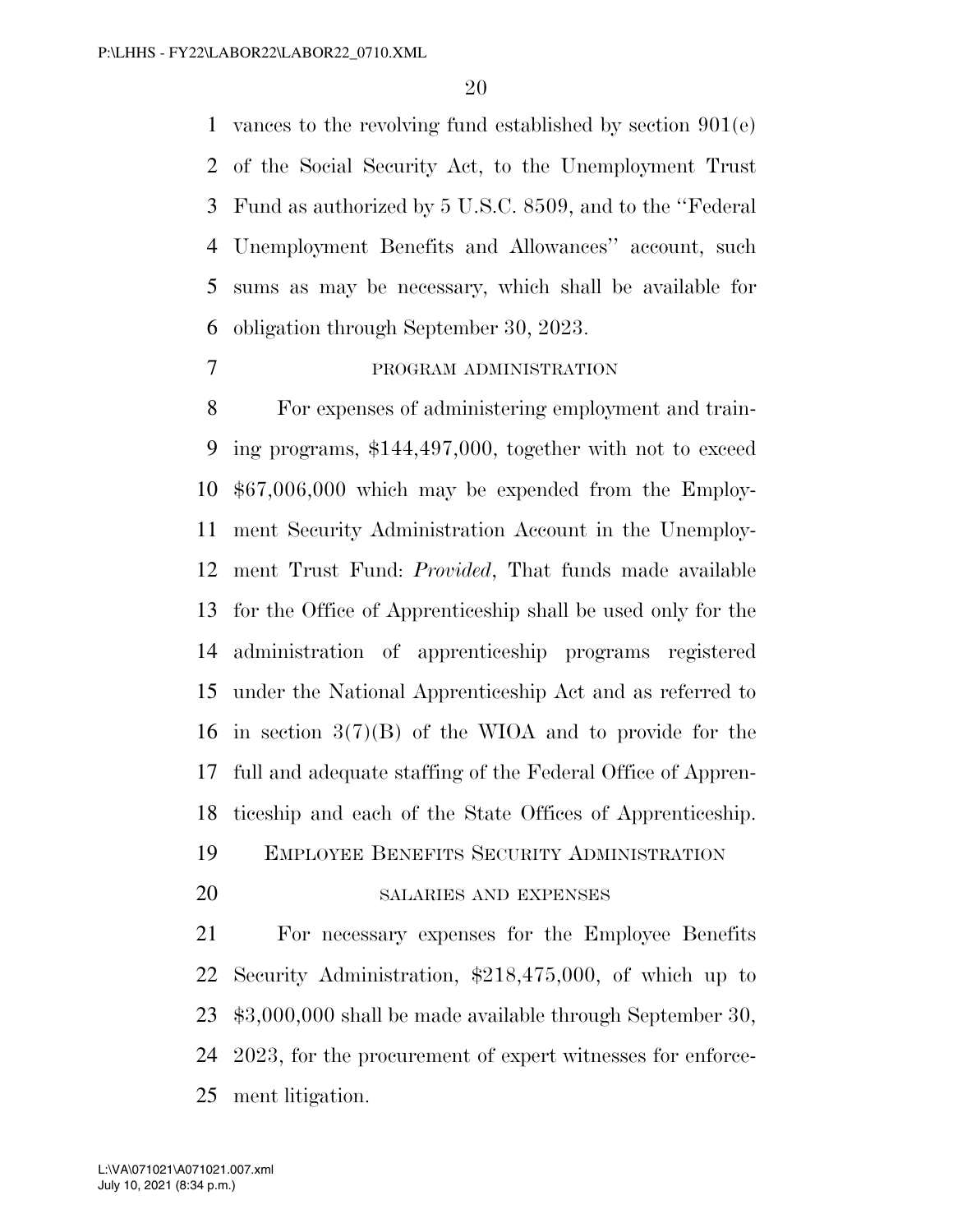PENSION BENEFIT GUARANTY CORPORATION

PENSION BENEFIT GUARANTY CORPORATION FUND

 The Pension Benefit Guaranty Corporation (''Cor- poration'') is authorized to make such expenditures, in- cluding financial assistance authorized by subtitle E of title IV of the Employee Retirement Income Security Act of 1974, within limits of funds and borrowing authority available to the Corporation, and in accord with law, and to make such contracts and commitments without regard to fiscal year limitations, as provided by 31 U.S.C. 9104, as may be necessary in carrying out the program, includ- ing associated administrative expenses, through Sep- tember 30, 2022, for the Corporation: *Provided*, That none of the funds available to the Corporation for fiscal year 2022 shall be available for obligations for administra- tive expenses in excess of \$472,955,000: *Provided further*, That to the extent that the number of new plan partici- pants in plans terminated by the Corporation exceeds 100,000 in fiscal year 2022, an amount not to exceed an additional \$9,200,000 shall be available through Sep- tember 30, 2026, for obligations for administrative ex- penses for every 20,000 additional terminated partici- pants: *Provided further*, That obligations in excess of the amounts provided for administrative expenses in this para-graph may be incurred and shall be available through Sep-

July 10, 2021 (8:34 p.m.) L:\VA\071021\A071021.007.xml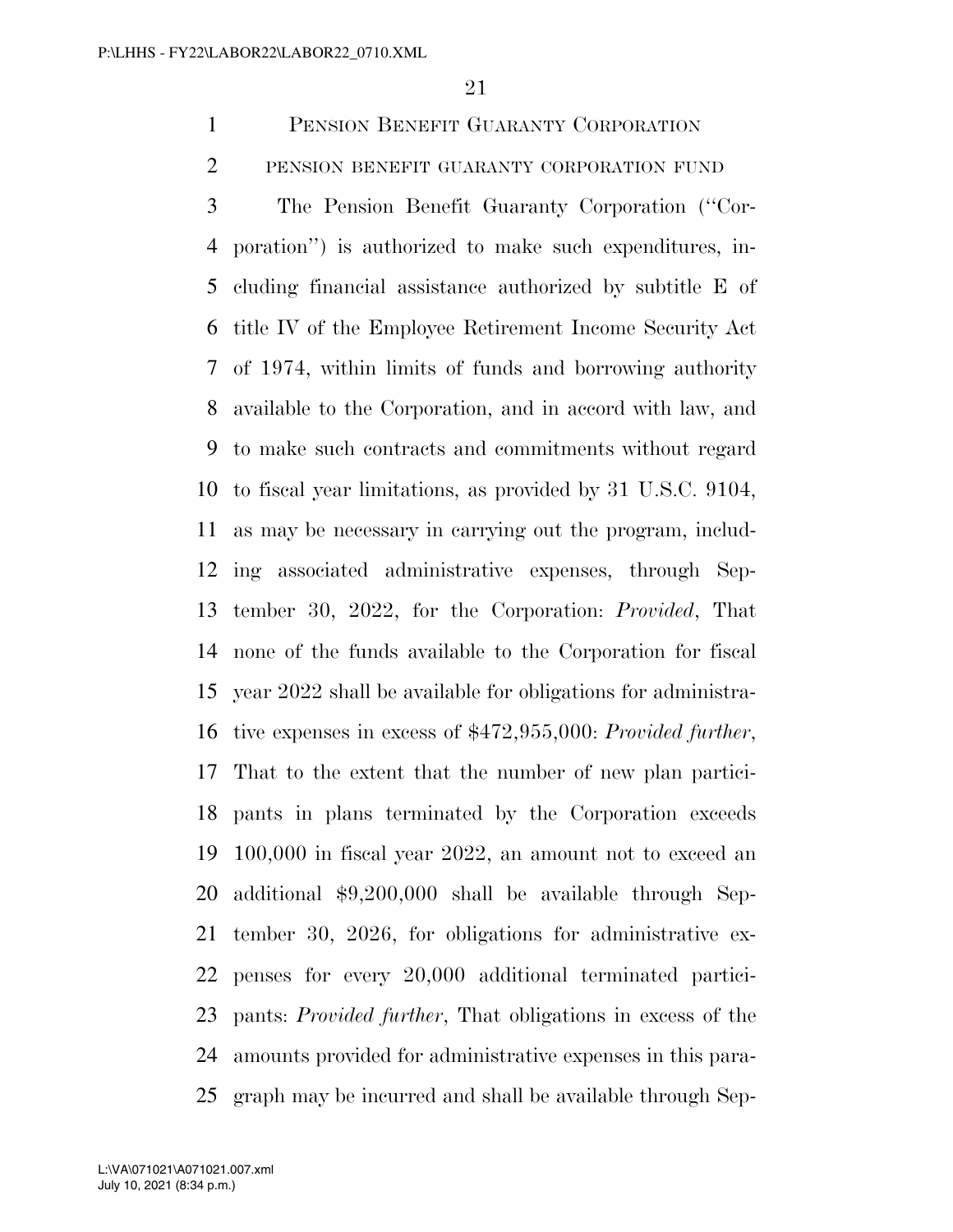tember 30, 2026 for obligation for unforeseen and extraor- dinary pre-termination or termination expenses or extraor- dinary multiemployer program related expenses after ap- proval by the Office of Management and Budget and noti- fication of the Committees on Appropriations of the House of Representatives and the Senate: *Provided further*, That an additional amount shall be available for obligation through September 30, 2026 to the extent the Corpora- tion's costs exceed \$250,000 for the provision of credit or identity monitoring to affected individuals upon suffering a security incident or privacy breach, not to exceed an ad-ditional \$100 per affected individual.

- WAGE AND HOUR DIVISION
- SALARIES AND EXPENSES

 For necessary expenses for the Wage and Hour Divi- sion, including reimbursement to State, Federal, and local agencies and their employees for inspection services ren- dered, \$300,000,000: *Provided,* That the Secretary of Labor shall use funds made available under this heading to establish a national hotline to support domestic work-ers.

- 22 OFFICE OF LABOR-MANAGEMENT STANDARDS
- 23 SALARIES AND EXPENSES

 For necessary expenses for the Office of Labor-Man-agement Standards, \$44,437,000.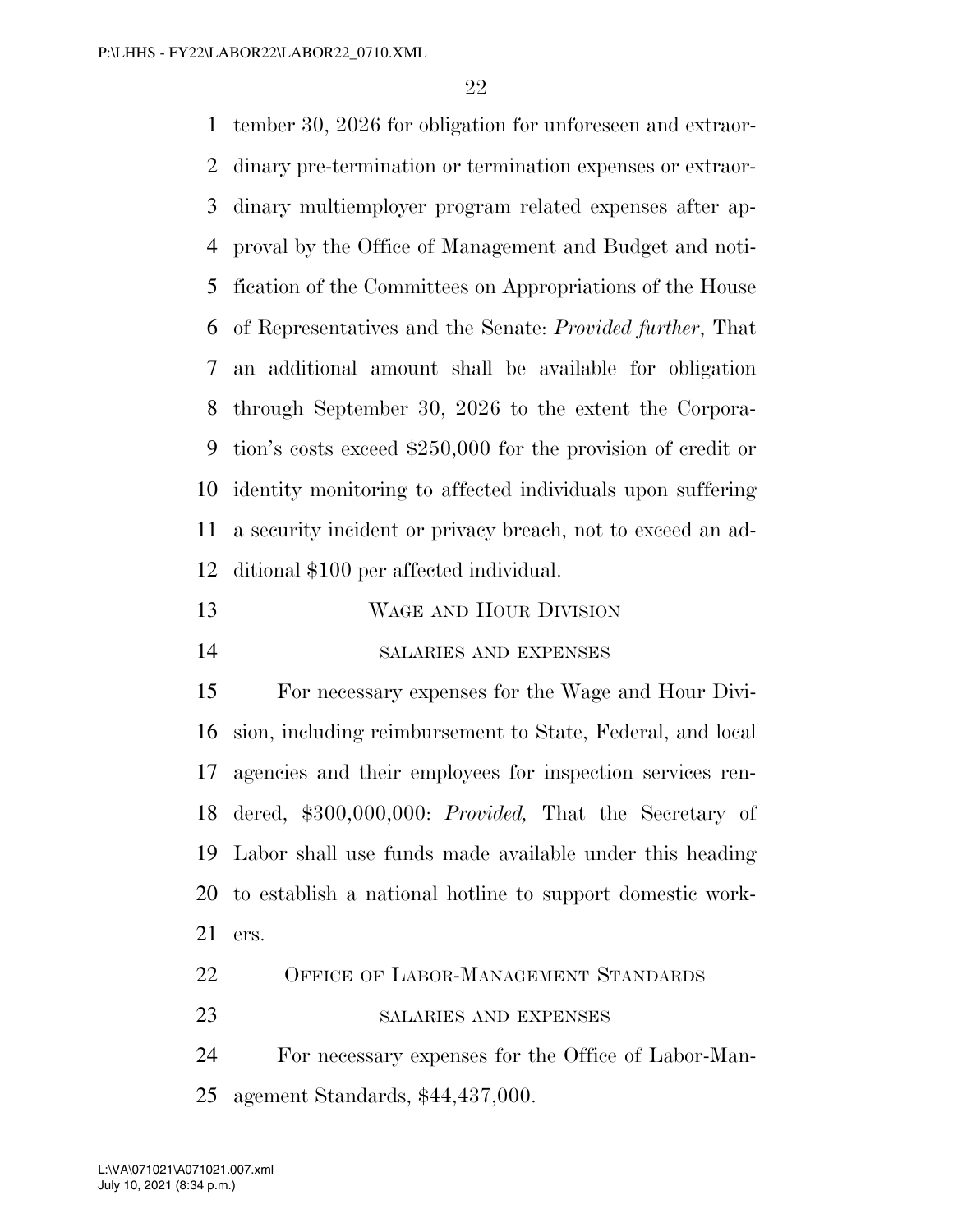| 1              | OFFICE OF FEDERAL CONTRACT COMPLIANCE                               |
|----------------|---------------------------------------------------------------------|
| $\overline{2}$ | PROGRAMS                                                            |
| 3              | SALARIES AND EXPENSES                                               |
| $\overline{4}$ | For necessary expenses for the Office of Federal Con-               |
| 5              | tract Compliance Programs, \$140,732,000.                           |
| 6              | OFFICE OF WORKERS' COMPENSATION PROGRAMS                            |
| 7              | <b>SALARIES AND EXPENSES</b>                                        |
| 8              | For necessary expenses for the Office of Workers'                   |
| 9              | Compensation Programs, \$138,604,000, together with                 |
| 10             | \$2,205,000 which may be expended from the Special Fund             |
| 11             | in accordance with sections $39(e)$ , $44(d)$ , and $44(j)$ of the  |
| 12             | Longshore and Harbor Workers' Compensation Act.                     |
| 13             | <b>SPECIAL BENEFITS</b>                                             |
| 14             | (INCLUDING TRANSFER OF FUNDS)                                       |
| 15             | For the payment of compensation, benefits, and ex-                  |
| 16             | penses (except administrative expenses not otherwise au-            |
| 17             | thorized) accruing during the current or any prior fiscal           |
| 18             | year authorized by 5 U.S.C. 81; continuation of benefits            |
| 19             | as provided for under the heading "Civilian War Benefits"           |
| 20             | in the Federal Security Agency Appropriation Act, 1947;             |
| 21             | the Employees' Compensation Commission Appropriation                |
| 22             | Act, 1944; section 5(f) of the War Claims Act $(50 \text{ U.S.C.})$ |
| 23             | App. 2012); obligations incurred under the War Hazards              |
| 24             | Compensation Act (42 U.S.C. 1701 et seq.); and 50 per-              |
| 25             | cent of the additional compensation and benefits required           |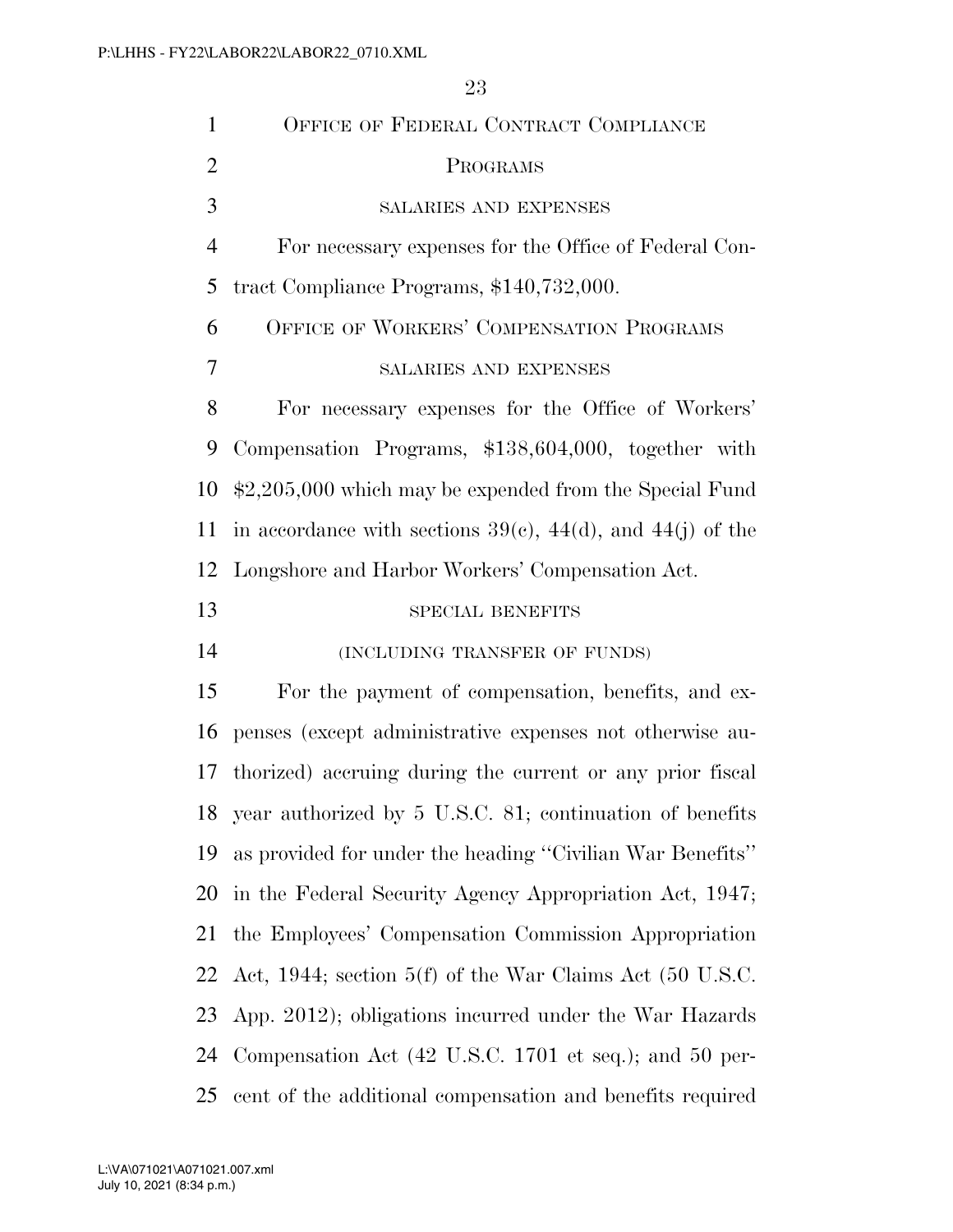by section 10(h) of the Longshore and Harbor Workers' Compensation Act, \$244,000,000, together with such amounts as may be necessary to be charged to the subse- quent year appropriation for the payment of compensation and other benefits for any period subsequent to August 15 of the current year, for deposit into and to assume the attributes of the Employees' Compensation Fund es- tablished under 5 U.S.C. 8147(a): *Provided*, That amounts appropriated may be used under 5 U.S.C. 8104 by the Secretary to reimburse an employer, who is not the employer at the time of injury, for portions of the salary of a re-employed, disabled beneficiary: *Provided further*, That balances of reimbursements unobligated on Sep- tember 30, 2021, shall remain available until expended for the payment of compensation, benefits, and expenses: *Pro- vided further*, That in addition there shall be transferred to this appropriation from the Postal Service and from any other corporation or instrumentality required under 5 U.S.C. 8147(c) to pay an amount for its fair share of the cost of administration, such sums as the Secretary de- termines to be the cost of administration for employees of such fair share entities through September 30, 2022: *Provided further*, That of those funds transferred to this account from the fair share entities to pay the cost of ad-ministration of the Federal Employees' Compensation Act,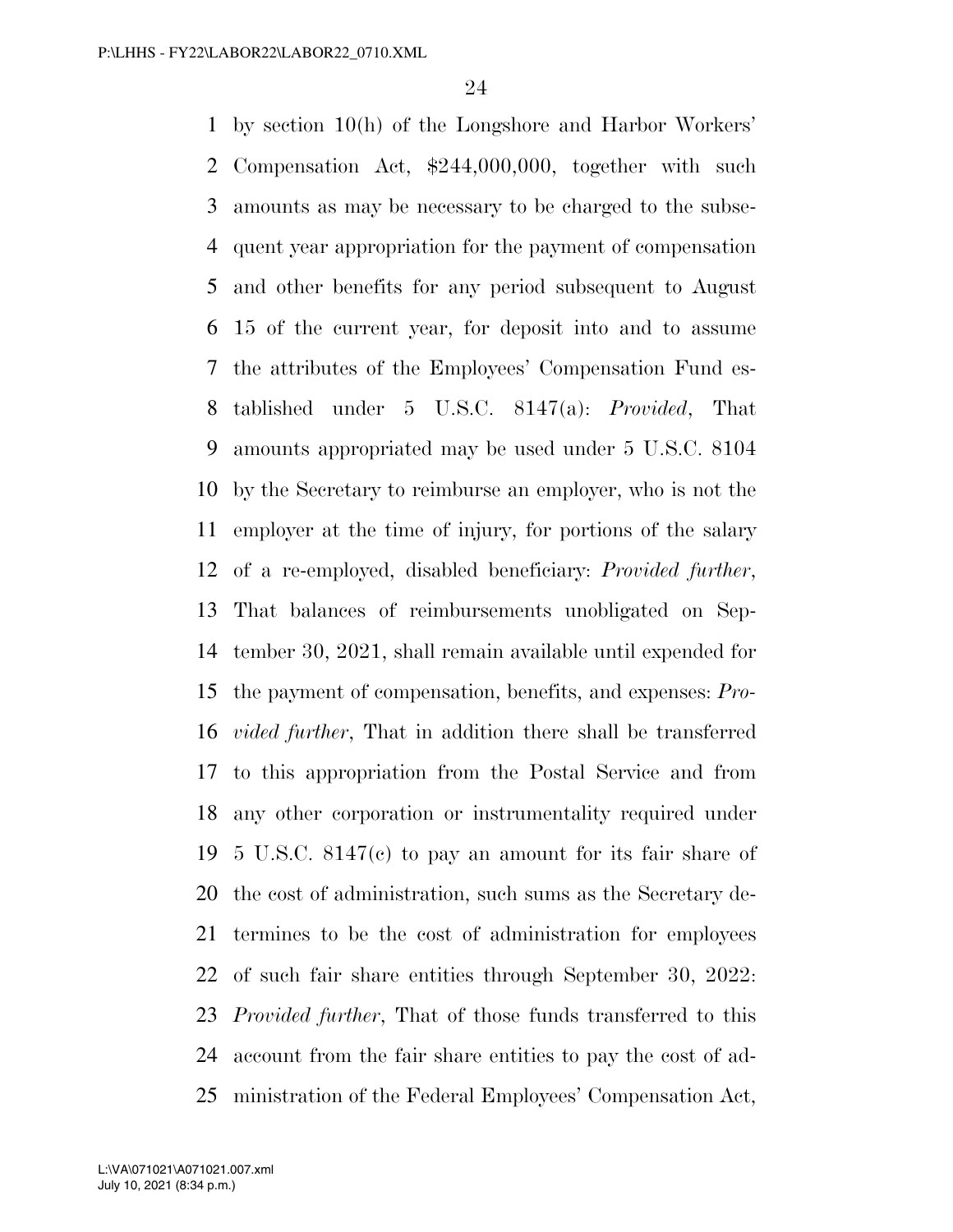\$80,920,000 shall be made available to the Secretary as follows:

| 3              | (1) For enhancement and maintenance of auto-                      |
|----------------|-------------------------------------------------------------------|
| $\overline{4}$ | mated data processing systems operations and tele-                |
| 5              | communications systems, \$27,445,000;                             |
| 6              | (2) For automated workload processing oper-                       |
| 7              | ations, including document imaging, centralized mail              |
| 8              | intake, and medical bill processing, \$25,859,000;                |
| 9              | (3) For periodic roll disability management and                   |
| 10             | medical review, $$25,860,000;$                                    |
| 11             | $(4)$ For program integrity, \$1,756,000; and                     |
| 12             | (5) The remaining funds shall be paid into the                    |
| 13             | Treasury as miscellaneous receipts:                               |
| 14             | <i>Provided further</i> , That the Secretary may require that any |
| 15             | person filing a notice of injury or a claim for benefits          |
| 16             | under 5 U.S.C. 81, or the Longshore and Harbor Work-              |
| 17             | ers' Compensation Act, provide as part of such notice and         |
| 18             | claim, such identifying information (including Social Secu-       |
| 19             | rity account number) as such regulations may prescribe.           |
| 20             | SPECIAL BENEFITS FOR DISABLED COAL MINERS                         |
| 21             | For carrying out title IV of the Federal Mine Safety              |
| 22             | and Health Act of 1977, as amended by Public Law 107–             |
| 23             | $275, $32,970,000,$ to remain available until expended.           |
| 24             | For making after July 31 of the current fiscal year,              |
| 25             | benefit payments to individuals under title IV of such Act,       |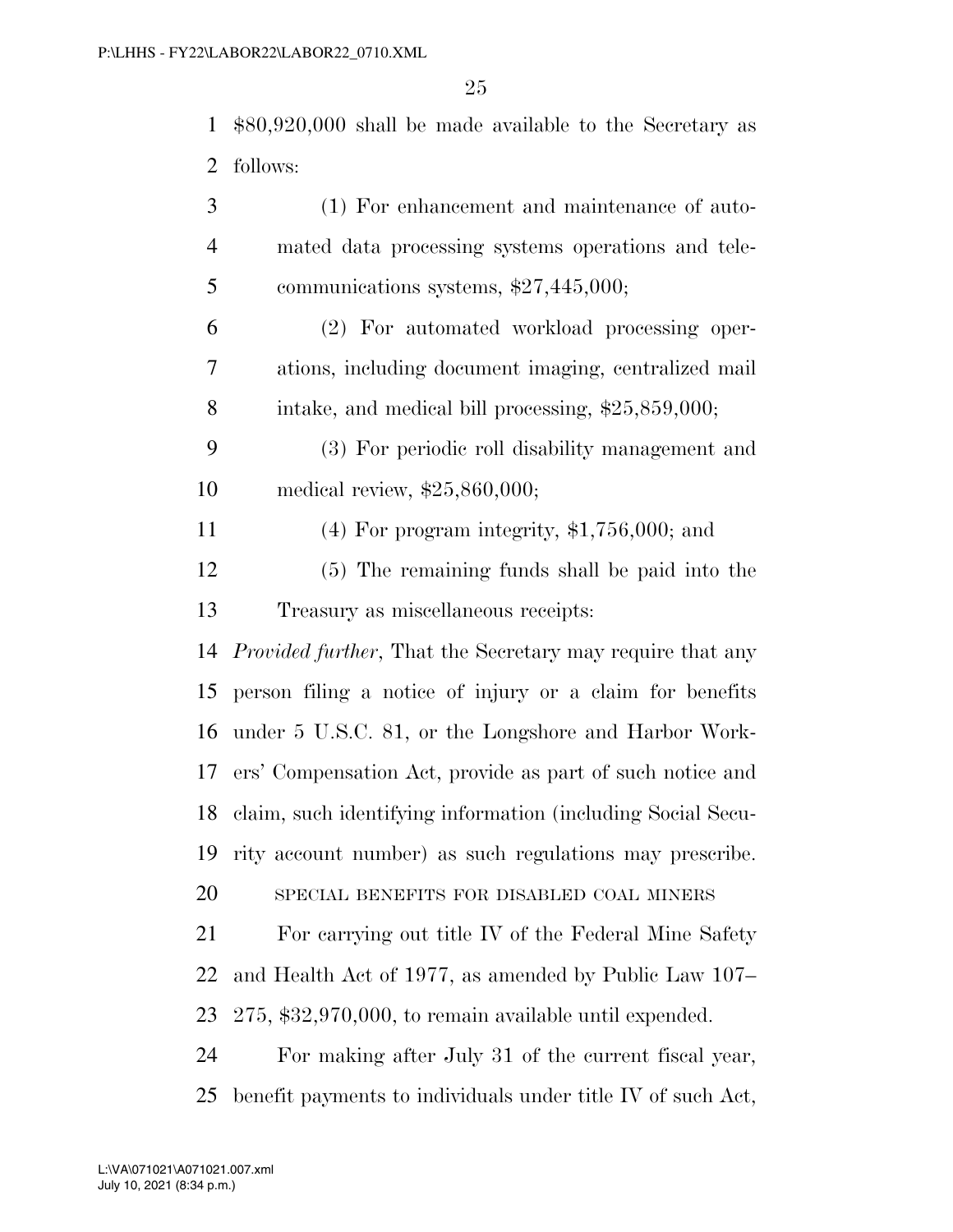for costs incurred in the current fiscal year, such amounts as may be necessary.

 For making benefit payments under title IV for the first quarter of fiscal year 2023, \$11,000,000, to remain available until expended.

ADMINISTRATIVE EXPENSES, ENERGY EMPLOYEES

OCCUPATIONAL ILLNESS COMPENSATION FUND

 For necessary expenses to administer the Energy Employees Occupational Illness Compensation Program Act, \$63,428,000, to remain available until expended: *Pro- vided*, That the Secretary may require that any person fil- ing a claim for benefits under the Act provide as part of such claim such identifying information (including Social Security account number) as may be prescribed.

15 BLACK LUNG DISABILITY TRUST FUND

16 (INCLUDING TRANSFER OF FUNDS)

 Such sums as may be necessary from the Black Lung Disability Trust Fund (the ''Fund''), to remain available until expended, for payment of all benefits authorized by 20 section  $9501(d)(1)$ ,  $(2)$ ,  $(6)$ , and  $(7)$  of the Internal Rev- enue Code of 1986; and repayment of, and payment of 22 interest on advances, as authorized by section  $9501(d)(4)$  of that Act. In addition, the following amounts may be expended from the Fund for fiscal year 2022 for expenses of operation and administration of the Black Lung Bene-

July 10, 2021 (8:34 p.m.) L:\VA\071021\A071021.007.xml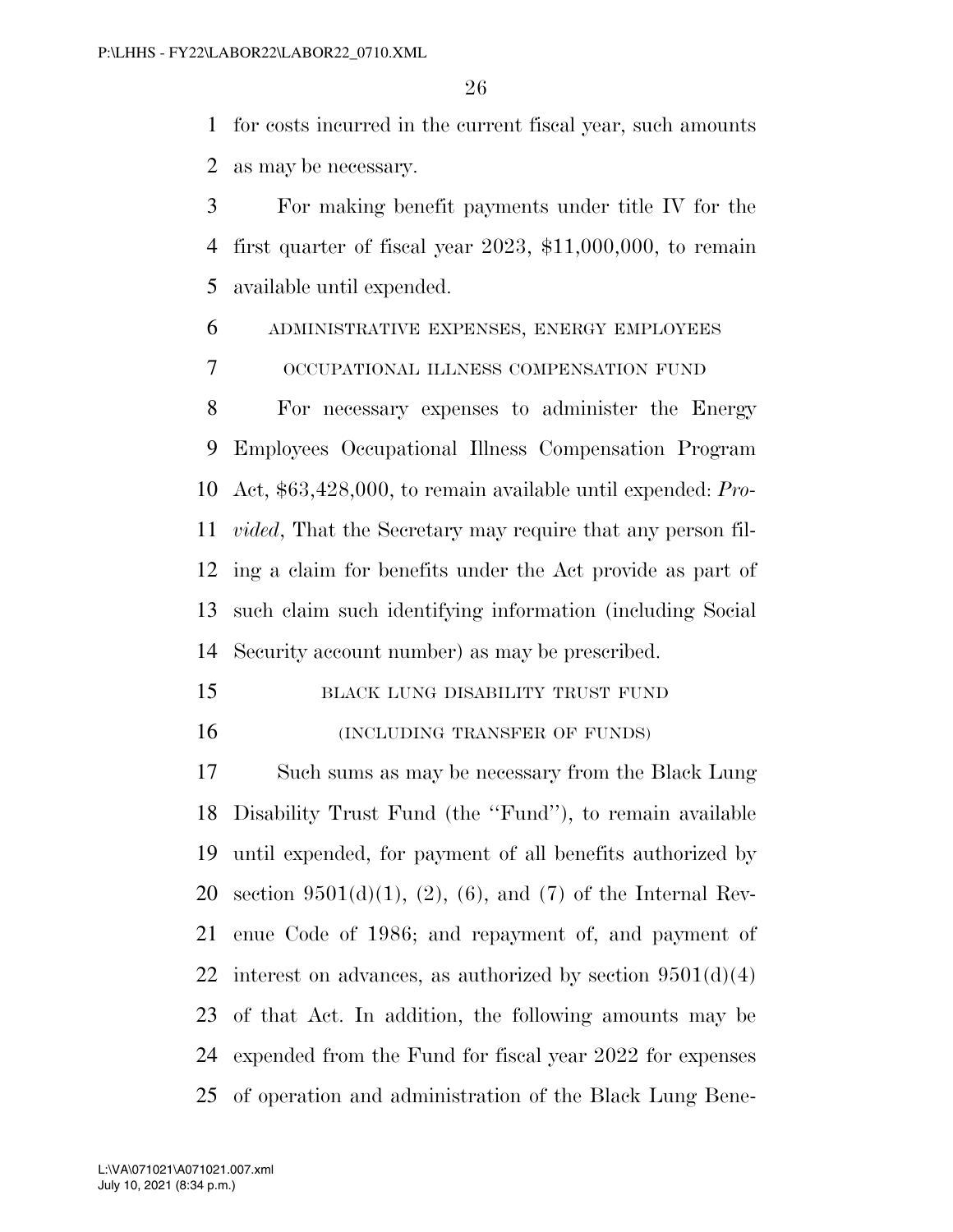1 fits program, as authorized by section  $9501(d)(5)$ : not to exceed \$41,464,000 for transfer to the Office of Workers' Compensation Programs, ''Salaries and Expenses''; not to exceed \$37,598,000 for transfer to Departmental Manage- ment, ''Salaries and Expenses''; not to exceed \$342,000 for transfer to Departmental Management, ''Office of In- spector General''; and not to exceed \$356,000 for pay- ments into miscellaneous receipts for the expenses of the Department of the Treasury.

## OCCUPATIONAL SAFETY AND HEALTH ADMINISTRATION

### SALARIES AND EXPENSES

 For necessary expenses for the Occupational Safety and Health Administration, \$691,787,000, including not to exceed \$118,737,000 which shall be the maximum 15 amount available for grants to States under section  $23(g)$  of the Occupational Safety and Health Act (the ''Act''), which grants shall be no less than 50 percent of the costs of State occupational safety and health programs required to be incurred under plans approved by the Secretary under section 18 of the Act; and, in addition, notwith- standing 31 U.S.C. 3302, the Occupational Safety and Health Administration may retain up to \$499,000 per fis- cal year of training institute course tuition and fees, other- wise authorized by law to be collected, and may utilize such sums for occupational safety and health training and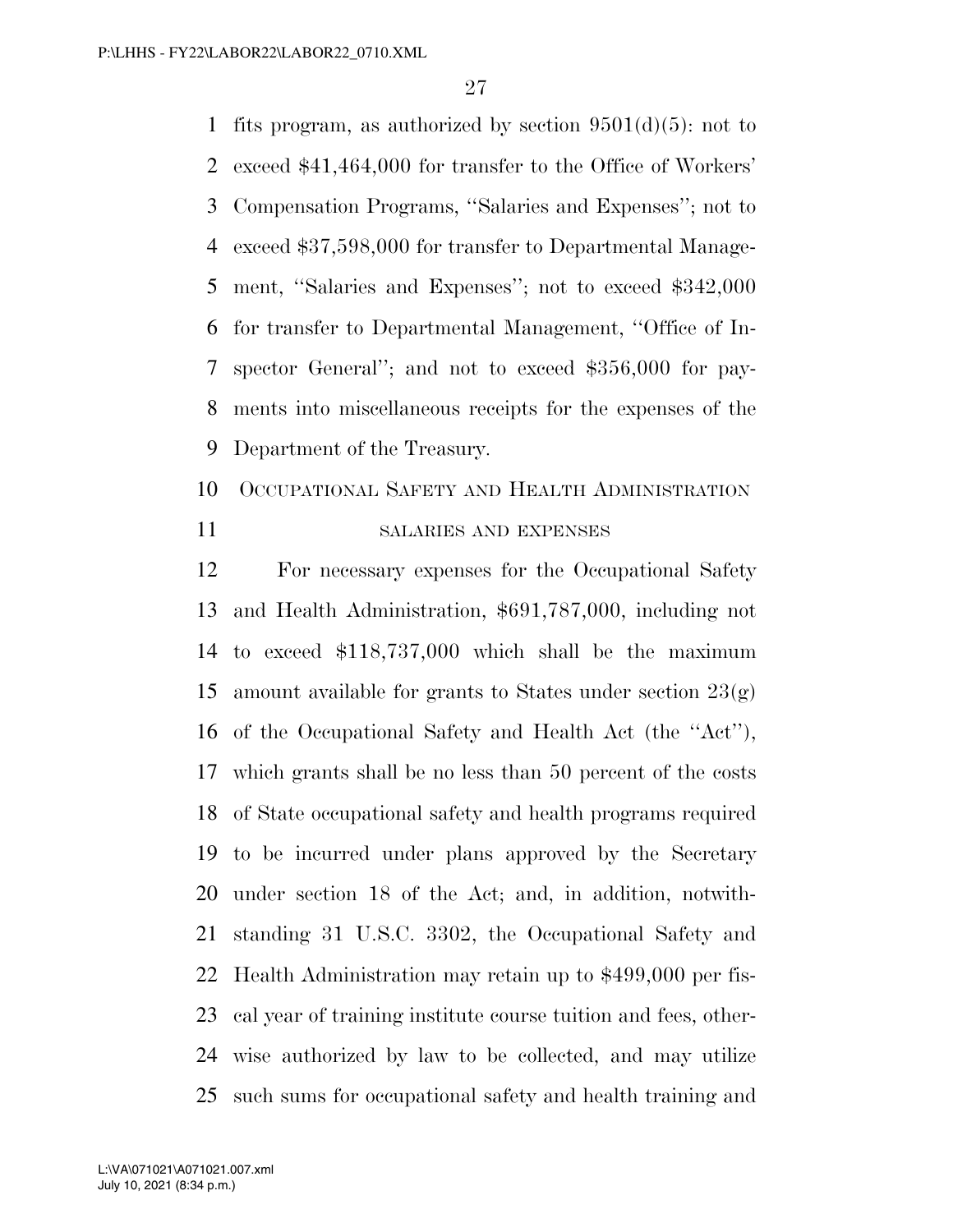education: *Provided*, That notwithstanding 31 U.S.C. 3302, the Secretary is authorized, during the fiscal year ending September 30, 2022, to collect and retain fees for services provided to Nationally Recognized Testing Lab- oratories, and may utilize such sums, in accordance with the provisions of 29 U.S.C. 9a, to administer national and international laboratory recognition programs that ensure the safety of equipment and products used by workers in the workplace: *Provided further,* That \$14,787,000 shall be available for Susan Harwood training grants, of which not less than \$4,500,000 is for Susan Harwood Training Capacity Building Developmental grants for program ac- tivities starting not later than September 30, 2022 and lasting for a period of 12 months.

## MINE SAFETY AND HEALTH ADMINISTRATION

#### SALARIES AND EXPENSES

 For necessary expenses for the Mine Safety and Health Administration, \$404,816,000, including purchase and bestowal of certificates and trophies in connection with mine rescue and first-aid work, and the hire of pas- senger motor vehicles, including up to \$2,000,000 for mine rescue and recovery activities and not less than \$10,537,000 for State assistance grants: *Provided*, That notwithstanding 31 U.S.C. 3302, not to exceed \$750,000 may be collected by the National Mine Health and Safety

July 10, 2021 (8:34 p.m.) L:\VA\071021\A071021.007.xml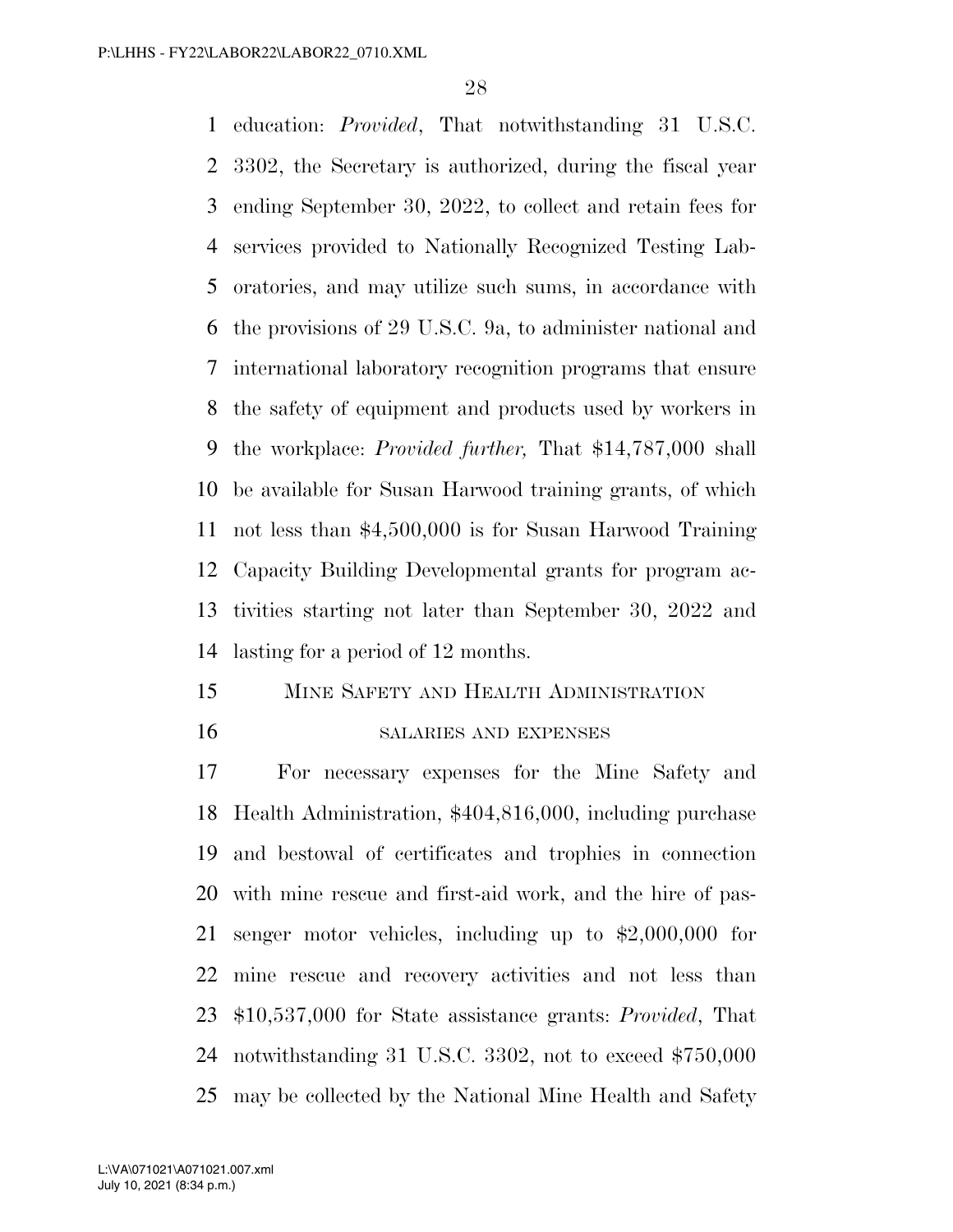Academy for room, board, tuition, and the sale of training materials, otherwise authorized by law to be collected, to be available for mine safety and health education and training activities: *Provided further*, That notwithstanding 31 U.S.C. 3302, the Mine Safety and Health Administra- tion is authorized to collect and retain up to \$2,499,000 from fees collected for the approval and certification of equipment, materials, and explosives for use in mines, and may utilize such sums for such activities: *Provided further*, That the Secretary is authorized to accept lands, build- ings, equipment, and other contributions from public and private sources and to prosecute projects in cooperation with other agencies, Federal, State, or private: *Provided further*, That the Mine Safety and Health Administration is authorized to promote health and safety education and training in the mining community through cooperative programs with States, industry, and safety associations: *Provided further*, That the Secretary is authorized to rec- ognize the Joseph A. Holmes Safety Association as a prin- cipal safety association and, notwithstanding any other provision of law, may provide funds and, with or without reimbursement, personnel, including service of Mine Safe- ty and Health Administration officials as officers in local chapters or in the national organization: *Provided further*, That any funds available to the Department of Labor may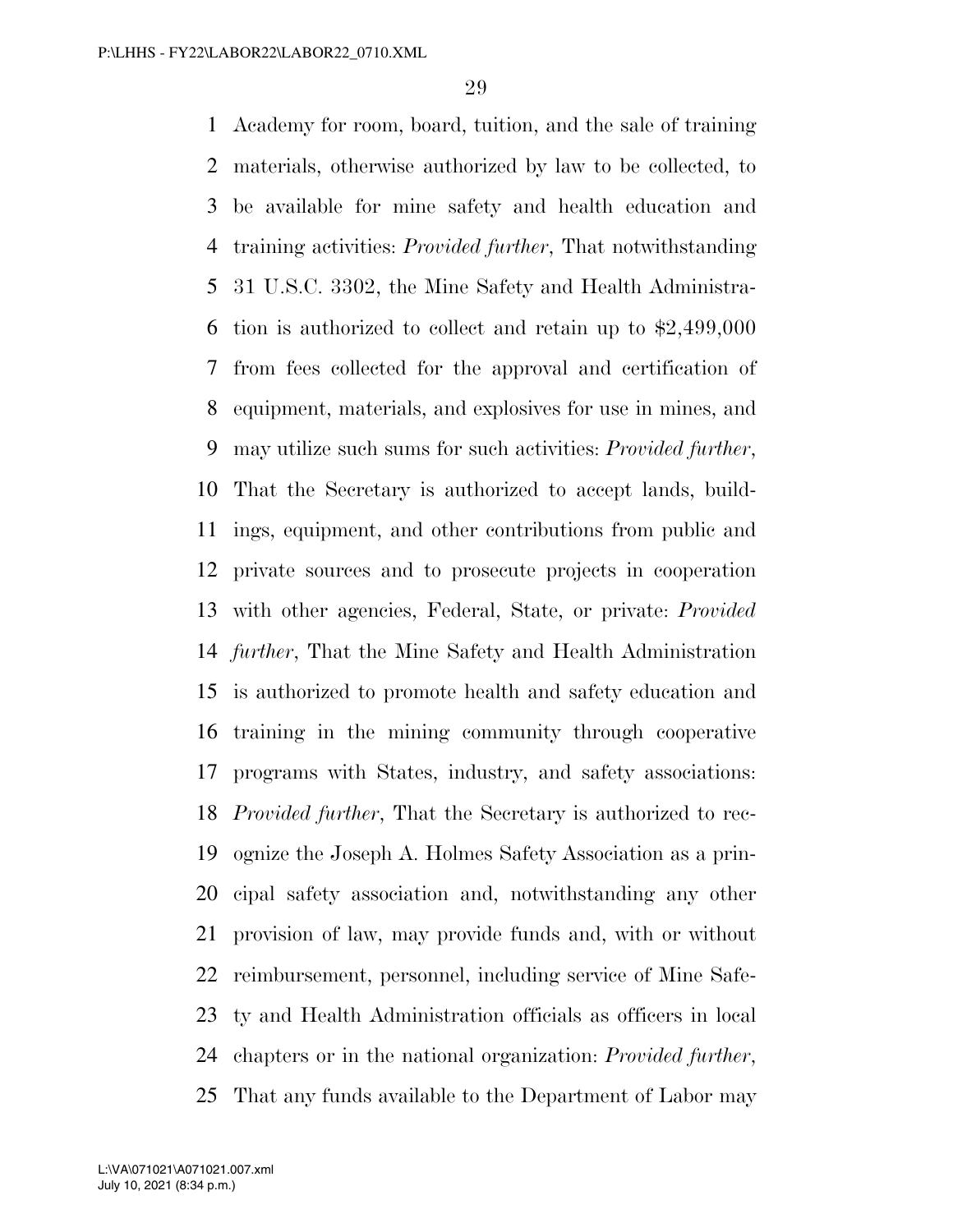be used, with the approval of the Secretary, to provide for the costs of mine rescue and survival operations in the event of a major disaster.

 BUREAU OF LABOR STATISTICS SALARIES AND EXPENSES

 For necessary expenses for the Bureau of Labor Sta- tistics, including advances or reimbursements to State, Federal, and local agencies and their employees for serv- ices rendered, \$632,653,000, together with not to exceed \$68,000,000 which may be expended from the Employ- ment Security Administration account in the Unemploy-ment Trust Fund.

 Within this amount, \$28,470,000 for costs associated with the physical move of the Bureau of Labor Statistics' headquarters, including replication of space, furniture, fix- tures, equipment, and related costs shall remain available until September 30, 2026.

- OFFICE OF DISABILITY EMPLOYMENT POLICY
- SALARIES AND EXPENSES

 For necessary expenses for the Office of Disability Employment Policy to provide leadership, develop policy and initiatives, and award grants furthering the objective of eliminating barriers to the training and employment of people with disabilities, \$42,711,000.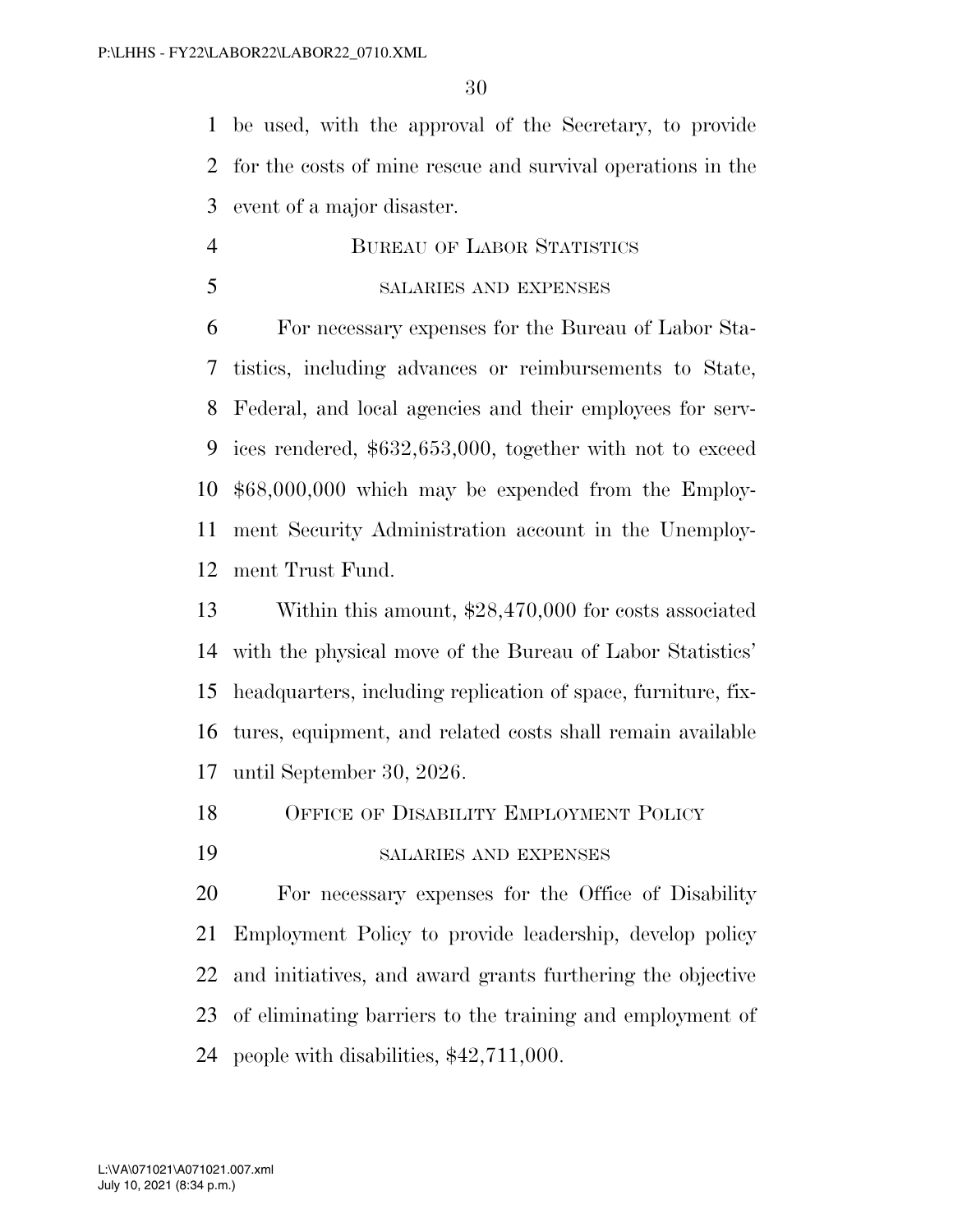| DEPARTMENTAL MANAGEMENT       |
|-------------------------------|
| SALARIES AND EXPENSES         |
| (INCLUDING TRANSFER OF FUNDS) |

 For necessary expenses for Departmental Manage- ment, including the hire of three passenger motor vehicles, \$456,911,000, together with not to exceed \$308,000, which may be expended from the Employment Security Administration account in the Unemployment Trust Fund: *Provided*, That \$97,947,000 for the Bureau of International Labor Affairs shall be available for obliga- tion through December 31, 2022: *Provided further*, That funds available to the Bureau of International Labor Af- fairs may be used to administer or operate international labor activities, bilateral and multilateral technical assist- ance, and microfinance programs, by or through contracts, grants, subgrants and other arrangements: *Provided fur- ther*, That not more than \$57,772,000 shall be for pro- grams to combat exploitative child labor internationally and not less than \$40,175,000 shall be used to implement model programs that address worker rights issues through technical assistance in countries with which the United States has free trade agreements or trade preference pro- grams: *Provided further*, That \$10,040,000 shall be used for program evaluation and shall be available for obliga-tion through September 30, 2023: *Provided further*, That

July 10, 2021 (8:34 p.m.) L:\VA\071021\A071021.007.xml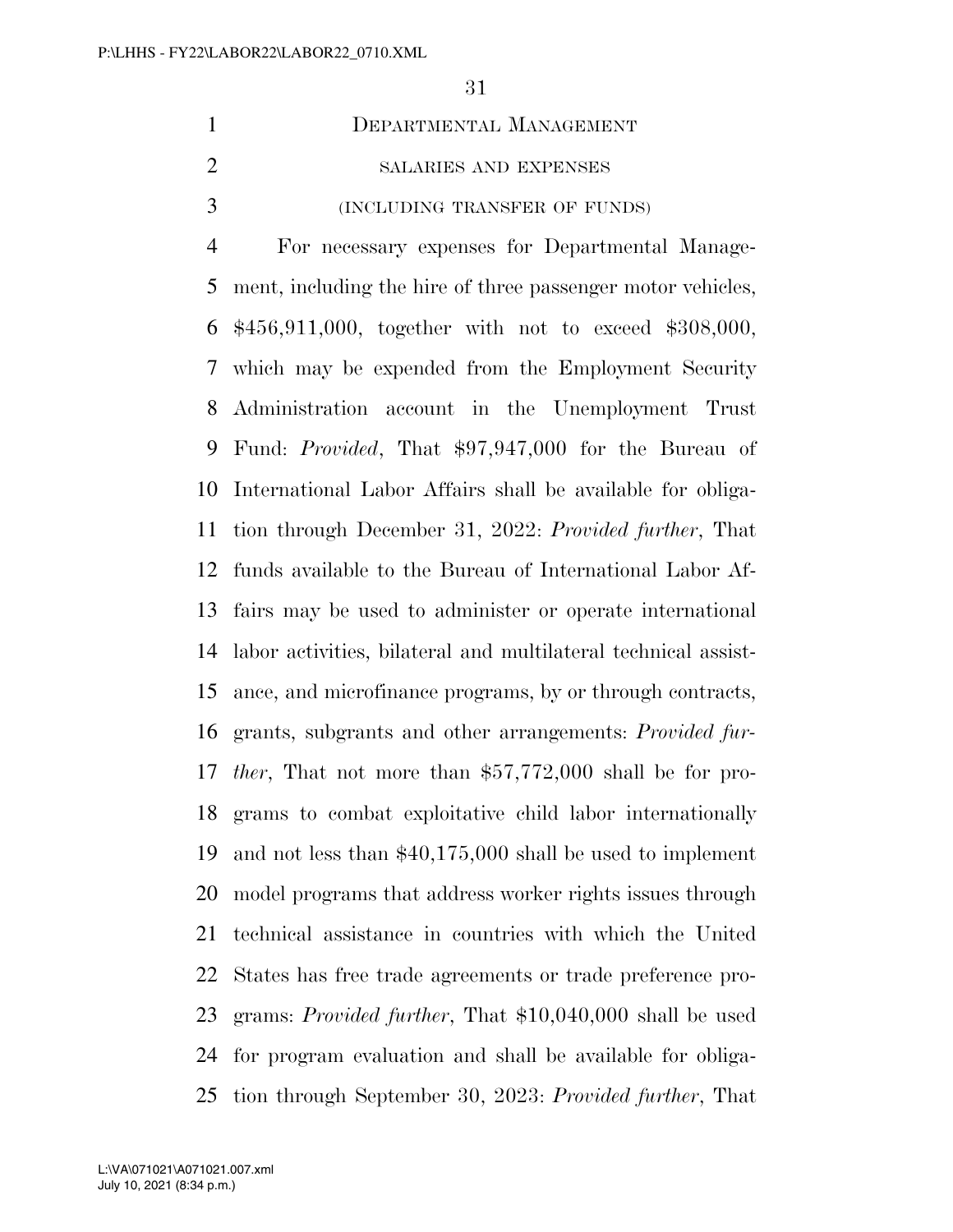funds available for program evaluation may be used to ad- minister grants for the purpose of evaluation: *Provided further*, That grants made for the purpose of evaluation shall be awarded through fair and open competition: *Pro- vided further*, That funds available for program evaluation may be transferred to any other appropriate account in the Department for such purpose: *Provided further*, That the Committees on Appropriations of the House of Rep- resentatives and the Senate are notified at least 15 days in advance of any transfer: *Provided further*, That the funds available to the Women's Bureau may be used for grants to serve and promote the interests of women in the workforce: *Provided further*, That of the amounts made available to the Women's Bureau, not less than \$6,794,000 shall be used for grants authorized by the Women in Apprenticeship and Nontraditional Occupations Act.

VETERANS' EMPLOYMENT AND TRAINING

 Not to exceed \$267,331,000 may be derived from the Employment Security Administration account in the Un- employment Trust Fund to carry out the provisions of chapters 41, 42, and 43 of title 38, United States Code, of which—

 (1) \$180,000,000 is for Jobs for Veterans State grants under 38 U.S.C. 4102A(b)(5) to support dis-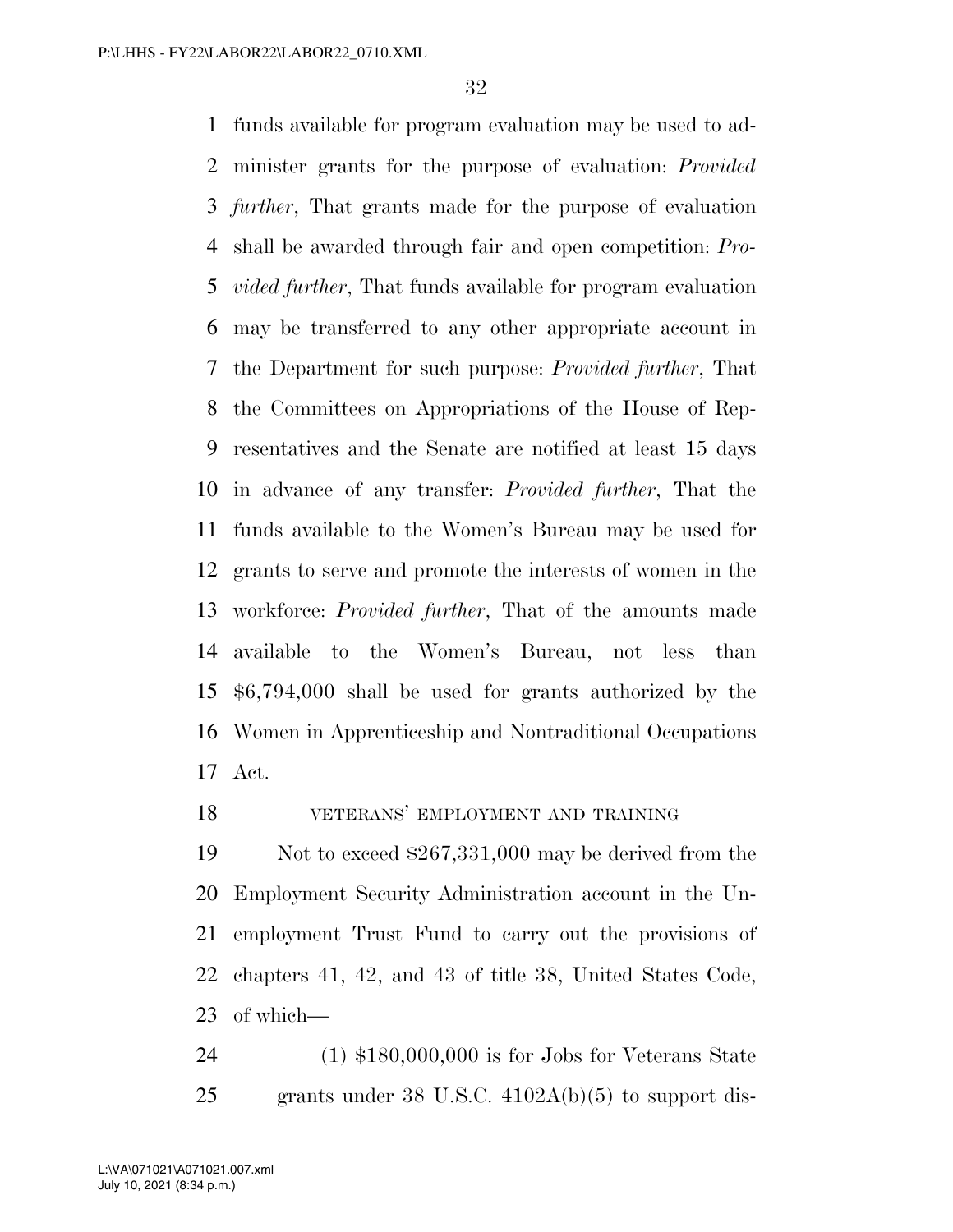abled veterans' outreach program specialists under section 4103A of such title and local veterans' em- ployment representatives under section 4104(b) of such title, and for the expenses described in section  $4102A(b)(5)(C)$ , which shall be available for expend- iture by the States through September 30, 2024, and not to exceed 3 percent for the necessary Fed- eral expenditures for data systems and contract sup- port to allow for the tracking of participant and per- formance information: *Provided*, That, in addition, such funds may be used to support such specialists and representatives in the provision of services to transitioning members of the Armed Forces who have participated in the Transition Assistance Pro- gram and have been identified as in need of inten- sive services, to members of the Armed Forces who are wounded, ill, or injured and receiving treatment in military treatment facilities or warrior transition units, and to the spouses or other family caregivers 20 of such wounded, ill, or injured members; (2) \$31,379,000 is for carrying out the Transi- tion Assistance Program under 38 U.S.C. 4113 and 10 U.S.C. 1144;

 (3) \$52,538,000 is for Federal administration of chapters 41, 42, and 43 of title 38, and sections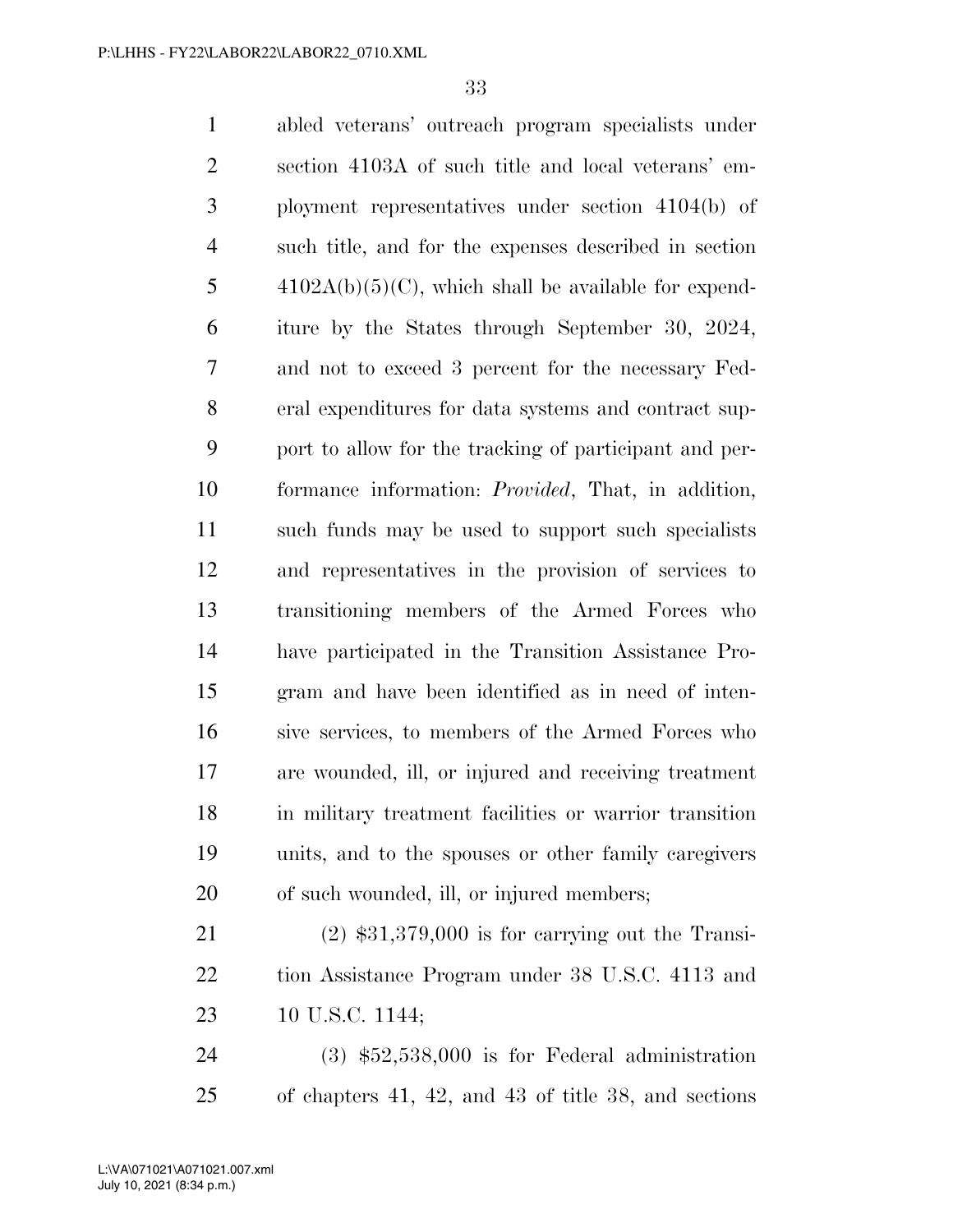2021, 2021A and 2023 of title 38, United States Code: *Provided*, That, up to \$500,000 may be used to carry out the Hire VETS Act (division O of Pub-lic Law 115–31); and

 (4) \$3,414,000 is for the National Veterans' Employment and Training Services Institute under 38 U.S.C. 4109:

 *Provided*, That the Secretary may reallocate among the appropriations provided under paragraphs (1) through (4) above an amount not to exceed 3 percent of the appropria-tion from which such reallocation is made.

 In addition, from the General Fund of the Treasury, \$67,500,000 is for carrying out programs to assist home- less veterans and veterans at risk of homelessness who are transitioning from certain institutions under sections 2021, 2021A, and 2023 of title 38, United States Code: *Provided*, That notwithstanding subsections (c)(3) and (d) of section 2023, the Secretary may award grants through September 30, 2022, to provide services under such sec- tion: *Provided further*, That services provided under sec- tions 2021 or under 2021A may include, in addition to services to homeless veterans described in section 23 2002(a)(1), services to veterans who were homeless at some point within the 60 days prior to program entry or veterans who are at risk of homelessness within the next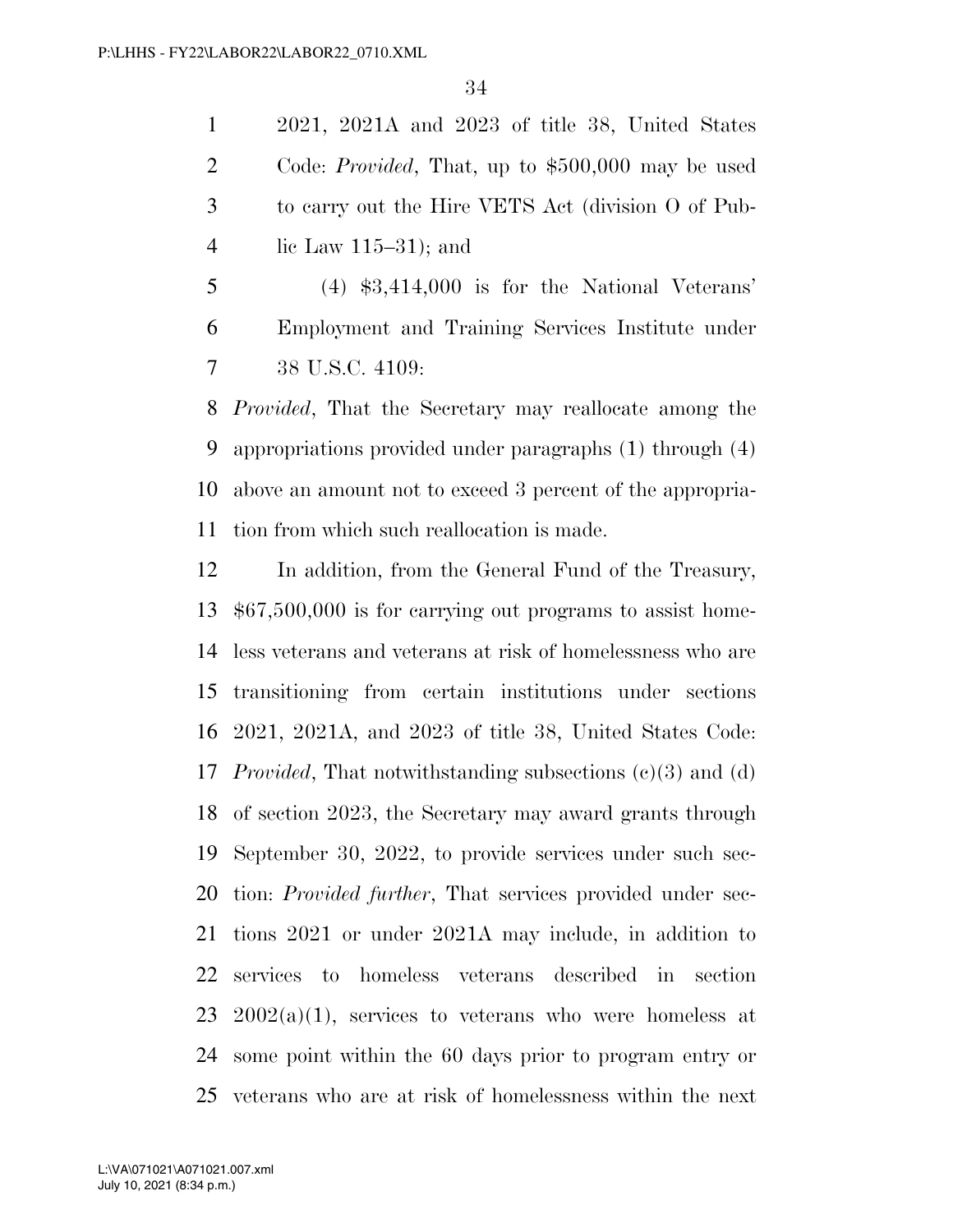60 days, and that services provided under section 2023 may include, in addition to services to the individuals de- scribed in subsection (e) of such section, services to vet- erans recently released from incarceration who are at risk of homelessness: *Provided further*, That notwithstanding paragraph (3) under this heading, funds appropriated in this paragraph may be used for data systems and contract support to allow for the tracking of participant and per- formance information: *Provided further*, That notwith-10 standing sections  $2021(e)(2)$  and  $2021A(f)(2)$  of title 38, United States Code, such funds shall be available for ex-penditure pursuant to 31 U.S.C. 1553.

 In addition, fees may be assessed and deposited in the HIRE Vets Medallion Award Fund pursuant to sec- tion 5(b) of the HIRE Vets Act, and such amounts shall be available to the Secretary to carry out the HIRE Vets Medallion Award Program, as authorized by such Act, and shall remain available until expended: *Provided*, That such sums shall be in addition to any other funds available for such purposes, including funds available under paragraph (3) of this heading: *Provided further*, That section 2(d) of division O of the Consolidated Appropriations Act, 2017 (Public Law 115–31; 38 U.S.C. 4100 note) shall not apply.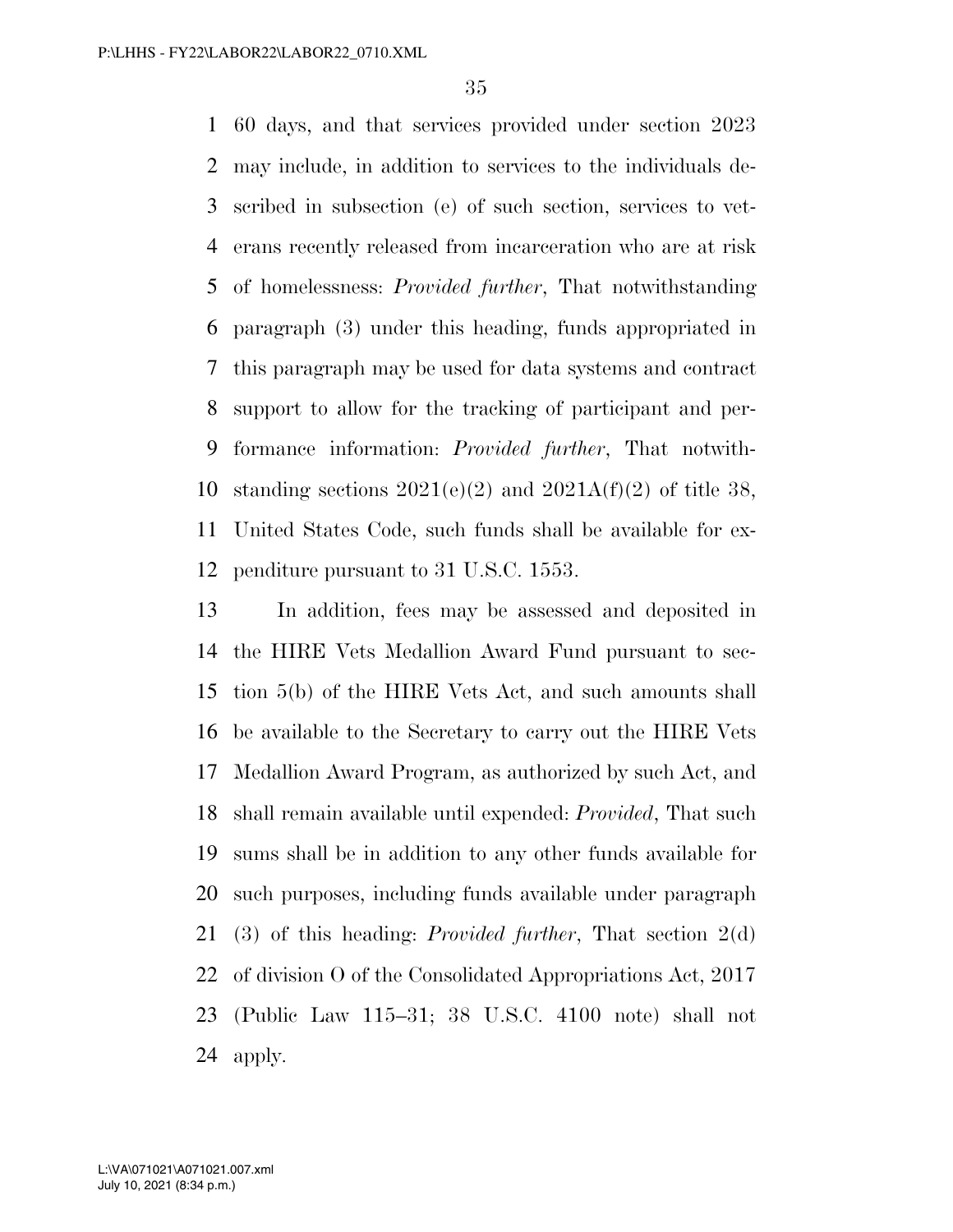### **IT MODERNIZATION**

 For necessary expenses for Department of Labor cen- tralized infrastructure technology investment activities re- lated to support systems and modernization, \$37,269,000, which shall be available through September 30, 2023.

## OFFICE OF INSPECTOR GENERAL

 For salaries and expenses of the Office of Inspector General in carrying out the provisions of the Inspector General Act of 1978, \$89,738,000, together with not to exceed \$5,660,000 which may be expended from the Em- ployment Security Administration account in the Unem-ployment Trust Fund.

GENERAL PROVISIONS

 SEC. 101. None of the funds appropriated by this Act for the Job Corps shall be used to pay the salary and bo- nuses of an individual, either as direct costs or any prora- tion as an indirect cost, at a rate in excess of Executive Level II.

(TRANSFER OF FUNDS)

 SEC. 102. Not to exceed 1 percent of any discre- tionary funds (pursuant to the Balanced Budget and Emergency Deficit Control Act of 1985) which are appro- priated for the current fiscal year for the Department of Labor in this Act may be transferred between a program, project, or activity, but no such program, project, or activ-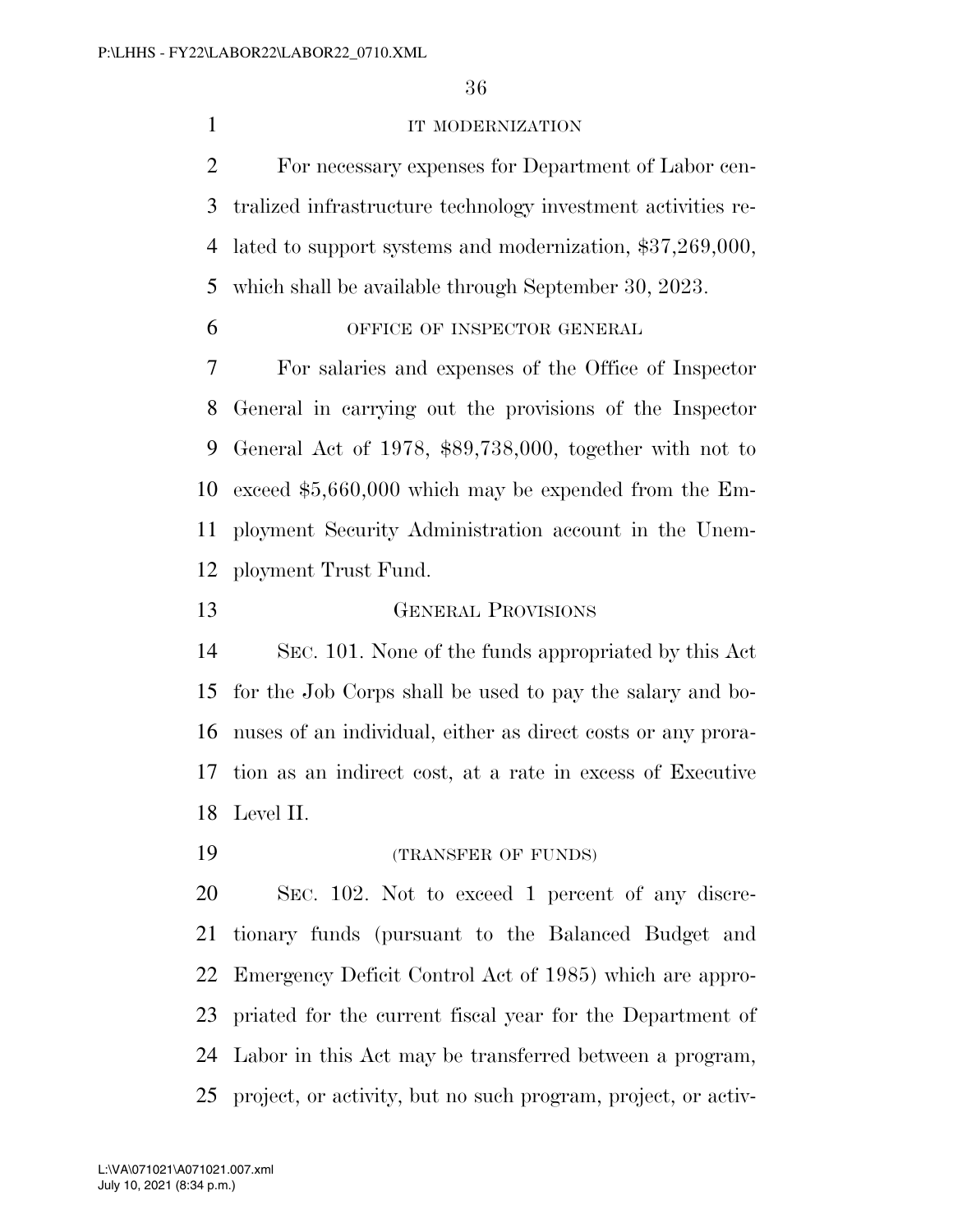ity shall be increased by more than 3 percent by any such transfer: *Provided*, That the transfer authority granted by this section shall not be used to create any new program or to fund any project or activity for which no funds are provided in this Act: *Provided further*, That the Commit- tees on Appropriations of the House of Representatives and the Senate are notified at least 15 days in advance of any transfer.

 SEC. 103. In accordance with Executive Order 13126, none of the funds appropriated or otherwise made available pursuant to this Act shall be obligated or ex- pended for the procurement of goods mined, produced, manufactured, or harvested or services rendered, in whole or in part, by forced or indentured child labor in industries and host countries already identified by the United States Department of Labor prior to enactment of this Act.

 SEC. 104. Except as otherwise provided in this sec- tion, none of the funds made available to the Department of Labor for grants under section 414(c) of the American Competitiveness and Workforce Improvement Act of 1998 (29 U.S.C. 2916a) may be used for any purpose other than competitive grants for training individuals who are older than 16 years of age and are not currently enrolled in school within a local educational agency in the occupa-tions and industries for which employers are using H–1B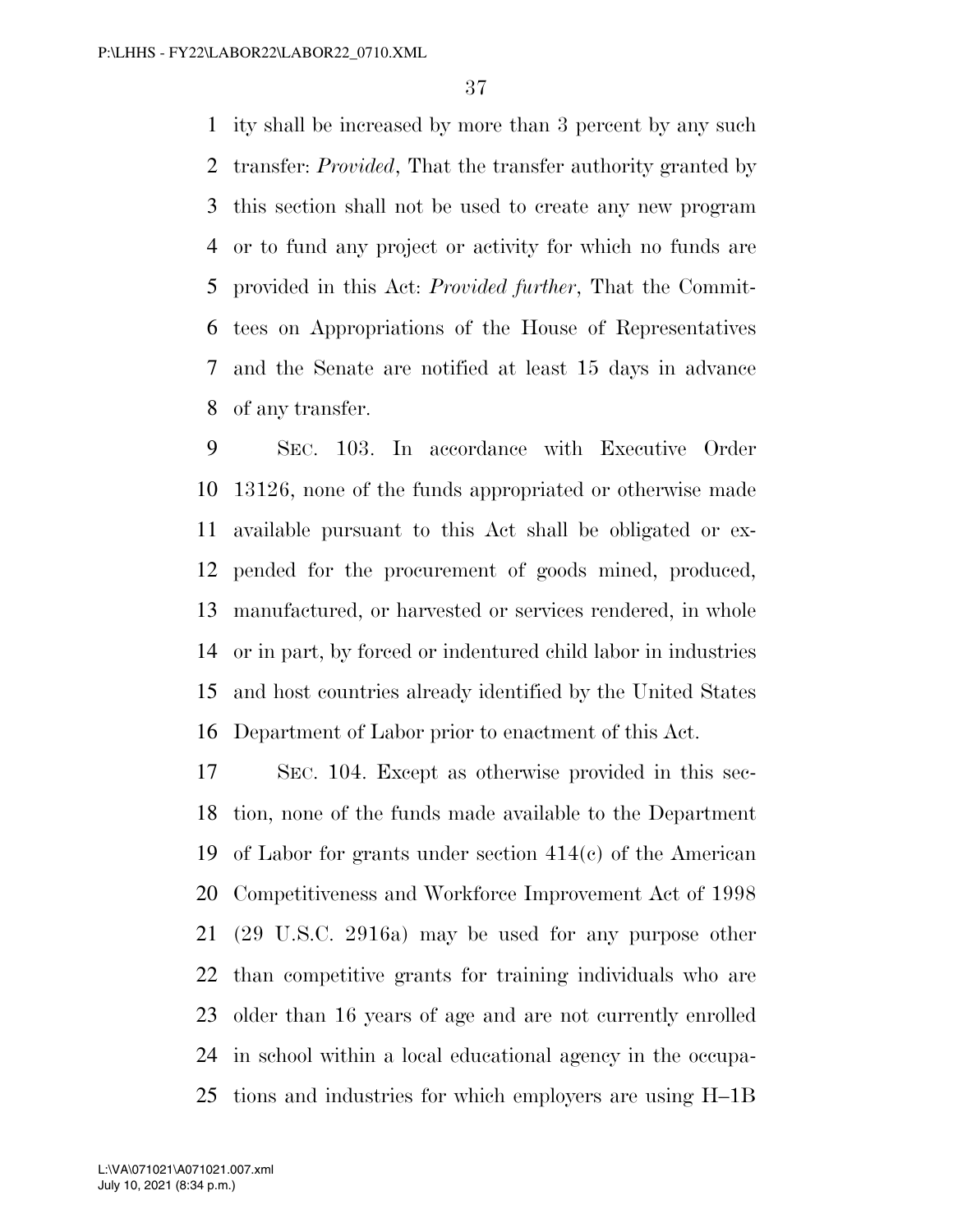visas to hire foreign workers, and the related activities necessary to support such training.

 SEC. 105. None of the funds made available by this Act under the heading ''Employment and Training Ad- ministration'' shall be used by a recipient or subrecipient of such funds to pay the salary and bonuses of an indi- vidual, either as direct costs or indirect costs, at a rate in excess of Executive Level II. This limitation shall not apply to vendors providing goods and services as defined in Office of Management and Budget Circular A–133. Where States are recipients of such funds, States may es- tablish a lower limit for salaries and bonuses of those re- ceiving salaries and bonuses from subrecipients of such funds, taking into account factors including the relative cost-of-living in the State, the compensation levels for comparable State or local government employees, and the size of the organizations that administer Federal pro- grams involved including Employment and Training Ad-ministration programs.

**(TRANSFER OF FUNDS)** 

 SEC. 106. (a) Notwithstanding section 102, the Sec- retary may transfer funds made available to the Employ- ment and Training Administration by this Act, either di- rectly or through a set-aside, for technical assistance serv-ices to grantees to ''Program Administration'' when it is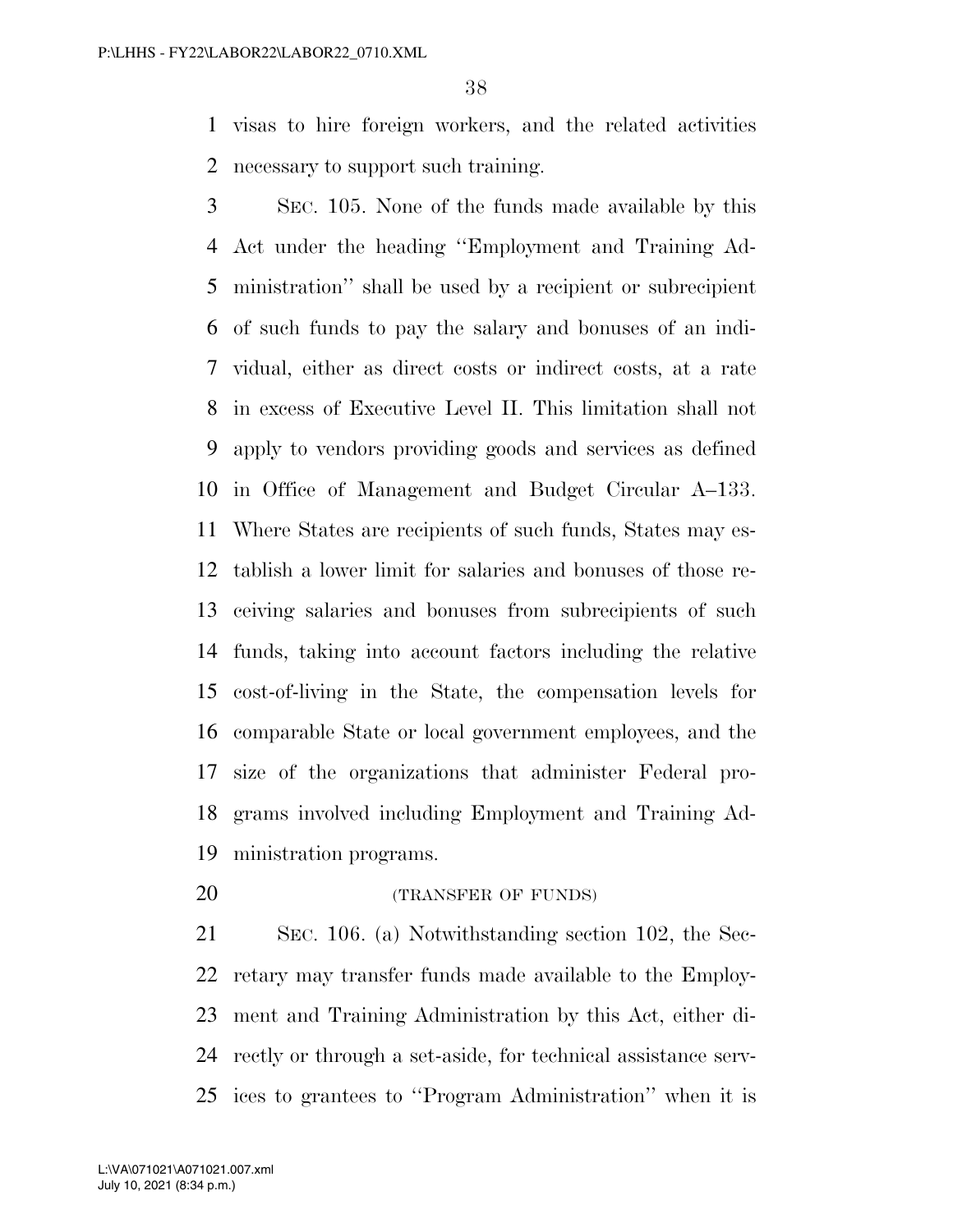determined that those services will be more efficiently per- formed by Federal employees: *Provided*, That this section shall not apply to section 171 of the WIOA.

 (b) Notwithstanding section 102, the Secretary may transfer not more than 0.5 percent of each discretionary appropriation made available to the Employment and Training Administration by this Act to ''Program Admin- istration'' in order to carry out program integrity activities relating to any of the programs or activities that are fund- ed under any such discretionary appropriations: *Provided*, That notwithstanding section 102 and the preceding pro- viso, the Secretary may transfer not more than 0.5 percent of funds made available in paragraphs (1) and (2) of the ''Office of Job Corps'' account to paragraph (3) of such account to carry out program integrity activities related to the Job Corps program: *Provided further*, That funds transferred under the authority provided by this sub- section shall be available for obligation through September 30, 2023.

**(TRANSFER OF FUNDS)** 

 SEC. 107. (a) The Secretary may reserve not more than 0.75 percent from each appropriation made available in this Act identified in subsection (b) in order to carry out evaluations of any of the programs or activities that are funded under such accounts. Any funds reserved under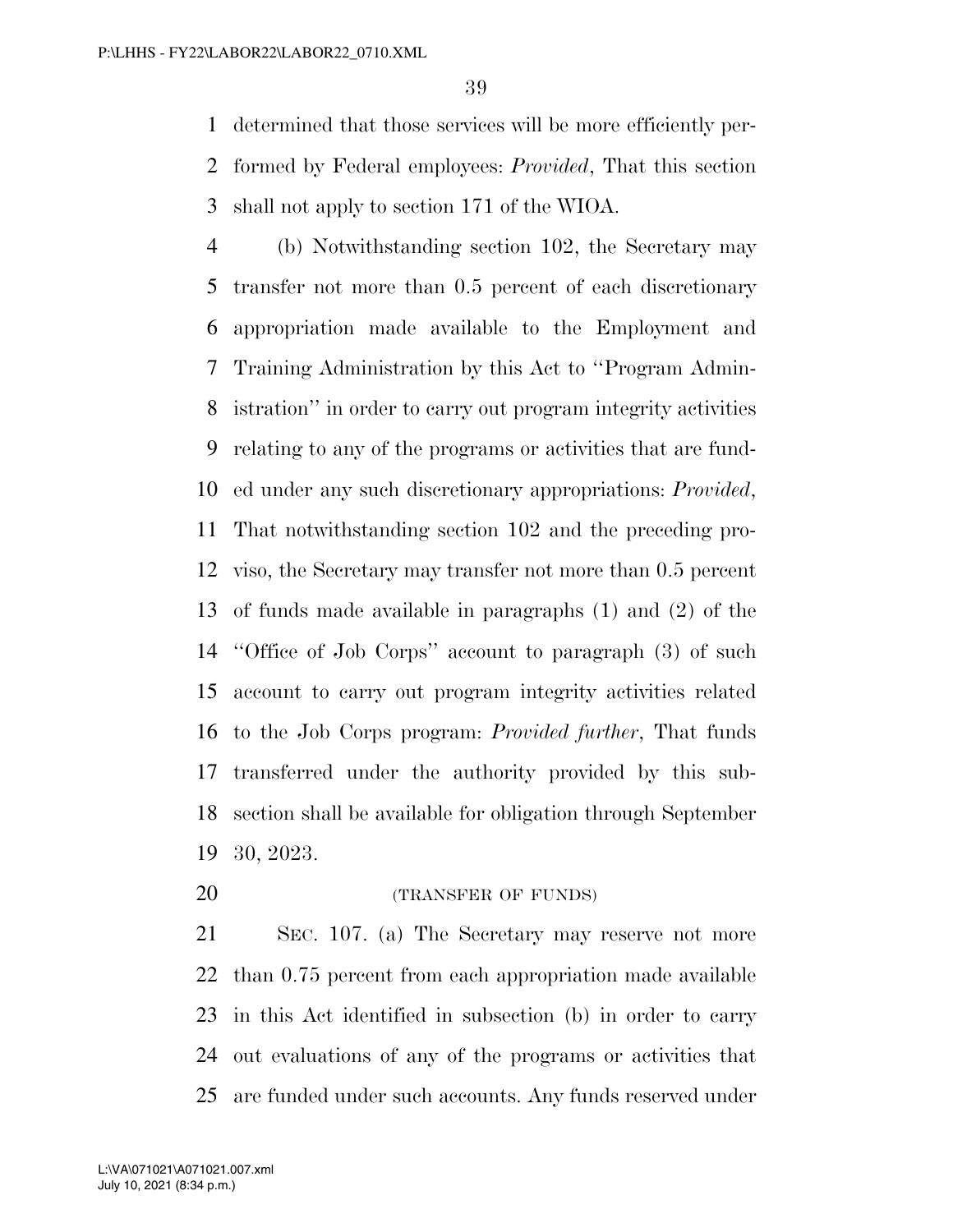this section shall be transferred to ''Departmental Man- agement'' for use by the Office of the Chief Evaluation Officer within the Department of Labor, and shall be available for obligation through September 30, 2023: *Pro- vided*, That such funds shall only be available if the Chief Evaluation Officer of the Department of Labor submits a plan to the Committees on Appropriations of the House of Representatives and the Senate describing the evalua- tions to be carried out 15 days in advance of any transfer. (b) The accounts referred to in subsection (a) are: ''Training and Employment Services'', ''Job Corps'', ''Community Service Employment for Older Americans'', ''State Unemployment Insurance and Employment Service Operations'', ''Employee Benefits Security Administra- tion'', ''Office of Workers' Compensation Programs'', ''Wage and Hour Division'', ''Office of Federal Contract Compliance Programs'', ''Office of Labor Management Standards'', ''Occupational Safety and Health Adminis- tration'', ''Mine Safety and Health Administration'', ''Of- fice of Disability Employment Policy'', funding made available to the ''Bureau of International Labor Affairs'' and ''Women's Bureau'' within the ''Departmental Man- agement, Salaries and Expenses'' account, and ''Veterans' Employment and Training''.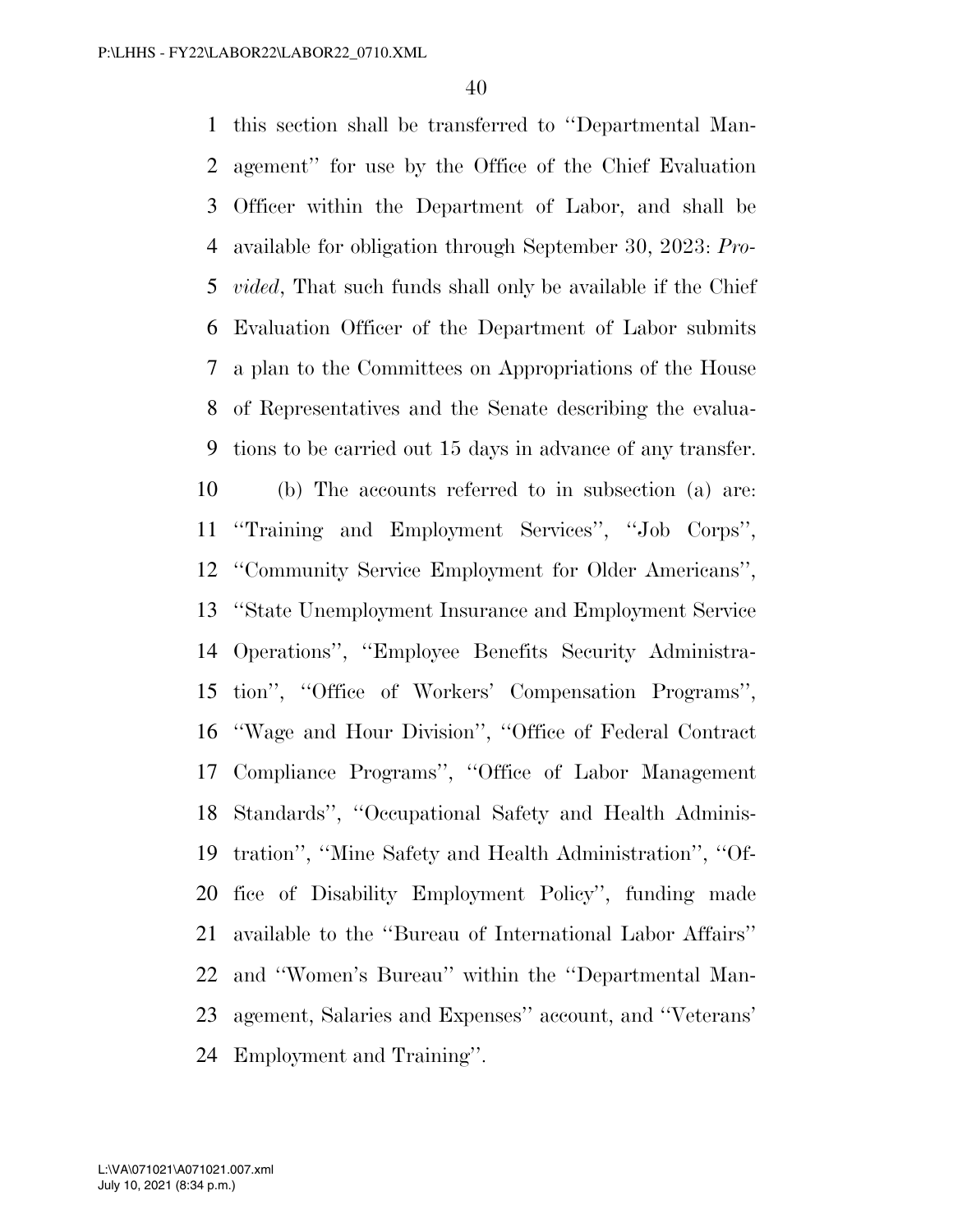SEC. 108. Notwithstanding any other provision of law, the Secretary may furnish through grants, coopera- tive agreements, contracts, and other arrangements, up to \$2,000,000 of excess personal property, at a value deter- mined by the Secretary, to apprenticeship programs for the purpose of training apprentices in those programs.

 SEC. 109. (a) The Act entitled ''An Act to create a Department of Labor'', approved March 4, 1913 (37 Stat. 736, chapter 141) shall be applied as if the following text is part of such Act:

#### **''SEC. 12. SECURITY DETAIL.**

12 "(a) IN GENERAL.—The Secretary of Labor is au- thorized to employ law enforcement officers or special agents to—

 ''(1) provide protection for the Secretary of Labor during the workday of the Secretary and dur- ing any activity that is preliminary or postliminary to the performance of official duties by the Sec-retary;

 ''(2) provide protection, incidental to the protec- tion provided to the Secretary, to a member of the immediate family of the Secretary who is partici- pating in an activity or event relating to the official duties of the Secretary;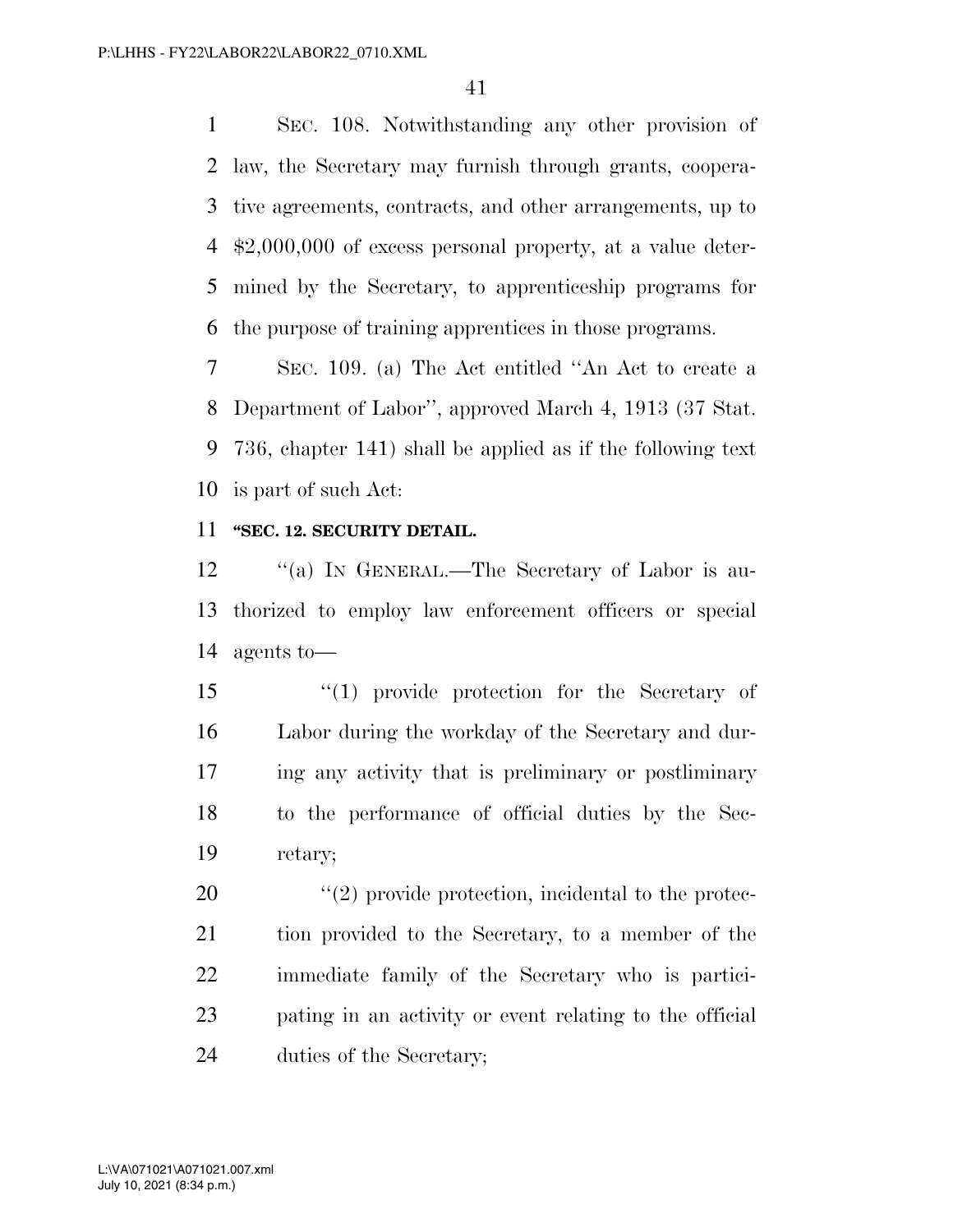$(3)$  provide continuous protection to the Sec- retary (including during periods not described in paragraph (1)) and to the members of the imme- diate family of the Secretary if there is a significant and articulable threat of physical harm, in accord- ance with guidelines established by the Secretary; and 8 ''(4) provide protection to the Deputy Secretary of Labor in the performance of official duties at a public event outside of the United States if there is a significant and articulable threat of physical harm and protective services are not provided as part of an official U.S. visit. ''(b) AUTHORITIES.—The Secretary of Labor may authorize a law enforcement officer or special agent em- ployed under subsection (a), for the purpose of performing the duties authorized under subsection (a), to—  $\frac{1}{2}$  (1) carry firearms;  $\frac{1}{2}$  make arrests without a warrant for any of- fense against the United States committed in the presence of such officer or special agent;  $(3)$  perform protective intelligence work, in- cluding identifying and mitigating potential threats and conducting advance work to review security mat-25 ters relating to sites and events;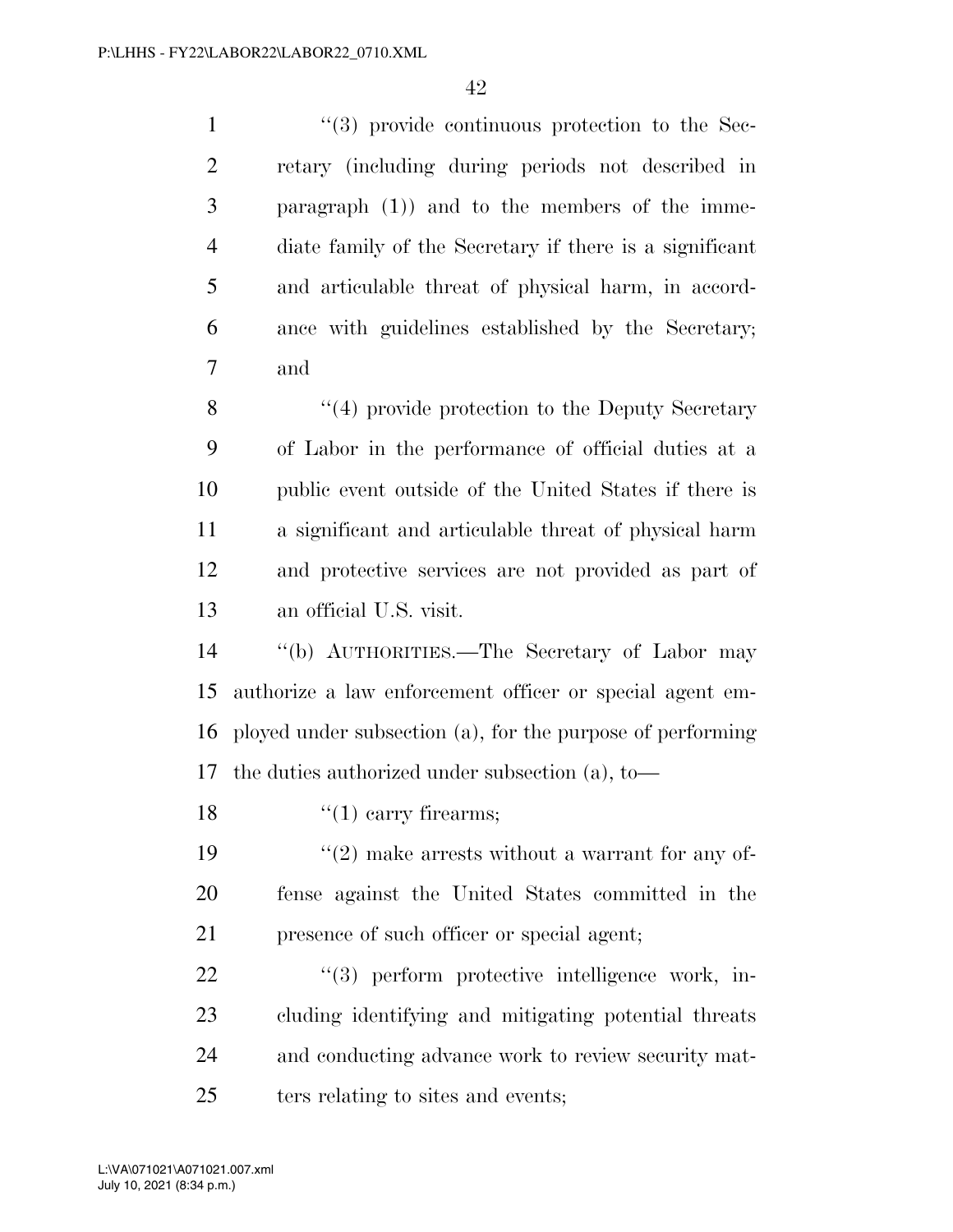1 ''(4) coordinate with local law enforcement agencies; and

3 ''(5) initiate criminal and other investigations into potential threats to the security of the Sec- retary, in coordination with the Inspector General of the Department of Labor.

 ''(c) COMPLIANCE WITH GUIDELINES.—A law en- forcement officer or special agent employed under sub- section (a) shall exercise any authority provided under this section in accordance with any—

11 ''(1) guidelines issued by the Attorney General; and

 ''(2) guidelines prescribed by the Secretary of Labor.''.

 (b) This section shall be effective on the date of en-actment of this Act.

 SEC. 110. The Secretary is authorized to dispose of or divest, by any means the Secretary determines appro- priate, including an agreement or partnership to construct a new Job Corps center, all or a portion of the real prop- erty on which the Treasure Island Job Corps Center is situated. Any sale or other disposition will not be subject to any requirement of any Federal law or regulation relat- ing to the disposition of Federal real property, including but not limited to subchapter III of chapter 5 of title 40

July 10, 2021 (8:34 p.m.) L:\VA\071021\A071021.007.xml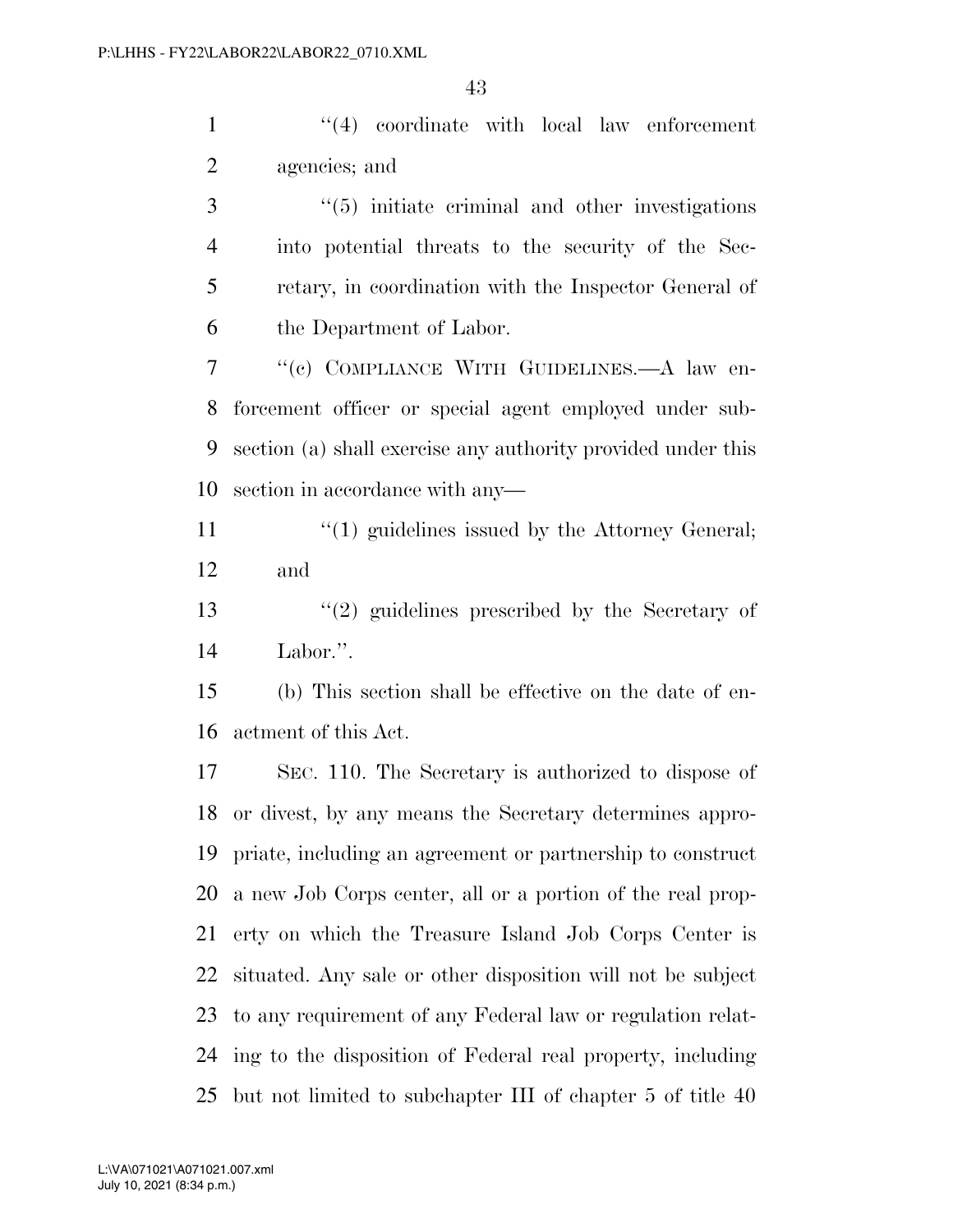of the United States Code and subchapter V of chapter 119 of title 42 of the United States Code. The net pro- ceeds of such a sale shall be transferred to the Secretary, which shall be available until expended to carry out the Job Corps Program on Treasure Island.

 SEC. 111. None of the funds made available by this Act may be used to—

 (1) alter or terminate the Interagency Agree- ment between the United States Department of Labor and the United States Department of Agri-culture; or

 (2) close any of the Civilian Conservation Cen- ters, except if such closure is necessary to prevent the endangerment of the health and safety of the students, the capacity of the program is retained, and the requirements of section 159(j) of the WIOA are met.

 SEC. 112. Notwithstanding any other provision of law, not to exceed \$36,000,000 of the unobligated bal- ances available to the Secretary of Labor in fiscal year 2022 (other than the amounts specified in subparagraph (2)(J) under the heading ''Employment and Training— Training and Employment Services'') may be transferred to the Department's Working Capital Fund for the acqui-sition of capital equipment, the improvement and imple-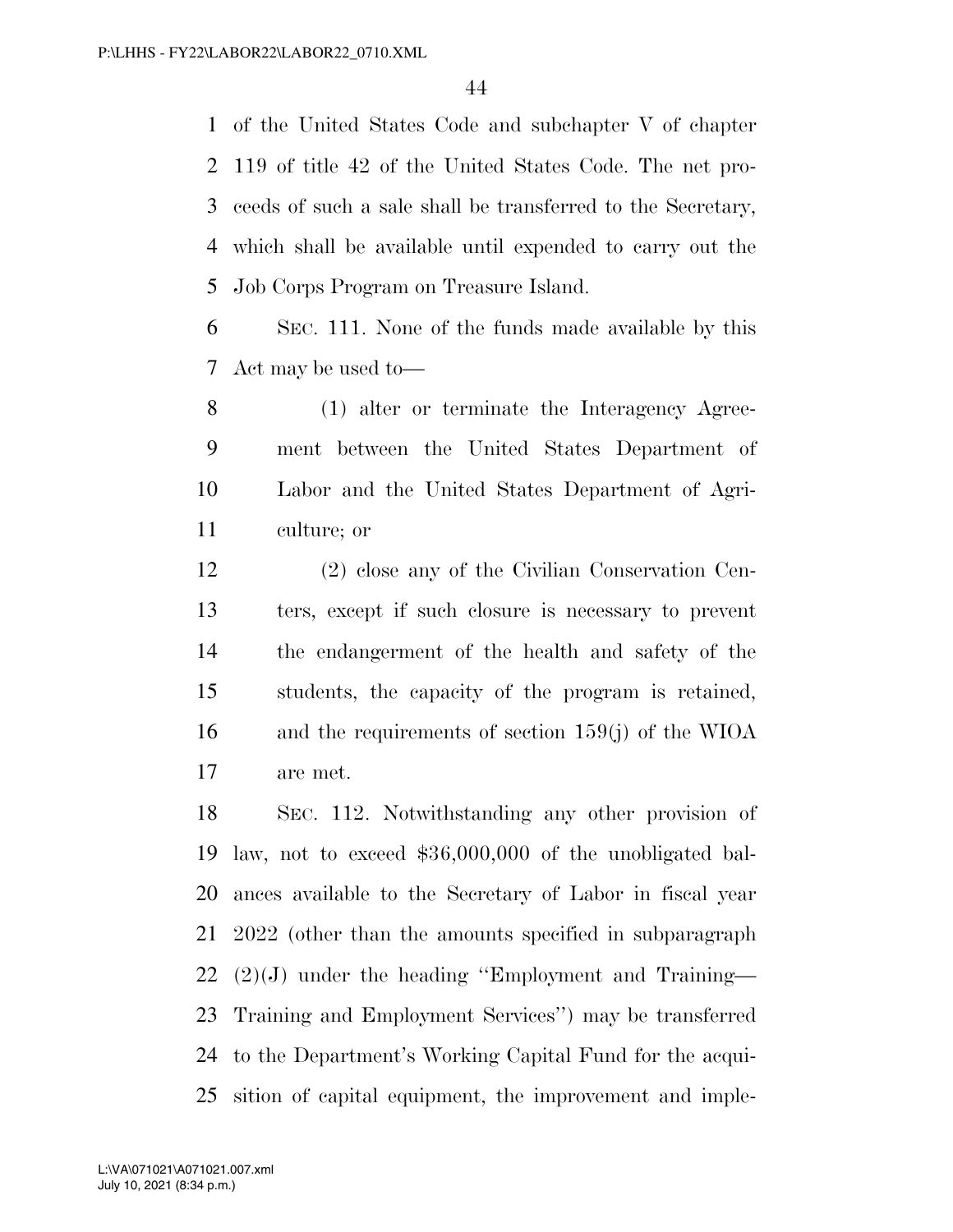mentation of Department financial management, informa- tion technology, infrastructure technology investment ac- tivities related to support systems and modernization, and other support systems necessary for the delivery of finan- cial, administrative, and information technology services of primary benefit to the agencies and programs of the Department of Labor: *Provided*, That any funds so trans- ferred shall remain available for obligation for five fiscal years after the fiscal year of such transfer: *Provided fur- ther*, That no funds may be transferred pursuant to this section unless the Chief Information Officer of the Depart- ment of Labor submits a plan to the Committees on Ap- propriations of the House of Representatives and the Sen- ate describing the amounts to be transferred by account; the planned use of funds, including descriptions of projects; project status, including any scheduled delays and cost overruns; financial expenditures; planned activi- ties; and expected benefits: *Provided further,* That the transfer authority provided in this section shall be in addi-tion to any other transfer authority provided by law.

 SEC. 113. (a) Section 118(a) of division BB of the Consolidated Appropriations Act, 2021 (Public Law 116- 23 is amended by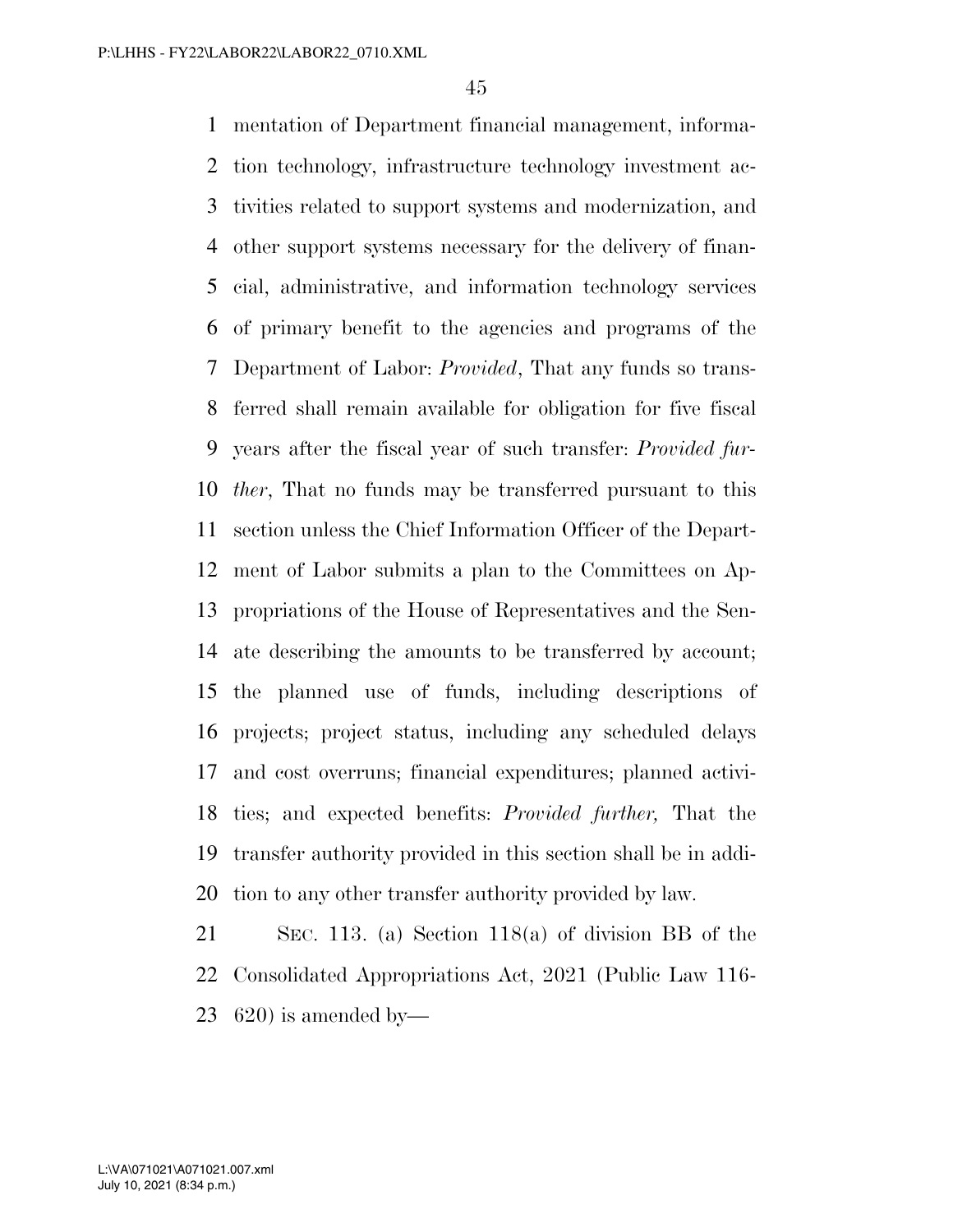(1) inserting ''and in addition to amounts otherwise available for such purposes,'' before ''there are appro-priated''; and

(2) striking ''expended through''.

 (b) The amendments made by this section shall take effect as if included in the enactment of the Consolidated Appropriations Act, 2021.

 SEC. 114. None of the funds made available by this Act may be used to implement or enforce the final rule entitled ''Wagner-Peyser Act Staffing Flexibility'' pub- lished by the Department of Labor in the Federal Register on January 6, 2020.

 SEC. 115. None of the funds made available by this Act may be used to implement or enforce Subpart B of 29 CFR Part 29 (29 CFR 29.20 through 29 CFR 29.31 (Industry Recognized Apprenticeship Programs)).

 SEC. 116. (a) None of the funds made available by this Act may be used to process or approve any Applica- tion for Temporary Employment Certification for job op- portunities in construction (as defined in Sector 23 of the North American Industry Classification System).

 (b) None of the funds made available by this Act may be used to process or approve any Application for Tem- porary Employment Certification for job opportunities in any industry that experienced an unemployment rate equal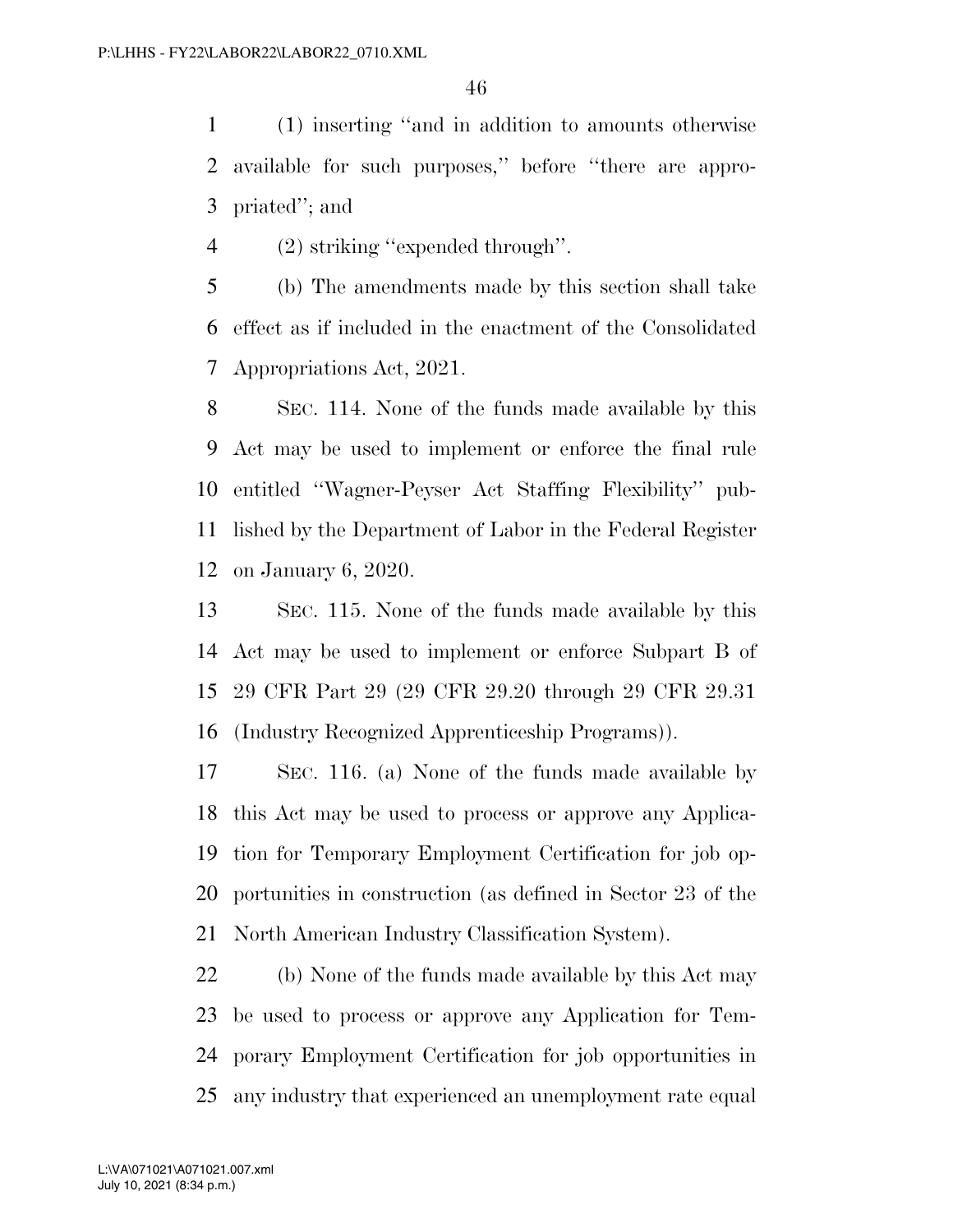to or exceeding 10 percent at any point between the date the petitioning employer submits its application to the Of- fice of Foreign Labor Certification and the preceding 12 months.

 (c) The restrictions in this section shall not apply to an Application for Temporary Employment Certification for foreign workers who are members of a union that is affiliated with a U.S.-based union in existence as of the date of enactment of this Act.

 SEC. 117. (a) The determination of prevailing wage for the purposes of the H–2B program shall be the greater of—

 (1) any collectively bargained wage and fringe benefit rates in the area of intended employment (or adjacent Metropolitan Statistical Area) applicable to the occupa- tional category in the job order, regardless of whether the petitioning employer is signatory to any such collective bargaining agreement;

 (2) any wage and fringe benefit rates for the occupa- tion established by chapter 67 of title 41, United States Code (known as the ''McNamara-O'Hara Service Con- tract''), provided that no such wage shall fall below the minimum wage established pursuant to Executive Order 13658, including subsequent annual increases;

(3) 150 percent of the Federal minimum wage; and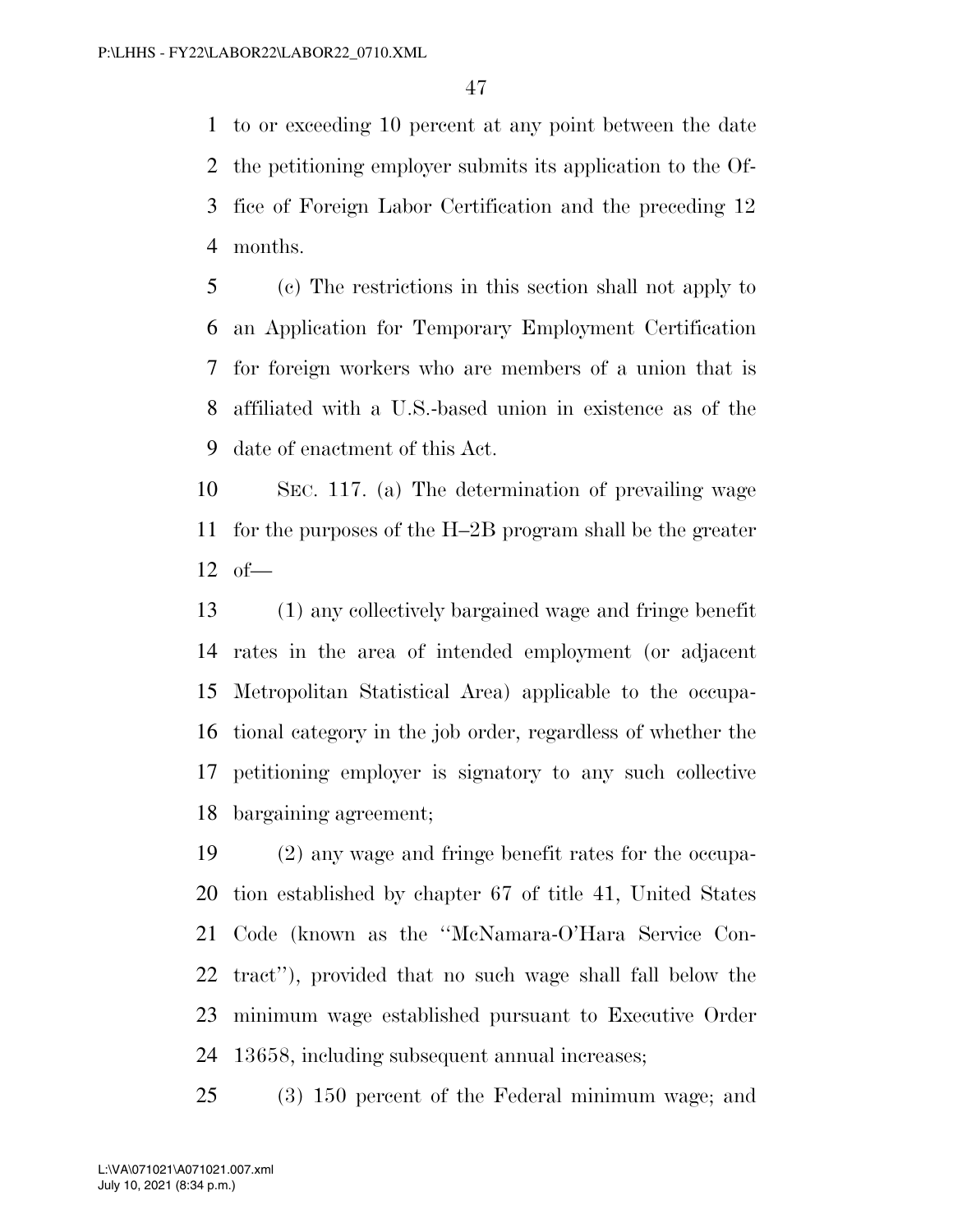(4) the State or local minimum wage.

 (b) None of the funds may be available this Act may be used to process or approve any Application for Pre- vailing Wage Determination or Application for Temporary Employment Certification that incorporates wages or fringe benefits derived from private wage surveys de-scribed in 20 C.F.R. 655.10(f).

 SEC. 118. (a) None of the funds made available by this Act shall be used by the Office of Foreign Labor Cer- tification to process or approve an Application for Tem- porary Employment Certification submitted by or on be- half of a petitioning employer that has had an administra- tive merits determination, arbitral award or decision, or civil judgment, rendered against it in the preceding 3 years for violations of:

(1) the Fair Labor Standards Act of 1938;

- (2) the Occupational Safety and Health Act of 1970;
- (3) the Migrant and Seasonal Agricultural Worker Protection Act;

(4) the National Labor Relations Act;

 (5) subchapter IV of chapter 31 of title 40, United States Code (known as the ''Davis-Bacon Act'');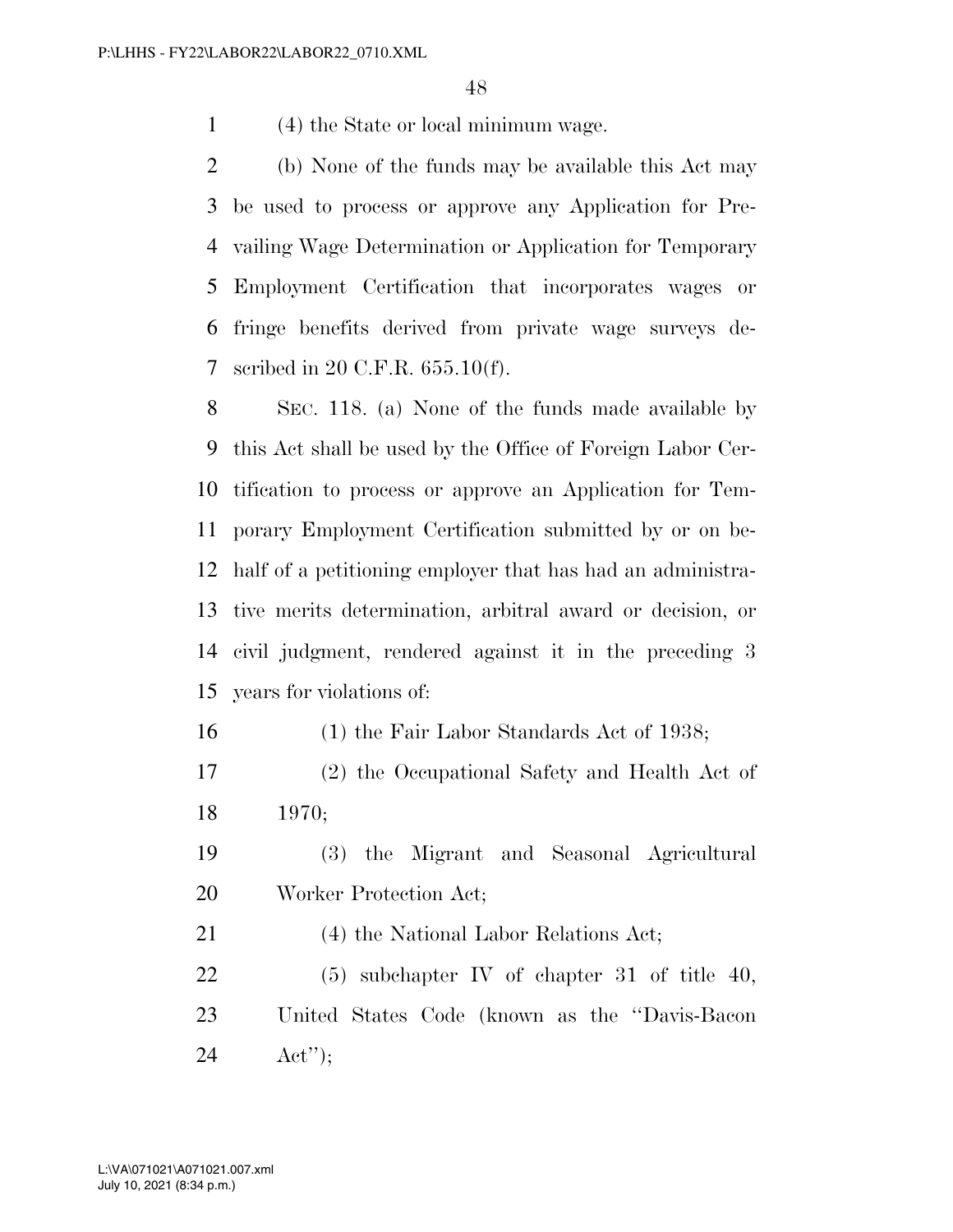| $\mathbf{1}$   | $(6)$ chapter 67 of title 41, United States Code           |
|----------------|------------------------------------------------------------|
| $\overline{2}$ | (known as the "McNamara-O'Hara Service Contract            |
| 3              | $Act'$ ,                                                   |
| $\overline{4}$ | (7) Executive Order No. 11246 (42 United                   |
| 5              | States Code 2000e note; relating to equal employ-          |
| 6              | ment opportunity),                                         |
| $\tau$         | $(8)$ section 503 of the Rehabilitation Act of             |
| 8              | 1973;                                                      |
| 9              | $(9)$ section $4212$ of title 38, United States            |
| 10             | Code;                                                      |
| 11             | (10) the Family and Medical Leave Act of                   |
| 12             | 1993;                                                      |
| 13             | $(11)$ title VII of the Civil Rights Act of 1964;          |
| 14             | (12) the American with Disabilities Act of                 |
| 15             | 1990;                                                      |
| 16             | (13) the Age Discrimination in Employment                  |
| 17             | Act of 1967;                                               |
| 18             | (14) Federal Government standards estab-                   |
| 19             | lishing a minimum wage for contractors; or                 |
| 20             | (15) equivalent State or local laws.                       |
| 21             | (b) For purposes of subsection (a), the term "peti-        |
| 22             | tioning employer" shall also include—                      |
| 23             | (1) any businesses in which the employer has involve-      |
| 24             | ment or over which it has any level of interest, ownership |
| 25             | or control; and                                            |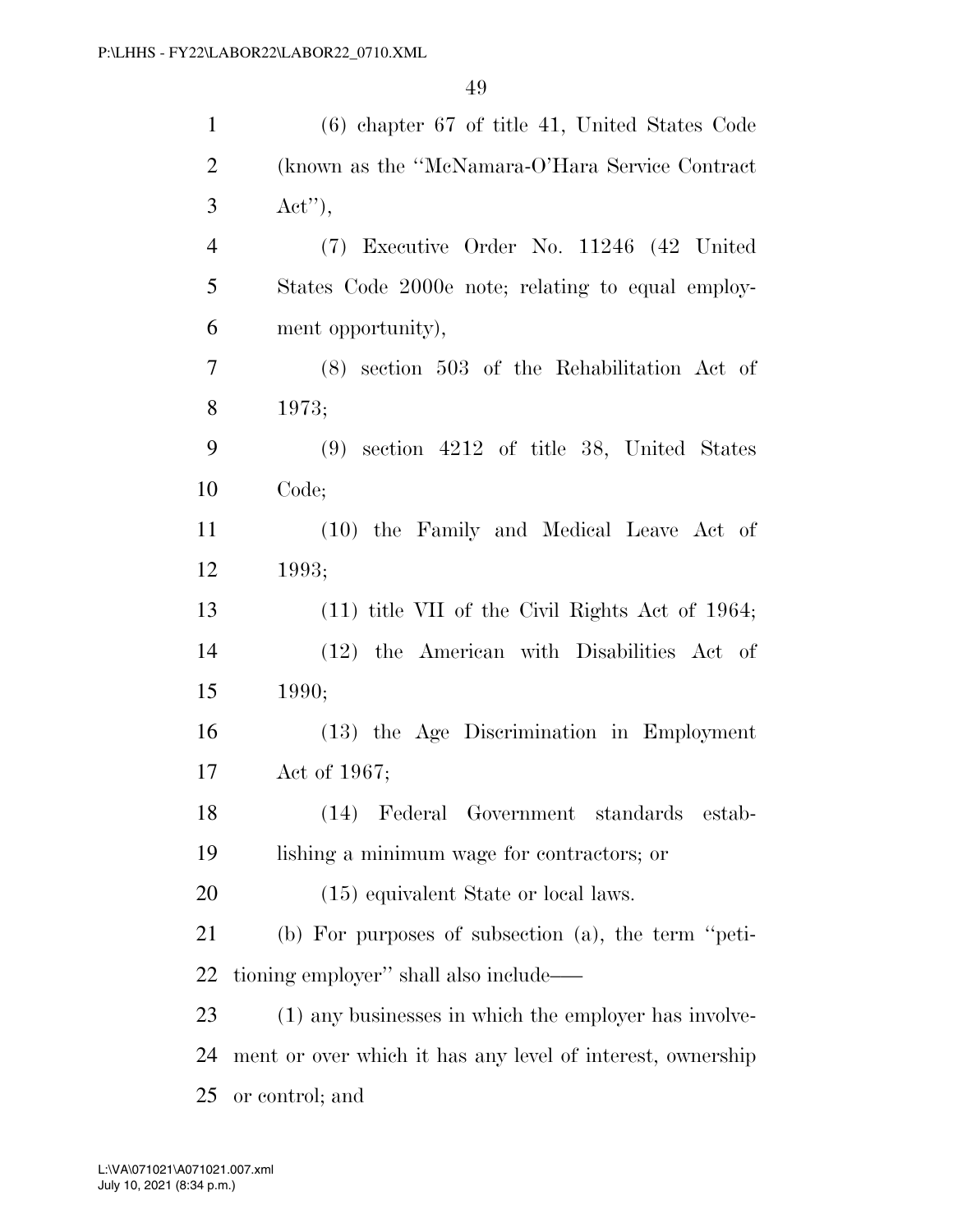(2) any businesses in which any principal of the em- ployer has any level of interest, ownership, or control. This title may be cited as the ''Department of Labor Appropriations Act, 2022''. TITLE II DEPARTMENT OF HEALTH AND HUMAN SERVICES HEALTH RESOURCES AND SERVICES ADMINISTRATION PRIMARY HEALTH CARE For carrying out titles II and III of the Public Health Service Act (referred to in this Act as the ''PHS Act'') with respect to primary health care and the Native Hawai- ian Health Care Act of 1988, \$1,831,772,000: *Provided*, That \$25,000,000 shall be available for the purpose of making grants to support school-based health centers as authorized under section 399Z-1 of the PHS Act (42 U.S.C. 280h-5): *Provided further,* That no more than \$1,000,000 shall be available until expended for carrying out the provisions of section 224(o) of the PHS Act: *Pro- vided further*, That no more than \$120,000,000 shall be available until expended for carrying out subsections (g) through (n) and (q) of section 224 of the PHS Act, and for expenses incurred by the Department of Health and Human Services (referred to in this Act as ''HHS'') per-taining to administrative claims made under such law.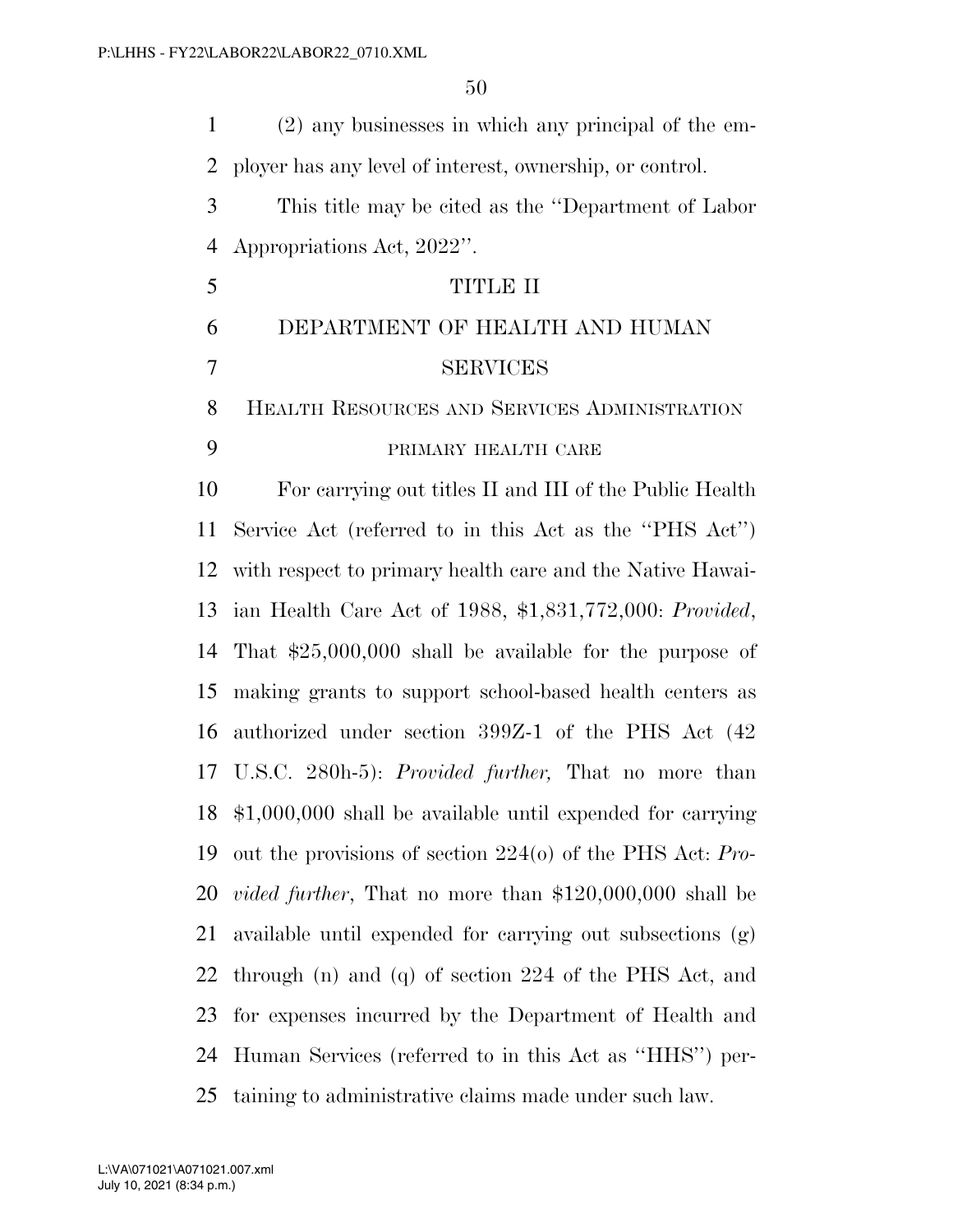#### **HEALTH WORKFORCE**

 For carrying out titles III, VII, and VIII of the PHS Act with respect to the health workforce, sections 1128E and 1921 of the Social Security Act, and the Health Care Quality Improvement Act of 1986, \$1,564,876,000: *Pro- vided*, That sections 751(j)(2) and 762(k) of the PHS Act and the proportional funding amounts in paragraphs (1) through (4) of section 756(f) of the PHS Act shall not apply to funds made available under this heading: *Pro- vided further*, That for any program operating under sec- tion 751 of the PHS Act on or before January 1, 2009, the Secretary of Health and Human Services (referred to in this title as the ''Secretary'') may hereafter waive any 14 of the requirements contained in sections  $751(d)(2)(A)$  and 751(d)(2)(B) of such Act for the full project period of a grant under such section: *Provided further*, That fees collected for the disclosure of information under section 427(b) of the Health Care Quality Improvement Act of 1986 and sections 1128E(d)(2) and 1921 of the Social Security Act shall be sufficient to recover the full costs of operating the programs authorized by such sections and shall remain available until expended for the National Practitioner Data Bank: *Provided further*, That funds transferred to this account to carry out section 846 and subpart 3 of part D of title III of the PHS Act may be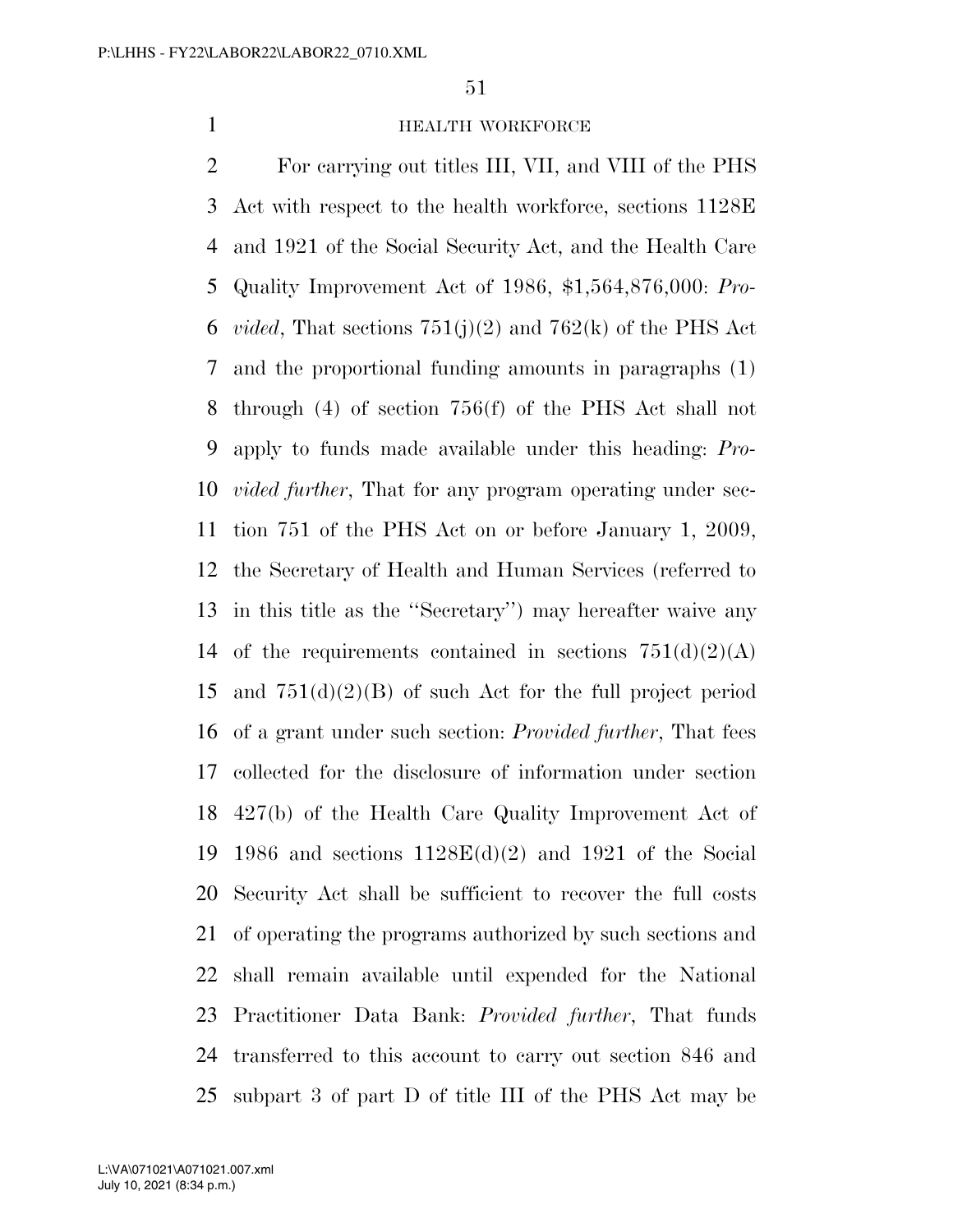used to make prior year adjustments to awards made under such section and subpart: *Provided further*, That \$185,000,000 shall remain available until expended for the purposes of providing primary health services, assign- ing National Health Service Corps (''NHSC'') members to expand the delivery of substance use disorder treatment services, notwithstanding the assignment priorities and 8 limitations under sections  $333(a)(1)(D)$ ,  $333(b)$ , and 9 333A(a)(1)(B)(ii) of the PHS Act, and making payments under the NHSC Loan Repayment Program under section 338B of such Act: *Provided further*, That, within the amount made available in the previous proviso, \$15,000,000 shall remain available until expended for the purposes of making payments under the NHSC Loan Re- payment Program under section 338B of the PHS Act to individuals participating in such program who provide primary health services in Indian Health Service facilities, Tribally-Operated 638 Health Programs, and Urban In- dian Health Programs (as those terms are defined by the Secretary), notwithstanding the assignment priorities and limitations under section 333(b) of such Act: *Provided fur- ther*, That for purposes of the previous two provisos, sec-23 tion  $331(a)(3)(D)$  of the PHS Act shall be applied as if the term ''primary health services'' includes clinical sub-stance use disorder treatment services, including those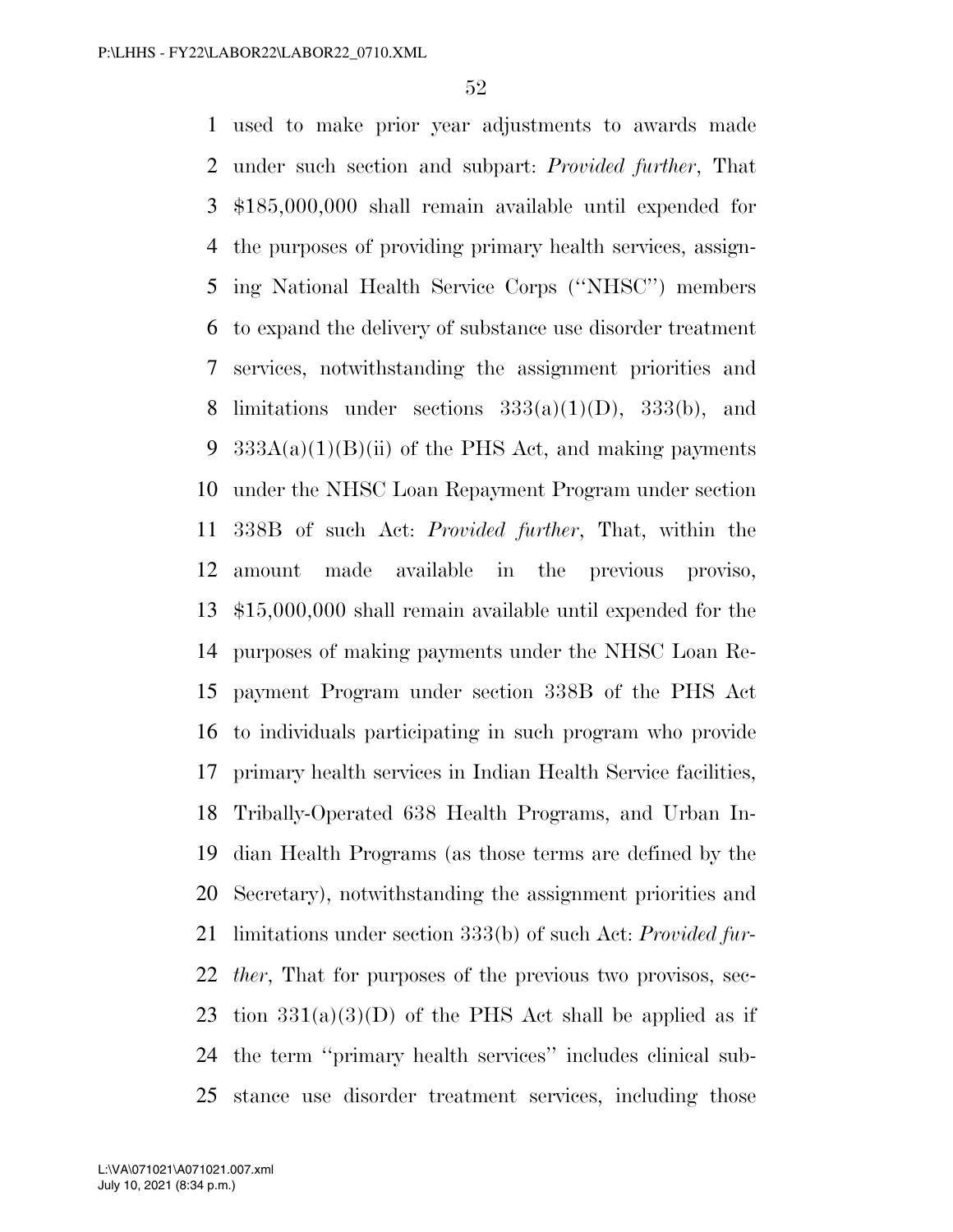provided by masters level, licensed substance use disorder treatment counselors: *Provided further*, That of the funds made available under this heading, \$15,000,000 shall be available to make grants to establish or expand optional community-based nurse practitioner fellowship programs that are accredited or in the accreditation process, with a preference for those in Federally Qualified Health Cen- ters, for practicing postgraduate nurse practitioners in primary care or behavioral health.

 Of the funds made available under this heading, \$75,000,000 shall remain available until expended for grants to public institutions of higher education to expand or support graduate education for physicians provided by such institutions: *Provided*, That, in awarding such grants, the Secretary shall give priority to public institu- tions of higher education located in States with a projected primary care provider shortage in 2026, as determined by the Secretary: *Provided further*, That grants so awarded are limited to such public institutions of higher education in States in the top quintile of States with a projected primary care provider shortage in 2026, as determined by the Secretary: *Provided further*, That the minimum amount of a grant so awarded to such an institution shall be not less than \$1,000,000 per year: *Provided further*, That such a grant may be awarded for a period not to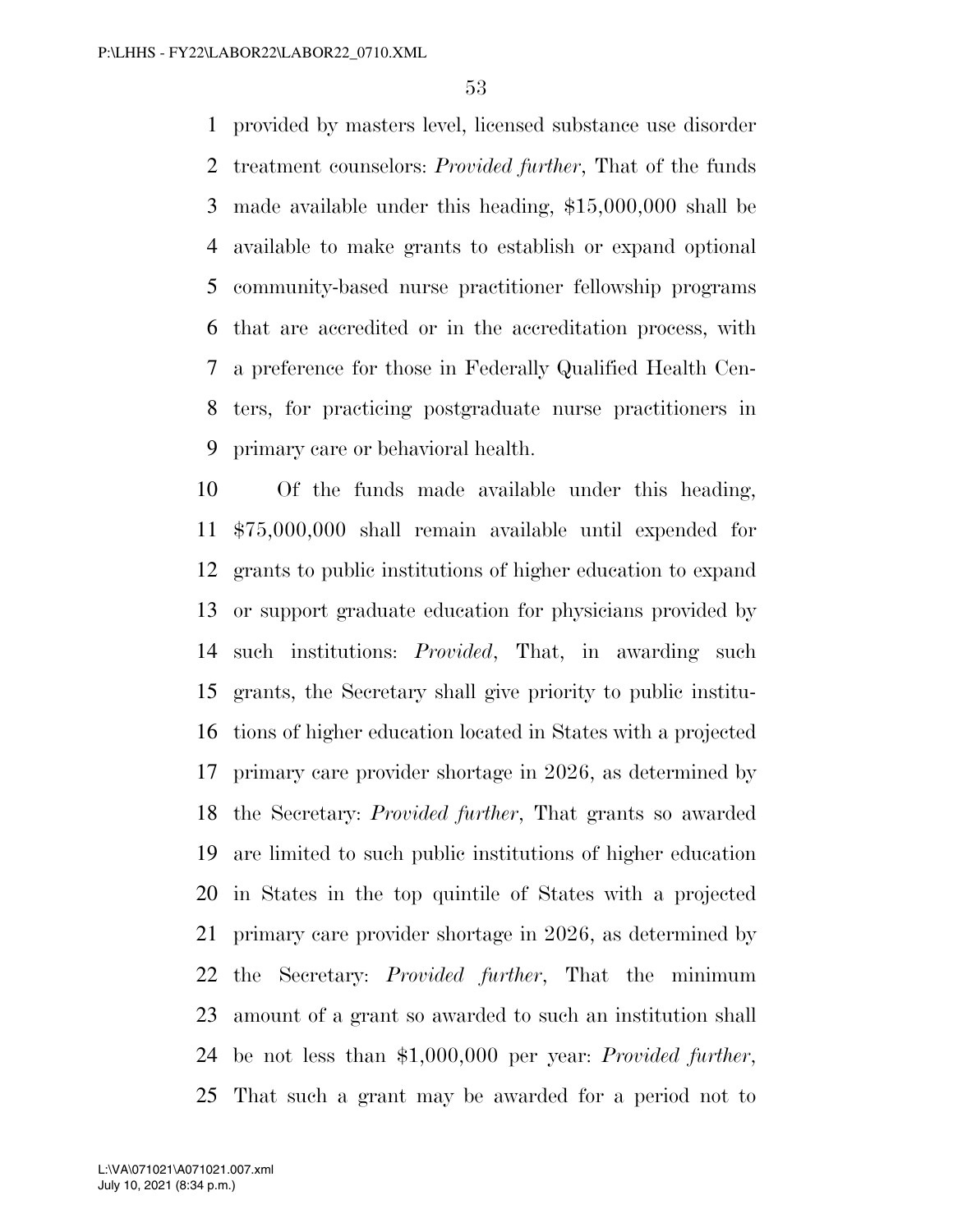exceed 5 years: *Provided further*, That amounts made available in this paragraph shall be awarded as supple- mental grants to recipients of grants awarded for this pur- pose in fiscal years 2020 and 2021, pursuant to the terms and conditions of each institution's initial grant agree- ment, in an amount for each institution that will result in every institution being awarded the same total grant amount over fiscal years 2020 through 2022, provided the institution can justify the expenditure of such funds: *Pro- vided further*, That such a grant awarded with respect to a year to such an institution shall be subject to a matching requirement of non-Federal funds in an amount that is not less than 10 percent of the total amount of Federal funds provided in the grant to such institution with re-spect to such year.

#### MATERNAL AND CHILD HEALTH

 For carrying out titles III, XI, XII, and XIX of the PHS Act with respect to maternal and child health and title V of the Social Security Act, \$1,188,784,000: *Pro- vided*, That notwithstanding sections 502(a)(1) and 502(b)(1) of the Social Security Act, not more than \$266,116,000 shall be available for carrying out special projects of regional and national significance pursuant to 24 section  $501(a)(2)$  of such Act and \$10,276,000 shall be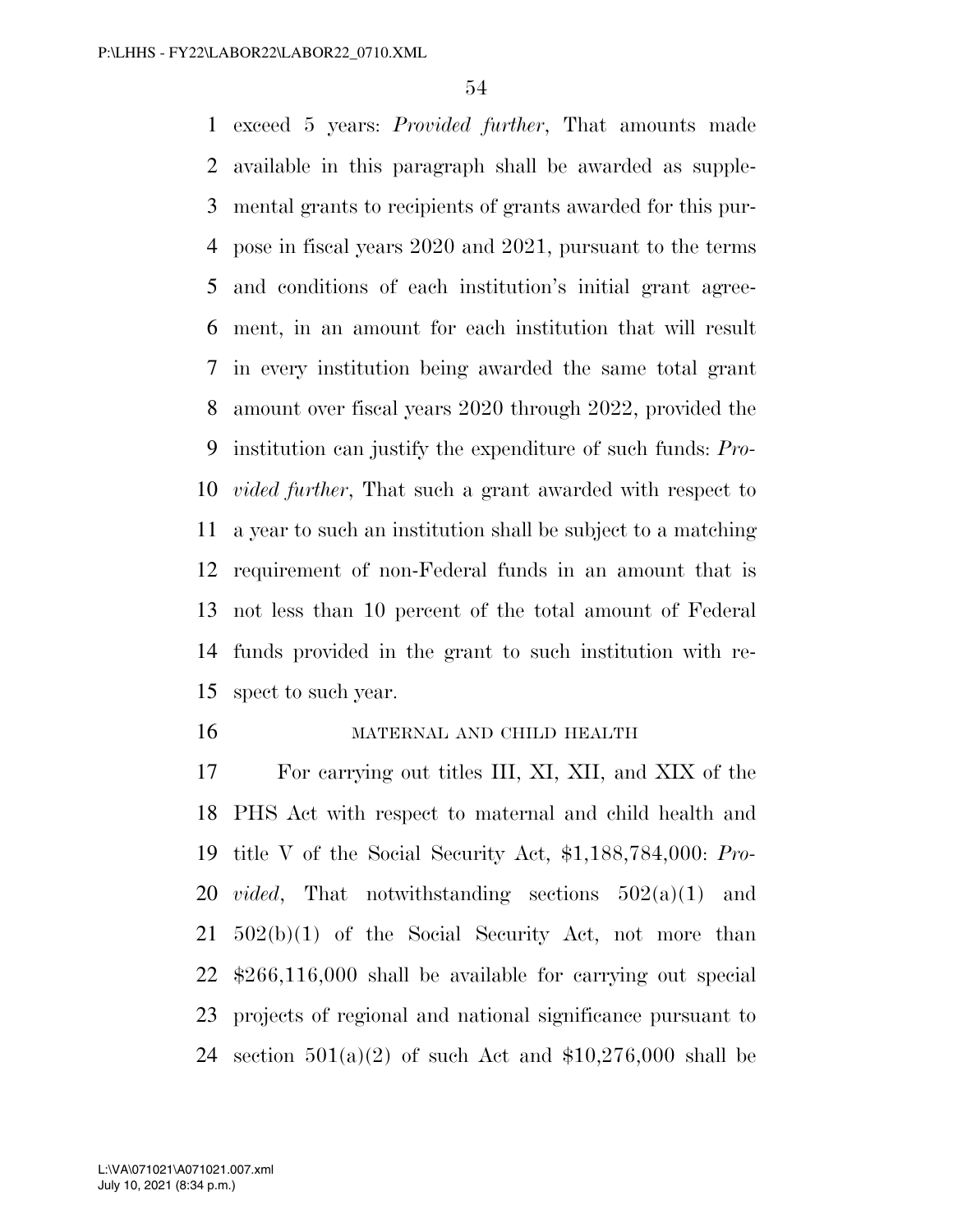available for projects described in subparagraphs (A) 2 through  $(F)$  of section  $501(a)(3)$  of such Act.

3 RYAN WHITE HIV/AIDS PROGRAM

 For carrying out title XXVI of the PHS Act with respect to the Ryan White HIV/AIDS program, \$2,654,781,000, of which \$2,087,881,000 shall remain available to the Secretary through September 30, 2024, for parts A and B of title XXVI of the PHS Act, and of which not less than \$900,313,000 shall be for State AIDS Drug Assistance Programs under the authority of section 2616 or 311(c) of such Act; and of which \$190,000,000, to remain available until expended, shall be available to the Secretary for carrying out a program of grants and contracts under title XXVI or section 311(c) of such Act focused on ending the nationwide HIV/AIDS epidemic, with any grants issued under such section 311(c) administered in conjunction with title XXVI of the PHS Act, including the limitation on administrative ex-penses.

**HEALTH CARE SYSTEMS** 

 For carrying out titles III and XII of the PHS Act with respect to health care systems, and the Stem Cell Therapeutic and Research Act of 2005, \$147,093,000, of which \$122,000 shall be available until expended for facili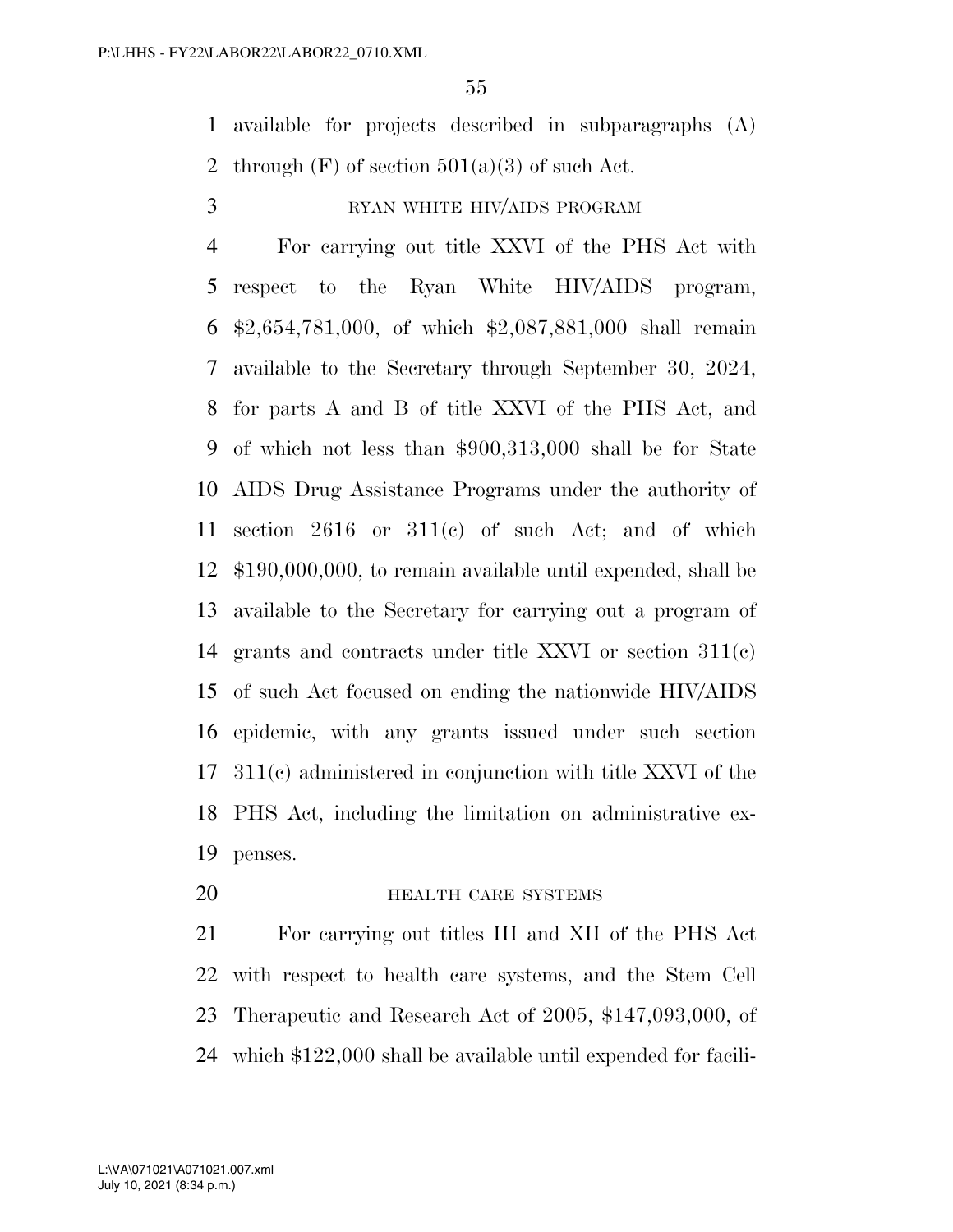ties renovations and other facilities-related expenses of the

- National Hansen's Disease Program.
- 

# RURAL HEALTH

 For carrying out titles III and IV of the PHS Act with respect to rural health, section 427(a) of the Federal Coal Mine Health and Safety Act of 1969, and sections 711 and 1820 of the Social Security Act, \$400,209,000, of which \$80,009,000 from general revenues, notwith- standing section 1820(j) of the Social Security Act, shall be available for carrying out the Medicare rural hospital flexibility grants program: *Provided*, That of the funds made available under this heading for Medicare rural hos- pital flexibility grants, \$23,242,000 shall be available for the Small Rural Hospital Improvement Grant Program for quality improvement and adoption of health informa- tion technology and up to \$1,000,000 shall be to carry 17 out section  $1820(g)(6)$  of the Social Security Act, with 18 funds provided for grants under section  $1820(g)(6)$  avail- able for the purchase and implementation of telehealth services, including pilots and demonstrations on the use of electronic health records to coordinate rural veterans care between rural providers and the Department of Vet- erans Affairs electronic health record system: *Provided further*, That notwithstanding section 338J(k) of the PHS Act, \$1,300,000 shall be available for State Offices of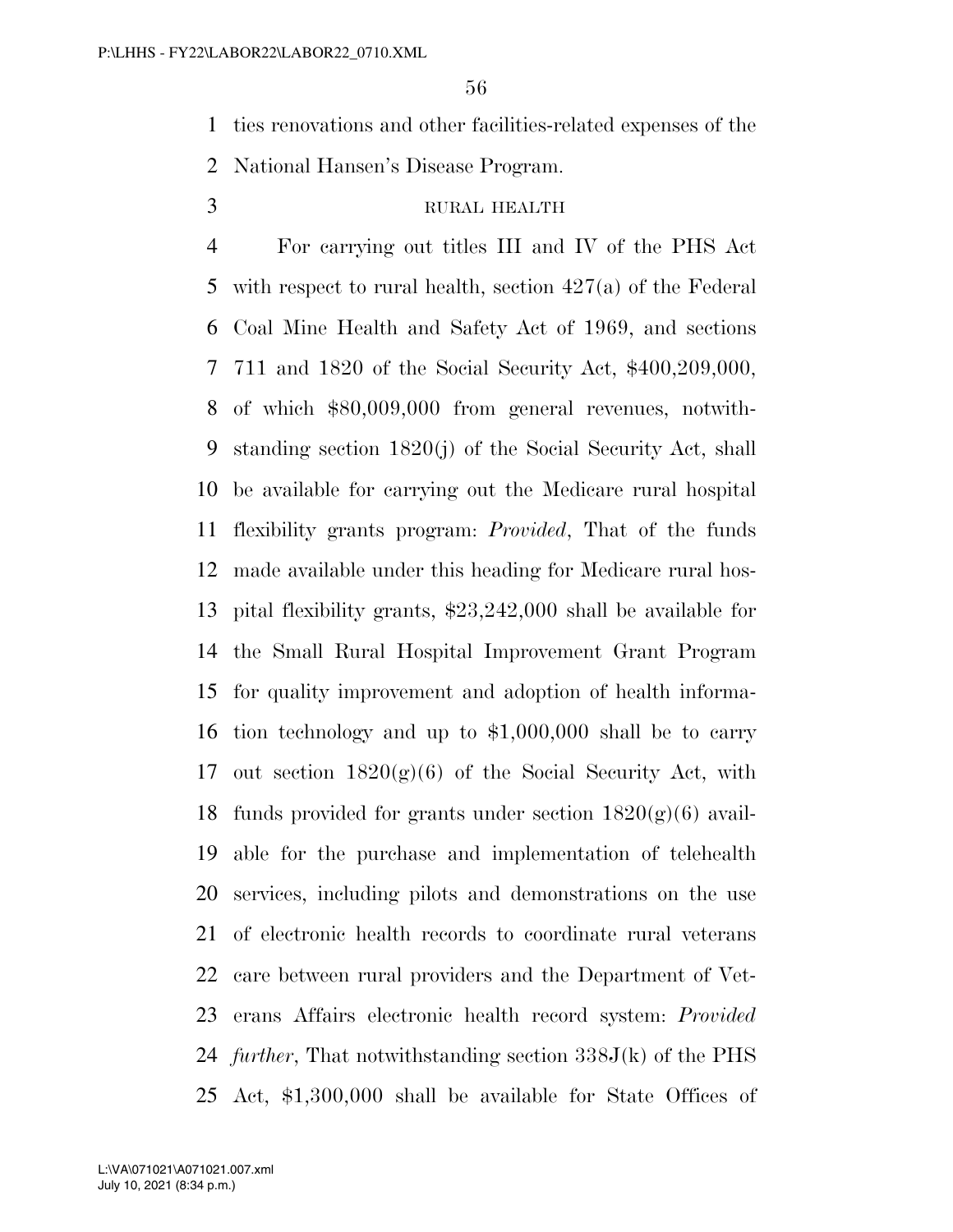Rural Health: *Provided further*, That \$12,700,000 shall remain available through September 30, 2024, to support the Rural Residency Development Program.

## FAMILY PLANNING

 For carrying out the program under title X of the PHS Act to provide for voluntary family planning projects, \$400,000,000: *Provided*, That amounts provided to said projects under such title shall not be expended for abortions, that all pregnancy counseling shall be nondirec- tive, and that such amounts shall not be expended for any activity (including the publication or distribution of lit- erature) that in any way tends to promote public support or opposition to any legislative proposal or candidate for public office: *Provided further,* That all entities funded under this heading shall provide clinical services consistent with nationally recognized clinical standards: *Provided fur- ther,* That projects funded under section 1001 of the PHS Act shall provide the full range of contraceptive methods approved by the Food and Drug Administration: *Provided further,* That all patients under title X of the PHS Act with a positive pregnancy test shall be given the oppor- tunity to be provided information and counseling regard- ing (1) prenatal care and delivery; (2) infant care, foster care, and adoption; and (3) pregnancy termination: *Pro-vided further,* That if such a patient requests information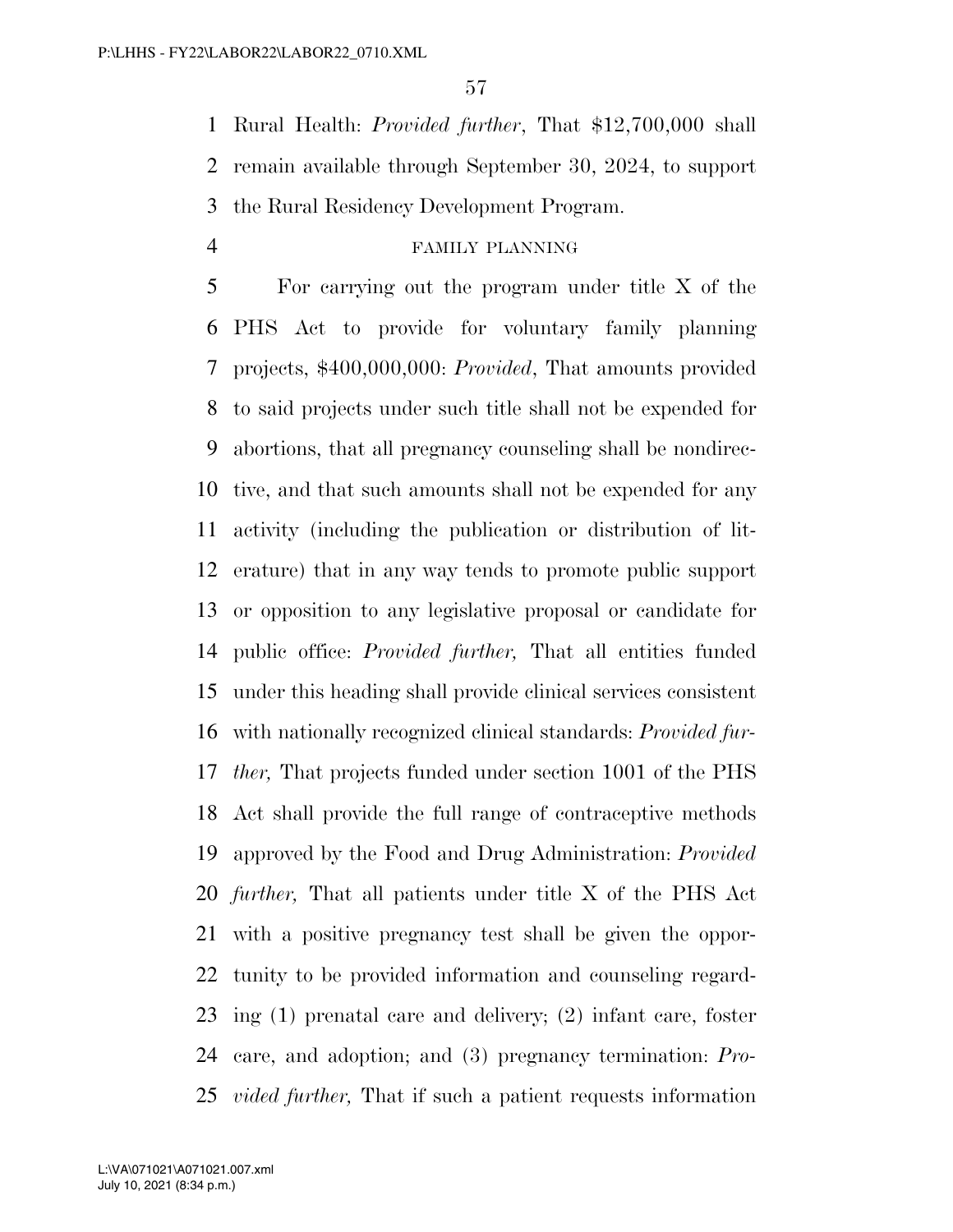specified in the preceding proviso, such patient shall be provided with neutral, factual information and nondirec- tive counseling on each such option, including referral upon request, except with respect to any option about which the patient indicates no interest in receiving such information and counseling.

#### PROGRAM MANAGEMENT

 For program support in the Health Resources and Services Administration, \$536,407,000: *Provided*, That funds made available under this heading may be used to supplement program support funding provided under the headings ''Primary Health Care'', ''Health Workforce'', ''Maternal and Child Health'', ''Ryan White HIV/AIDS Program'', ''Health Care Systems'', and ''Rural Health'': *Provided,* That of the amount made available under this heading, \$367,415,000 shall be used for the projects fi- nancing the construction and renovation (including equip- ment) of health care and other facilities, and for the projects financing one-time grants that support activities funded under headings listed in the preceding proviso, and in the amounts, specified under the heading ''Program Management'' in the report accompanying this Act, and of which up to \$4,000,000 may be used for related agency administrative expenses: *Provided further*, That none of the funds made available for projects described in the pre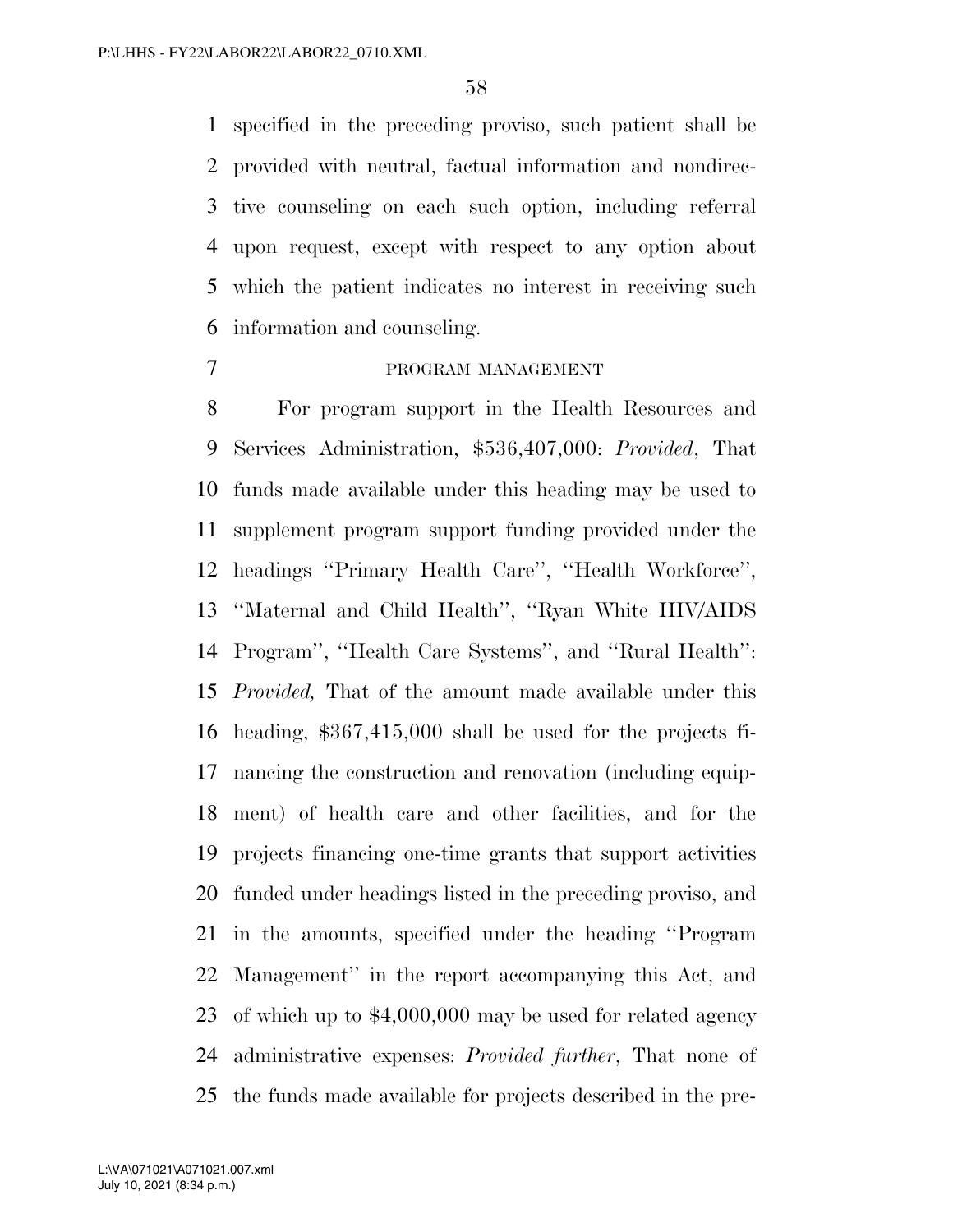ceding proviso shall be subject to section 241 of the PHS

Act or section 205 of this Act.

VACCINE INJURY COMPENSATION PROGRAM TRUST FUND

 For payments from the Vaccine Injury Compensation Program Trust Fund (the ''Trust Fund''), such sums as may be necessary for claims associated with vaccine-re- lated injury or death with respect to vaccines administered after September 30, 1988, pursuant to subtitle 2 of title XXI of the PHS Act, to remain available until expended: *Provided*, That for necessary administrative expenses, not to exceed \$16,200,000 shall be available from the Trust Fund to the Secretary.

COVERED COUNTERMEASURES PROCESS FUND

 For carrying out section 319F-4 of the PHS Act, \$5,000,000, to remain available until expended.

CENTERS FOR DISEASE CONTROL AND PREVENTION

IMMUNIZATION AND RESPIRATORY DISEASES

 For carrying out titles II, III, XVII, and XXI, and section 2821 of the PHS Act, titles II and IV of the Immi- gration and Nationality Act, and section 501 of the Ref- ugee Education Assistance Act, with respect to immuniza-tion and respiratory diseases, \$531,580,000.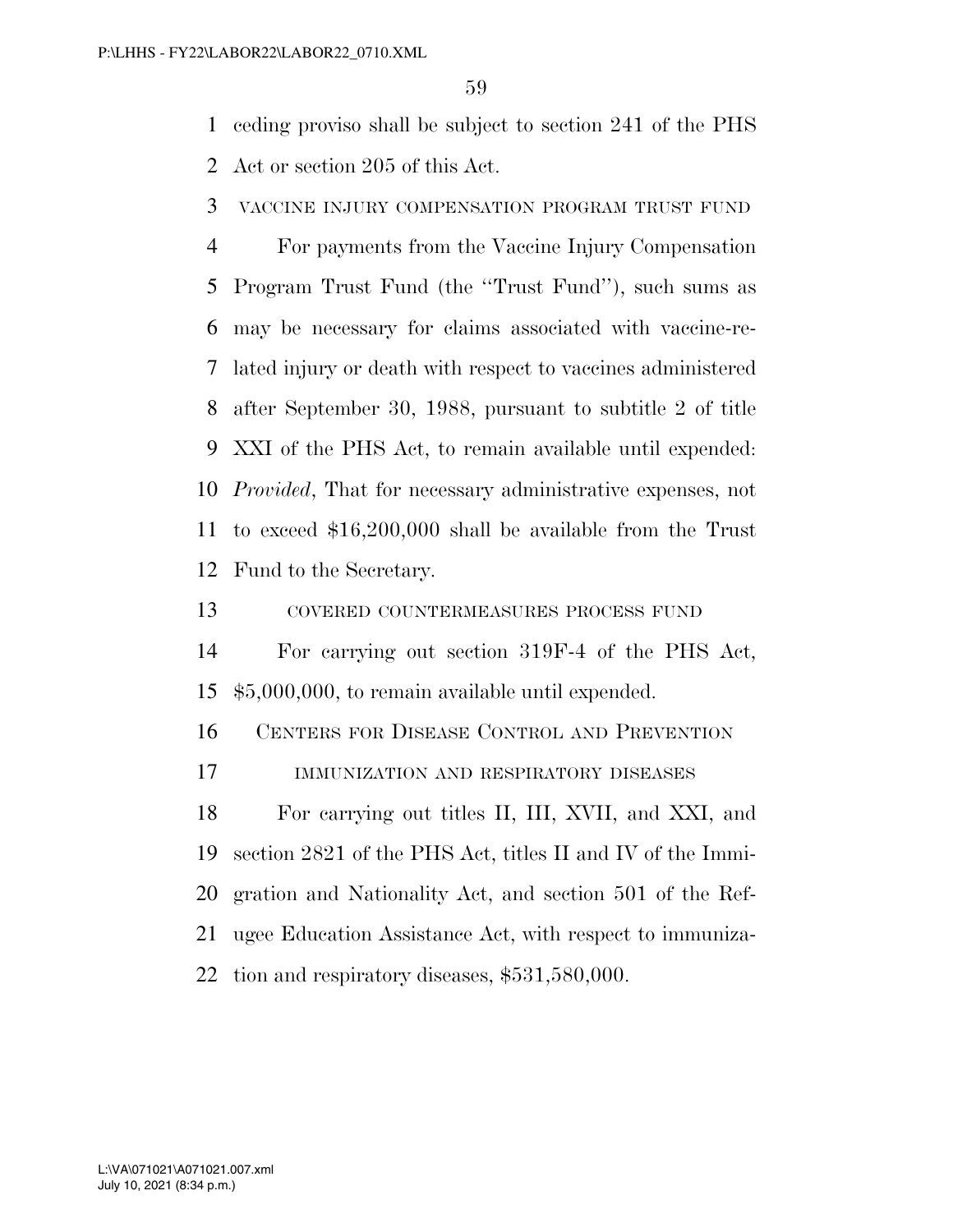HIV/AIDS, VIRAL HEPATITIS, SEXUALLY TRANSMITTED

DISEASES, AND TUBERCULOSIS PREVENTION

 For carrying out titles II, III, XVII, and XXIII of the PHS Act with respect to HIV/AIDS, viral hepatitis, sexually transmitted diseases, and tuberculosis prevention, \$1,501,556,000.

EMERGING AND ZOONOTIC INFECTIOUS DISEASES

 For carrying out titles II, III, and XVII, and section 2821 of the PHS Act, titles II and IV of the Immigration and Nationality Act, and section 501 of the Refugee Edu- cation Assistance Act, with respect to emerging and zoonotic infectious diseases, \$674,272,000: *Provided*, That of the amounts made available under this heading, up to \$1,000,000 shall remain available until expended to pay for the transportation, medical care, treatment, and other related costs of persons quarantined or isolated under Federal or State quarantine law.

CHRONIC DISEASE PREVENTION AND HEALTH

#### PROMOTION

 For carrying out titles II, III, XI, XV, XVII, and XIX of the PHS Act with respect to chronic disease pre- vention and health promotion, \$1,302,114,000: *Provided*, That funds made available under this heading may be available for making grants under section 1509 of the PHS Act for not less than 21 States, tribes, or tribal orga-

July 10, 2021 (8:34 p.m.) L:\VA\071021\A071021.007.xml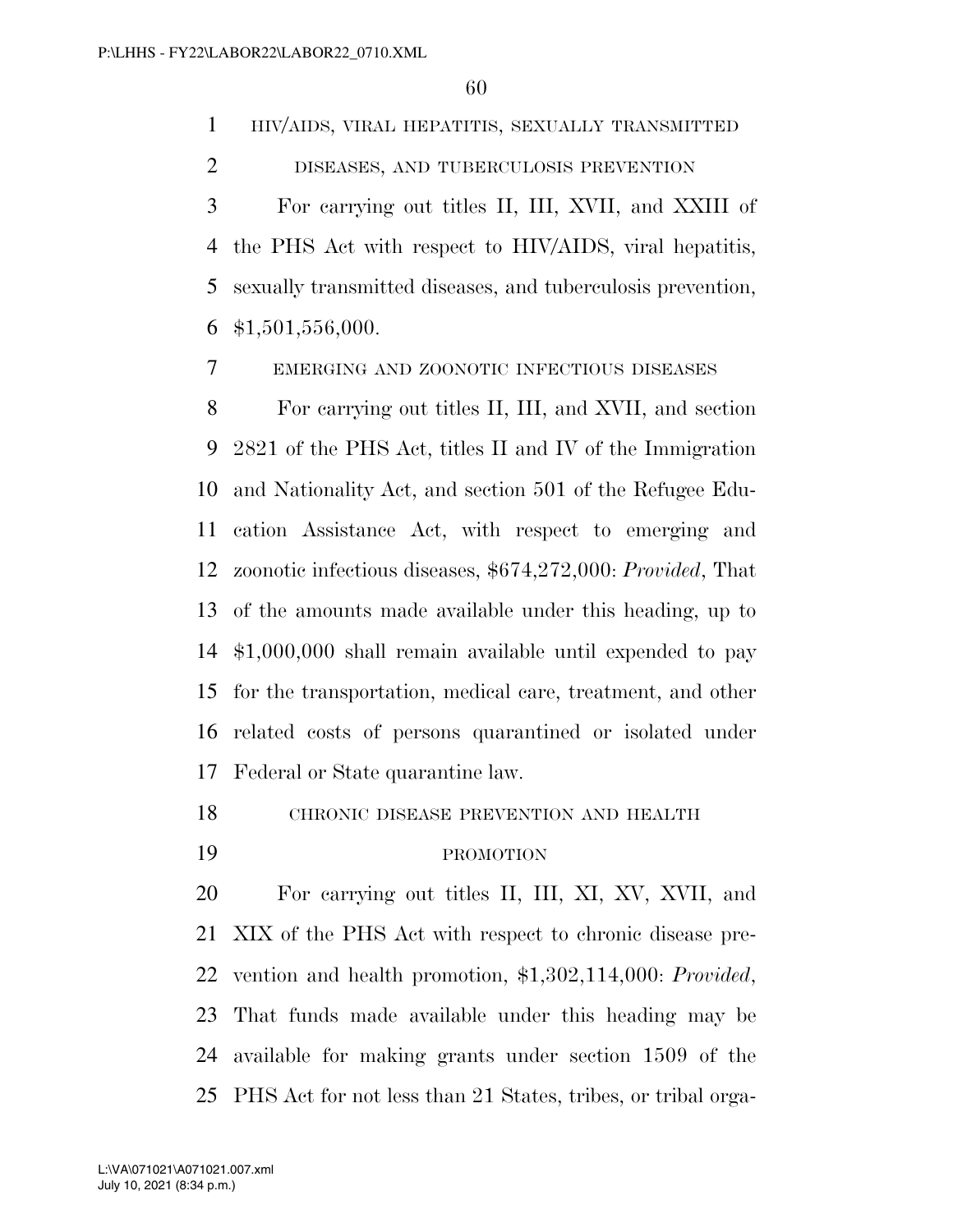nizations: *Provided further*, That of the funds made avail- able under this heading, \$15,000,000 shall be available to continue and expand community specific extension and outreach programs to combat obesity in counties with the highest levels of obesity: *Provided further*, That the pro- portional funding requirements under section 1503(a) of the PHS Act shall not apply to funds made available under this heading. BIRTH DEFECTS, DEVELOPMENTAL DISABILITIES, DISABILITIES AND HEALTH For carrying out titles II, III, XI, and XVII of the PHS Act with respect to birth defects, developmental dis- abilities, disabilities and health, \$186,810,000. PUBLIC HEALTH SCIENTIFIC SERVICES For carrying out titles II, III, and XVII of the PHS Act with respect to health statistics, surveillance, health informatics, and workforce development, \$756,997,000. ENVIRONMENTAL HEALTH For carrying out titles II, III, and XVII of the PHS Act with respect to environmental health, \$326,350,000. 21 INJURY PREVENTION AND CONTROL For carrying out titles II, III, and XVII of the PHS Act with respect to injury prevention and control, \$1,064,169,000.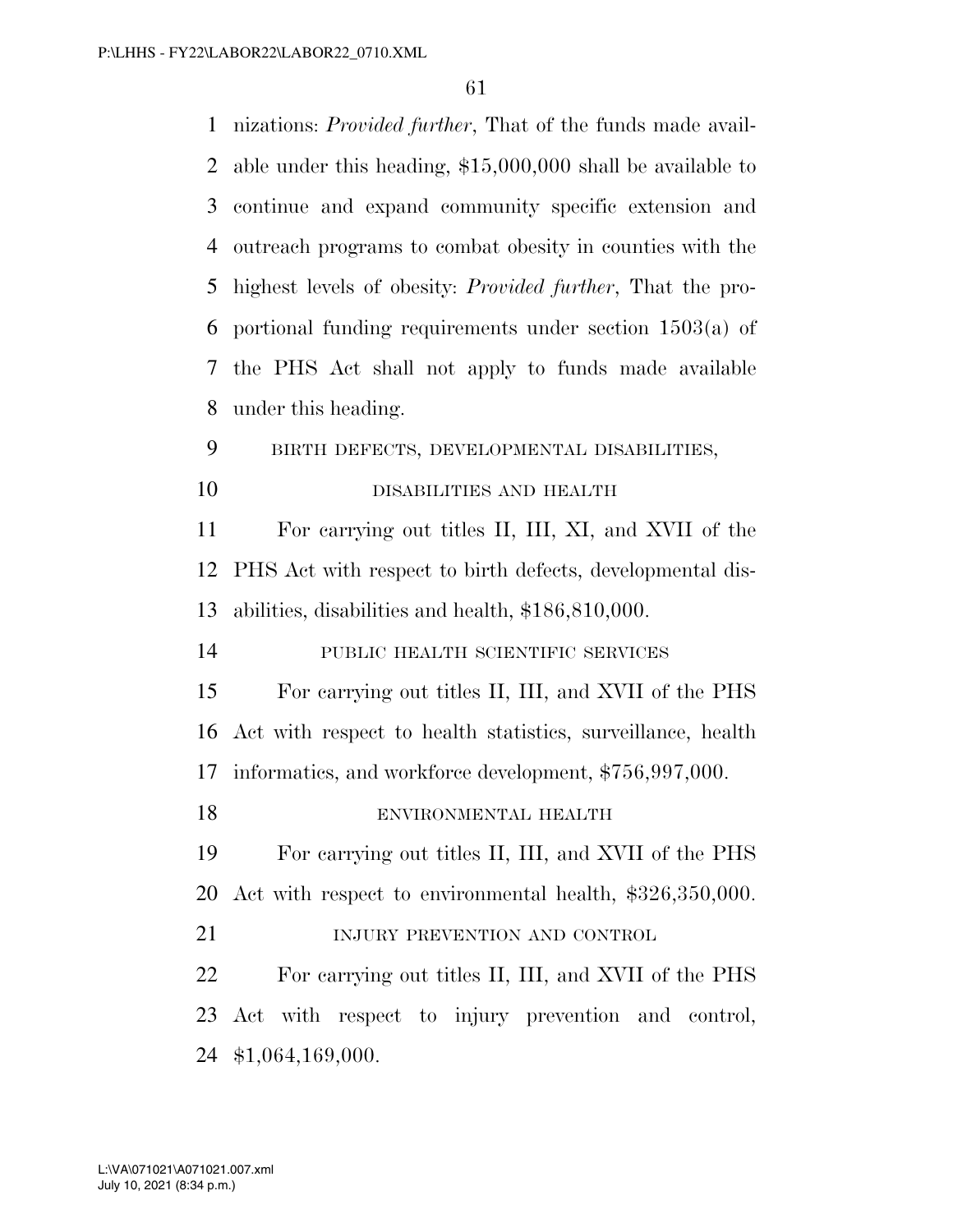NATIONAL INSTITUTE FOR OCCUPATIONAL SAFETY AND HEALTH For carrying out titles II, III, and XVII of the PHS Act, sections 101, 102, 103, 201, 202, 203, 301, and 501 of the Federal Mine Safety and Health Act, section 13 of the Mine Improvement and New Emergency Response Act, and sections 20, 21, and 22 of the Occupational Safe- ty and Health Act, with respect to occupational safety and health, \$360,300,000. ENERGY EMPLOYEES OCCUPATIONAL ILLNESS COMPENSATION PROGRAM For necessary expenses to administer the Energy Employees Occupational Illness Compensation Program Act, \$55,358,000, to remain available until expended: *Pro- vided*, That this amount shall be available consistent with the provision regarding administrative expenses in section 151(b) of division B, title I of Public Law 106–554. GLOBAL HEALTH For carrying out titles II, III, and XVII of the PHS Act with respect to global health, \$842,843,000, of which: (1) \$128,421,000 shall remain available through Sep- tember 30, 2023 for international HIV/AIDS; and (2) \$448,200,000 shall remain available through September 30, 2024 for global public health protection: *Provided*,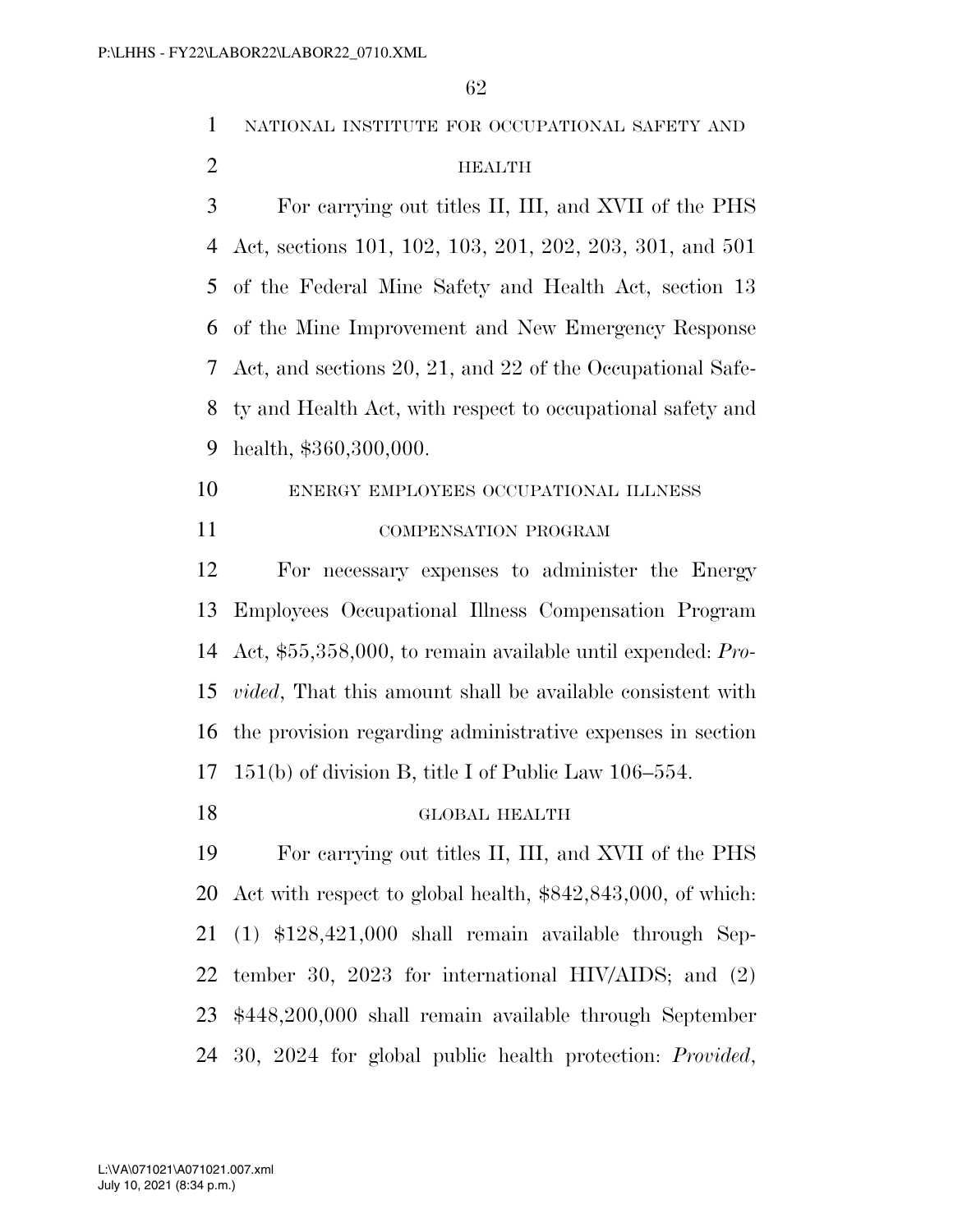That funds may be used for purchase and insurance of official motor vehicles in foreign countries.

PUBLIC HEALTH PREPAREDNESS AND RESPONSE

 For carrying out titles II, III, and XVII of the PHS Act with respect to public health preparedness and re- sponse, and for expenses necessary to support activities related to countering potential biological, nuclear, radio- logical, and chemical threats to civilian populations, \$862,200,000: *Provided*, That the Director of the Centers for Disease Control and Prevention (referred to in this title as ''CDC'') or the Administrator of the Agency for Toxic Substances and Disease Registry may detail staff without reimbursement to support an activation of the CDC Emergency Operations Center, so long as the Direc- tor or Administrator, as applicable, provides a notice to the Committees on Appropriations of the House of Rep- resentatives and the Senate within 15 days of the use of this authority, a full report within 30 days after use of this authority which includes the number of staff and funding level broken down by the originating center and number of days detailed, and an update of such report every 180 days until staff are no longer on detail without reimbursement to the CDC Emergency Operations Center.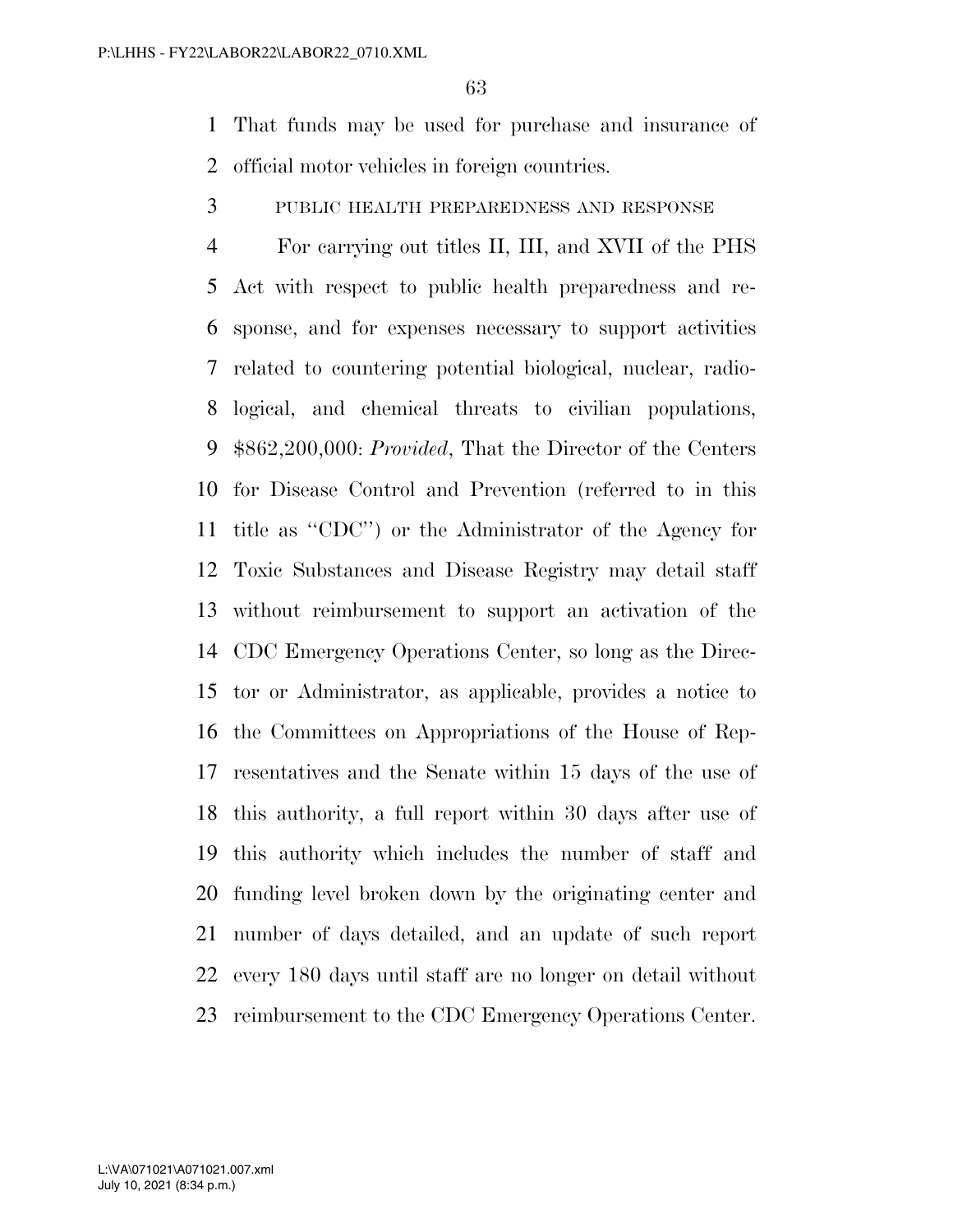#### BUILDINGS AND FACILITIES

(INCLUDING TRANSFER OF FUNDS)

 For acquisition of real property, equipment, construc- tion, installation, demolition, and renovation of facilities, \$55,000,000, which shall remain available until September 30, 2026: *Provided*, That funds made available to this ac- count in this or any prior Act that are available for the acquisition of real property or for construction or improve- ment of facilities shall be available to make improvements on non-federally owned property, provided that any im- provements that are not adjacent to federally owned prop- erty do not exceed \$2,500,000, and that the primary ben- efit of such improvements accrues to CDC: *Provided fur- ther*, That funds previously set-aside by CDC for repair and upgrade of the Lake Lynn Experimental Mine and Laboratory shall be used to acquire a replacement mine safety research facility: *Provided further*, That in addition, the prior year unobligated balance of any amounts as- signed to former employees in accounts of CDC made available for Individual Learning Accounts shall be cred- ited to and merged with the amounts made available under this heading to support the replacement of the mine safety research facility.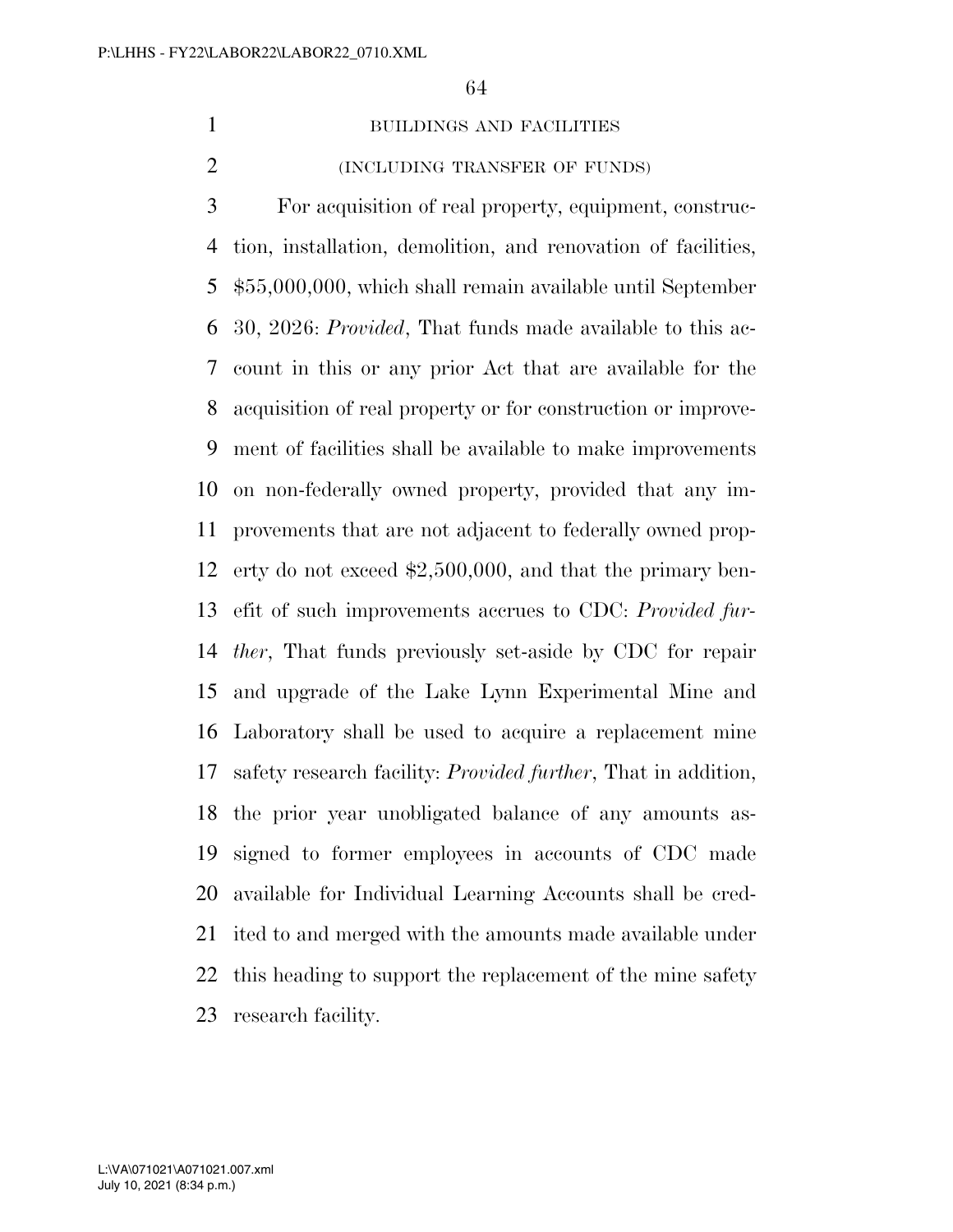CDC-WIDE ACTIVITIES AND PROGRAM SUPPORT

(INCLUDING TRANSFER OF FUNDS)

 For carrying out titles II, III, XVII and XIX, and section 2821 of the PHS Act and for cross-cutting activi- ties and program support for activities funded in other appropriations included in this Act for the Centers for Disease Control and Prevention, \$1,148,570,000, of which \$1,000,000,000 shall remain available through September 30, 2024, for public health infrastructure and capacity: *Provided*, That paragraphs (1) through (3) of subsection (b) of section 2821 of the PHS Act shall not apply to funds appropriated under this heading and in all other ac- counts of the CDC: *Provided further*, That of the amounts made available under this heading, \$35,000,000, to re- main available until expended, shall be available to the Di- rector of the CDC for deposit in the Infectious Diseases Rapid Response Reserve Fund established by section 231 of division B of Public Law 115–245: *Provided further*, That funds appropriated under this heading may be used to support a contract for the operation and maintenance of an aircraft in direct support of activities throughout CDC to ensure the agency is prepared to address public health preparedness emergencies: *Provided further*, That employees of CDC or the Public Health Service, both civil-ian and commissioned officers, detailed to States, munici-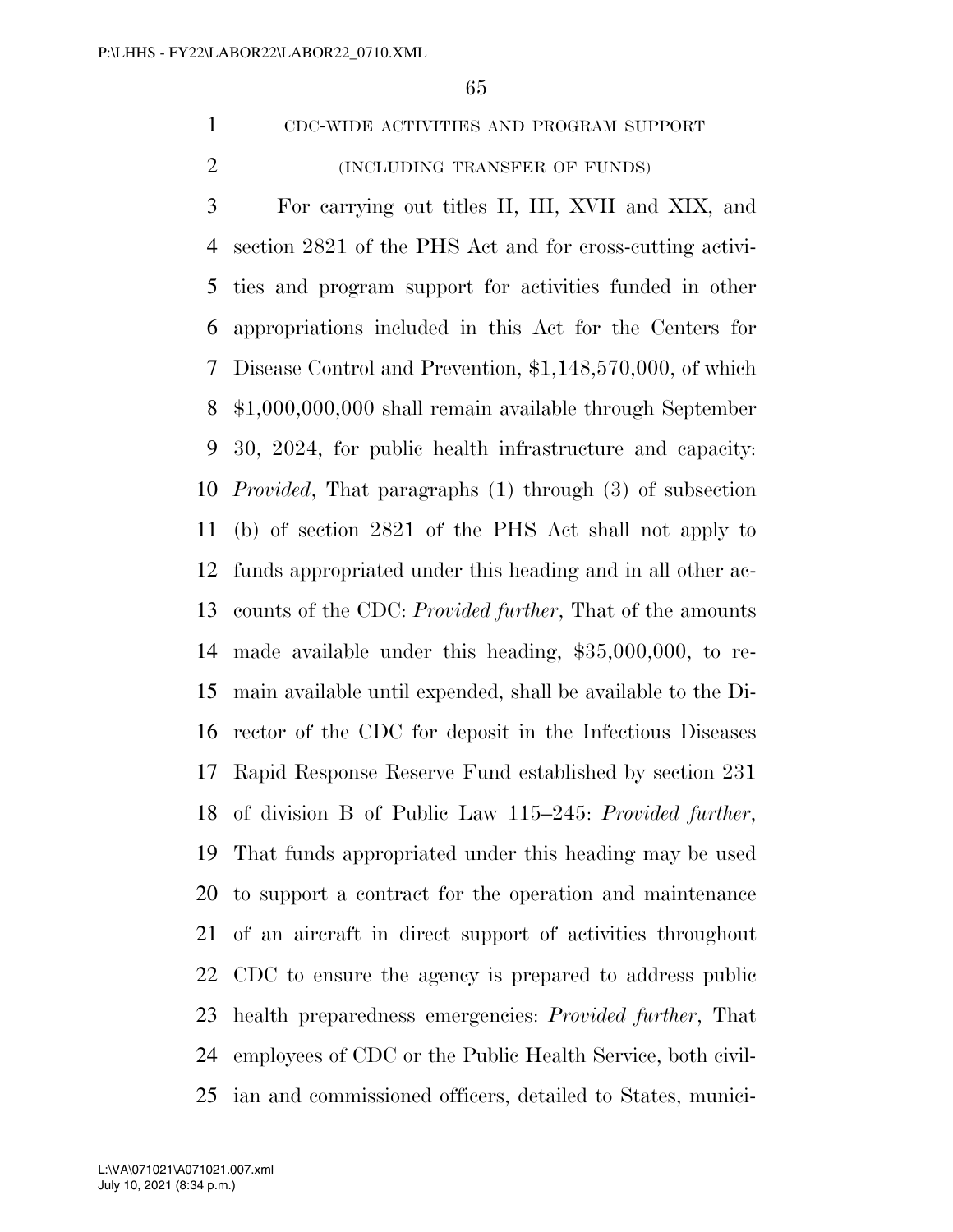palities, or other organizations under authority of section 214 of the PHS Act, or in overseas assignments, shall be treated as non-Federal employees for reporting purposes only and shall not be included within any personnel ceiling applicable to the Agency, Service, or HHS during the pe- riod of detail or assignment: *Provided further*, That CDC may use up to \$10,000 from amounts appropriated to CDC in this Act for official reception and representation expenses when specifically approved by the Director of CDC: *Provided further*, That in addition, such sums as may be derived from authorized user fees, which shall be credited to the appropriation charged with the cost there- of: *Provided further*, That with respect to the previous pro- viso, authorized user fees from the Vessel Sanitation Pro- gram and the Respirator Certification Program shall be available through September 30, 2023.

- NATIONAL INSTITUTES OF HEALTH
- 18 NATIONAL CANCER INSTITUTE

 For carrying out section 301 and title IV of the PHS Act with respect to cancer, \$6,798,056,000, of which up to \$30,000,000 may be used for facilities repairs and im- provements at the National Cancer Institute—Frederick Federally Funded Research and Development Center in Frederick, Maryland.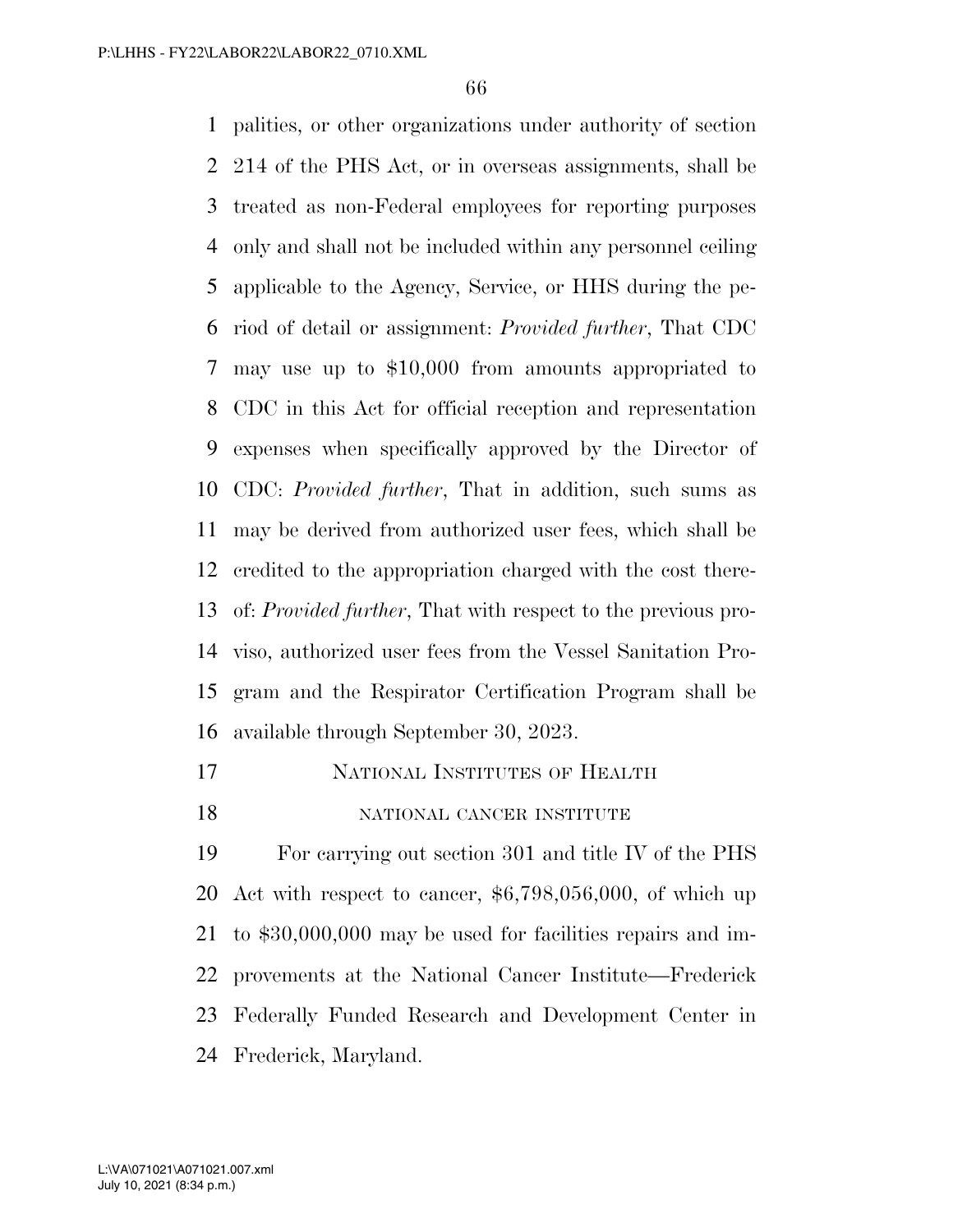NATIONAL HEART, LUNG, AND BLOOD INSTITUTE For carrying out section 301 and title IV of the PHS Act with respect to cardiovascular, lung, and blood dis- eases, and blood and blood products, \$3,866,828,000. NATIONAL INSTITUTE OF DENTAL AND CRANIOFACIAL RESEARCH For carrying out section 301 and title IV of the PHS Act with respect to dental and craniofacial diseases, \$519,010,000. NATIONAL INSTITUTE OF DIABETES AND DIGESTIVE AND 11 KIDNEY DISEASES For carrying out section 301 and title IV of the PHS Act with respect to diabetes and digestive and kidney dis- ease, \$2,237,625,000. NATIONAL INSTITUTE OF NEUROLOGICAL DISORDERS 16 AND STROKE For carrying out section 301 and title IV of the PHS Act with respect to neurological disorders and stroke, \$2,723,515,000. NATIONAL INSTITUTE OF ALLERGY AND INFECTIOUS 21 DISEASES For carrying out section 301 and title IV of the PHS Act with respect to allergy and infectious diseases, \$6,557,803,000.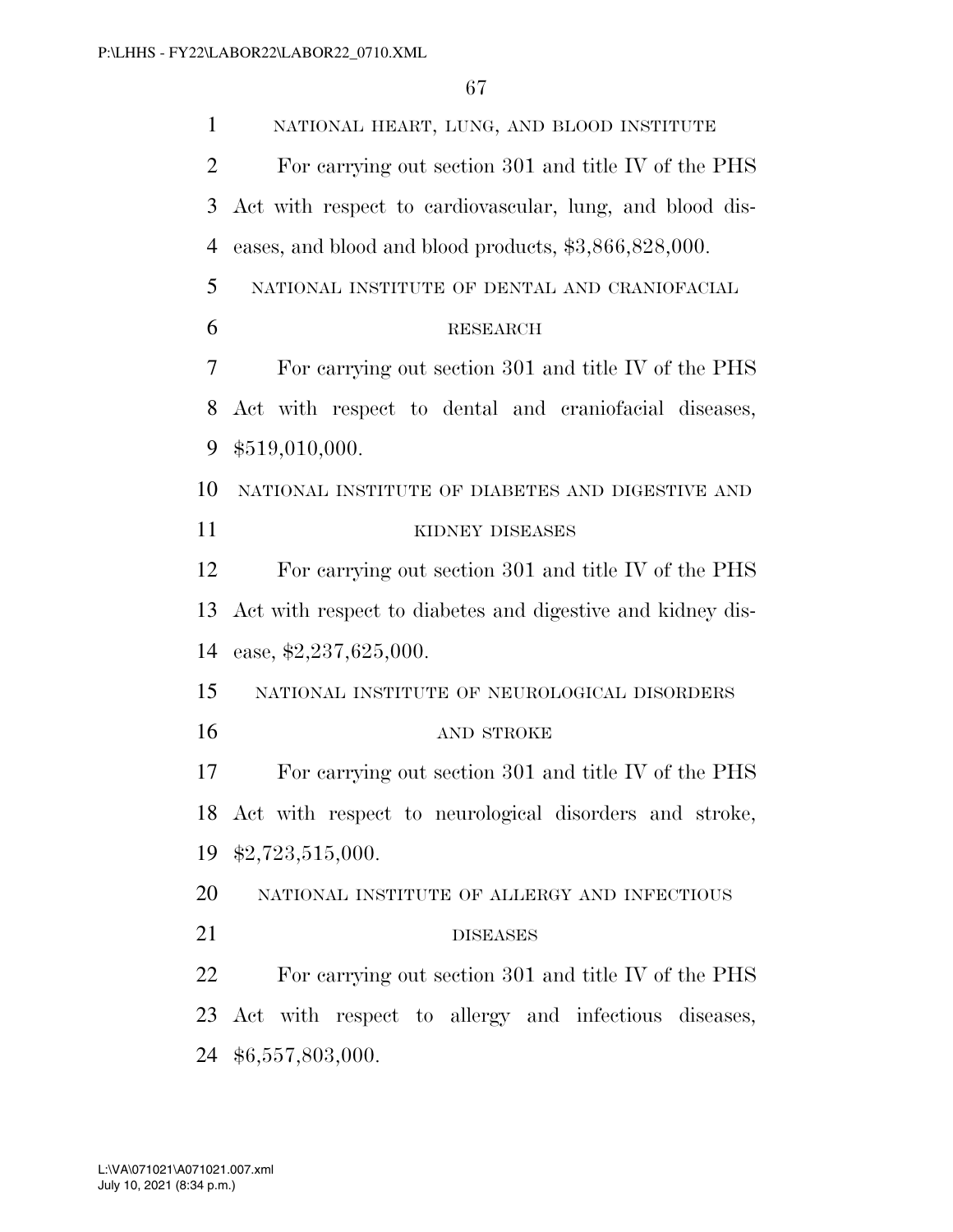NATIONAL INSTITUTE OF GENERAL MEDICAL SCIENCES

 For carrying out section 301 and title IV of the PHS Act with respect to general medical sciences, \$3,139,656,000, of which \$1,271,505,000 shall be from funds available under section 241 of the PHS Act: *Pro- vided*, That not less than \$415,000,000 is provided for the Institutional Development Awards program.

EUNICE KENNEDY SHRIVER NATIONAL INSTITUTE OF

CHILD HEALTH AND HUMAN DEVELOPMENT

 For carrying out section 301 and title IV of the PHS Act with respect to child health and human development, \$1,689,786,000.

13 NATIONAL EYE INSTITUTE

 For carrying out section 301 and title IV of the PHS Act with respect to eye diseases and visual disorders, \$877,129,000.

NATIONAL INSTITUTE OF ENVIRONMENTAL HEALTH

18 SCIENCES

 For carrying out section 301 and title IV of the PHS Act with respect to environmental health sciences, \$941,799,000.

22 NATIONAL INSTITUTE ON AGING

 For carrying out section 301 and title IV of the PHS Act with respect to aging, \$4,258,049,000.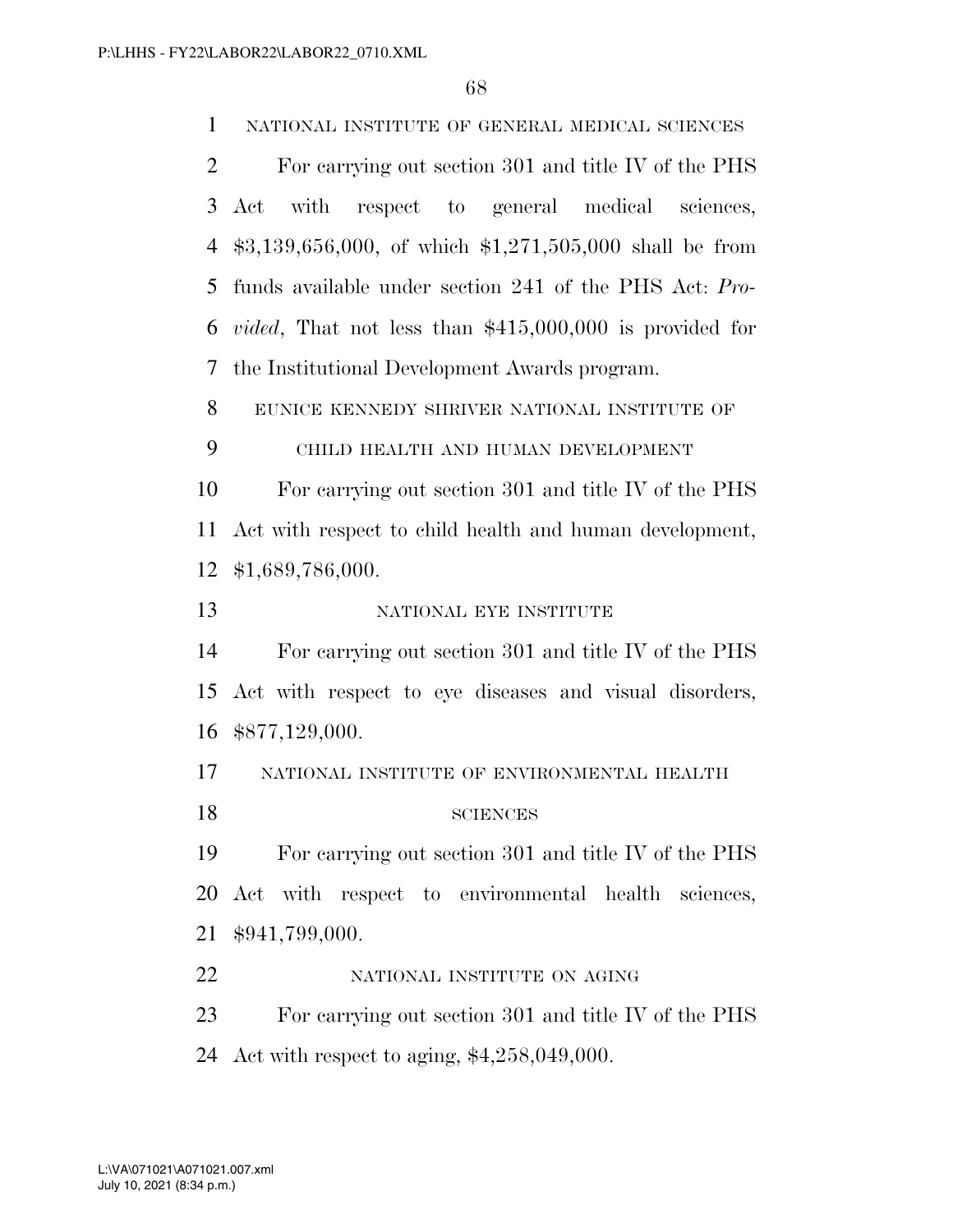| $\mathbf{1}$ | NATIONAL INSTITUTE OF ARTHRITIS AND                        |
|--------------|------------------------------------------------------------|
| 2            | MUSCULOSKELETAL AND SKIN DISEASES                          |
| 3            | For carrying out section 301 and title IV of the PHS       |
| 4            | Act with respect to arthritis and musculoskeletal and skin |
| 5            | diseases, \$679,410,000.                                   |
| 6            | NATIONAL INSTITUTE ON DEAFNESS AND OTHER                   |
| 7            | COMMUNICATION DISORDERS                                    |
| 8            | For carrying out section 301 and title IV of the PHS       |
| 9            | Act with respect to deafness and other communication dis-  |
| 10           | orders, \$522,758,000.                                     |
| 11           | NATIONAL INSTITUTE OF NURSING RESEARCH                     |
| 12           | For carrying out section 301 and title IV of the PHS       |
| 13           | Act with respect to nursing research, \$200,782,000.       |
| 14           | NATIONAL INSTITUTE ON ALCOHOL ABUSE AND                    |
| 15           | <b>ALCOHOLISM</b>                                          |
| 16           | For carrying out section 301 and title IV of the PHS       |
| 17           | Act with respect to alcohol abuse<br>and alcoholism,       |
| 18           | \$582,422,000.                                             |
| 19           | NATIONAL INSTITUTE ON DRUG ABUSE                           |
| 20           | For carrying out section 301 and title IV of the PHS       |
| 21           | Act with respect to drug abuse, $$1,860,329,000$ .         |
| 22           | NATIONAL INSTITUTE OF MENTAL HEALTH                        |
|              |                                                            |
| 23           | For carrying out section 301 and title IV of the PHS       |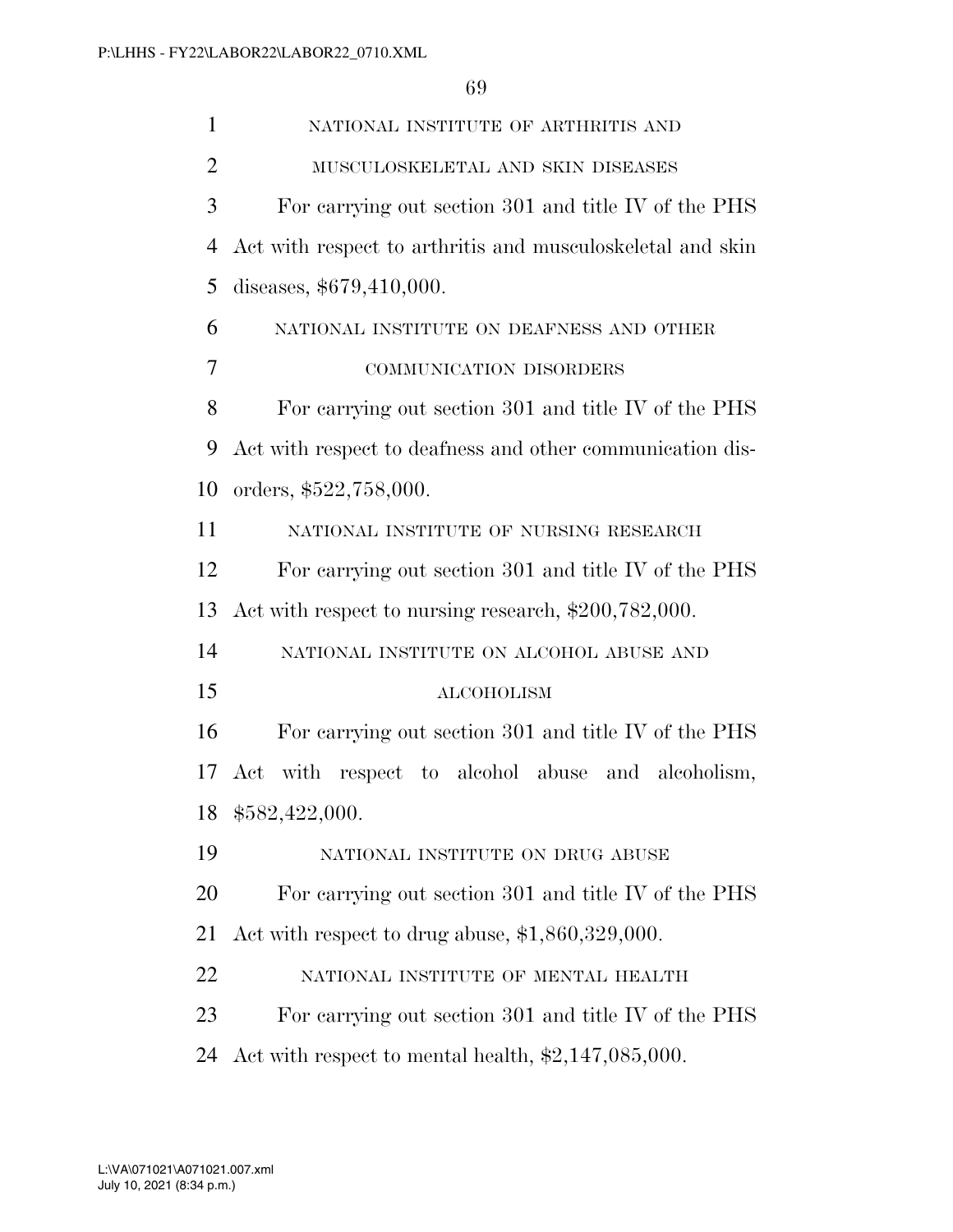| $\mathbf{1}$   | NATIONAL HUMAN GENOME RESEARCH INSTITUTE                   |
|----------------|------------------------------------------------------------|
| $\overline{2}$ | For carrying out section 301 and title IV of the PHS       |
| 3              | Act<br>with<br>human genome<br>respect to<br>research,     |
| $\overline{4}$ | \$646,295,000.                                             |
| 5              | NATIONAL INSTITUTE OF BIOMEDICAL IMAGING AND               |
| 6              | <b>BIOENGINEERING</b>                                      |
| 7              | For carrying out section 301 and title IV of the PHS       |
| 8              | Act with respect to biomedical imaging and bioengineering  |
| 9              | research, \$431,081,000.                                   |
| 10             | NATIONAL CENTER FOR COMPLEMENTARY AND                      |
| 11             | <b>INTEGRATIVE HEALTH</b>                                  |
| 12             | For carrying out section 301 and title IV of the PHS       |
| 13             | Act with respect to complementary and integrative health,  |
| 14             | \$185,295,000.                                             |
| 15             | NATIONAL INSTITUTE ON MINORITY HEALTH AND                  |
| 16             | <b>HEALTH DISPARITIES</b>                                  |
| 17             | For carrying out section 301 and title IV of the PHS       |
| 18             | Act with respect to minority health and health disparities |
| 19             | research, \$661,879,000.                                   |
| 20             | JOHN E. FOGARTY INTERNATIONAL CENTER                       |
| 21             | For carrying out the activities of the John E. Fogarty     |
| 22             | International Center (described in subpart 2 of part E of  |
| 23             | title IV of the PHS Act), $$96,842,000$ .                  |
|                |                                                            |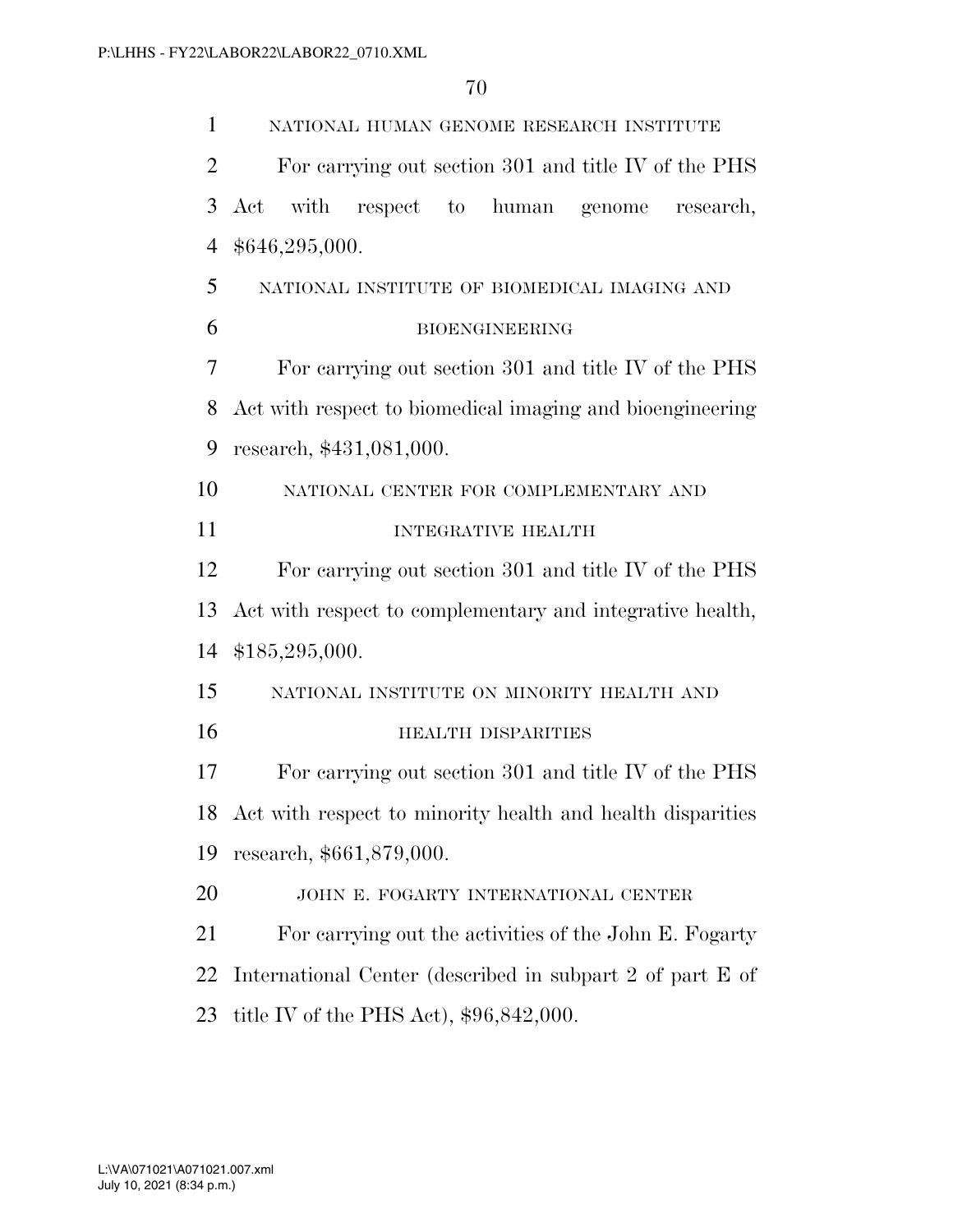### NATIONAL LIBRARY OF MEDICINE

 For carrying out section 301 and title IV of the PHS Act with respect to health information communications, \$486,769,000: *Provided*, That of the amounts available for improvement of information systems, \$4,000,000 shall be available until September 30, 2023: *Provided further*, That in fiscal year 2022, the National Library of Medicine may enter into personal services contracts for the provision of services in facilities owned, operated, or constructed under the jurisdiction of the National Institutes of Health (re-ferred to in this title as ''NIH'').

# NATIONAL CENTER FOR ADVANCING TRANSLATIONAL SCIENCES

 For carrying out section 301 and title IV of the PHS Act with respect to translational sciences, \$897,812,000: *Provided*, That up to \$60,000,000 shall be available to im- plement section 480 of the PHS Act, relating to the Cures Acceleration Network: *Provided further*, That at least \$616,183,000 is provided to the Clinical and Translational Sciences Awards program.

- 21 OFFICE OF THE DIRECTOR
- **(INCLUDING TRANSFER OF FUNDS)**

 For carrying out the responsibilities of the Office of the Director, NIH, \$2,667,385,000: *Provided*, That fund-ing shall be available for the purchase of not to exceed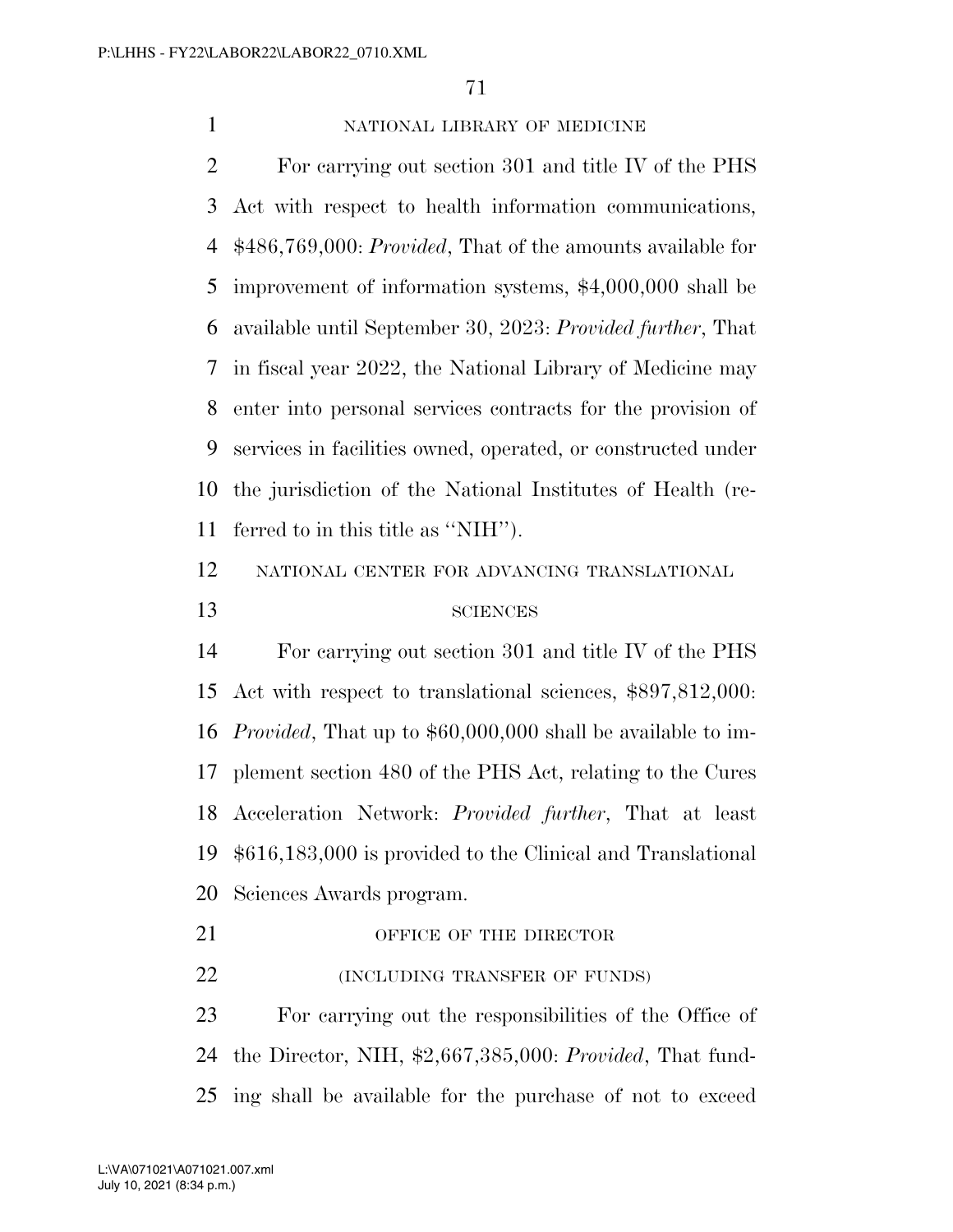29 passenger motor vehicles for replacement only: *Pro- vided further*, That all funds credited to the NIH Manage- ment Fund shall remain available for one fiscal year after the fiscal year in which they are deposited: *Provided fur- ther*, That \$180,000,000 shall be for the Environmental Influences on Child Health Outcomes study: *Provided fur- ther*, That \$657,112,000 shall be available for the Com-8 mon Fund established under section  $402A(c)(1)$  of the PHS Act: *Provided further*, That of the funds provided, \$10,000 shall be for official reception and representation expenses when specifically approved by the Director of the NIH: *Provided further*, That the Office of AIDS Research within the Office of the Director of the NIH may spend up to \$8,000,000 to make grants for construction or ren- ovation of facilities as provided for in section 2354(a)(5)(B) of the PHS Act: *Provided further*, That \$50,000,000 shall be used to carry out section 404I of the PHS Act (42 U.S.C. 283K), relating to biomedical and behavioral research facilities: *Provided further*, That \$5,000,000 shall be transferred to and merged with the appropriation for the ''Office of Inspector General'' for oversight of grant programs and operations of the NIH, including agency efforts to ensure the integrity of its grant application evaluation and selection processes, and shall be in addition to funds otherwise made available for over-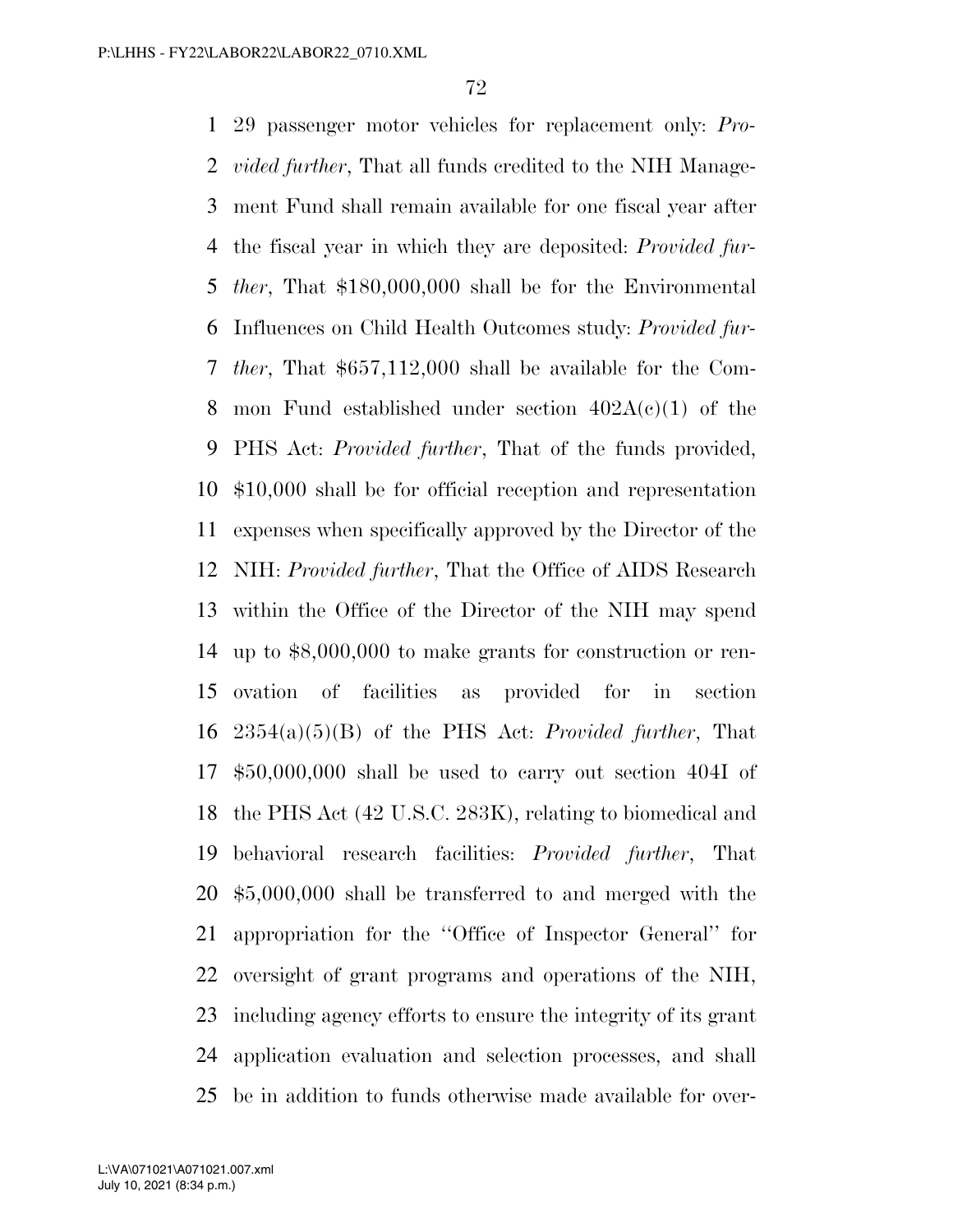sight of the NIH: *Provided further*, That the funds pro- vided in the previous proviso may be transferred from one specified activity to another with 15 days prior approval of the Committees on Appropriations of the House of Rep- resentatives and the Senate: *Provided further*, That the In- spector General shall consult with the Committees on Ap- propriations of the House of Representatives and the Sen- ate before submitting to the Committees an audit plan for fiscal years 2022 and 2023 no later than 30 days after the date of enactment of this Act: *Provided further,* That amounts made available under this heading are also avail- able to establish, operate, and support the Research Policy Board authorized by section 2034(f) of the 21st Century Cures Act: *Provided further,* That the funds made avail- able under this heading for the Office of Research on Women's Health shall also be available for making grants to serve and promote the interests of women in research, and the director of such Office may, in making such grants, use the authorities available to NIH Institutes and Centers with respect to research on the role of sex and gender on health.

 In addition to other funds appropriated for the Com- mon Fund established under section 402A(c) of the PHS Act, \$12,600,000 is appropriated to the Common Fund 25 for the purpose of carrying out section  $402(b)(7)(B)(ii)$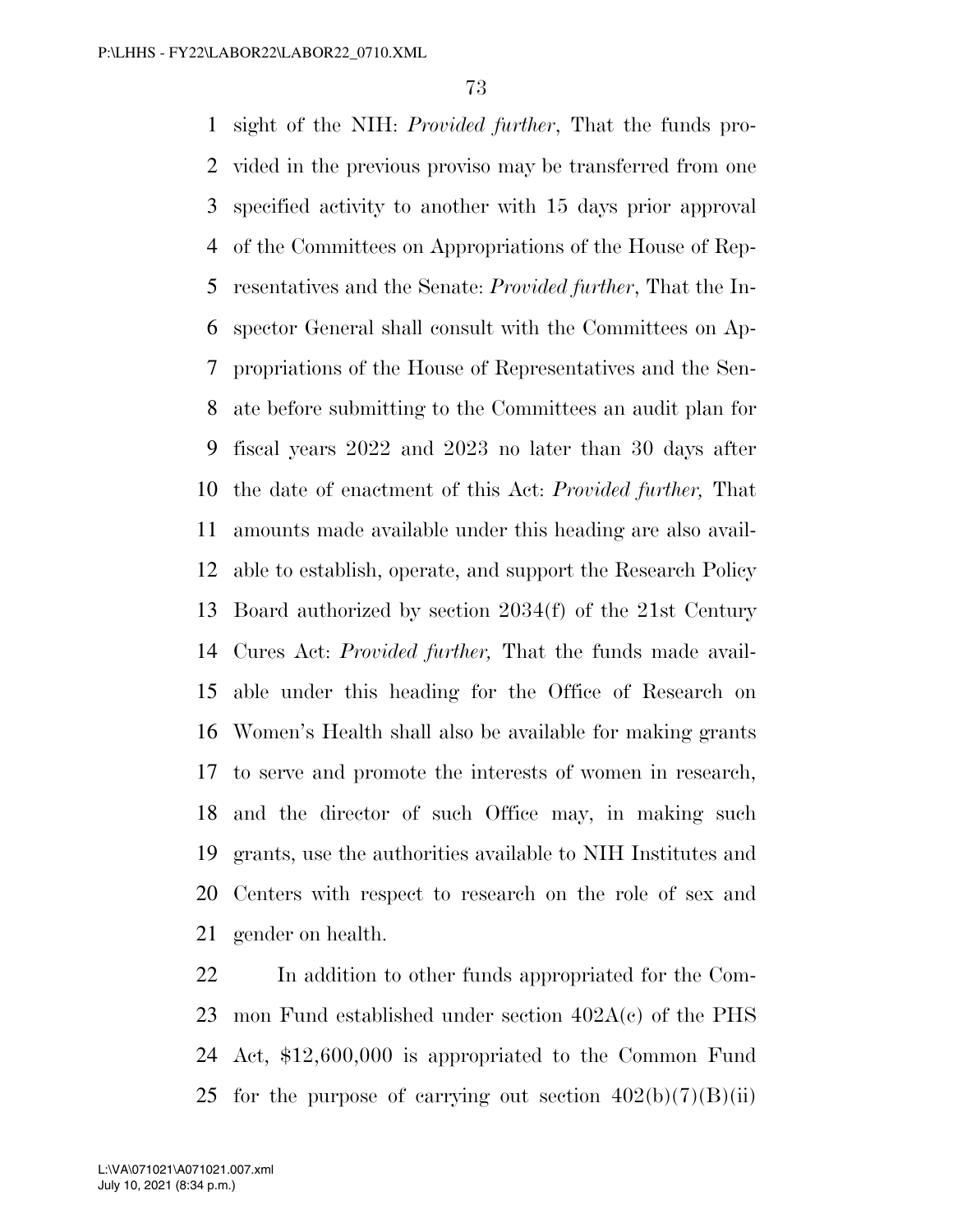of the PHS Act (relating to pediatric research), as author- ized in the Gabriella Miller Kids First Research Act, of which \$3,000,000 shall be derived from the 10-year Pedi- atric Research Initiative Fund described in section 9008 of the Internal Revenue Code of 1986 (26 U.S.C. 9008).

## BUILDINGS AND FACILITIES

 For the study of, construction of, demolition of, ren- ovation of, and acquisition of equipment for, facilities of or used by NIH, including the acquisition of real property, \$250,000,000, to remain available through September 30, 2026.

| 12 | NIH INNOVATION ACCOUNT, CURES ACT |
|----|-----------------------------------|
| 13 | (INCLUDING TRANSFER OF FUNDS)     |

 For necessary expenses to carry out the purposes de- scribed in section 1001(b)(4) of the 21st Century Cures Act, in addition to amounts available for such purposes in the appropriations provided to the NIH in this Act, \$496,000,000, to remain available until expended: *Pro- vided*, That such amounts are appropriated pursuant to section 1001(b)(3) of such Act, are to be derived from 21 amounts transferred under section  $1001(b)(2)(A)$  of such Act, and may be transferred by the Director of the Na- tional Institutes of Health to other accounts of the Na- tional Institutes of Health solely for the purposes provided in such Act: *Provided further*, That upon a determination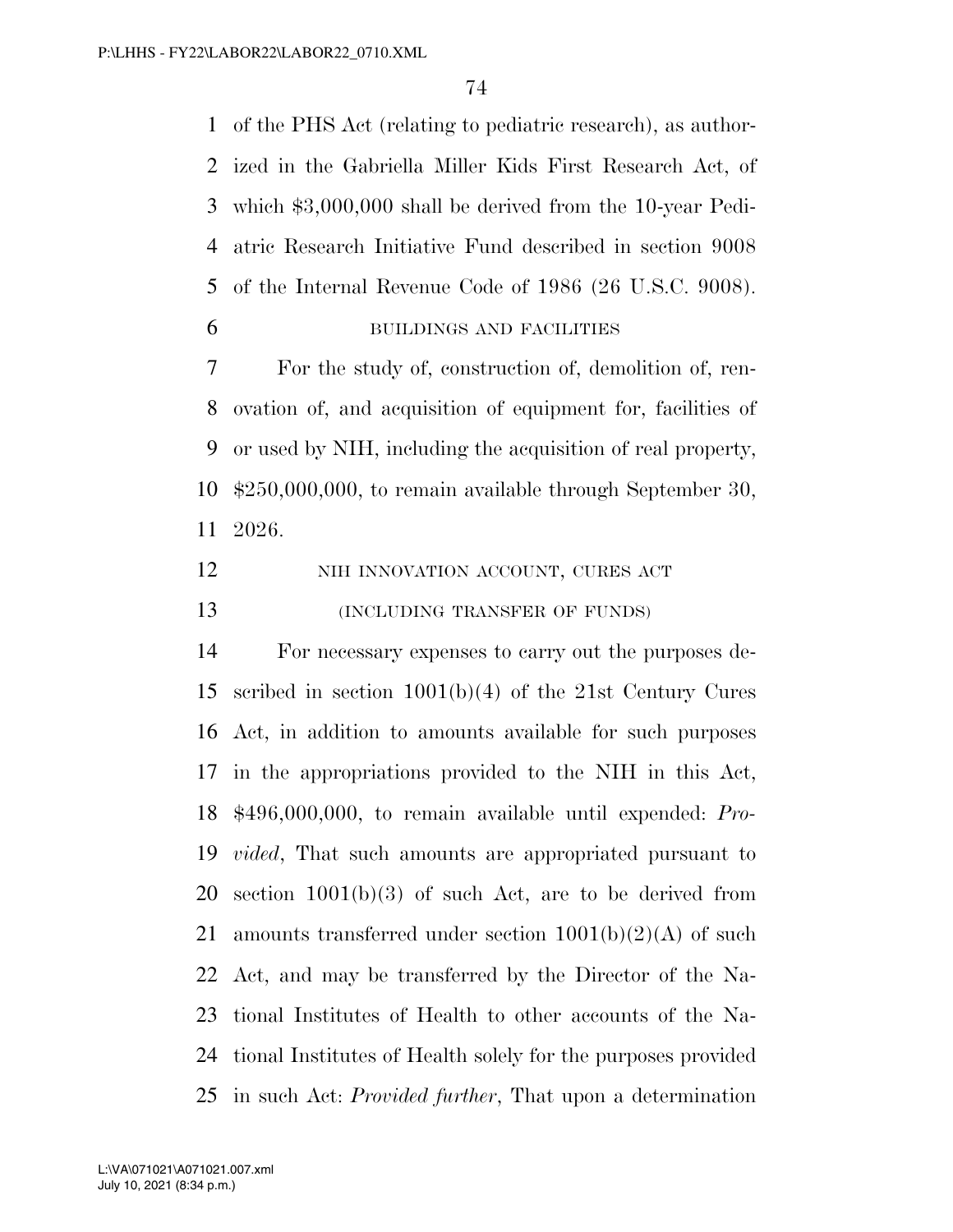by the Director that funds transferred pursuant to the previous proviso are not necessary for the purposes pro- vided, such amounts may be transferred back to the Ac- count: *Provided further*, That the transfer authority pro- vided under this heading is in addition to any other trans-fer authority provided by law.

ADVANCED RESEARCH PROJECTS AGENCY FOR HEALTH

 For carrying out section 301 and title IV of the PHS Act with respect to advanced research projects for health, \$3,000,000,000, to remain available through September 30, 2024: *Provided,* That such funds shall only be made available if legislation specifically establishing the Ad- vanced Research Projects Agency for Health (''ARPA-H'') is enacted into law: *Provided further*, That the Director of ARPA-H may utilize all of the authorities and processes established under section 24 of the Stevenson-Wydler Technology Innovation Act of 1980 (15 U.S.C. 3719) to support prize competitions: *Provided further*, That re- search funded by amounts made available under this head- ing shall not be subject to the requirements of sections 406(a)(3)(A)(ii) or 492 of the PHS Act: *Provided further*, That the Director of ARPA-H may enter into a multi- year contract, with amounts made available under this heading, if—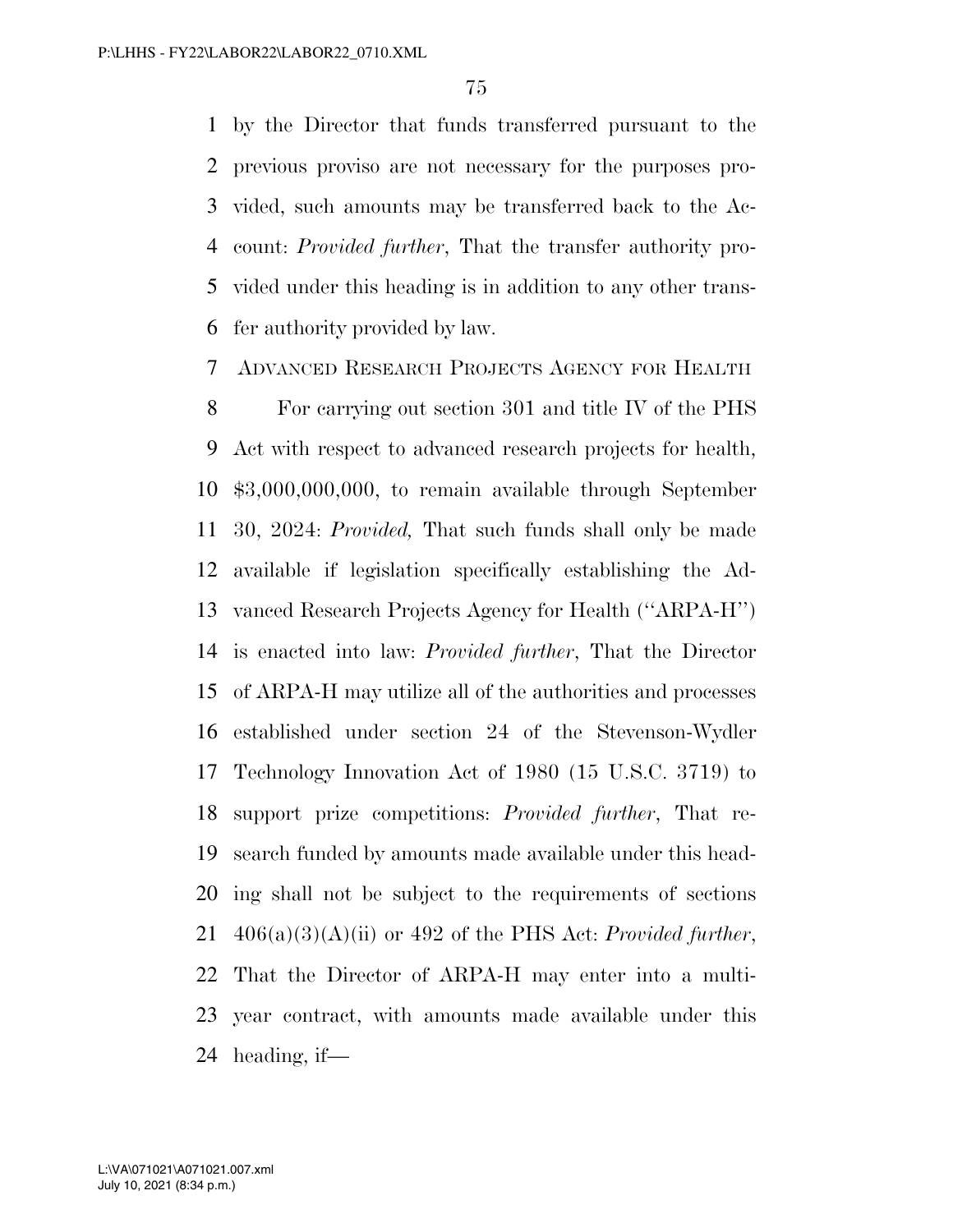| $\mathbf{1}$   | (1) funds are available and obligated for the                    |
|----------------|------------------------------------------------------------------|
| $\overline{2}$ | contract, for the full period of the contract or for the         |
| 3              | first fiscal year in which the contract is in effect,            |
| $\overline{4}$ | and for the estimated costs associated with a nec-               |
| 5              | essary termination of the contract;                              |
| 6              | (2) the Director determines that a multiyear                     |
| 7              | contract will serve the best interests of the Federal            |
| 8              | Government in carrying out the responsibilities of               |
| 9              | $ARPA-H$ ; and                                                   |
| 10             | (3) the contract includes a clause that provides                 |
| 11             | that the contract shall be terminated if funds are               |
| 12             | not made available for the continuation of the con-              |
| 13             | tract in a fiscal year covered by the contract;                  |
| 14             | <i>Provided further</i> , That funds available for paying termi- |
| 15             | nation costs pursuant to the previous proviso shall remain       |
| 16             | available for that purpose until the costs associated with       |
| 17             | termination of the contract are paid.                            |
|                | 18 SUBSTANCE ABUSE AND MENTAL HEALTH SERVICES                    |
| 19             | <b>ADMINISTRATION</b>                                            |
| 20             | MENTAL HEALTH                                                    |
| 21             | For carrying out titles III, V, and XIX of the PHS               |
| 22             | Act with respect to mental health, and the Protection and        |
| 23             | Advocacy for Individuals with Mental Illness<br>Act,             |
| 24             | $$3,128,256,000: Provided, That of the funds made available.$    |
| 25             | able under this heading, $$100,000,000$ shall be for the Na-     |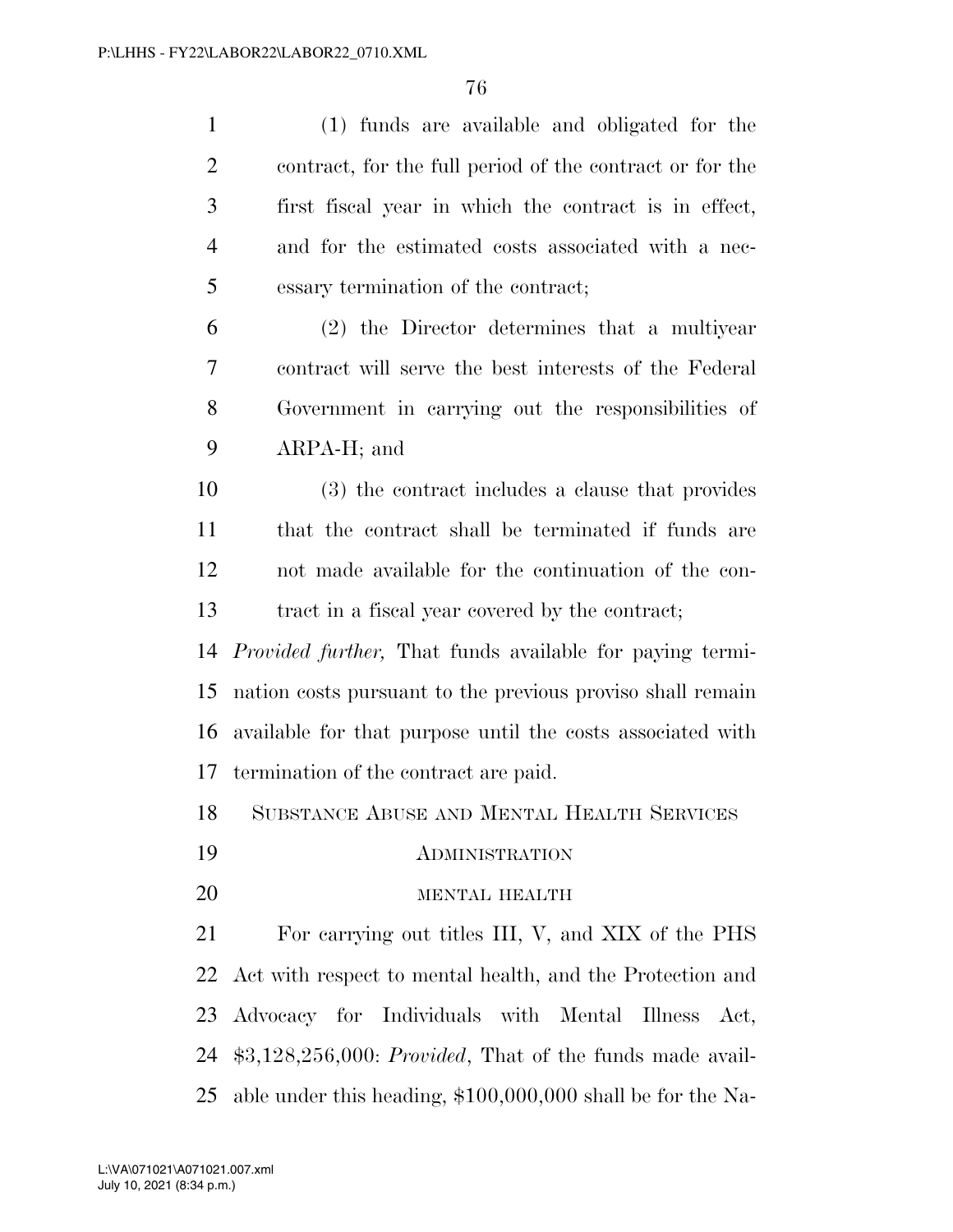tional Child Traumatic Stress Initiative: *Provided further*, 2 That notwithstanding section  $520A(f)(2)$  of the PHS Act, no funds appropriated for carrying out section 520A shall be available for carrying out section 1971 of the PHS Act: *Provided further*, That in addition to amounts provided herein, \$21,039,000 shall be available under section 241 of the PHS Act to carry out subpart I of part B of title XIX of the PHS Act to fund section 1920(b) technical assistance, national data, data collection and evaluation activities, and further that the total available under this Act for section 1920(b) activities shall not exceed 5 per- cent of the amounts appropriated for subpart I of part B of title XIX: *Provided further*, That of the funds made available under this heading for subpart I of part B of title XIX of the PHS Act, at least 10 percent shall be available to support evidence-based crisis systems: *Pro- vided further*, That up to 10 percent of the amounts made available to carry out the Children's Mental Health Serv- ices program may be used to carry out demonstration grants or contracts for early interventions with persons not more than 25 years of age at clinical high risk of de- veloping a first episode of psychosis: *Provided further*, That section 520E(b)(2) of the PHS Act shall not apply to funds appropriated in this Act for fiscal year 2022: *Pro-vided further*, That States shall expend at least 10 percent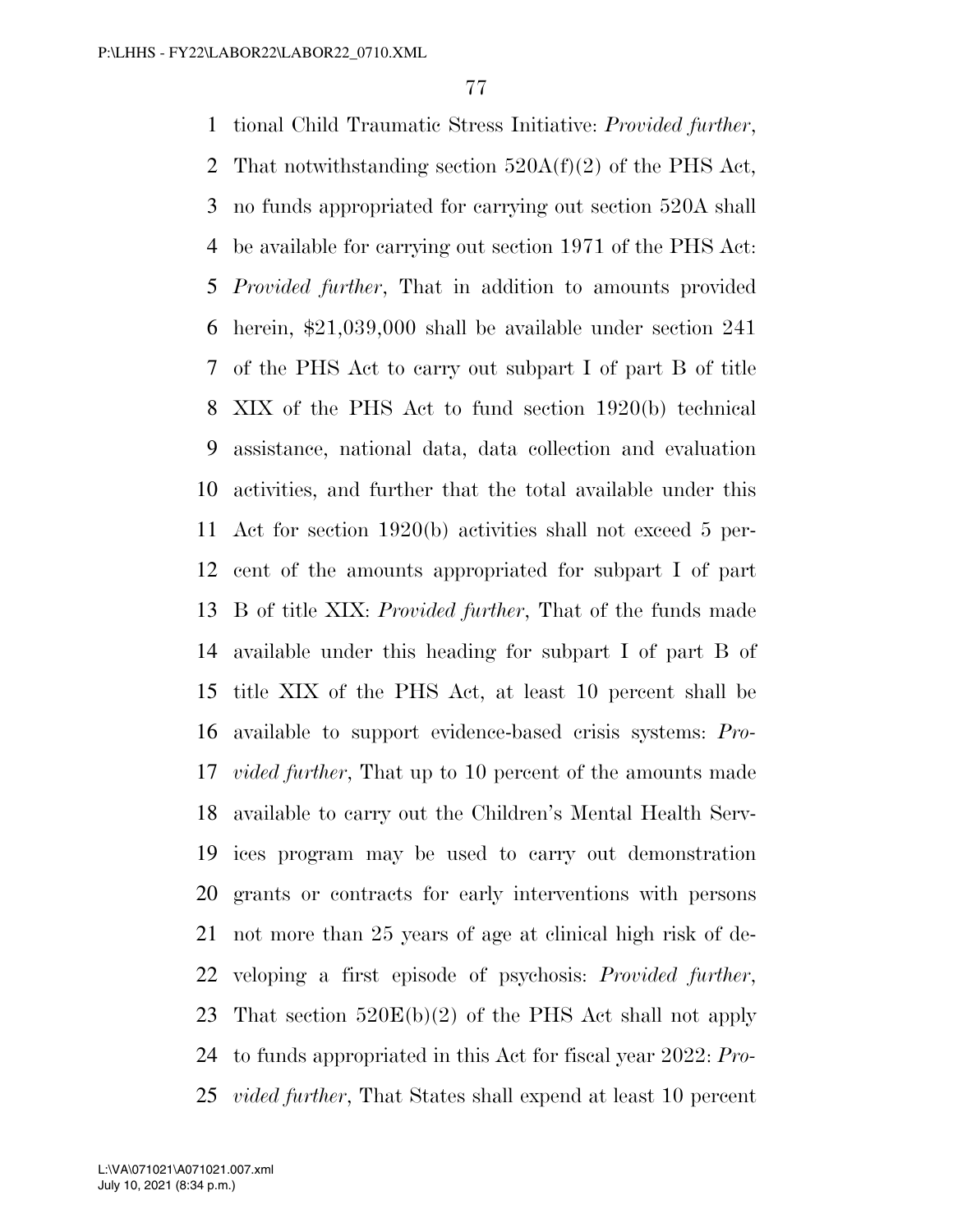of the amount each receives for carrying out section 1911 of the PHS Act to support evidence-based programs that address the needs of individuals with early serious mental illness, including psychotic disorders, regardless of the age of the individual at onset: *Provided further*, That \$375,000,000 shall be available until September 30, 2024 for grants to communities and community organizations who meet criteria for Certified Community Behavioral Health Clinics pursuant to section 223(a) of Public Law 113–93: *Provided further*, That none of the funds provided for section 1911 of the PHS Act shall be subject to section 241 of such Act: *Provided further*, That of the funds made available under this heading, \$21,420,000 shall be to carry out section 224 of the Protecting Access to Medicare Act of 2014 (Public Law 113–93; 42 U.S.C. 290aa 22 note): *Provided further,* That notwithstanding sections 1911(b) and 1912 of the PHS Act, amounts made avail- able under this heading for subpart I of part B of title XIX of such Act shall also be available to support evi- dence-based programs that address early intervention and prevention of mental disorders among at-risk children and adults: *Provided further*, That States shall expend at least 10 percent of the amount each receives for carrying out section 1911 of the PHS Act to support evidence-based programs that address early intervention and prevention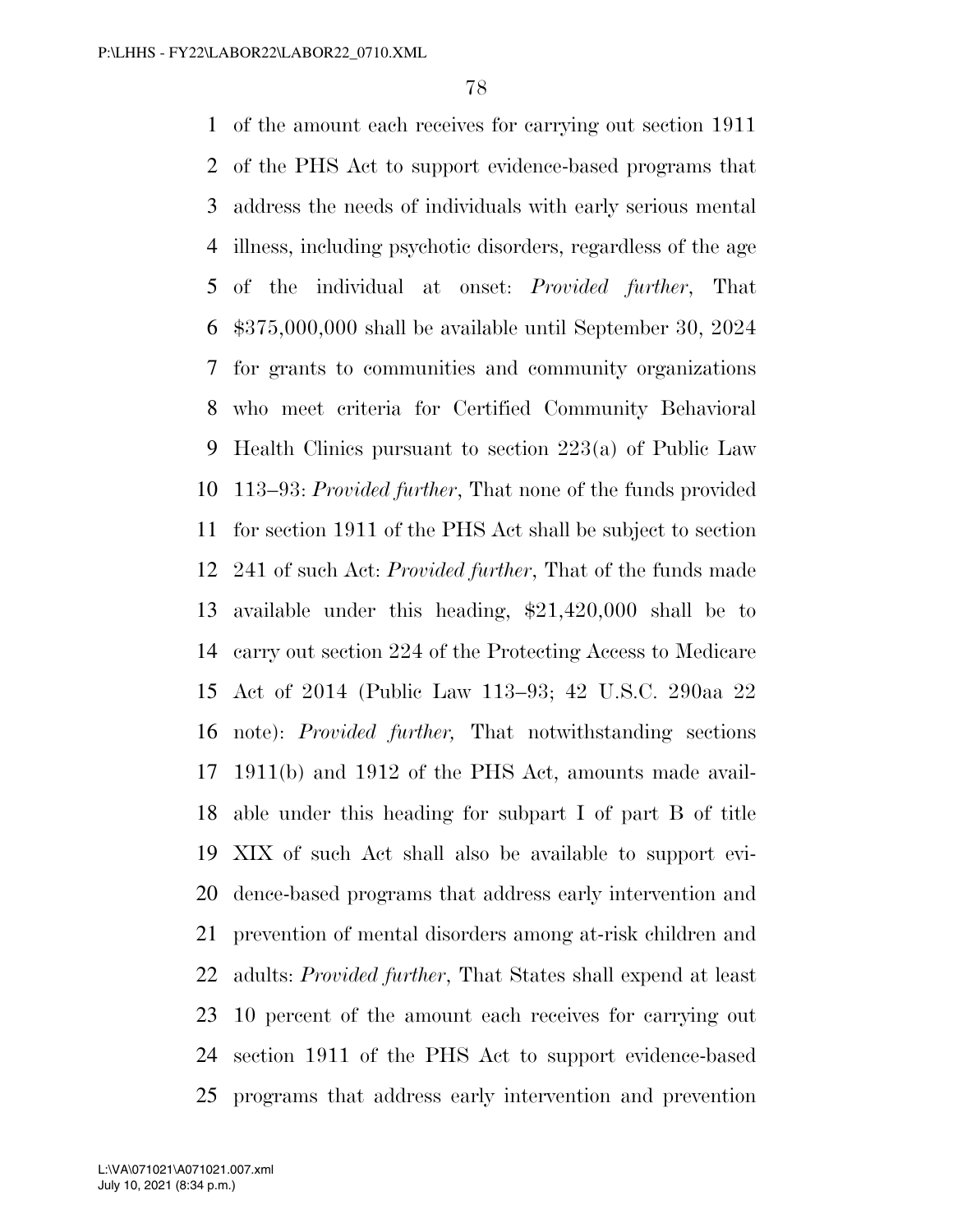of mental disorders among at-risk children and adults: *Provided further*, That notwithstanding section 1912 of the PHS Act, the plan described in such section and sec- tion 1911(b) of the PHS Act shall also include the evi- dence-based programs described in the previous proviso, pursuant to plan criteria established by the Secretary.

#### SUBSTANCE ABUSE TREATMENT

 For carrying out titles III and V of the PHS Act with respect to substance abuse treatment and title XIX of such Act with respect to substance abuse treatment and prevention, and the SUPPORT for Patients and Commu- nities Act, \$5,430,743,000: *Provided*, That \$2,000,000,000 shall be for State Opioid Response Grants for carrying out activities pertaining to opioids and stimu- lants undertaken by the State agency responsible for ad- ministering the substance abuse prevention and treatment block grant under subpart II of part B of title XIX of the PHS Act (42 U.S.C. 300x–21 et seq.): *Provided fur- ther*, That of such amount \$75,000,000 shall be made available to Indian Tribes or tribal organizations: *Provided further*, That 15 percent of the remaining amount shall be for the States with the highest mortality rate related to opioid use disorders: *Provided further*, That of the amounts provided for State Opioid Response Grants not more than 2 percent shall be available for Federal admin-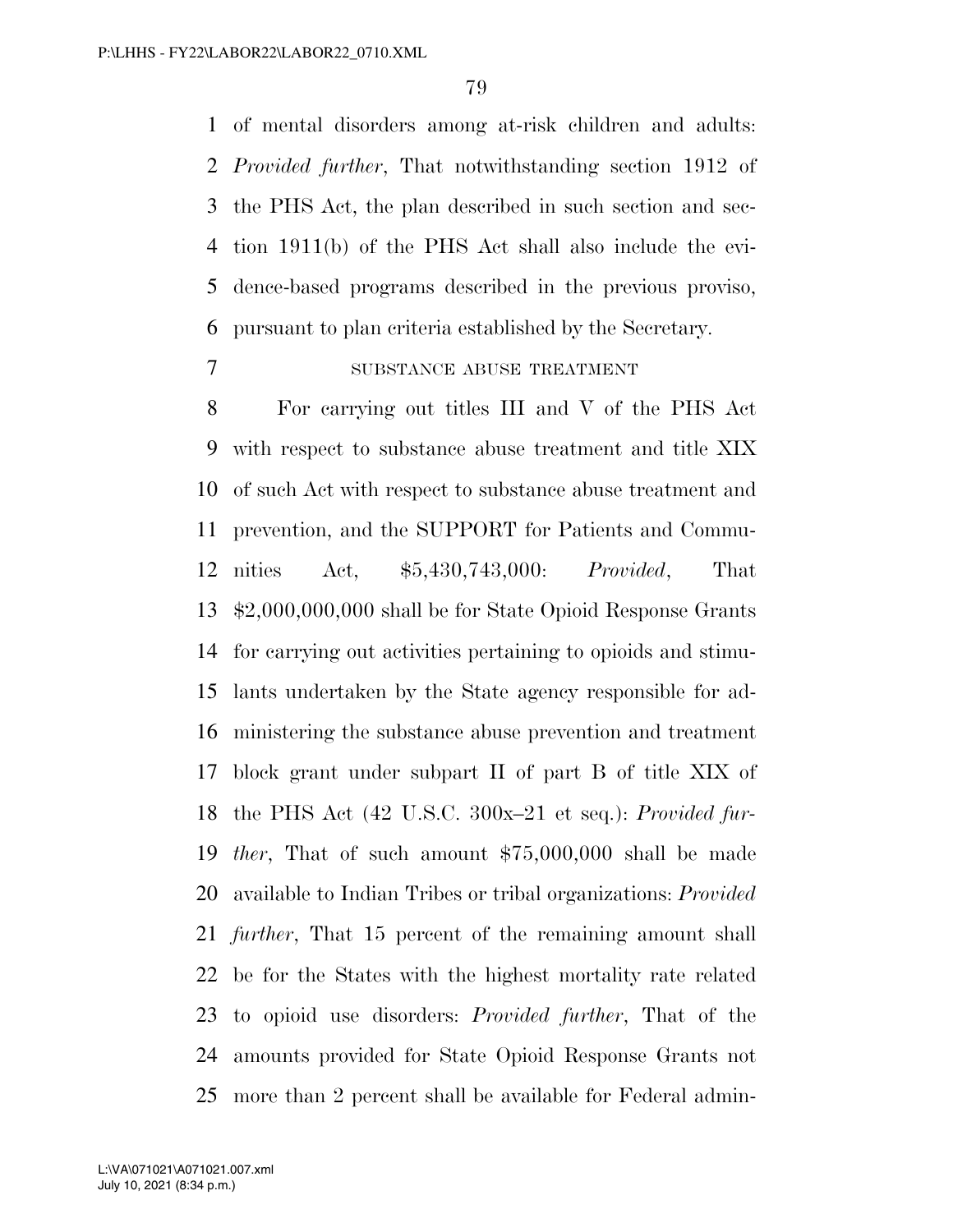istrative expenses, training, technical assistance, and eval- uation: *Provided further*, That of the amount not reserved by the previous three provisos, the Secretary shall make allocations to States, territories, and the District of Co- lumbia according to a formula using national survey re- sults that the Secretary determines are the most objective and reliable measure of drug use and drug-related deaths: *Provided further*, That the Secretary shall submit the for- mula methodology to the Committees on Appropriations of the House of Representatives and the Senate not less than 15 days prior to publishing a Funding Opportunity Announcement: *Provided further*, That prevention and treatment activities funded through such grants may in- clude education, treatment (including the provision of medication), behavioral health services for individuals in treatment programs, referral to treatment services, recov- ery support, and medical screening associated with such treatment: *Provided further*, That each State, as well as the District of Columbia, shall receive not less than \$4,000,000: *Provided further*, That in addition to amounts provided herein, the following amounts shall be available under section 241 of the PHS Act: (1) \$79,200,000 to carry out subpart II of part B of title XIX of the PHS Act to fund section 1935(b) technical assistance, national data, data collection and evaluation activities, and further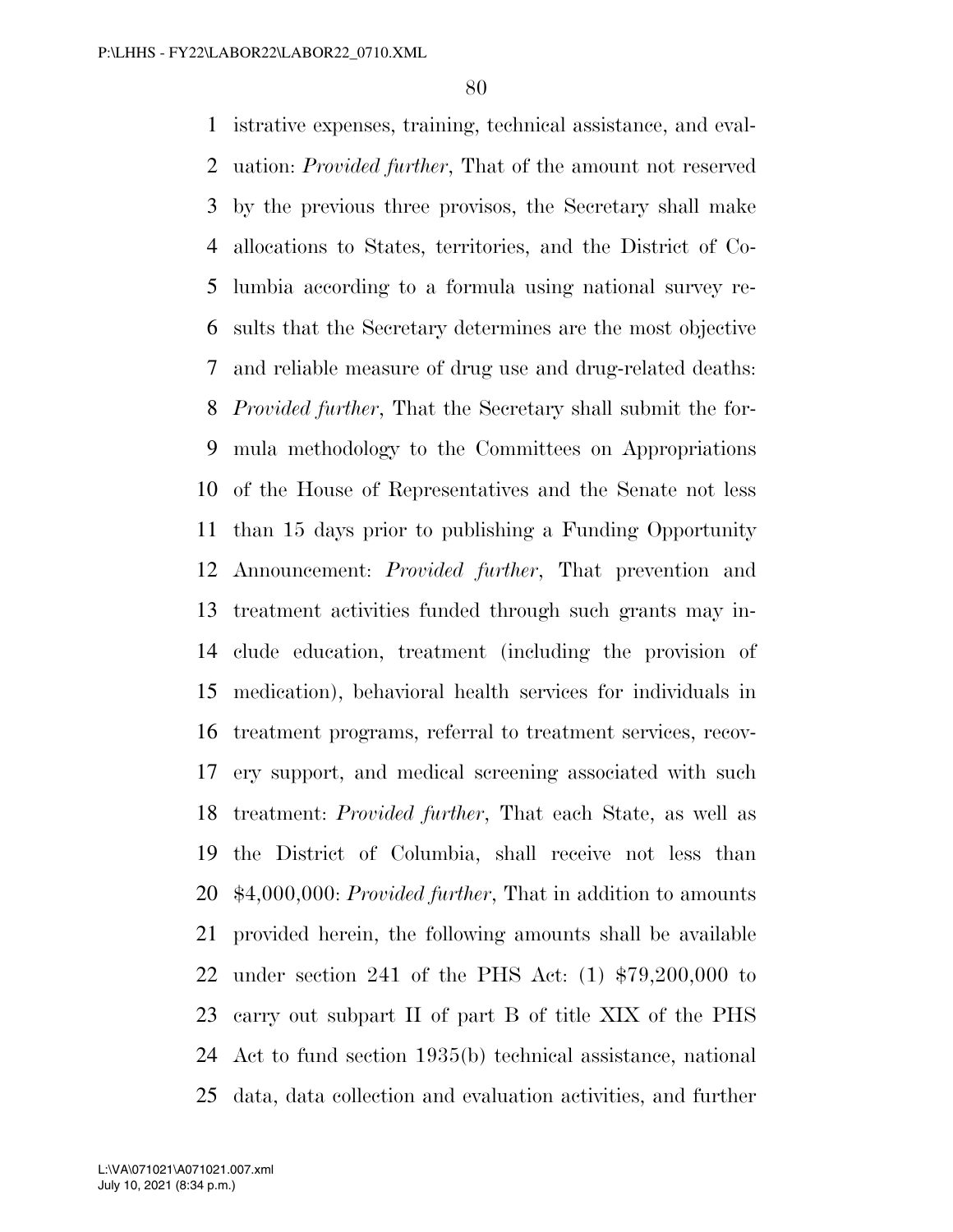that the total available under this Act for section 1935(b) activities shall not exceed 5 percent of the amounts appro- priated for subpart II of part B of title XIX; and (2) \$2,000,000 to evaluate substance abuse treatment pro- grams: *Provided further,* That each State that receives funds appropriated under this heading for carrying out subpart II of part B of title XIX of the PHS Act shall expend not less than 10 percent of such funds for recovery support services: *Provided further*, That none of the funds provided for section 1921 of the PHS Act or State Opioid Response Grants shall be subject to section 241 of such Act.

13 SUBSTANCE ABUSE PREVENTION

 For carrying out titles III and V of the PHS Act with respect to substance abuse prevention, \$243,503,000.

HEALTH SURVEILLANCE AND PROGRAM SUPPORT

 For program support and cross-cutting activities that supplement activities funded under the headings ''Mental Health'', ''Substance Abuse Treatment'', and ''Substance Abuse Prevention'' in carrying out titles III, V, and XIX of the PHS Act and the Protection and Advocacy for Indi- viduals with Mental Illness Act in the Substance Abuse and Mental Health Services Administration, \$212,108,000: *Provided,* That of the amount made avail-able under this heading, \$70,665,000 shall be used for the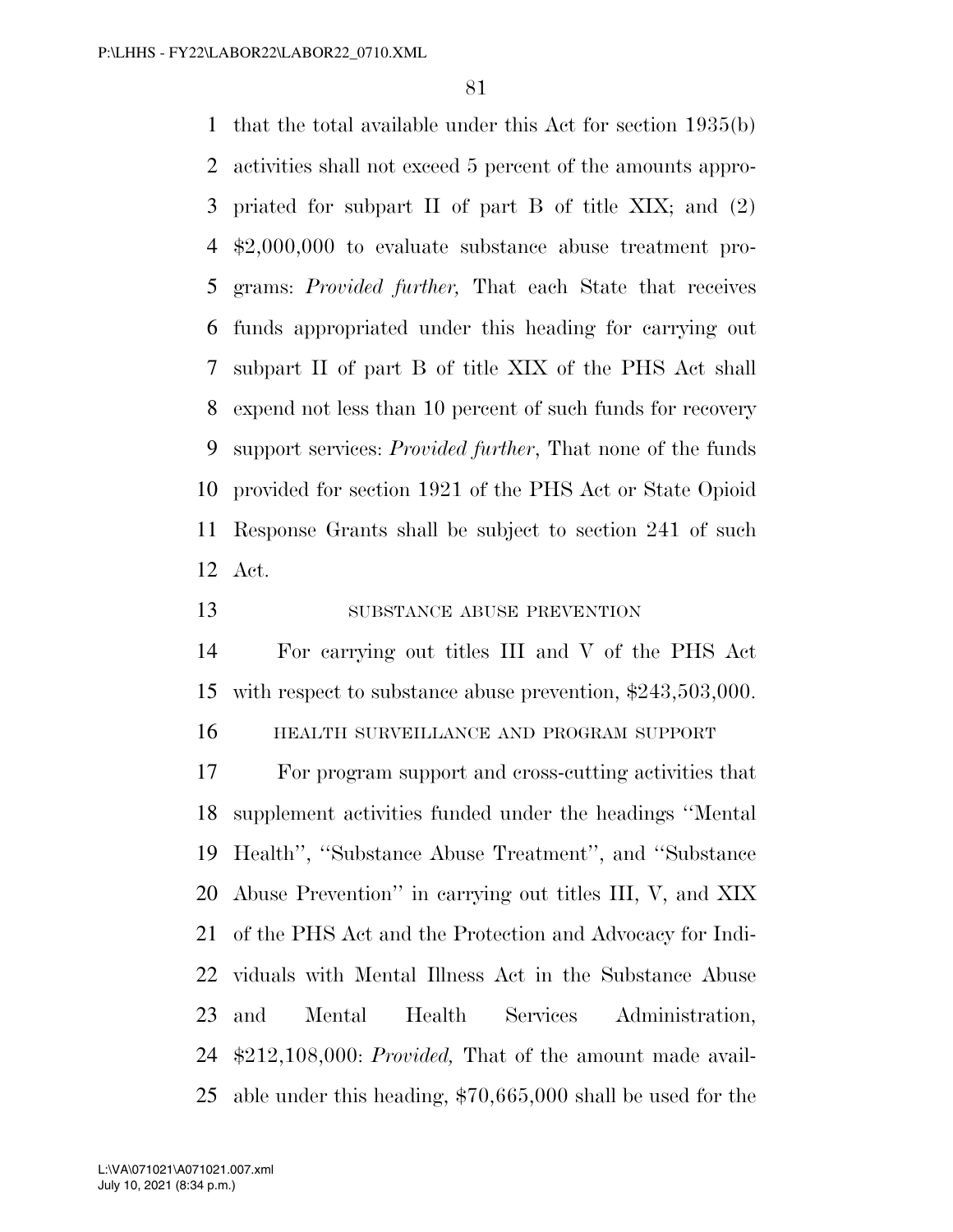projects, and in the amounts, specified under the heading ''Health Surveillance and Program Support'' in the report accompanying this Act, of which \$1,000,000 may be used for related agency administrative expenses: *Provided fur- ther,* That none of the funds made available for projects described in the preceding proviso shall be subject to sec- tion 241 of the PHS Act or section 205 of this Act: *Pro- vided further*, That in addition to amounts provided here- in, \$31,428,000 shall be available under section 241 of the PHS Act to supplement funds available to carry out national surveys on drug abuse and mental health, to col- lect and analyze program data, and to conduct public awareness and technical assistance activities: *Provided fur- ther*, That, in addition, fees may be collected for the costs of publications, data, data tabulations, and data analysis completed under title V of the PHS Act and provided to a public or private entity upon request, which shall be credited to this appropriation and shall remain available until expended for such purposes: *Provided further*, That amounts made available in this Act for carrying out sec- tion 501(o) of the PHS Act shall remain available through September 30, 2023: *Provided further*, That funds made available under this heading (other than amounts specified in the first proviso under this heading) may be used to supplement program support funding provided under the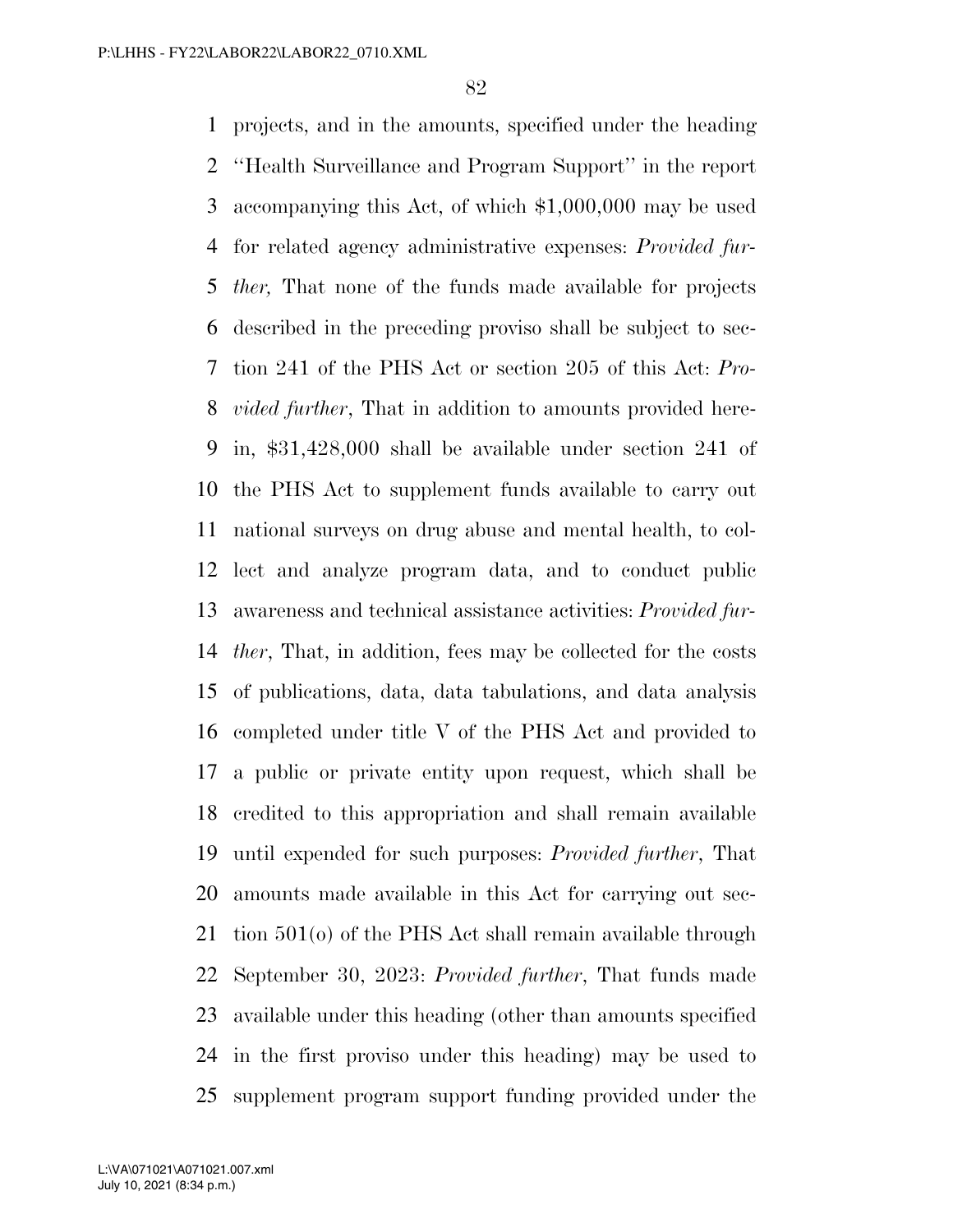headings ''Mental Health'', ''Substance Abuse Treat-ment'', and ''Substance Abuse Prevention''.

AGENCY FOR HEALTHCARE RESEARCH AND QUALITY

#### HEALTHCARE RESEARCH AND QUALITY

 For carrying out titles III and IX of the PHS Act, part A of title XI of the Social Security Act, and section 1013 of the Medicare Prescription Drug, Improvement, and Modernization Act of 2003, \$250,792,000: *Provided*, That in addition to amounts provided herein \$129,208,000 shall be available from amounts available under section 241 of the PHS Act: *Provided further,* That section 947(c) of the PHS Act shall not apply in fiscal year 2022: *Provided further,* That in addition, amounts received from Freedom of Information Act fees, reimburs- able and interagency agreements, and the sale of data shall be credited to this appropriation and shall remain available until September 30, 2023.

18 CENTERS FOR MEDICARE & MEDICAID SERVICES

GRANTS TO STATES FOR MEDICAID

 For carrying out, except as otherwise provided, titles XI and XIX of the Social Security Act, \$368,666,106,000, to remain available until expended.

 In addition, for carrying out such titles after May 31, 2022, for the last quarter of fiscal year 2022 for unantici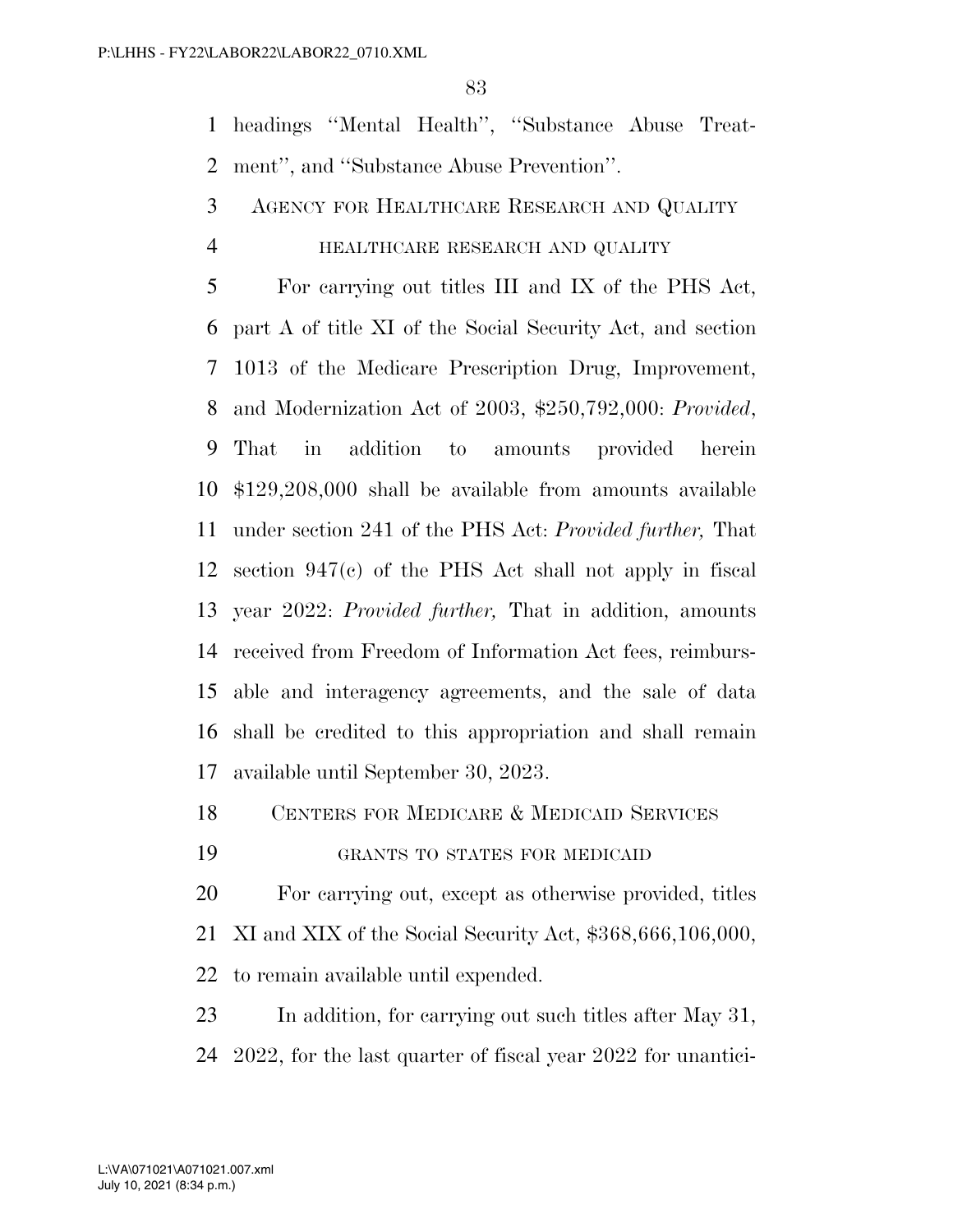pated costs incurred for the current fiscal year, such sums as may be necessary, to remain available until expended. In addition, for carrying out such titles for the first quarter of fiscal year 2023, \$165,722,018,000, to remain available until expended.

 Payment under such title XIX may be made for any quarter with respect to a State plan or plan amendment in effect during such quarter, if submitted in or prior to such quarter and approved in that or any subsequent quarter.

PAYMENTS TO THE HEALTH CARE TRUST FUNDS

 For payment to the Federal Hospital Insurance Trust Fund and the Federal Supplementary Medical In-14 surance Trust Fund, as provided under sections  $217(g)$ , 1844, and 1860D–16 of the Social Security Act, sections 103(c) and 111(d) of the Social Security Amendments of 1965, section 278(d)(3) of Public Law 97–248, and for administrative expenses incurred pursuant to section 201(g) of the Social Security Act, \$487,862,000,000.

 In addition, for making matching payments under section 1844 and benefit payments under section 1860D– 16 of the Social Security Act that were not anticipated in budget estimates, such sums as may be necessary.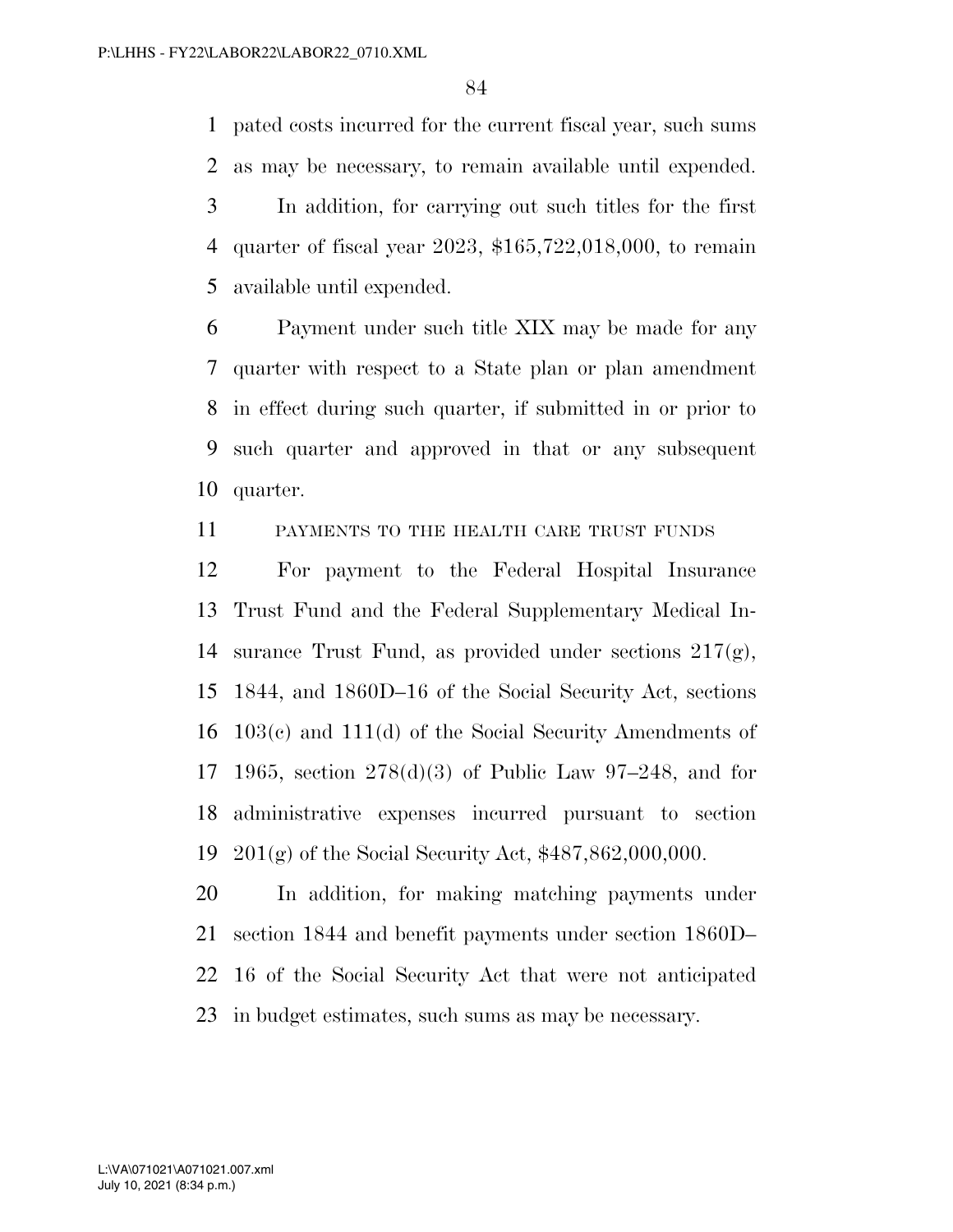#### PROGRAM MANAGEMENT

 For carrying out, except as otherwise provided, titles XI, XVIII, XIX, and XXI of the Social Security Act, titles XIII and XXVII of the PHS Act, the Clinical Laboratory Improvement Amendments of 1988, and other responsibil- ities of the Centers for Medicare & Medicaid Services, not to exceed \$4,315,843,000, to be transferred from the Fed- eral Hospital Insurance Trust Fund and the Federal Sup- plementary Medical Insurance Trust Fund, as authorized by section 201(g) of the Social Security Act; together with all funds collected in accordance with section 353 of the PHS Act and section 1857(e)(2) of the Social Security Act, funds retained by the Secretary pursuant to section 1893(h) of the Social Security Act, and such sums as may be collected from authorized user fees and the sale of data, which shall be credited to this account and remain avail- able until expended: *Provided*, That all funds derived in accordance with 31 U.S.C. 9701 from organizations estab- lished under title XIII of the PHS Act shall be credited to and available for carrying out the purposes of this ap- propriation: *Provided further*, That the Secretary is di- rected to collect fees in fiscal year 2022 from Medicare Advantage organizations pursuant to section 1857(e)(2) of the Social Security Act and from eligible organizations with risk-sharing contracts under section 1876 of that Act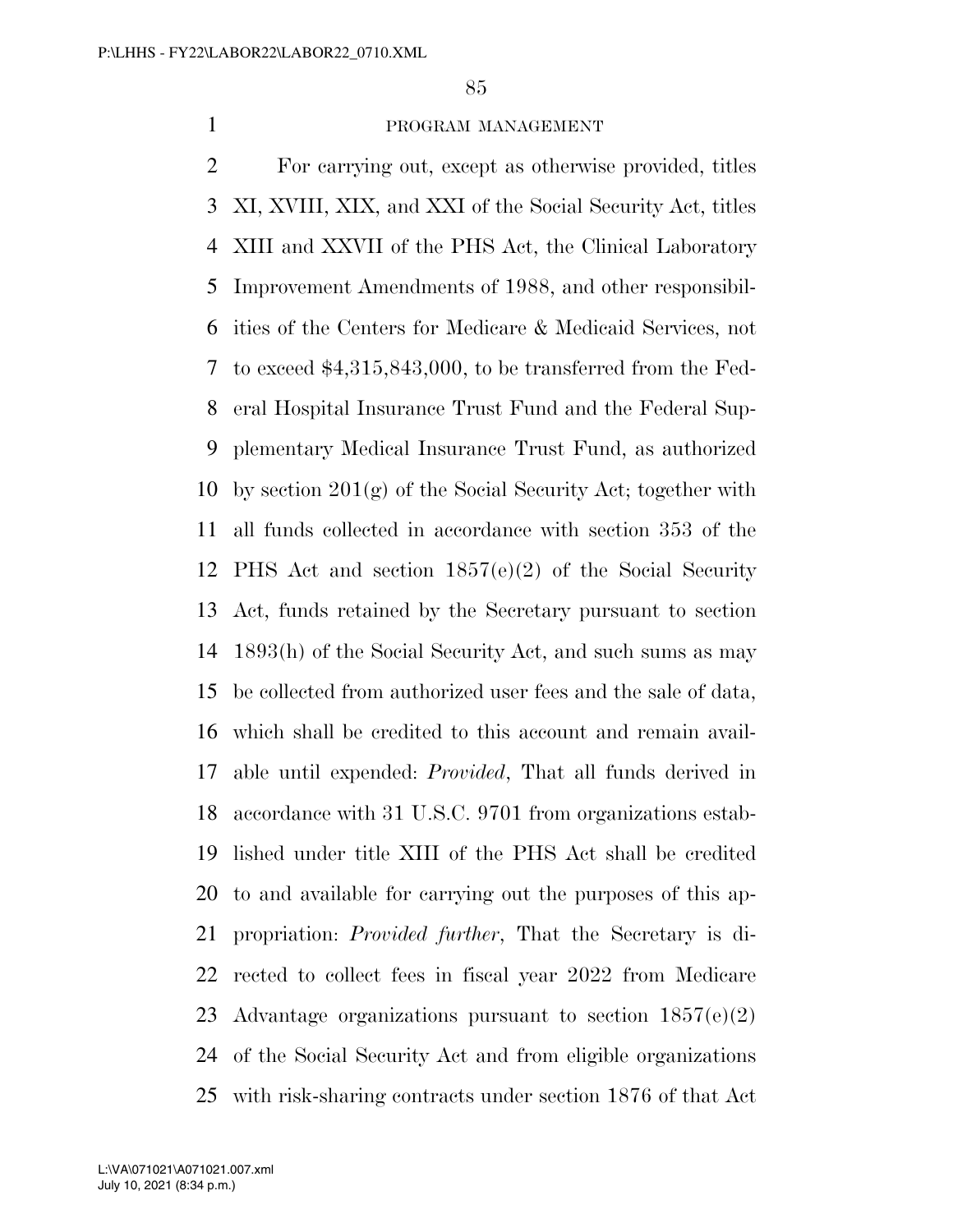pursuant to section 1876(k)(4)(D) of that Act: *Provided further*, That of the amount made available under this heading, \$472,163,000 shall remain available until Sep- tember 30, 2023, and shall be available for the Survey and Certification Program: *Provided further*, That amounts available under this heading to support quality improvement organizations (as defined in section 1152 of the Social Security Act) shall not exceed the amount spe- cifically provided for such purpose under this heading in division H of the Consolidated Appropriations Act, 2018 (Public Law 115–141).

HEALTH CARE FRAUD AND ABUSE CONTROL ACCOUNT

 In addition to amounts otherwise available for pro- gram integrity and program management, \$872,793,000, to remain available through September 30, 2023, to be transferred from the Federal Hospital Insurance Trust Fund and the Federal Supplementary Medical Insurance Trust Fund, as authorized by section 201(g) of the Social Security Act, of which \$650,726,000 shall be for the Cen- ters for Medicare & Medicaid Services program integrity activities, of which \$109,145,000 shall be for the Depart- ment of Health and Human Services Office of Inspector General to carry out fraud and abuse activities authorized 24 by section  $1817(k)(3)$  of such Act, and of which \$112,922,000 shall be for the Department of Justice to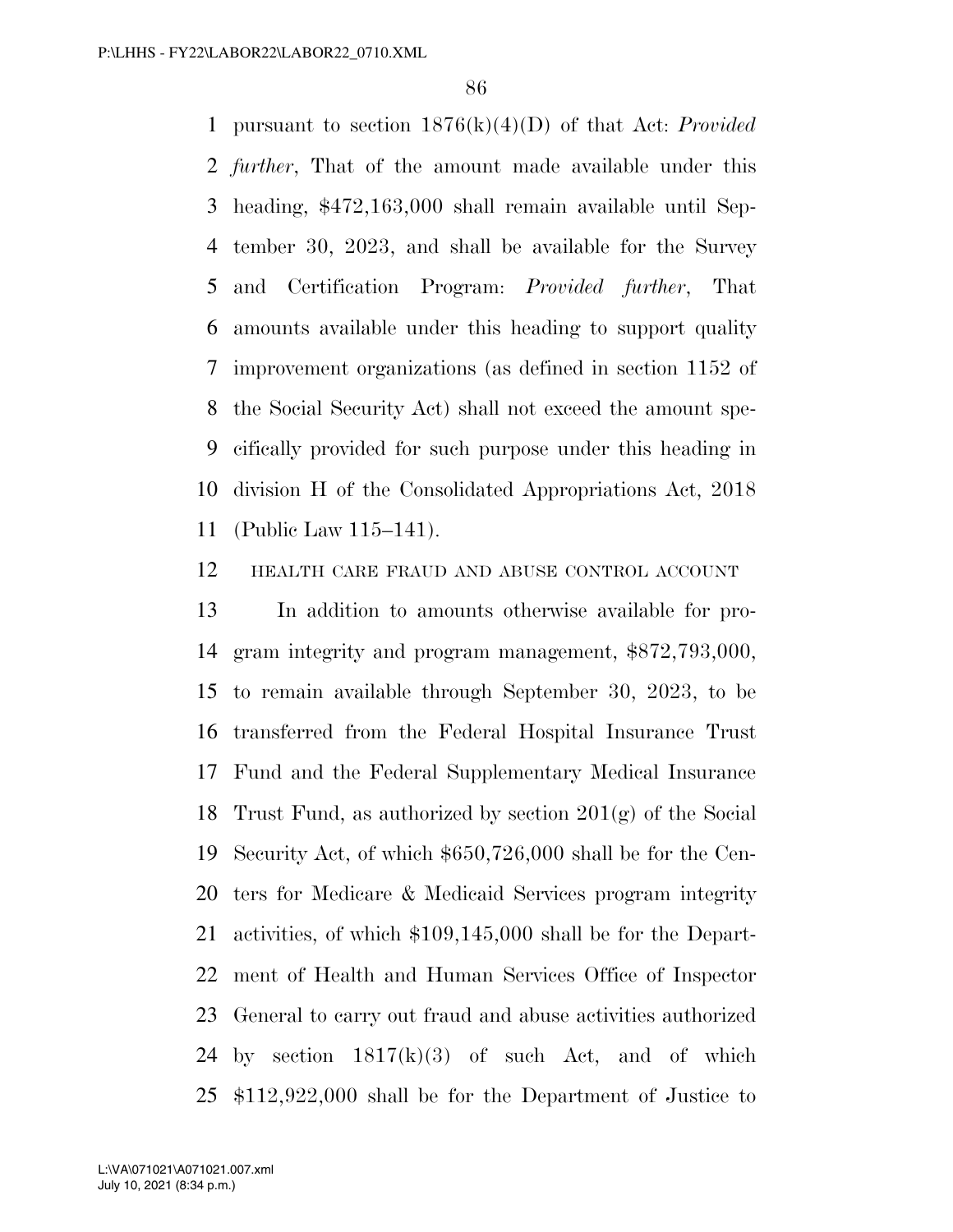carry out fraud and abuse activities authorized by section 1817(k)(3) of such Act: *Provided*, That the report re- quired by section 1817(k)(5) of the Social Security Act for fiscal year 2022 shall include measures of the oper- ational efficiency and impact on fraud, waste, and abuse in the Medicare, Medicaid, and CHIP programs for the funds provided by this appropriation: *Provided further*, That of the amount provided under this heading,  $$317,000,000$  is provided to meet the terms of section  $1(j)$  of H. Res. 467 of the 117th Congress as engrossed in the House of Representatives on June 14, 2021, and \$555,793,000 is additional new budget authority specified for purposes of such section 1(j): *Provided further*, That the Secretary shall provide not less than \$30,000,000 from amounts made available under this heading and amounts made available for fiscal year 2022 under section 1817(k)(3)(A) of the Social Security Act for the Senior Medicare Patrol program to combat health care fraud and abuse.

# ADMINISTRATION FOR CHILDREN AND FAMILIES

PAYMENTS TO STATES FOR CHILD SUPPORT

ENFORCEMENT AND FAMILY SUPPORT PROGRAMS

 For carrying out, except as otherwise provided, titles I, IV–D, X, XI, XIV, and XVI of the Social Security Act and the Act of July 5, 1960, \$2,794,432,000, to remain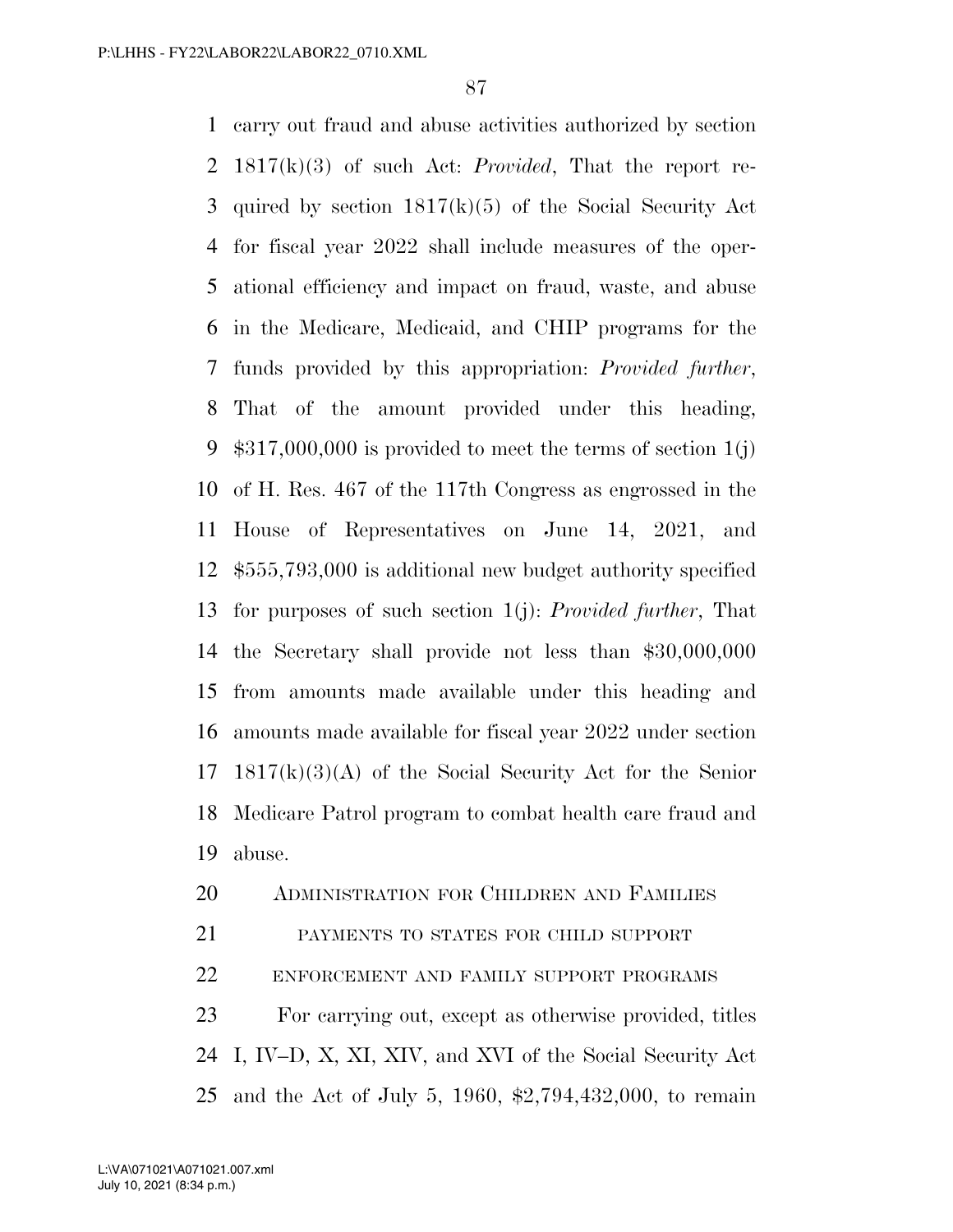available until expended; and for such purposes for the first quarter of fiscal year 2023, \$1,300,000,000, to re-main available until expended.

 For carrying out, after May 31 of the current fiscal year, except as otherwise provided, titles I, IV–D, X, XI, XIV, and XVI of the Social Security Act and the Act of July 5, 1960, for the last 3 months of the current fiscal year for unanticipated costs, incurred for the current fiscal year, such sums as may be necessary.

### 10 LOW INCOME HOME ENERGY ASSISTANCE

 For making payments under subsections (b) and (d) of section 2602 of the Low-Income Home Energy Assist- ance Act of 1981 (42 U.S.C. 8621 et seq.), \$3,900,304,000: *Provided*, That notwithstanding section 15 2609A(a) of such Act, not more than  $$3,500,000$  may be reserved by the Secretary of Health and Human Services for technical assistance, training, and monitoring of pro- gram activities for compliance with internal controls, poli- cies and procedures and the Secretary may, in addition 20 to the authorities provided in section  $2609A(a)(1)$ , use such funds through contracts with private entities that do not qualify as nonprofit organizations: *Provided further,*  that \$3,746,804,000 of the amount appropriated under this heading shall be allocated to each State and territory in amounts equal to the amount each State and territory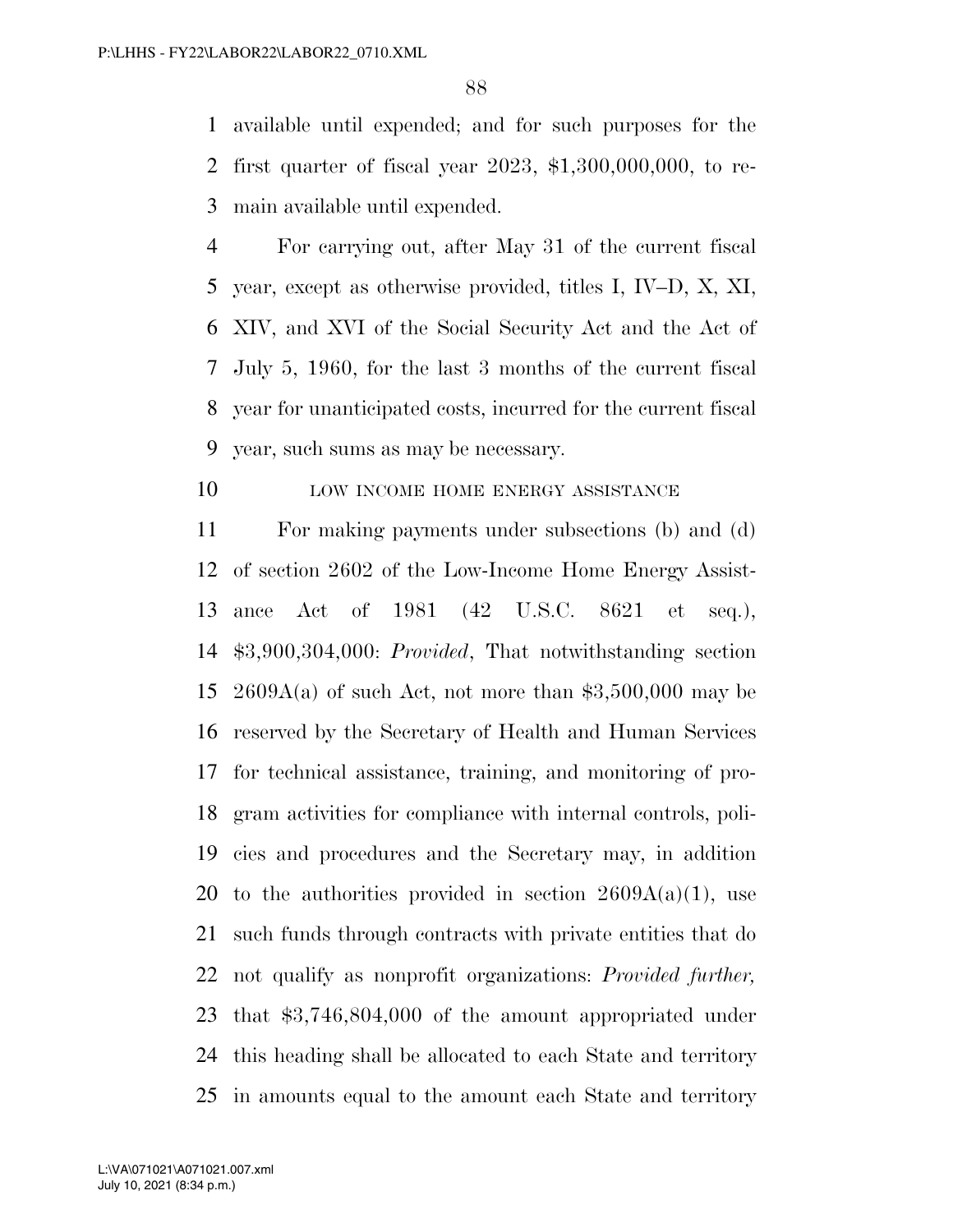was allocated in fiscal year 2021 pursuant to allocations made from amounts appropriated under this heading in title II of division H of the Consolidated Appropriations Act, 2021 (Public Law 116–260): *Provided further,* That of the remaining amount made available under this head- ing that is not designated for allocation in the preceding two provisos, \$75,000,000 shall be allocated as though the total appropriation for such payments for fiscal year 2022 was less than \$1,975,000,000.

10 REFUGEE AND ENTRANT ASSISTANCE

 For necessary expenses for refugee and entrant as- sistance activities authorized by section 414 of the Immi- gration and Nationality Act and section 501 of the Ref- ugee Education Assistance Act of 1980, and for carrying out section 462 of the Homeland Security Act of 2002, section 235 of the William Wilberforce Trafficking Victims Protection Reauthorization Act of 2008, the Trafficking Victims Protection Act of 2000 (''TVPA''), and the Tor- ture Victims Relief Act of 1998, \$4,504,947,000, of which \$4,408,467,000 shall remain available through September 30, 2024 for carrying out such sections 414, 501, 462, and 235 and \$30,000,000 shall remain available until ex- pended for the purposes authorized in section 238 of this title: *Provided*, That amounts available under this heading to carry out the TVPA shall also be available for research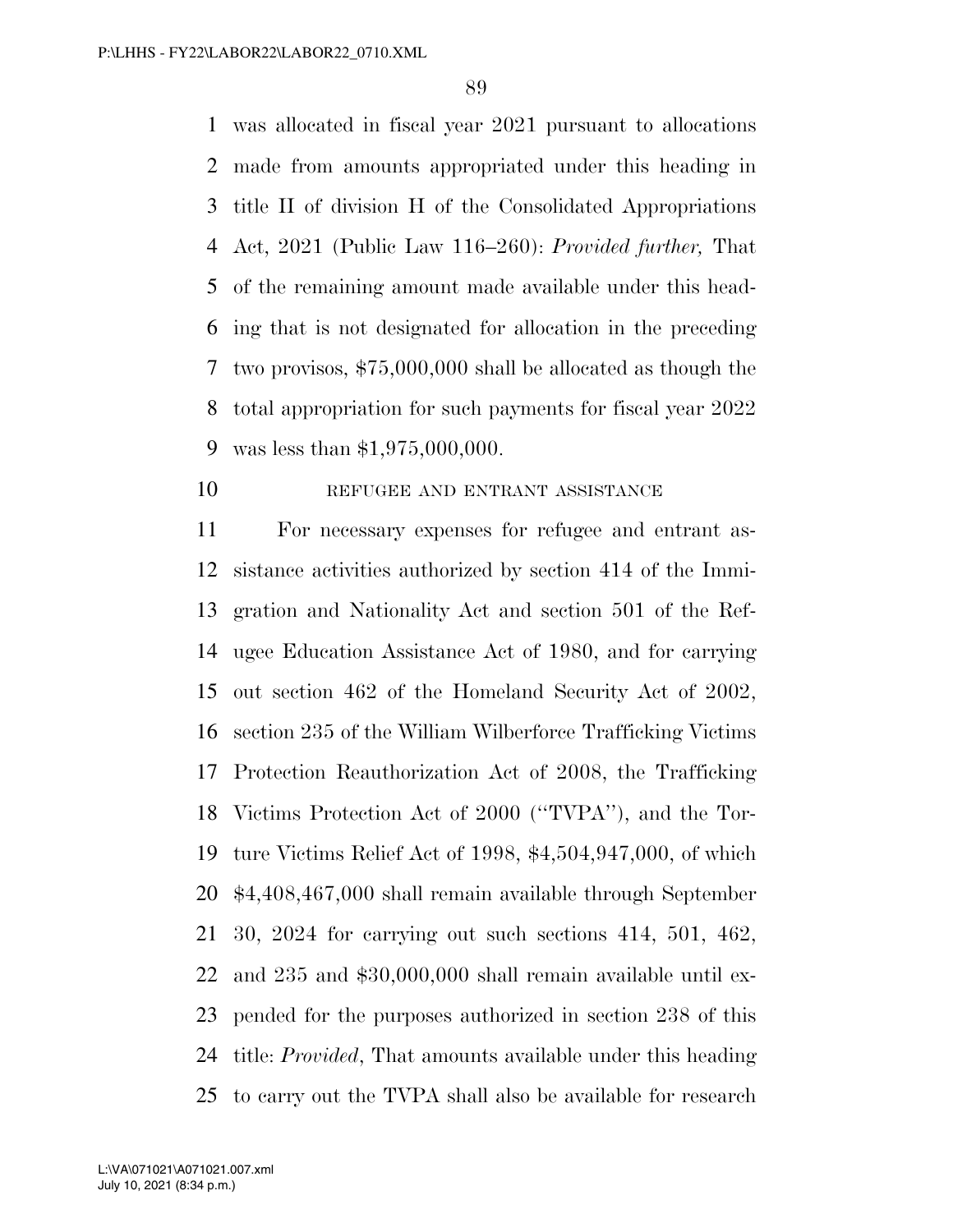and evaluation with respect to activities under such Act: *Provided further*, That the contribution of funds require-3 ment under section  $235(e)(6)(C)(iii)$  of the William Wil- berforce Trafficking Victims Protection Reauthorization Act of 2008 shall not apply to funds made available under this heading.

PAYMENTS TO STATES FOR THE CHILD CARE AND

# 8 DEVELOPMENT BLOCK GRANT

 For carrying out the Child Care and Development Block Grant Act of 1990 (''CCDBG Act''), \$7,377,000,000 shall be used to supplement, not supplant State general revenue funds for child care assistance for low-income families: *Provided*, That technical assistance under section 658I(a)(3) of such Act may be provided di- rectly, or through the use of contracts, grants, cooperative agreements, or interagency agreements: *Provided further*, That all funds made available to carry out section 418 of the Social Security Act (42 U.S.C. 618), including funds appropriated for that purpose in such section 418 or any other provision of law, shall be subject to the res- ervation of funds authority in paragraphs (4) and (5) of section 658O(a) of the CCDBG Act: *Provided further*, That in addition to the amounts required to be reserved 24 by the Secretary under section  $658O(a)(2)(A)$  of such Act,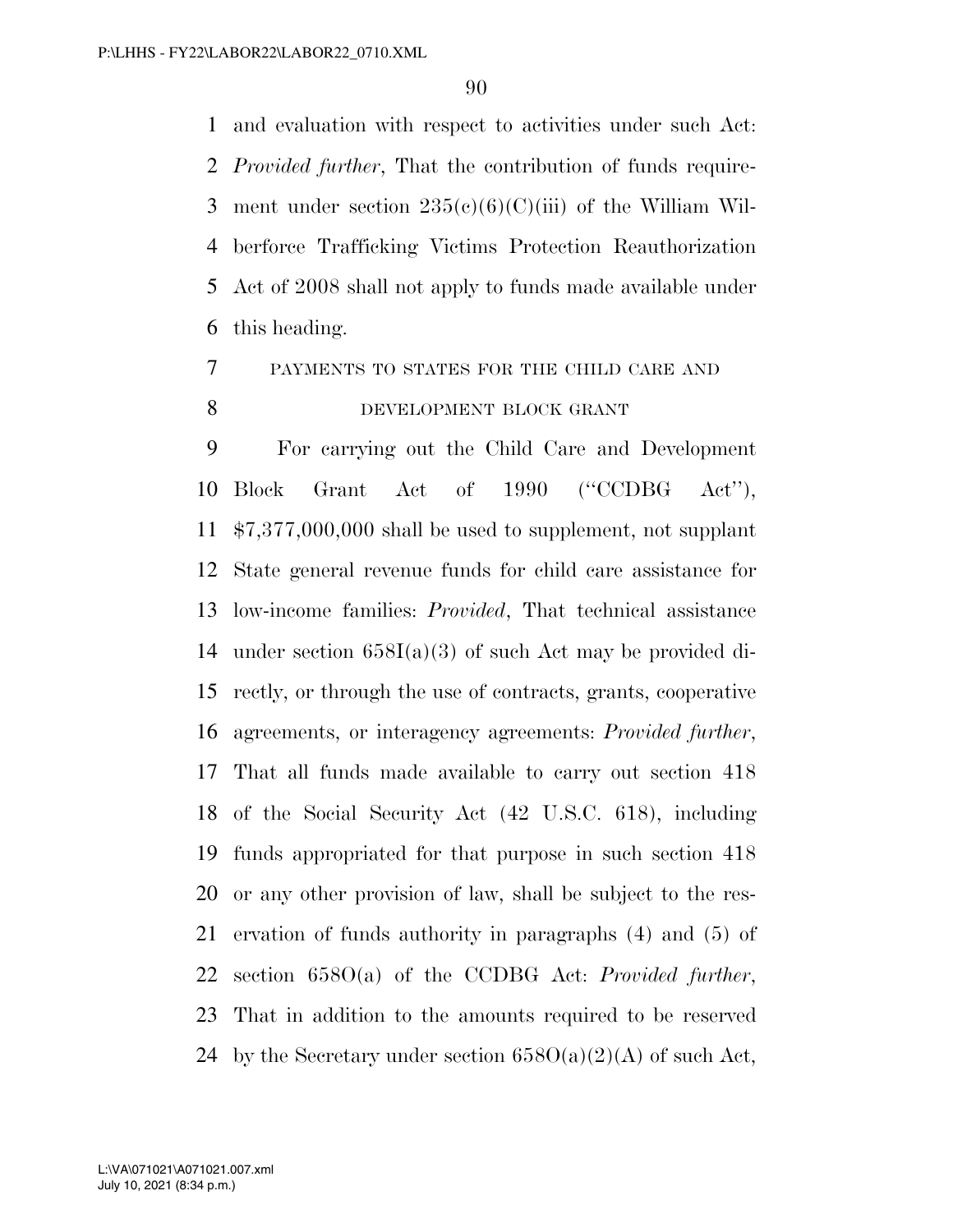\$177,330,000 shall be for Indian tribes and tribal organi-zations.

### SOCIAL SERVICES BLOCK GRANT

 For making grants to States pursuant to section 2002 of the Social Security Act, \$1,700,000,000: *Pro- vided*, That notwithstanding subparagraph (B) of section 404(d)(2) of such Act, the applicable percent specified under such subparagraph for a State to carry out State programs pursuant to title XX–A of such Act shall be 10 percent.

11 In addition, \$200,000,000 for carrying out a supple- mental grant program to make grants to States to be dis- tributed as provided for under section 2002 of the Social Security Act and subject to the limitations of section 2005 of such Act: *Provided*, That funds appropriated in this paragraph are in addition to the entitlement grants au- thorized by section 2002(a)(1) of the Social Security Act and shall not be available for such entitlement grants: *Pro- vided further*, That such supplemental grants shall be used by States to make subgrants to social service agencies or other nonprofit organizations to provide diapers and dia- pering supplies (including diaper wipes, diaper cream, and other supplies necessary to ensure that a child using a diaper is properly cleaned and protected from diaper rash) to families in need: *Provided further*, That such supple-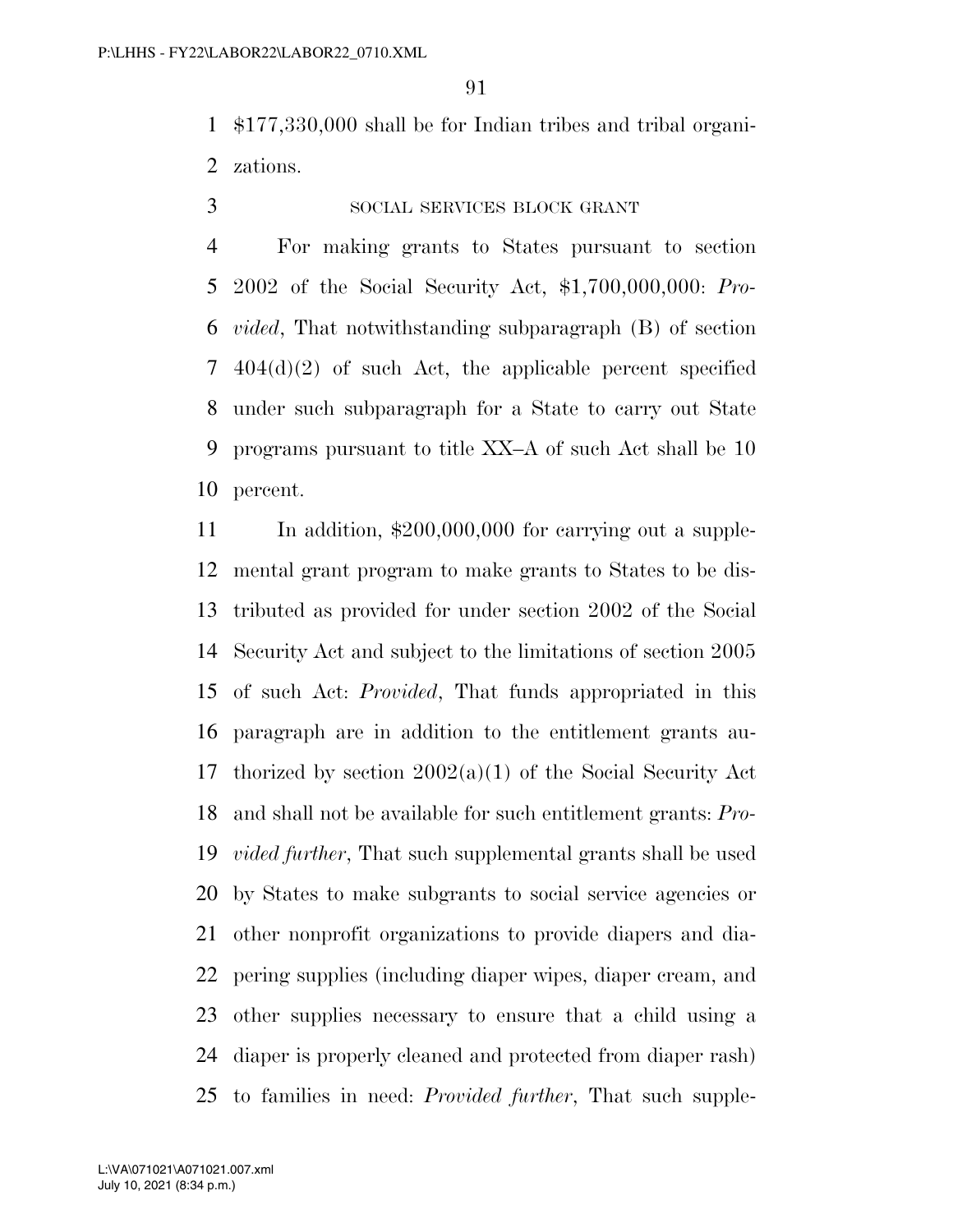mental grants are used by States to supplement, not sup- plant, State general revenue funds provided for such pur- poses: *Provided further*, That the term ''in need'', with re- spect to a family, means a family whose self-certified in- come is not more than 200 percent of the Federal poverty line, as defined by the Office of Management and Budget and revised annually in accordance with section 673(2) of the Omnibus Budget Reconciliation Act of 1981 applicable to a family of the size involved: *Provided further*, That not later than December 31, 2022, each subgrantee receiving funding from amounts made available in this paragraph shall submit a report to the applicable State on the use of such funds: *Provided further*, That each State shall in- clude in the annual report required under section 2006 of the Social Security Act and submitted with respect to fiscal year 2023 information detailing how grantees and subgrantees used funds made available in this paragraph to distribute diapers and diapering supplies to families in need.

# CHILDREN AND FAMILIES SERVICES PROGRAMS

 For carrying out, except as otherwise provided, the Runaway and Homeless Youth Act, the Head Start Act, the Every Student Succeeds Act, the Child Abuse Preven- tion and Treatment Act, sections 303 and 313 of the Family Violence Prevention and Services Act, the Native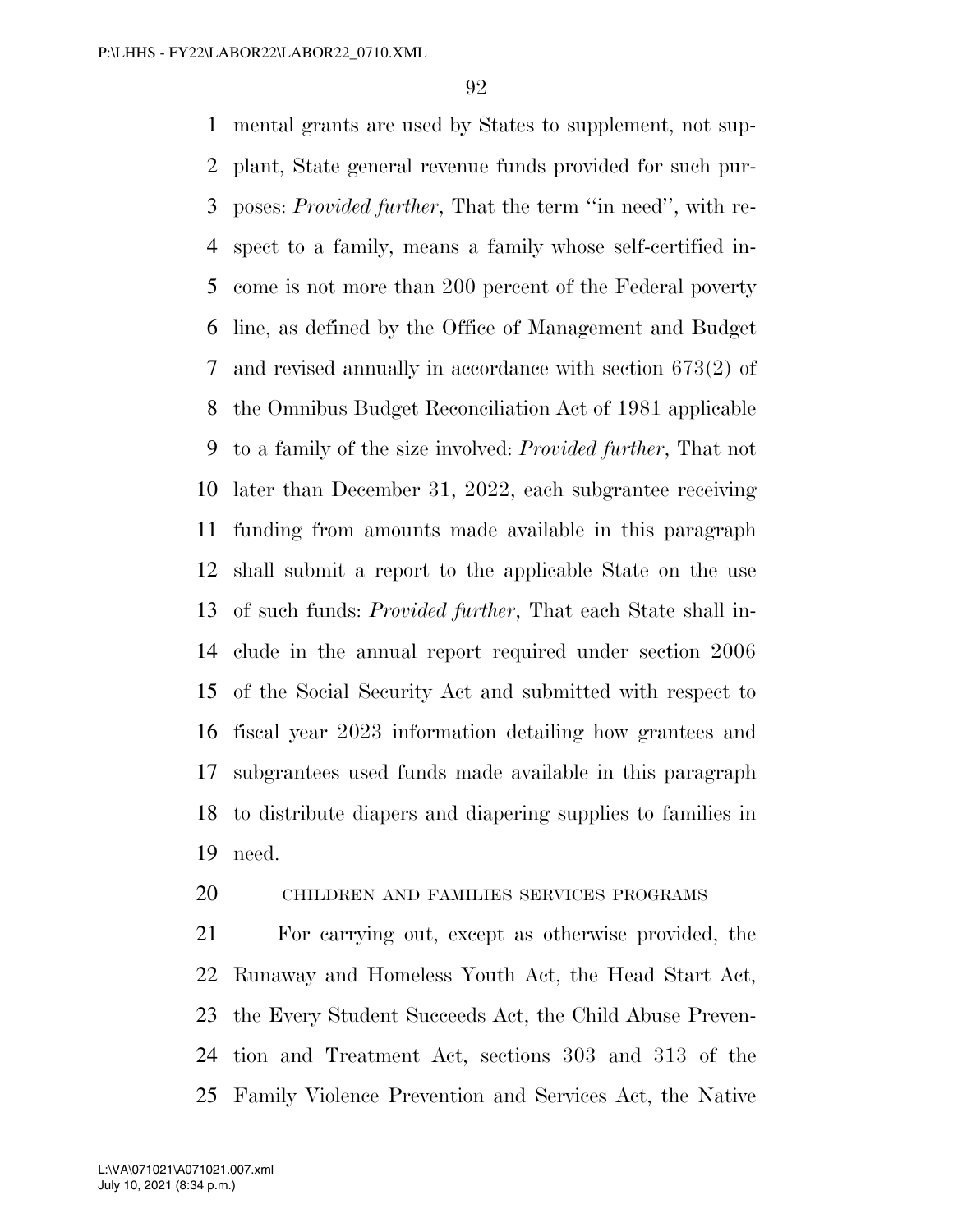American Programs Act of 1974, title II of the Child Abuse Prevention and Treatment and Adoption Reform Act of 1978 (adoption opportunities), part B–1 of title IV and sections 429, 473A, 477(i), 1110, 1114A, and 1115 of the Social Security Act, and the Community Services Block Grant Act (''CSBG Act''); and for necessary admin- istrative expenses to carry out titles I, IV, V, X, XI, XIV, XVI, and XX–A of the Social Security Act, the Act of July 5, 1960, the Low-Income Home Energy Assistance Act of 1981, the Child Care and Development Block Grant Act of 1990, title IV of the Immigration and Nationality Act, section 501 of the Refugee Education Assistance Act of 1980, and section 2204 of the American Rescue Plan Act of 2021, \$15,232,981,000, of which \$75,000,000, to remain available through September 30, 2023, shall be for grants to States for adoption and legal guardianship in- centive payments, as defined by section 473A of the Social Security Act and may be made for adoptions and legal guardianships completed before September 30, 2022: *Pro- vided*, That \$12,182,095,000 shall be for making pay- ments under the Head Start Act, including for Early Head Start-Child Care Partnerships, and, of which, notwith-standing section 640 of such Act:

 (1) \$234,000,000 shall be available for a cost of living adjustment, and with respect to any con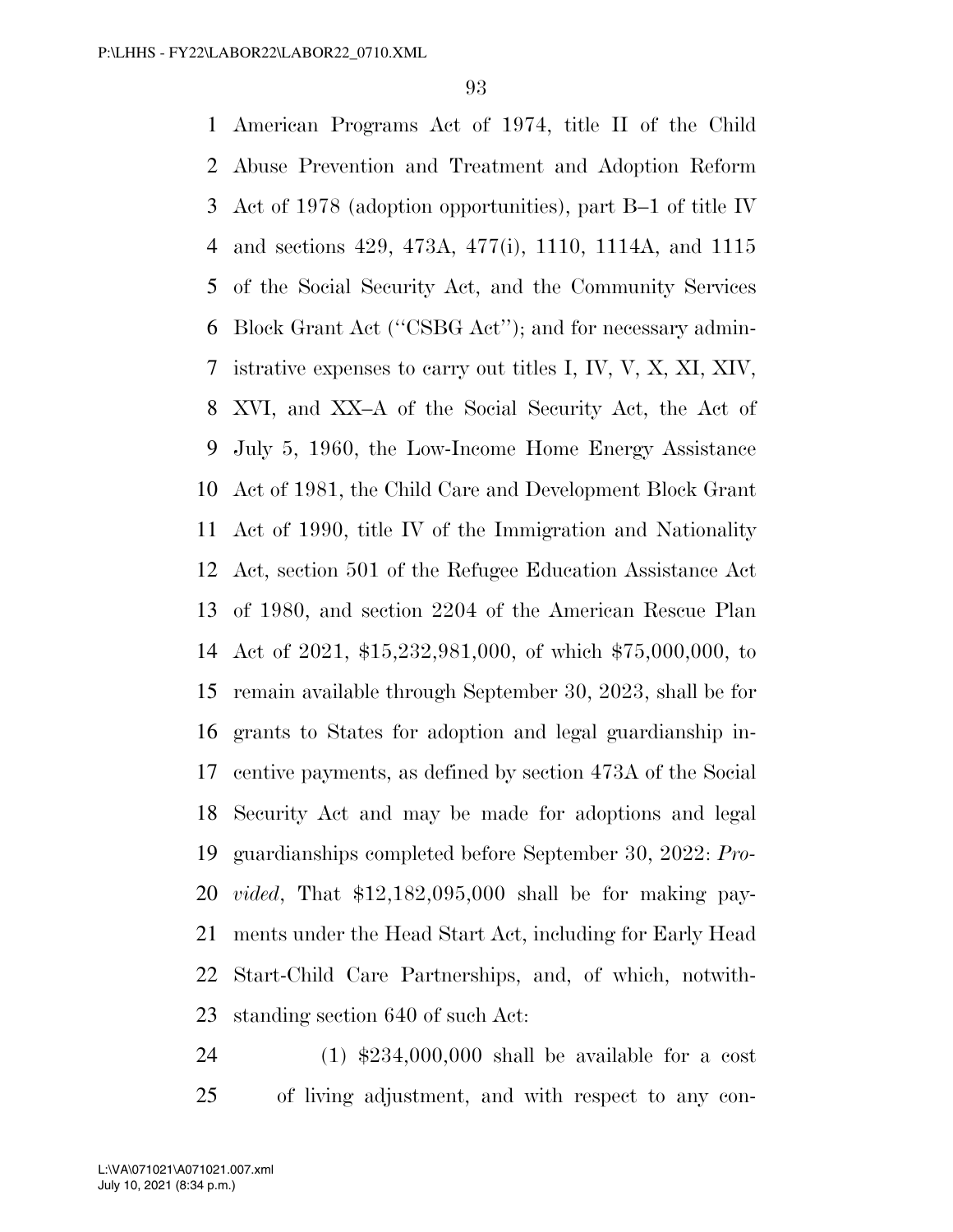tinuing appropriations act, funding available for a cost of living adjustment shall not be construed as an authority or condition under this Act;

4  $(2)$  \$25,000,000 shall be available for allocation by the Secretary to supplement activities described 6 in paragraphs  $(7)(B)$  and  $(9)$  of section 641(c) of the Head Start Act under the Designation Renewal System, established under the authority of sections 9 641(e)(7), 645A(b)(12), and 645A(d) of such Act, and such funds shall not be included in the calcula- tion of ''base grant'' in subsequent fiscal years, as 12 such term is used in section  $640(a)(7)(A)$  of such Act;

 (3) \$750,000,000, in addition to funds other- wise available for such purposes under section 640 of the Head Start Act, shall be available through September 30, 2023, for awards to eligible entities for Head Start and Early Head Start programs and to entities defined as eligible under section 645A(d) of such Act for high quality infant and toddler care through Early Head Start - Child Care Partner- ships, and for training and technical assistance for such activities: *Provided further*, That of the funds made available in this paragraph, up to \$21,000,000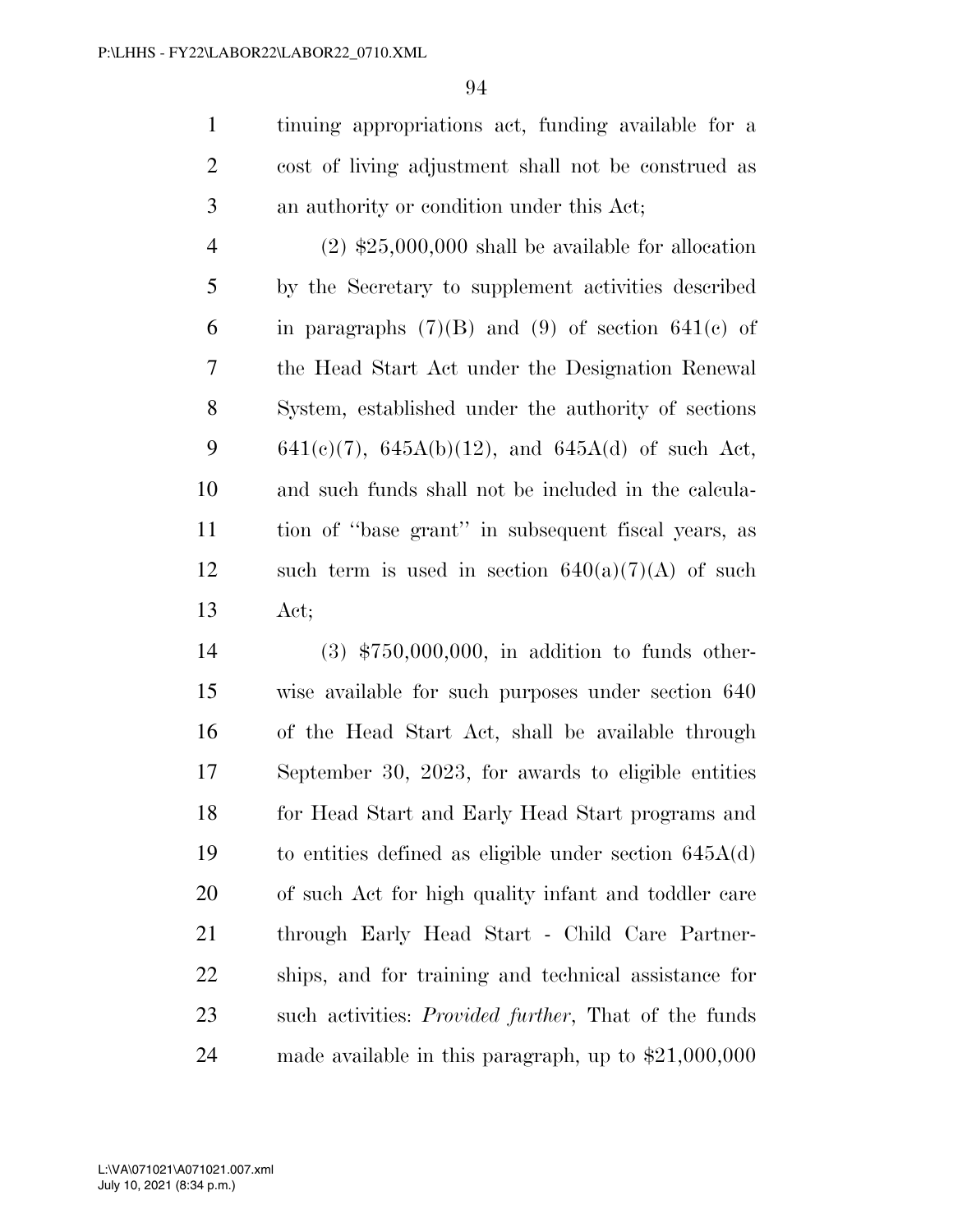shall be available to the Secretary for the adminis-trative costs of carrying out this paragraph;

 $3 \tag{4} 3$   $\textcolor{red}{\bigcirc}$   $\textcolor{red}{\bigcirc}$   $\textcolor{red}{\bigcirc}$   $\textcolor{red}{\bigcirc}$   $\textcolor{red}{\bigcirc}$   $\textcolor{red}{\bigcirc}$   $\textcolor{red}{\bigcirc}$   $\textcolor{red}{\bigcirc}$   $\textcolor{red}{\bigcirc}$   $\textcolor{red}{\bigcirc}$   $\textcolor{red}{\bigcirc}$   $\textcolor{red}{\bigcirc}$   $\textcolor{red}{\bigcirc}$   $\textcolor{red}{\bigcirc}$   $\textcolor{red}{\bigcirc}$   $\textcolor{red}{\bigcirc}$   $\$  improvement consistent with paragraph (5) of sec- tion 640(a) of such Act, except that any amount of such funds may be used for any of the activities de- scribed in such section (5), of which not less than \$12,500,000 shall be available to migrant and sea- sonal Head Start programs for such activities, in ad- dition to funds made available for migrant and sea- sonal Head Start programs under any other provi-12 sion of section 640(a) of such Act;

 (5) \$200,000,000 shall be available through September 30, 2023, of which up to 1 percent may be reserved for research and evaluation, and the re- maining unreserved amount shall be available in ad- dition to funds made available under any other pro- vision of section 640, for award by the Secretary to grantees that apply for supplemental funding to in- crease their hours of program operations and for training and technical assistance for such activities;

 (6) \$8,000,000 shall be available for the pur- poses of maintaining the Tribal Colleges and Univer- sities Head Start Partnership Program consistent 25 with section  $648(\text{g})$  of such Act; and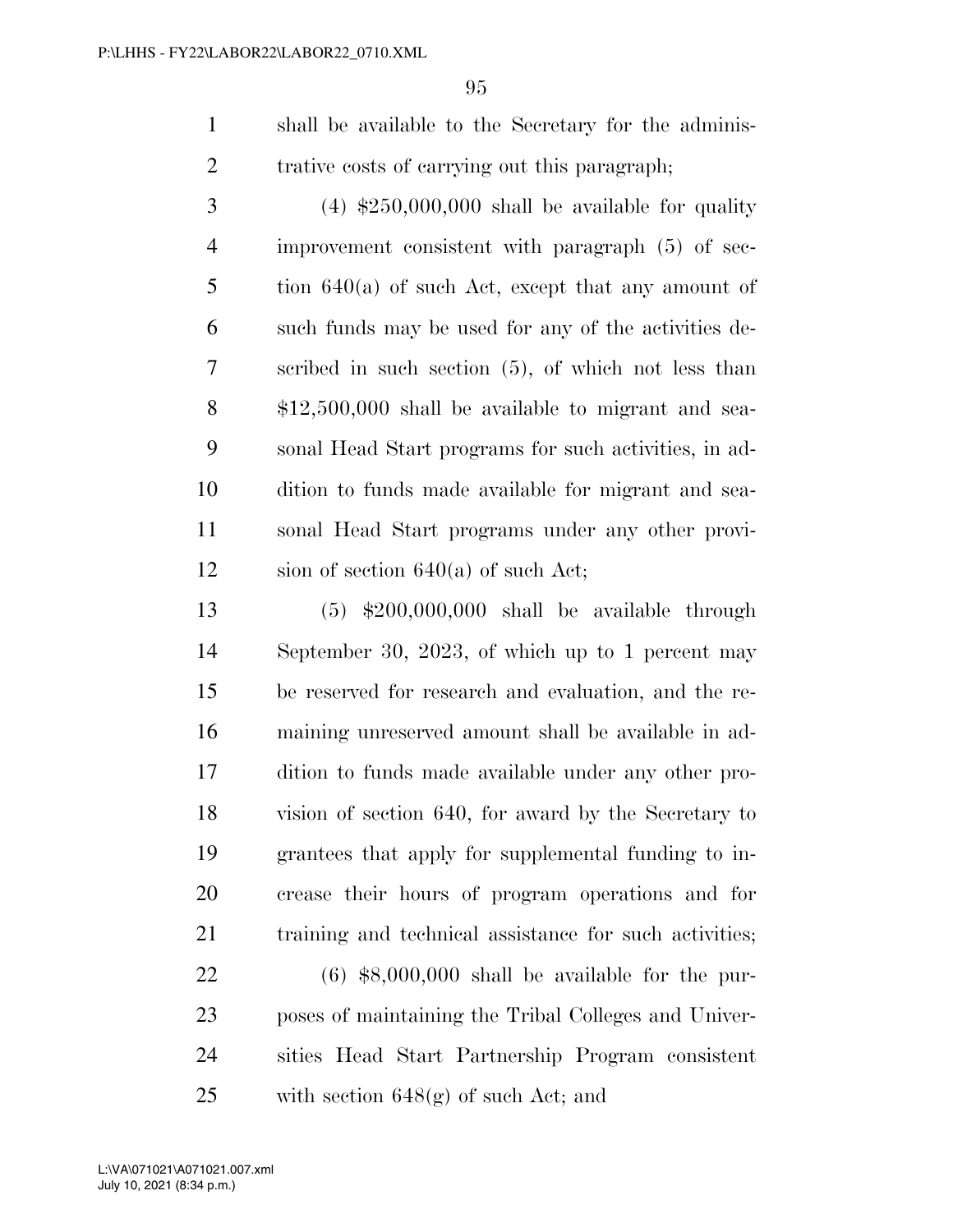1  $(7)$  \$21,000,000 shall be available to supple- ment funding otherwise available for research, eval-uation, and Federal administrative costs:

 *Provided further*, That the Secretary may reduce the res-5 ervation of funds under section  $640(a)(2)(C)$  of such Act in lieu of reducing the reservation of funds under sections 7 640(a)(2)(B), 640(a)(2)(D), and 640(a)(2)(E) of such Act: *Provided further*, That \$450,000,000 shall be avail- able until December 31, 2022 for carrying out sections 9212 and 9213 of the Every Student Succeeds Act: *Pro- vided further*, That up to 3 percent of the funds in the preceding proviso shall be available for technical assist- ance and evaluation related to grants awarded under such section 9212: *Provided further*, That \$834,000,000 shall be for making payments under the CSBG Act: *Provided further,* That for the purposes of carrying out the CSBG Act, the term ''poverty line'' as defined in section 673(2) of the CSBG Act means 200 percent of the poverty line otherwise applicable under such section (excluding the last sentence of such section) without regard to such section: *Provided further*, That \$34,000,000 shall be for section 680 of the CSBG Act, of which not less than \$23,000,000 23 shall be for section  $680(a)(2)$  and not less than  $$11,000,000$  shall be for section  $680(a)(3)(B)$  of such Act: *Provided further*, That, notwithstanding section

July 10, 2021 (8:34 p.m.) L:\VA\071021\A071021.007.xml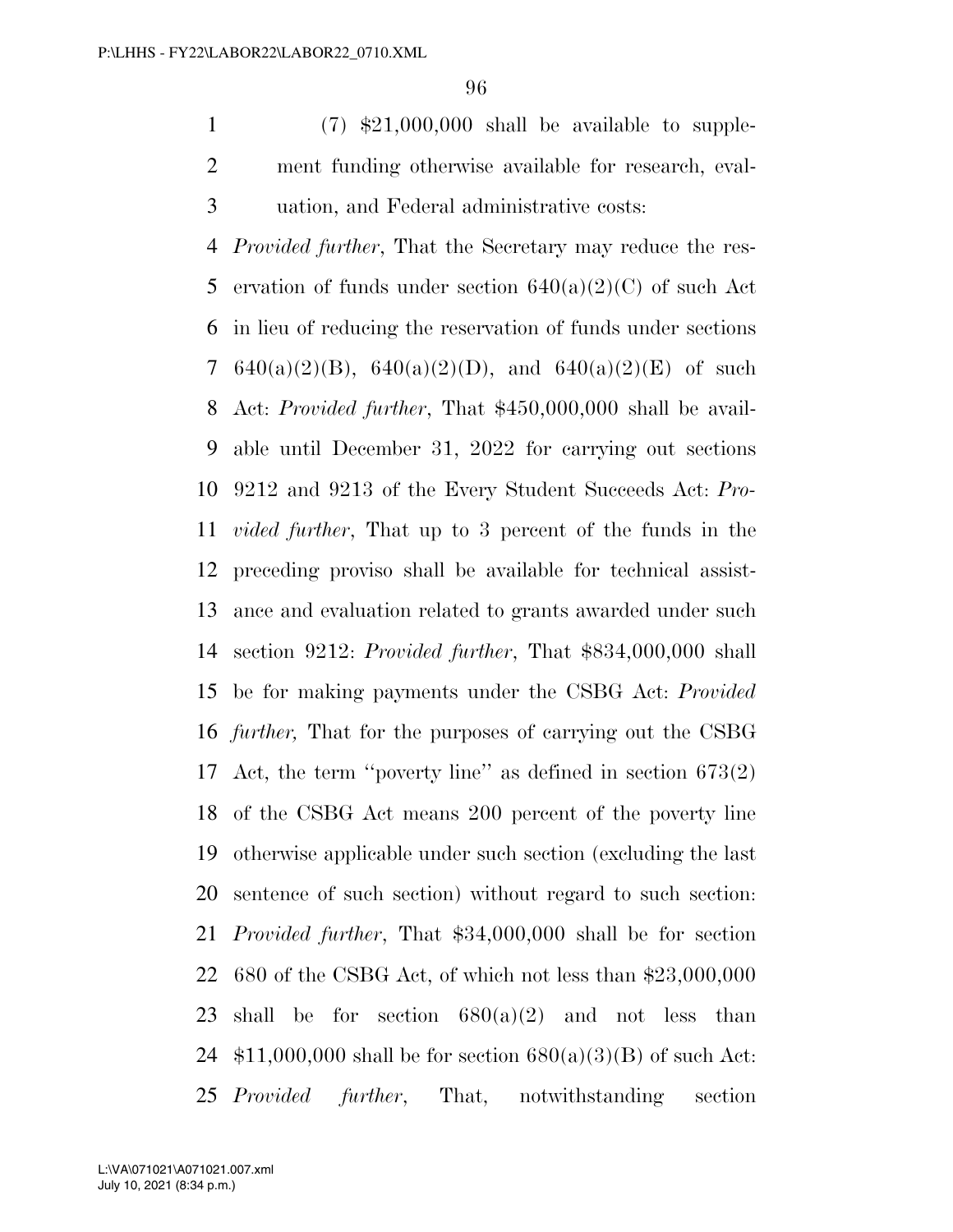675C(a)(3) of the CSBG Act, to the extent Community Services Block Grant funds are distributed as grant funds by a State to an eligible entity as provided under such Act, and have not been expended by such entity, they shall remain with such entity for carryover into the next fiscal year for expenditure by such entity consistent with pro- gram purposes: *Provided further*, That the Secretary shall establish procedures regarding the disposition of intan- gible assets and program income that permit such assets acquired with, and program income derived from, grant funds authorized under section 680 of the CSBG Act to become the sole property of such grantees after a period of not more than 12 years after the end of the grant pe-14 riod for any activity consistent with section  $680(a)(2)(A)$  of the CSBG Act: *Provided further*, That intangible assets in the form of loans, equity investments and other debt instruments, and program income may be used by grant- ees for any eligible purpose consistent with section 680(a)(2)(A) of the CSBG Act: *Provided further*, That these procedures shall apply to such grant funds made available after November 29, 1999: *Provided further*, That 22 funds appropriated for section  $680(a)(2)$  of the CSBG Act shall be available for financing construction and rehabili- tation and loans or investments in private business enter-prises owned by community development corporations: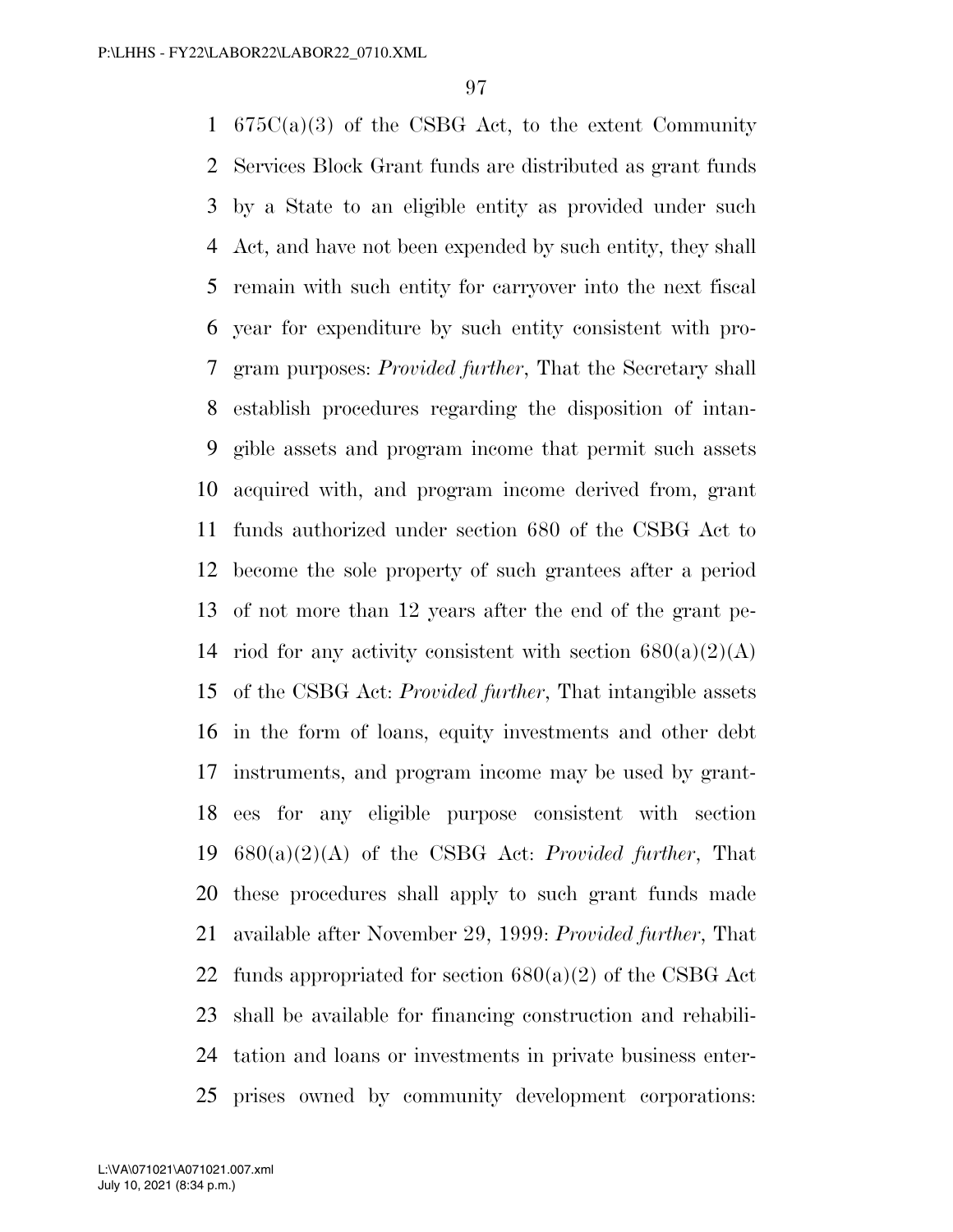*Provided further*, That \$449,700,000 shall be for carrying out section 303(a) of the Family Violence Prevention and Services Act, of which \$175,000,000 shall be for providing direct payments to any victim of family violence, domestic violence, or dating violence, or to any dependent of such 6 victim, notwithstanding section  $308(d)(1)$  of such Act: *Provided further*, That \$7,000,000 shall be allocated, not- withstanding section 303(a)(2) of the Family Violence Prevention and Services Act, for carrying out section 309 of such Act; and \$6,750,000 shall be for necessary admin- istrative expenses to carry out such Act and section 2204 of the American Rescue Plan Act of 2021, in addition to amounts otherwise available for such purposes: *Provided further*, That the percentages specified in section 112(a)(2) of the Child Abuse Prevention and Treatment Act shall not apply to funds appropriated under this head- ing: *Provided further*, That \$4,000,000 shall be for a human services case management system for federally de- clared disasters, to include a comprehensive national case management contract and Federal costs of administering the system: *Provided further*, That up to \$2,000,000 shall be for improving the Public Assistance Reporting Informa- tion System, including grants to States to support data collection for a study of the system's effectiveness.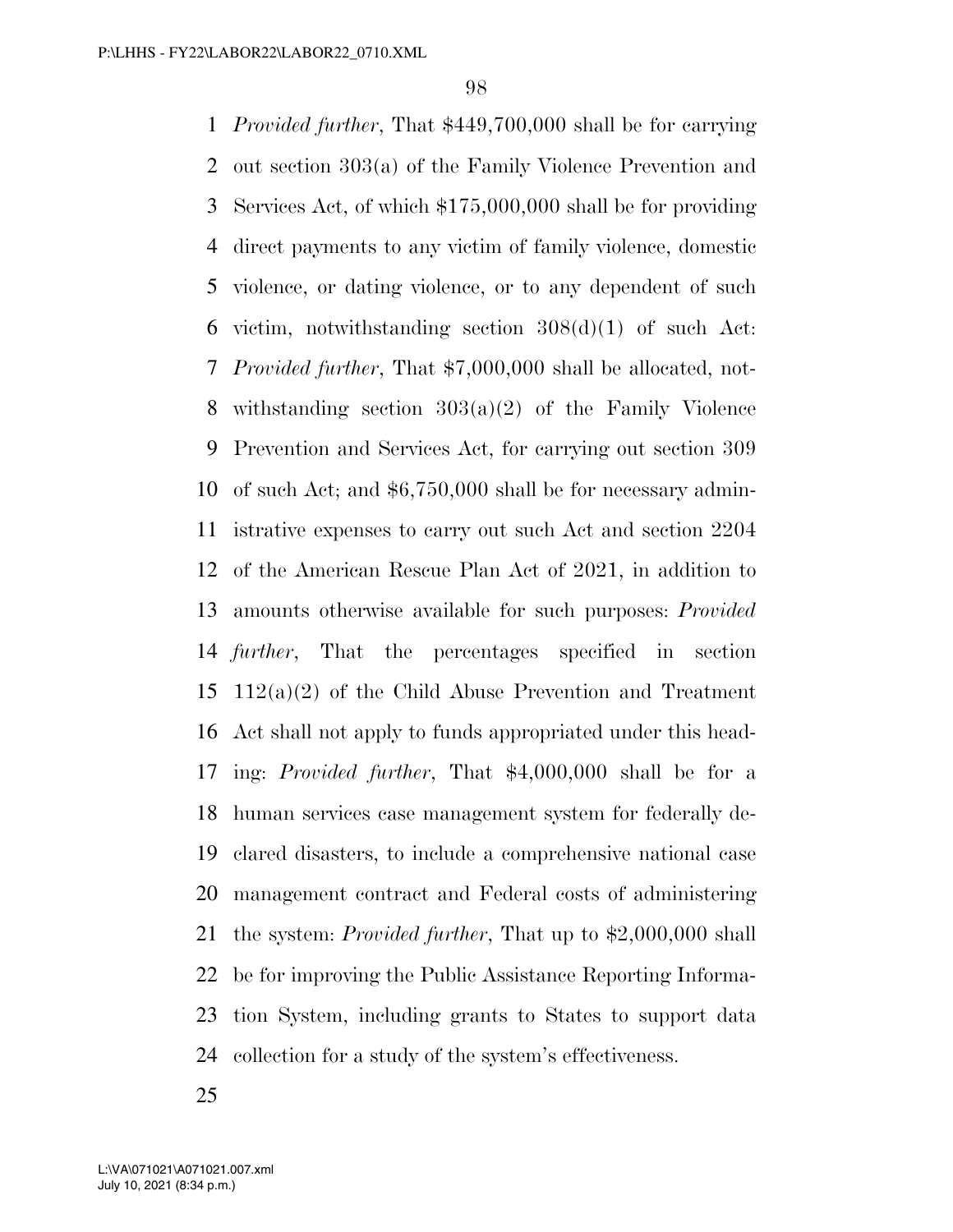# PROMOTING SAFE AND STABLE FAMILIES

 For carrying out, except as otherwise provided, sec- tion 436 of the Social Security Act, \$345,000,000 and, for carrying out, except as otherwise provided, section 437 of such Act, \$106,000,000: *Provided*, That of the funds available to carry out section 437, \$60,000,000 shall be allocated consistent with subsections (b) through (d) of such section: *Provided further*, That of the funds available to carry out section 437, to assist in meeting the require- ments described in section 471(e)(4)(C), \$30,000,000 shall be for grants to each State, territory, and Indian tribe operating title IV–E plans for developing, enhancing, or evaluating kinship navigator programs, as described in 14 section  $427(a)(1)$  of such Act and \$9,000,000, in addition to funds otherwise appropriated in section 476 for such purposes, shall be for the Family First Clearinghouse and to support evaluation and technical assistance relating to the evaluation of child and family services: *Provided fur- ther*, That of the funds available to carry out section 437, \$7,000,000 shall be for competitive grants to regional partnerships as described in section 437(f), and shall be in addition to any other funds appropriated for such pur- poses: *Provided further*, That section 437(b)(1) shall be applied to amounts in the previous proviso by substituting ''5 percent'' for ''3.3 percent'', and notwithstanding sec-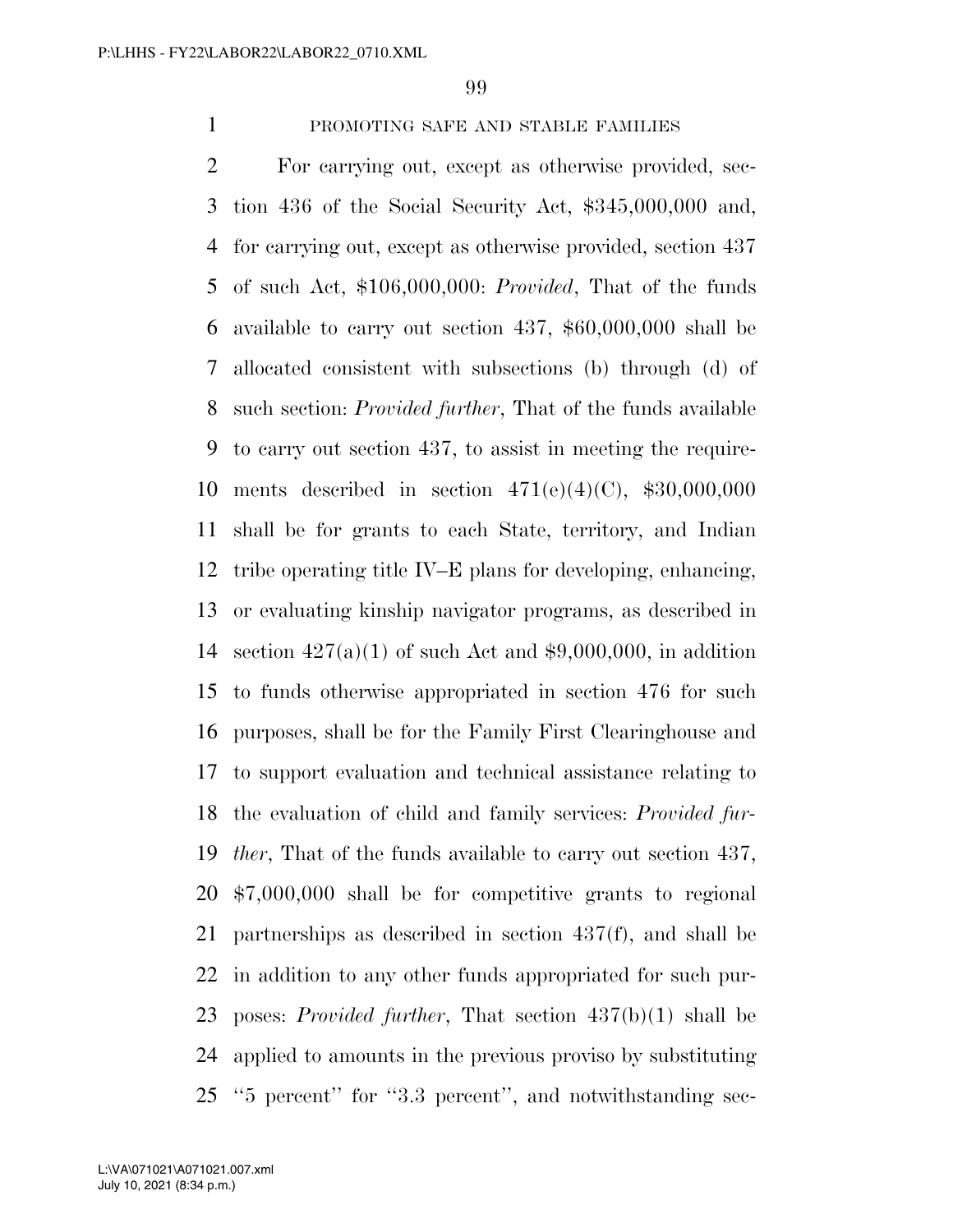1 tion  $436(b)(1)$ , such reserved amounts may be used for identifying, establishing, and disseminating practices to meet the criteria specified in section 471(e)(4)(C): *Pro- vided further*, That the reservation in section 437(b)(2) and the limitations in section 437(d) shall not apply to funds specified in the second proviso under this heading: *Provided further*, That the minimum grant award for kin- ship navigator programs in the case of States and terri- tories shall be \$200,000, and, in the case of tribes, shall be \$25,000.

PAYMENTS FOR FOSTER CARE AND PERMANENCY

 For carrying out, except as otherwise provided, title IV–E of the Social Security Act, \$6,963,000,000.

 For carrying out, except as otherwise provided, title IV–E of the Social Security Act, for the first quarter of fiscal year 2023, \$3,200,000,000.

 For carrying out, after May 31 of the current fiscal year, except as otherwise provided, section 474 of title IV– E of the Social Security Act, for the last 3 months of the current fiscal year for unanticipated costs, incurred for the current fiscal year, such sums as may be necessary.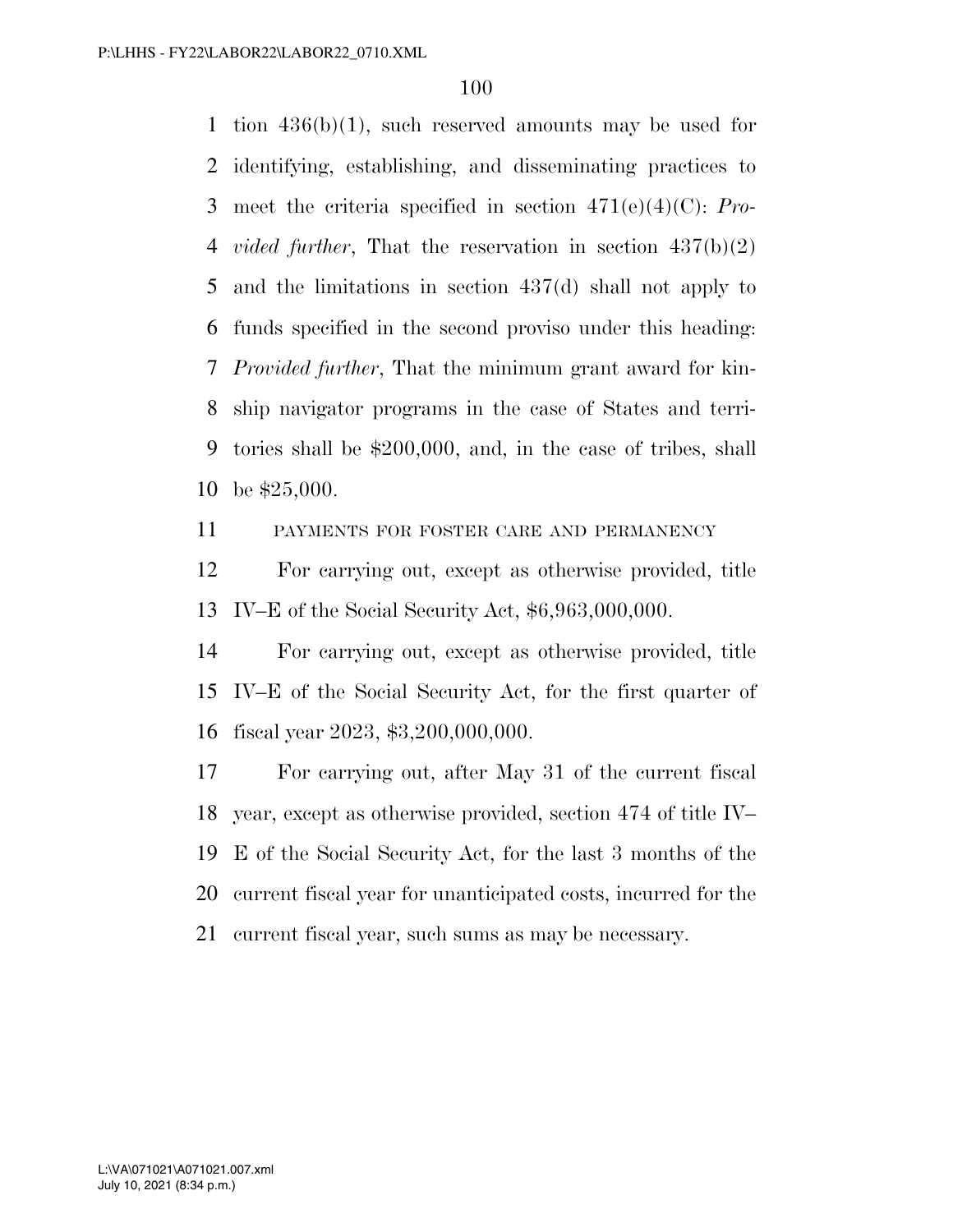|               | ADMINISTRATION FOR COMMUNITY LIVING    |
|---------------|----------------------------------------|
| $\mathcal{D}$ | AGING AND DISABILITY SERVICES PROGRAMS |
| $\mathcal{R}$ | (INCLUDING TRANSFER OF FUNDS)          |

 For carrying out, to the extent not otherwise pro- vided, the Older Americans Act of 1965 (''OAA''), the RAISE Family Caregivers Act, the Supporting Grand- parents Raising Grandchildren Act, titles III and XXIX of the PHS Act, sections 1252 and 1253 of the PHS Act, section 119 of the Medicare Improvements for Patients and Providers Act of 2008, title XX–B of the Social Secu- rity Act, the Developmental Disabilities Assistance and Bill of Rights Act, parts 2 and 5 of subtitle D of title II of the Help America Vote Act of 2002, the Assistive Technology Act of 1998, titles II and VII (and section 14 with respect to such titles) of the Rehabilitation Act of 1973, and for Department-wide coordination of policy and program activities that assist individuals with disabil- ities, \$3,047,414,000, together with \$57,115,000 to be transferred from the Federal Hospital Insurance Trust Fund and the Federal Supplementary Medical Insurance Trust Fund to carry out section 4360 of the Omnibus Budget Reconciliation Act of 1990: *Provided*, That amounts appropriated under this heading may be used for grants to States under section 361 of the OAA only for disease prevention and health promotion programs and ac-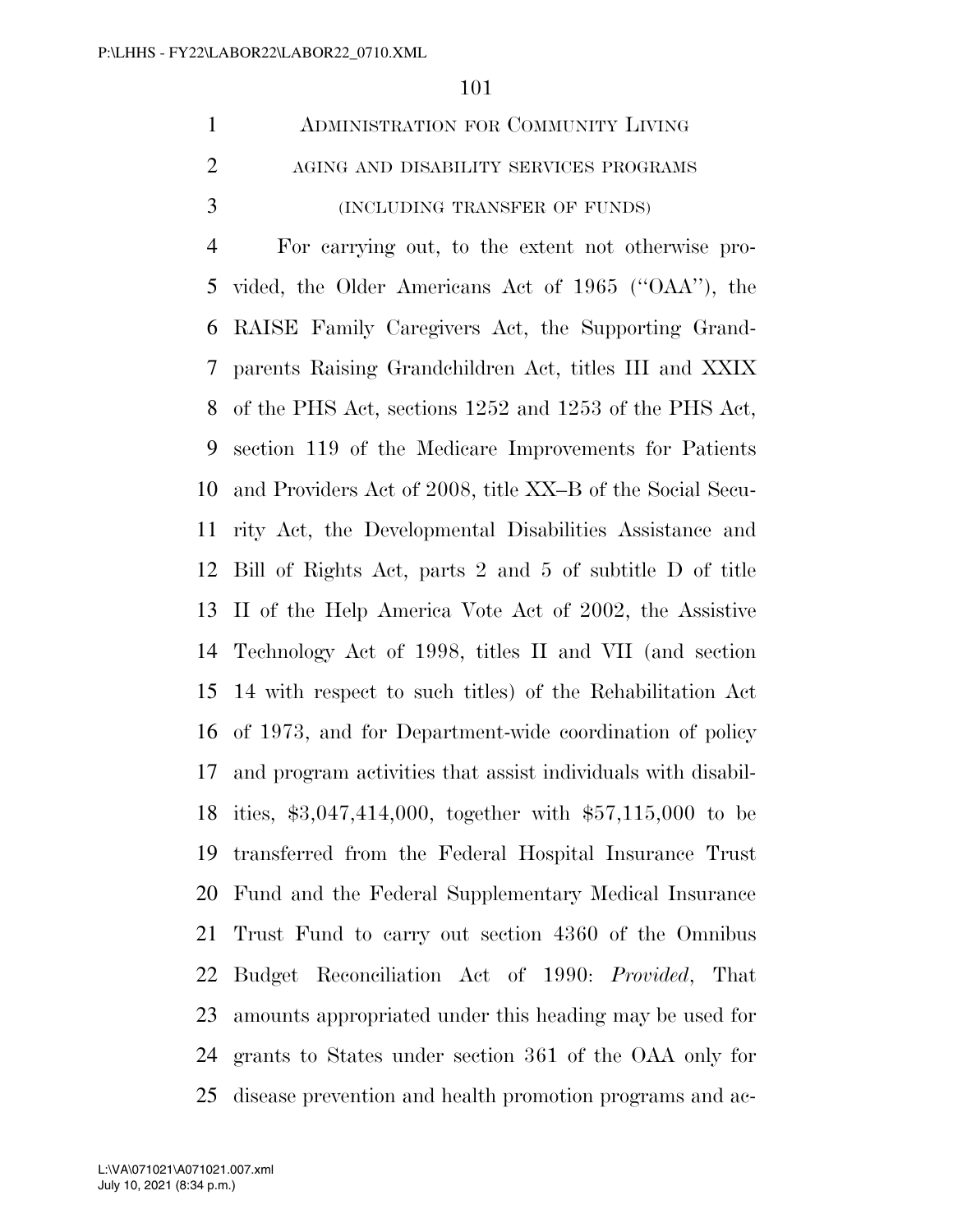tivities which have been demonstrated through rigorous evaluation to be evidence-based and effective: *Provided further*, That of amounts made available under this head- ing to carry out sections 311, 331, and 336 of the OAA, up to one percent of such amounts shall be available for developing and implementing evidence-based practices for enhancing senior nutrition, including medically-tailored meals: *Provided further*, That notwithstanding any other provision of this Act, funds made available under this heading to carry out section 311 of the OAA may be trans- ferred to the Secretary of Agriculture in accordance with such section: *Provided further*, That \$2,000,000 shall be for competitive grants to support alternative financing programs that provide for the purchase of assistive tech- nology devices, such as a low-interest loan fund; an inter- est buy-down program; a revolving loan fund; a loan guar- antee; or an insurance program: *Provided further*, That applicants shall provide an assurance that, and informa- tion describing the manner in which, the alternative fi- nancing program will expand and emphasize consumer choice and control: *Provided further*, That State agencies and community-based disability organizations that are di- rected by and operated for individuals with disabilities shall be eligible to compete: *Provided further*, That none of the funds made available under this heading may be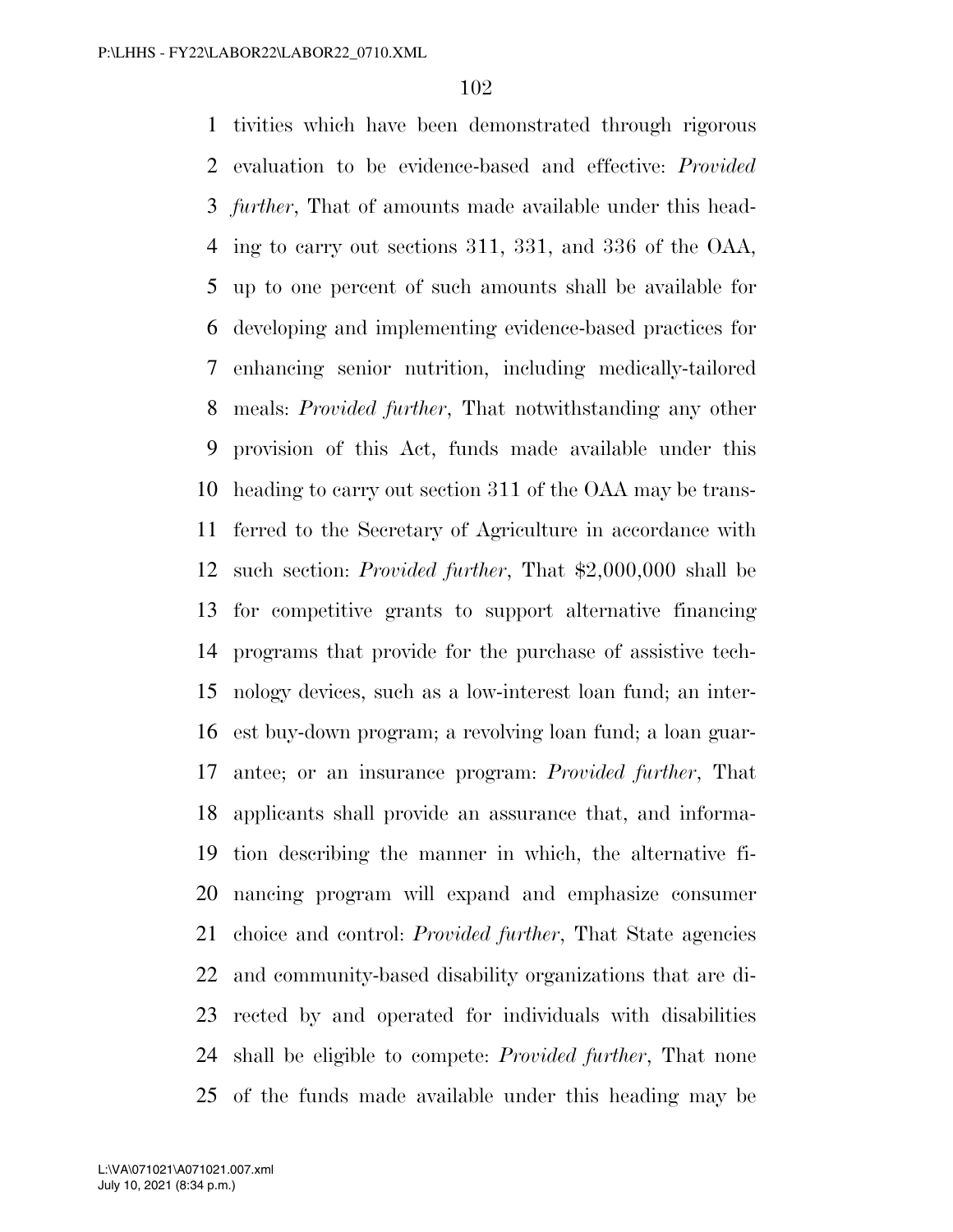used by an eligible system (as defined in section 102 of the Protection and Advocacy for Individuals with Mental Illness Act (42 U.S.C. 10802)) to continue to pursue any legal action in a Federal or State court on behalf of an individual or group of individuals with a developmental 6 disability (as defined in section  $102(8)(A)$  of the Develop- mental Disabilities and Assistance and Bill of Rights Act 8 of 2000 (20 U.S.C. 15002 $(8)(A)$ ) that is attributable to a mental impairment (or a combination of mental and physical impairments), that has as the requested remedy the closure of State operated intermediate care facilities for people with intellectual or developmental disabilities, unless reasonable public notice of the action has been pro- vided to such individuals (or, in the case of mental inca- pacitation, the legal guardians who have been specifically awarded authority by the courts to make healthcare and residential decisions on behalf of such individuals) who are affected by such action, within 90 days of instituting such legal action, which informs such individuals (or such legal guardians) of their legal rights and how to exercise such rights consistent with current Federal Rules of Civil Pro- cedure: *Provided further*, That the limitations in the imme- diately preceding proviso shall not apply in the case of an individual who is neither competent to consent nor has a legal guardian, nor shall the proviso apply in the case of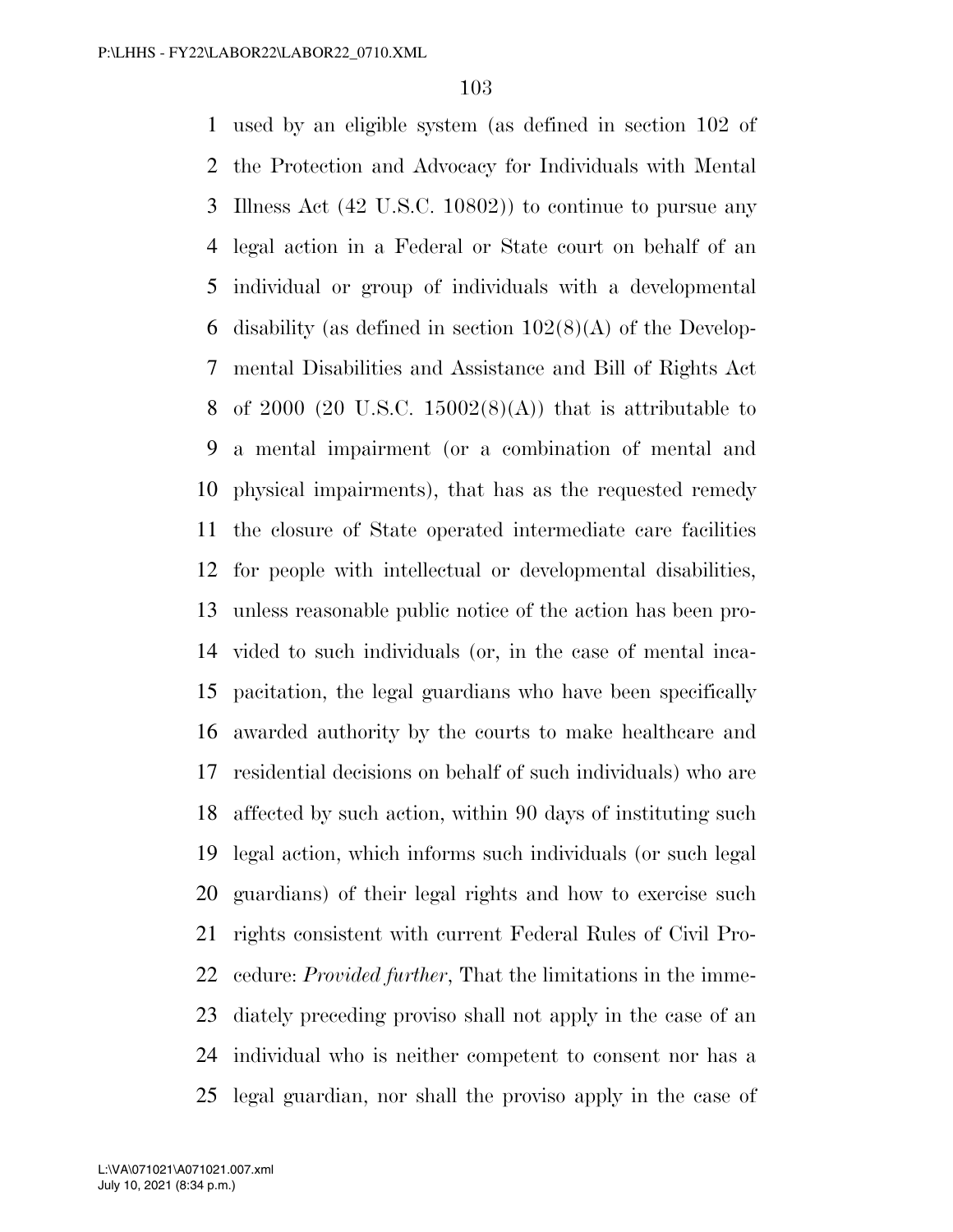individuals who are a ward of the State or subject to pub-lic guardianship.

# 3 OFFICE OF THE SECRETARY

#### GENERAL DEPARTMENTAL MANAGEMENT

 For necessary expenses, not otherwise provided, for general departmental management, including hire of six passenger motor vehicles, and for carrying out titles III, XVII, XXI, and section 229 of the PHS Act, the United States-Mexico Border Health Commission Act, and re- search studies under section 1110 of the Social Security Act, \$582,981,000, together with \$74,828,000 from the amounts available under section 241 of the PHS Act to carry out national health or human services research and evaluation activities: *Provided*, That of this amount, \$58,400,000 shall be for minority AIDS prevention and treatment activities: *Provided further*, That of the funds made available under this heading, \$130,000,000 shall be for making competitive contracts and grants to public and private entities to fund medically accurate and age appro- priate programs that reduce teen pregnancy and for the Federal costs associated with administering and evalu- ating such contracts and grants, of which not more than 10 percent of the available funds shall be for training and technical assistance, evaluation, outreach, and additional program support activities, and of the remaining amount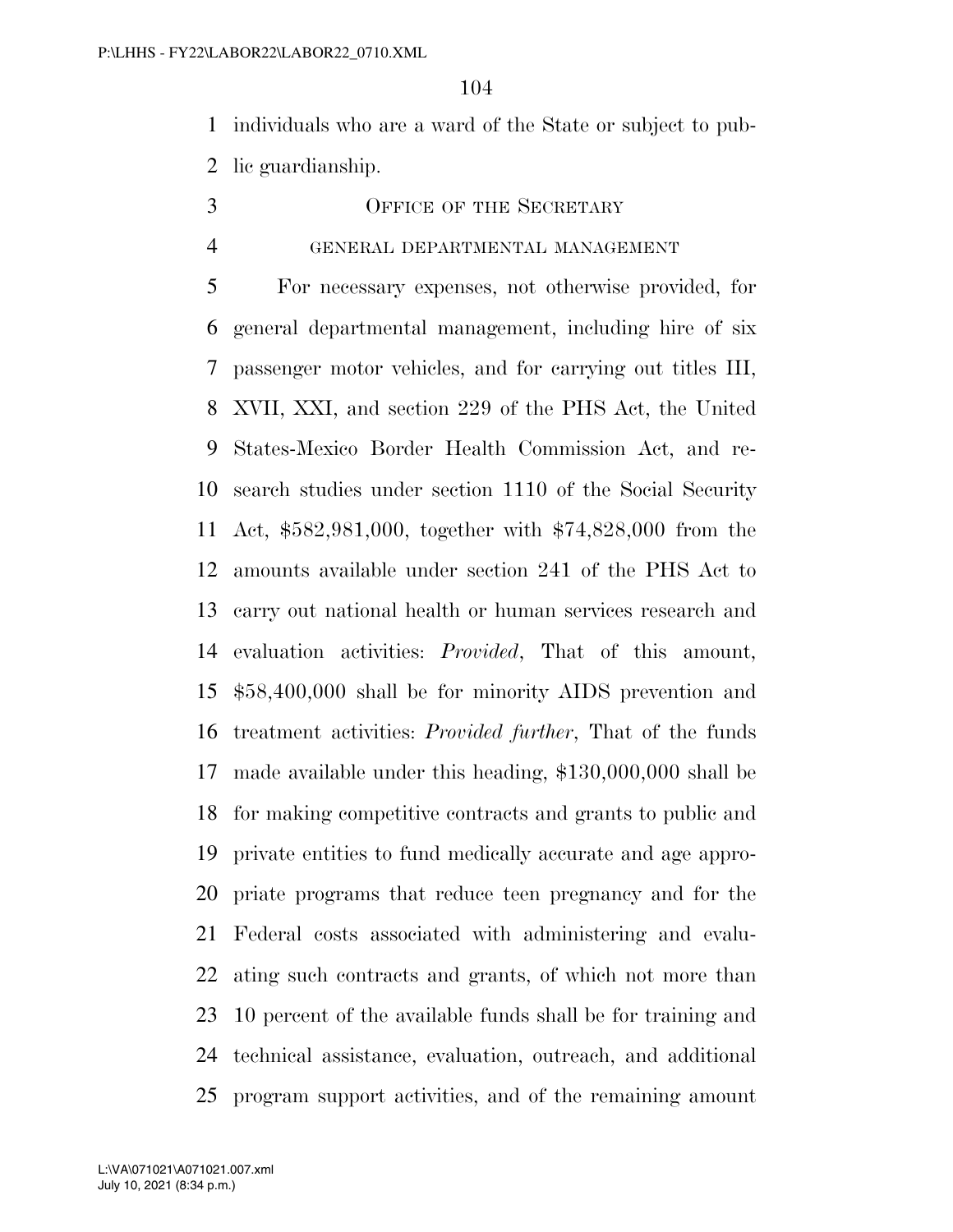75 percent shall be for replicating programs that have been proven effective through rigorous evaluation to re- duce teenage pregnancy, behavioral risk factors underlying teenage pregnancy, or other associated risk factors, and 25 percent shall be available for research and demonstra- tion grants to develop, replicate, refine, and test additional models and innovative strategies for preventing teenage pregnancy: *Provided further*, That of the amounts pro- vided under this heading from amounts available under section 241 of the PHS Act, \$6,800,000 shall be available to carry out evaluations (including longitudinal evalua- tions) of teenage pregnancy prevention approaches: *Pro- vided further*, That funds provided in this Act for embryo adoption activities may be used to provide to individuals adopting embryos, through grants and other mechanisms, medical and administrative services deemed necessary for such adoptions: *Provided further*, That such services shall be provided consistent with 42 CFR 59.5(a)(4): *Provided further*, That of the funds made available under this head- ing, \$5,000,000 shall be for carrying out prize competi- tions sponsored by the Office of the Secretary to accelerate innovation in the prevention, diagnosis, and treatment of kidney diseases (as authorized by section 24 of the Steven- son-Wydler Technology Innovation Act of 1980 (15 U.S.C. 3719)): *Provided further,* That notwithstanding any other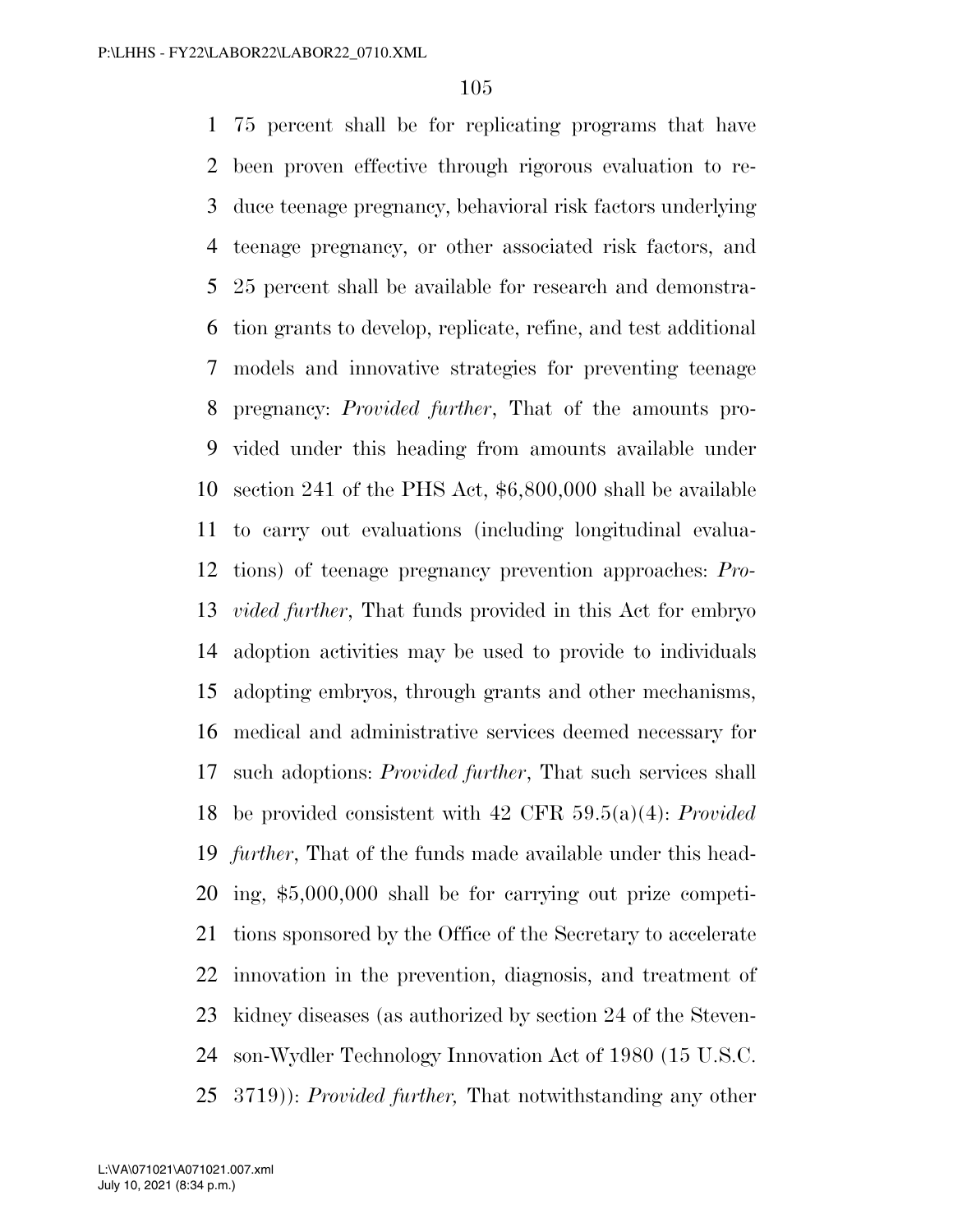provision of law, the Secretary may use \$7,891,000 of the amounts appropriated under this heading to supplement funds otherwise available to the Secretary for the hire and purchase of electric vehicles and electric vehicle charging stations, and to cover other costs related to electrifying the motor vehicle fleet within HHS: *Provided further,* That electric chargers installed in a parking area with such funds described in the preceding proviso shall be deemed personal property under the control and custody of the Department of Health and Human Services managing such parking area: *Provided further,* That of the funds made available under this heading \$3,000,000 shall be for establishing a National Health Care Workforce Commis- sion (as authorized by section 5101 of Public Law 111- 148).

#### MEDICARE HEARINGS AND APPEALS

 For expenses necessary for Medicare hearings and appeals in the Office of the Secretary, \$196,000,000 shall remain available until September 30, 2023, to be trans- ferred in appropriate part from the Federal Hospital In- surance Trust Fund and the Federal Supplementary Med-ical Insurance Trust Fund.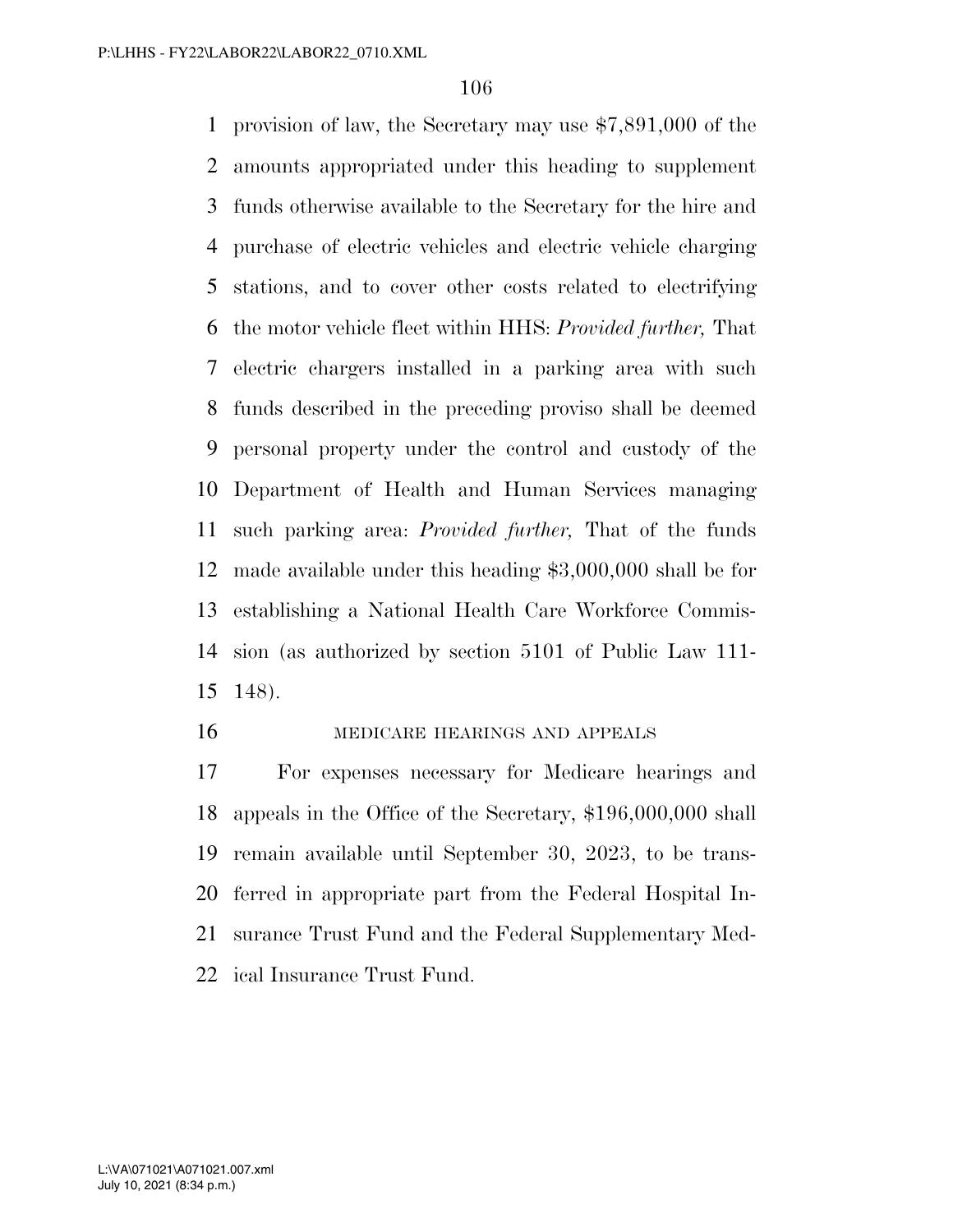# OFFICE OF THE NATIONAL COORDINATOR FOR HEALTH

2 INFORMATION TECHNOLOGY

 For expenses necessary for the Office of the National Coordinator for Health Information Technology, including grants, contracts, and cooperative agreements for the de- velopment and advancement of interoperable health infor- mation technology, \$86,614,000 shall be available from amounts available under section 241 of the PHS Act.

# OFFICE OF INSPECTOR GENERAL

 For expenses necessary for the Office of Inspector General, including the hire of passenger motor vehicles for investigations, in carrying out the provisions of the Inspec- tor General Act of 1978, \$100,000,000: *Provided*, That of such amount, necessary sums shall be available for pro- viding protective services to the Secretary and inves- tigating non-payment of child support cases for which non- payment is a Federal offense under 18 U.S.C. 228: *Pro- vided further,* That, of the amount appropriated under this heading \$5,300,000 shall be available through September 30, 2023, for activities authorized under section 3022 of the PHS Act (42 U.S.C. 300jj-52).

#### 22 OFFICE FOR CIVIL RIGHTS

 For expenses necessary for the Office for Civil Rights, \$47,931,000.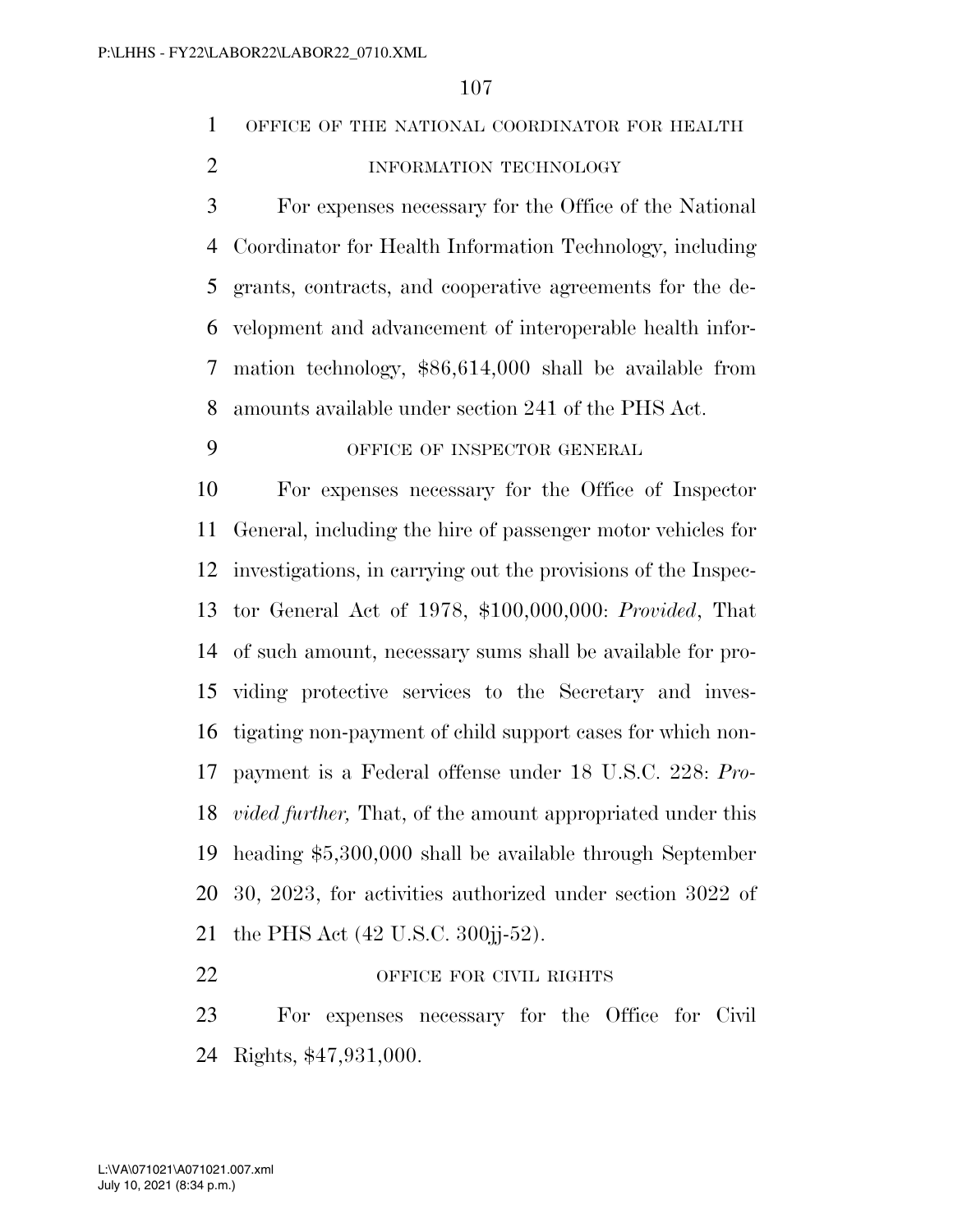# RETIREMENT PAY AND MEDICAL BENEFITS FOR COMMISSIONED OFFICERS

 For retirement pay and medical benefits of Public Health Service Commissioned Officers as authorized by law, for payments under the Retired Serviceman's Family Protection Plan and Survivor Benefit Plan, and for med- ical care of dependents and retired personnel under the Dependents' Medical Care Act, such amounts as may be required during the current fiscal year.

 PUBLIC HEALTH AND SOCIAL SERVICES EMERGENCY FUND

 For expenses necessary to support activities related to countering potential biological, nuclear, radiological, chemical, and cybersecurity threats to civilian populations, and for other public health emergencies, \$1,508,036,000, of which \$823,380,000 shall remain available through September 30, 2023, for expenses necessary to support advanced research and development pursuant to section 319L of the PHS Act and other administrative expenses of the Biomedical Advanced Research and Development Authority: *Provided*, That funds provided under this head- ing for the purpose of acquisition of security counter- measures shall be in addition to any other funds available for such purpose: *Provided further*, That products pur-chased with funds provided under this heading may, at

July 10, 2021 (8:34 p.m.) L:\VA\071021\A071021.007.xml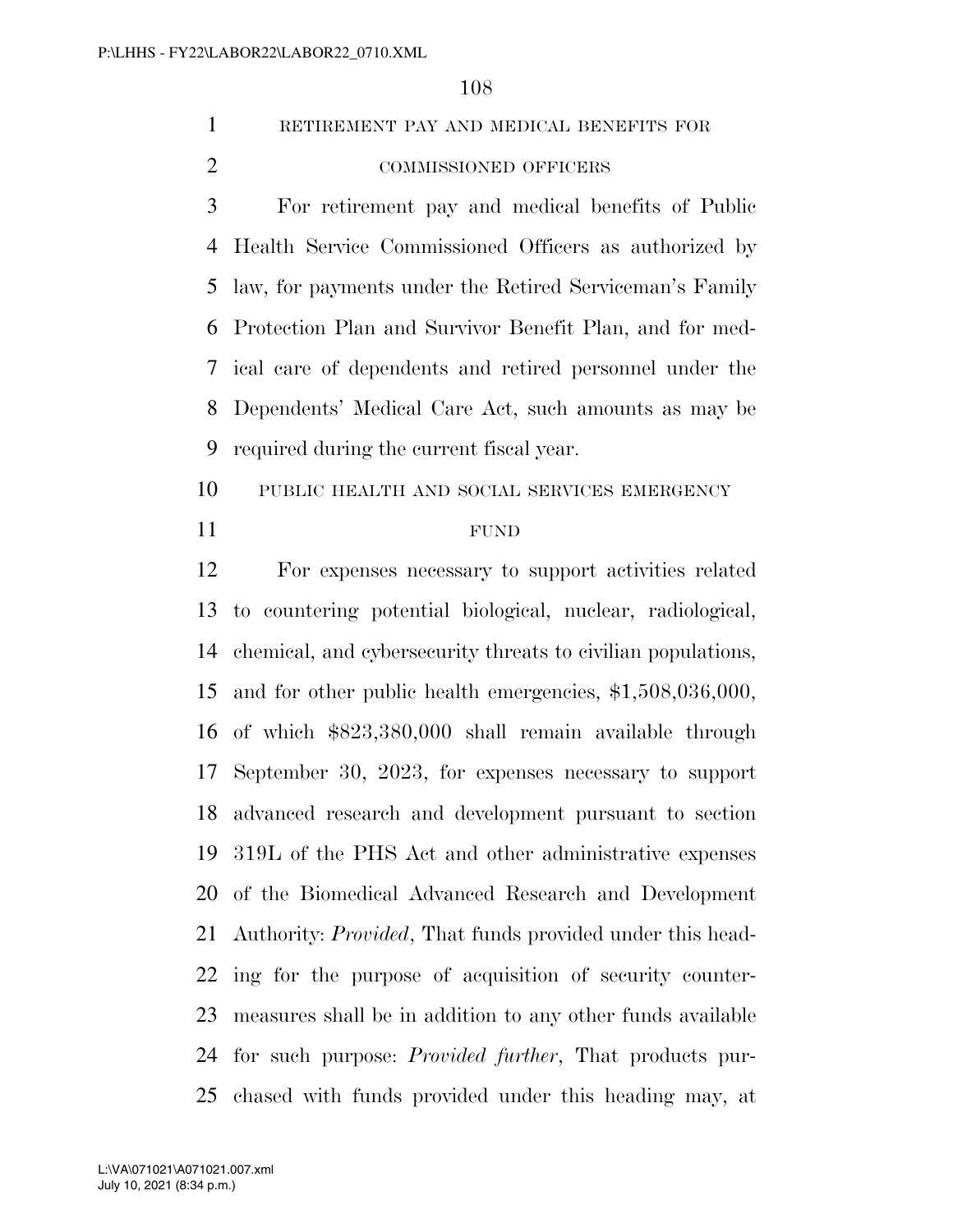the discretion of the Secretary, be deposited in the Stra- tegic National Stockpile pursuant to section 319F–2 of the PHS Act: *Provided further*, That \$5,000,000 of the amounts made available to support emergency operations shall remain available through September 30, 2024.

 For expenses necessary for procuring security coun-7 termeasures (as defined in section  $319F-2(c)(1)(B)$  of the PHS Act), \$770,000,000, to remain available until ex-pended.

 For expenses necessary to carry out section 319F– 2(a) of the PHS Act, \$905,000,000, to remain available until expended.

 For an additional amount for expenses necessary to prepare for or respond to an influenza pandemic, \$335,000,000; of which \$300,000,000 shall be available until expended, for activities including the development and purchase of vaccine, antivirals, necessary medical sup- plies, diagnostics, and other surveillance tools: *Provided*, That notwithstanding section 496(b) of the PHS Act, funds may be used for the construction or renovation of privately owned facilities for the production of pandemic influenza vaccines and other biologics, if the Secretary finds such construction or renovation necessary to secure sufficient supplies of such vaccines or biologics.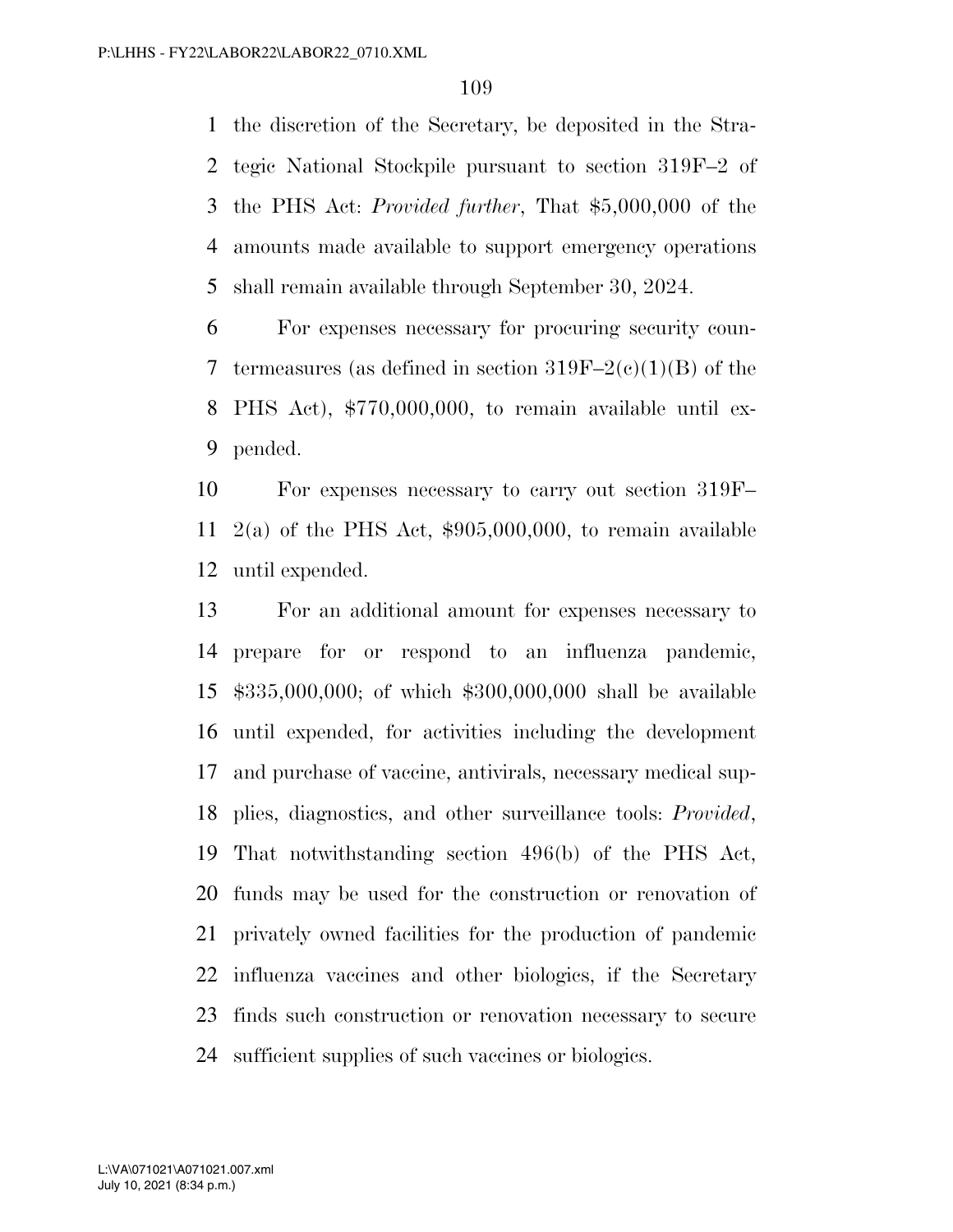## GENERAL PROVISIONS

 SEC. 201. Funds appropriated in this title shall be available for not to exceed \$50,000 for official reception and representation expenses when specifically approved by the Secretary.

 SEC. 202. None of the funds appropriated in this title shall be used to pay the salary of an individual, through a grant or other extramural mechanism, at a rate in excess of Executive Level II: *Provided*, That none of the funds appropriated in this title shall be used to prevent the NIH from paying up to 100 percent of the salary of an indi-vidual at this rate.

 SEC. 203. None of the funds appropriated in this Act may be expended pursuant to section 241 of the PHS Act, except for funds specifically provided for in this Act, or for other taps and assessments made by any office located in HHS, prior to the preparation and submission of a re- port by the Secretary to the Committees on Appropria- tions of the House of Representatives and the Senate de-tailing the planned uses of such funds.

 SEC. 204. Notwithstanding section 241(a) of the PHS Act, such portion as the Secretary shall determine, but not more than 2.5 percent, of any amounts appro- priated for programs authorized under such Act shall be made available for the evaluation (directly, or by grants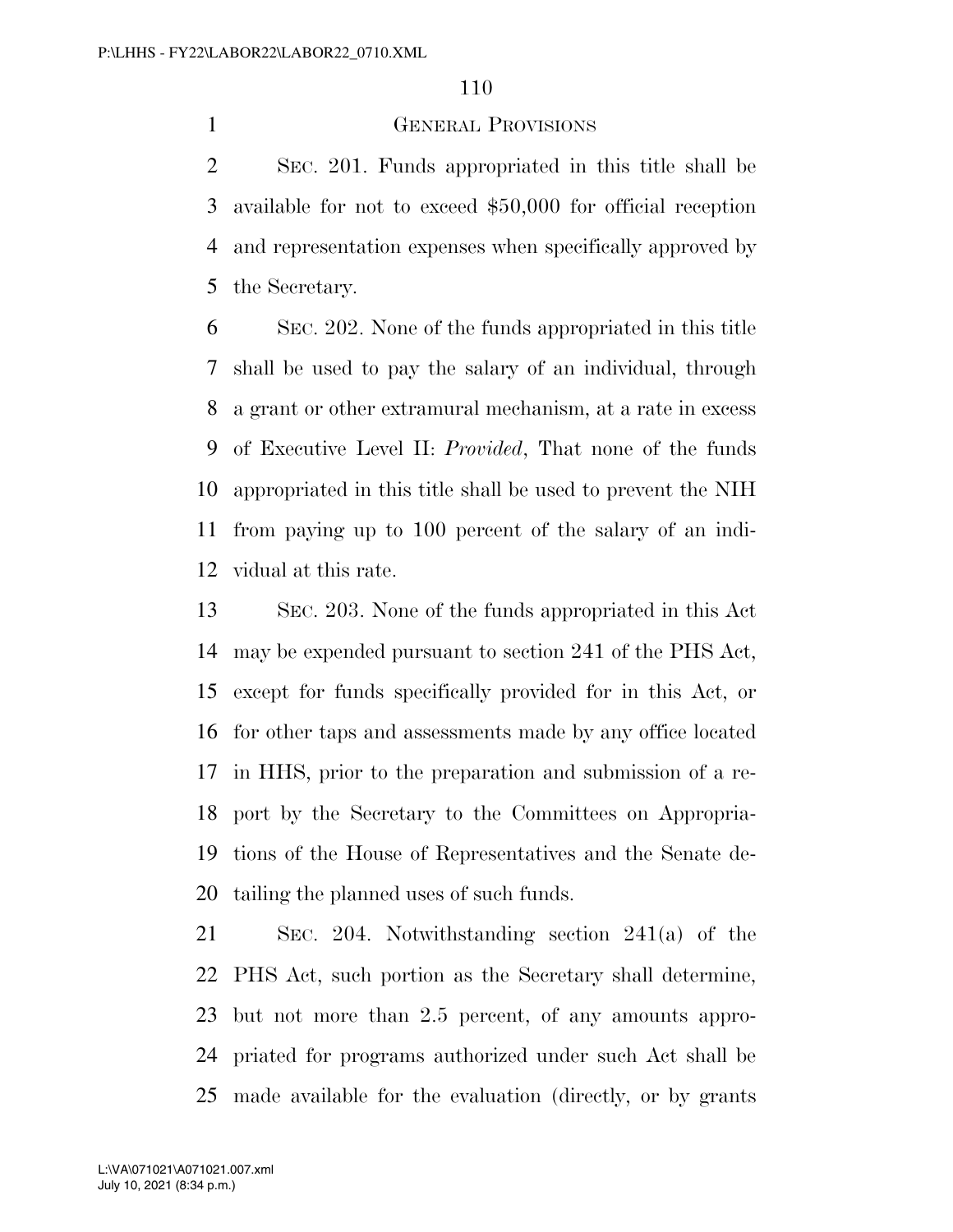or contracts) and the implementation and effectiveness of programs funded in this title.

# (TRANSFER OF FUNDS)

 SEC. 205. Not to exceed 1 percent of any discre- tionary funds (pursuant to the Balanced Budget and Emergency Deficit Control Act of 1985) which are appro- priated for the current fiscal year for HHS in this Act may be transferred between appropriations, but no such appropriation shall be increased by more than 3 percent by any such transfer: *Provided*, That the transfer author- ity granted by this section shall not be used to create any new program or to fund any project or activity for which no funds are provided in this Act: *Provided further*, That the Committees on Appropriations of the House of Rep- resentatives and the Senate are notified at least 15 days in advance of any transfer.

 SEC. 206. In lieu of the timeframe specified in section  $18 \quad 338E(c)(2)$  of the PHS Act, terminations described in such section may occur up to 60 days after the effective date of a contract awarded in fiscal year 2022 under sec- tion 338B of such Act, or at any time if the individual who has been awarded such contract has not received funds due under the contract.

 SEC. 207. None of the funds appropriated in this Act may be made available to any entity under title X of the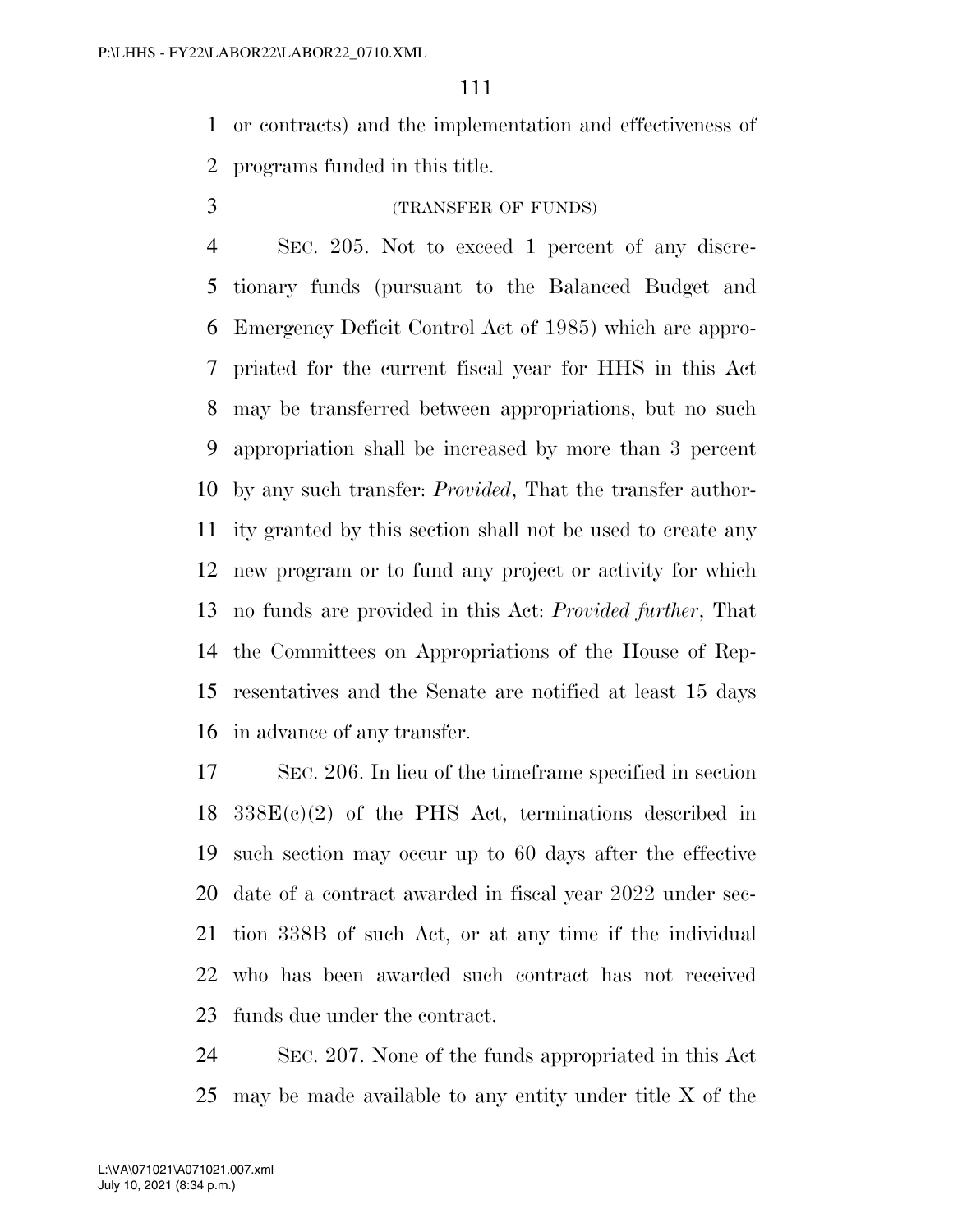PHS Act unless the applicant for the award certifies to the Secretary that it encourages family participation in the decision of minors to seek family planning services and that it provides counseling to minors on how to resist at-tempts to coerce minors into engaging in sexual activities.

 SEC. 208. Notwithstanding any other provision of law, no provider of services under title X of the PHS Act shall be exempt from any State law requiring notification or the reporting of child abuse, child molestation, sexual abuse, rape, or incest.

 SEC. 209. None of the funds appropriated by this Act (including funds appropriated to any trust fund) may be used to carry out the Medicare Advantage program if the Secretary denies participation in such program to an oth- erwise eligible entity (including a Provider Sponsored Or- ganization) because the entity informs the Secretary that it will not provide, pay for, provide coverage of, or provide referrals for abortions: *Provided*, That the Secretary shall make appropriate prospective adjustments to the capita- tion payment to such an entity (based on an actuarially sound estimate of the expected costs of providing the serv- ice to such entity's enrollees): *Provided further*, That noth- ing in this section shall be construed to change the Medi- care program's coverage for such services and a Medicare Advantage organization described in this section shall be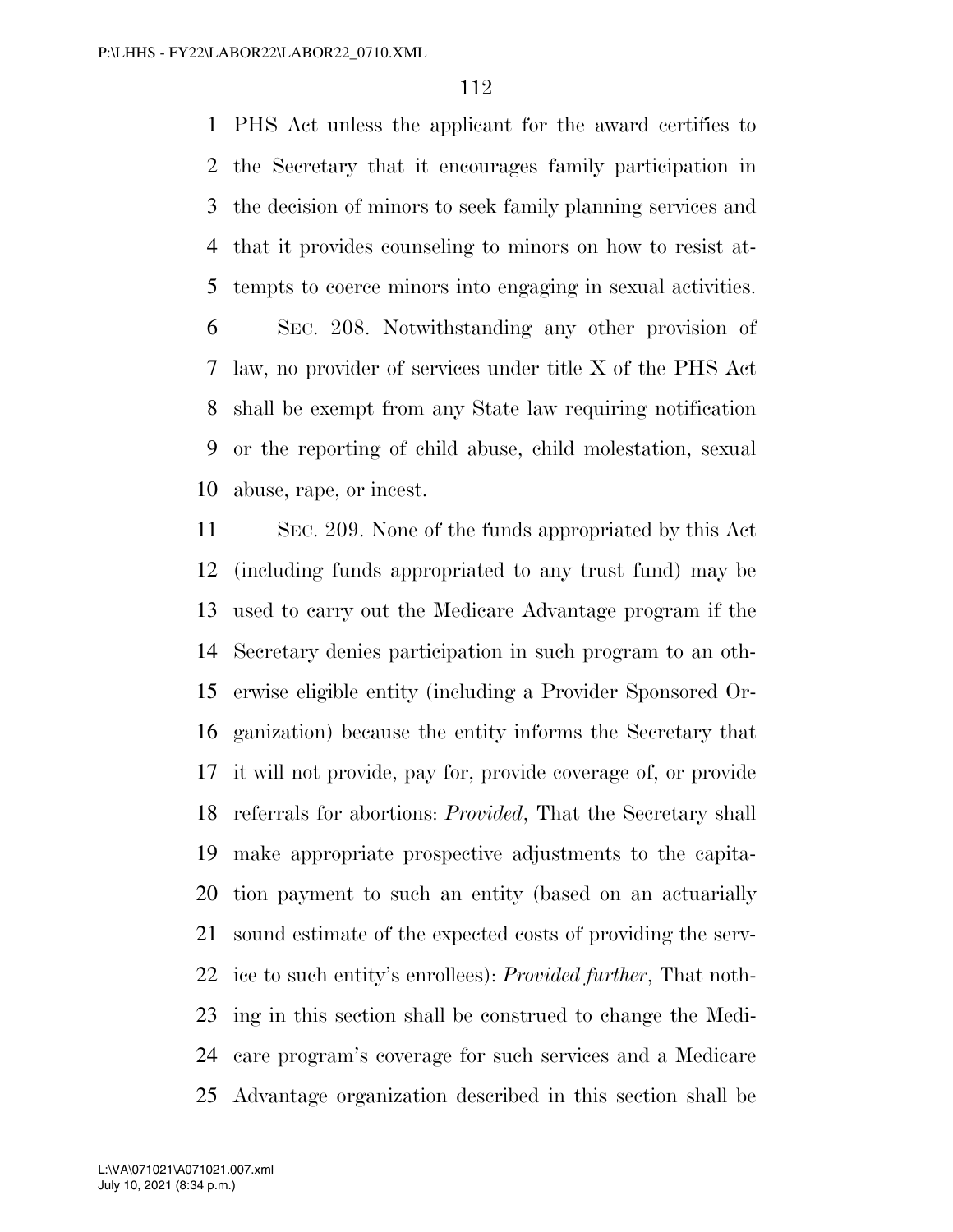responsible for informing enrollees where to obtain infor-mation about all Medicare covered services.

 SEC. 210. None of the funds made available in this title may be used, in whole or in part, to advocate or pro-mote gun control.

 SEC. 211. The Secretary shall make available through assignment not more than 60 employees of the Public Health Service to assist in child survival activities and to work in AIDS programs through and with funds provided by the Agency for International Development, the United Nations International Children's Emergency Fund or the World Health Organization.

 SEC. 212. In order for HHS to carry out inter- national health activities, including HIV/AIDS and other infectious disease, chronic and environmental disease, and other health activities abroad during fiscal year 2022:

 (1) The Secretary may exercise authority equiv- alent to that available to the Secretary of State in section 2(c) of the State Department Basic Authori- ties Act of 1956. The Secretary shall consult with 21 the Secretary of State and relevant Chief of Mission to ensure that the authority provided in this section is exercised in a manner consistent with section 207 of the Foreign Service Act of 1980 and other appli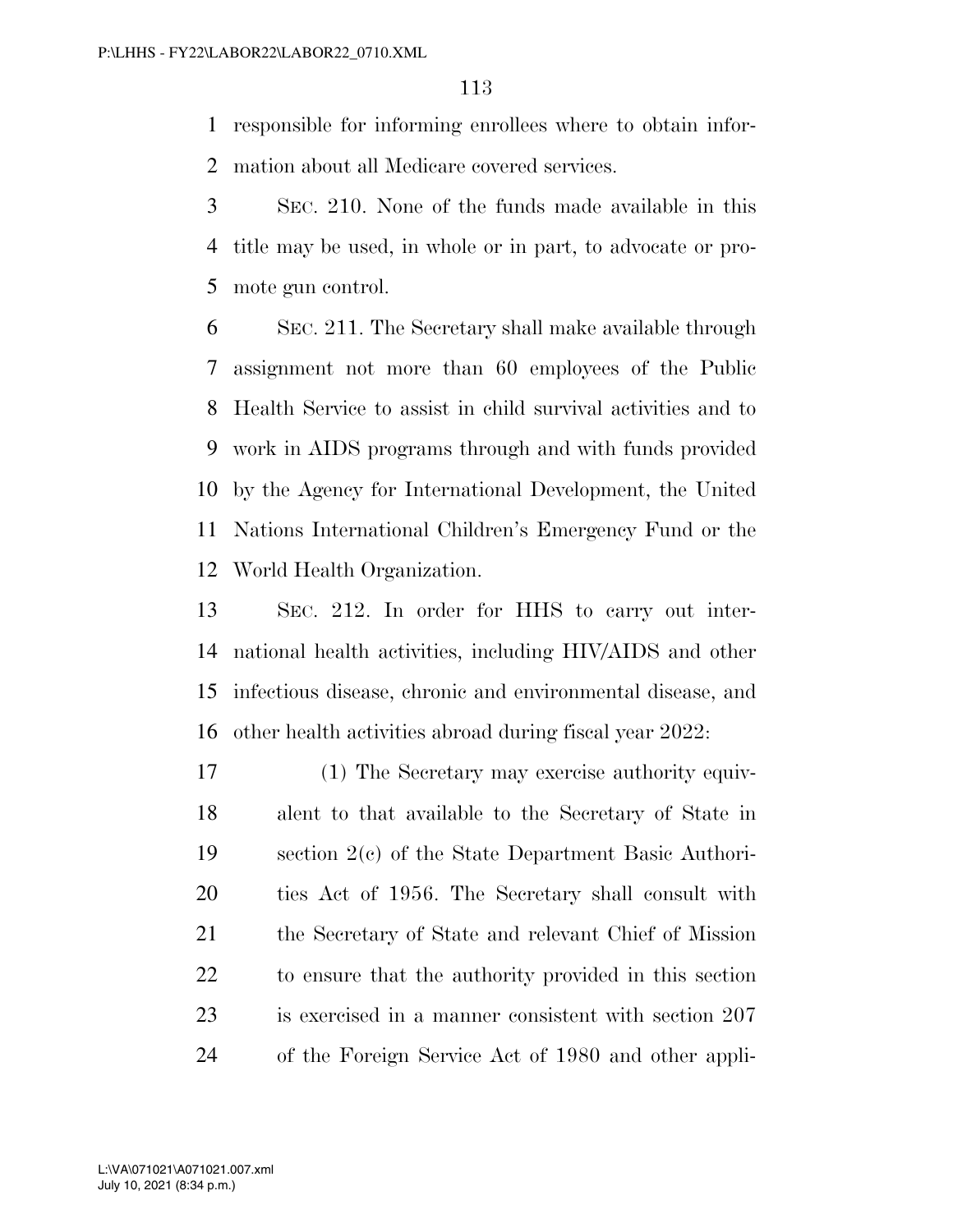cable statutes administered by the Department of State.

 (2) The Secretary is authorized to provide such funds by advance or reimbursement to the Secretary of State as may be necessary to pay the costs of ac- quisition, lease, alteration, renovation, and manage- ment of facilities outside of the United States for the use of HHS. The Department of State shall co- operate fully with the Secretary to ensure that HHS has secure, safe, functional facilities that comply with applicable regulation governing location, set- back, and other facilities requirements and serve the purposes established by this Act. The Secretary is authorized, in consultation with the Secretary of State, through grant or cooperative agreement, to make available to public or nonprofit private institu- tions or agencies in participating foreign countries, funds to acquire, lease, alter, or renovate facilities in those countries as necessary to conduct programs of assistance for international health activities, includ-21 ing activities relating to HIV/AIDS and other infec- tious diseases, chronic and environmental diseases, and other health activities abroad.

 (3) The Secretary is authorized to provide to personnel appointed or assigned by the Secretary to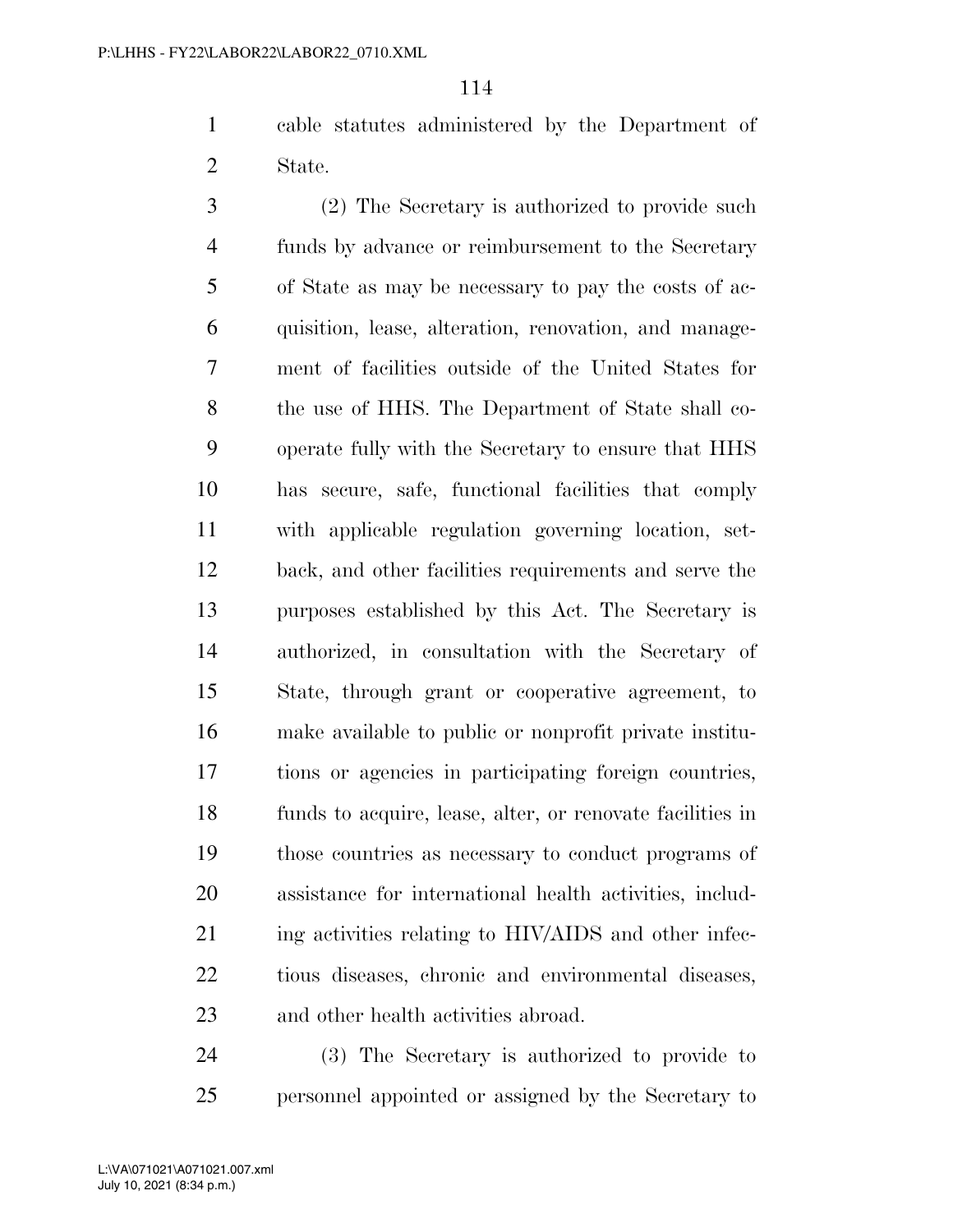serve abroad, allowances and benefits similar to 2 those provided under chapter 9 of title I of the For- eign Service Act of 1980, and 22 U.S.C. 4081 through 4086 and subject to such regulations pre- scribed by the Secretary. The Secretary is further authorized to provide locality-based comparability payments (stated as a percentage) up to the amount of the locality-based comparability payment (stated as a percentage) that would be payable to such per- sonnel under section 5304 of title 5, United States Code if such personnel's official duty station were in the District of Columbia. Leaves of absence for per- sonnel under this subsection shall be on the same basis as that provided under subchapter I of chapter 63 of title 5, United States Code, or section 903 of the Foreign Service Act of 1980, to individuals serv- ing in the Foreign Service. 18 (TRANSFER OF FUNDS)

 SEC. 213. The Director of the NIH, jointly with the Director of the Office of AIDS Research, may transfer up to 3 percent among institutes and centers from the total amounts identified by these two Directors as funding for research pertaining to the human immunodeficiency virus: *Provided*, That the Committees on Appropriations of the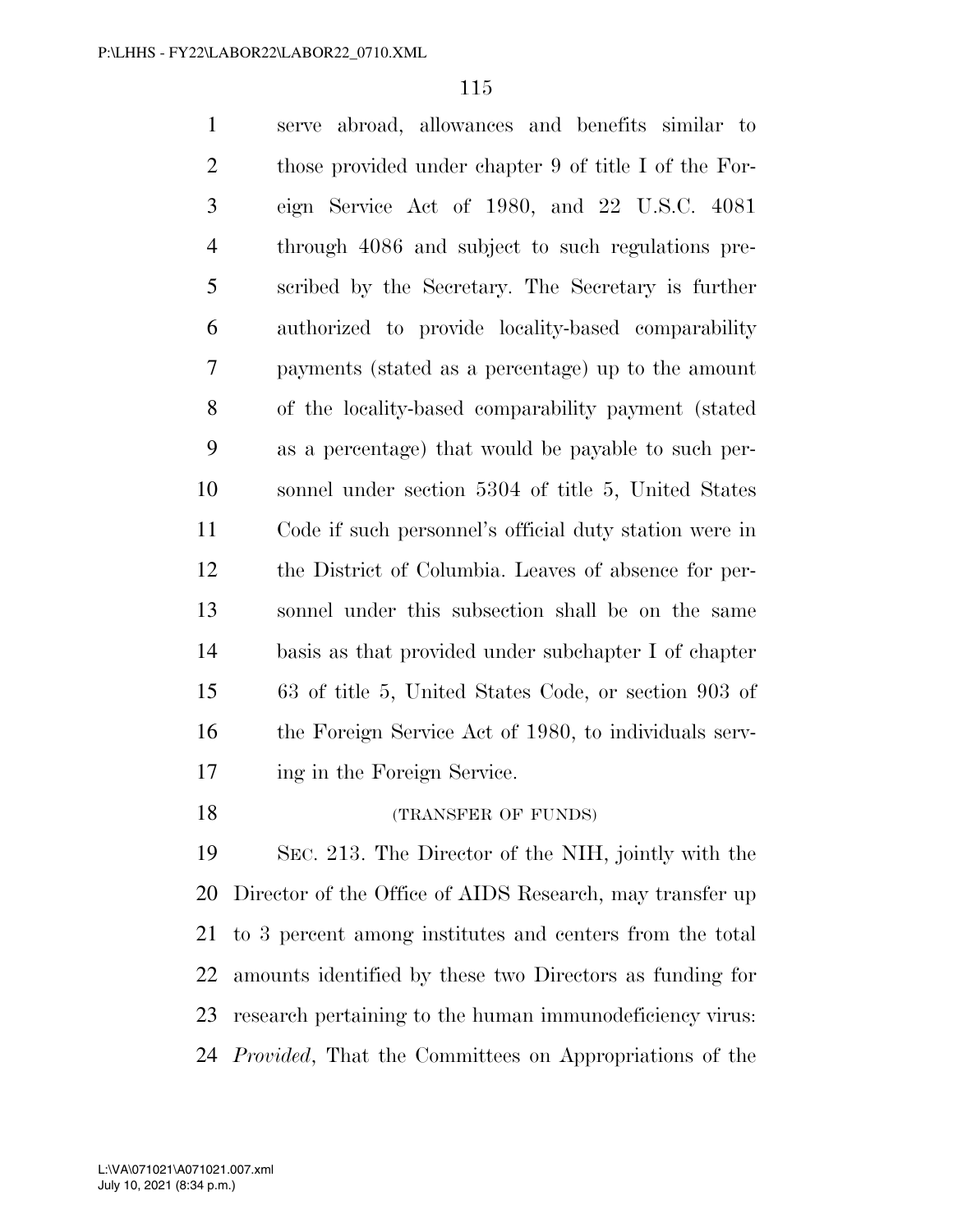House of Representatives and the Senate are notified at least 15 days in advance of any transfer.

# (TRANSFER OF FUNDS)

 SEC. 214. Of the amounts made available in this Act for NIH, the amount for research related to the human immunodeficiency virus, as jointly determined by the Di- rector of NIH and the Director of the Office of AIDS Re- search, shall be made available to the ''Office of AIDS Research'' account. The Director of the Office of AIDS Research shall transfer from such account amounts nec- essary to carry out section 2353(d)(3) of the PHS Act. SEC. 215. (a) AUTHORITY.—Notwithstanding any other provision of law, the Director of NIH (''Director'') may use funds authorized under section 402(b)(12) of the PHS Act to enter into transactions (other than contracts, cooperative agreements, or grants) to carry out research identified pursuant to or research and activities described 18 in such section  $402(b)(12)$ .

 (b) PEER REVIEW.—In entering into transactions under subsection (a), the Director may utilize such peer review procedures (including consultation with appropriate scientific experts) as the Director determines to be appro- priate to obtain assessments of scientific and technical merit. Such procedures shall apply to such transactions in lieu of the peer review and advisory council review pro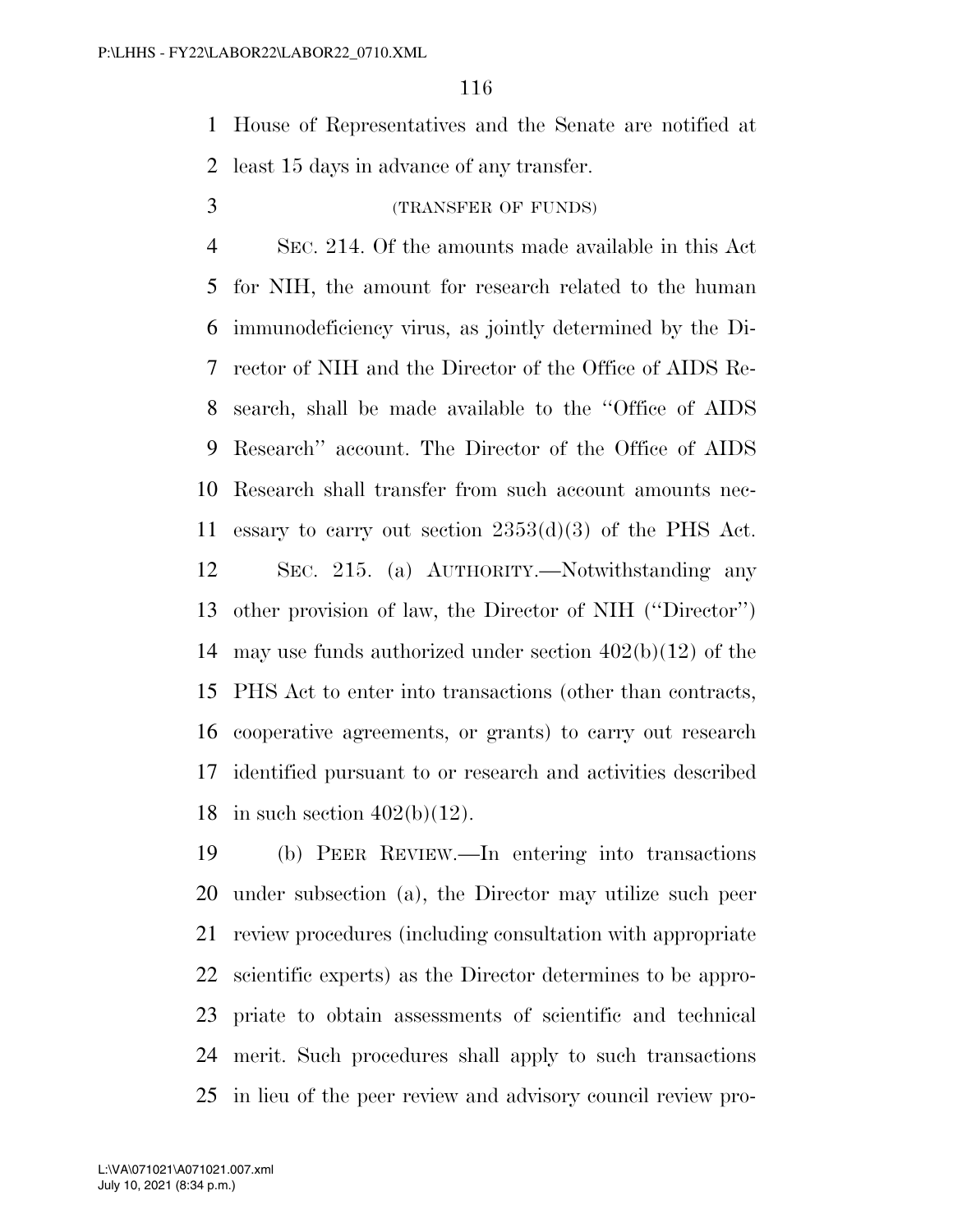cedures that would otherwise be required under sections 2 301(a)(3),  $405(b)(1)(B)$ ,  $405(b)(2)$ ,  $406(a)(3)(A)$ ,  $492$ , and 494 of the PHS Act.

 SEC. 216. Not to exceed \$45,000,000 of funds appro- priated by this Act to the institutes and centers of the National Institutes of Health may be used for alteration, repair, or improvement of facilities, as necessary for the proper and efficient conduct of the activities authorized herein, at not to exceed \$3,500,000 per project.

10 (TRANSFER OF FUNDS)

 SEC. 217. Of the amounts made available for NIH, 1 percent of the amount made available for National Re- search Service Awards (''NRSA'') shall be made available to the Administrator of the Health Resources and Services Administration to make NRSA awards for research in pri- mary medical care to individuals affiliated with entities who have received grants or contracts under sections 736, 739, or 747 of the PHS Act, and 1 percent of the amount made available for NRSA shall be made available to the Director of the Agency for Healthcare Research and Qual-ity to make NRSA awards for health service research.

 SEC. 218. (a) The Biomedical Advanced Research and Development Authority (''BARDA'') may enter into a contract, for more than one but no more than 10 pro-gram years, for purchase of research services or of security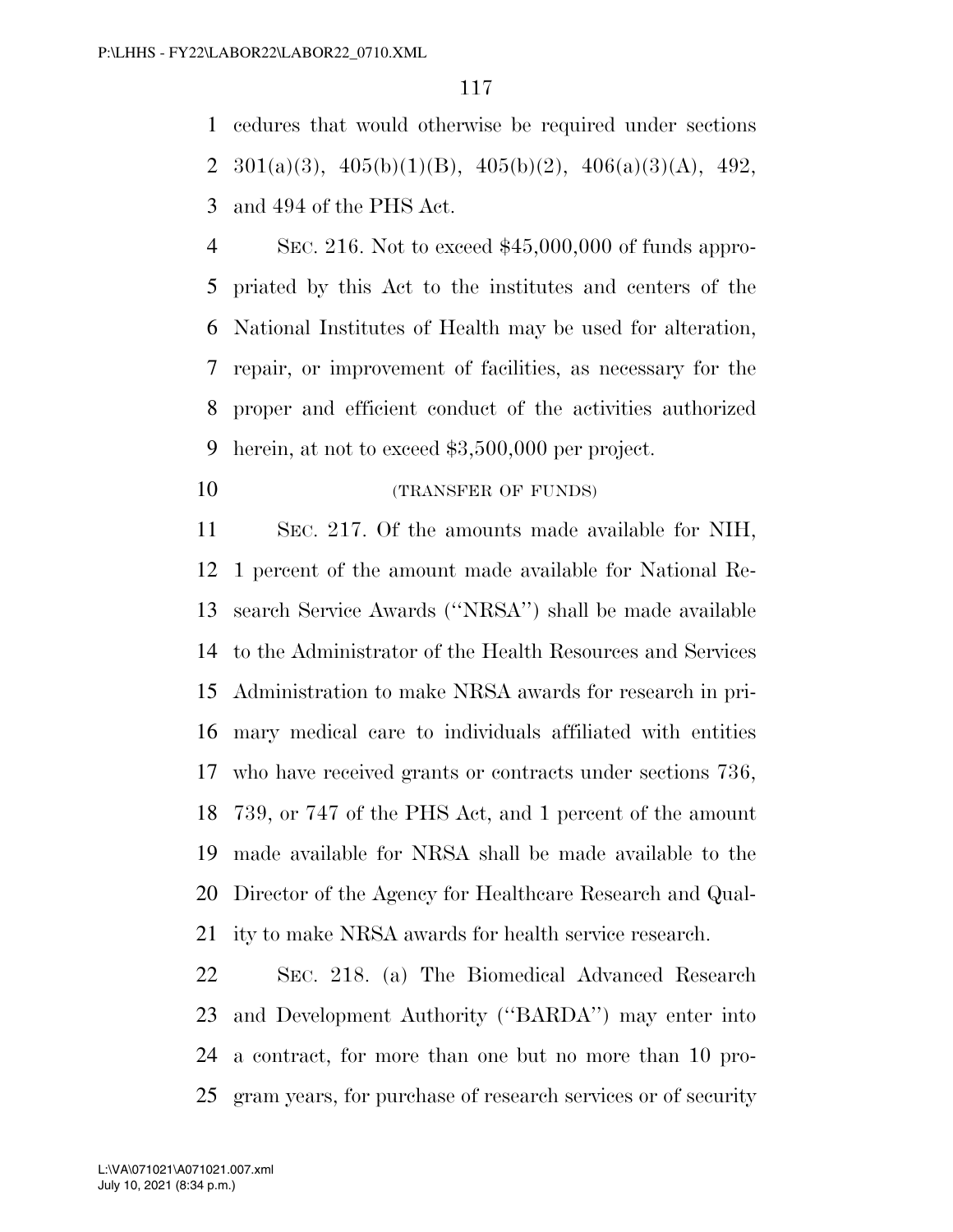| 22\LABOR22\LABOR22_0710.XML |                                                           |  |
|-----------------------------|-----------------------------------------------------------|--|
| 118                         |                                                           |  |
| 1                           | countermeasures, as that term is defined in section 319F- |  |
| 2                           | $2(e)(1)(B)$ of the PHS Act (42 U.S.C. 247d–6b(c)(1)(B)), |  |
| 3                           | $if$ —                                                    |  |
| $\overline{4}$              | $(1)$ funds are available and obligated—                  |  |
| 5                           | $(A)$ for the full period of the contract or              |  |
| 6                           | for the first fiscal year in which the contract is        |  |
| 7                           | in effect; and                                            |  |
| 8                           | (B) for the estimated costs associated with               |  |
| 9                           | a necessary termination of the contract; and              |  |
| 10                          | (2) the Secretary determines that a multi-year            |  |
| 11                          | contract will serve the best interests of the Federal     |  |
| 12                          | Government by encouraging full and open competi-          |  |
| 13                          | tion or promoting economy in administration, per-         |  |
| 14                          | formance, and operation of BARDA's programs.              |  |
| 15                          | (b) A contract entered into under this section—           |  |
| 16                          | (1) shall include a termination clause as de-             |  |

 scribed by subsection (c) of section 3903 of title 41, United States Code; and

 (2) shall be subject to the congressional notice requirement stated in subsection (d) of such section. SEC. 219. The Secretary shall publish, as part of the fiscal year 2023 budget of the President submitted under section 1105(a) of title 31, United States Code, informa- tion that details the uses of all funds used by the Centers for Medicare & Medicaid Services specifically for Health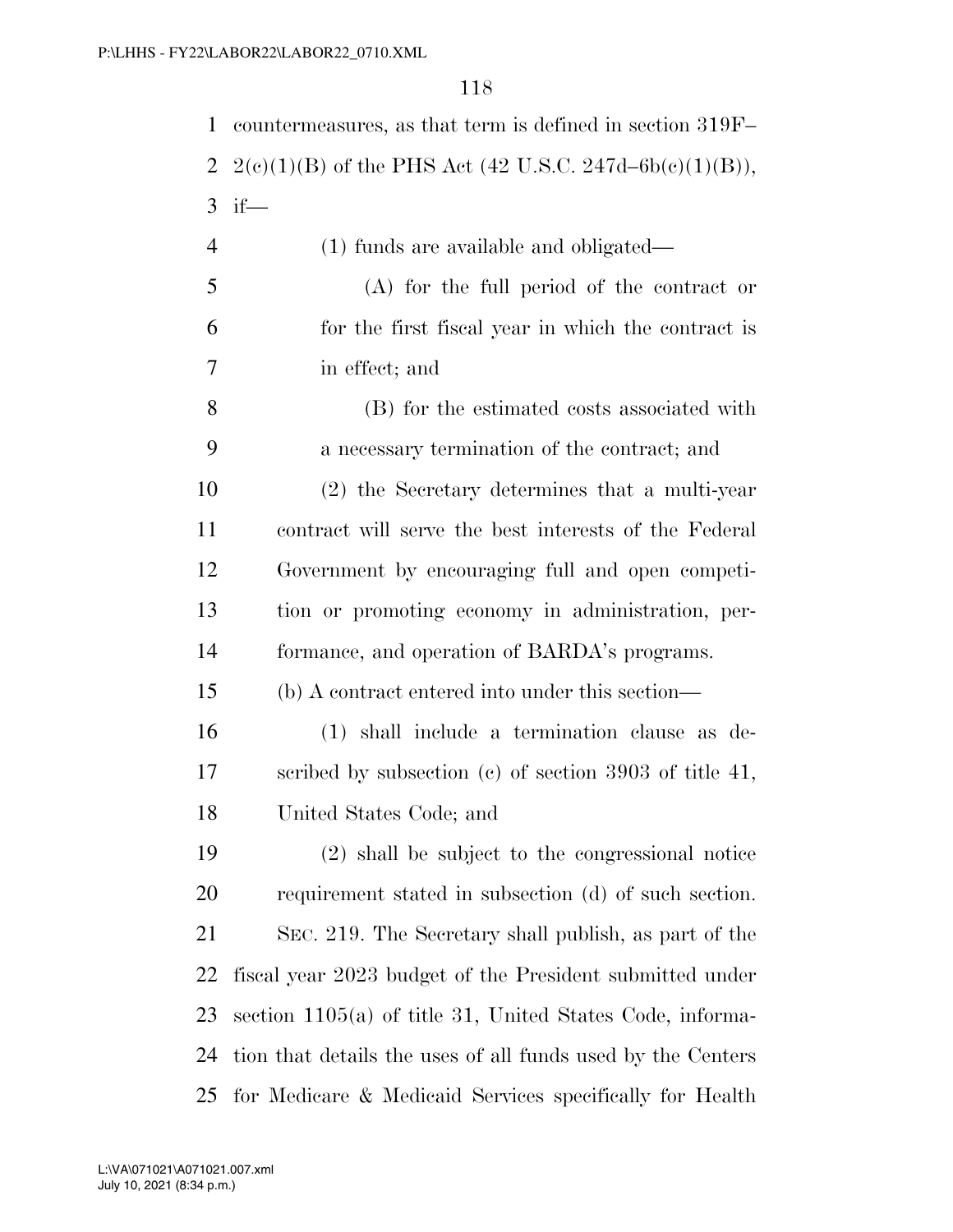Insurance Exchanges for each fiscal year since the enact- ment of the ACA and the proposed uses for such funds for fiscal year 2023. Such information shall include, for each such fiscal year, the amount of funds used for each activity specified under the heading ''Health Insurance Exchange Transparency'' in the report accompanying this Act.

 SEC. 220. None of the funds made available by this Act from the Federal Hospital Insurance Trust Fund or the Federal Supplemental Medical Insurance Trust Fund, or transferred from other accounts funded by this Act to the ''Centers for Medicare & Medicaid Services—Program Management'' account, may be used for payments under section 1342(b)(1) of Public Law 111–148 (relating to risk corridors).

#### 16 (TRANSFER OF FUNDS)

 SEC. 221. (a) Within 45 days of enactment of this Act, the Secretary shall transfer funds appropriated under section 4002 of the ACA to the accounts specified, in the amounts specified, and for the activities specified under the heading ''Prevention and Public Health Fund'' in the report accompanying this Act.

 (b) Notwithstanding section 4002(c) of the ACA, the Secretary may not further transfer these amounts.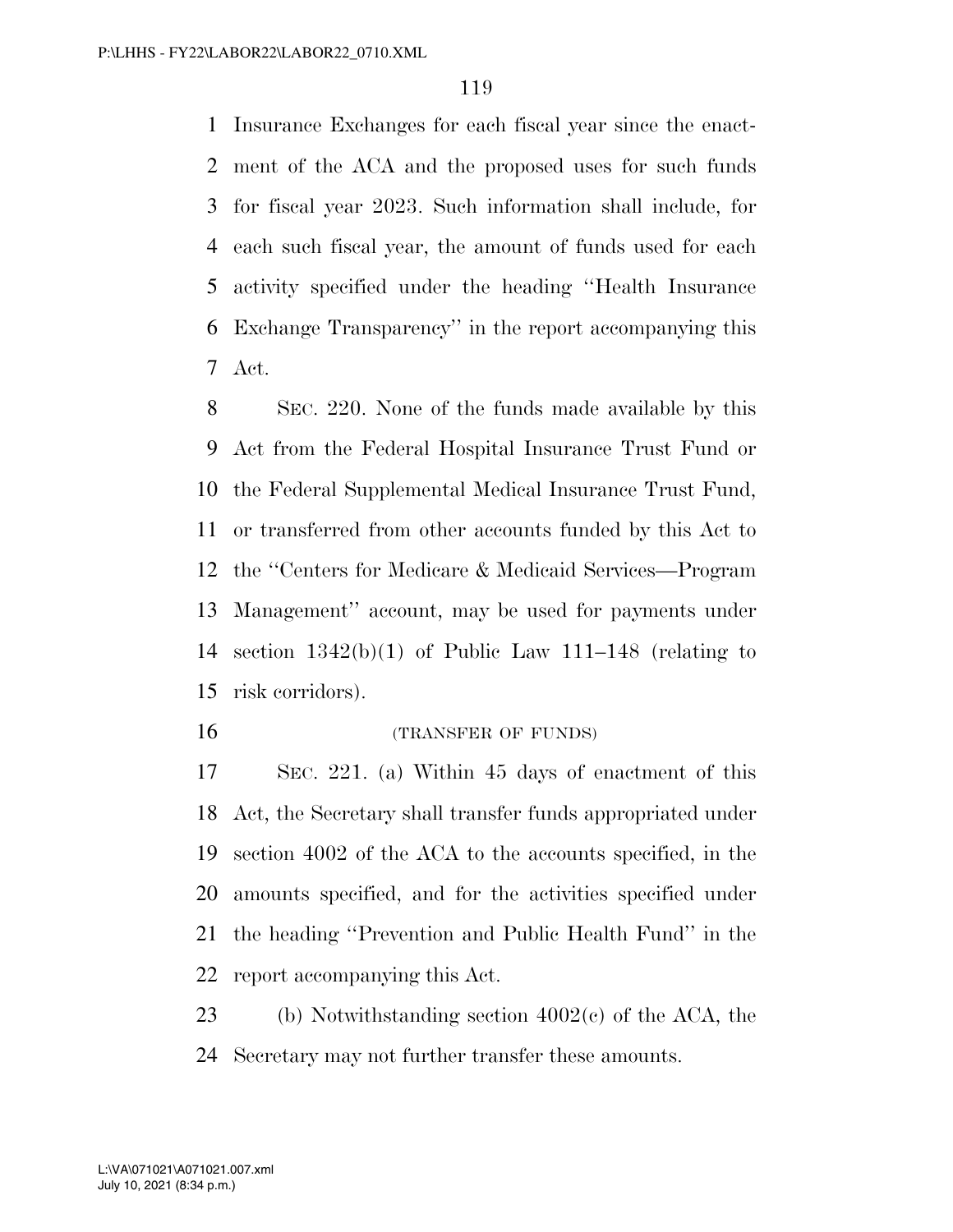(c) Funds transferred for activities authorized under section 2821 of the PHS Act shall be made available with-out reference to section 2821(b) of such Act.

 SEC. 222. Effective during the period beginning on November 1, 2015 and ending January 1, 2024, any pro- vision of law that refers (including through cross-reference to another provision of law) to the current recommenda- tions of the United States Preventive Services Task Force with respect to breast cancer screening, mammography, and prevention shall be administered by the Secretary in-volved as if—

 (1) such reference to such current recommenda- tions were a reference to the recommendations of such Task Force with respect to breast cancer screening, mammography, and prevention last issued before 2009; and

 (2) such recommendations last issued before 2009 applied to any screening mammography modal- ity under section 1861(jj) of the Social Security Act 20 (42 U.S.C. 1395x(ji)).

 SEC. 223. In making Federal financial assistance, the provisions relating to indirect costs in part 75 of title 45, Code of Federal Regulations, including with respect to the approval of deviations from negotiated rates, shall con-tinue to apply to the National Institutes of Health to the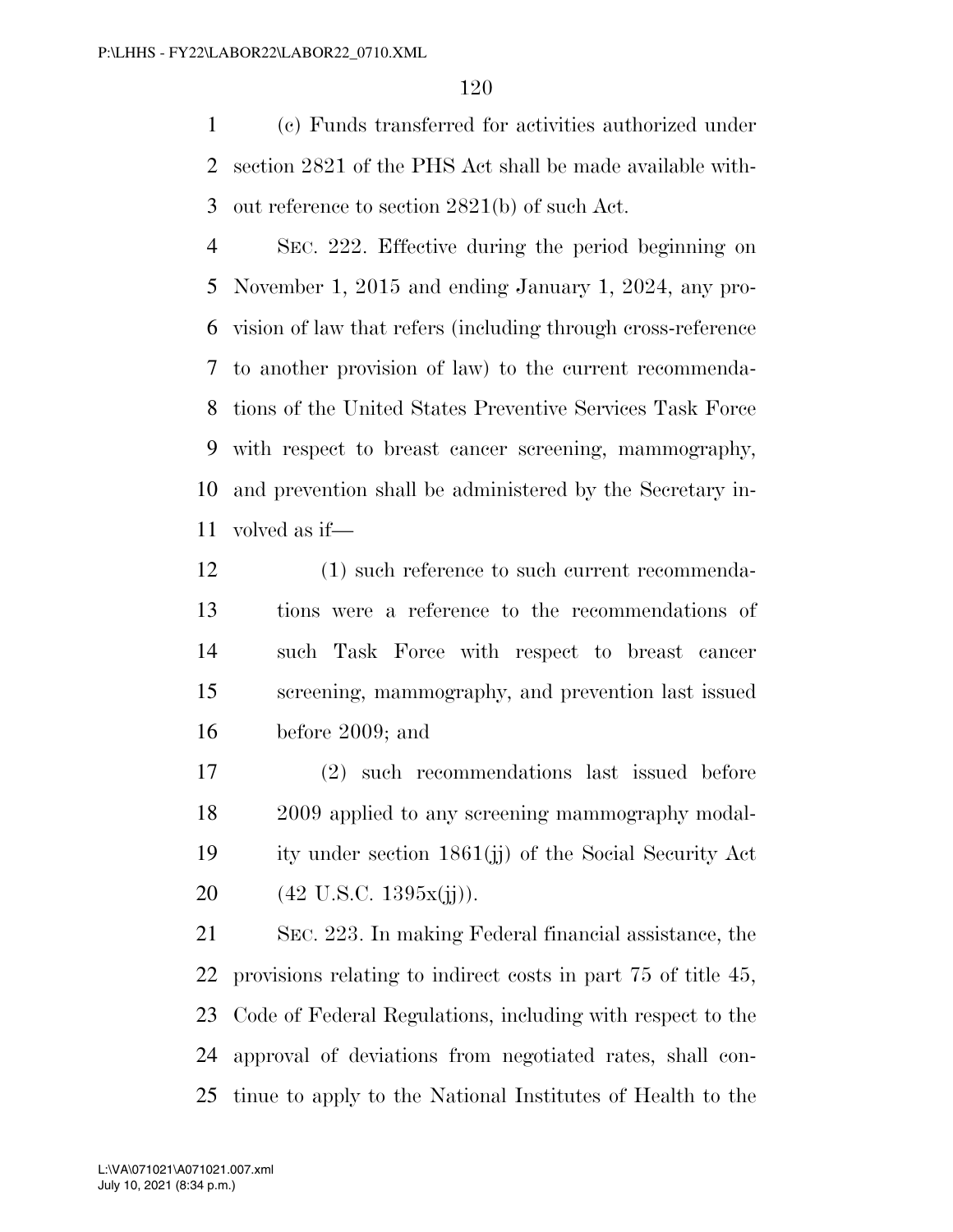same extent and in the same manner as such provisions were applied in the third quarter of fiscal year 2017. None of the funds appropriated in this or prior Acts or otherwise made available to the Department of Health and Human Services or to any department or agency may be used to develop or implement a modified approach to such provi- sions, or to intentionally or substantially expand the fiscal effect of the approval of such deviations from negotiated rates beyond the proportional effect of such approvals in such quarter.

## (TRANSFER OF FUNDS)

 SEC. 224. The NIH Director may transfer funds for opioid addiction, opioid alternatives, stimulant misuse and addiction, pain management, and addiction treatment to other Institutes and Centers of the NIH to be used for the same purpose 15 days after notifying the Committees on Appropriations of the House of Representatives and the Senate: *Provided*, That the transfer authority provided in the previous proviso is in addition to any other transfer authority provided by law.

 SEC. 225. (a) The Secretary shall provide to the Committees on Appropriations of the House of Represent-atives and the Senate:

 (1) Detailed monthly enrollment figures from the Exchanges established under the Patient Protec-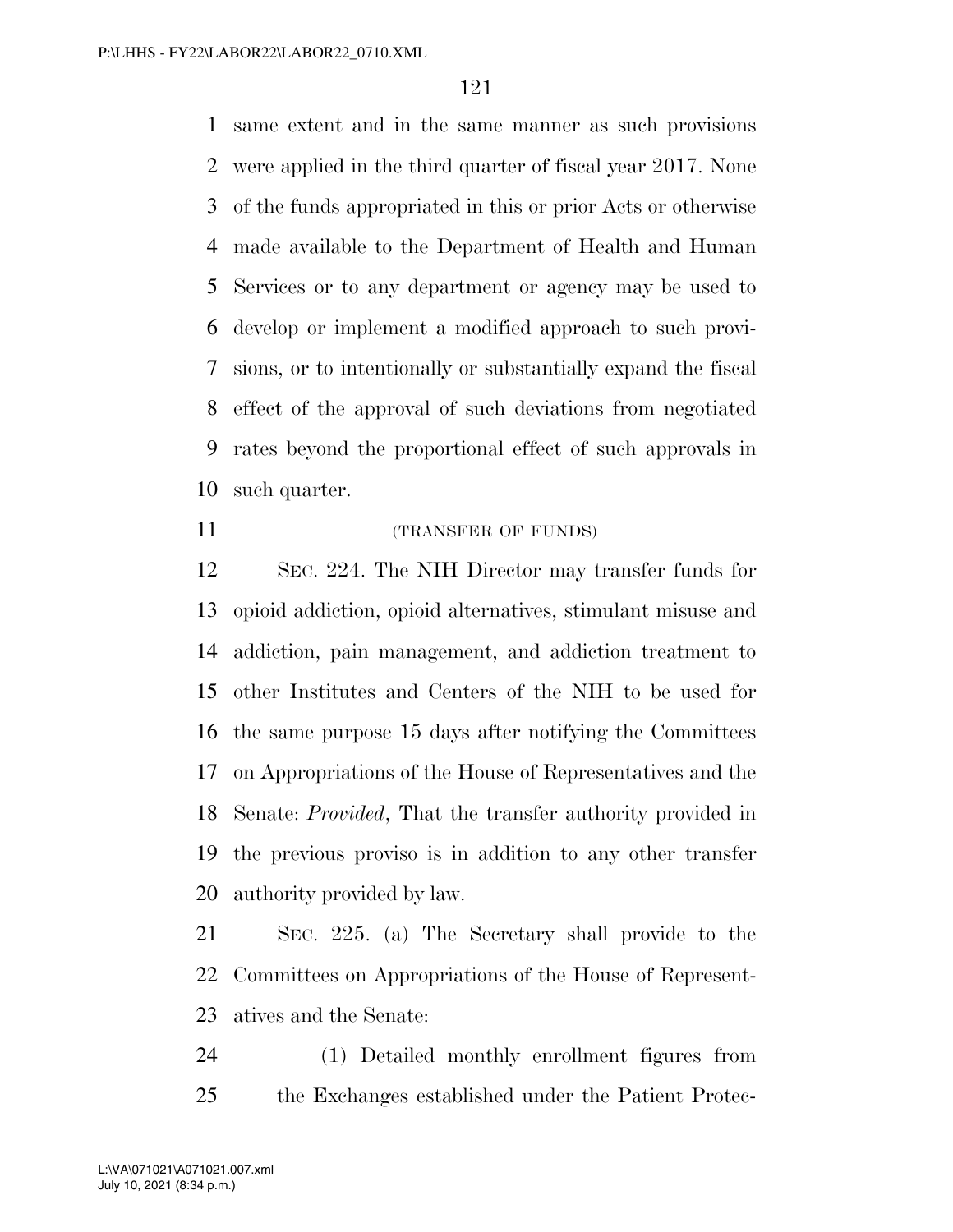tion and Affordable Care Act of 2010 pertaining to enrollments during the open enrollment period; and (2) Notification of any new or competitive grant awards, including supplements, authorized under section 330 of the Public Health Service Act.

 (b) The Committees on Appropriations of the House and Senate must be notified at least 2 business days in advance of any public release of enrollment information or the award of such grants.

 SEC. 226. The Department of Health and Human Services shall provide the Committees on Appropriations of the House of Representatives and Senate a biannual report 30 days after enactment of this Act on staffing de-scribed in the report accompanying this Act.

 SEC. 227. Funds appropriated in this Act that are available for salaries and expenses of employees of the De- partment of Health and Human Services shall also be available to pay travel and related expenses of such an employee or of a member of his or her family, when such employee is assigned to duty, in the United States or in a U.S. territory, during a period and in a location that are the subject of a determination of a public health emer- gency under section 319 of the Public Health Service Act and such travel is necessary to obtain medical care for an illness, injury, or medical condition that cannot be ade-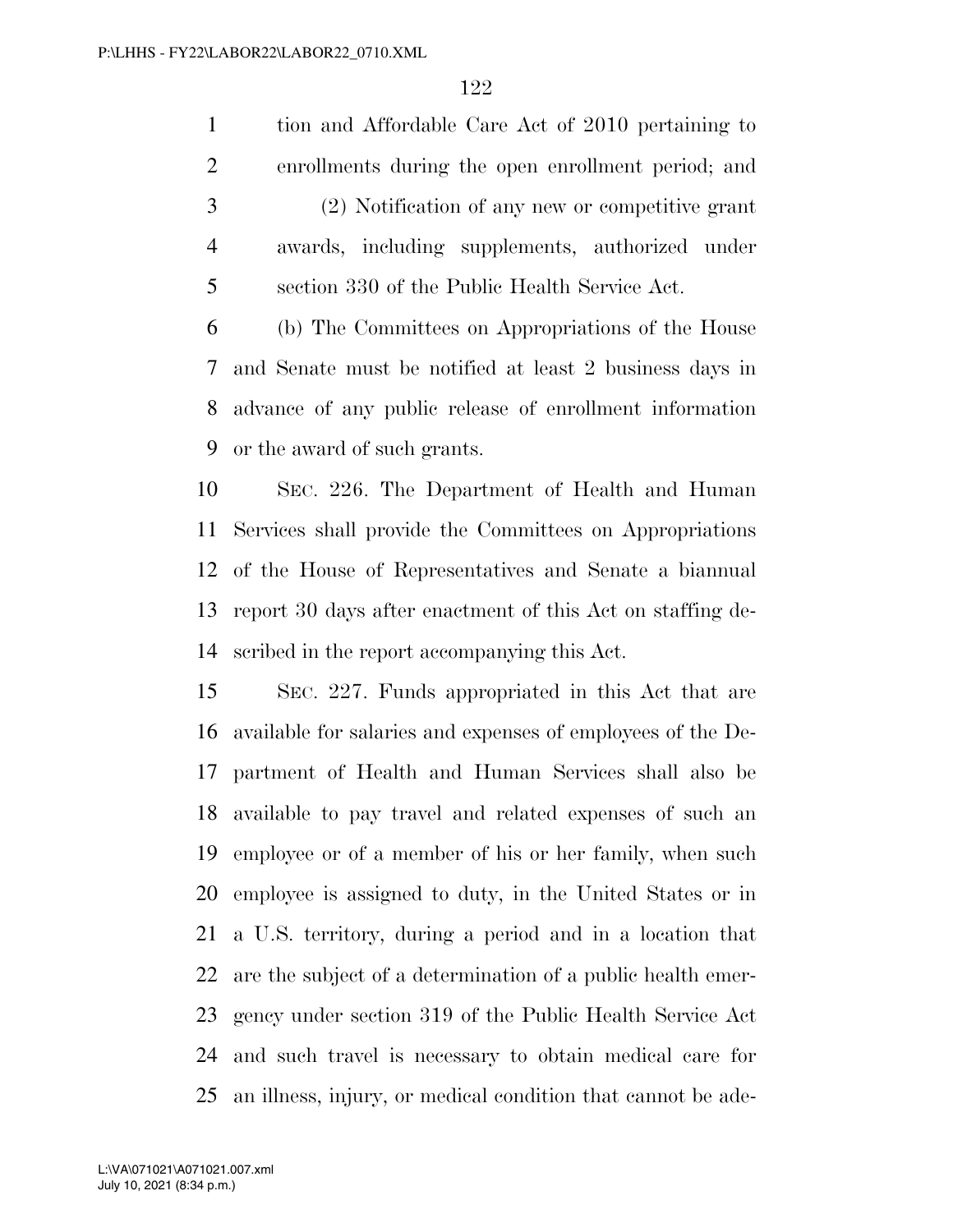quately addressed in that location at that time. For pur- poses of this section, the term ''U.S. territory'' means Guam, the Commonwealth of Puerto Rico, the Northern Mariana Islands, the Virgin Islands, American Samoa, or the Trust Territory of the Pacific Islands.

 SEC. 228. The Department of Health and Human Services may accept donations from the private sector, nongovernmental organizations, and other groups inde- pendent of the Federal Government for the care of unac-10 companied alien children (as defined in section  $462(g)(2)$ ) of the Homeland Security Act of 2002 (6 U.S.C.  $279(g)(2)$ ) in the care of the Office of Refugee Resettle- ment of the Administration for Children and Families, in- cluding monetary donations, medical goods and services, which may include early childhood developmental screenings, school supplies, toys, clothing, and any other items and services intended to promote the wellbeing of such children. Monetary donations received by the Depart- ment of Health and Human Services under this section shall be retained and credited to the Refugee and Entrant Assistance account and shall remain available until ex-pended for the purposes provided by this section.

 SEC. 229. None of the funds made available in this Act under the heading ''Department of Health and Human Services—Administration for Children and Fami-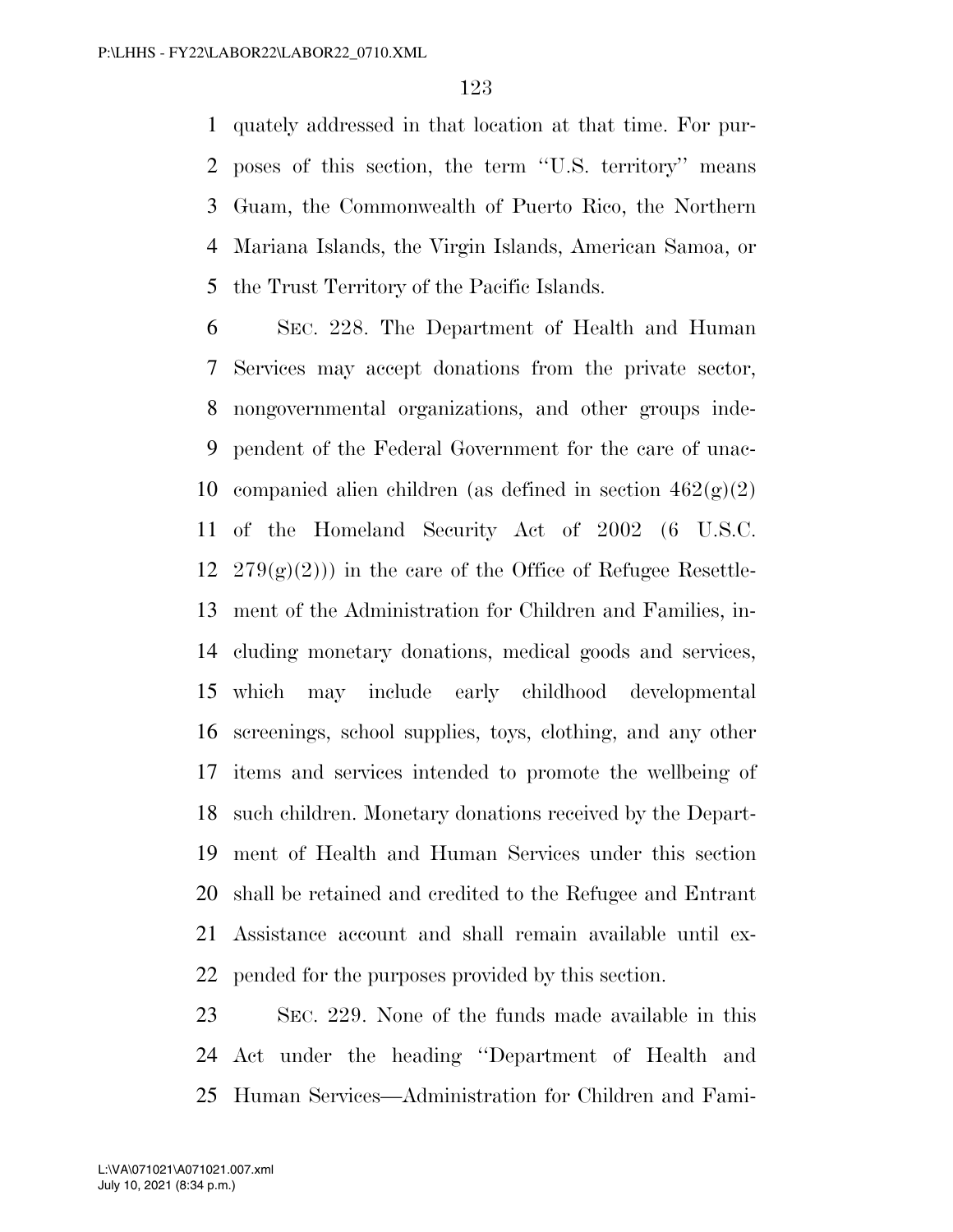lies—Refugee and Entrant Assistance'' may be obligated to a grantee or contractor to house unaccompanied alien 3 children (as such term is defined in section  $462(g)(2)$  of 4 the Homeland Security Act of (6 U.S.C.  $279(g)(2)$ )) in any facility that is not State-licensed for the care of unaccompanied alien children, except in the case that the Secretary determines that housing unaccompanied alien children in such a facility is necessary on a temporary basis due to an influx of such children or an emergency, provided that—

 (1) the terms of the grant or contract for the operations of any such facility that remains in oper- ation for more than three consecutive months shall require compliance with—

 (A) the same requirements as licensed placements, as listed in Exhibit 1 of the Flores Settlement Agreement that the Secretary deter- mines are applicable to non-State licensed facili-ties; and

 (B) staffing ratios of one (1) on-duty Youth Care Worker for every eight (8) children or youth during waking hours, one (1) on-duty Youth Care Worker for every sixteen (16) chil- dren or youth during sleeping hours, and clini-cian ratios to children (including mental health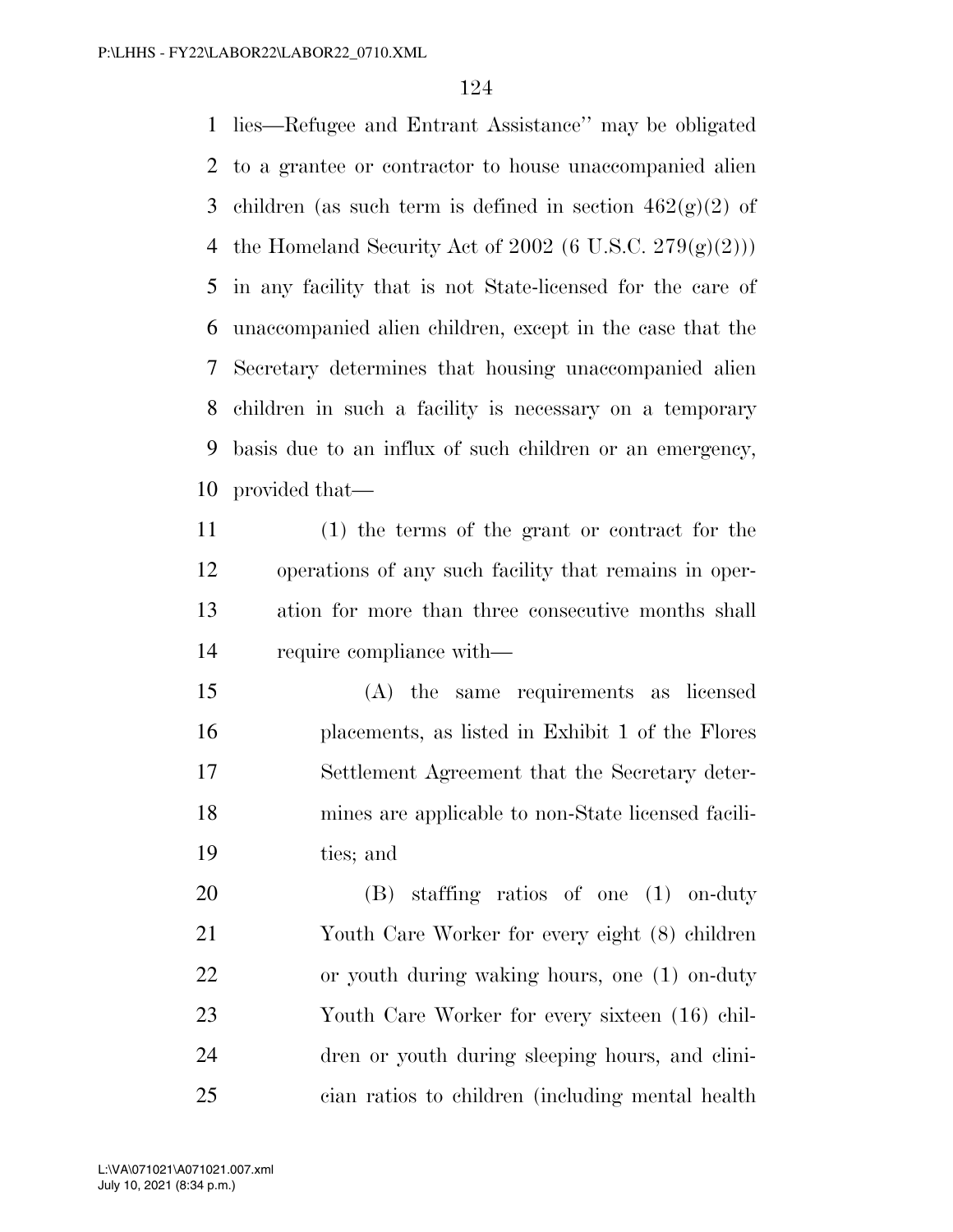providers) as required in grantee cooperative agreements;

 (2) the Secretary may grant a 60-day waiver for a contractor's or grantee's non-compliance with paragraph (1) if the Secretary certifies and provides a report to Congress on the contractor's or grantee's good-faith efforts and progress towards compliance;

 (3) if the Secretary determines that a con- tractor or grantee is not in compliance after the Sec- retary has granted a 60-day waiver, the Secretary shall not permit such contractor or grantee to con- tinue to provide services beyond a reasonable period, not to exceed 60 days, needed to award a contract or grant to a new service provider, and the incum- bent contractor or grantee shall not be eligible to compete for the new contact or grant;

 (4) ORR shall ensure full adherence to the monitoring requirements set forth in section 5.5 of its Policies and Procedures Guide as of May 15, 2019;

 (5) for any such unlicensed facility in operation 22 for more than three consecutive months, ORR shall conduct a minimum of one comprehensive moni-toring visit during the first three months of oper-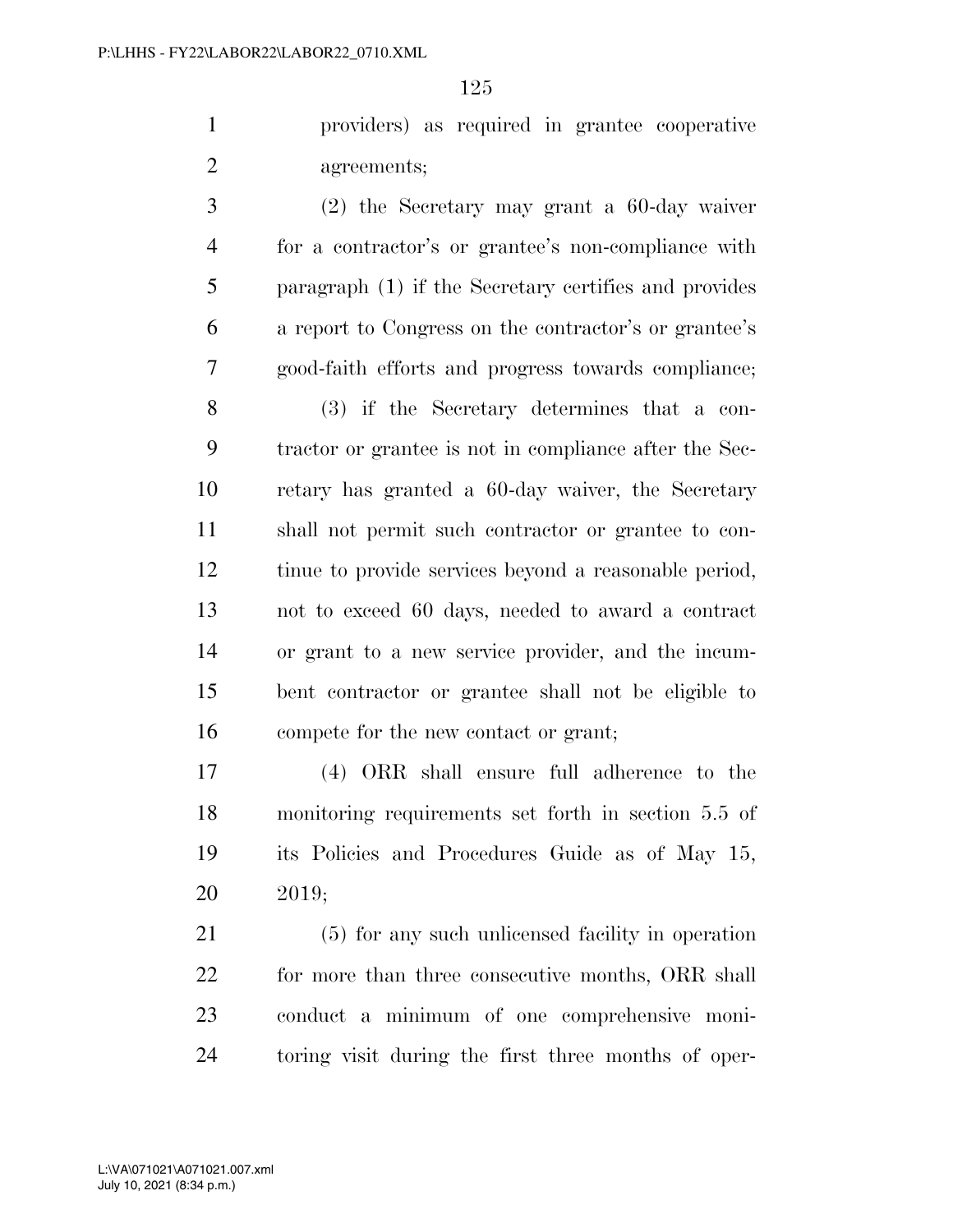ation, with quarterly monitoring visits thereafter; and

 (6) not later than 60 days after the date of en- actment of this Act, ORR shall brief the Committees on Appropriations of the House of Representatives and the Senate outlining the requirements of ORR for influx facilities including any requirement listed 8 in paragraph  $(1)(A)$  that the Secretary has deter- mined are not applicable to non-State licensed facili-ties.

 SEC. 230. In addition to the existing Congressional notification for formal site assessments of potential influx facilities, the Secretary shall notify the Committees on Ap- propriations of the House of Representatives and the Sen- ate at least 15 days before operationalizing an unlicensed facility, and shall (1) specify whether the facility is hard- sided or soft-sided, and (2) provide analysis that indicates that, in the absence of the influx facility, the likely out- come is that unaccompanied alien children will remain in the custody of the Department of Homeland Security for longer than 72 hours or that unaccompanied alien children will be otherwise placed in danger. Within 60 days of bringing such a facility online, and monthly thereafter, the Secretary shall provide to the Committees on Appropria-tions of the House of Representatives and the Senate a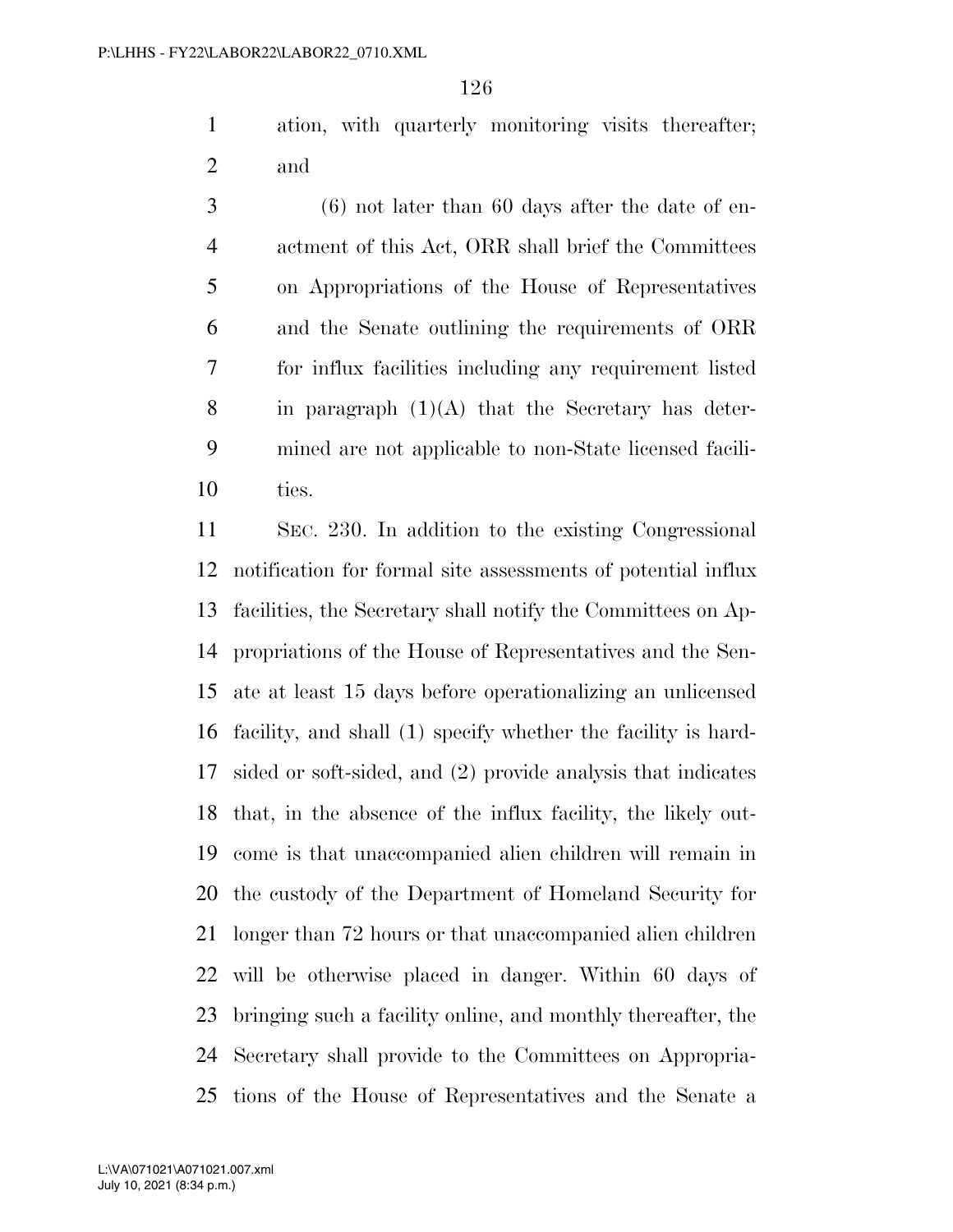report detailing the total number of children in care at the facility, the average length of stay and average length of care of children at the facility, and, for any child that has been at the facility for more than 60 days, their length of stay and reason for delay in release.

 SEC. 231. None of the funds made available in this Act may be used to prevent a United States Senator or Member of the House of Representatives from entering, for the purpose of conducting oversight, any facility in the United States used for the purpose of maintaining custody of, or otherwise housing, unaccompanied alien children (as 12 defined in section  $462(g)(2)$  of the Homeland Security Act 13 of 2002 (6 U.S.C.  $279(g)(2)$ )). Nothing in this section shall be construed to require such a Senator or Member to provide prior notice of the intent to enter such a facility for such purpose.

 SEC. 232. Not later than 14 days after the date of enactment of this Act, and monthly thereafter, the Sec- retary shall submit to the Committees on Appropriations of the House of Representatives and the Senate, and make publicly available online, a report with respect to children who were separated from their parents or legal guardians by the Department of Homeland Security (DHS) (regard- less of whether or not such separation was pursuant to an option selected by the children, parents, or guardians),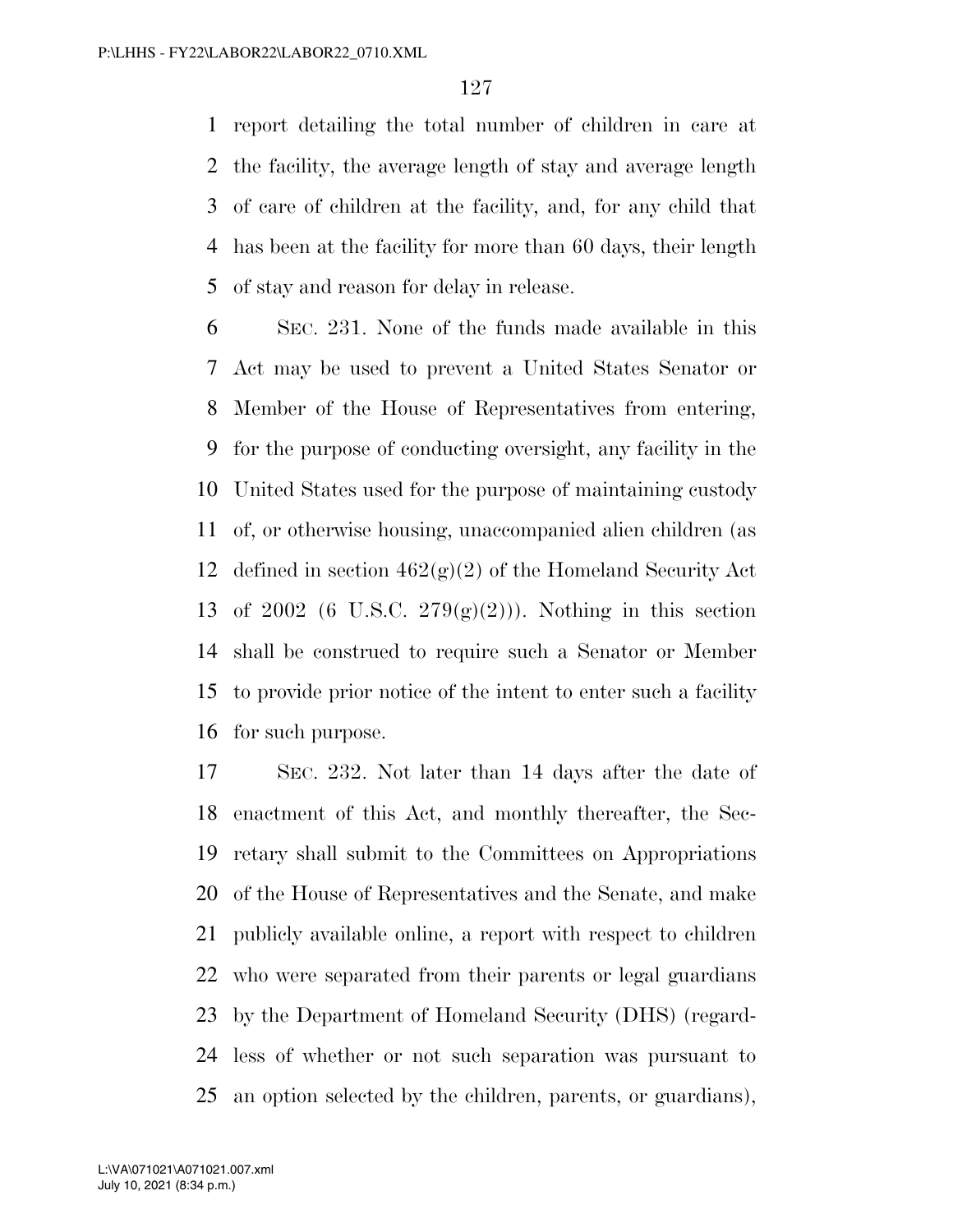subsequently classified as unaccompanied alien children, and transferred to the care and custody of ORR during the previous month. Each report shall contain the fol-lowing information:

- (1) the number and ages of children so sepa- rated subsequent to apprehension at or between ports of entry, to be reported by sector where sepa-ration occurred; and
- (2) the documented cause of separation, as re-ported by DHS when each child was referred.

 SEC. 233. (a) None of the funds made available by this Act may be used to share any information pertaining to an unaccompanied alien child (as defined in section  $462(g)(2)$  of the Homeland Security Act of 2002 (6) 15 U.S.C.  $279(g)(2)$ ) for use or reference in any removal proceeding or otherwise for enforcement of the immigra-17 tion laws (as defined in section  $101(a)(17)$  of the Immi-18 gration and Nationality Act  $(8 \text{ U.S.C. } 1101(a)(17)))$ .

 (b) Subsection (a) shall be construed to preclude the transmission of information described in such subsection to any individual, entity, or government agency with the knowledge or intent that the information would be re- transmitted or otherwise shared for a purpose prohibited under such subsection.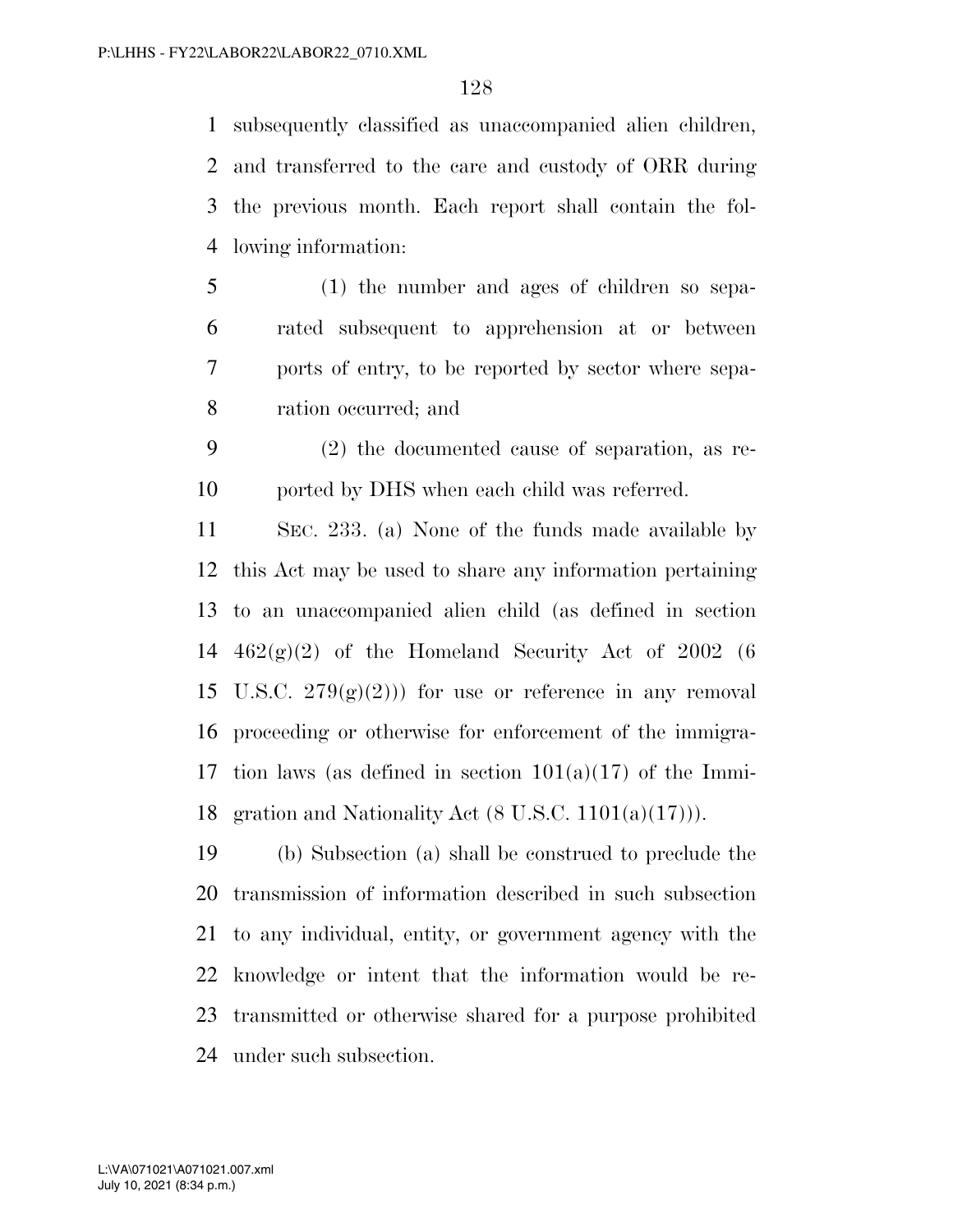(c) All records for which Office of Refugee Resettle- ment policies require the written release authorization of the Office of Refugee Resettlement shall have the pre- sumption of confidentiality and nondisclosure, including unaccompanied alien child case files, specific information contained in such case files, all information given to a case manager, therapist, clinical worker, counselor, or social worker by such a child during clinical or therapeutic work, and other confidential information pertaining to such chil-dren, their sponsors, or their potential sponsors.

 (d) Nothing in this section shall be construed to pro- hibit or restrict the continued implementation of inter- agency agreements or coordination under section 235 of the William Wilberforce Trafficking Victims Protection Reauthorization Act of 2008 (8 U.S.C. 1232) pertinent to a child's placement after attaining 18 years of age.

 SEC. 234. To the extent practicable, and so long as it is appropriate and in the best interest of the child, in cases where the Office of Refugee Resettlement is respon- sible for the care of siblings who are unaccompanied alien 21 children as defined in section  $462(g)(2)$  of the Homeland 22 Security Act of 2002 (6. U.S.C.  $279(g)(2)$ ), the Director of the Office shall place the siblings—

(1) in the same facility; or

(2) with the same sponsor.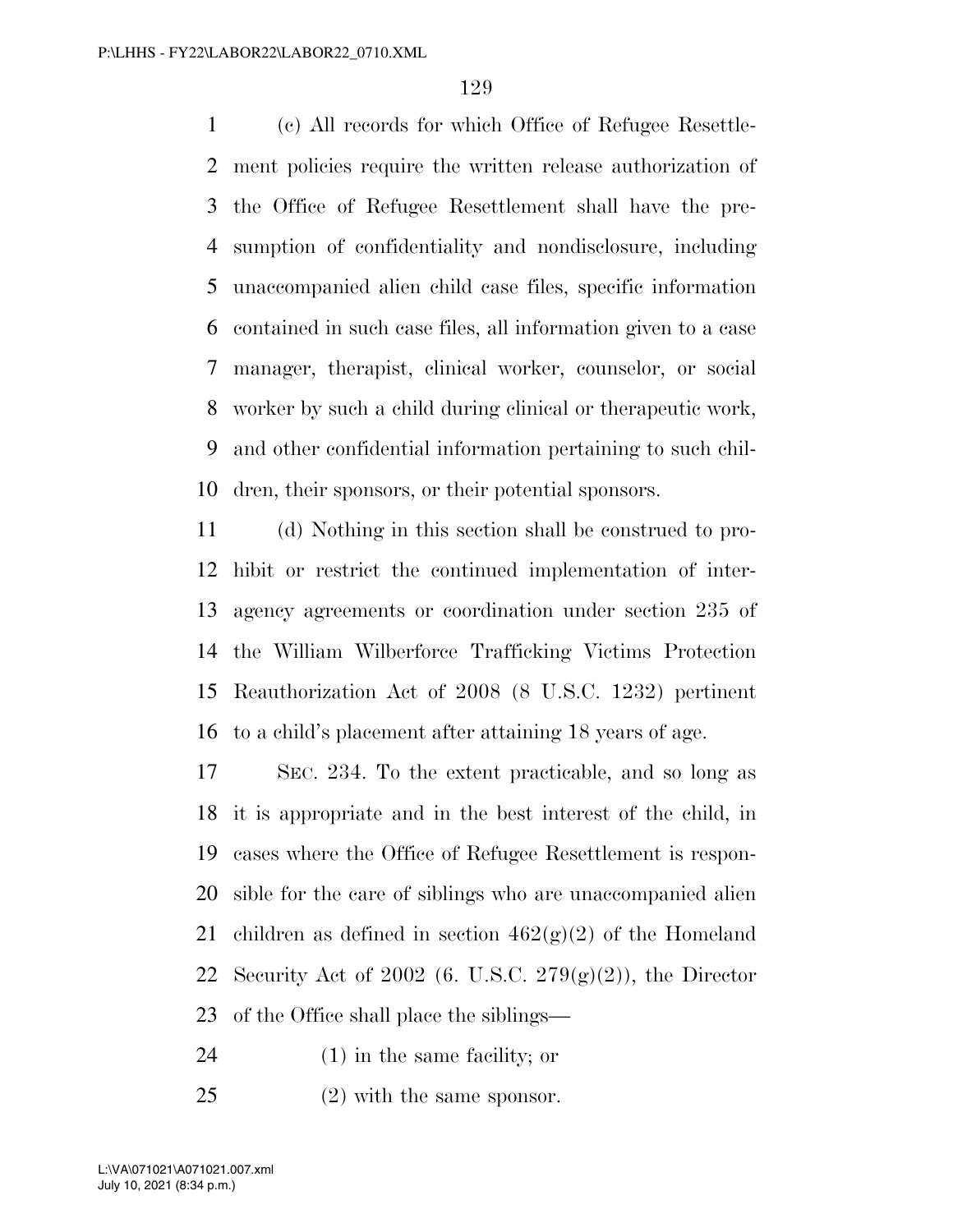SEC. 235. Not later than 30 days after the date of enactment of this Act, the Secretary shall submit to the Committees on Appropriations of the House of Represent- atives and the Senate a detailed spend plan of anticipated uses of all funds made available under the heading ''De- partment of Health and Human Services—Administration for Children and Families—Refugee and Entrant Assist- ance'', including the following: a list of existing grants and contracts for both permanent and influx facilities, includ- ing their costs, capacity, and timelines; costs for expand- ing capacity through the use of community-based residen- tial care placements (including long-term and transitional foster care and small group homes) through new or modi- fied grants and contracts; current and planned efforts to expand small-scale shelters and available foster care place- ments, including collaboration with State child welfare providers; influx facilities being assessed for possible use; costs and services to be provided for legal services, child advocates, and post-release services; program administra- tion; and the average number of weekly referrals and dis- charge rate assumed in the spend plan: *Provided*, That such plan shall be updated to reflect changes and expendi- tures and submitted to the Committees on Appropriations of the House of Representatives and the Senate every 60 days until all funds are expended or expired.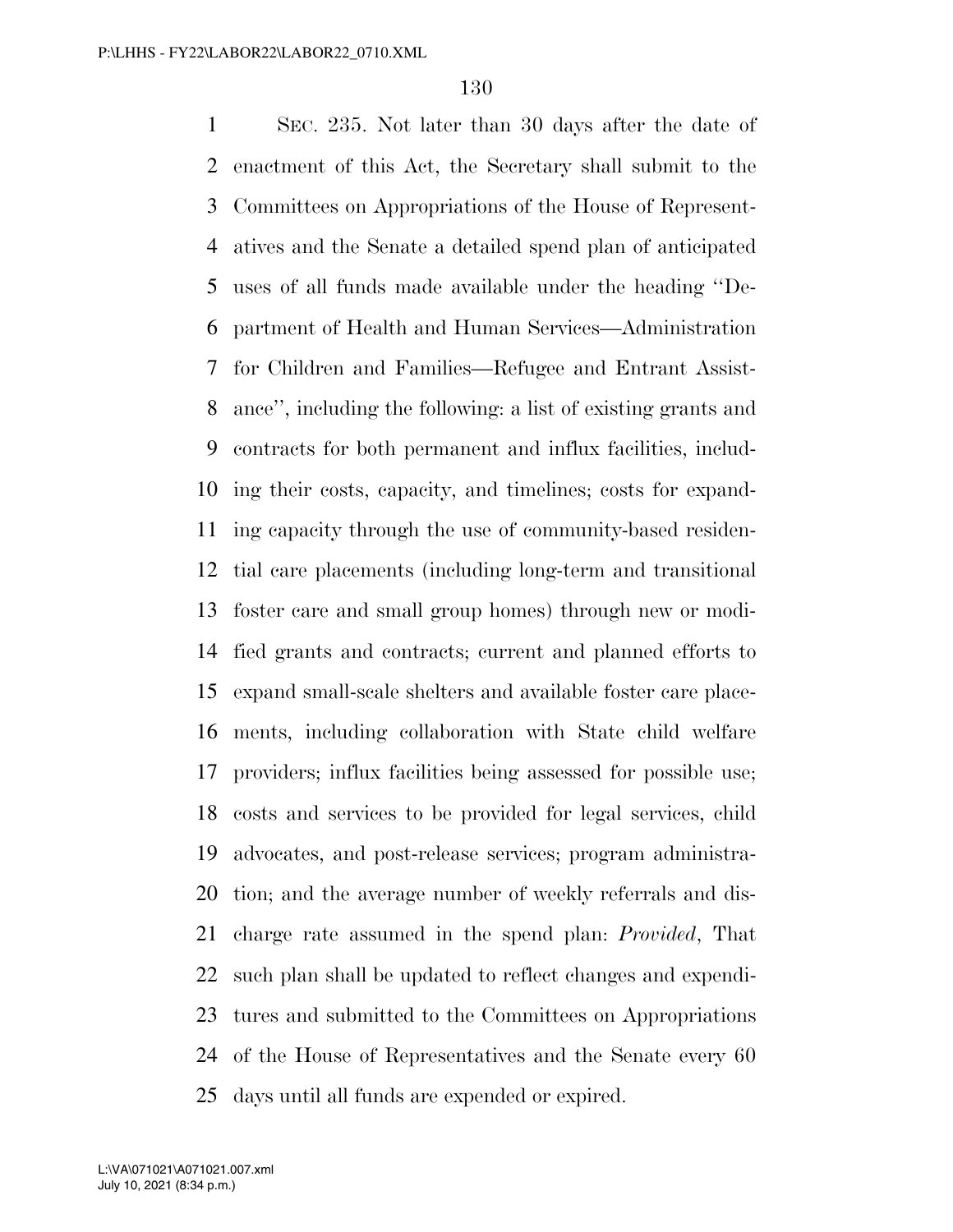SEC. 236. Funds appropriated in this Act that are available for salaries and expenses of employees of the Centers for Disease Control and Prevention shall also be available for the primary and secondary schooling of eligi- ble dependents of personnel stationed in a U.S. territory as defined in section 227 of this Act at costs not in excess of those paid for or reimbursed by the Department of De-fense.

(RESCISSION)

 SEC. 237. Of the unobligated balances in the ''Non- recurring Expenses Fund'' established in section 223 of division G of Public Law 110–161, \$500,000,000 are hereby rescinded not later than September 30, 2022.

 SEC. 238. The Secretary is authorized to provide, from funds made available in this title for such purposes, mental health and other supportive services, including through grants, contracts, or cooperative agreements, for children, parents, and legal guardians who were separated at the United States-Mexico border between January 20, 2017, and January 20, 2021, in connection with the Zero- Tolerance Policy (as discussed in the Attorney General's memorandum of April 6, 2018, entitled ''Zero-Tolerance for Offenses Under 8 U.S.C. 1325(a)'') or any other United States Government practice, policy, program, or initiative that resulted in the separation of children who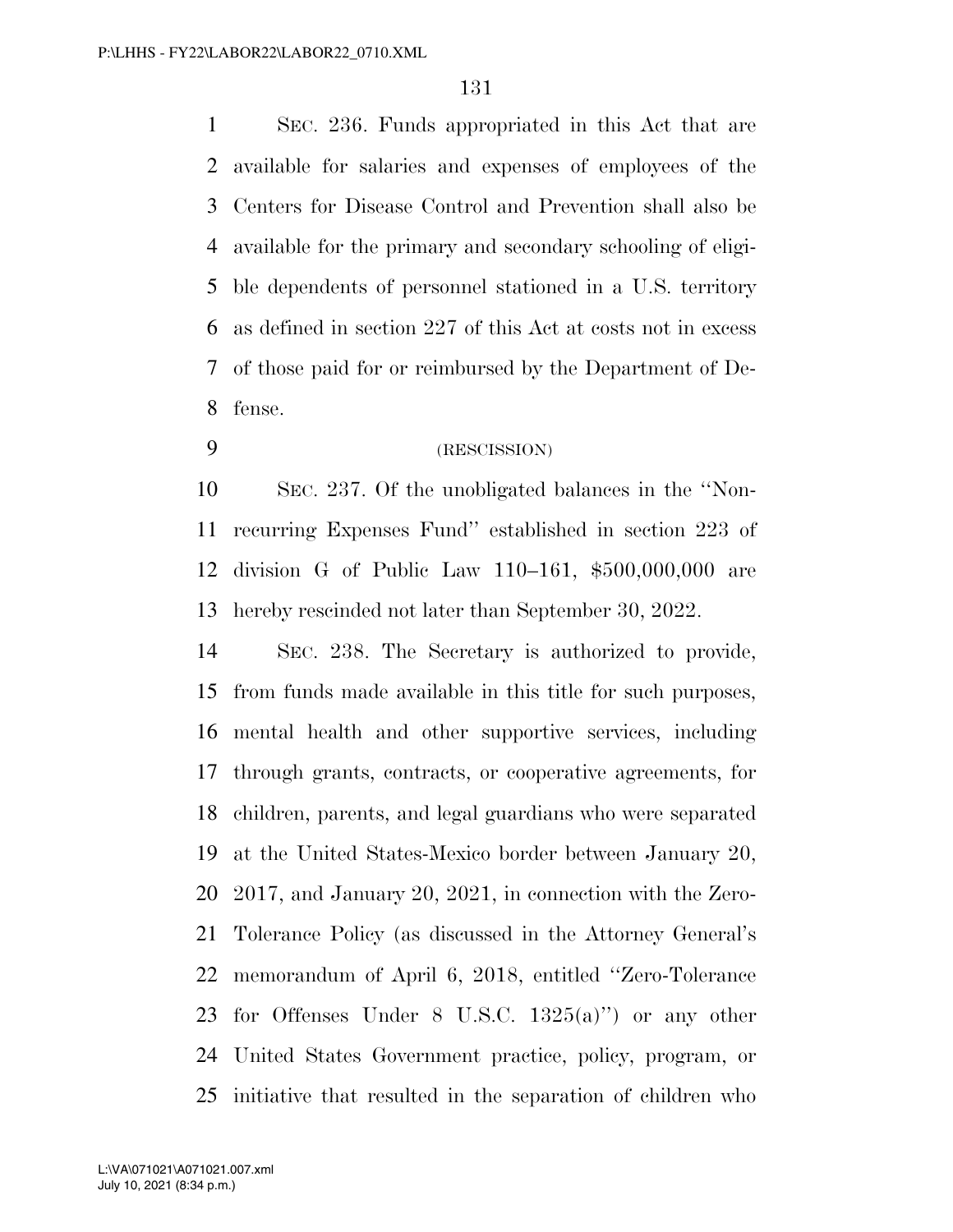arrived at the United States-Mexico border with their par- ents or legal guardians during such period. The Secretary may identify the individuals eligible to receive such mental health and other supportive services under this section through reference to the identified members of the classes, and their minor children, in the class-action lawsuits *Ms. J.P. v. Barr* and *Ms. L. v. ICE*.

 SEC. 239. The unobligated balances of amounts ap- propriated or transferred to the Centers for Disease Con- trol and Prevention under the heading ''Buildings and Fa- cilities'' in title II of division H of the Consolidated Appro- priations Act, 2018 (Public Law 115–141) for a biosafety level 4 laboratory shall also be available for the acquisition of real property, equipment, construction, demolition, ren- ovation of facilities, and installation expenses, including moving expenses, related to such laboratory: *Provided*, That not later than September 30, 2022, the remaining unobligated balances of such funds are hereby rescinded, and an amount of additional new budget authority equiva- lent to the amount rescinded is hereby appropriated, to remain available until expended, for the same purposes as such unobligated balances, in addition to any other amounts available for such purposes.

 SEC. 240. (a) PREMIUM PAY AUTHORITY.—If serv-ices performed by a Department of Health and Human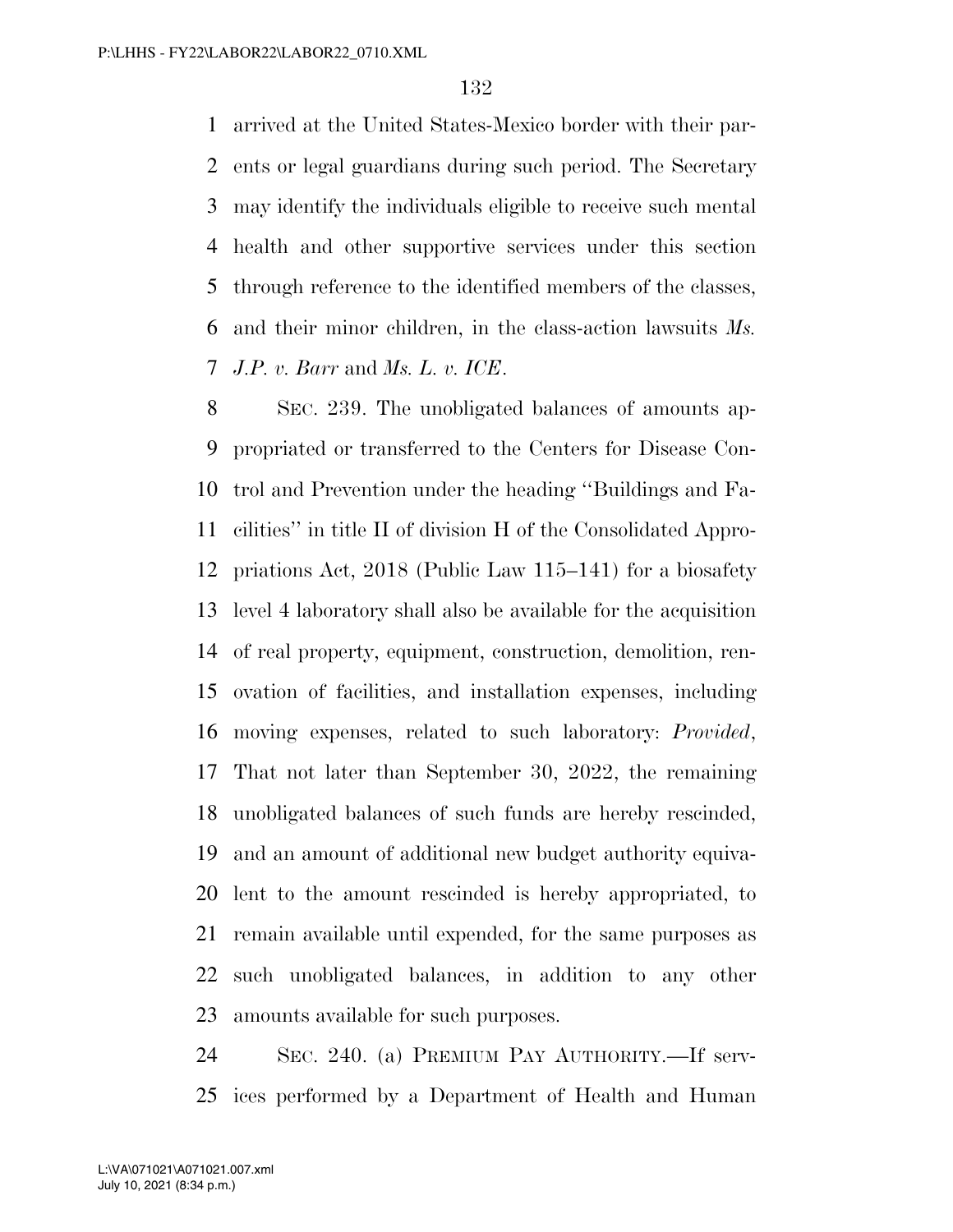Services employee during a public health emergency de- clared under section 319 of the Public Health Service Act are determined by the Secretary to be primarily related to preparation for, prevention of, or response to such pub- lic health emergency, any premium pay that is provided for such services shall be exempted from the aggregate of basic pay and premium pay calculated under section 5547(a) of title 5, United States Code, and any other pro- vision of law limiting the aggregate amount of premium pay payable on a biweekly or calendar year basis.

 (b) OVERTIME AUTHORITY.—Any overtime that is provided for such services described in subsection (a) shall be exempted from any annual limit on the amount of over-time payable in a calendar or fiscal year.

 (c) APPLICABILITY OF AGGREGATE LIMITATION ON PAY.—In determining, for purposes of section 5307 of title 5, United States Code, whether an employee's total pay exceeds the annual rate payable under such section, the Secretary shall not include pay exempted under this section.

 (d) LIMITATION ON PAY AUTHORITY.—Pay exempted from otherwise applicable limits under subsection (a) shall not cause the aggregate pay earned for the calendar year in which the exempted pay is earned to exceed the rate of basic pay payable for a position at level II of the Execu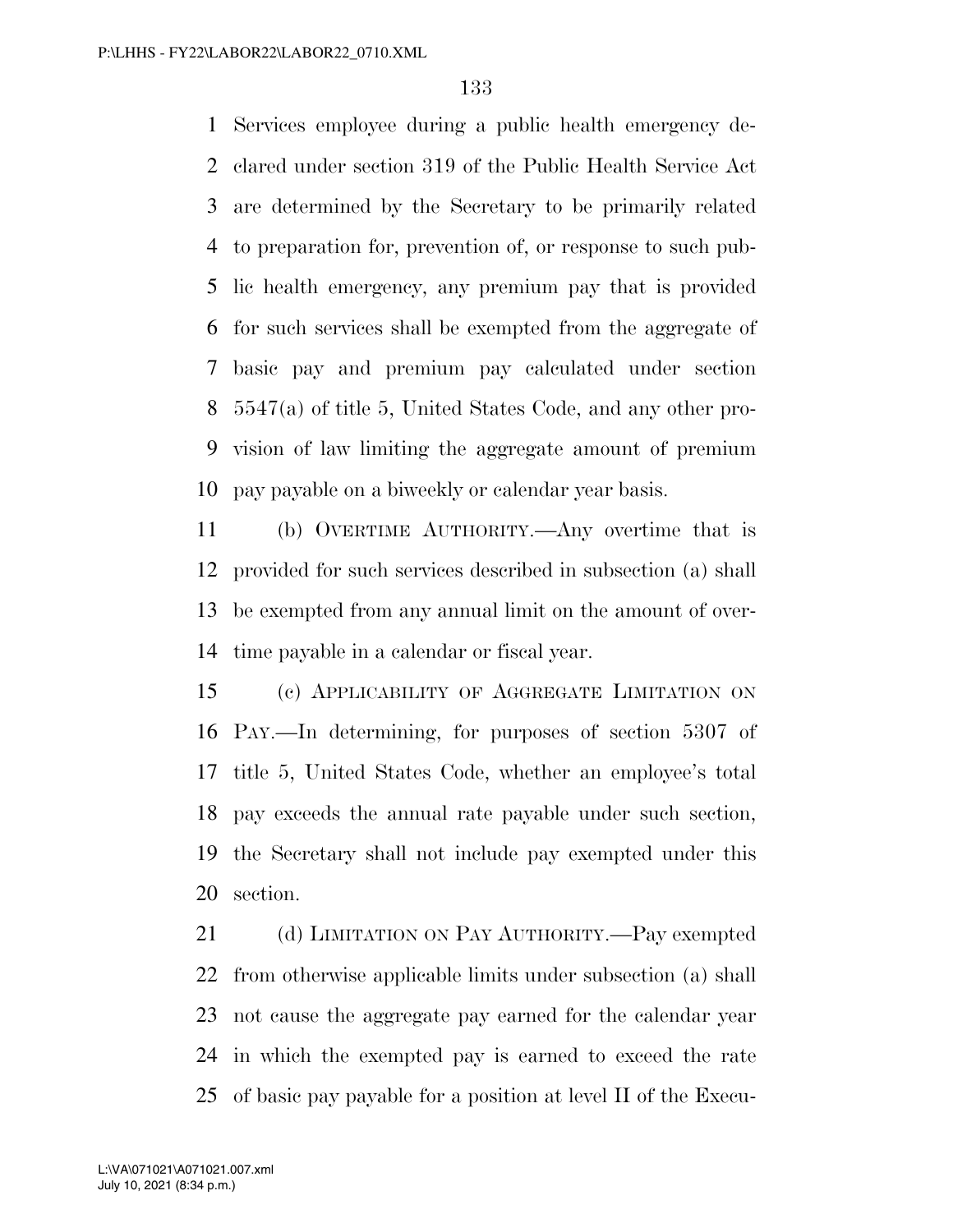tive Schedule under section 5313 of title 5, United States Code.

 (e) DANGER PAY FOR SERVICE IN PUBLIC HEALTH EMERGENCIES.—The Secretary may grant a danger pay allowance under section 5928 of title 5, United States Code, without regard to the conditions of the first sentence of such section, for work that is performed by a Depart- ment of Health and Human Services employee during a public health emergency declared under section 319 of the Public Health Service Act that the Secretary determines is primarily related to preparation for, prevention of, or response to such public health emergency and is performed under conditions that threaten physical harm or imminent danger to the health or well-being of the employee.

 (f) EFFECTIVE DATE.—This section shall take effect as if enacted on September 30, 2020.

 SEC. 241. (a) None of the funds made available by this Act may be awarded to any organization, including under the Child Welfare or Federal Foster Care programs under parts B or E of title IV of the Social Security Act, that does not comply with paragraphs (c) and (d) of sec- tion 75.300 of title 45, Code of Federal Regulations (pro- hibiting discrimination on the basis of age, disability, sex, race, color, national origin, religion, gender identity, or sexual orientation), as in effect on October 1, 2019.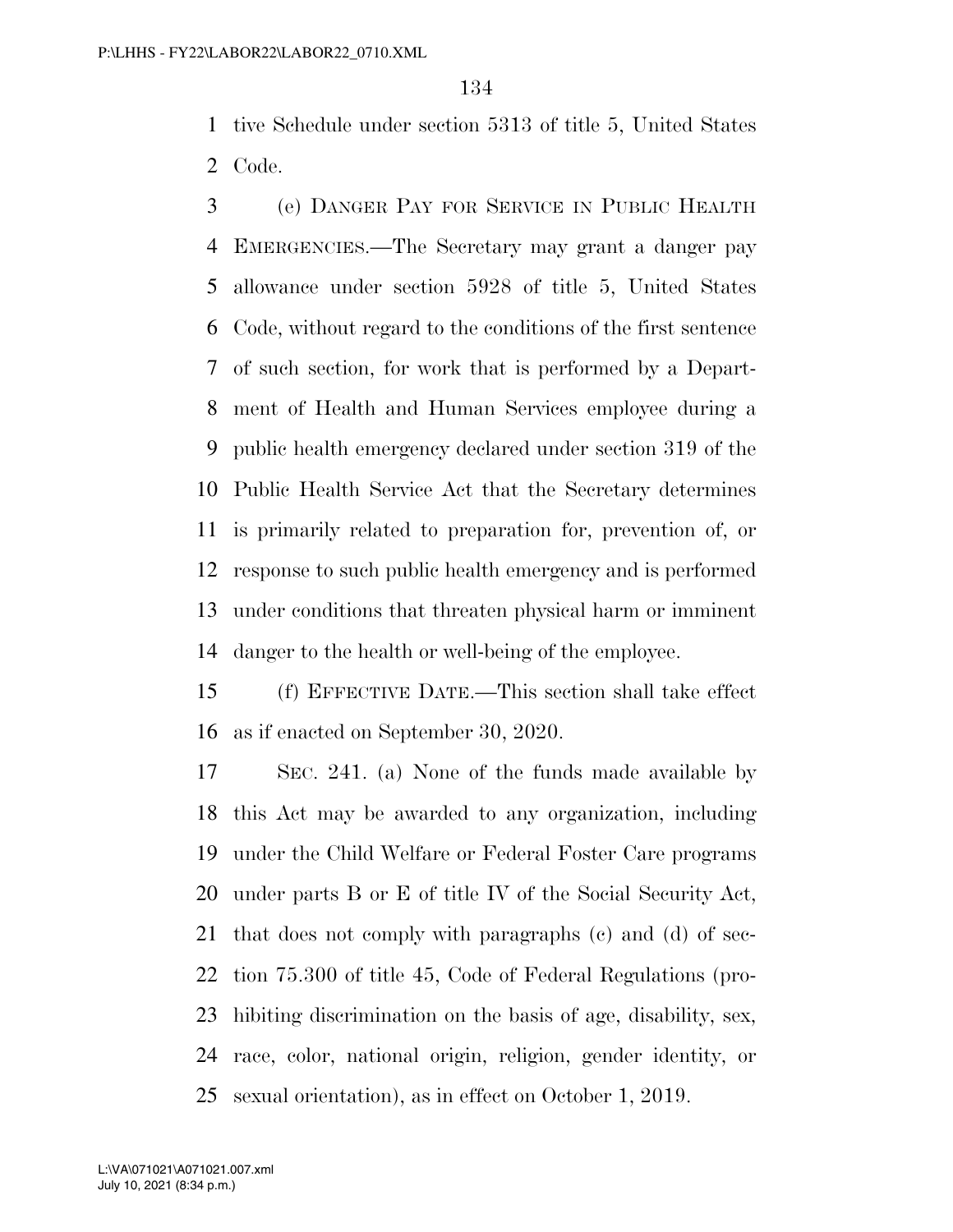(b) None of the funds made available by this Act may be used by the Department of Health and Human Services to grant an exception from either such paragraph for any Federal grantee.

 SEC. 242. During this fiscal year, an Operating or Staff Division in HHS may enter into a reimbursable agreement with another major organizational unit within HHS or of another agency under which the ordering agen- cy or unit delegates to the servicing agency or unit the authority and funding to issue a grant or cooperative agreement on its behalf: *Provided*, That the head of the ordering agency or unit certifies that amounts are avail- able and that the order is in the best interests of the United States Government: *Provided further*, That fund- ing may be provided by way of advance or reimbursement, as deemed appropriate by the ordering agency or unit, with proper adjustments of estimated amounts provided in advance to be made based on actual costs: *Provided fur- ther*, That an agreement made under this section obligates an appropriation of the ordering agency or unit, including for costs to administer such grant or cooperative agree- ment, and such obligation shall be deemed to be an obliga- tion for any purpose of law: *Provided further*, That an agreement made under this section may be performed for a period that extends beyond the current fiscal year.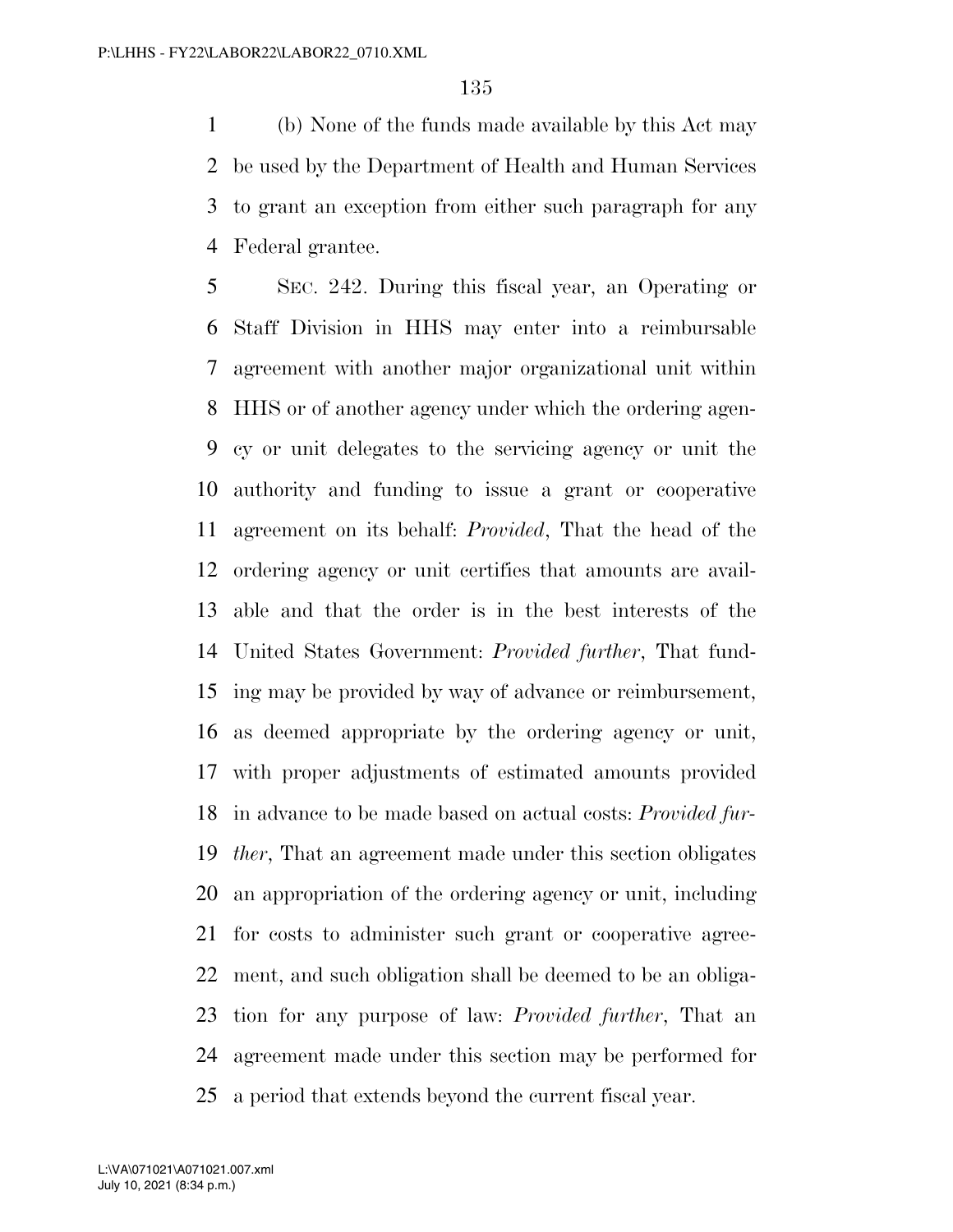SEC. 243. (a) None of the funds made available by this Act may be used to prepare or issue any solicitation for a contract for the CMS Contact Center Operations that contemplates a total period of performance, including option periods, that exceeds 24 months.

 (b) None of the funds made available by this Act may be used to award or fund a contract for the CMS Contact Center Operations with a total period of performance, in-cluding option periods, that exceeds 24 months.

 SEC. 244. For fiscal year 2022, the notification re- quirements described in sections 1804(a) and 1851(d) of the Social Security Act may be fulfilled by the Secretary in a manner similar to that described in paragraphs (1) 14 and (2) of section  $1806(c)$  of such Act.

 SEC. 245. Section 402A(d) of the Public Health Serv-ice Act (42 U.S.C. 282a(d)) is amended—

 (1) in the first sentence by striking ''under sub- section (a)(1)'' and inserting ''to carry out this title''; and

 (2) in the second sentence by striking ''account 21 under subsection  $(a)(1)$ ".

 SEC. 246. The Secretary of Health and Human Serv- ices may waive penalties and administrative requirements in title XXVI of the Public Health Service Act for awards under such title from amounts provided under the heading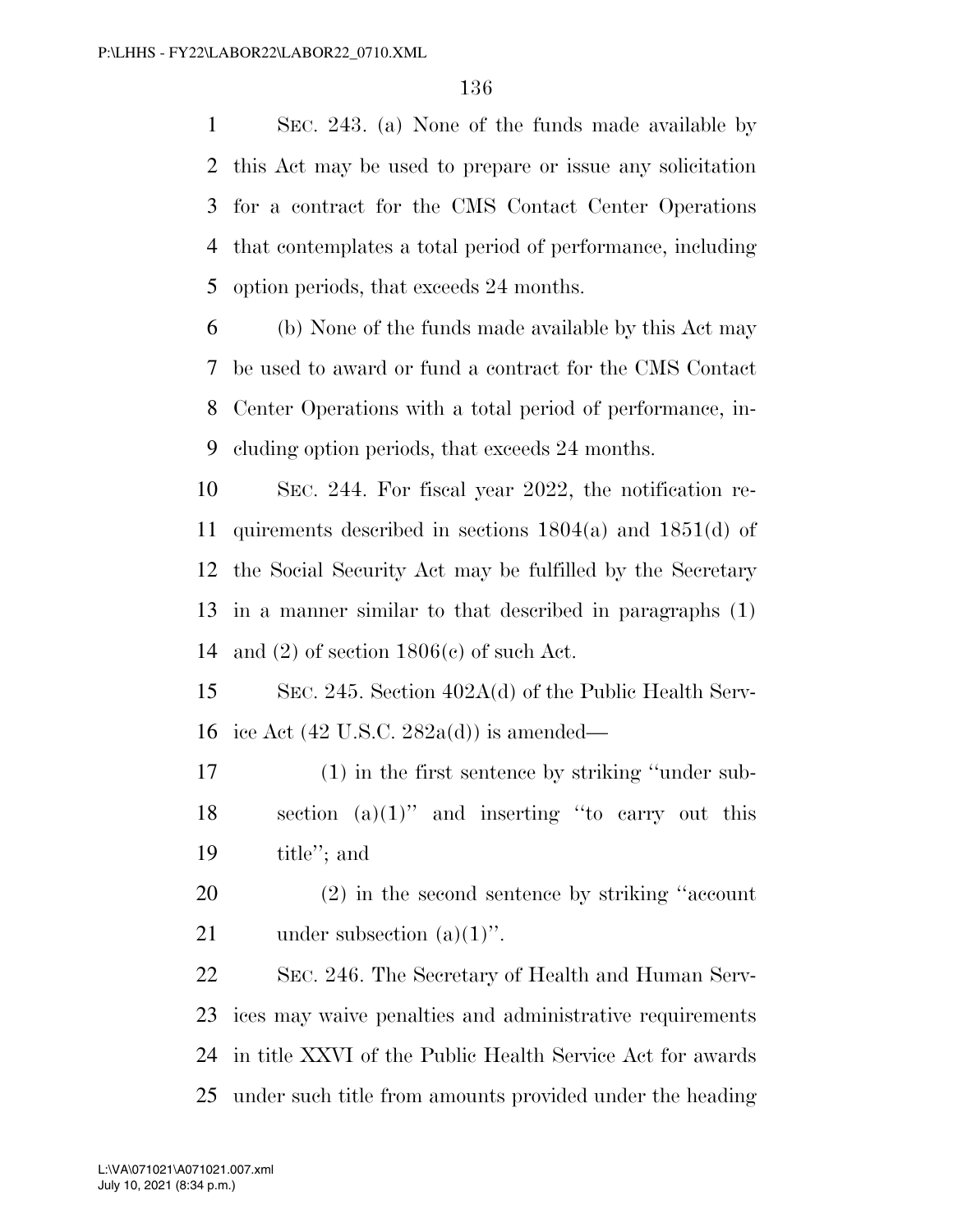''Department of Health and Human Services—Health Re- sources and Services Administration'' in this or any other appropriations Act for this fiscal year, including amounts made available to such heading by transfer.

 SEC. 247. The Director of the National Institutes of Health shall hereafter require institutions that receive funds through a grant or cooperative agreement during fiscal year 2022 and in future years to notify the Director when individuals identified as a principal investigator or as key personnel in an NIH notice of award are removed from their position or are otherwise disciplined due to con- cerns about harassment, bullying, retaliation, or hostile working conditions. The Director may issue regulations consistent with this section.

 SEC. 248. (a) Funds made available in Public Law 114-113 to the accounts of the National Institutes of Health that were available for obligation through fiscal year 2016 and were obligated for multi-year research grants shall be available through fiscal year 2022 for the liquidation of valid obligations incurred in fiscal year 2016 if the Director of the National Institutes of Health deter- mines the project suffered an interruption of activities at-tributable to SARS-CoV-2.

24 (b)(1) Subject to paragraph  $(2)$ , this section shall be-come effective immediately upon enactment of this Act.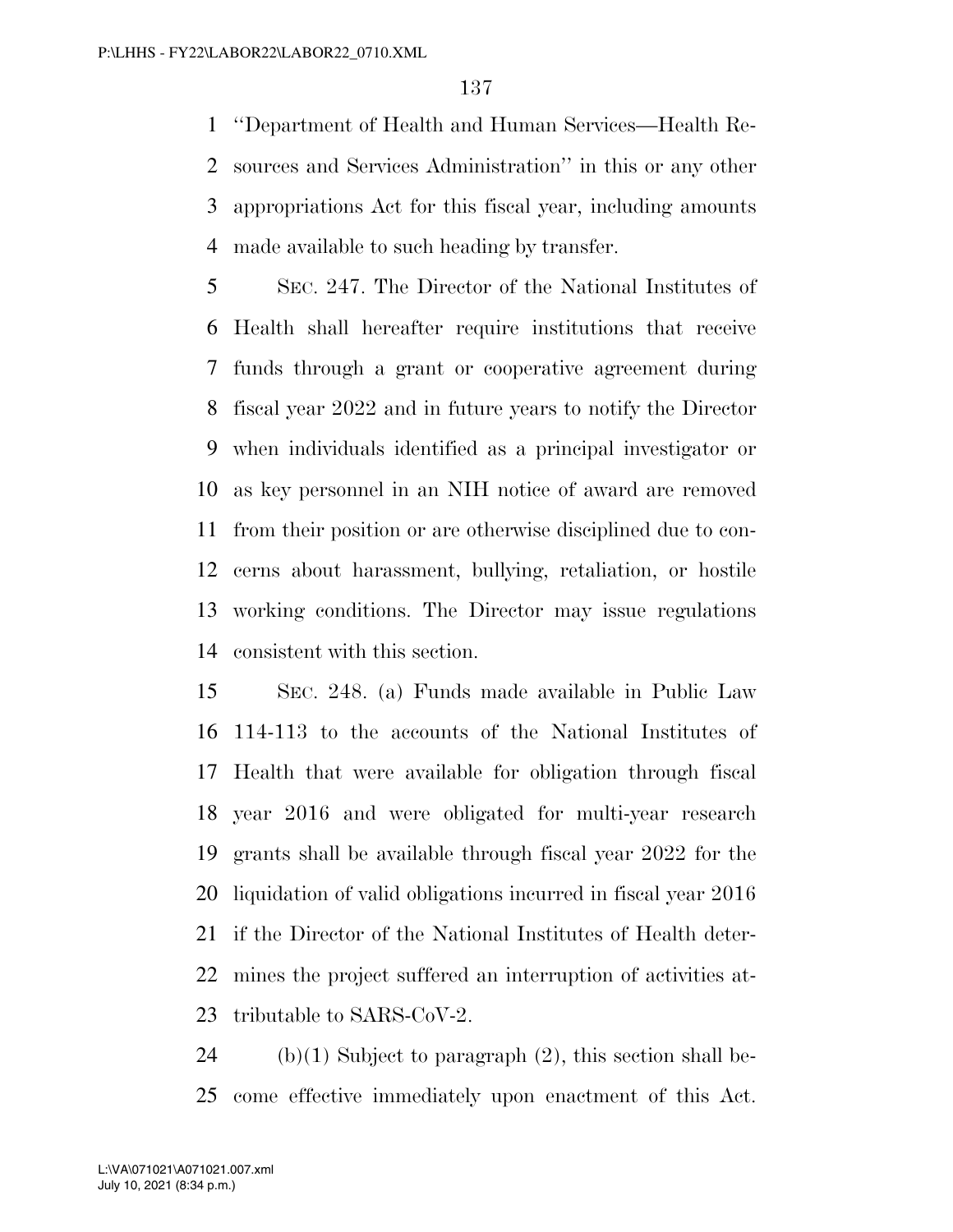| $\mathbf{1}$   | $(2)$ If this Act is enacted after September 30,            |
|----------------|-------------------------------------------------------------|
| $\overline{2}$ | 2021, this section shall be applied as if it were in        |
| 3              | effect on September 30, 2021.                               |
| $\overline{4}$ | This title may be cited as the "Department of Health"       |
| 5              | and Human Services Appropriations Act, 2022".               |
| 6              | <b>TITLE III</b>                                            |
| 7              | DEPARTMENT OF EDUCATION                                     |
| 8              | <b>EDUCATION FOR THE DISADVANTAGED</b>                      |
| 9              | For carrying out title I and subpart 2 of part B of         |
| 10             | title II of the Elementary and Secondary Education Act      |
| 11             | of 1965 (referred to in this Act as "ESEA") and section     |
| 12             | 418A of the Higher Education Act of 1965 (referred to       |
| 13             | in this Act as "HEA"), $$36,756,790,000$ , of which         |
| 14             | $$25,813,490,000$ shall become available on July 1, 2022,   |
| 15             | and shall remain available through September 30, 2023,      |
| 16             | and of which $$10,841,177,000$ shall become available on    |
| 17             | October 1, 2022, and shall remain available through Sep-    |
|                | 18 tember 30, 2023, for academic year 2022-2023: Provided,  |
| 19             | That $$6,459,401,000$ shall be for basic grants under sec-  |
| 20             | tion 1124 of the ESEA: <i>Provided further</i> , That up to |
| 21             | $$5,000,000$ of these funds shall be available to the Sec-  |
| 22             | retary of Education (referred to in this title as "Sec-     |
| 23             | retary") on October 1, 2021, to obtain annually updated     |
| 24             | local educational agency-level census poverty data from     |
| 25             | Bureau of the Census: <i>Provided further</i> , That<br>the |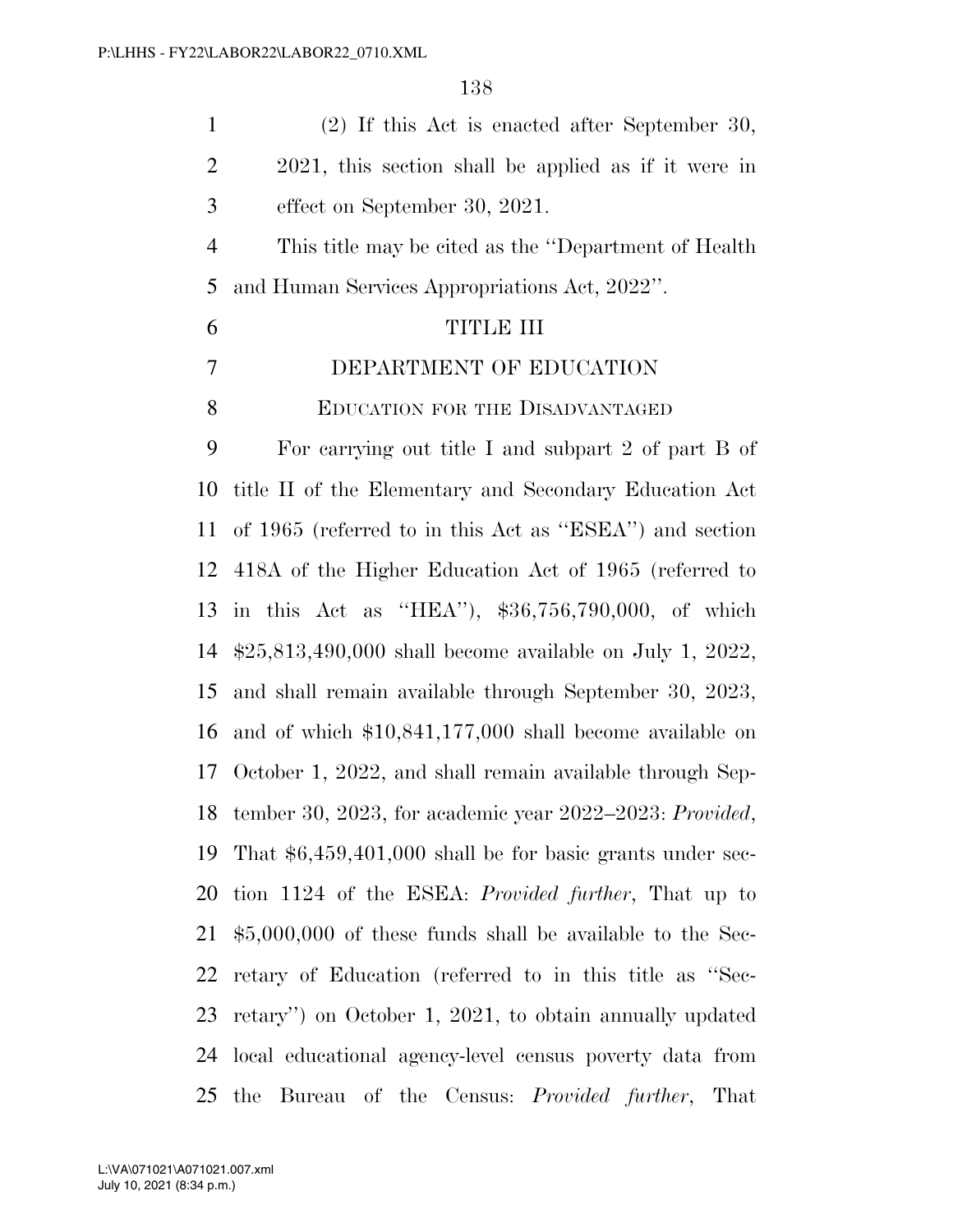\$1,362,301,000 shall be for concentration grants under section 1124A of the ESEA: *Provided further*, That \$14,107,550,000 shall be for targeted grants under sec- tion 1125 of the ESEA: *Provided further*, That \$14,107,550,000 shall be for education finance incentive grants under section 1125A of the ESEA: *Provided fur- ther*, That \$223,000,000 shall be for carrying out subpart 2 of part B of title II: *Provided further*, That \$66,123,000 shall be for carrying out section 418A of the HEA.

# IMPACT AID

 For carrying out programs of financial assistance to federally affected schools authorized by title VII of the ESEA, \$1,552,112,000, of which \$1,404,242,000 shall be for basic support payments under section 7003(b), \$48,316,000 shall be for payments for children with dis- abilities under section 7003(d), \$17,406,000 shall be for construction under section 7007(a), \$77,313,000 shall be for Federal property payments under section 7002, and \$4,835,000, to remain available until expended, shall be for facilities maintenance under section 7008: *Provided*, That for purposes of computing the amount of a payment for an eligible local educational agency under section 7003(a) for school year 2021–2022, children enrolled in a school of such agency that would otherwise be eligible 25 for payment under section  $7003(a)(1)(B)$  of such Act, but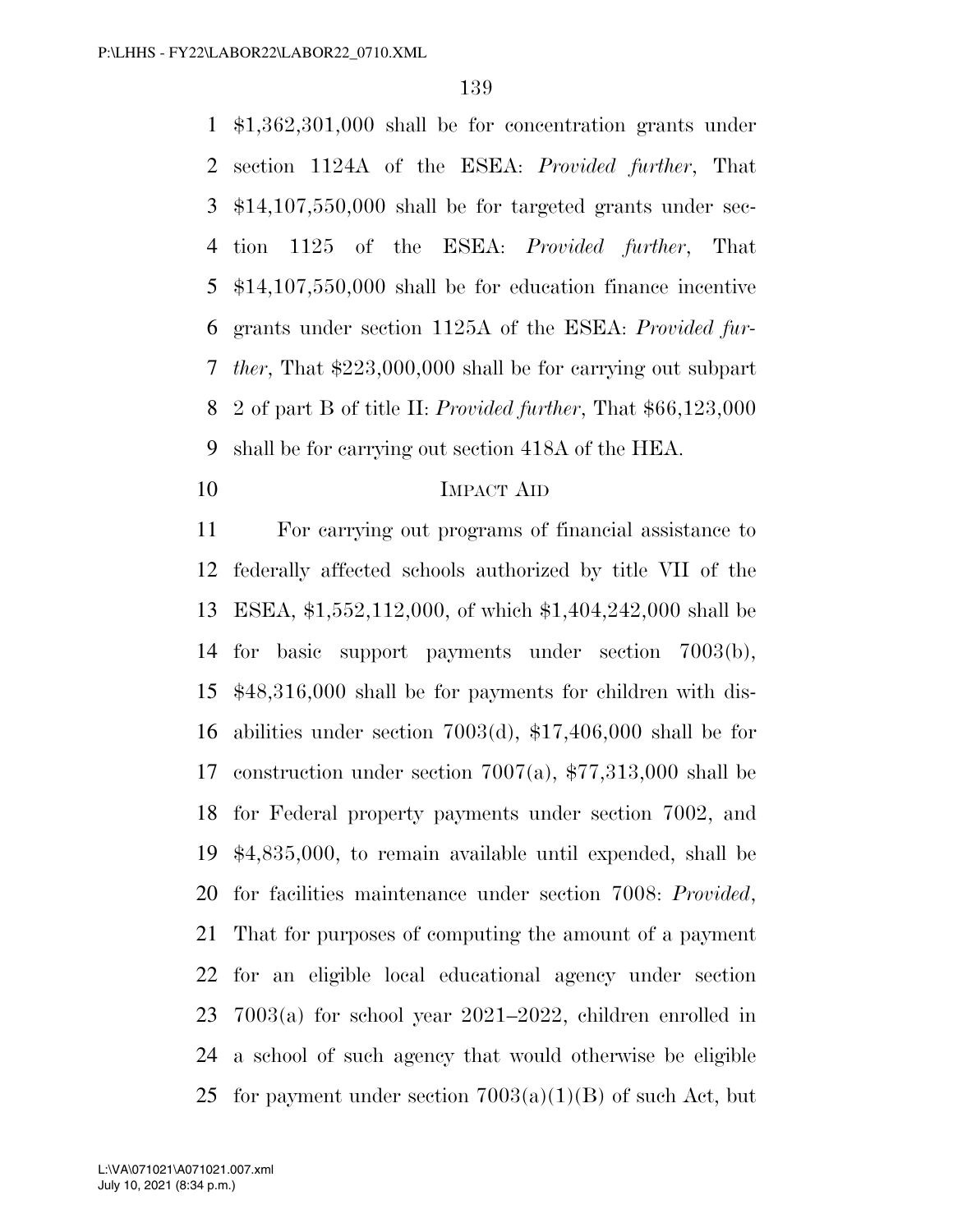due to the deployment of both parents or legal guardians, or a parent or legal guardian having sole custody of such children, or due to the death of a military parent or legal guardian while on active duty (so long as such children reside on Federal property as described in section  $7003(a)(1)(B)$ , are no longer eligible under such section, shall be considered as eligible students under such section, provided such students remain in average daily attendance at a school in the same local educational agency they at-tended prior to their change in eligibility status.

11 SCHOOL IMPROVEMENT PROGRAMS

 For carrying out school improvement activities au- thorized by part B of title I, part A of title II, subpart 1 of part A of title IV, part B of title IV, part B of title V, and parts B and C of title VI of the ESEA; the McKin- ney-Vento Homeless Assistance Act; section 203 of the Educational Technical Assistance Act of 2002; the Com- pact of Free Association Amendments Act of 2003; and the Civil Rights Act of 1964, \$5,803,539,000, of which \$3,963,652,000 shall become available on July 1, 2022, and remain available through September 30, 2023, and of which \$1,681,441,000 shall become available on Octo- ber 1, 2022, and shall remain available through September 30, 2023, for academic year 2022–2023: *Provided*, That \$378,000,000 shall be for part B of title I: *Provided fur-*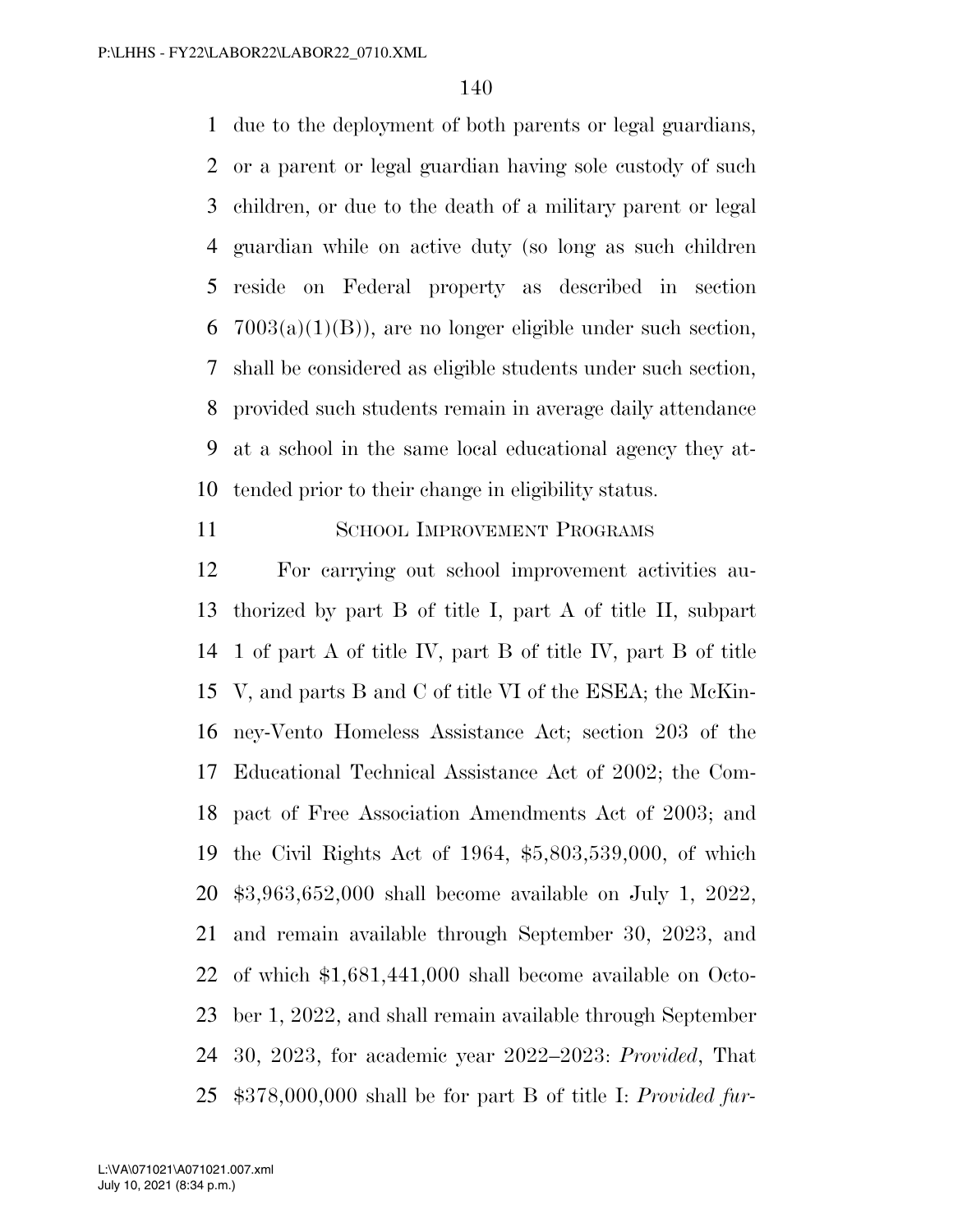*ther*, That \$1,359,673,000 shall be for part B of title IV: *Provided further*, That \$40,397,000 shall be for part B of title VI, which may be used for construction, renova- tion, and modernization of any public elementary school, secondary school, or structure related to a public elemen- tary school or secondary school that serves a predomi- nantly Native Hawaiian student body, and that the 5 per- cent limitation in section 6205(b) of the ESEA on the use of funds for administrative purposes shall apply only to direct administrative costs: *Provided further*, That \$36,453,000 shall be for part C of title VI, which shall be awarded on a competitive basis, and may be used for construction, and that the 5 percent limitation in section 6305 of the ESEA on the use of funds for administrative purposes shall apply only to direct administrative costs: *Provided further*, That \$52,000,000 shall be available to carry out section 203 of the Educational Technical Assist- ance Act of 2002 and the Secretary shall make such ar- rangements as determined to be necessary to ensure that the Bureau of Indian Education has access to services pro- vided under this section: *Provided further*, That \$23,021,000 shall be available to carry out the Supple- mental Education Grants program for the Federated States of Micronesia and the Republic of the Marshall Is-lands: *Provided further*, That the Secretary may reserve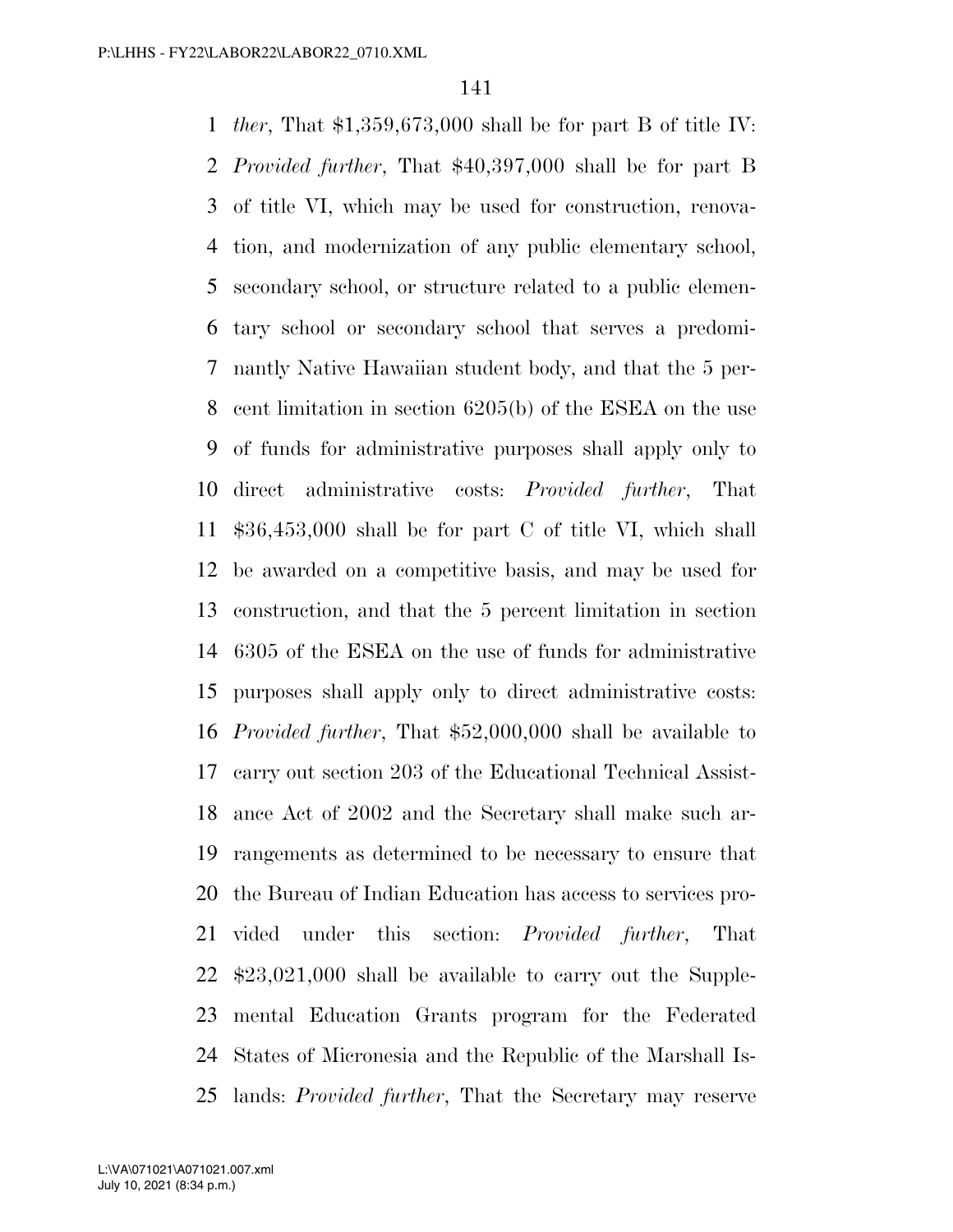up to 5 percent of the amount referred to in the previous proviso to provide technical assistance in the implementa- tion of these grants: *Provided further*, That \$192,840,000 shall be for part B of title V: *Provided further*, That \$1,305,000,000 shall be available for grants under sub-part 1 of part A of title IV.

## INDIAN EDUCATION

 For expenses necessary to carry out, to the extent not otherwise provided, title VI, part A of the ESEA, \$187,739,000, of which \$67,993,000 shall be for subpart 2 of part A of title VI and \$9,365,000 shall be for subpart 3 of part A of title VI: *Provided*, That the 5 percent limita-13 tion in sections 6115(d), 6121(e), and 6133(g) of the ESEA on the use of funds for administrative purposes shall apply only to direct administrative costs: *Provided further,* That the Secretary may make awards under sub- part 3 of Part A of title VI without regard to the funding limitation in section 6133(b)(1) of the ESEA: *Provided further,* That notwithstanding sections 6132(c)(2) and 6133(d)(1) of such Act, the Secretary may make such awards for a period of up to 5 years.

## INNOVATION AND IMPROVEMENT

 For carrying out activities authorized by subparts 1, 3 and 4 of part B of title II, and parts C, D, and E and subparts 1 and 4 of part F of title IV of the ESEA,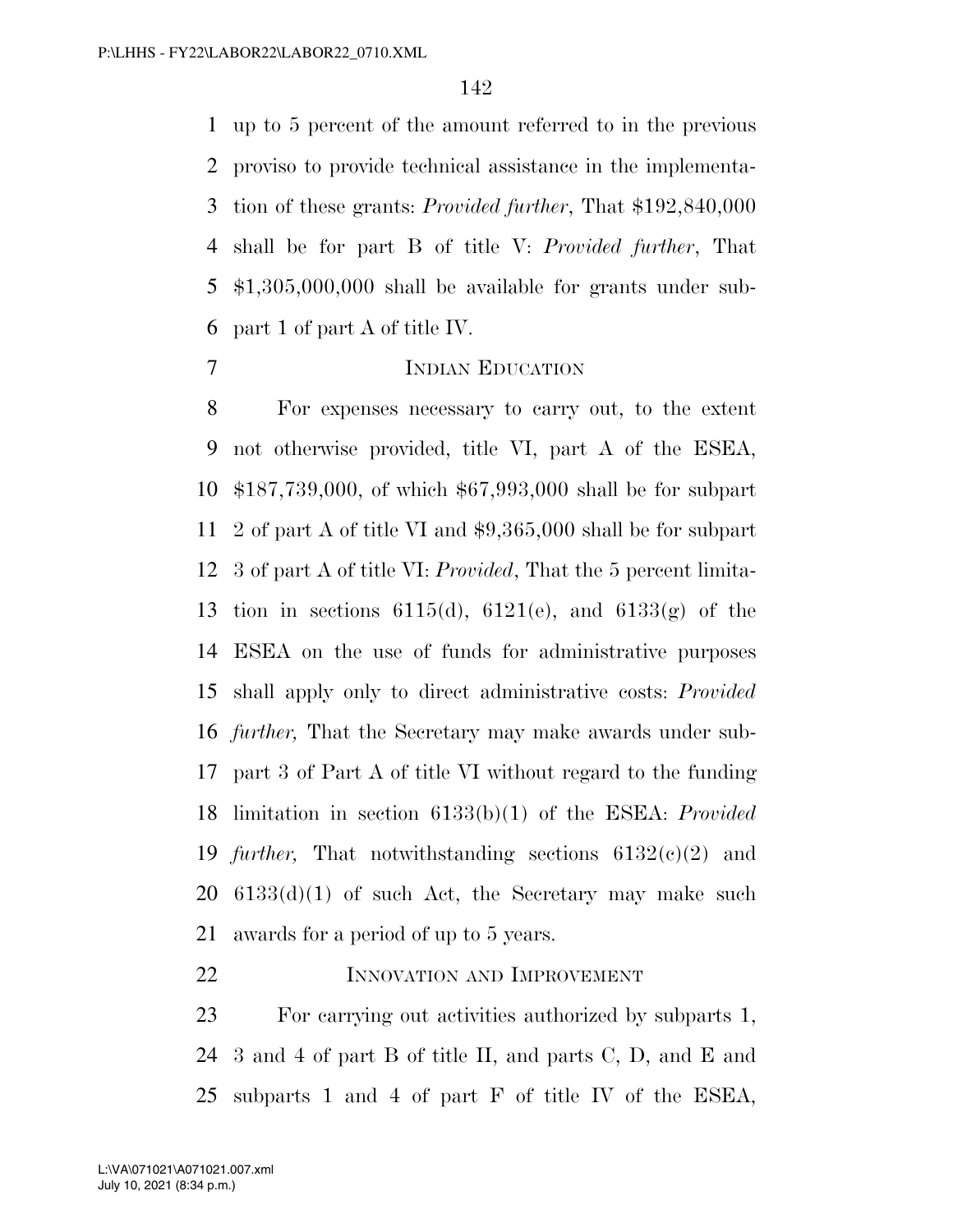\$1,297,276,000: *Provided*, That \$300,500,000 shall be for subparts 1, 3 and 4 of part B of title II and shall be made available without regard to sections 2201, 2231(b) and 2241: *Provided further*, That \$642,776,000 shall be for parts C, D, and E and subpart 4 of part F of title IV, and shall be made available without regard to sections 4311, 4409(a), and 4601 of the ESEA: *Provided further*, That notwithstanding section 4601(b), \$254,000,000 shall be available through December 31, 2022 for subpart 1 of part F of title IV: *Provided further,* That \$100,000,000 shall be for competitive grants to local educational agen- cies and State educational agencies to reduce racial and socioeconomic segregation across and within school dis-tricts.

# SAFE SCHOOLS AND CITIZENSHIP EDUCATION

 For carrying out activities authorized by subparts 2 and 3 of part F of title IV of the ESEA, \$1,666,000,000: *Provided*, That \$1,127,000,000 shall be available for sec- tion 4631, of which \$500,000,000 shall be for Mental Health Services Professional Demonstration Grants; \$500,000,000 shall be for School-Based Mental Health Services Grants; and up to \$5,000,000, to remain avail- able until expended, shall be for the Project School Emer- gency Response to Violence (Project SERV) program: *Provided further*, That \$443,000,000 shall be available for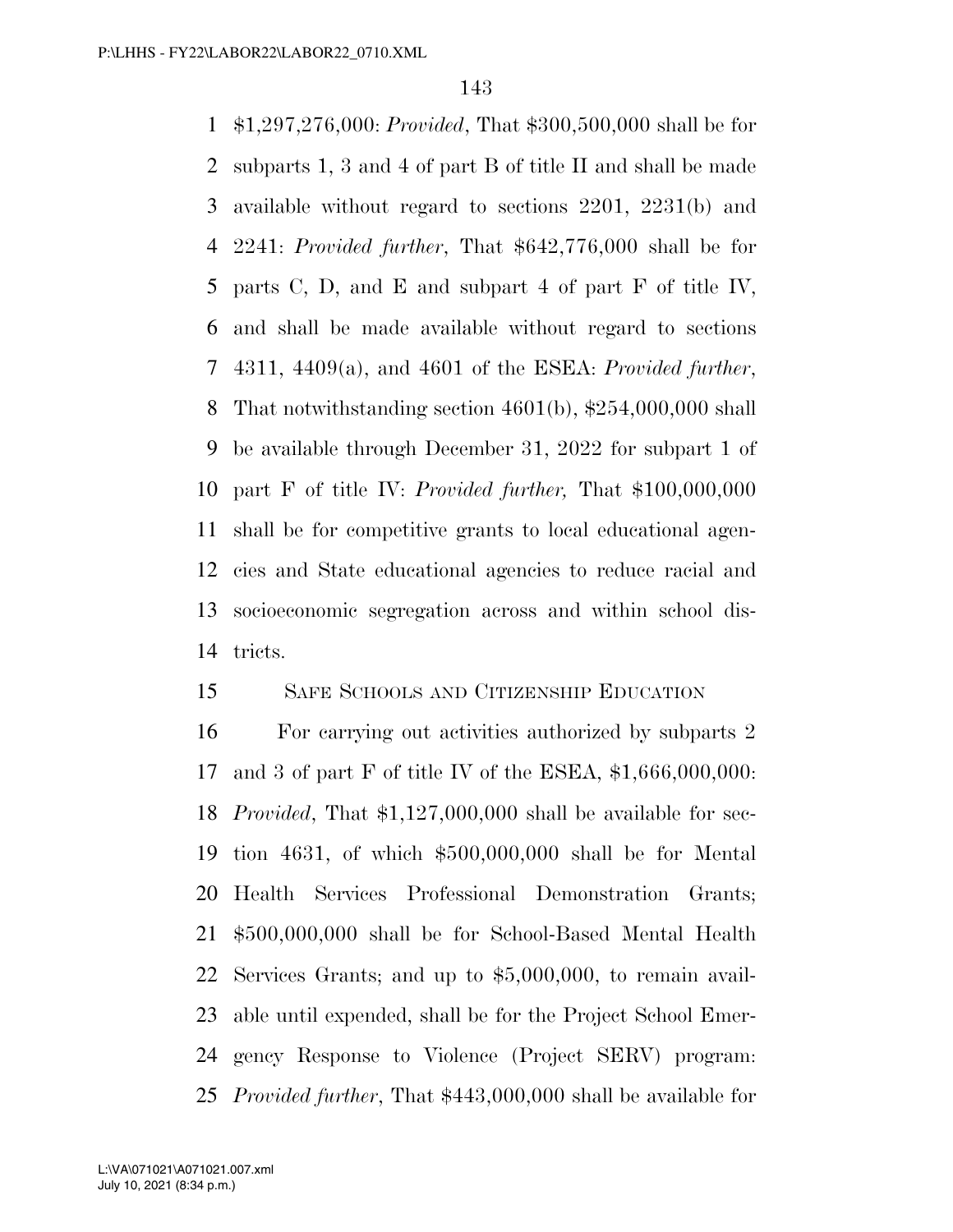section 4625: *Provided further*, That \$96,000,000 shall be available through December 31, 2022, for section 4624: *Provided further,* That \$5,000,000 of the funds made available in the preceding proviso shall be available for planning grants consistent with section 4624(d)(1) of the ESEA, which shall include as a required activity the needs 7 analysis specified in section  $4624(a)(4)$ .

# 8 ENGLISH LANGUAGE ACQUISITION

 For carrying out part A of title III of the ESEA, \$1,000,000,000, which shall become available on July 1, 2022, and shall remain available through September 30, 2023, except that 6.5 percent of such amount shall be available on October 1, 2021, and shall remain available through September 30, 2023, to carry out activities under 15 section  $3111(e)(1)(C)$ .

## SPECIAL EDUCATION

 For carrying out the Individuals with Disabilities Education Act (IDEA) and the Special Olympics Sport and Empowerment Act of 2004, \$17,200,256,000, of which \$7,488,516,000 shall become available on July 1, 2022, and shall remain available through September 30, 2023, and of which \$9,283,383,000 shall become available on October 1, 2022, and shall remain available through September 30, 2023, for academic year 2022–2023: *Pro-vided*, That the amount for section 611(b)(2) of the IDEA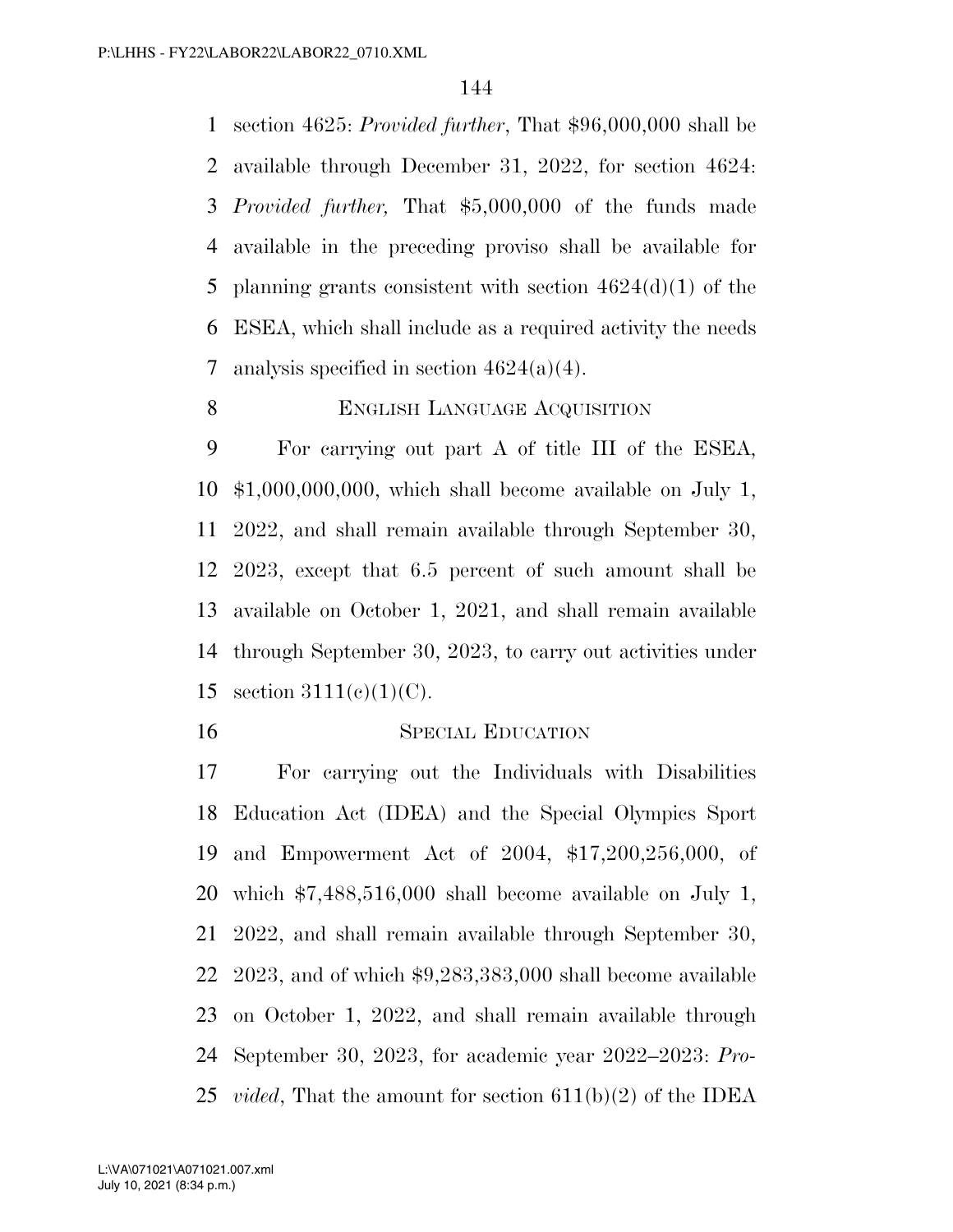shall be equal to the lesser of the amount available for that activity during fiscal year 2021, increased by the 3 amount of inflation as specified in section  $619(d)(2)(B)$  of the IDEA, or the percent change in the funds appro- priated under section 611(i) of the IDEA, but not less than the amount for that activity during fiscal year 2021: *Provided further*, That the Secretary shall, without regard to section 611(d) of the IDEA, distribute to all other 9 States (as that term is defined in section  $611(g)(2)$ ), sub- ject to the third proviso, any amount by which a State's allocation under section 611, from funds appropriated under this heading, is reduced under section  $612(a)(18)(B)$ , according to the following: 85 percent on the basis of the States' relative populations of children aged 3 through 21 who are of the same age as children with disabilities for whom the State ensures the avail- ability of a free appropriate public education under this part, and 15 percent to States on the basis of the States' relative populations of those children who are living in pov- erty: *Provided further*, That the Secretary may not dis- tribute any funds under the previous proviso to any State whose reduction in allocation from funds appropriated under this heading made funds available for such a dis- tribution: *Provided further*, That the States shall allocate such funds distributed under the second proviso to local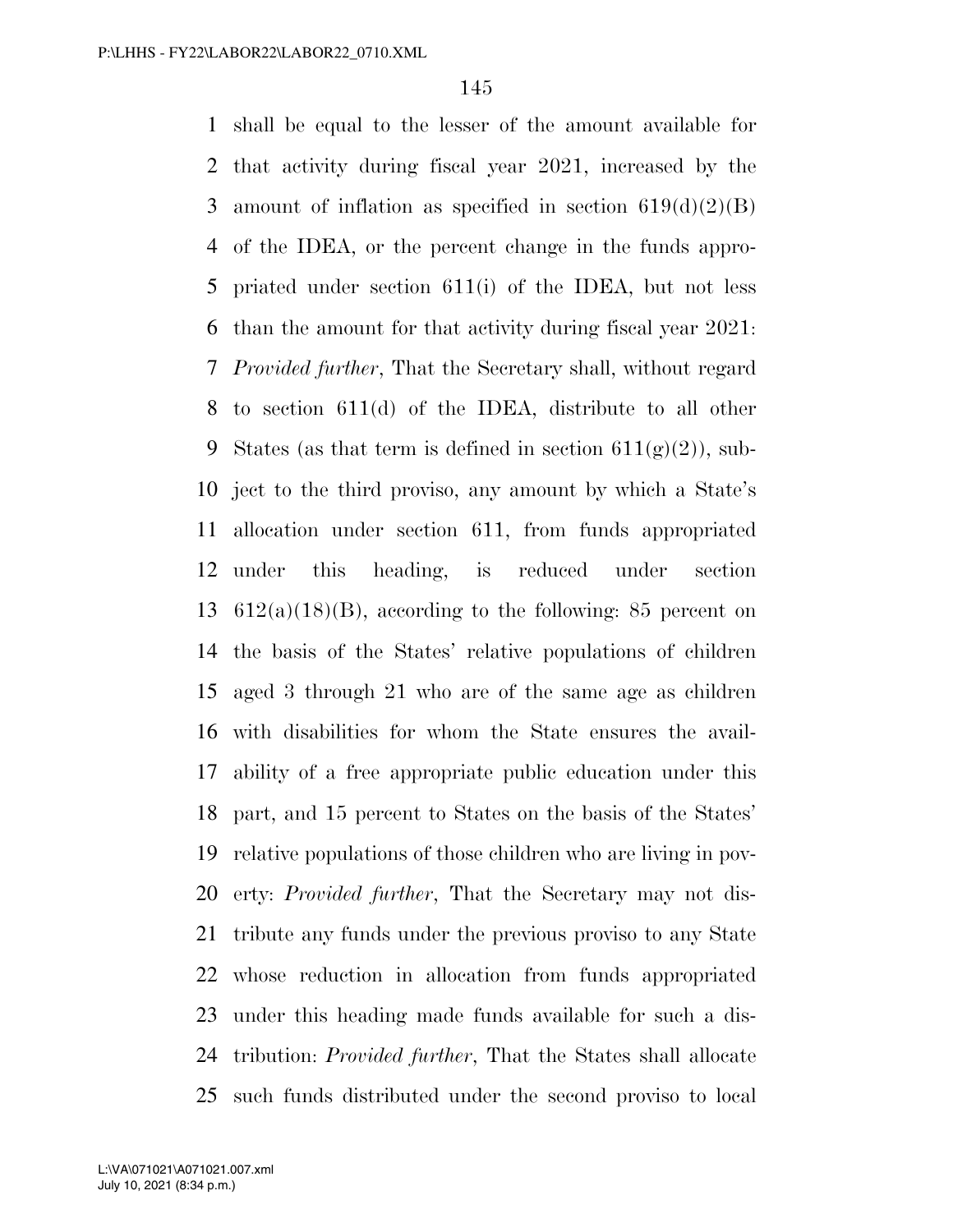educational agencies in accordance with section 611(f): *Provided further*, That the amount by which a State's allo- cation under section 611(d) of the IDEA is reduced under 4 section  $612(a)(18)(B)$  and the amounts distributed to States under the previous provisos in fiscal year 2012 or any subsequent year shall not be considered in calculating the awards under section 611(d) for fiscal year 2013 or for any subsequent fiscal years: *Provided further*, That, 9 notwithstanding the provision in section  $612(a)(18)(B)$  re- garding the fiscal year in which a State's allocation under section 611(d) is reduced for failure to comply with the 12 requirement of section  $612(a)(18)(A)$ , the Secretary may 13 apply the reduction specified in section  $612(a)(18)(B)$  over a period of consecutive fiscal years, not to exceed 5, until the entire reduction is applied: *Provided further*, That the Secretary may, in any fiscal year in which a State's alloca- tion under section 611 is reduced in accordance with sec-18 tion  $612(a)(18)(B)$ , reduce the amount a State may re-19 serve under section  $611(e)(1)$  by an amount that bears the same relation to the maximum amount described in that paragraph as the reduction under section  $612(a)(18)(B)$  bears to the total allocation the State would have received in that fiscal year under section 611(d) in the absence of the reduction: *Provided further*, That the Secretary shall either reduce the allocation of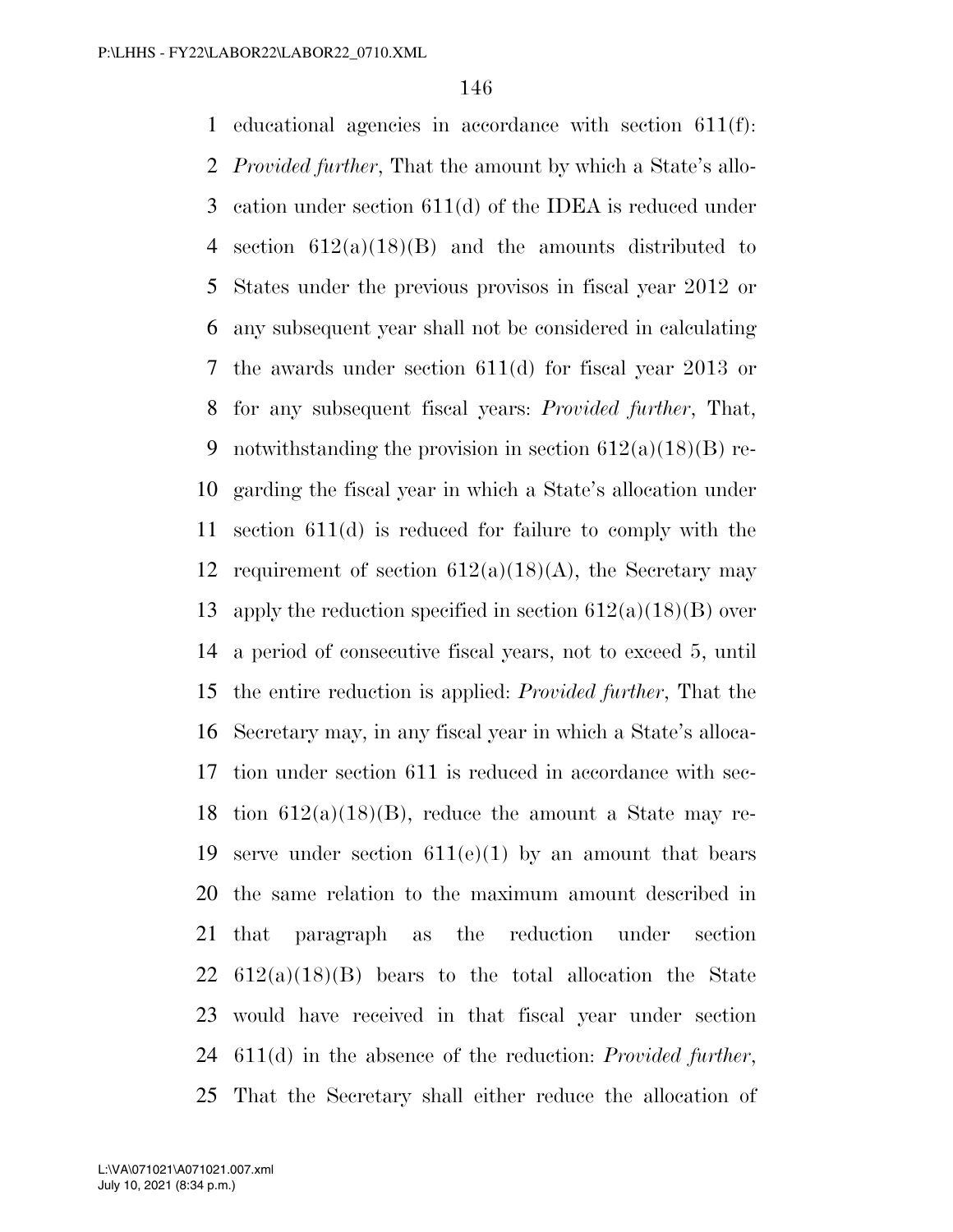funds under section 611 for any fiscal year following the fiscal year for which the State fails to comply with the 3 requirement of section  $612(a)(18)(A)$  as authorized by 4 section  $612(a)(18)(B)$ , or seek to recover funds under sec- tion 452 of the General Education Provisions Act (20 U.S.C. 1234a): *Provided further*, That the funds reserved under 611(c) of the IDEA may be used to provide tech- nical assistance to States to improve the capacity of the States to meet the data collection requirements of sections 616 and 618 and to administer and carry out other serv- ices and activities to improve data collection, coordination, quality, and use under parts B and C of the IDEA: *Pro- vided further*, That the Secretary may use funds made available for the State Personnel Development Grants pro- gram under part D, subpart 1 of IDEA to evaluate pro- gram performance under such subpart: *Provided further*, That States may use funds reserved for other State-level 18 activities under sections  $611(e)(2)$  and  $619(f)$  of the IDEA to make subgrants to local educational agencies, institu- tions of higher education, other public agencies, and pri- vate non-profit organizations to carry out activities au- thorized by those sections: *Provided further*, That, not-23 withstanding section  $643(e)(2)(A)$  of the IDEA, if 5 or fewer States apply for grants pursuant to section 643(e) of such Act, the Secretary shall provide a grant to each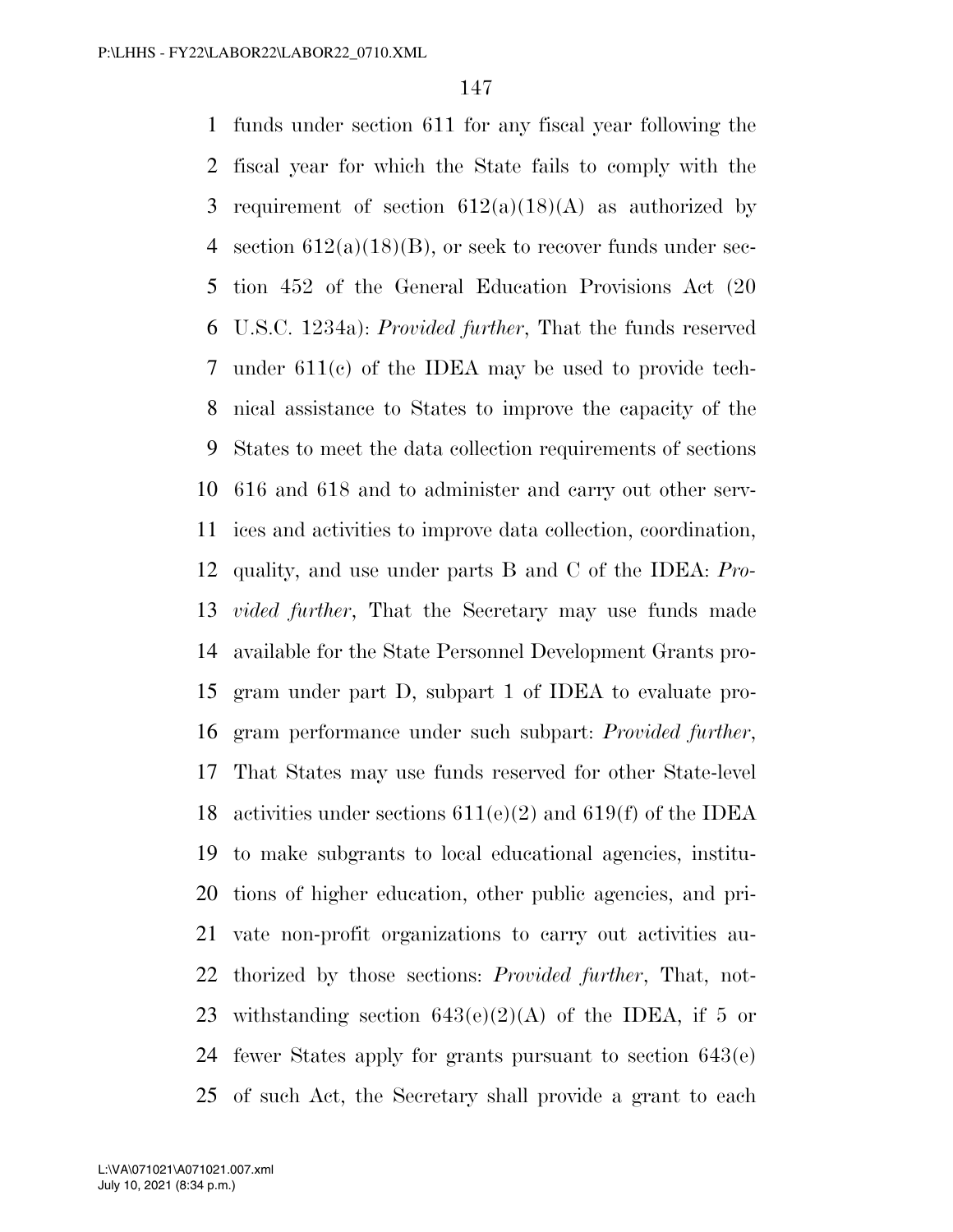State in an amount equal to the maximum amount de- scribed in section 643(e)(2)(B) of such Act: *Provided fur- ther*, That if more than 5 States apply for grants pursuant to section 643(e) of the IDEA, the Secretary shall award funds to those States on the basis of the States' relative populations of infants and toddlers except that no such State shall receive a grant in excess of the amount de- scribed in section 643(e)(2)(B) of such Act: *Provided fur- ther*, That States may use funds allotted under section 643(c) of the IDEA to make subgrants to local edu- cational agencies, institutions of higher education, other public agencies, and private non-profit organizations to carry out activities authorized by section 638 of IDEA: *Provided further,* That, notwithstanding section 638 of the IDEA, any State receiving a grant under section 633 of the IDEA must reserve not less than 10 percent of its award for use in a manner described in a State plan, ap- proved by the Secretary, to ensure equitable access to and participation in part C services in the State, particularly for populations that have been traditionally underrep- resented in the program: *Provided further,* That, notwith- standing section 632(4)(B) of the IDEA, a State receiving a grant under section 633 of the IDEA may establish a system of payments but may not include in that system family fees or out-of-pocket costs to families for early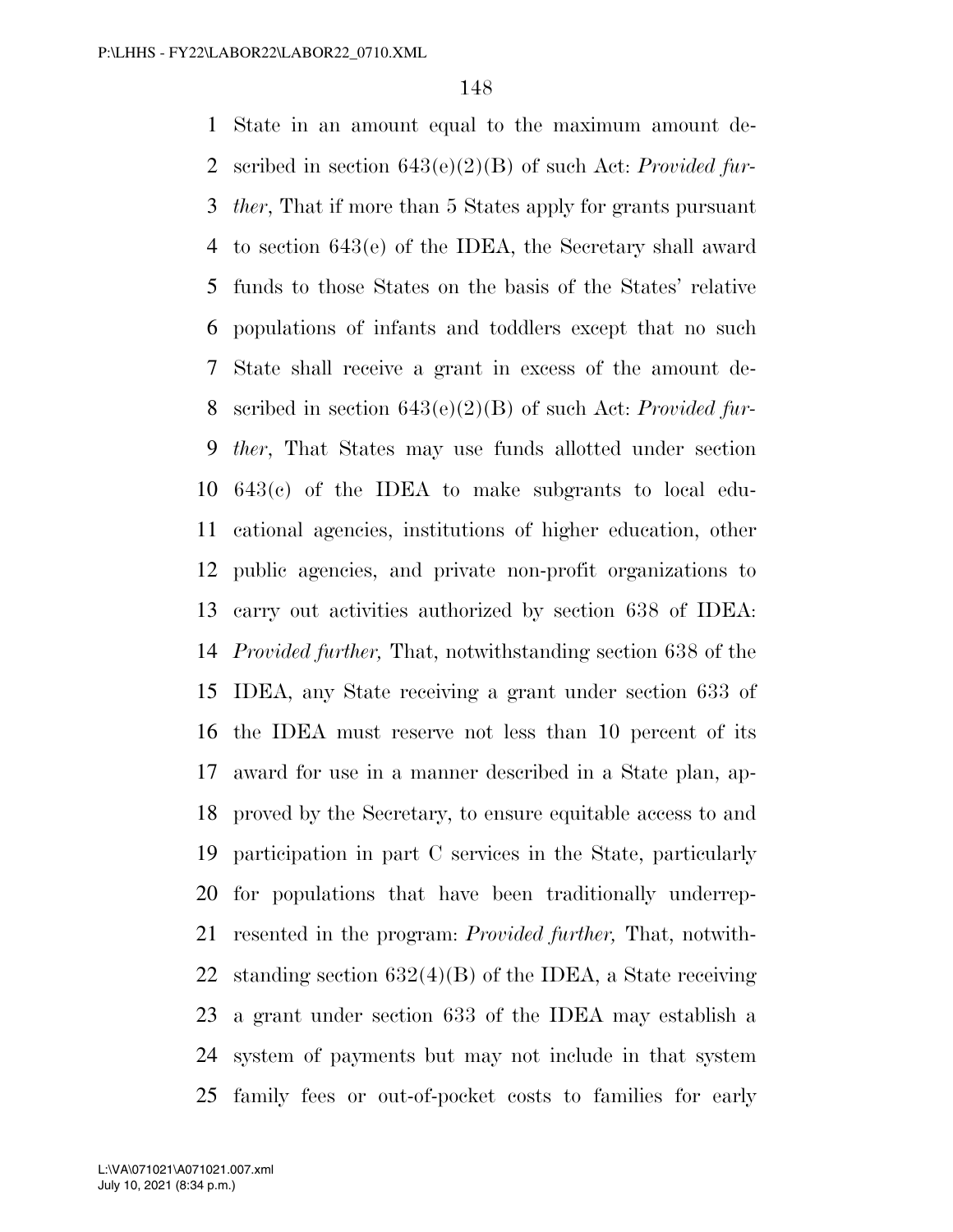intervention services: *Provided further,* That any State seeking to amend its eligibility criteria under section  $3\quad635(a)(1)$  of the IDEA in such a way that would have the effect of reducing the number of infants and families who are eligible under part C must conduct the public par-6 ticipation under section  $637(a)(8)$  of the IDEA at least 24 months prior to implementing such a change: *Provided further,* That, notwithstanding section 638 of the IDEA, a State may use funds it receives under section 633 of the IDEA to offer continued early intervention services to a child who previously received services under part C of the IDEA from age 3 until the beginning of the school year following the child's third birthday without regard to the procedures in section 635(c) of the IDEA.

15 REHABILITATION SERVICES

# For carrying out, to the extent not otherwise pro- vided, the Rehabilitation Act of 1973 and the Helen Keller National Center Act, \$3,896,820,000, of which \$3,719,121,000 shall be for grants for vocational rehabili- tation services under title I of the Rehabilitation Act: *Pro- vided*, That the Secretary may use amounts provided in this Act that remain available subsequent to the reallot- ment of funds to States pursuant to section 110(b) of the Rehabilitation Act for innovative activities aimed at in-creasing competitive integrated employment as defined in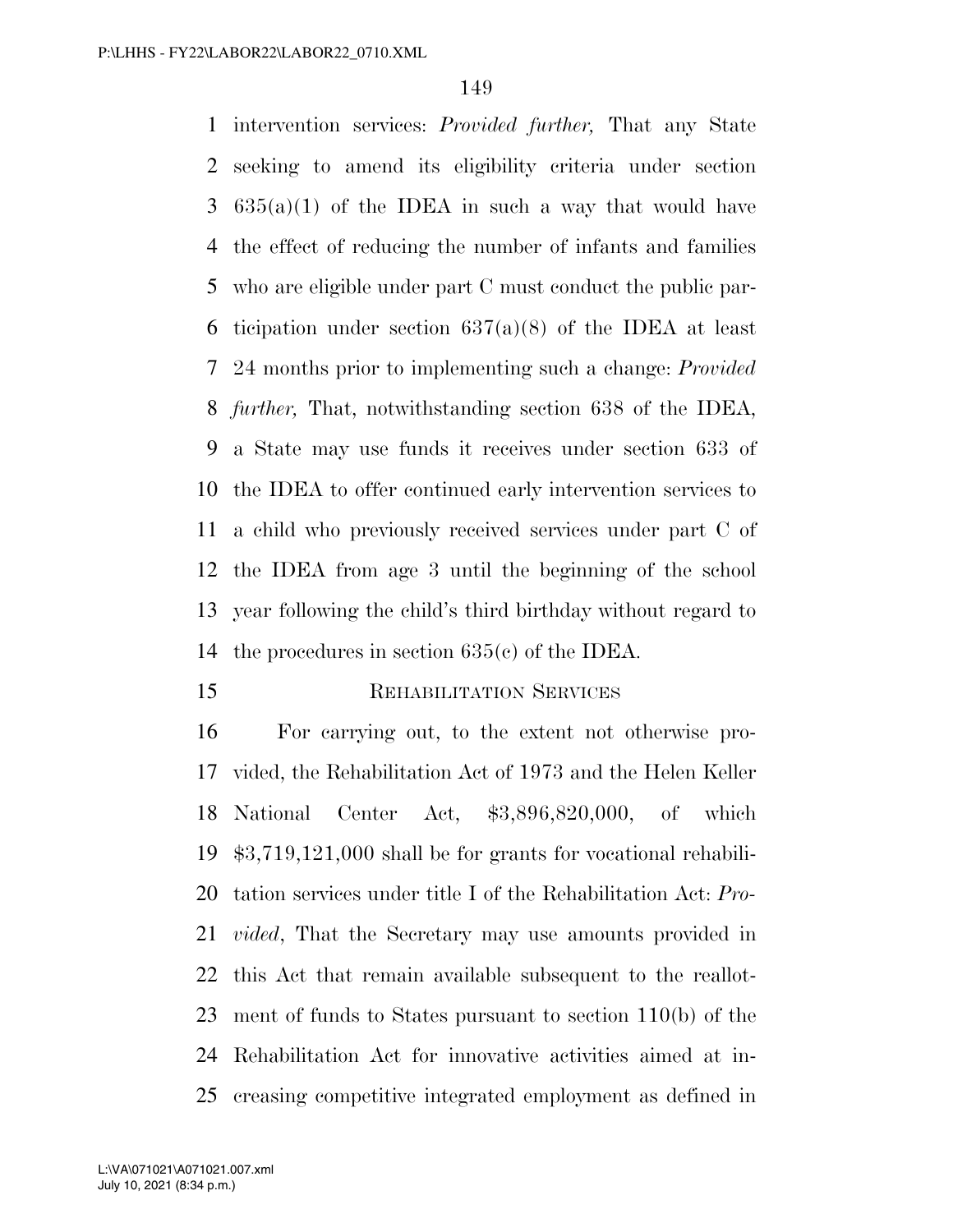| 1  | section 7 of such Act for youth and other individuals with         |
|----|--------------------------------------------------------------------|
| 2  | disabilities: <i>Provided further</i> , That States may award sub- |
| 3  | grants for a portion of the funds to other public and pri-         |
| 4  | vate, nonprofit entities: <i>Provided further</i> , That any funds |
| 5  | made available subsequent to reallotment for innovative            |
| 6  | activities aimed at improving the outcomes of individuals          |
| 7  | with disabilities shall remain available until September 30,       |
| 8  | 2023.                                                              |
| 9  | SPECIAL INSTITUTIONS FOR PERSONS WITH                              |
| 10 | <b>DISABILITIES</b>                                                |
| 11 | AMERICAN PRINTING HOUSE FOR THE BLIND                              |
| 12 | For carrying out the Act to Promote the Education                  |
| 13 | of the Blind of March 3, 1879, \$37,431,000.                       |
| 14 | NATIONAL TECHNICAL INSTITUTE FOR THE DEAF                          |
| 15 | For the National Technical Institute for the Deaf                  |
| 16 | under titles I and II of the Education of the Deaf Act             |
|    | 17 of 1986, \$84,500,000: Provided, That from the total            |
| 18 | amount available, the Institute may at its discretion use          |
| 19 | funds for the endowment program as authorized under                |
| 20 | section 207 of such Act.                                           |
| 21 | GALLAUDET UNIVERSITY                                               |
| 22 | For the Kendall Demonstration Elementary School,                   |
| 23 | the Model Secondary School for the Deaf, and the partial           |
| 24 | support of Gallaudet University under titles I and II of           |
| 25 | the Education of the Deaf Act of 1986, $$143,361,000$ :            |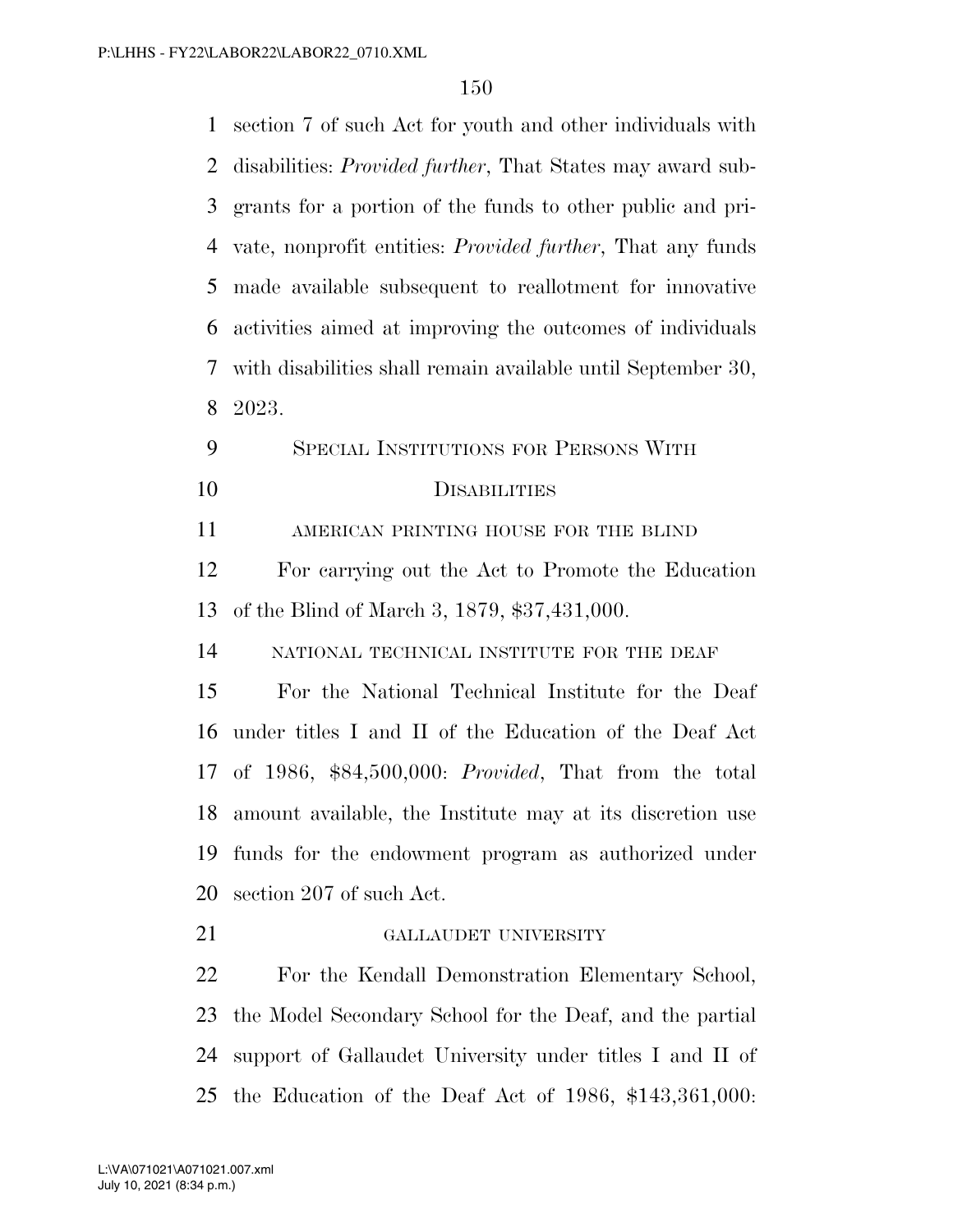*Provided*, That from the total amount available, the Uni- versity may at its discretion use funds for the endowment program as authorized under section 207 of such Act.

#### CAREER, TECHNICAL, AND ADULT EDUCATION

 For carrying out, to the extent not otherwise pro- vided, the Carl D. Perkins Career and Technical Edu- cation Act of 2006 (''Perkins Act'') and the Adult Edu- cation and Family Literacy Act (''AEFLA''), \$2,238,981,000, of which \$1,447,981,000 shall become available on July 1, 2022, and shall remain available through September 30, 2023, and of which \$791,000,000 shall become available on October 1, 2022, and shall re- main available through September 30, 2023: *Provided*, That \$100,000,000 shall be for competitive grants for local educational agencies to carry out evidence-based mid- dle and high school career and technical education innova- tion programs: *Provided further,* That section 3(20) of the Perkins Act shall be applied as if the term ''eligible insti- tution'' includes an apprenticeship program that is reg- istered under the National Apprenticeship Act and accred- ited by an agency recognized by the Secretary of Edu- cation: *Provided further*, That of the amounts made avail- able for AEFLA, \$38,712,000 shall be for national leader-ship activities under section 242.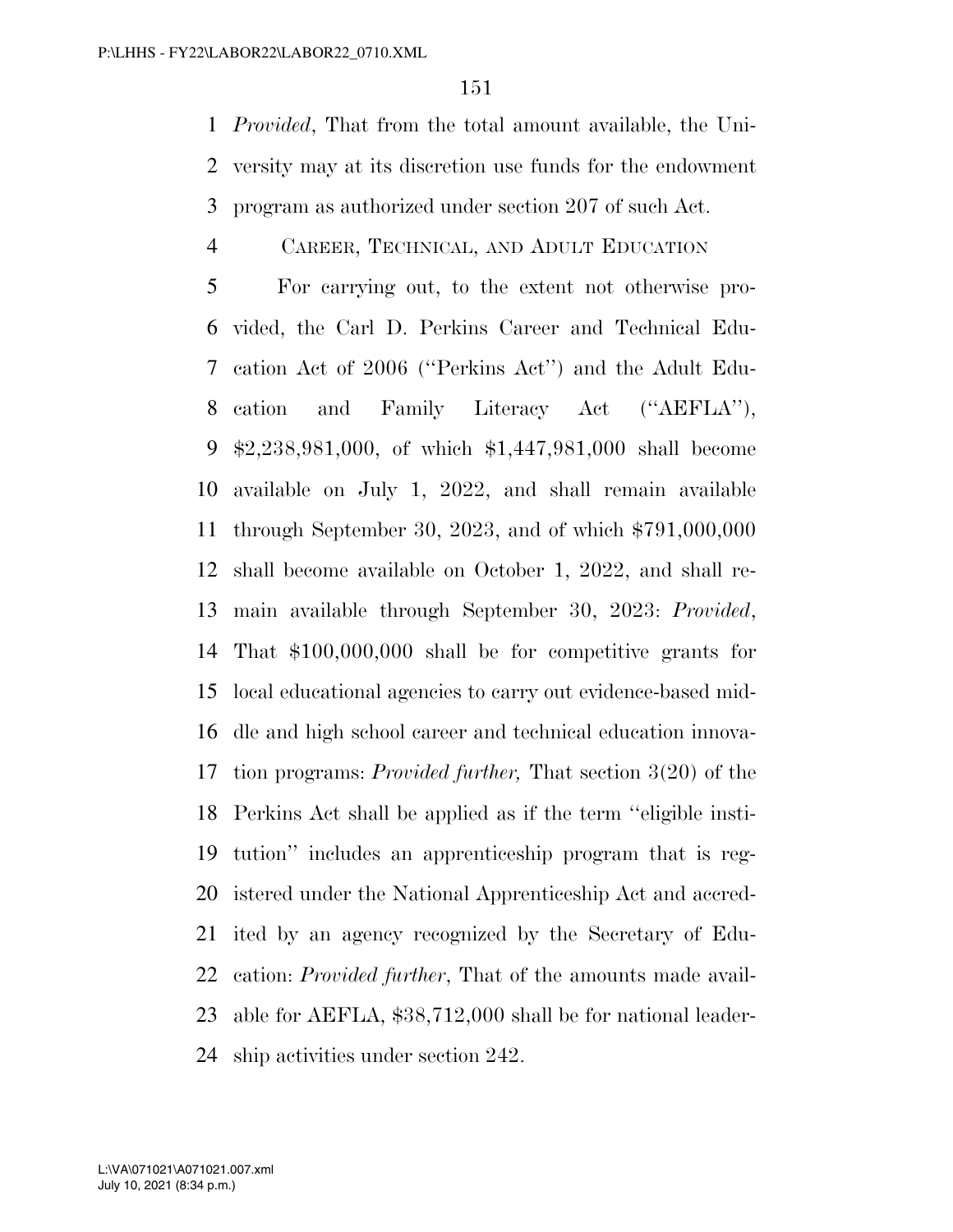STUDENT FINANCIAL ASSISTANCE

 For carrying out subparts 1, 3, and 10 of part A, and part C of title IV of the HEA, \$27,187,352,000 which shall remain available through September 30, 2023.

 The maximum Pell Grant for which a student shall be eligible during award year 2022-2023 shall be \$5,835. STUDENT AID ADMINISTRATION

 For Federal administrative expenses to carry out part D of title I, and subparts 1, 3, 9, and 10 of part A, and parts B, C, D, and E of title IV of the HEA, and subpart 1 of part A of title VII of the Public Health Service Act, \$2,053,943,000, to remain available through September 30, 2023: *Provided*, That the Secretary shall allocate new student loan borrower accounts to eligible student loan servicers on the basis of their past performance compared to all loan servicers utilizing established common metrics, and on the basis of the capacity of each servicer to process new and existing accounts and compliance with Federal and State law: *Provided further*, That for student loan contracts awarded prior to October 1, 2017, the Secretary shall allow student loan borrowers who are consolidating Federal student loans to select from any student loan servicer to service their new consolidated student loan: *Provided further*, That in order to promote accountability and high-quality service to borrowers, the Secretary shall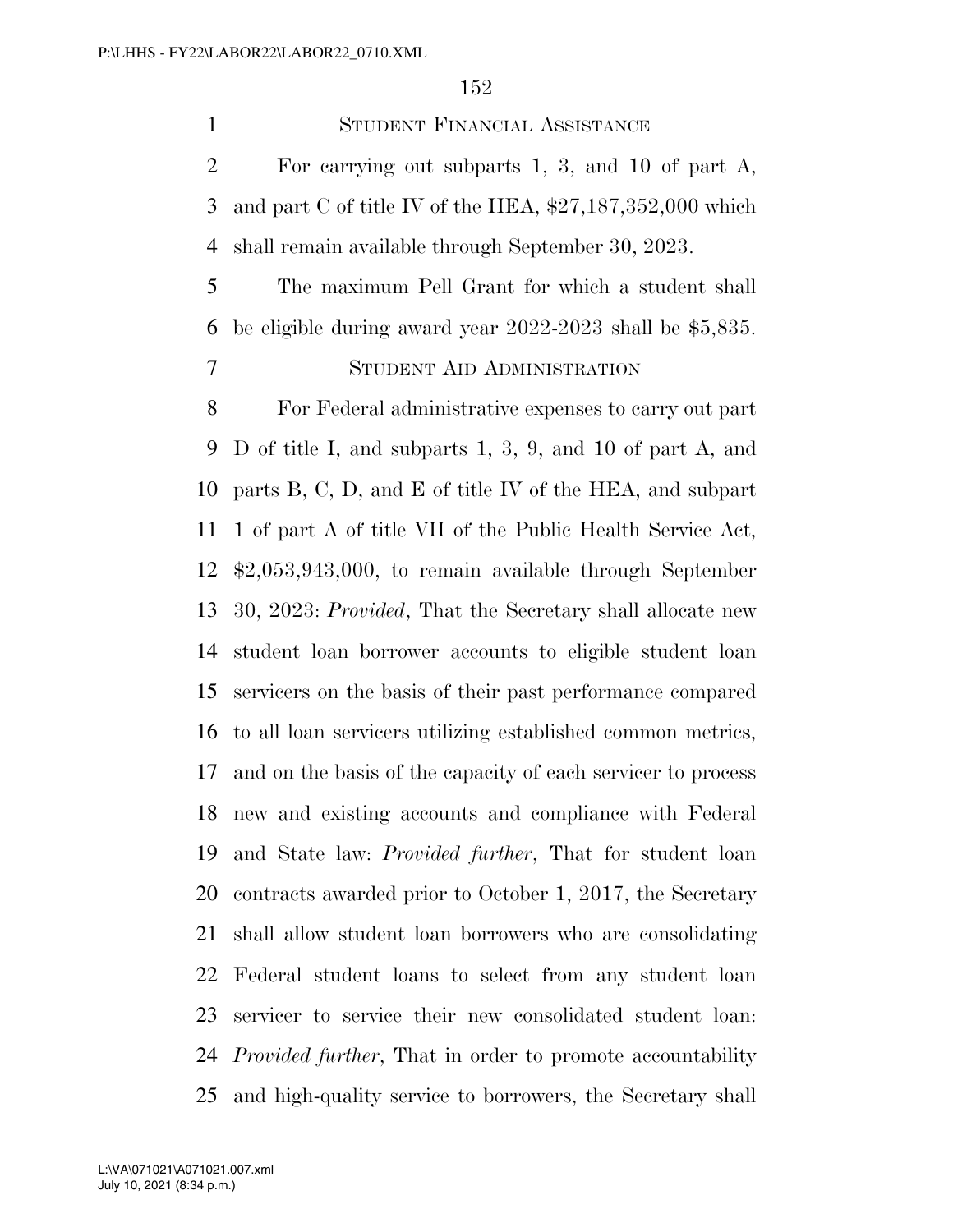not award funding for any contract solicitation for a new Federal student loan servicing environment, including the solicitation for the Federal Student Aid (FSA) Next Gen- eration Processing and Servicing Environment, unless such an environment provides for the participation of mul- tiple student loan servicers that contract directly with the Department of Education: *Provided further*, That the De- partment shall re-allocate accounts from servicers for re- curring non-compliance with FSA guidelines, contractual requirements, and Federal and State laws, including for failure to sufficiently inform borrowers of available repay- ment options: *Provided further*, That such servicers shall be evaluated based on their ability to meet contract re- quirements (including an understanding of Federal and State law), future performance on the contracts, and his- tory of compliance with applicable consumer protections laws, including Federal and State law: *Provided further*, That to the extent FSA permits student loan servicing subcontracting, FSA shall hold prime contractors account- able for meeting the requirements of the contract, and the performance and expectations of subcontractors shall be accounted for in the prime contract and in the overall per- formance of the prime contractor: *Provided further*, That FSA shall ensure that the Next Generation Processing and Servicing Environment, or any new Federal loan serv-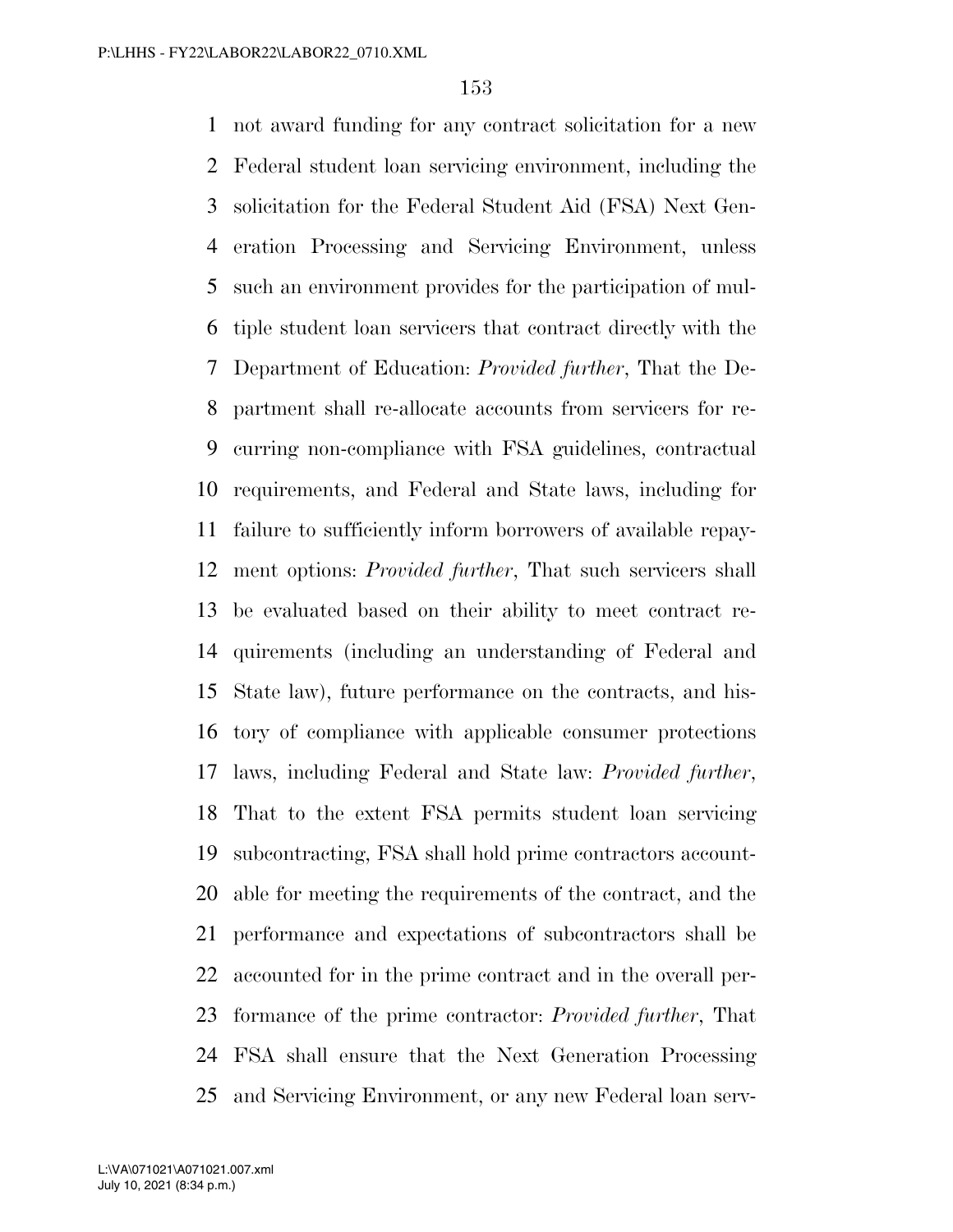icing environment, incentivize more support to borrowers at risk of delinquency or default: *Provided further*, That FSA shall ensure that in such environment contractors have the capacity to meet and are held accountable for performance on service levels; are held accountable for and have a history of compliance with applicable consumer pro- tection laws, including Federal and State law; and have relevant experience and demonstrated effectiveness: *Pro- vided further*, That the Secretary shall provide quarterly briefings to the Committees on Appropriations and Edu- cation and Labor of the House of Representatives and the Committees on Appropriations and Health, Education, Labor, and Pensions of the Senate on general progress related to solicitations for Federal student loan servicing contracts: *Provided further*, That FSA shall strengthen transparency through expanded publication of aggregate data on student loan and servicer performance: *Provided further*, That not later than 60 days after enactment of this Act, FSA shall provide to the Committees on Appro- priations of the House of Representatives and the Senate a detailed spend plan of anticipated uses of funds made available in this account for fiscal year 2022 and provide quarterly updates on this plan (including contracts award- ed, change orders, bonuses paid to staff, reorganization costs, and any other activity carried out using amounts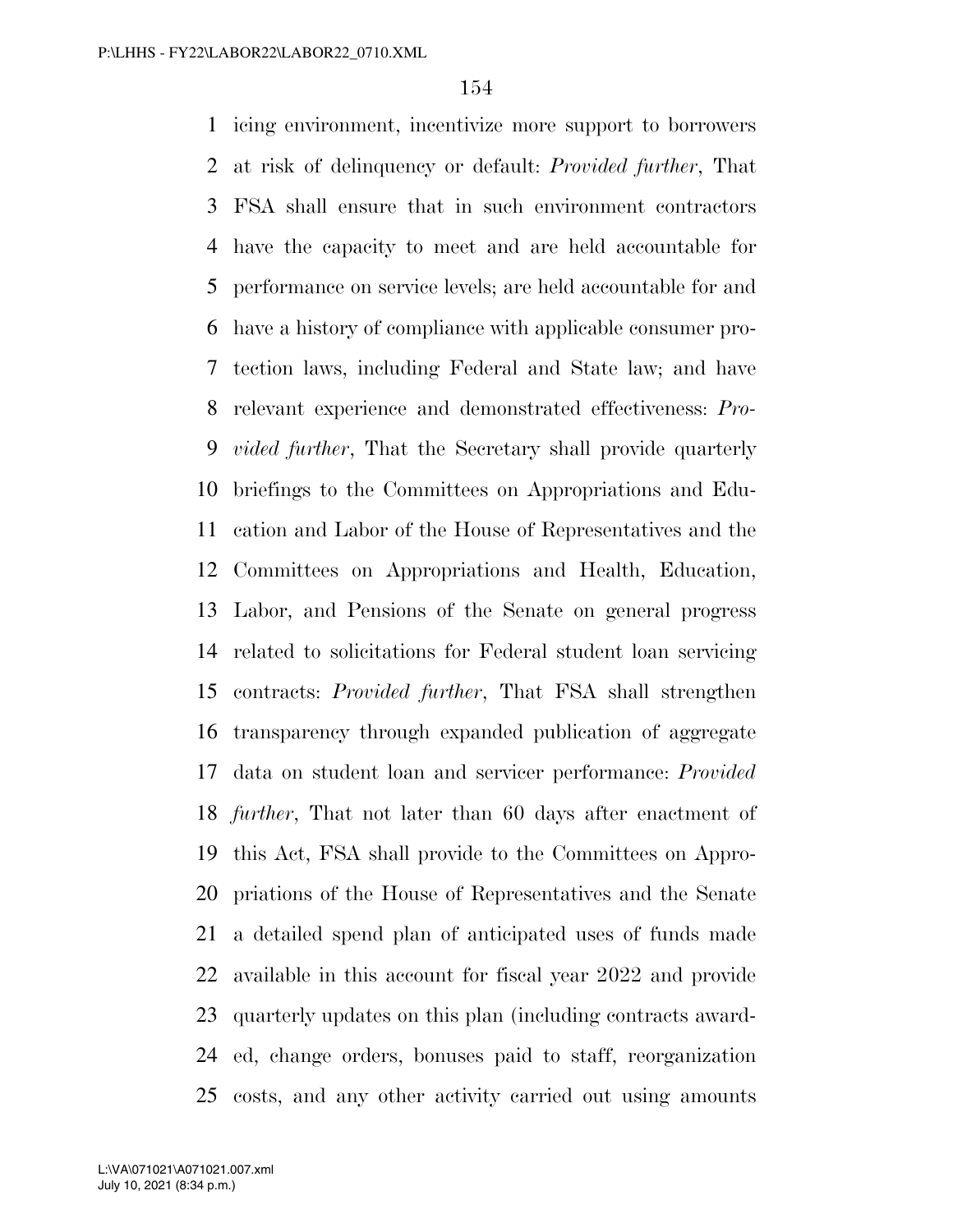provided under this heading for fiscal year 2022): *Pro- vided further*, That the FSA Next Generation Processing and Servicing Environment, or any new Federal student loan servicing environment, shall include accountability measures that account for the performance of the portfolio and contractor compliance with FSA guidelines.

#### HIGHER EDUCATION

 For carrying out, to the extent not otherwise pro- vided, titles II, III, IV, V, VI, VII, and VIII of the HEA, the Mutual Educational and Cultural Exchange Act of 1961, and section 117 of the Perkins Act, \$3,430,757,000, of which \$168,015,000 shall remain available through December 31, 2022: *Provided*, That not- withstanding any other provision of law, funds made avail- able in this Act to carry out title VI of the HEA and sec- tion 102(b)(6) of the Mutual Educational and Cultural Exchange Act of 1961 may be used to support visits and study in foreign countries by individuals who are partici- pating in advanced foreign language training and inter- national studies in areas that are vital to United States national security and who plan to apply their language skills and knowledge of these countries in the fields of gov- ernment, the professions, or international development: *Provided further*, That of the funds referred to in the pre-ceding proviso up to 1 percent may be used for program

July 10, 2021 (8:34 p.m.) L:\VA\071021\A071021.007.xml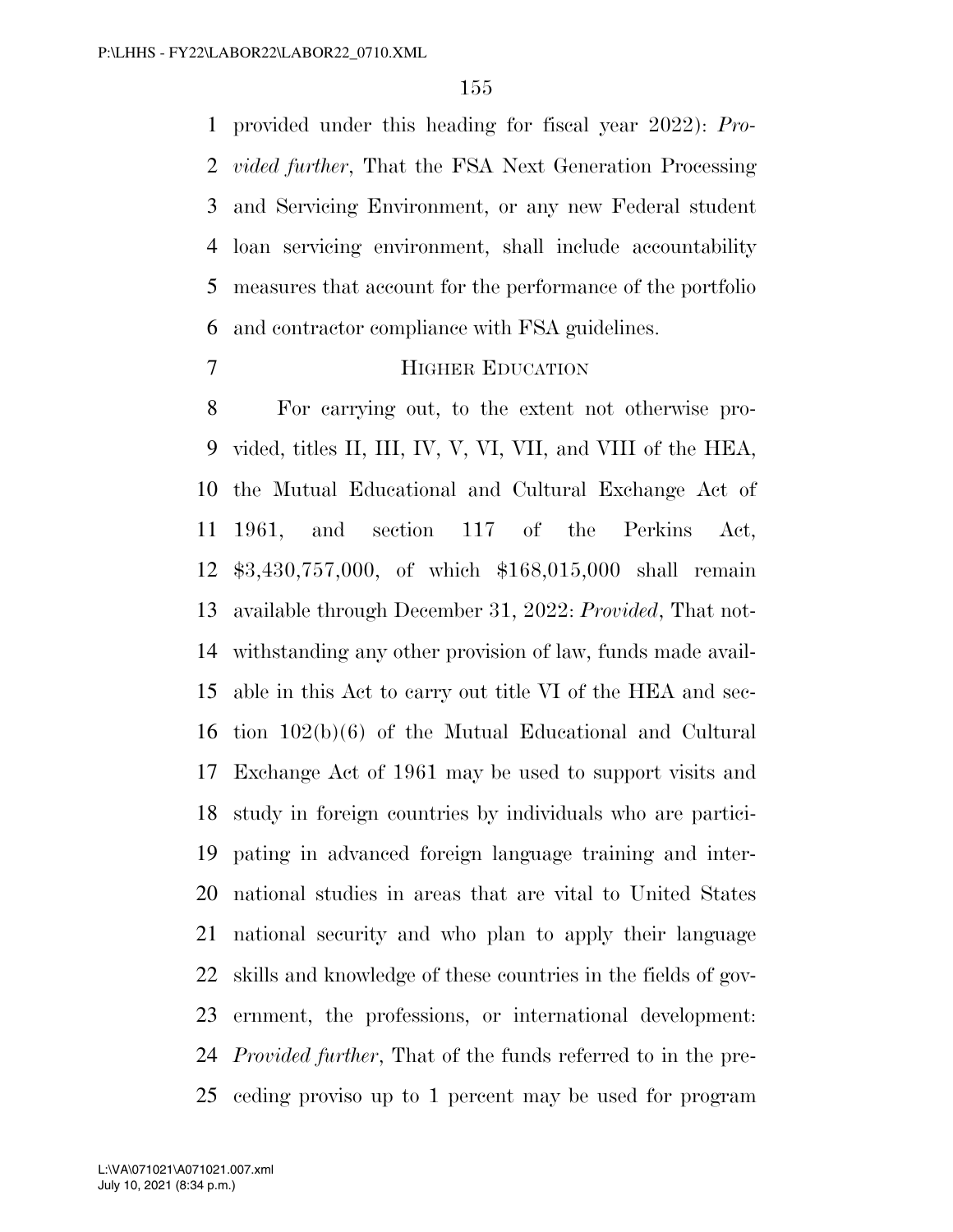evaluation, national outreach, and information dissemina- tion activities: *Provided further*, That up to 1.5 percent of the funds made available under chapter 2 of subpart 2 of part A of title IV of the HEA may be used for evalua- tion: *Provided further*, That section 313(d) of the HEA shall not apply to an institution of higher education that is eligible to receive funding under section 318 of the HEA: *Provided further,* That of the amounts made avail- able under this heading, \$92,015,000 shall be used for the projects, and in the amounts, specified under the heading ''Higher Education'' in the report accompanying this Act, and of which up to \$1,000,000 may be used for related agency administrative expenses: *Provided further*, That none of the funds made available for projects described in the preceding proviso shall be subject to section 302 of this Act.

#### **HOWARD UNIVERSITY**

 For partial support of Howard University, \$411,018,000, of which not less than \$3,405,000 shall be for a matching endowment grant pursuant to the Howard University Endowment Act and shall remain available until expended.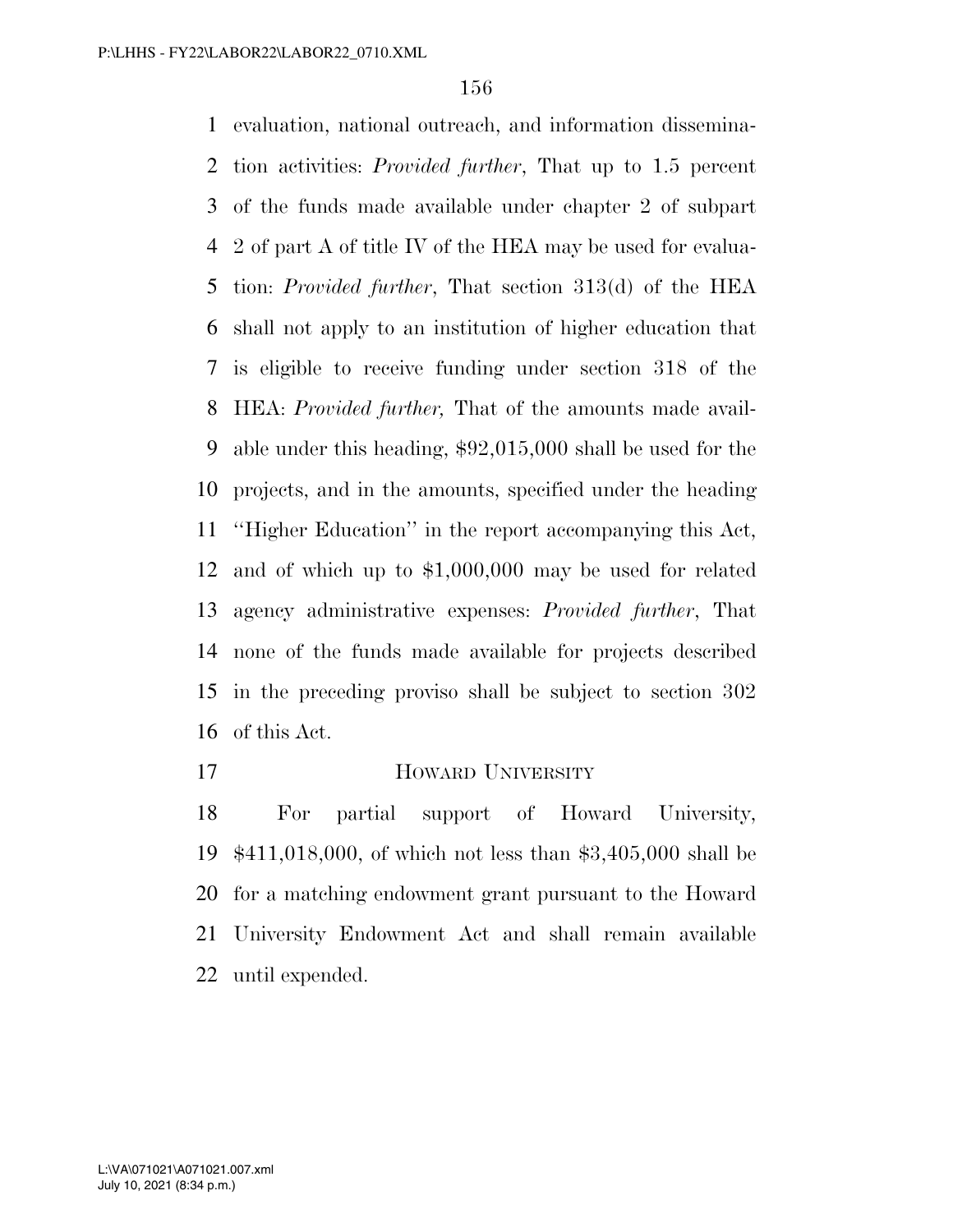COLLEGE HOUSING AND ACADEMIC FACILITIES LOANS PROGRAM For Federal administrative expenses to carry out ac- tivities related to existing facility loans pursuant to section 121 of the HEA, \$435,000. HISTORICALLY BLACK COLLEGE AND UNIVERSITY CAPITAL FINANCING PROGRAM ACCOUNT For the cost of guaranteed loans, \$24,150,000, as au- thorized pursuant to part D of title III of the HEA, which shall remain available through September 30, 2023: *Pro- vided*, That such costs, including the cost of modifying such loans, shall be as defined in section 502 of the Con- gressional Budget Act of 1974: *Provided further*, That these funds are available to subsidize total loan principal, any part of which is to be guaranteed, not to exceed \$328,571,000: *Provided further*, That these funds may be used to support loans to public and private Historically Black Colleges and Universities without regard to the limi- tations within section 344(a) of the HEA. In addition, for administrative expenses to carry out

 the Historically Black College and University Capital Fi- nancing Program entered into pursuant to part D of title III of the HEA, \$334,000.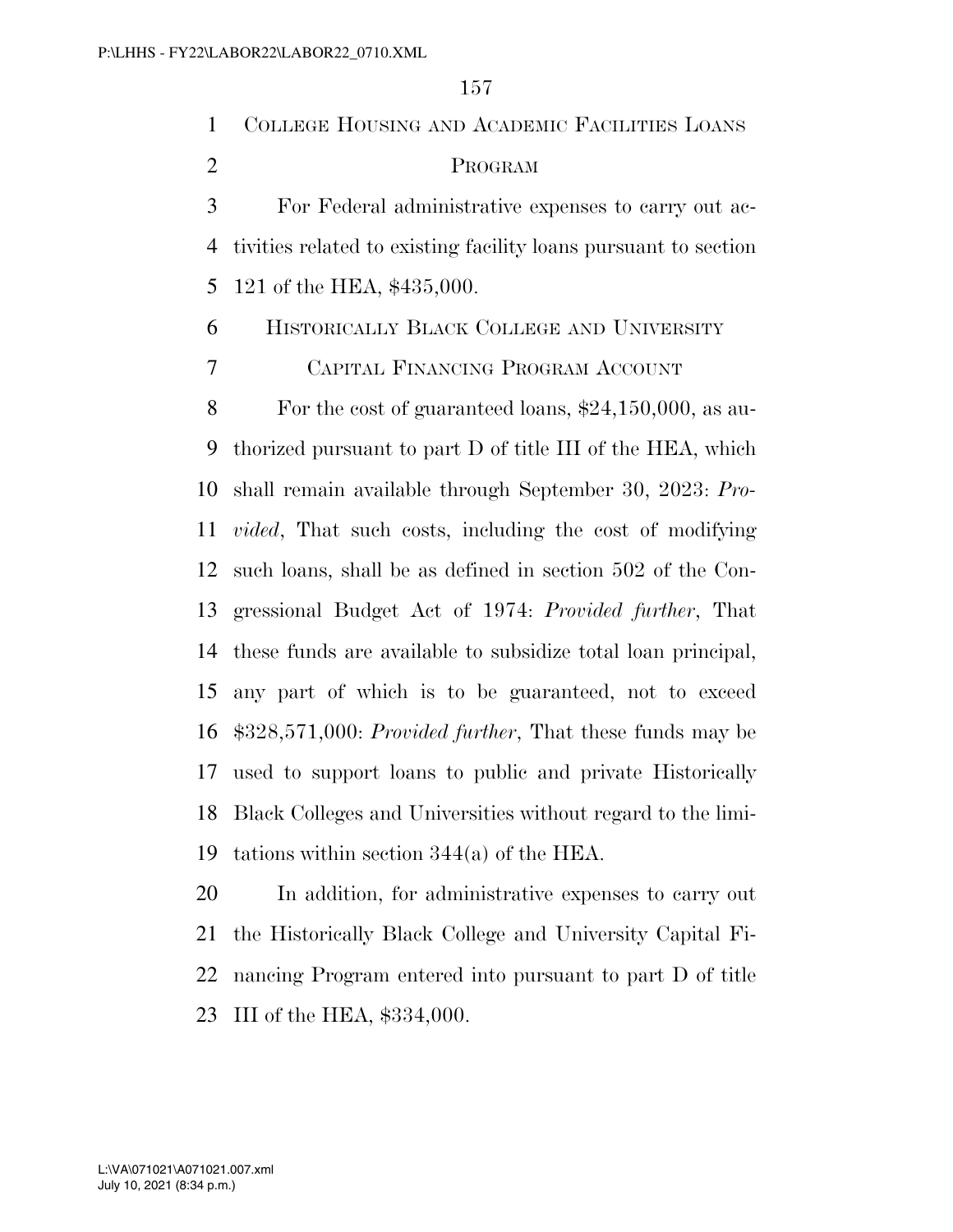### **INSTITUTE OF EDUCATION SCIENCES**

 For carrying out activities authorized by the Edu- cation Sciences Reform Act of 2002, the National Assess- ment of Educational Progress Authorization Act, section 208 of the Educational Technical Assistance Act of 2002, and section 664 of the Individuals with Disabilities Edu- cation Act, \$762,465,000, which shall remain available through September 30, 2023: *Provided*, That funds avail- able to carry out section 208 of the Educational Technical Assistance Act may be used to link Statewide elementary and secondary data systems with early childhood, postsec- ondary, and workforce data systems, or to further develop such systems: *Provided further*, That up to \$6,000,000 of the funds available to carry out section 208 of the Edu- cational Technical Assistance Act may be used for awards to public or private organizations or agencies to support activities to improve data coordination, quality, and use at the local, State, and national levels.

## DEPARTMENTAL MANAGEMENT

20 PROGRAM ADMINISTRATION

 For carrying out, to the extent not otherwise pro- vided, the Department of Education Organization Act, in- cluding rental of conference rooms in the District of Co- lumbia and hire of three passenger motor vehicles, \$480,000,000, of which up to \$13,000,000, to remain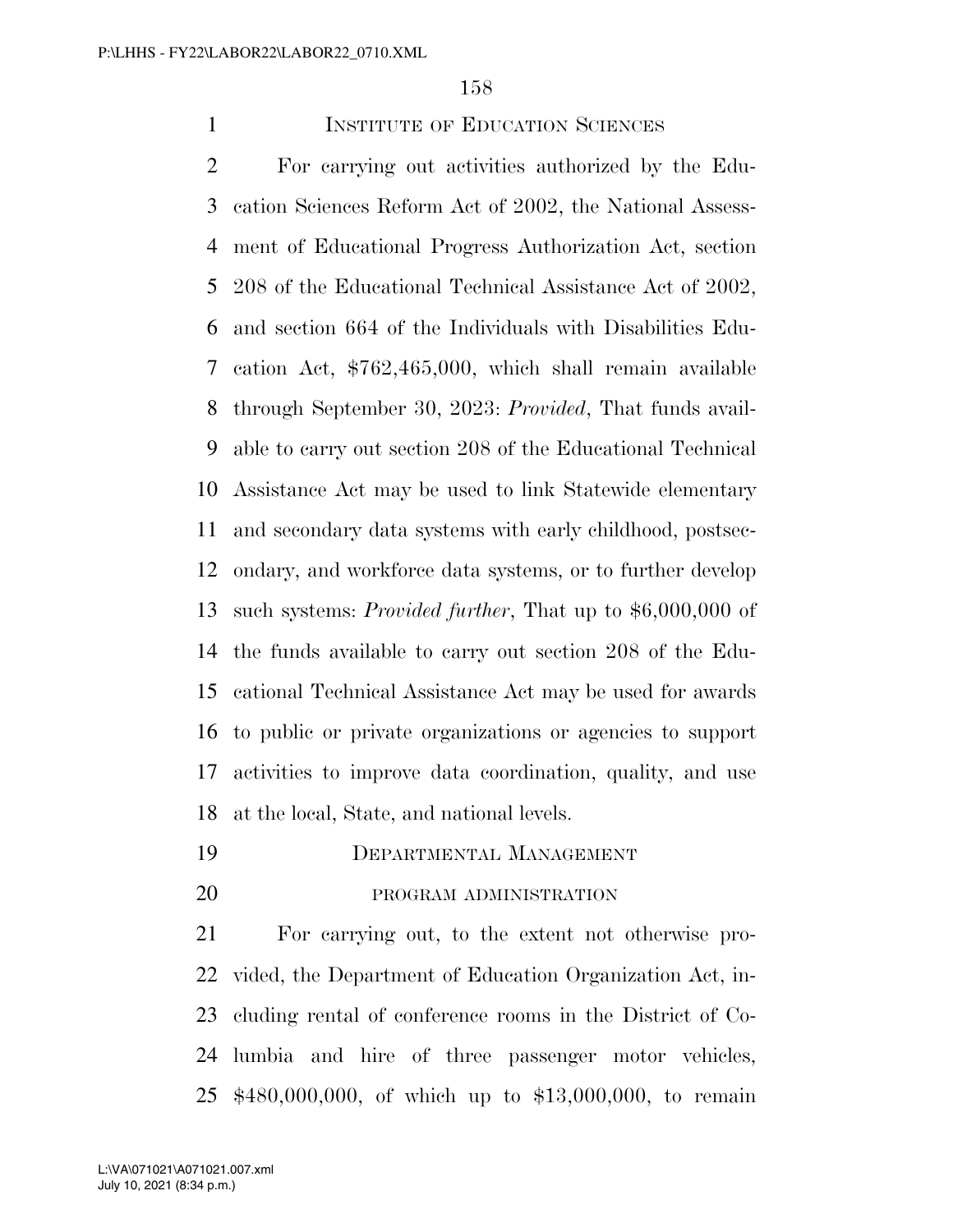available until expended, shall be available for relocation expenses, and for the renovation and repair of leased buildings: *Provided*, That, notwithstanding any other pro- vision of law, none of the funds provided by this Act or provided by previous Appropriations Acts to the Depart- ment of Education available for obligation or expenditure in the current fiscal year may be used for any activity re- lating to implementing a reorganization that decentralizes, reduces the staffing level, or alters the responsibilities, structure, authority, or functionality of the Budget Service of the Department of Education, relative to the organiza- tion and operation of the Budget Service as in effect on January 1, 2018.

### OFFICE FOR CIVIL RIGHTS

 For expenses necessary for the Office for Civil Rights, as authorized by section 203 of the Department of Education Organization Act, \$144,000,000.

18 OFFICE OF INSPECTOR GENERAL

 For expenses necessary for the Office of Inspector General, as authorized by section 212 of the Department of Education Organization Act, \$70,115,000, of which \$2,000,000 shall remain available until expended.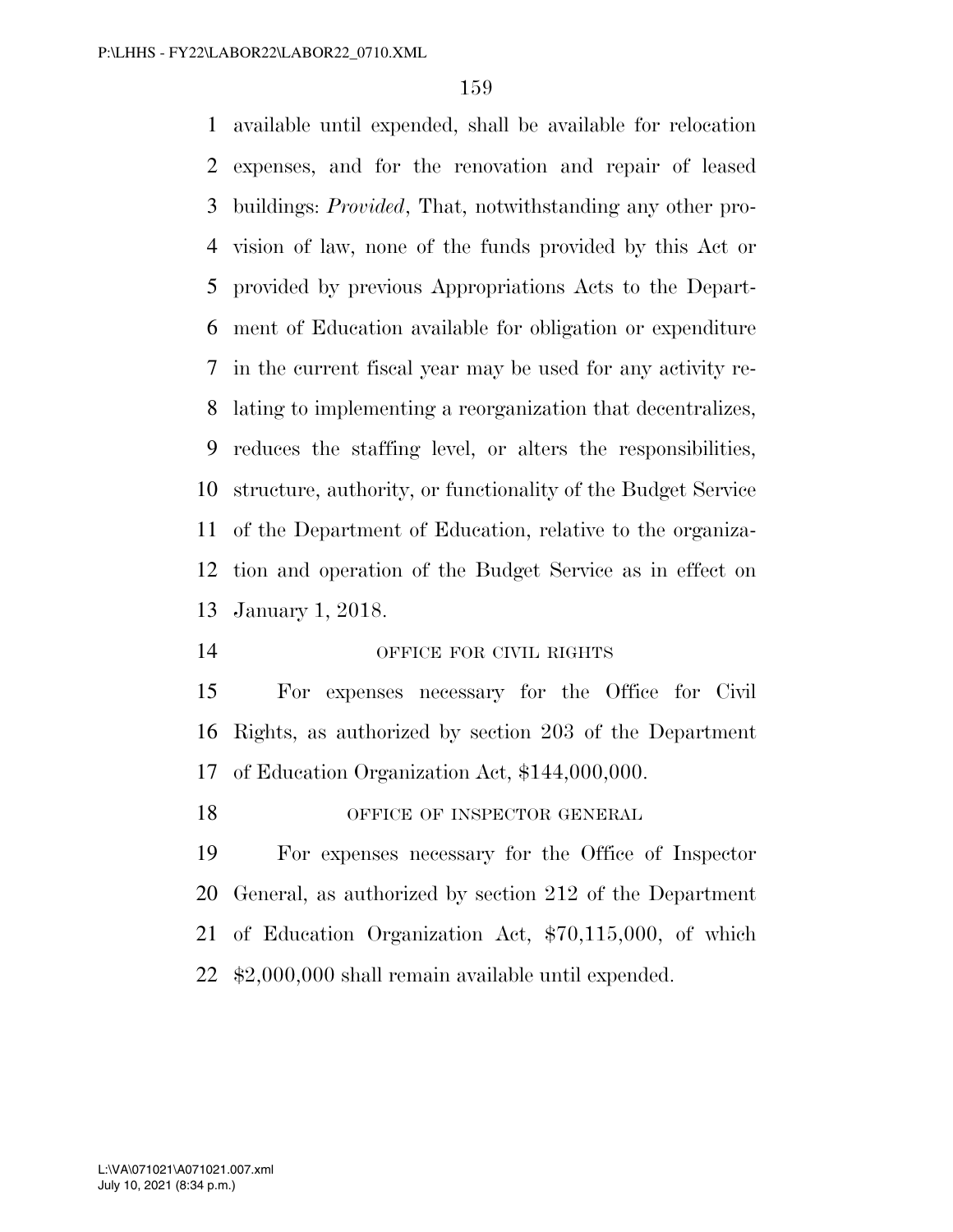#### GENERAL PROVISIONS

 SEC. 301. No funds appropriated in this Act may be used to prevent the implementation of programs of vol-untary prayer and meditation in the public schools.

 SEC. 302. Not to exceed 1 percent of any discre- tionary funds (pursuant to the Balanced Budget and Emergency Deficit Control Act of 1985) which are appro- priated for the Department of Education in this Act may be transferred between appropriations, but no such appro- priation shall be increased by more than 3 percent by any such transfer: *Provided*, That the transfer authority granted by this section shall not be used to create any new program or to fund any project or activity for which no funds are provided in this Act: *Provided further*, That the Committees on Appropriations of the House of Rep- resentatives and the Senate are notified at least 15 days in advance of any transfer.

 SEC. 303. Funds appropriated in this Act and con- solidated for evaluation purposes under section 8601(c) of the ESEA shall be available from July 1, 2022, through September 30, 2023.

 SEC. 304. (a) An institution of higher education that maintains an endowment fund supported with funds ap-propriated for title III or V of the HEA for fiscal year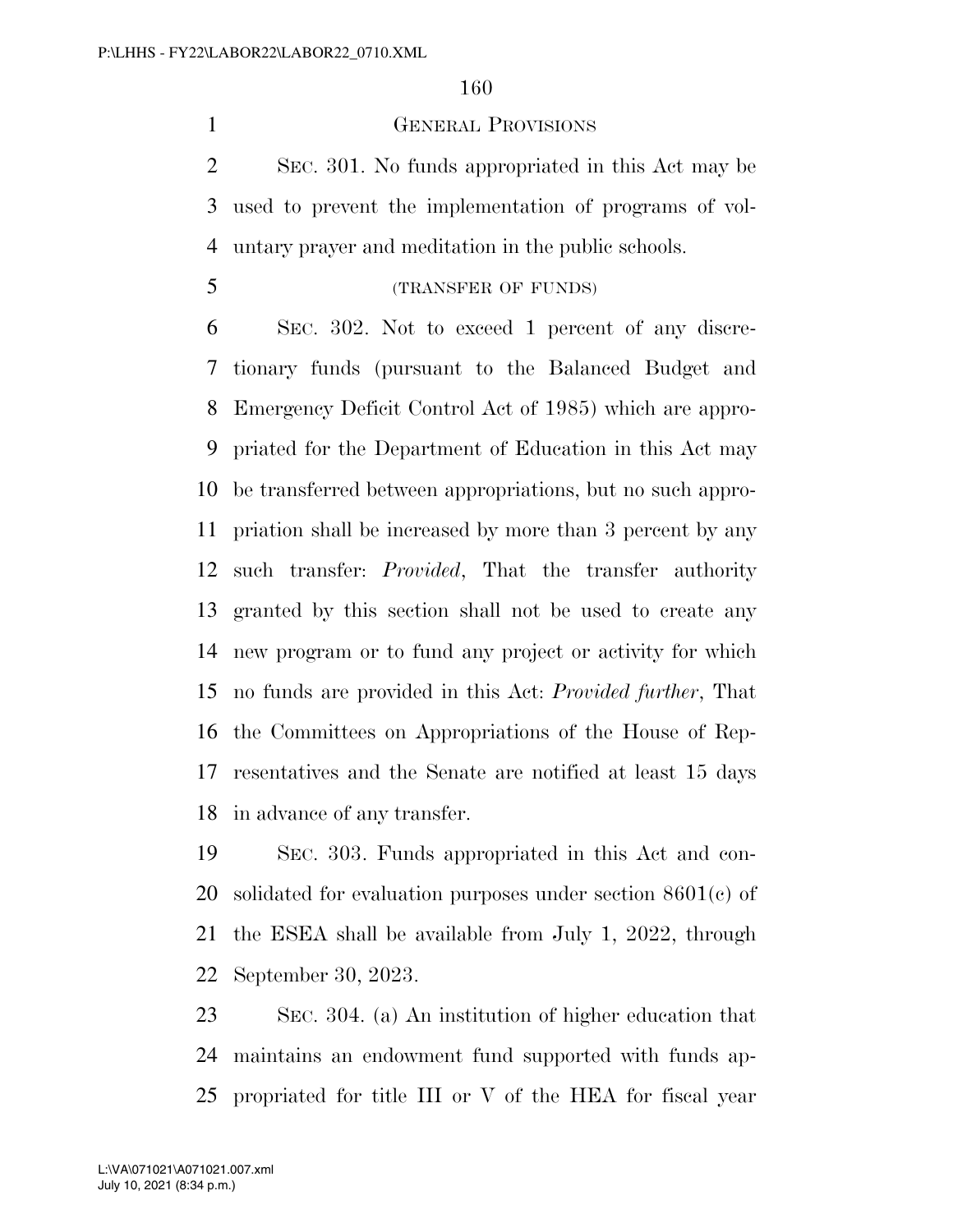2022 may use the income from that fund to award schol- arships to students, subject to the limitation in section  $331(e)(3)(B)(i)$  of the HEA. The use of such income for such purposes, prior to the enactment of this Act, shall be considered to have been an allowable use of that in-come, subject to that limitation.

 (b) Subsection (a) shall be in effect until titles III and V of the HEA are reauthorized.

 SEC. 305. Section 114(f) of the HEA (20 U.S.C. 1011c(f)) is amended by striking ''2021'' and inserting ''2022''.

 SEC. 306. Section 458(a) of the HEA (20 U.S.C. 1087h(a)) is amended in paragraph (4) by striking ''2021'' and inserting ''2022''.

 SEC. 307. Funds appropriated in this Act under the heading ''Student Aid Administration'' may be available for payments for student loan servicing to an institution of higher education that services outstanding Federal Per- kins Loans under part E of title IV of the Higher Edu-cation Act of 1965 (20 U.S.C. 1087aa et seq.).

# 21 (RESCISSION)

 SEC. 308. Of the amounts appropriated under Sec-23 tion  $401(b)(7)(A)(iv)(XI)$  of the Higher Education Act of 24 1965 (20 U.S.C. 1070a(b)(7)(A)(iv)(XI)) for fiscal year 2022, \$229,000,000 are hereby rescinded.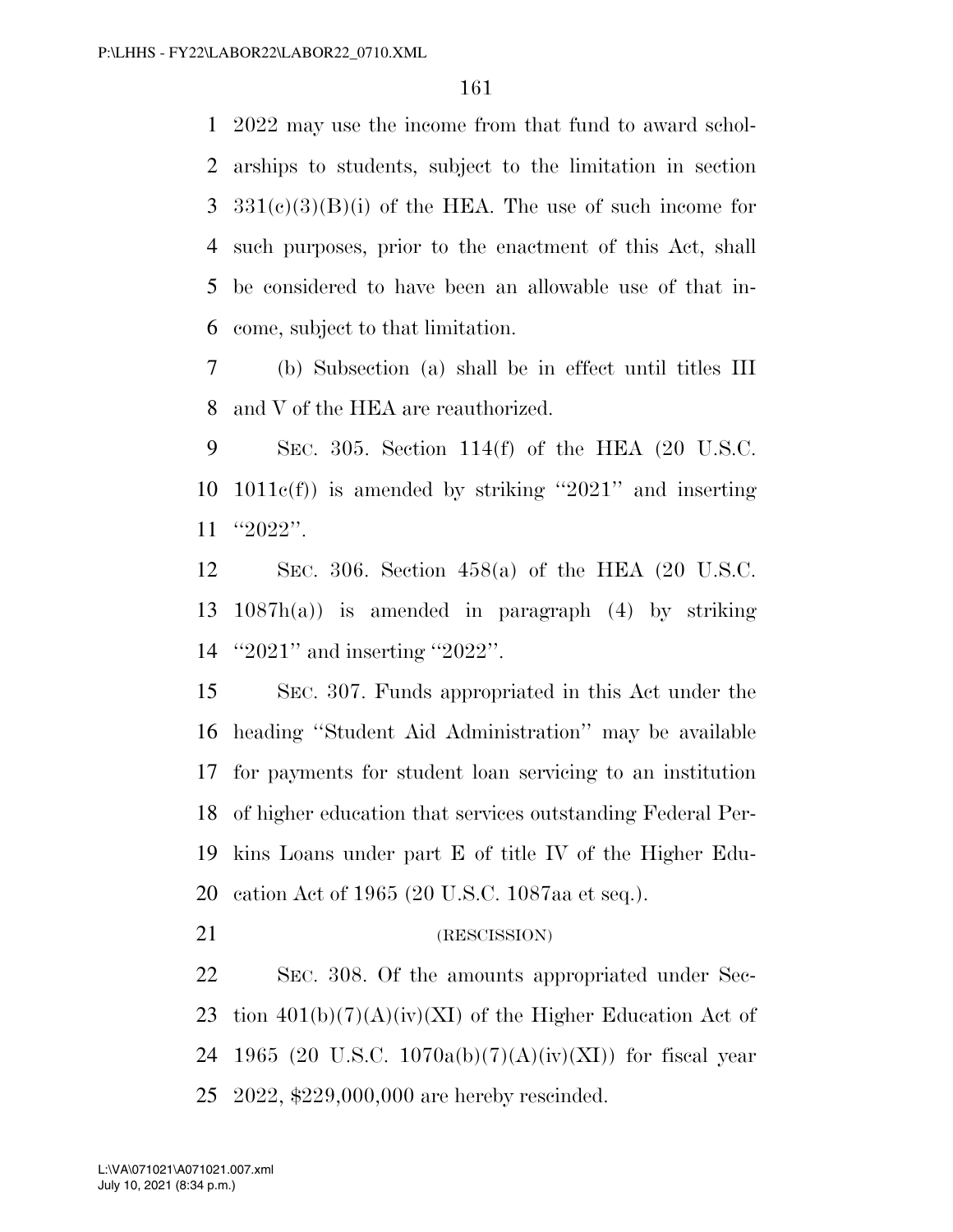SEC. 309. Of the amounts made available under this title under the heading ''Student Aid Administration'', \$2,300,000 shall be used by the Secretary of Education to conduct outreach to borrowers of loans made under part D of title IV of the Higher Education Act of 1965 who may intend to qualify for loan cancellation under section 7 455(m) of such Act  $(20 \text{ U.S.C. } 1087\text{e(m)})$ , to ensure that borrowers are meeting the terms and conditions of such loan cancellation: *Provided*, That the Secretary shall spe- cifically conduct outreach to assist borrowers who would qualify for loan cancellation under section 455(m) of such Act except that the borrower has made some, or all, of the 120 required payments under a repayment plan that 14 is not described under section  $455(m)(A)$  of such Act, to encourage borrowers to enroll in a qualifying repayment plan: *Provided further*, That the Secretary shall also com- municate to all Direct Loan borrowers the full require- ments of section 455(m) of such Act and improve the fil- ing of employment certification by providing improved out- reach and information such as outbound calls, electronic communications, ensuring prominent access to program requirements and benefits on each servicer's website, and creating an option for all borrowers to complete the entire payment certification process electronically and on a cen-tralized website.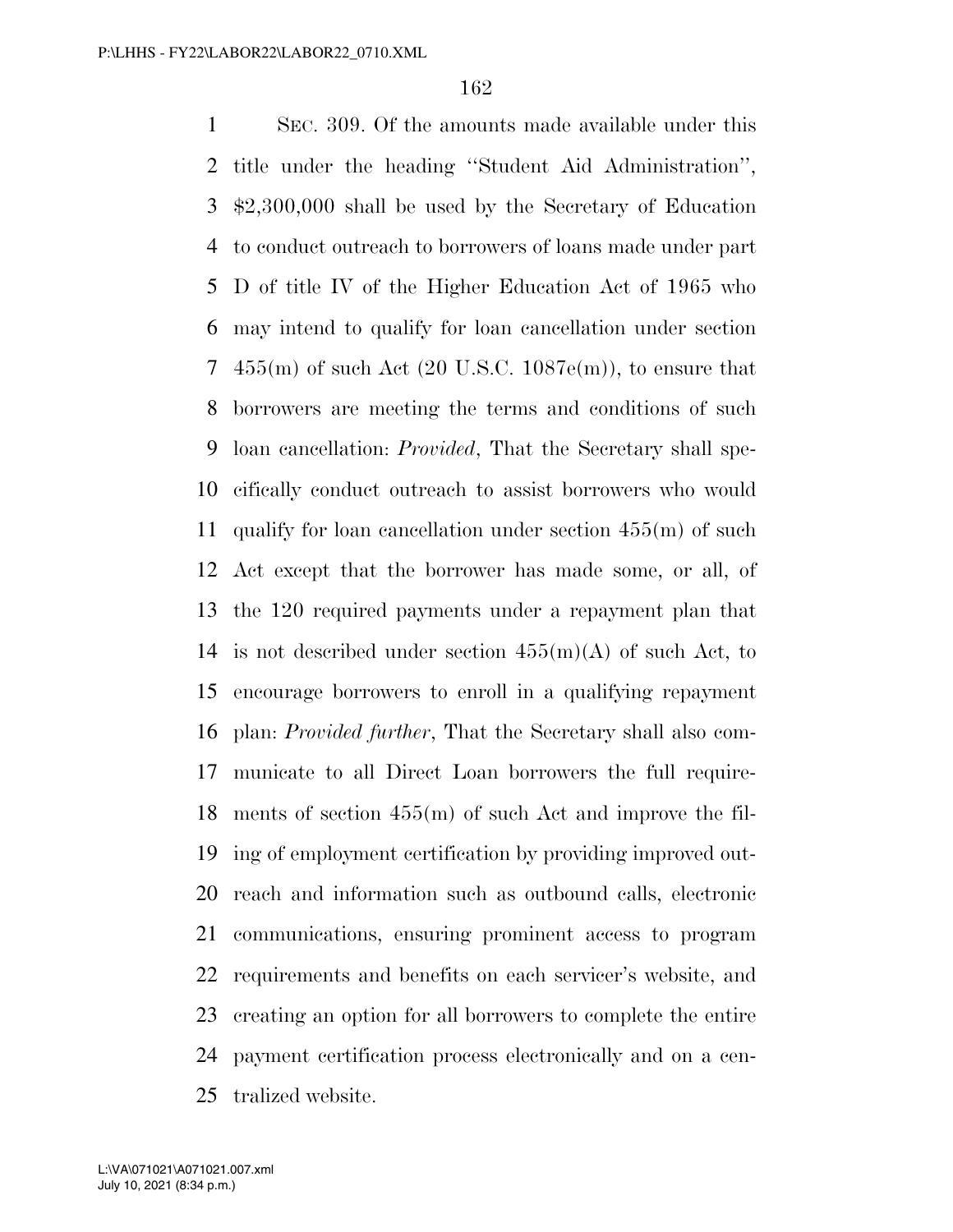SEC. 310. For an additional amount for ''Department of Education—Federal Direct Student Loan Program Ac- count'', \$25,000,000, to remain available until expended, shall be for the cost, as defined under section 502 of the Congressional Budget Act of 1974, of the Secretary of Education providing loan cancellation in the same manner as under section 455(m) of the Higher Education Act of 8 1965 (20 U.S.C. 1087 $e(m)$ ), for borrowers of loans made under part B or D of title IV of such Act who would qual- ify for loan cancellation under section 455(m) except some, or all, of the 120 required payments under section  $455(m)(1)(A)$  do not qualify for purposes of the program because they were monthly payments made on one or more loans prior to receiving a Federal Direct Consolidation 15 Loan under section  $455(g)$ , or in accordance with grad- uated or extended repayment plans as described under 17 subparagraph (B) or (C) of section  $455(d)(1)$  or the cor- responding repayment plan for a consolidation loan made under section 455(g): *Provided further*, That the total loan volume, including outstanding principal, fees, capitalized interest, or accrued interest, at application that is eligible for such loan cancellation by such borrowers shall not ex- ceed \$75,000,000: *Provided further*, That the Secretary shall develop and make available a simple method for bor-rowers to apply for loan cancellation under this section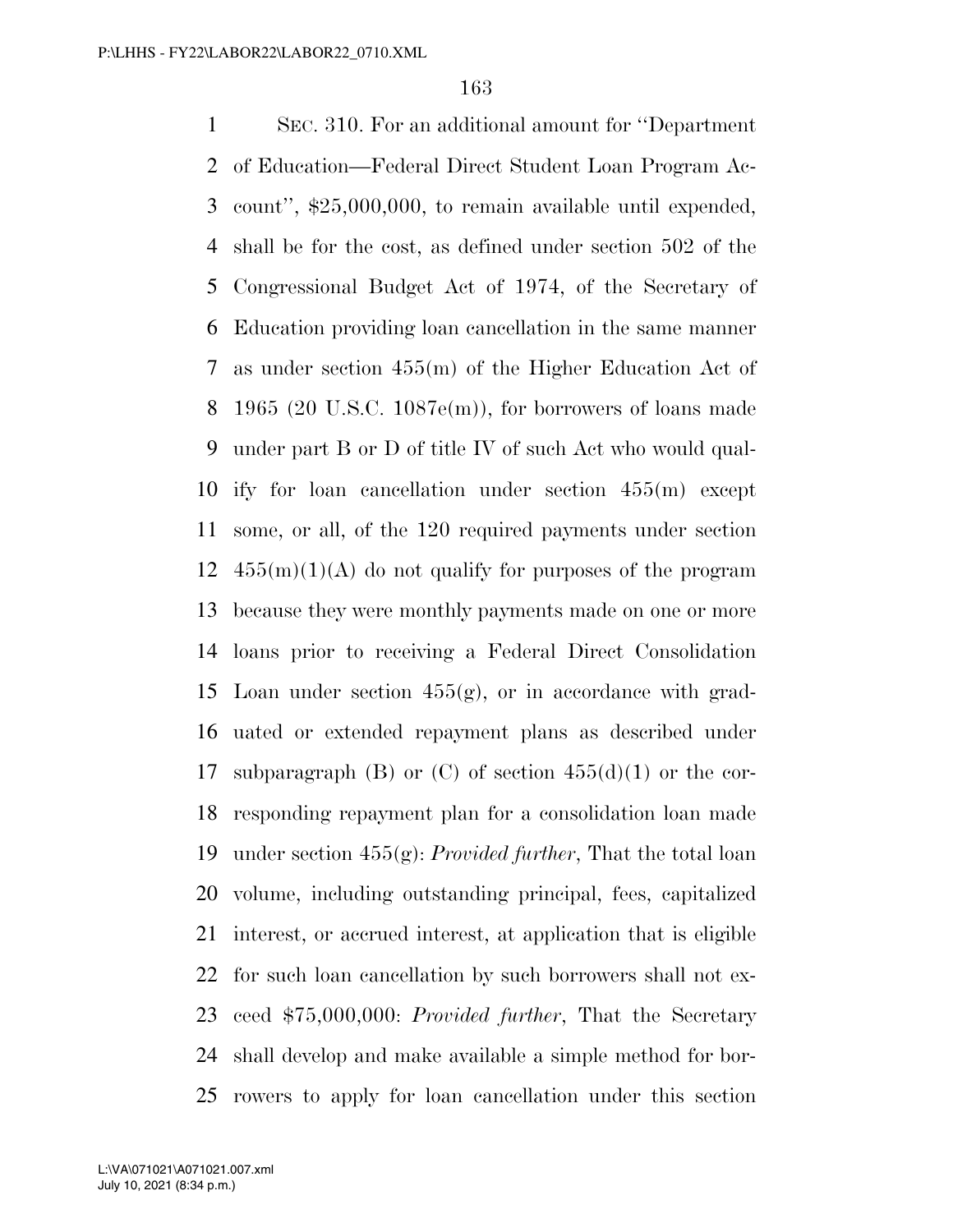within 60 days of enactment of this Act: *Provided further*, That the Secretary shall provide loan cancellation under this section to eligible borrowers on a first-come, first- serve basis, based on the date of application and subject to both the limitation on total loan volume at application for such loan cancellation specified in the second proviso and the availability of appropriations under this section: *Provided further*, That no borrower may, for the same service, receive a reduction of loan obligations under both this section and section 428J, 428K, 428L, or 460 of such Act: *Provided further,* That the Secretary shall inform all borrowers who have submitted and Employment Certifi- cation Form and are in the incorrect repayment program about the Temporary Expanded Public Service Loan For- giveness Program and requirement for qualification under the program.

 SEC. 311. None of the funds made available by this Act may be used in contravention of section 203 of the Department of Education Organization Act (20 U.S.C. 3413).

 SEC. 312. Section 487(a) of the HEA is amended in paragraph (24) by striking ''ten percent'' and inserting ''fifteen percent''.

 SEC. 313. None of the funds made available by this Act may be used by the Department of Education to sup-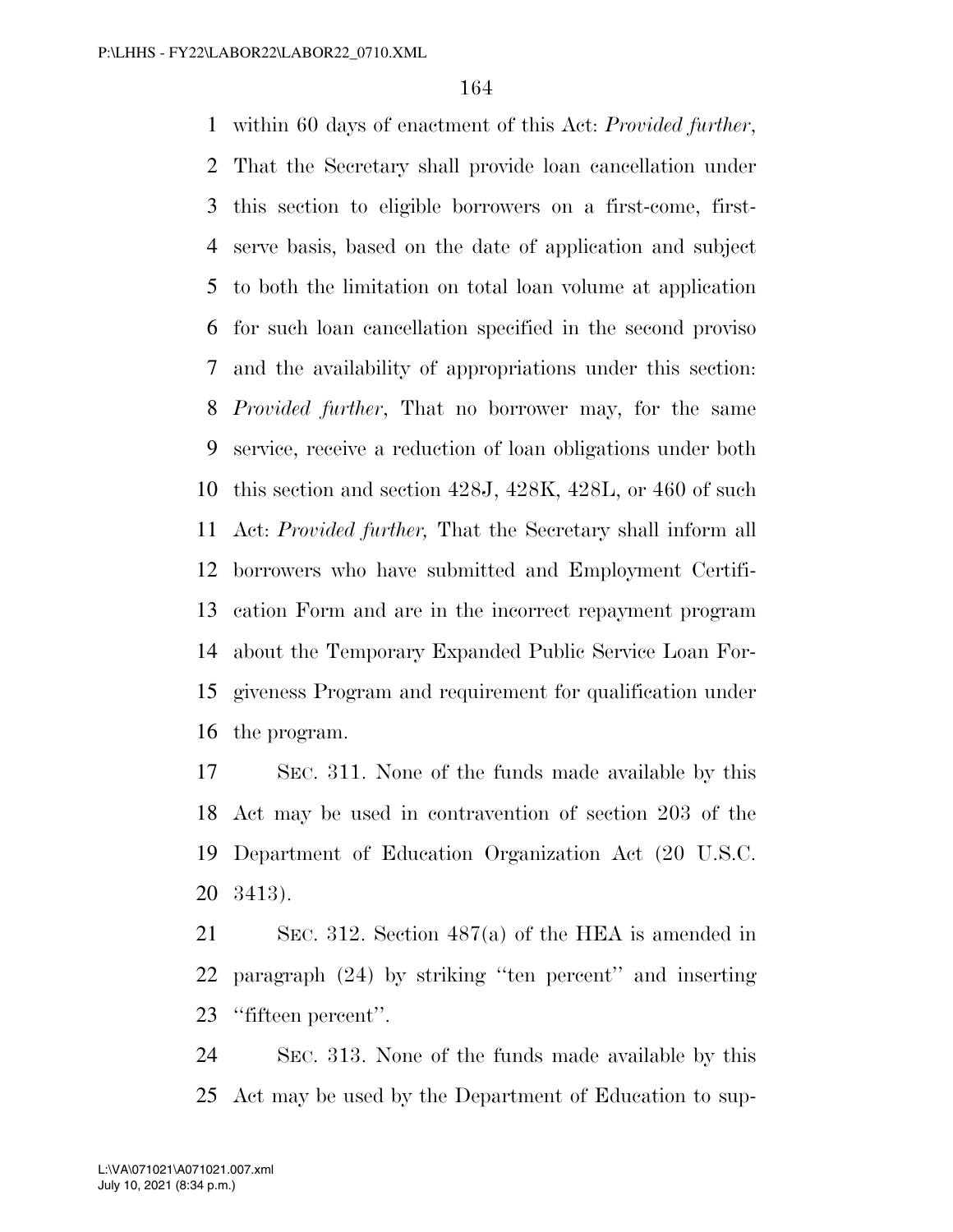port an educational institution that engages in the use of electric shock devices and equipment for aversive condi-tioning or disciplining of students.

 SEC. 314. None of the funds made available by this Act or any other Act may be awarded to a charter school that contracts with a for-profit entity to operate, oversee or manage the activities of the school.

 SEC. 315. In addition to amounts otherwise appro- priated in this title for purposes authorized by the Ele- mentary and Secondary Education Act of 1965, there are hereby appropriated an additional \$88,010,000 which shall be used for the projects, and in the amounts specified under the heading ''Innovation and Improvement'' in the report accompanying this Act, and of which up to \$1,000,000 may be used for related agency administrative expenses: *Provided,* That none of the funds made available for projects described in this section shall be subject to section 302 of this Act.

 SEC. 316. None of the funds appropriated by this title for the Department of Education shall be withheld from an institution of higher education solely because that institution is conducting or preparing to conduct research on marihuana as defined in 21 U.S.C. 802(16).

 SEC. 317. (a) Section 484 of the HEA (20 U.S.C. 1091) is amended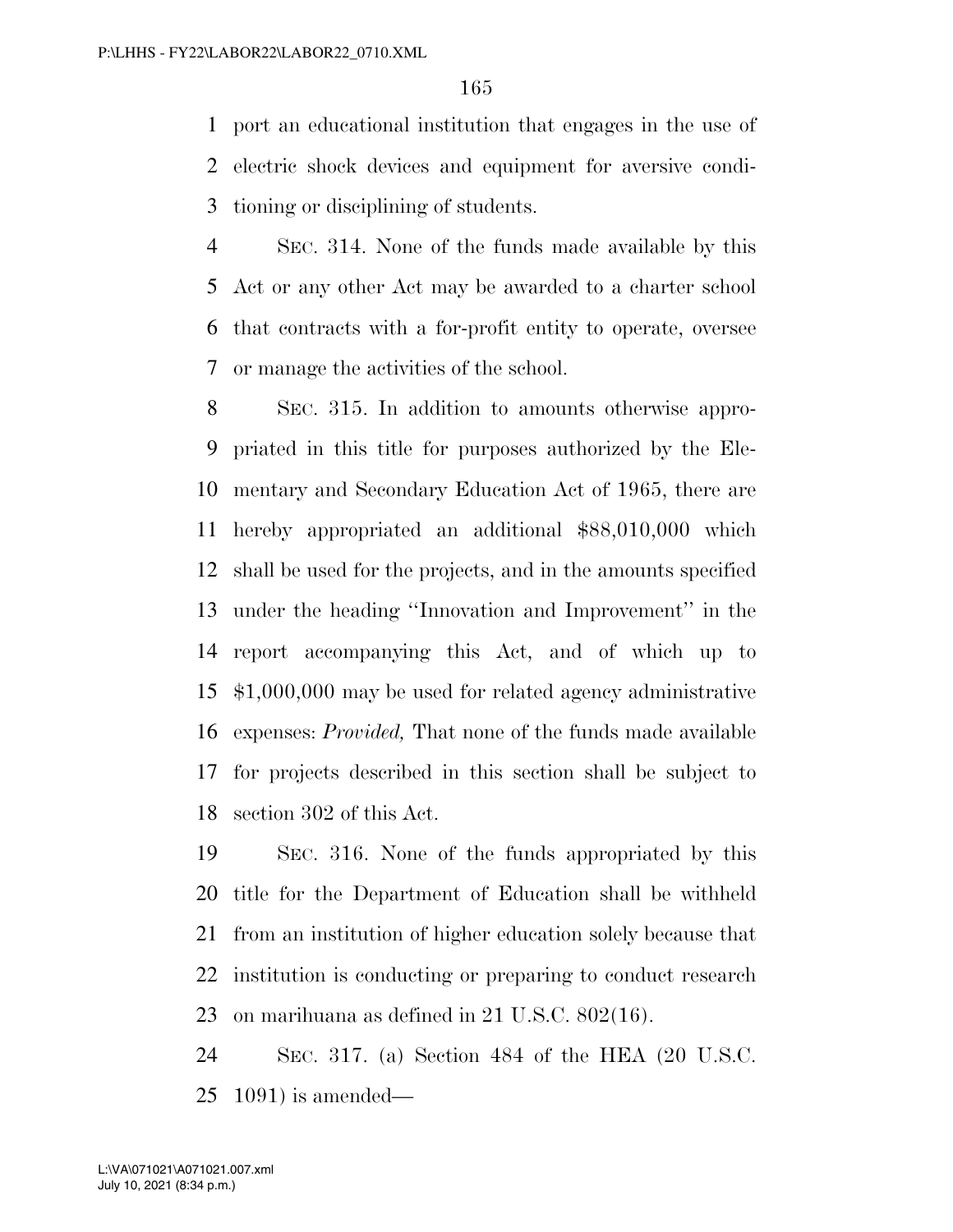1 (1) in subsection (a)(5) by inserting "a DACA recipi- ent as defined in subsection (u), have temporary protected status under section 244 of the Immigration and Nation- ality Act (8 U.S.C. 1254a),'' after ''a permanent resident of the United States,''; and

 (2) by adding at the end the following new subsection: ''(u) DACA RECIPIENT—In this section, the term 'DACA recipient' means an alien (as defined in section 101(a)(3) of the Immigration and Nation-10 ality Act  $(8 \text{ U.S.C. } 1101(a)(3))$  who is inadmissable to the United State or deportable from the United States under the immigration laws (as defined in section 101(a)(17) of the Immigration and Nation-14 ality Act (8 U.S.C. 1101(a)(17)) and who the Sec- retary of Homeland Security has, in his or her dis- cretion, determined should be afforded a grant of de- ferred action under the Deferred Action for Child-hood Arrivals (DACA) policy.''.

 (b) This section, and the amendments made by this section, shall take effect on July 1, 2022.

 SEC. 318. Section 344(a) of the HEA (20 U.S.C. 1066c(a)) is amended by striking ''No institution of higher education that has received assistance under section 8 of the Act of March 2, 1867 (20 U.S.C. 123) shall be eligible to receive assistance under this part.''.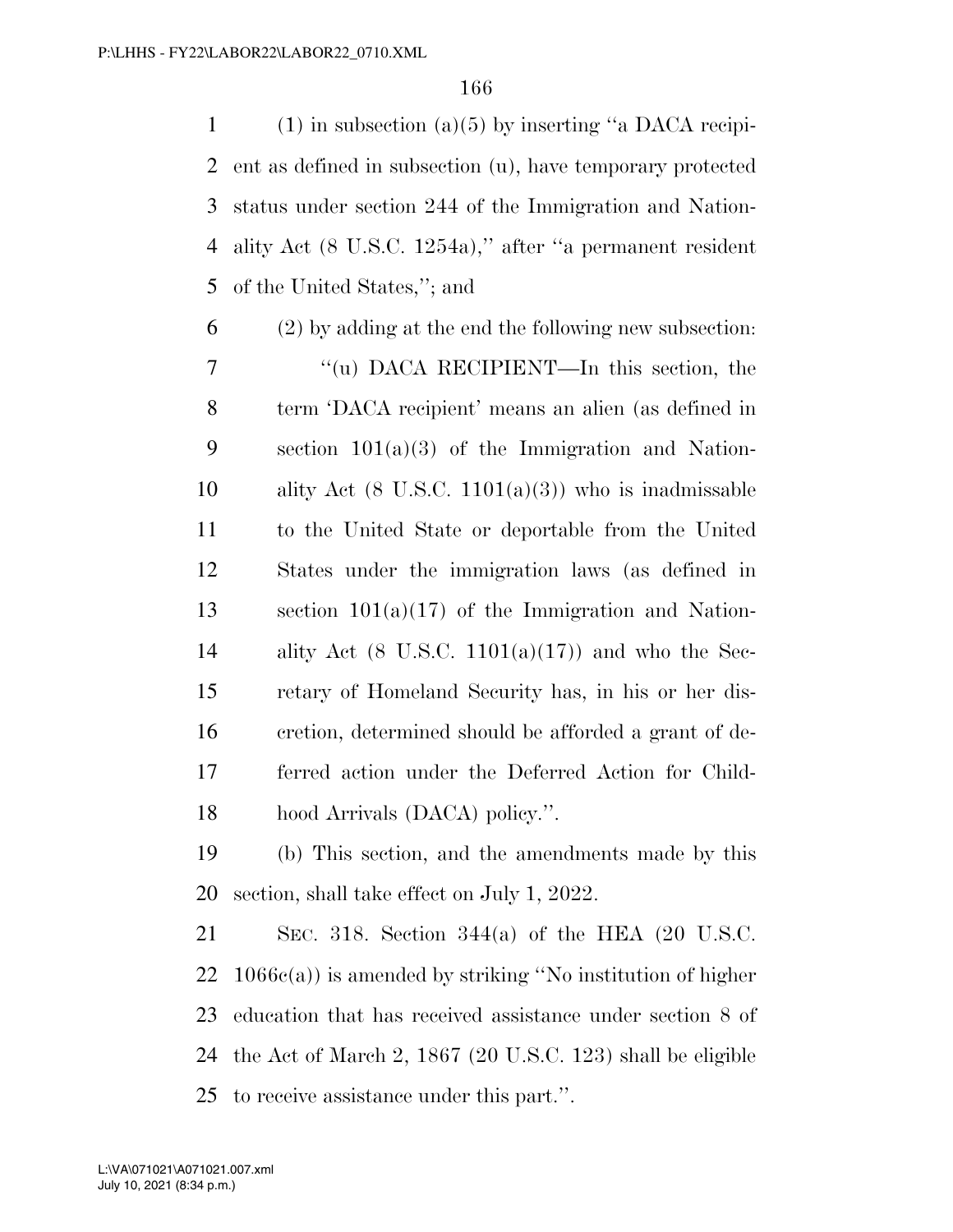| $\mathbf{1}$   | This title may be cited as the "Department of Edu-               |
|----------------|------------------------------------------------------------------|
| $\overline{2}$ | eation Appropriations Act, 2022".                                |
| 3              | <b>TITLE IV</b>                                                  |
| $\overline{4}$ | RELATED AGENCIES                                                 |
| 5              | COMMITTEE FOR PURCHASE FROM PEOPLE WHO ARE                       |
| 6              | <b>BLIND OR SEVERELY DISABLED</b>                                |
| 7              | SALARIES AND EXPENSES                                            |
| 8              | For expenses necessary for the Committee for Pur-                |
| 9              | chase From People Who Are Blind or Severely Disabled             |
| 10             | (referred to in this title as "the Committee") established       |
| 11             | under section 8502 of title 41, United States Code,              |
| 12             | $$12,000,000$ : <i>Provided</i> , That in order to authorize any |
| 13             | central nonprofit agency designated pursuant to section          |
| 14             | $8503(c)$ of title 41, United States Code, to perform re-        |
| 15             | quirements of the Committee as prescribed under section          |
| 16             | 51–3.2 of title 41, Code of Federal Regulations, the Com-        |
| 17             | mittee shall enter into a written agreement with any such        |
|                | 18 central nonprofit agency: <i>Provided further</i> , That such |
| 19             | agreement shall contain such auditing, oversight, and re-        |
| 20             | porting provisions as necessary to implement chapter 85          |
| 21             | of title 41, United States Code: Provided further, That          |
| 22             | such agreement shall include the elements listed under the       |
| 23             | heading "Committee For Purchase From People Who Are              |
| 24             | Blind or Severely Disabled—Written Agreement Ele-                |
| 25             | ments" in the explanatory statement described in section         |

July 10, 2021 (8:34 p.m.) L:\VA\071021\A071021.007.xml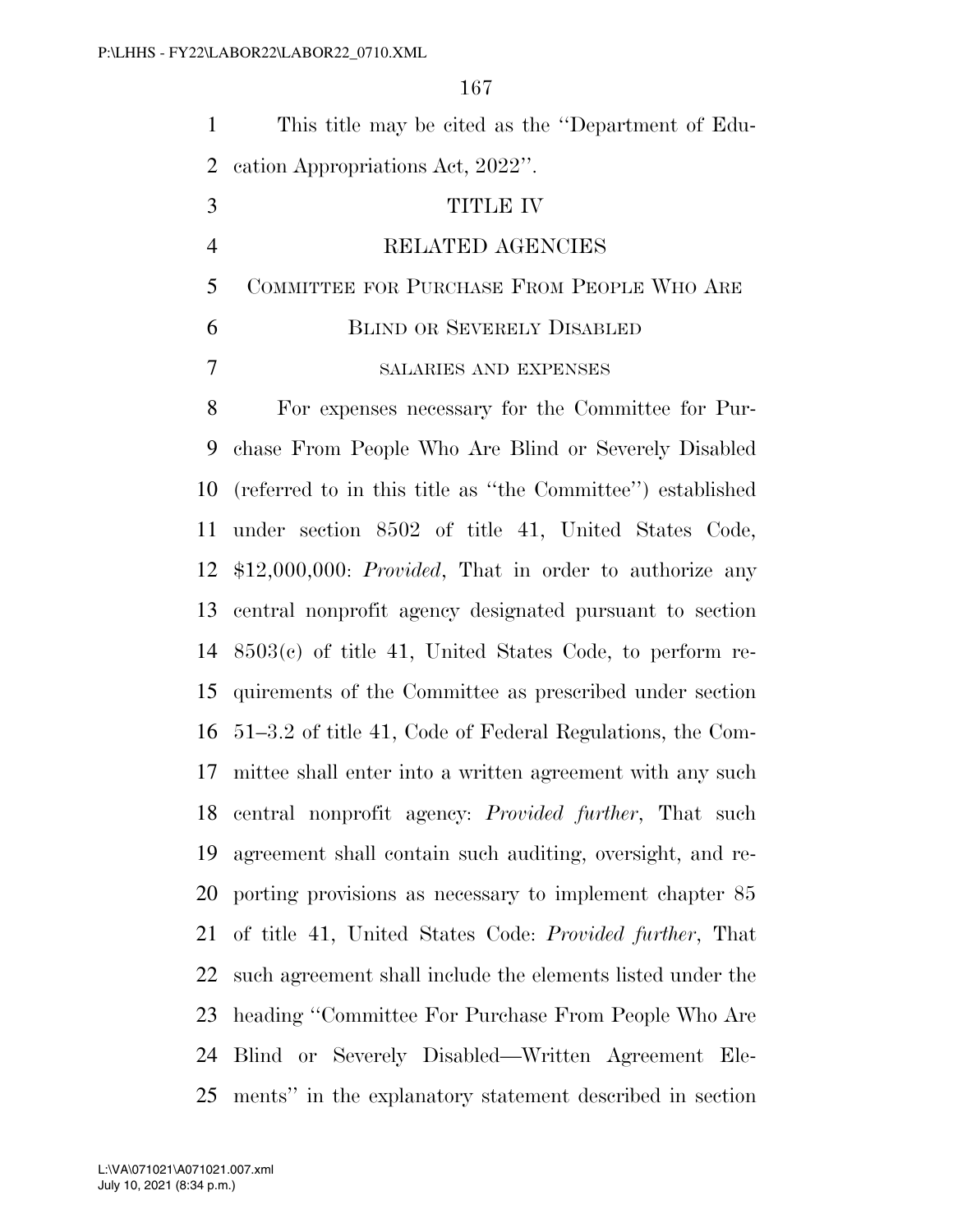4 of Public Law 114–113 (in the matter preceding division A of that consolidated Act): *Provided further*, That any such central nonprofit agency may not charge a fee under section 51–3.5 of title 41, Code of Federal Regulations, prior to executing a written agreement with the Com- mittee: *Provided further*, That no less than \$3,000,000 shall be available for the Office of Inspector General.

# CORPORATION FOR NATIONAL AND COMMUNITY SERVICE OPERATING EXPENSES

 For necessary expenses for the Corporation for Na- tional and Community Service (referred to in this title as ''CNCS'') to carry out the Domestic Volunteer Service Act of 1973 (referred to in this title as ''1973 Act'') and the National and Community Service Act of 1990 (referred to in this title as ''1990 Act''), \$1,021,120,000, notwith-16 standing sections  $198B(b)(3)$ ,  $198S(g)$ ,  $501(a)(4)(C)$ , and 501(a)(4)(F) of the 1990 Act: *Provided*, That of the amounts provided under this heading: (1) up to 1 percent of program grant funds may be used to defray the costs of conducting grant application reviews, including the use of outside peer reviewers and electronic management of the grants cycle; (2) \$19,538,000 shall be available to pro- vide assistance to State commissions on national and com- munity service, under section 126(a) of the 1990 Act and 25 notwithstanding section  $501(a)(5)(B)$  of the 1990 Act; (3)

July 10, 2021 (8:34 p.m.) L:\VA\071021\A071021.007.xml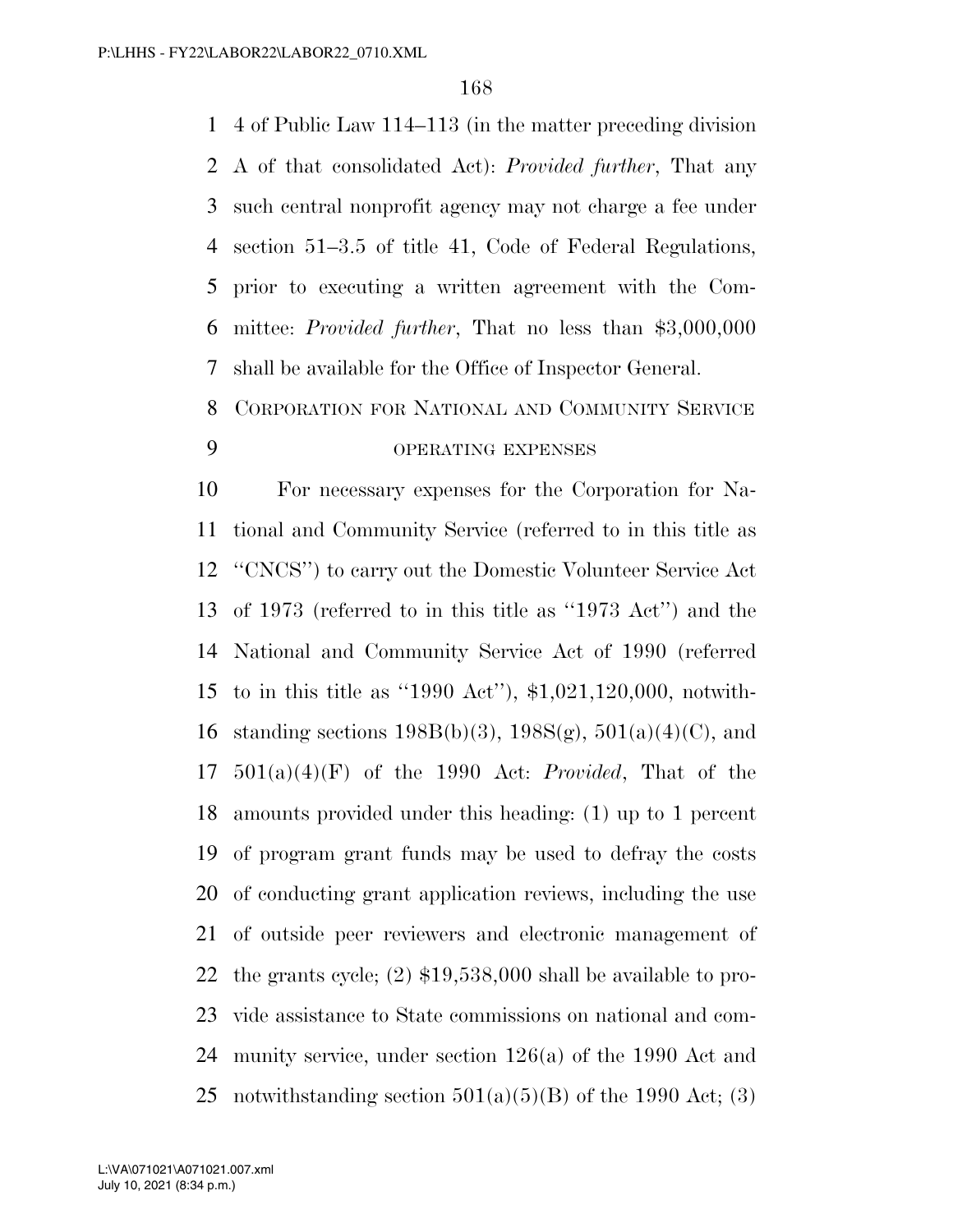\$37,735,000 shall be available to carry out subtitle E of the 1990 Act; and (4) \$6,700,000 shall be available for 3 expenses authorized under section  $501(a)(4)(F)$  of the 1990 Act, which, notwithstanding the provisions of section 198P shall be awarded by CNCS on a competitive basis: *Provided further*, That for the purposes of carrying out the 1990 Act, satisfying the requirements in section 8 122(c)(1)(D) may include a determination of need by the local community.

- PAYMENT TO THE NATIONAL SERVICE TRUST
- 

#### 11 (INCLUDING TRANSFER OF FUNDS)

 For payment to the National Service Trust estab- lished under subtitle D of title I of the 1990 Act, \$196,000,000, to remain available until expended: *Pro- vided*, That CNCS may transfer additional funds from the amount provided within ''Operating Expenses'' allocated to grants under subtitle C of title I of the 1990 Act to the National Service Trust upon determination that such transfer is necessary to support the activities of national service participants and after notice is transmitted to the Committees on Appropriations of the House of Represent- atives and the Senate: *Provided further*, That amounts ap- propriated for or transferred to the National Service Trust may be invested under section 145(b) of the 1990 Act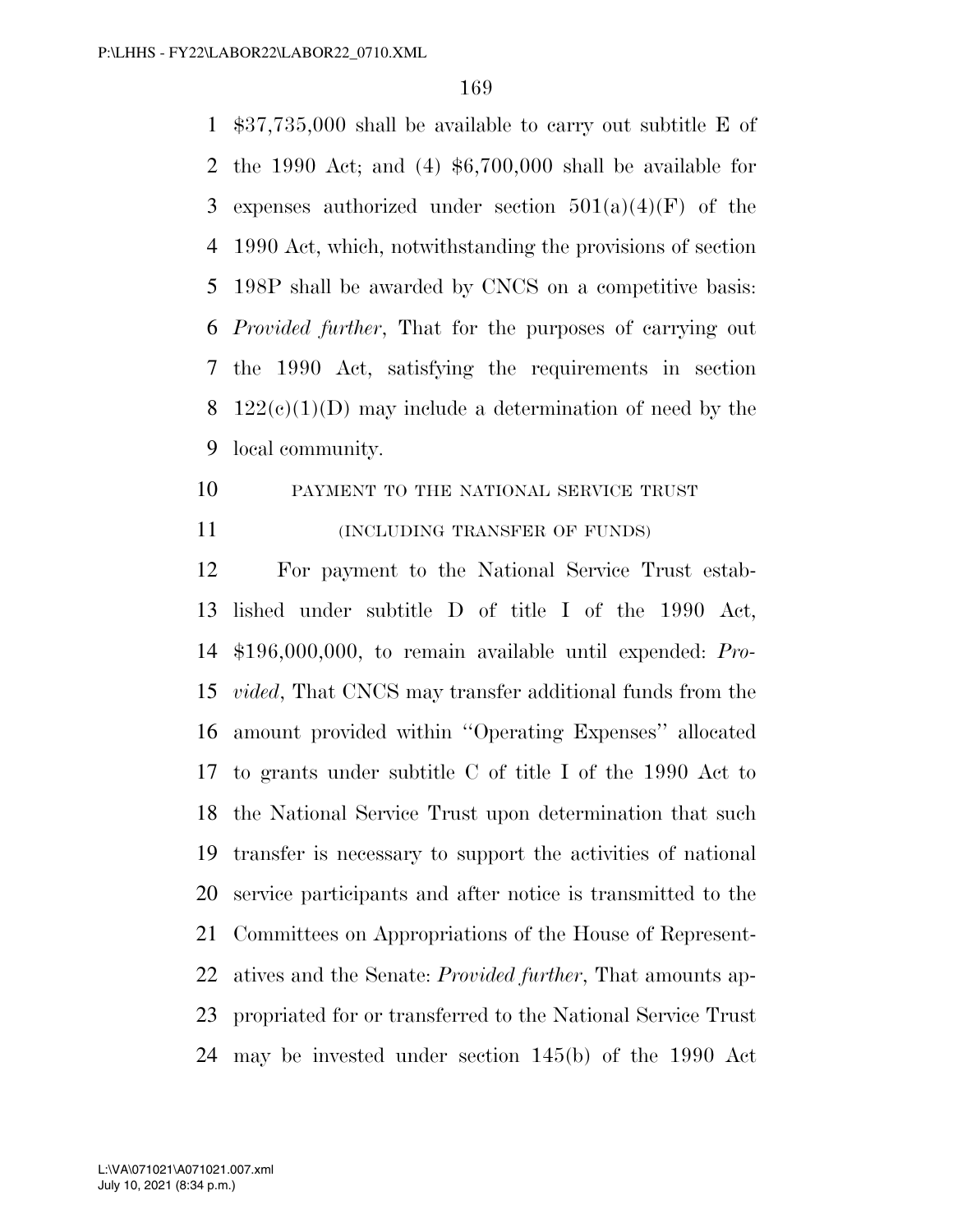without regard to the requirement to apportion funds under 31 U.S.C. 1513(b).

#### SALARIES AND EXPENSES

 For necessary expenses of administration as provided 5 under section  $501(a)(5)$  of the 1990 Act and under section 504(a) of the 1973 Act, including payment of salaries, au- thorized travel, hire of passenger motor vehicles, the rental of conference rooms in the District of Columbia, the em- ployment of experts and consultants authorized under 5 U.S.C. 3109, and not to exceed \$2,500 for official recep-tion and representation expenses, \$91,186,000.

# 12 OFFICE OF INSPECTOR GENERAL

 For necessary expenses of the Office of Inspector General in carrying out the Inspector General Act of 1978, \$6,960,000.

ADMINISTRATIVE PROVISIONS

 SEC. 401. CNCS shall make any significant changes to program requirements, service delivery or policy only through public notice and comment rulemaking. For fiscal year 2022, during any grant selection process, an officer or employee of CNCS shall not knowingly disclose any cov- ered grant selection information regarding such selection, directly or indirectly, to any person other than an officer or employee of CNCS that is authorized by CNCS to re-ceive such information.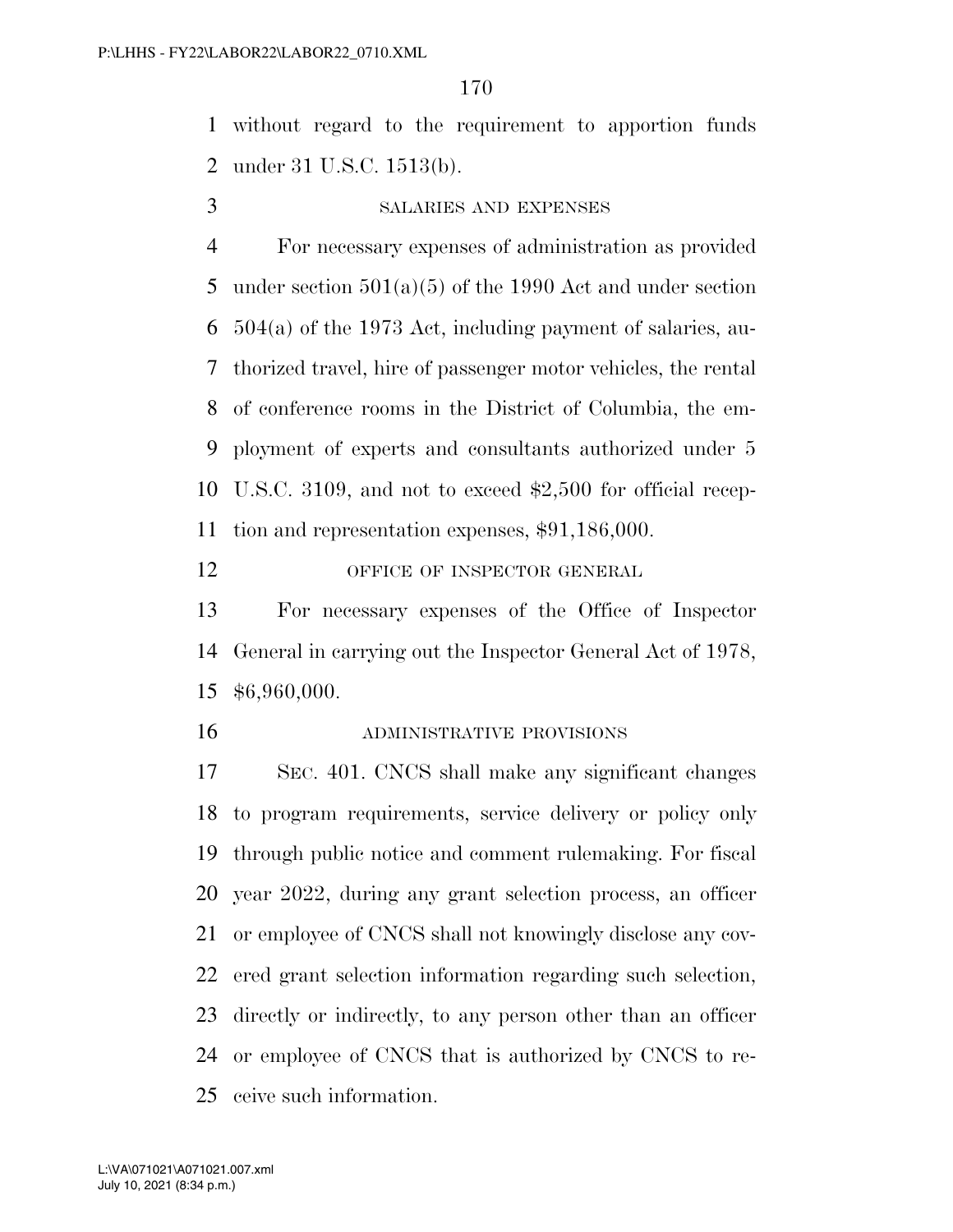SEC. 402. AmeriCorps programs receiving grants under the National Service Trust program shall meet an overall minimum share requirement of 24 percent for the first 3 years that they receive AmeriCorps funding, and thereafter shall meet the overall minimum share require- ment as provided in section 2521.60 of title 45, Code of Federal Regulations, without regard to the operating costs match requirement in section 121(e) or the member sup- port Federal share limitations in section 140 of the 1990 Act, and subject to partial waiver consistent with section 2521.70 of title 45, Code of Federal Regulations.

 SEC. 403. Donations made to CNCS under section 196 of the 1990 Act for the purposes of financing pro- grams and operations under titles I and II of the 1973 Act or subtitle B, C, D, or E of title I of the 1990 Act shall be used to supplement and not supplant current pro-grams and operations.

 SEC. 404. In addition to the requirements in section 146(a) of the 1990 Act, use of an educational award for 20 the purpose described in section  $148(a)(4)$  shall be limited to individuals who are veterans as defined under section 101 of the Act.

 SEC. 405. For the purpose of carrying out section 189D of the 1990 Act—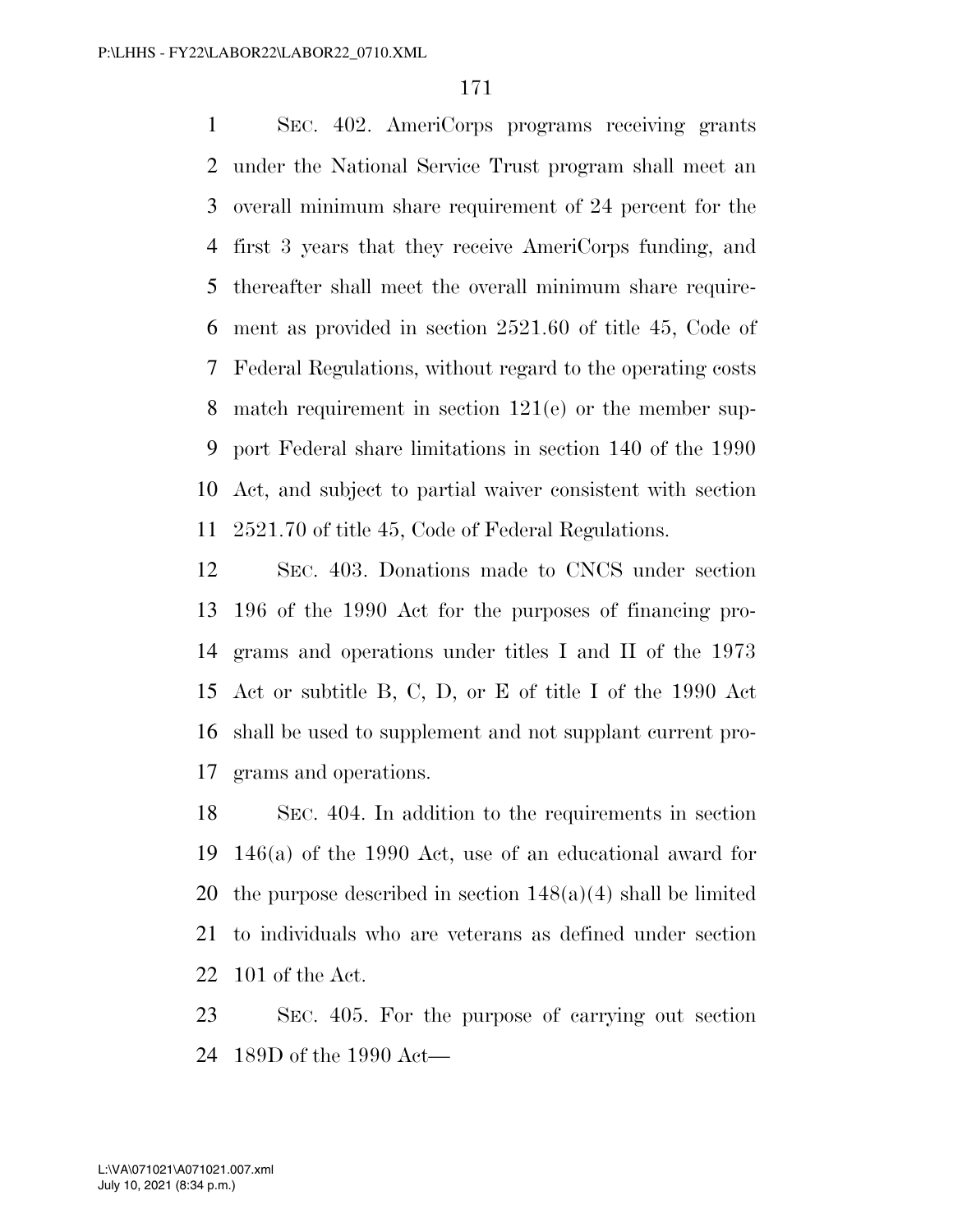(1) entities described in paragraph (a) of such section shall be considered ''qualified entities'' under section 3 of the National Child Protection Act of 1993 (''NCPA'');

 (2) individuals described in such section shall be considered ''volunteers'' under section 3 of NCPA; and

 (3) State Commissions on National and Com- munity Service established pursuant to section 178 of the 1990 Act, are authorized to receive criminal history record information, consistent with Public Law 92–544.

 SEC. 406. Notwithstanding sections 139(b), 146 and 147 of the 1990 Act, an individual who successfully com- pletes a term of service of not less than 1,200 hours dur- ing a period of not more than one year may receive a na- tional service education award having a value of 70 per- cent of the value of a national service education award determined under section 147(a) of the Act.

20 SEC. 407. Section  $148(f)(2)(A)(i)$  of the 1990 Act shall be applied by substituting ''an approved national service position'' for ''a national service program that re-ceives grants under subtitle C''.

24 SEC. 408. (a) Section  $137(a)(5)$  of the 1990 Act shall be applied as if the following were inserted before the pe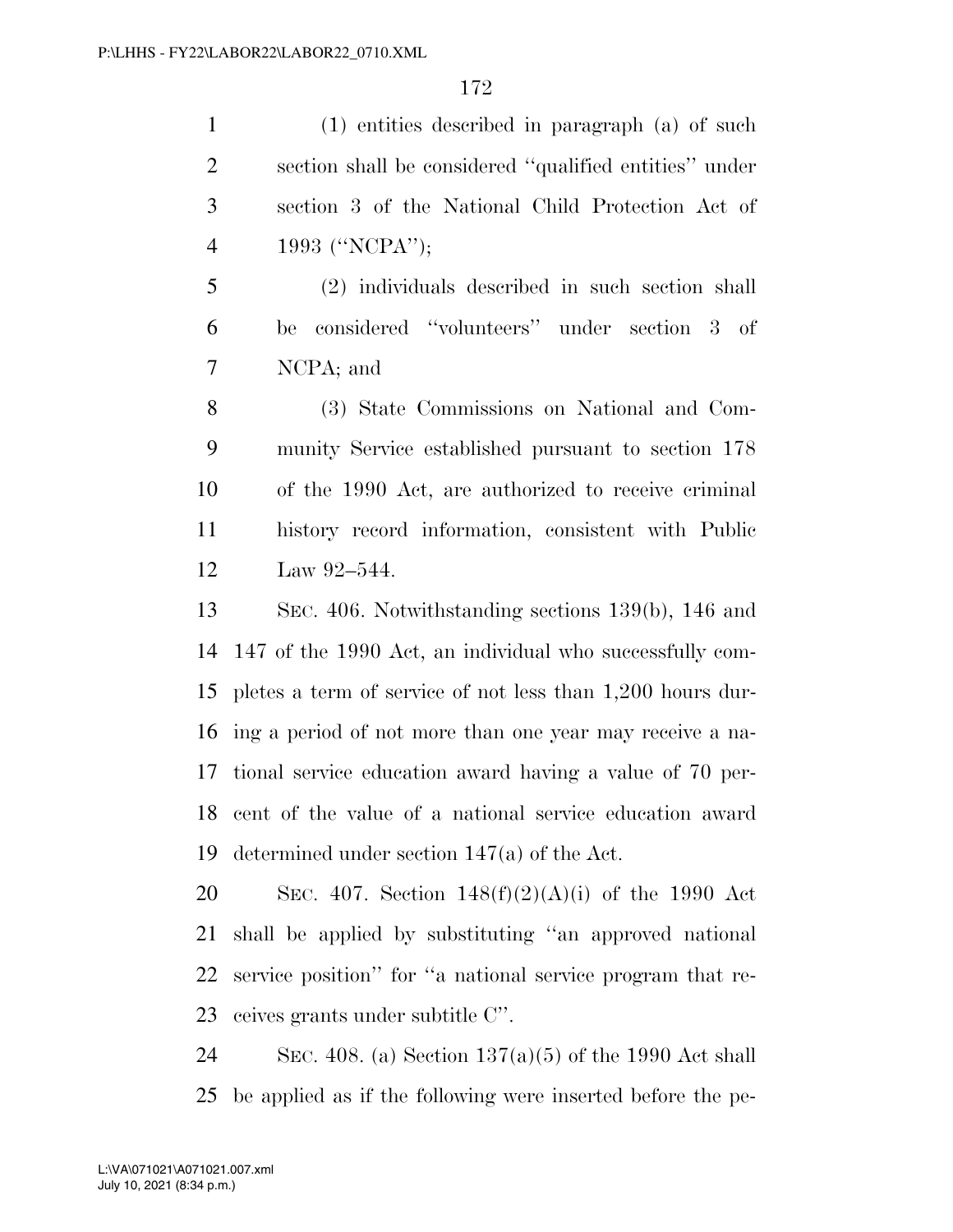riod: '', or has submitted a request for administrative re- lief pursuant to the policy established in the memorandum of the Secretary of Homeland Security dated June 15, 2012, and entitled 'Exercising Prosecutorial Discretion with Respect to Individuals Who Came to the United States as Children' (Deferred Action for Childhood Arriv-7 als)".

8 (b) Section  $146(a)(3)$  of the 1990 Act shall be applied as if the following were inserted before the period: '', or has submitted a request for administrative relief pursuant to the policy established in the memorandum of the Sec- retary of Homeland Security dated June 15, 2012, and entitled 'Exercising Prosecutorial Discretion with Respect to Individuals Who Came to the United States as Children (Deferred Action for Childhood Arrivals)''.

CORPORATION FOR PUBLIC BROADCASTING

 For payment to the Corporation for Public Broad- casting (''CPB''), as authorized by the Communications Act of 1934, an amount which shall be available within limitations specified by that Act, for the fiscal year 2024, \$565,000,000: *Provided*, That none of the funds made available to CPB by this Act shall be used to pay for re- ceptions, parties, or similar forms of entertainment for Government officials or employees: *Provided further*, That none of the funds made available to CPB by this Act shall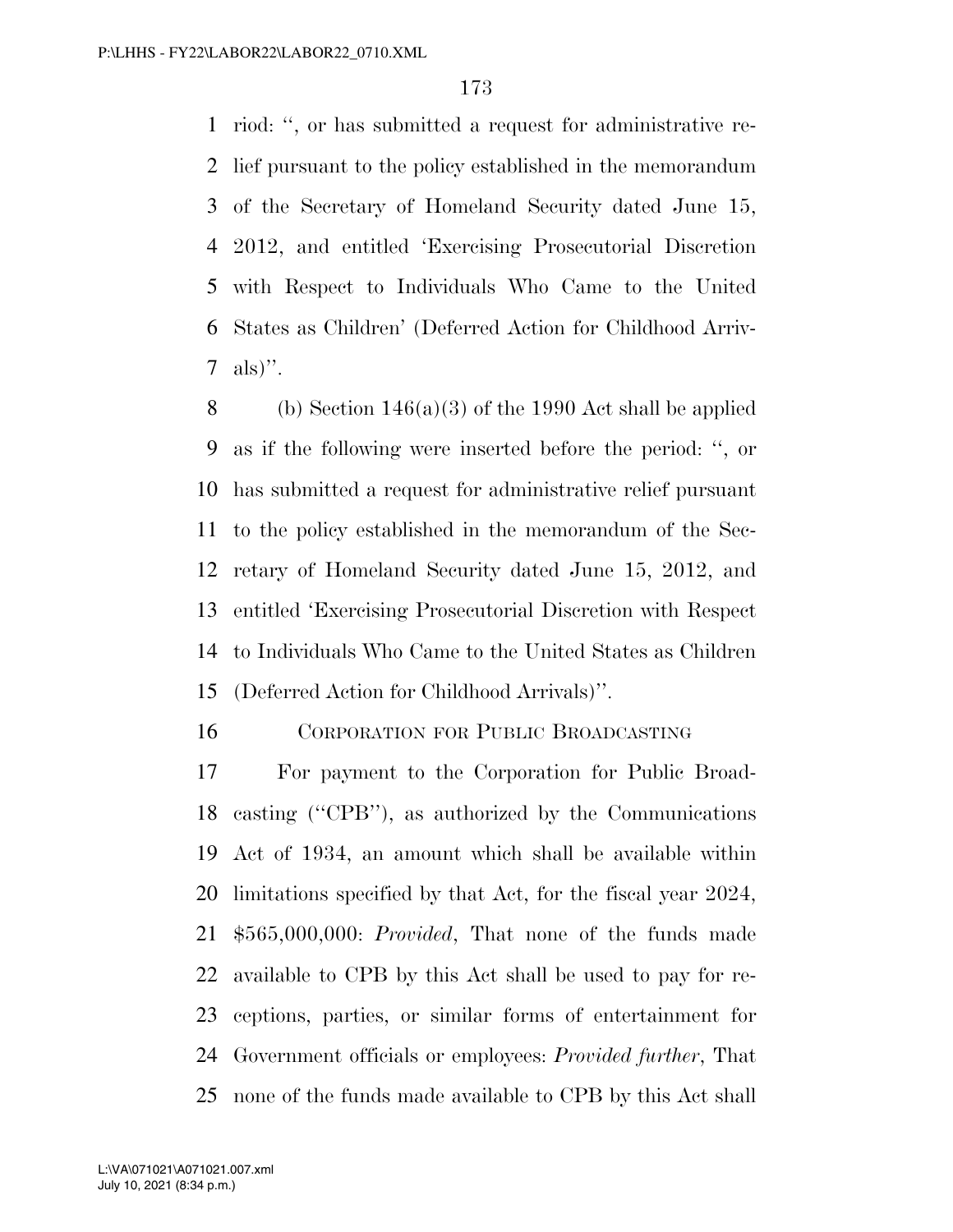be available or used to aid or support any program or ac- tivity from which any person is excluded, or is denied ben- efits, or is discriminated against, on the basis of race, color, national origin, religion, or sex: *Provided further*, That none of the funds made available to CPB by this Act shall be used to apply any political test or qualification in selecting, appointing, promoting, or taking any other personnel action with respect to officers, agents, and em-ployees of CPB.

 In addition, for the costs associated with replacing and upgrading the public broadcasting interconnection system and other technologies and services that create in- frastructure and efficiencies within the public media sys-tem, \$20,000,000.

# FEDERAL MEDIATION AND CONCILIATION SERVICE SALARIES AND EXPENSES

 For expenses necessary for the Federal Mediation and Conciliation Service (''Service'') to carry out the func- tions vested in it by the Labor-Management Relations Act, 1947, including hire of passenger motor vehicles; for ex- penses necessary for the Labor-Management Cooperation Act of 1978; and for expenses necessary for the Service to carry out the functions vested in it by the Civil Service Reform Act, \$50,000,000: *Provided*, That notwithstanding 31 U.S.C. 3302, fees charged, up to full-cost recovery, for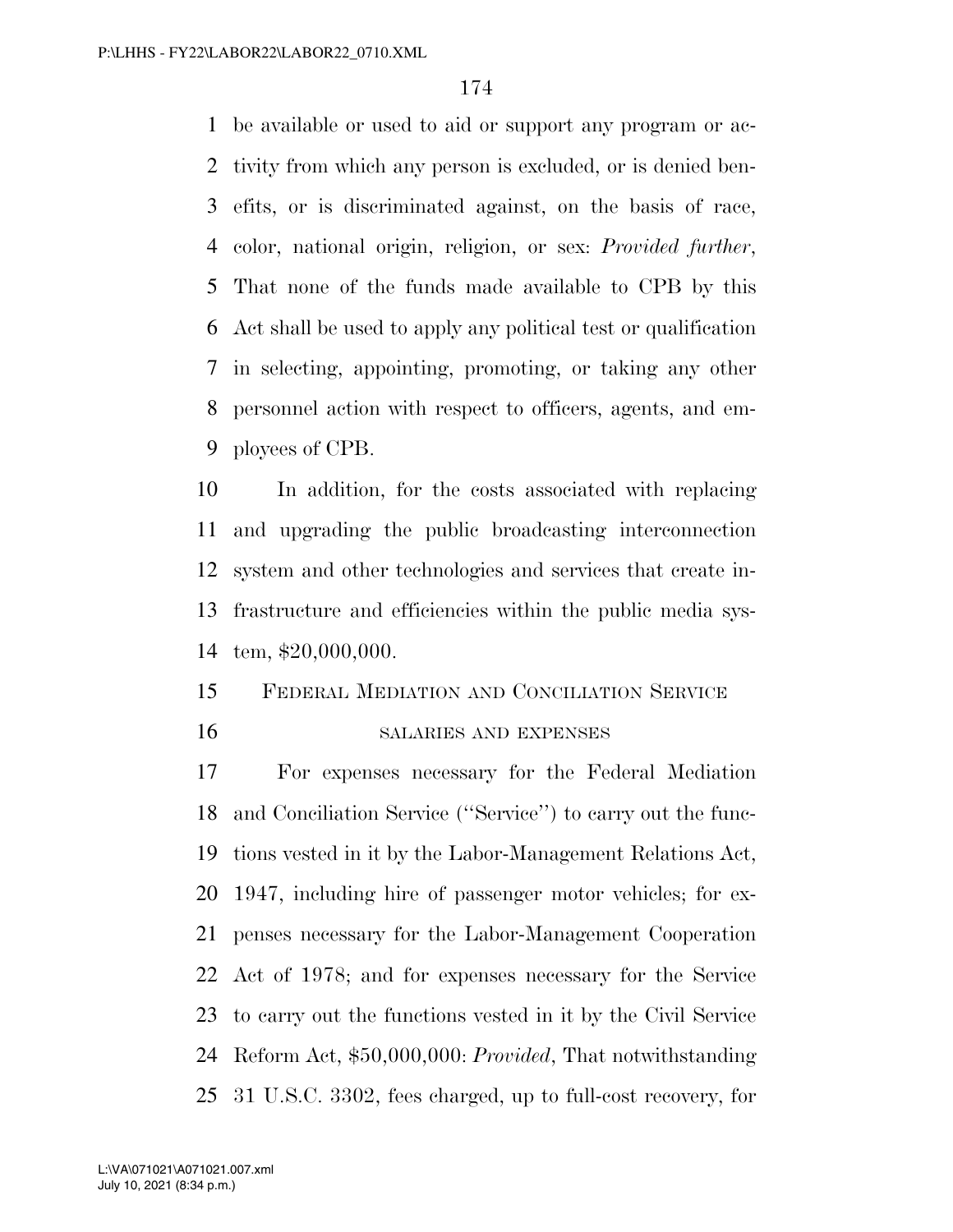special training activities and other conflict resolution services and technical assistance, including those provided to foreign governments and international organizations, and for arbitration services shall be credited to and merged with this account, and shall remain available until expended: *Provided further*, That fees for arbitration serv- ices shall be available only for education, training, and professional development of the agency workforce: *Pro- vided further*, That the Director of the Service is author- ized to accept and use on behalf of the United States gifts of services and real, personal, or other property in the aid of any projects or functions within the Director's jurisdic- tion. FEDERAL MINE SAFETY AND HEALTH REVIEW COMMISSION SALARIES AND EXPENSES For expenses necessary for the Federal Mine Safety and Health Review Commission, \$17,539,000. INSTITUTE OF MUSEUM AND LIBRARY SERVICES OFFICE OF MUSEUM AND LIBRARY SERVICES: GRANTS 21 AND ADMINISTRATION For carrying out the Museum and Library Services Act of 1996, the National Museum of African American History and Culture Act, and the National Museum of the American Latino Act, \$282,000,000.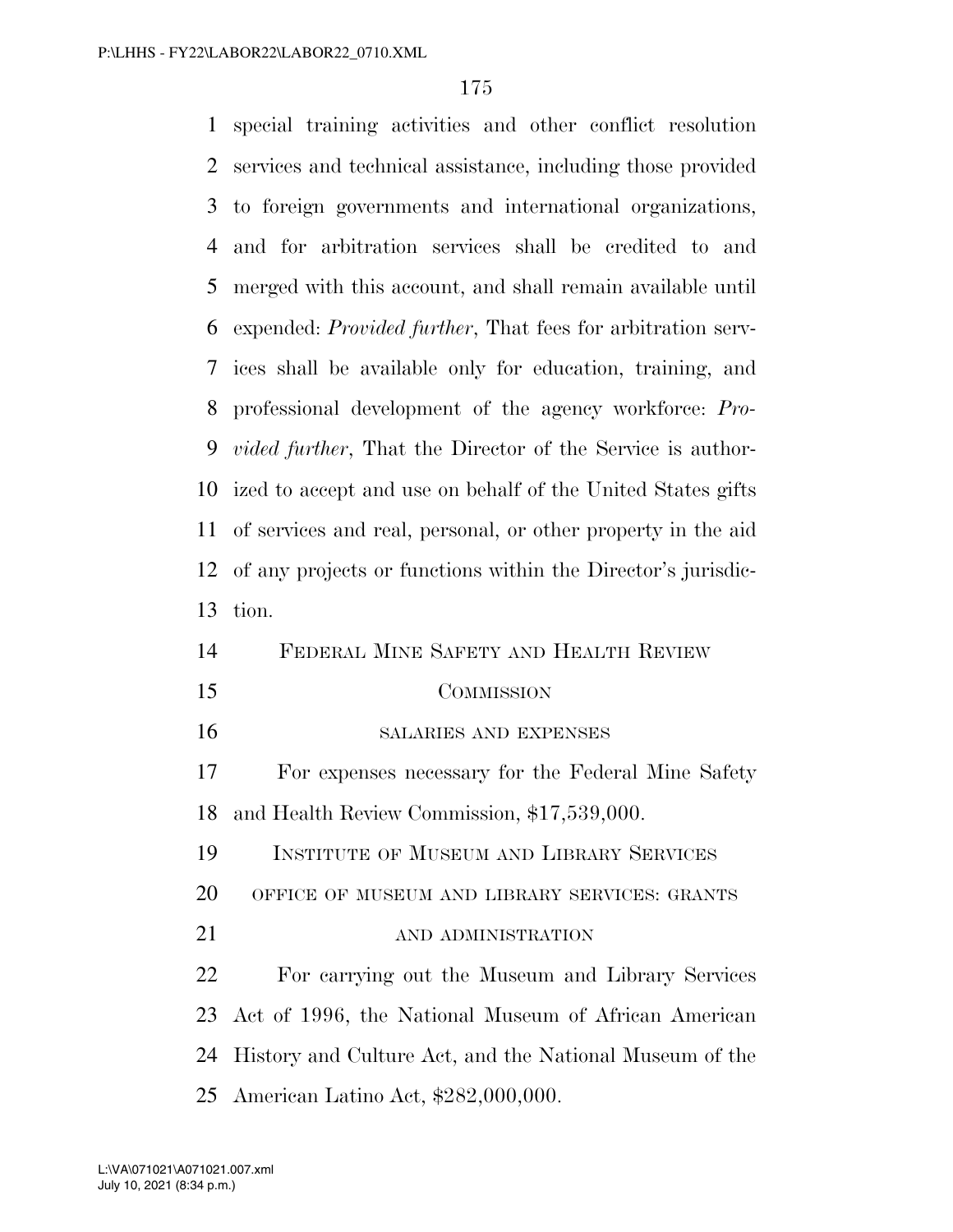MEDICAID AND CHIP PAYMENT AND ACCESS COMMISSION SALARIES AND EXPENSES For expenses necessary to carry out section 1900 of 5 the Social Security Act,  $$9,350,000$ . MEDICARE PAYMENT ADVISORY COMMISSION SALARIES AND EXPENSES For expenses necessary to carry out section 1805 of the Social Security Act, \$13,310,000, to be transferred to this appropriation from the Federal Hospital Insurance Trust Fund and the Federal Supplementary Medical In- surance Trust Fund. NATIONAL COUNCIL ON DISABILITY SALARIES AND EXPENSES For expenses necessary for the National Council on Disability as authorized by title IV of the Rehabilitation Act of 1973, \$3,750,000. NATIONAL LABOR RELATIONS BOARD SALARIES AND EXPENSES For expenses necessary for the National Labor Rela- tions Board to carry out the functions vested in it by the Labor-Management Relations Act, 1947, and other laws, \$316,925,000 of which not less than \$1,000,000 shall be used to develop a system and procedures to conduct union

representation elections electronically.

July 10, 2021 (8:34 p.m.) L:\VA\071021\A071021.007.xml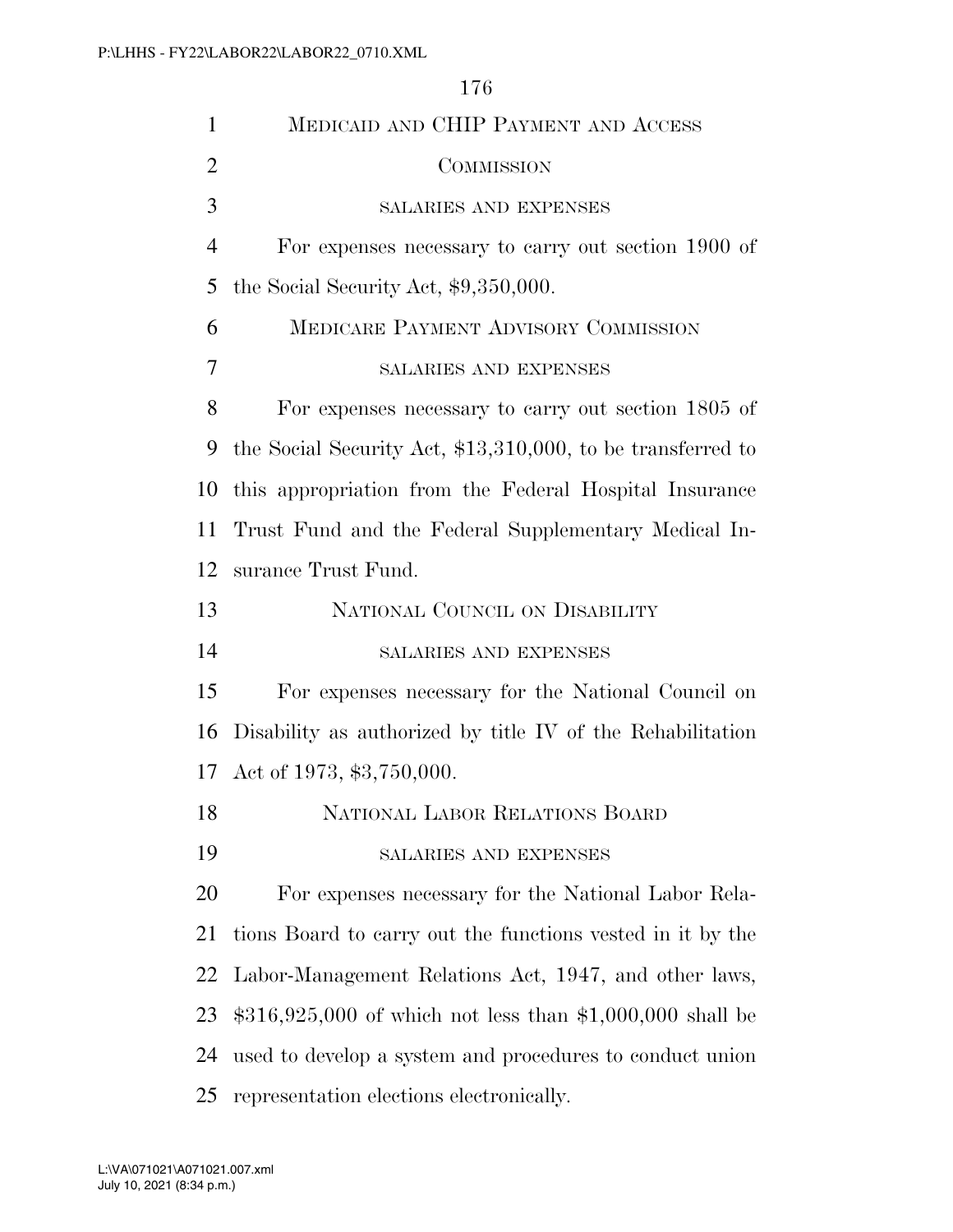| $\mathbf{1}$   | NATIONAL MEDIATION BOARD                                         |
|----------------|------------------------------------------------------------------|
| $\overline{2}$ | SALARIES AND EXPENSES                                            |
| 3              | For expenses necessary to carry out the provisions               |
| 4              | of the Railway Labor Act, including emergency boards ap-         |
| 5              | pointed by the President, $$15,542,000$ .                        |
| 6              | OCCUPATIONAL SAFETY AND HEALTH REVIEW                            |
| 7              | <b>COMMISSION</b>                                                |
| 8              | <b>SALARIES AND EXPENSES</b>                                     |
| 9              | For expenses necessary for the Occupational Safety               |
| 10             | and Health Review Commission, \$15,028,000.                      |
| 11             | RAILROAD RETIREMENT BOARD                                        |
| 12             | DUAL BENEFITS PAYMENTS ACCOUNT                                   |
| 13             | For payment to the Dual Benefits Payments Ac-                    |
| 14             | count, authorized under section $15(d)$ of the Railroad Re-      |
| 15             | tirement Act of 1974, $$11,000,000$ , which shall include        |
| 16             | amounts becoming available in fiscal year 2022 pursuant          |
| 17             | to section $224(c)(1)(B)$ of Public Law 98–76; and in addi-      |
|                | 18 tion, an amount, not to exceed 2 percent of the amount        |
| 19             | provided herein, shall be available proportional to the          |
| 20             | amount by which the product of recipients and the average        |
| 21             | benefit received exceeds the amount available for payment        |
| 22             | of vested dual benefits: <i>Provided</i> , That the total amount |
| 23             | provided herein shall be credited in 12 approximately            |
| 24             | equal amounts on the first day of each month in the fiscal       |
| 25             | year.                                                            |

July 10, 2021 (8:34 p.m.) L:\VA\071021\A071021.007.xml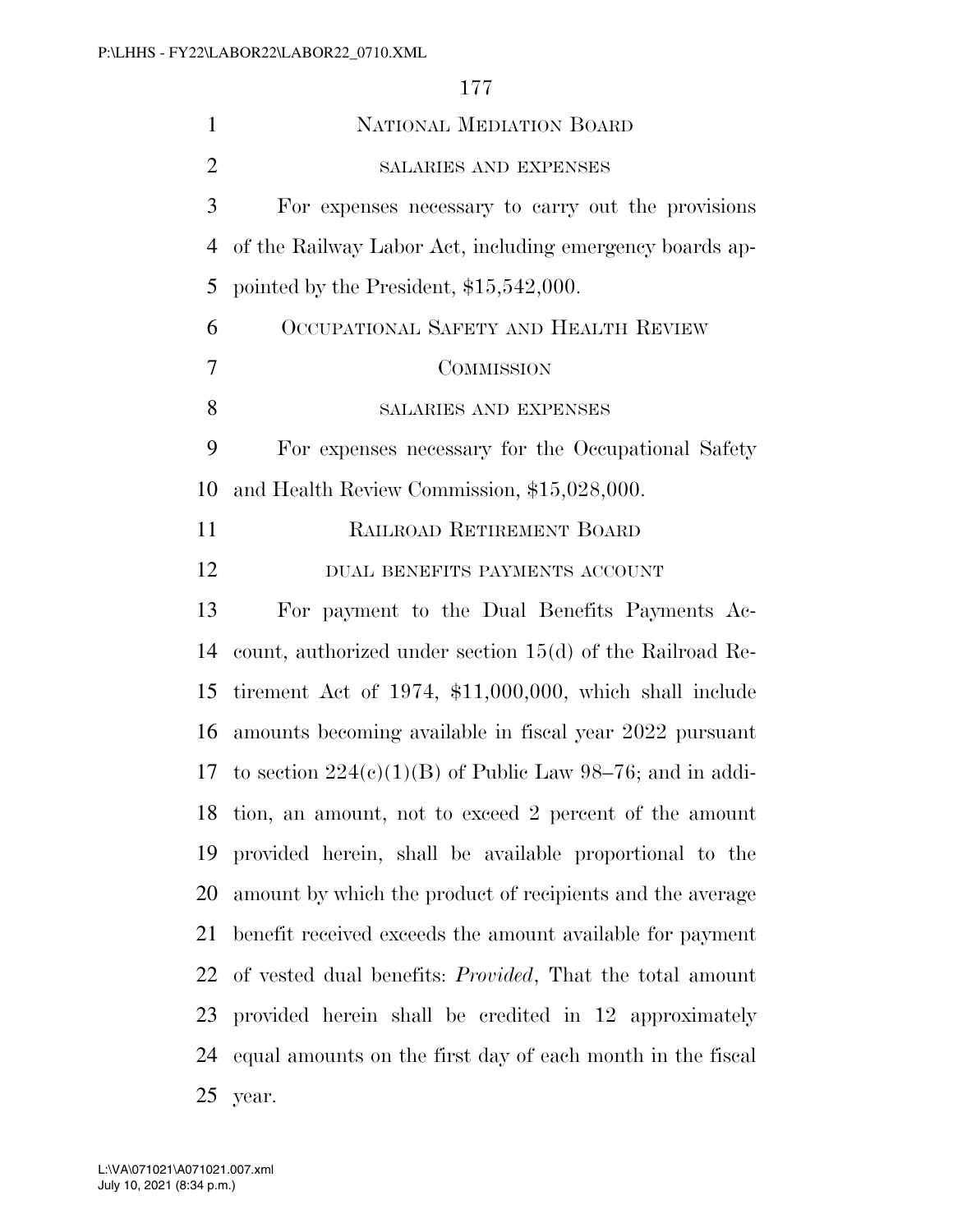FEDERAL PAYMENTS TO THE RAILROAD RETIREMENT

# ACCOUNTS

 For payment to the accounts established in the Treasury for the payment of benefits under the Railroad Retirement Act for interest earned on unnegotiated checks, \$150,000, to remain available through September 30, 2023, which shall be the maximum amount available for payment pursuant to section 417 of Public Law 98– 76.

**LIMITATION ON ADMINISTRATION** 

 For necessary expenses for the Railroad Retirement Board (''Board'') for administration of the Railroad Re- tirement Act and the Railroad Unemployment Insurance Act, \$130,049,000, to be derived in such amounts as de- termined by the Board from the railroad retirement ac- counts and from moneys credited to the railroad unem- ployment insurance administration fund: *Provided*, That notwithstanding section 7(b)(9) of the Railroad Retire- ment Act this limitation may be used to hire attorneys only through the excepted service: *Provided further*, That the previous proviso shall not change the status under Federal employment laws of any attorney hired by the Railroad Retirement Board prior to January 1, 2013: *Pro- vided further*, That notwithstanding section 7(b)(9) of the Railroad Retirement Act, this limitation may be used to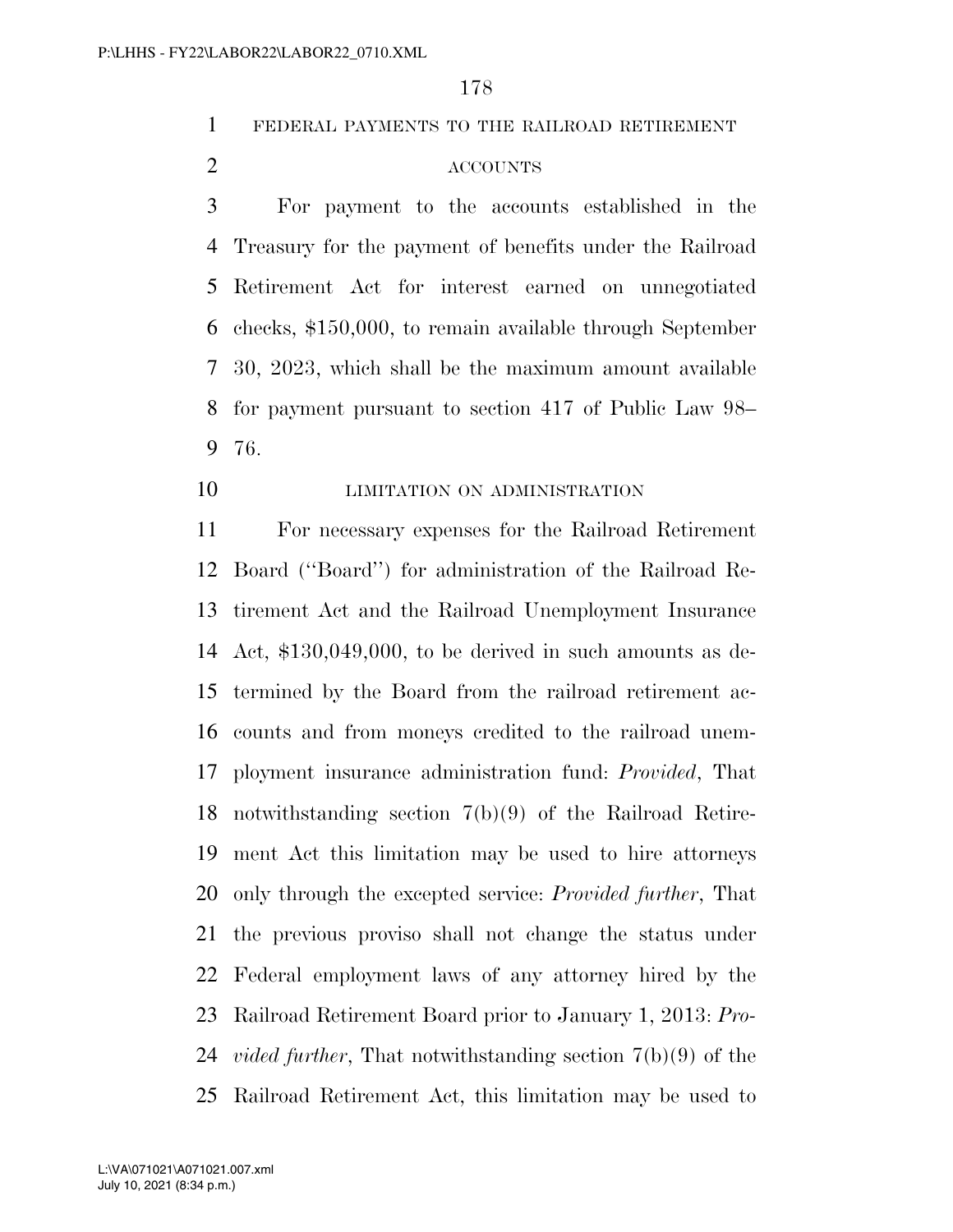hire students attending qualifying educational institutions or individuals who have recently completed qualifying edu- cational programs using current excepted hiring authori-ties established by the Office of Personnel Management.

LIMITATION ON THE OFFICE OF INSPECTOR GENERAL

 For expenses necessary for the Office of Inspector General for audit, investigatory and review activities, as authorized by the Inspector General Act of 1978, not more than \$12,650,000, to be derived from the railroad retire- ment accounts and railroad unemployment insurance ac-count.

SOCIAL SECURITY ADMINISTRATION

PAYMENTS TO SOCIAL SECURITY TRUST FUNDS

 For payment to the Federal Old-Age and Survivors Insurance Trust Fund and the Federal Disability Insur- ance Trust Fund, as provided under sections 201(m) and 1131(b)(2) of the Social Security Act, \$11,000,000.

SUPPLEMENTAL SECURITY INCOME PROGRAM

 For carrying out titles XI and XVI of the Social Se- curity Act, section 401 of Public Law 92–603, section 212 of Public Law 93–66, as amended, and section 405 of Public Law 95–216, including payment to the Social Secu- rity trust funds for administrative expenses incurred pur-24 suant to section  $201(g)(1)$  of the Social Security Act, \$46,167,573,000, to remain available until expended: *Pro-*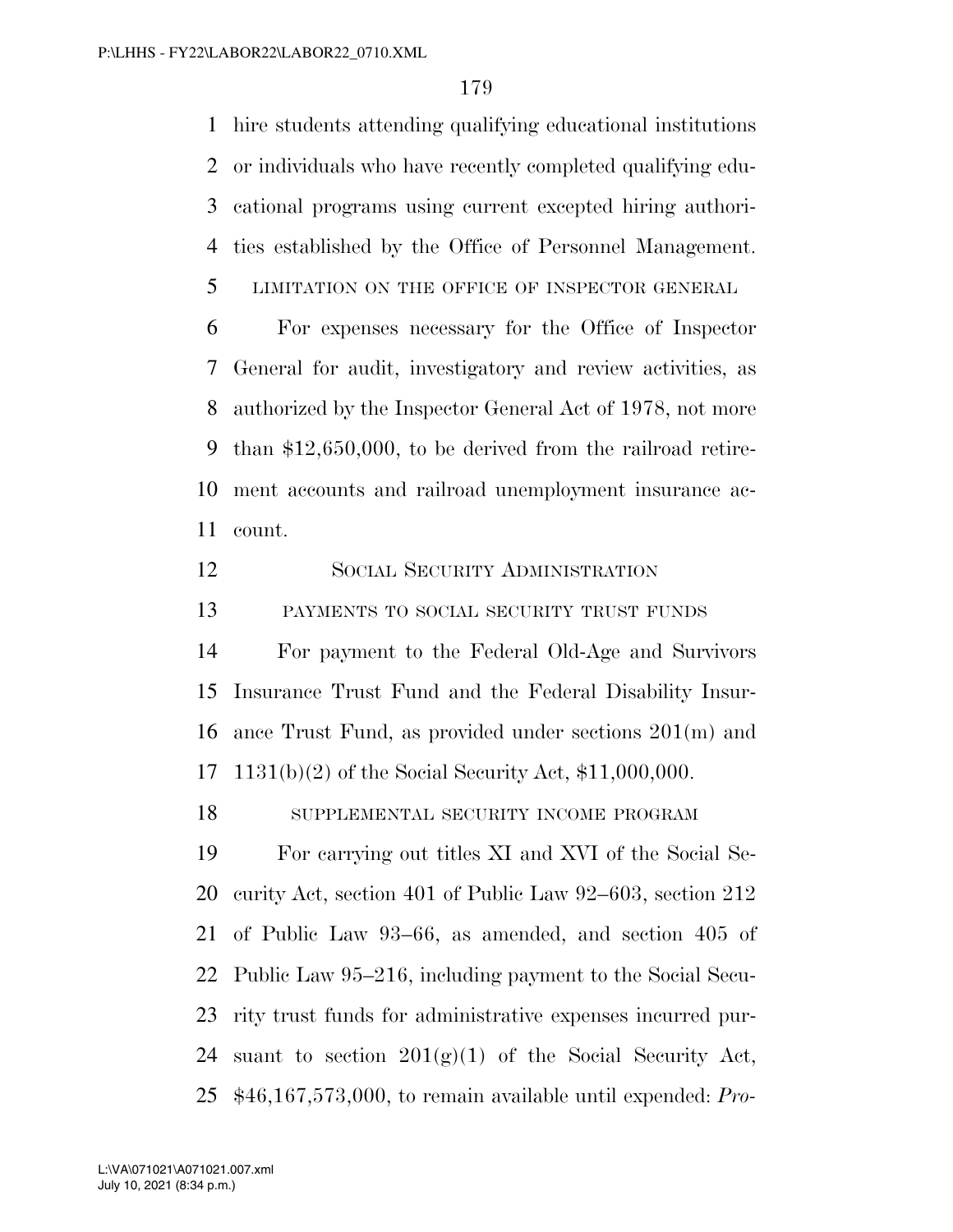*vided*, That any portion of the funds provided to a State in the current fiscal year and not obligated by the State during that year shall be returned to the Treasury: *Pro- vided further*, That not more than \$86,000,000 shall be available for research and demonstrations under sections 1110, 1115, and 1144 of the Social Security Act, and re-main available through September 30, 2024.

 For making, after June 15 of the current fiscal year, benefit payments to individuals under title XVI of the So- cial Security Act, for unanticipated costs incurred for the current fiscal year, such sums as may be necessary.

 For making benefit payments under title XVI of the Social Security Act for the first quarter of fiscal year 2023, \$15,600,000,000, to remain available until ex-pended.

#### LIMITATION ON ADMINISTRATIVE EXPENSES

 For necessary expenses, including the hire and pur- chase of two passenger motor vehicles, and not to exceed \$20,000 for official reception and representation expenses, not more than \$13,927,945,000 may be expended, as au-21 thorized by section  $201(g)(1)$  of the Social Security Act, from any one or all of the trust funds referred to in such section: *Provided*, That not less than \$2,700,000 shall be for the Social Security Advisory Board: *Provided further*, That unobligated balances of funds provided under this

July 10, 2021 (8:34 p.m.) L:\VA\071021\A071021.007.xml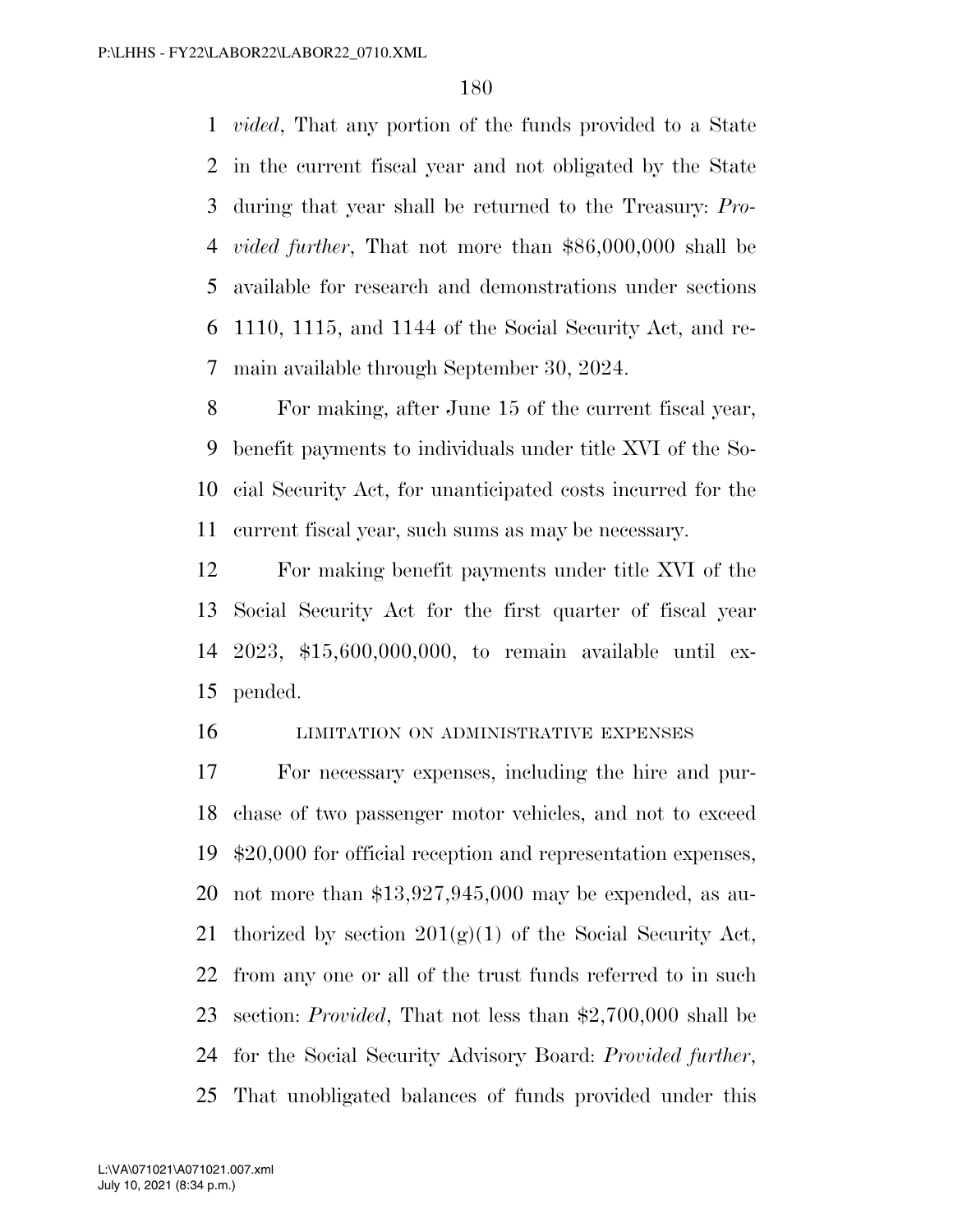paragraph at the end of fiscal year 2022 not needed for fiscal year 2022 shall remain available until expended to invest in the Social Security Administration information technology and telecommunications hardware and soft- ware infrastructure, including related equipment and non- payroll administrative expenses associated solely with this information technology and telecommunications infra- structure: *Provided further*, That the Commissioner of So- cial Security shall notify the Committees on Appropria- tions of the House of Representatives and the Senate prior to making unobligated balances available under the au- thority in the previous proviso: *Provided further*, That re- imbursement to the trust funds under this heading for ex- penditures for official time for employees of the Social Se- curity Administration pursuant to 5 U.S.C. 7131, and for facilities or support services for labor organizations pursu- ant to policies, regulations, or procedures referred to in section 7135(b) of such title shall be made by the Sec- retary of the Treasury, with interest, from amounts in the general fund not otherwise appropriated, as soon as pos-sible after such expenditures are made.

 Of the total amount made available in the first para- graph under this heading, \$1,708,000,000, to remain available through March 31, 2023, is for the costs associ-ated with continuing disability reviews under titles II and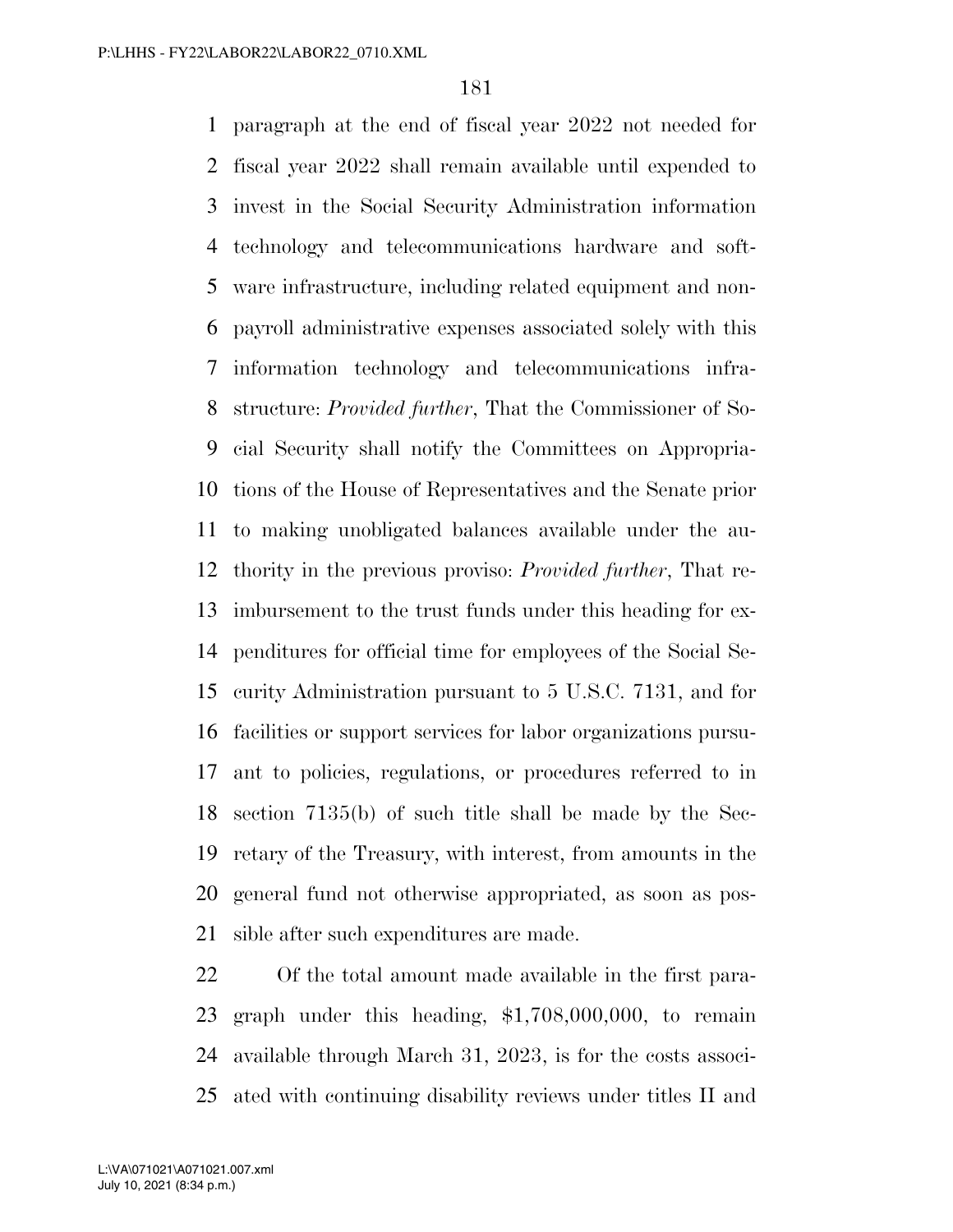XVI of the Social Security Act, including work-related continuing disability reviews to determine whether earn- ings derived from services demonstrate an individual's ability to engage in substantial gainful activity, for the cost associated with conducting redeterminations of eligi- bility under title XVI of the Social Security Act, for the cost of co-operative disability investigation units, and for the cost associated with the prosecution of fraud in the programs and operations of the Social Security Adminis- tration by Special Assistant United States Attorneys: *Pro- vided*, That, of such amount, \$273,000,000 is provided to meet the terms of section 1(k) of H. Res. 467 of the 117th Congress as engrossed in the House of Representatives on June 14, 2021, and \$1,435,000,000 is additional new budget authority specified for purposes of such section 1(k): *Provided further*, That, of the additional new budget authority described in the preceding proviso, up to \$12,100,000 may be transferred to the ''Office of Inspec- tor General'', Social Security Administration, for the cost of jointly operated co-operative disability investigation units: *Provided further*, That such transfer authority is in addition to any other transfer authority provided by law: *Provided further*, That the Commissioner shall provide to the Congress (at the conclusion of the fiscal year) a report on the obligation and expenditure of these funds, similar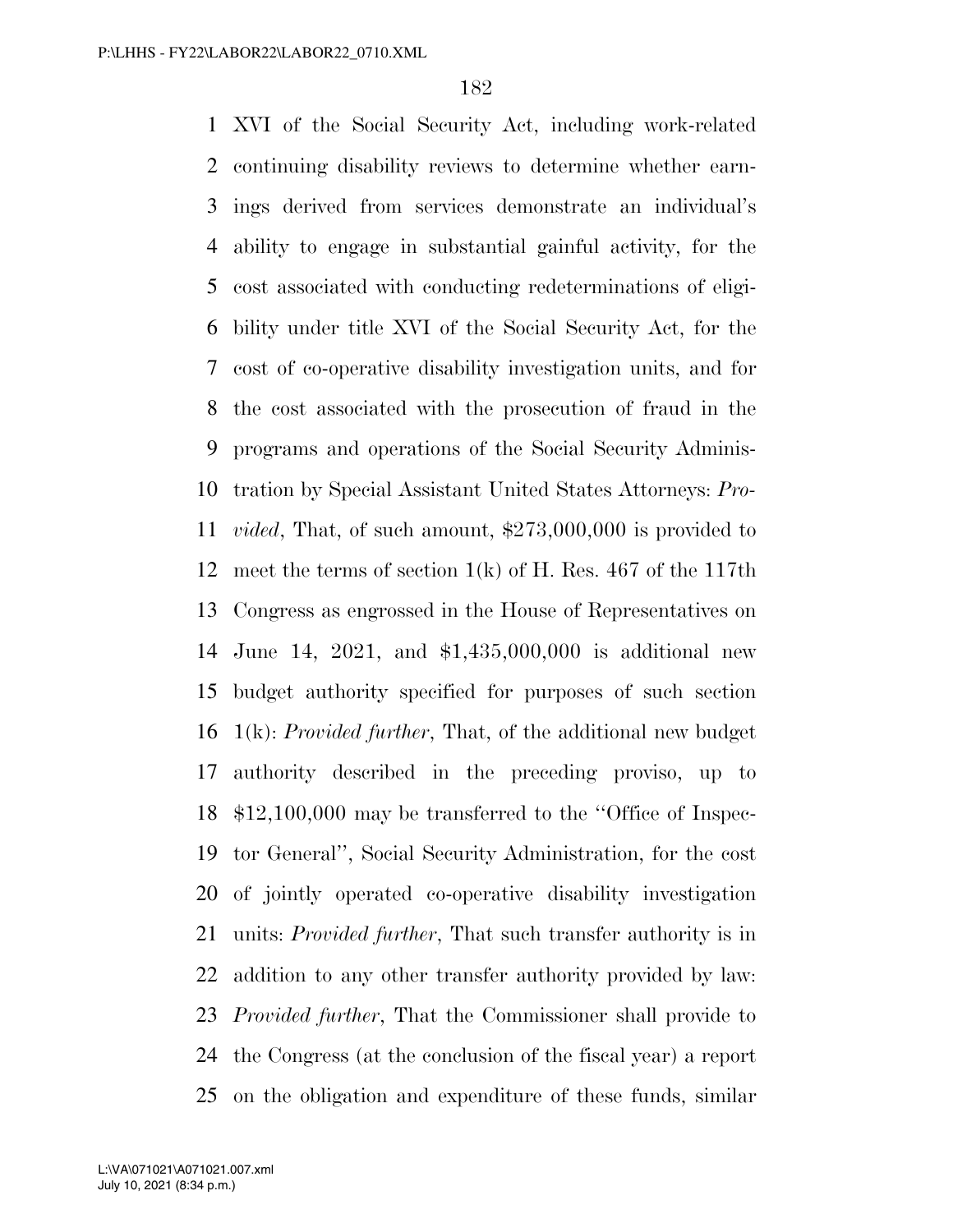1 to the reports that were required by section  $103(d)(2)$  of Public Law 104–121 for fiscal years 1996 through 2002.

- In addition, \$138,000,000 to be derived from admin- istration fees in excess of \$5.00 per supplementary pay- ment collected pursuant to section 1616(d) of the Social Security Act or section 212(b)(3) of Public Law 93–66, which shall remain available until expended: *Provided*, That to the extent that the amounts collected pursuant to such sections in fiscal year 2022 exceed \$138,000,000, the amounts shall be available in fiscal year 2023 only to the extent provided in advance in appropriations Acts. 12 In addition, up to \$1,000,000 to be derived from fees collected pursuant to section 303(c) of the Social Security Protection Act, which shall remain available until ex-pended.
- 16 OFFICE OF INSPECTOR GENERAL
- **(INCLUDING TRANSFER OF FUNDS)**

 For expenses necessary for the Office of Inspector General in carrying out the provisions of the Inspector General Act of 1978, \$32,000,000, together with not to exceed \$80,000,000, to be transferred and expended as 22 authorized by section  $201(g)(1)$  of the Social Security Act from the Federal Old-Age and Survivors Insurance Trust Fund and the Federal Disability Insurance Trust Fund: *Provided*, That \$2,000,000 shall remain available until ex-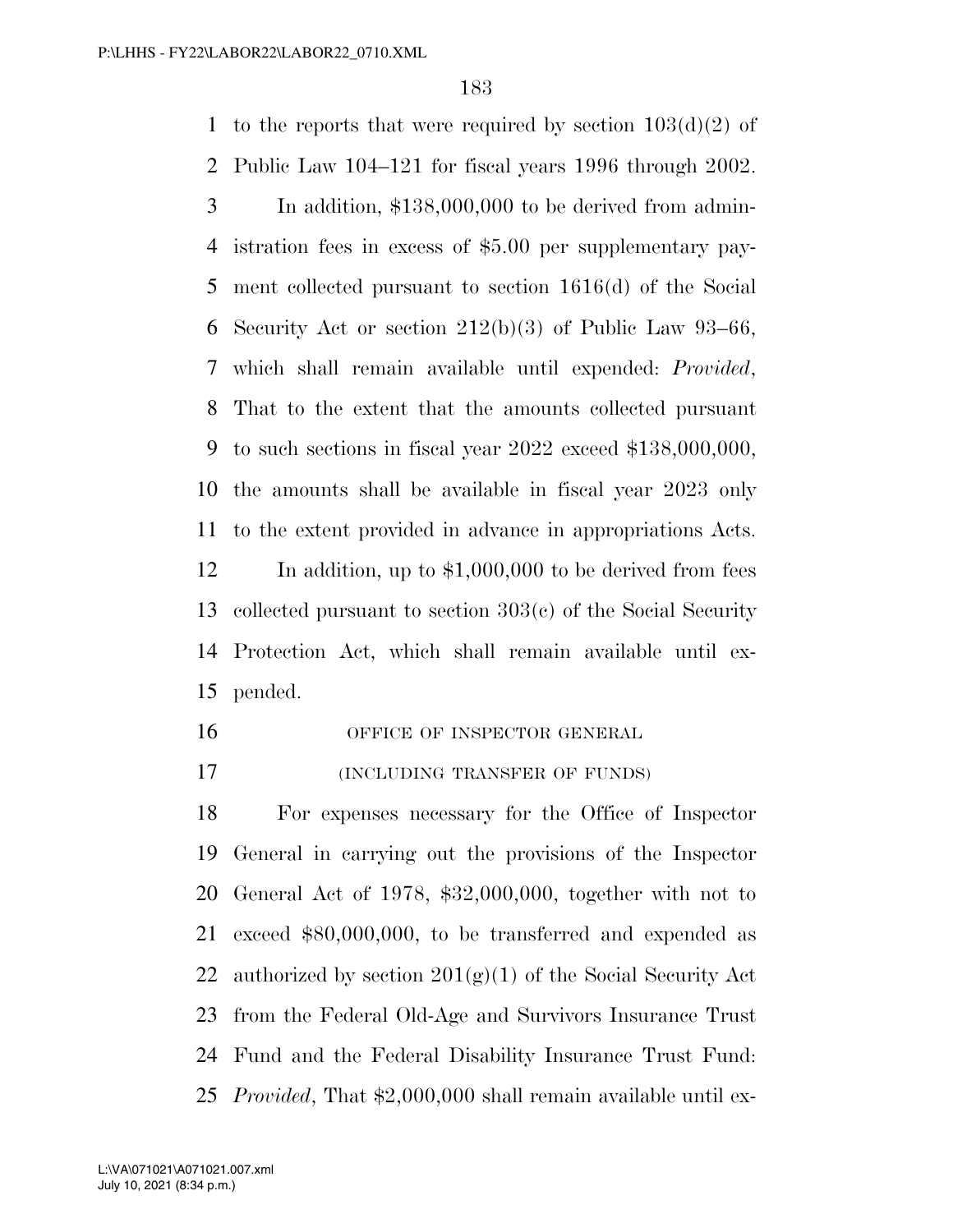pended for information technology modernization, includ- ing related hardware and software infrastructure and equipment, and for administrative expenses directly asso-ciate with information technology modernization.

 In addition, an amount not to exceed 3 percent of the total provided in this appropriation may be transferred from the ''Limitation on Administrative Expenses'', Social Security Administration, to be merged with this account, to be available for the time and purposes for which this account is available: *Provided*, That notice of such trans- fers shall be transmitted promptly to the Committees on Appropriations of the House of Representatives and the Senate at least 15 days in advance of any transfer.

- TITLE V
- GENERAL PROVISIONS
- 16 (TRANSFER OF FUNDS)

 SEC. 501. The Secretaries of Labor, Health and Human Services, and Education are authorized to transfer unexpended balances of prior appropriations to accounts corresponding to current appropriations provided in this Act. Such transferred balances shall be used for the same purpose, and for the same periods of time, for which they were originally appropriated.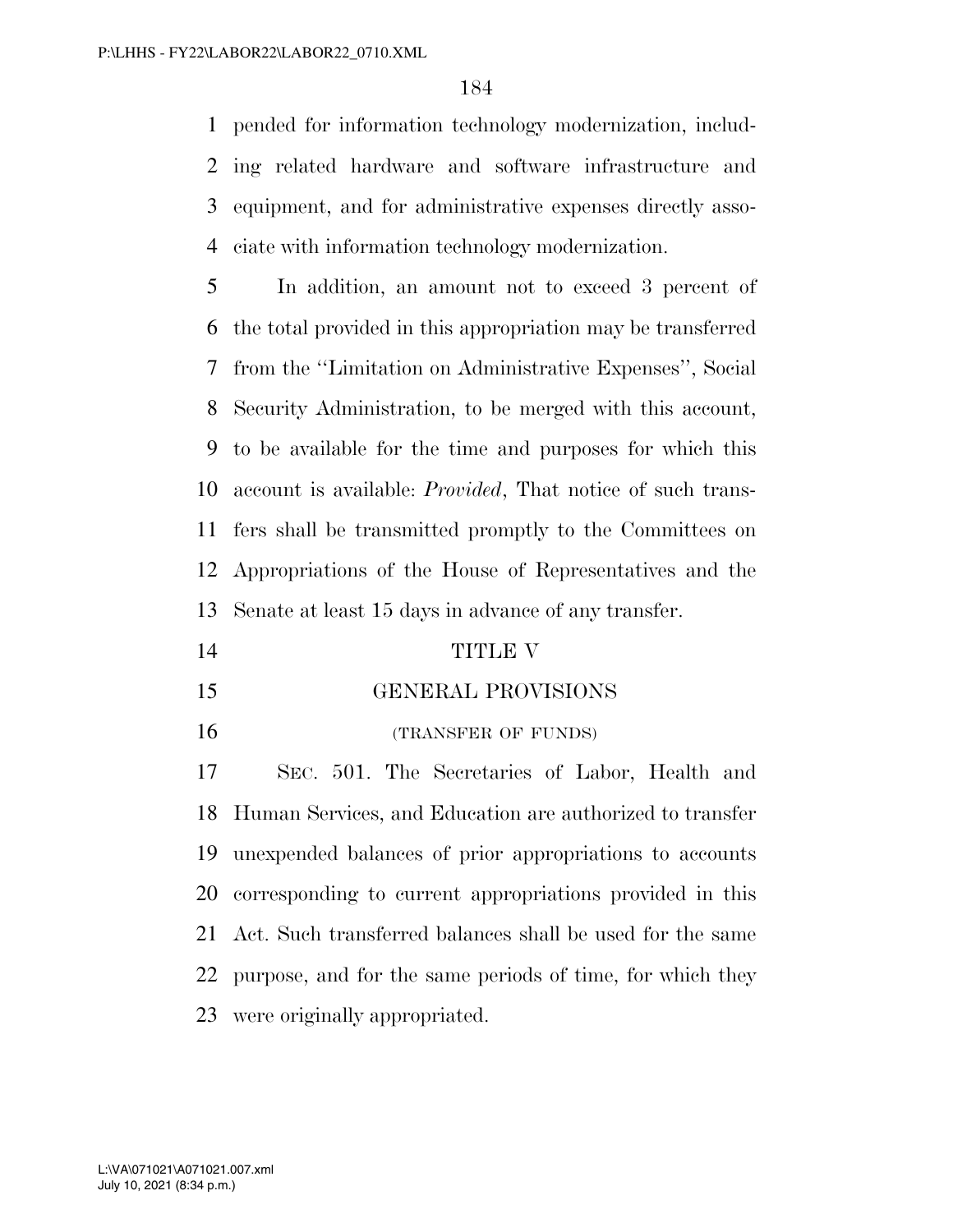SEC. 502. No part of any appropriation contained in this Act shall remain available for obligation beyond the current fiscal year unless expressly so provided herein.

 SEC. 503. (a) No part of any appropriation contained in this Act or transferred pursuant to section 4002 of Public Law 111–148 shall be used, other than for normal and recognized executive-legislative relationships, for pub- licity or propaganda purposes, for the preparation, dis- tribution, or use of any kit, pamphlet, booklet, publication, electronic communication, radio, television, or video pres- entation designed to support or defeat the enactment of legislation before the Congress or any State or local legis- lature or legislative body, except in presentation to the Congress or any State or local legislature itself, or de- signed to support or defeat any proposed or pending regu- lation, administrative action, or order issued by the execu- tive branch of any State or local government, except in presentation to the executive branch of any State or local government itself.

 (b) No part of any appropriation contained in this Act or transferred pursuant to section 4002 of Public Law 111–148 shall be used to pay the salary or expenses of any grant or contract recipient, or agent acting for such recipient, related to any activity designed to influence the enactment of legislation, appropriations, regulation, ad-

July 10, 2021 (8:34 p.m.) L:\VA\071021\A071021.007.xml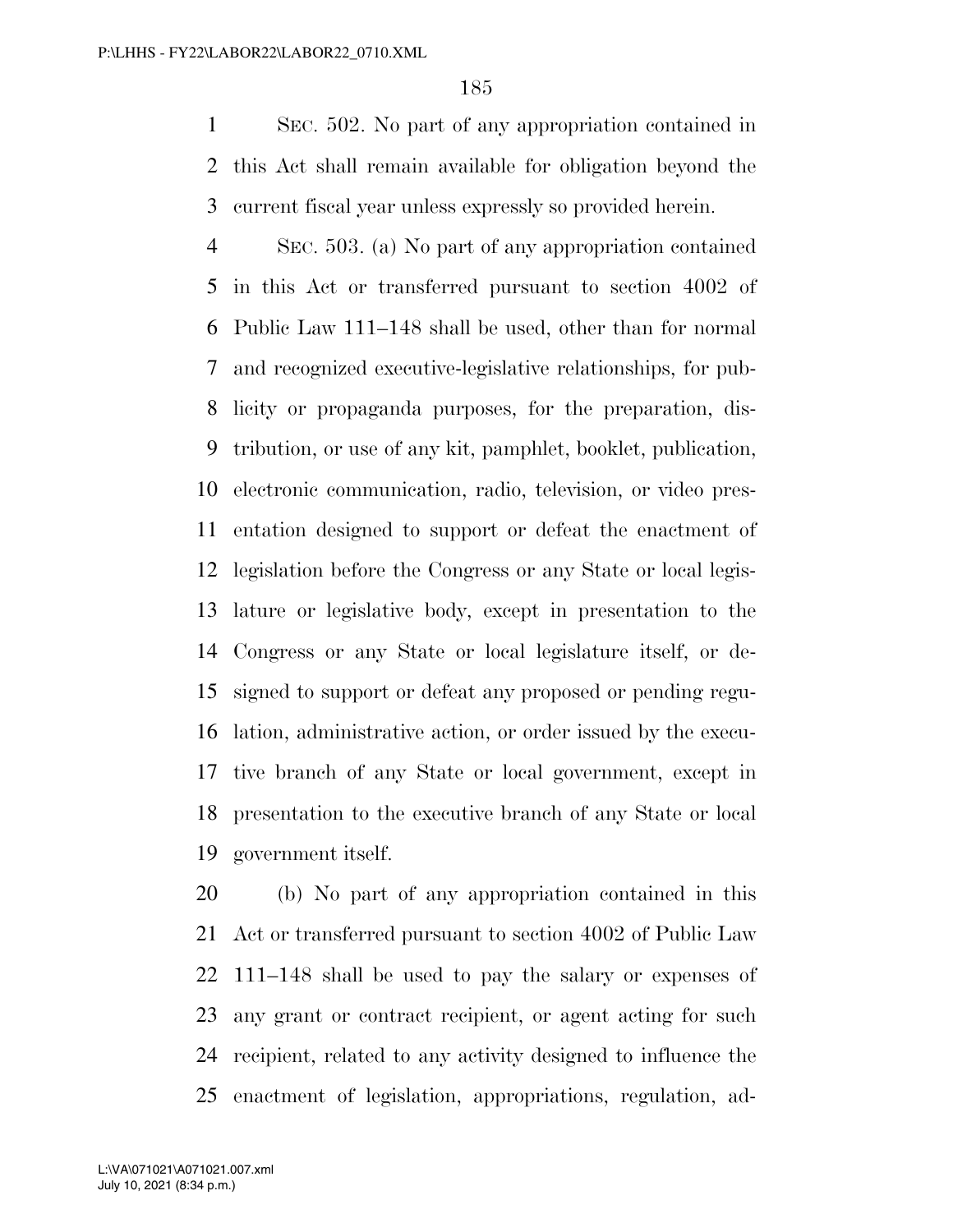ministrative action, or Executive order proposed or pend- ing before the Congress or any State government, State legislature or local legislature or legislative body, other than for normal and recognized executive-legislative rela- tionships or participation by an agency or officer of a State, local or tribal government in policymaking and ad- ministrative processes within the executive branch of that government.

 (c) The prohibitions in subsections (a) and (b) shall include any activity to advocate or promote any proposed, pending or future Federal, State or local tax increase, or any proposed, pending, or future requirement or restric- tion on any legal consumer product, including its sale or marketing, including but not limited to the advocacy or promotion of gun control.

 SEC. 504. The Secretaries of Labor and Education are authorized to make available not to exceed \$28,000 and \$20,000, respectively, from funds available for sala- ries and expenses under titles I and III, respectively, for official reception and representation expenses; the Direc- tor of the Federal Mediation and Conciliation Service is authorized to make available for official reception and rep- resentation expenses not to exceed \$5,000 from the funds available for ''Federal Mediation and Conciliation Service, Salaries and Expenses''; and the Chairman of the Na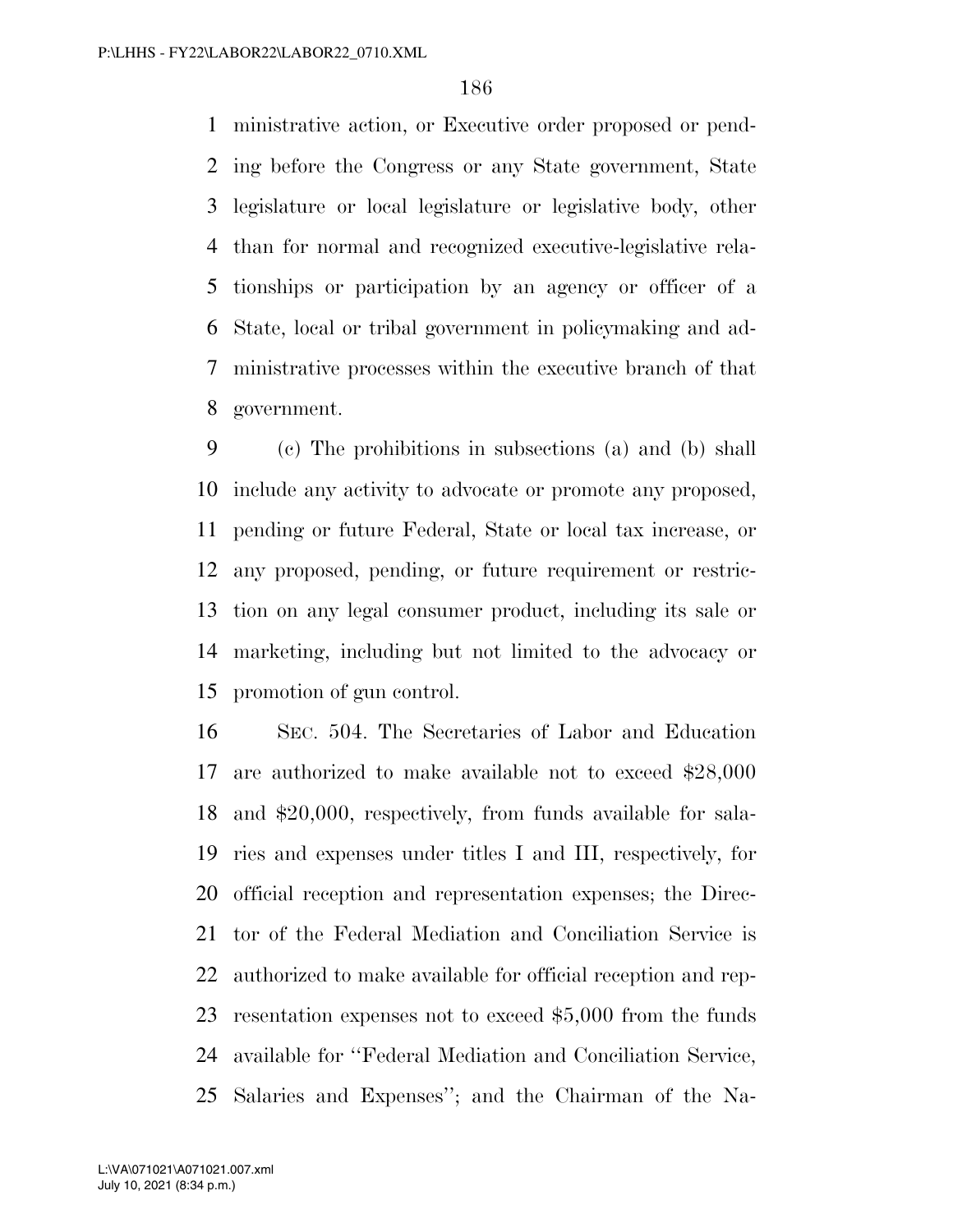tional Mediation Board is authorized to make available for official reception and representation expenses not to ex- ceed \$5,000 from funds available for ''National Mediation Board, Salaries and Expenses''.

 SEC. 505. When issuing statements, press releases, requests for proposals, bid solicitations and other docu- ments describing projects or programs funded in whole or in part with Federal money, all grantees receiving Federal funds included in this Act, including but not limited to State and local governments and recipients of Federal re-search grants, shall clearly state—

- (1) the percentage of the total costs of the pro- gram or project which will be financed with Federal money;
- (2) the dollar amount of Federal funds for the project or program; and
- (3) percentage and dollar amount of the total costs of the project or program that will be financed by non-governmental sources.

 SEC. 506. (a) None of the funds made available in this Act may be used for—

 (1) the creation of a human embryo or embryos for research purposes; or

 (2) research in which a human embryo or em-bryos are destroyed, discarded, or knowingly sub-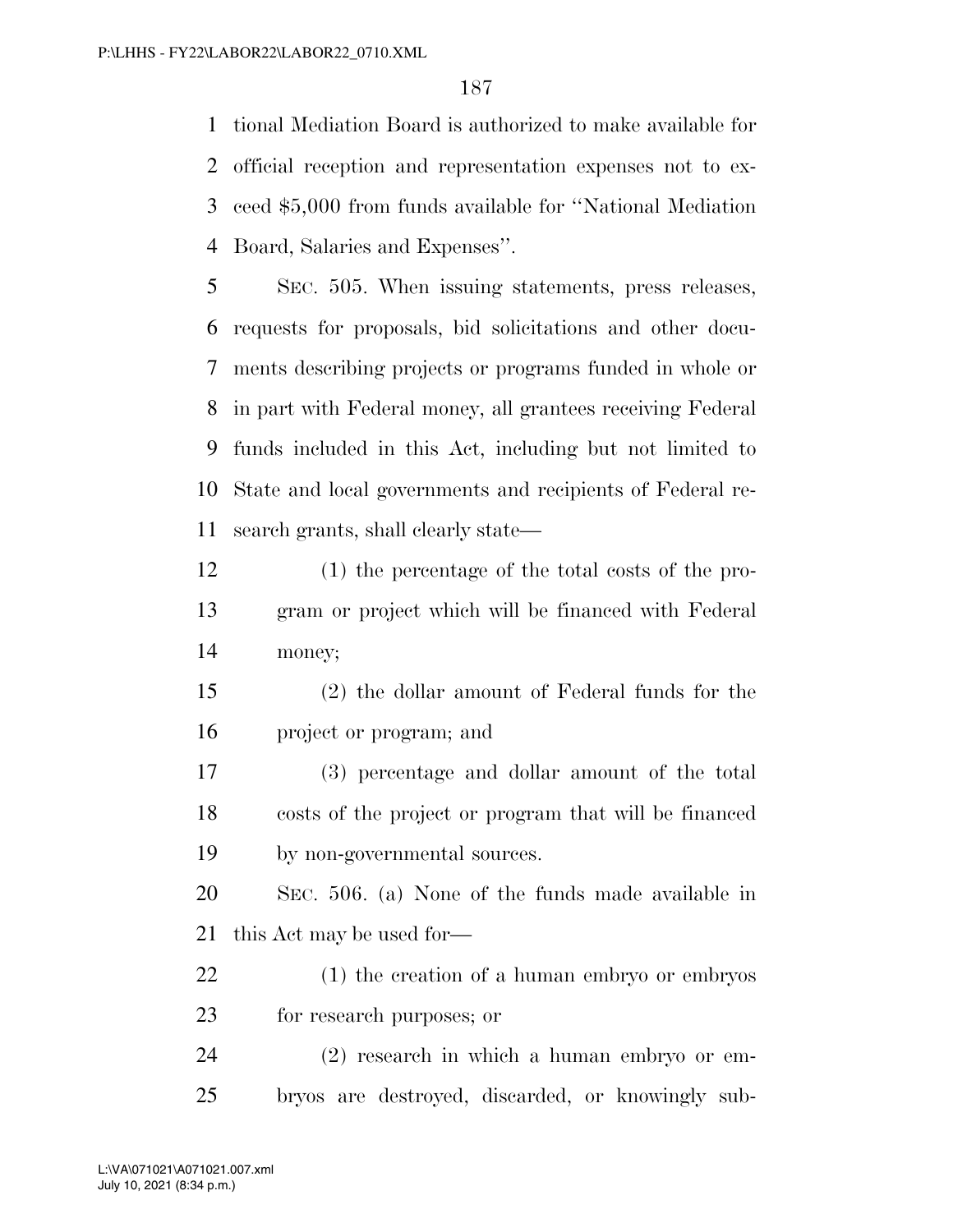jected to risk of injury or death greater than that allowed for research on fetuses in utero under 45 CFR 46.204(b) and section 498(b) of the Public 4 Health Service Act  $(42 \text{ U.S.C. } 289 \text{g(b)})$ .

 (b) For purposes of this section, the term ''human embryo or embryos'' includes any organism, not protected as a human subject under 45 CFR 46 as of the date of the enactment of this Act, that is derived by fertilization, parthenogenesis, cloning, or any other means from one or more human gametes or human diploid cells.

 SEC. 507. (a) None of the funds made available in this Act may be used for any activity that promotes the legalization of any drug or other substance included in schedule I of the schedules of controlled substances estab- lished under section 202 of the Controlled Substances Act except for normal and recognized executive-congressional communications.

 (b) The limitation in subsection (a) shall not apply when there is significant medical evidence of a therapeutic advantage to the use of such drug or other substance or that federally sponsored clinical trials are being conducted to determine therapeutic advantage.

 SEC. 508. None of the funds made available in this Act may be obligated or expended to enter into or renew a contract with an entity if—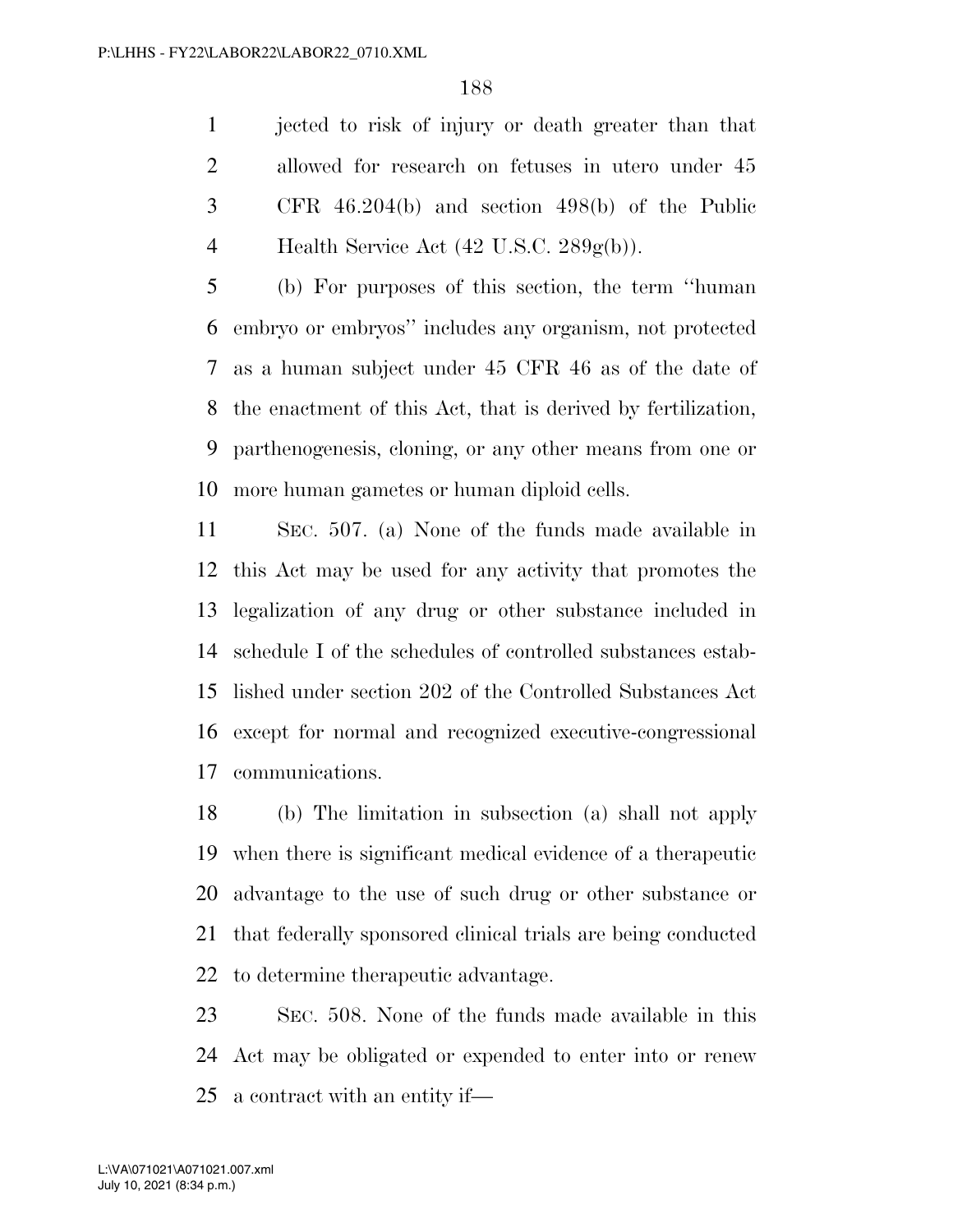(1) such entity is otherwise a contractor with the United States and is subject to the requirement in 38 U.S.C. 4212(d) regarding submission of an annual report to the Secretary of Labor concerning employment of certain veterans; and

 (2) such entity has not submitted a report as required by that section for the most recent year for which such requirement was applicable to such enti-ty.

 SEC. 509. None of the funds made available in this Act may be transferred to any department, agency, or in- strumentality of the United States Government, except pursuant to a transfer made by, or transfer authority pro-vided in, this Act or any other appropriation Act.

 SEC. 510. None of the funds made available by this Act to carry out the Library Services and Technology Act may be made available to any library covered by para-18 graph (1) of section  $224(f)$  of such Act, as amended by the Children's Internet Protection Act, unless such library has made the certifications required by paragraph (4) of such section.

 SEC. 511. (a) None of the funds provided under this Act, or provided under previous appropriations Acts to the agencies funded by this Act that remain available for obli-gation or expenditure in fiscal year 2022, or provided from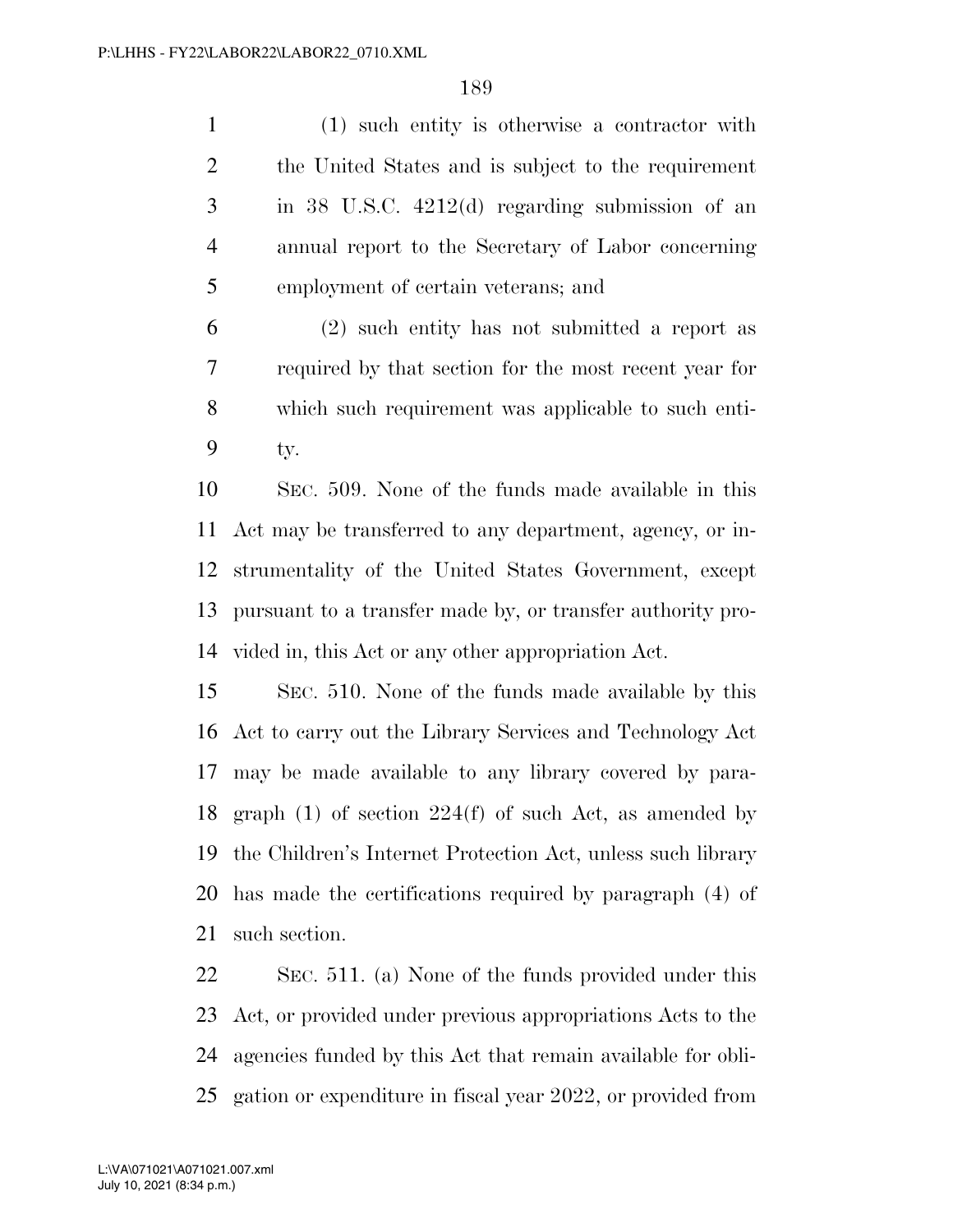any accounts in the Treasury of the United States derived by the collection of fees available to the agencies funded by this Act, shall be available for obligation or expenditure through a reprogramming of funds that—

(1) creates new programs;

(2) eliminates a program, project, or activity;

 (3) increases funds or personnel by any means for any project or activity for which funds have been denied or restricted;

- (4) relocates an office or employees;
- 11 (5) reorganizes or renames offices;

(6) reorganizes programs or activities; or

 (7) contracts out or privatizes any functions or activities presently performed by Federal employees; unless the Committees on Appropriations of the House of Representatives and the Senate are consulted 15 days in advance of such reprogramming or of an announcement of intent relating to such reprogramming, whichever oc- curs earlier, and are notified in writing 10 days in advance of such reprogramming.

 (b) None of the funds provided under this Act, or provided under previous appropriations Acts to the agen- cies funded by this Act that remain available for obligation or expenditure in fiscal year 2022, or provided from any accounts in the Treasury of the United States derived by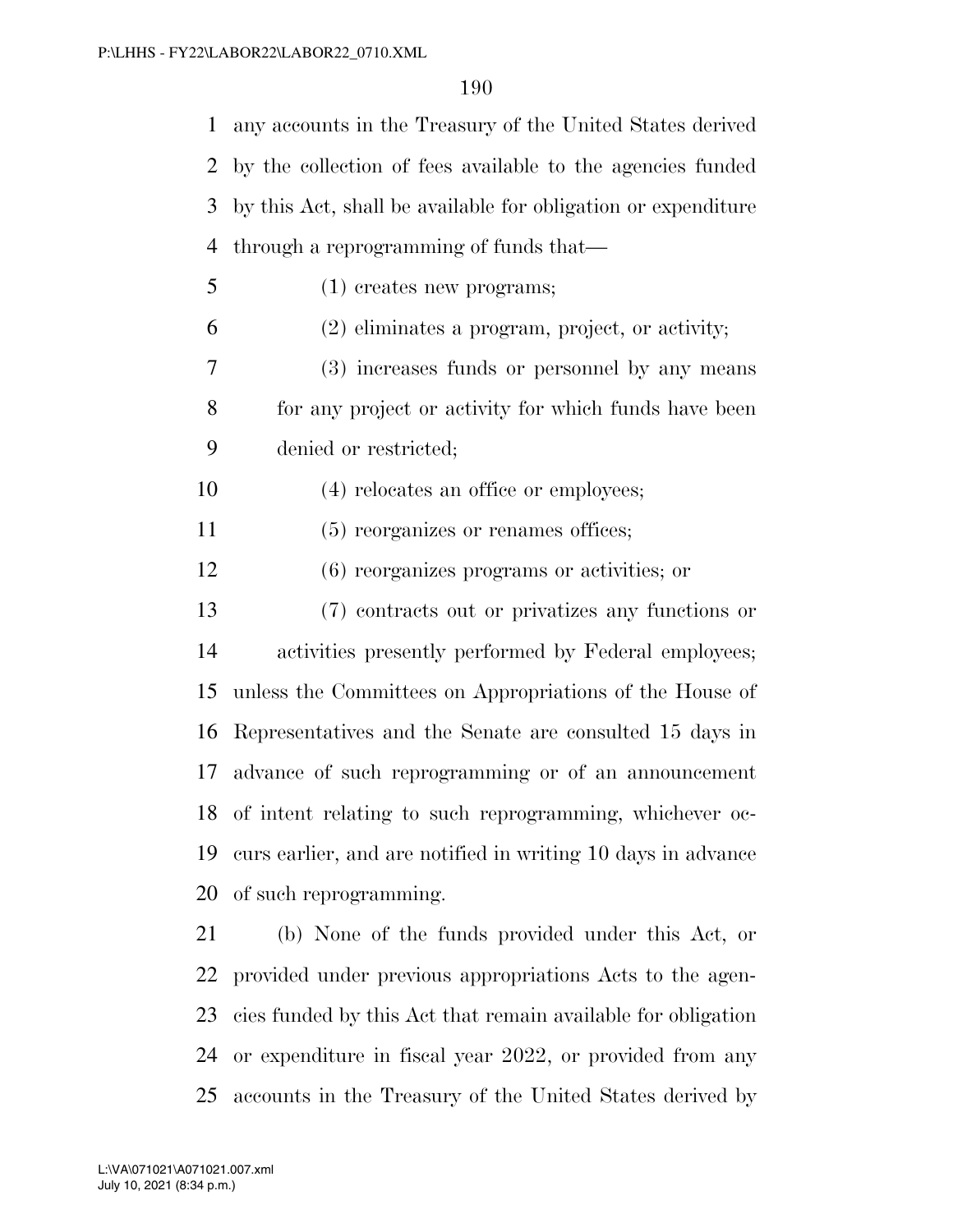the collection of fees available to the agencies funded by this Act, shall be available for obligation or expenditure through a reprogramming of funds in excess of \$500,000 or 10 percent, whichever is less, that—

 (1) augments existing programs, projects (in-cluding construction projects), or activities;

 (2) reduces by 10 percent funding for any exist- ing program, project, or activity, or numbers of per-sonnel by 10 percent as approved by Congress; or

 (3) results from any general savings from a re- duction in personnel which would result in a change in existing programs, activities, or projects as ap-proved by Congress;

 unless the Committees on Appropriations of the House of Representatives and the Senate are consulted 15 days in advance of such reprogramming or of an announcement of intent relating to such reprogramming, whichever oc- curs earlier, and are notified in writing 10 days in advance of such reprogramming.

 SEC. 512. (a) None of the funds made available in this Act may be used to request that a candidate for ap- pointment to a Federal scientific advisory committee dis- close the political affiliation or voting history of the can-didate or the position that the candidate holds with re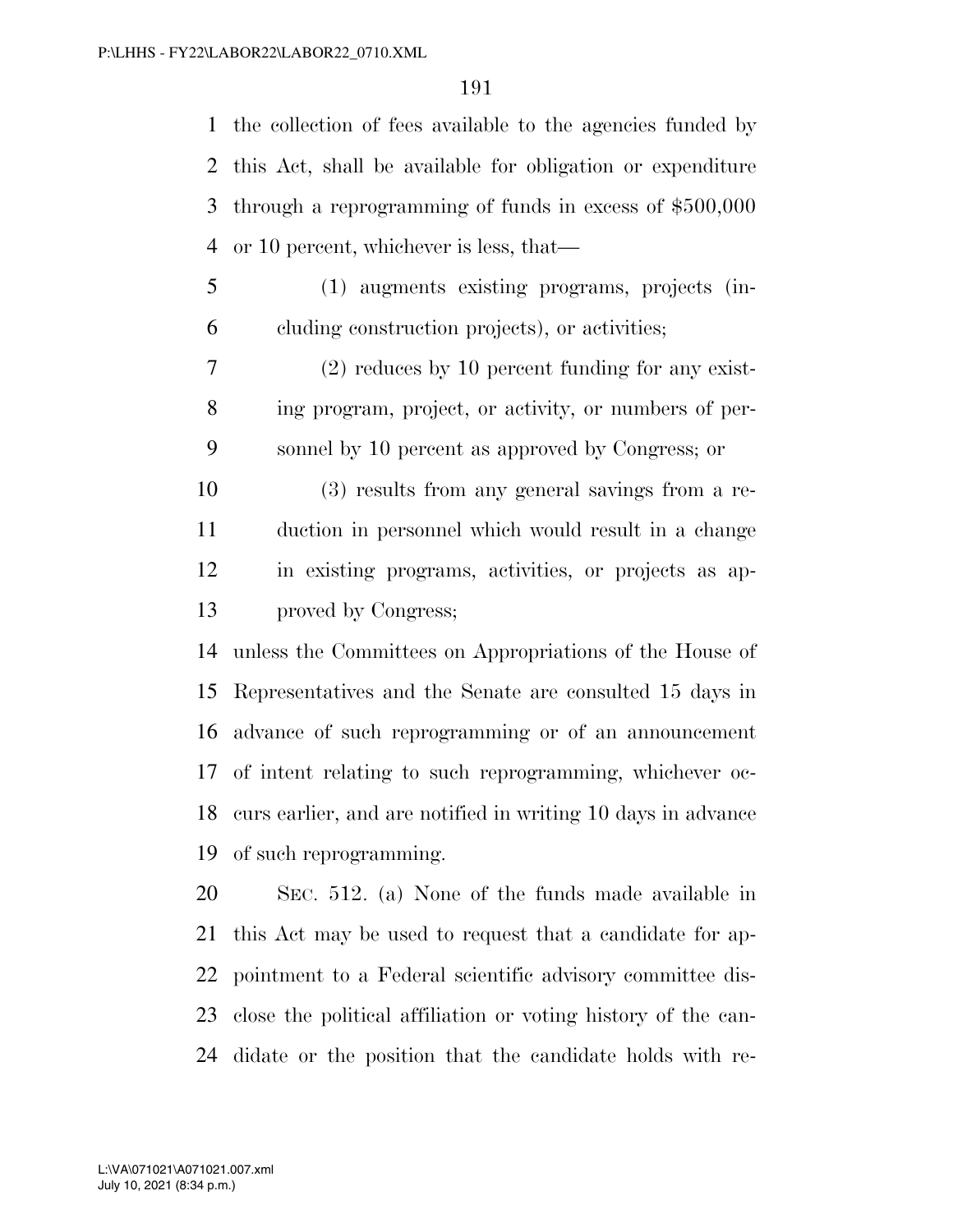spect to political issues not directly related to and nec-essary for the work of the committee involved.

 (b) None of the funds made available in this Act may be used to disseminate information that is deliberately false or misleading.

 SEC. 513. Within 45 days of enactment of this Act, each department and related agency funded through this Act shall submit an operating plan that details at the pro- gram, project, and activity level any funding allocations for fiscal year 2022 that are different than those specified in this Act, the report accompanying this Act, or the fiscal year 2022 budget request.

 SEC. 514. The Secretaries of Labor, Health and Human Services, and Education shall each prepare and submit to the Committees on Appropriations of the House of Representatives and the Senate a report on the number and amount of contracts, grants, and cooperative agree- ments exceeding \$500,000, individually or in total for a particular project, activity, or programmatic initiative, in value and awarded by the Department on a non-competi- tive basis during each quarter of fiscal year 2022, but not to include grants awarded on a formula basis or directed by law. Such report shall include the name of the con- tractor or grantee, the amount of funding, the govern-mental purpose, including a justification for issuing the

July 10, 2021 (8:34 p.m.) L:\VA\071021\A071021.007.xml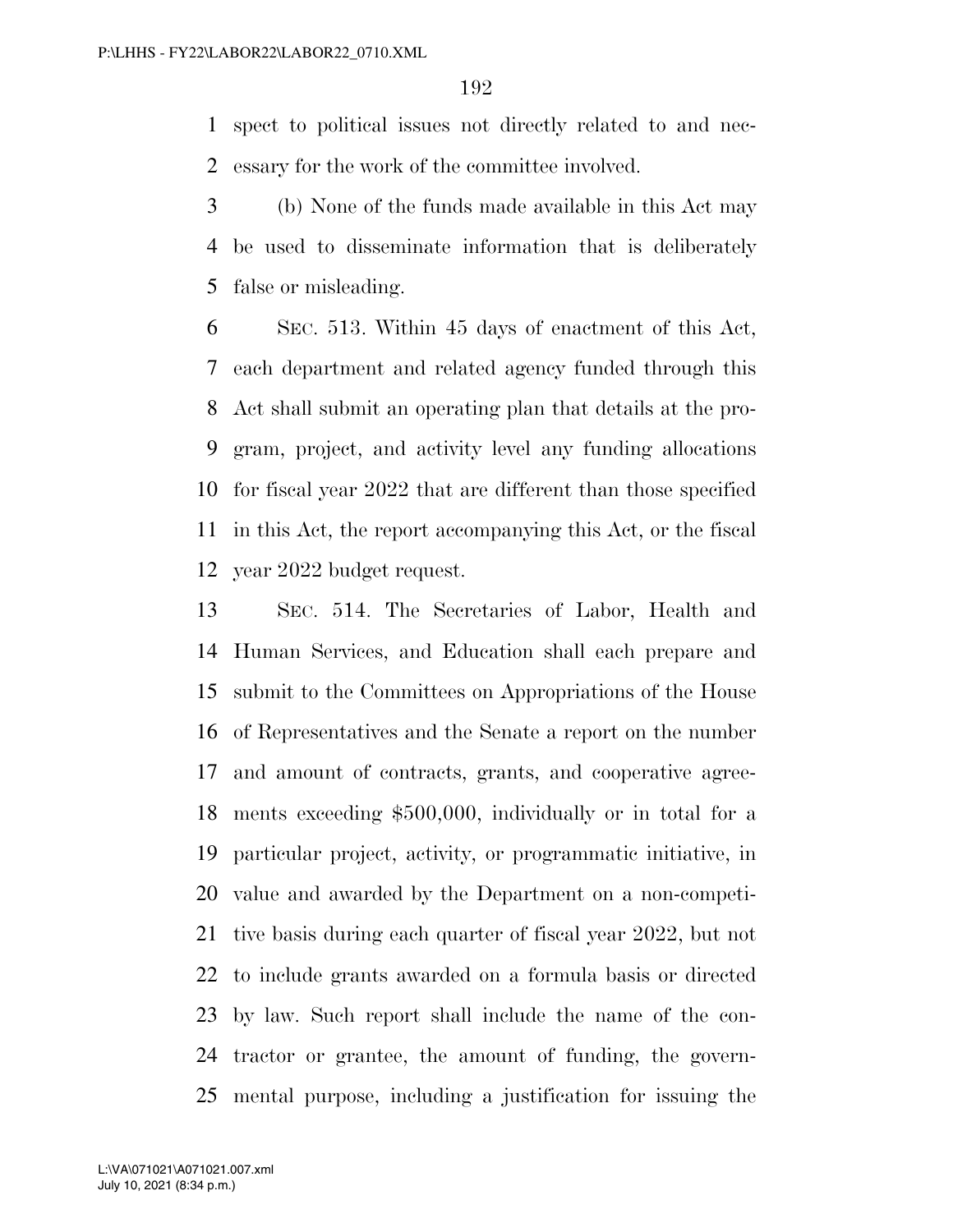award on a non-competitive basis. Such report shall be transmitted to the Committees within 30 days after the end of the quarter for which the report is submitted.

 SEC. 515. None of the funds appropriated in this Act shall be expended or obligated by the Commissioner of So- cial Security, for purposes of administering Social Security benefit payments under title II of the Social Security Act, to process any claim for credit for a quarter of coverage based on work performed under a social security account number that is not the claimant's number and the per- formance of such work under such number has formed the basis for a conviction of the claimant of a violation of sec-tion 208(a)(6) or (7) of the Social Security Act.

 SEC. 516. None of the funds appropriated by this Act may be used by the Commissioner of Social Security or the Social Security Administration to pay the compensa- tion of employees of the Social Security Administration to administer Social Security benefit payments, under any agreement between the United States and Mexico estab- lishing totalization arrangements between the social secu- rity system established by title II of the Social Security Act and the social security system of Mexico, which would not otherwise be payable but for such agreement.

 SEC. 517. (a) None of the funds made available in this Act may be used to maintain or establish a computer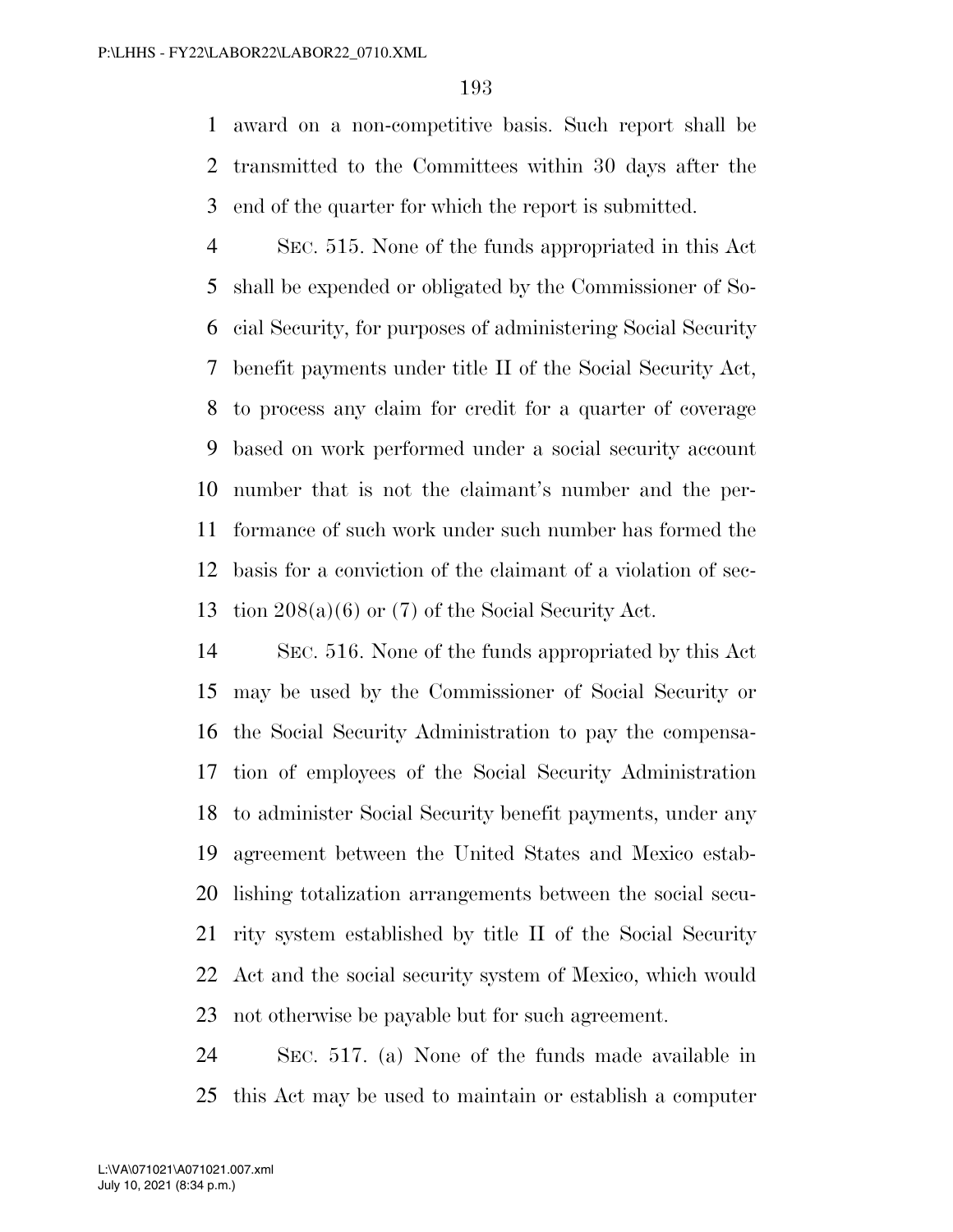network unless such network blocks the viewing, downloading, and exchanging of pornography.

 (b) Nothing in subsection (a) shall limit the use of funds necessary for any Federal, State, tribal, or local law enforcement agency or any other entity carrying out crimi- nal investigations, prosecution, or adjudication activities. SEC. 518. For purposes of carrying out Executive Order 13589, Office of Management and Budget Memo-randum M–12–12 dated May 11, 2012, and requirements

 contained in the annual appropriations bills relating to conference attendance and expenditures:

 (1) the operating divisions of HHS shall be con-sidered independent agencies; and

 (2) attendance at and support for scientific con- ferences shall be tabulated separately from and not included in agency totals.

 SEC. 519. Federal agencies funded under this Act shall clearly state within the text, audio, or video used for advertising or educational purposes, including emails or Internet postings, that the communication is printed, pub- lished, or produced and disseminated at U.S. taxpayer ex- pense. The funds used by a Federal agency to carry out this requirement shall be derived from amounts made available to the agency for advertising or other commu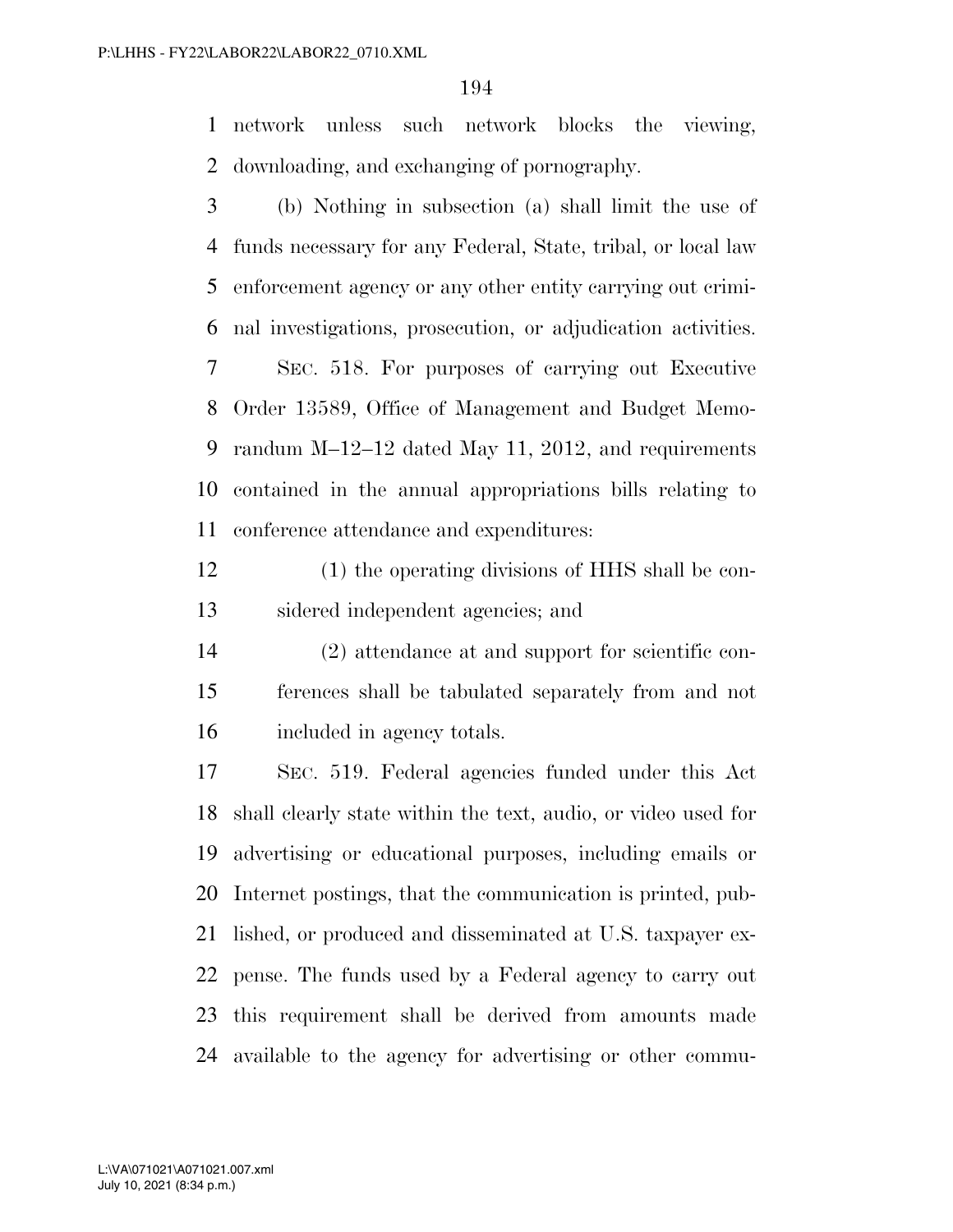nications regarding the programs and activities of the agency.

 SEC. 520. (a) Federal agencies may use Federal dis- cretionary funds that are made available in this Act to carry out up to 10 Performance Partnership Pilots. Such Pilots shall be governed by the provisions of section 526 of division H of Public Law 113–76, except that in car- rying out such Pilots section 526 shall be applied by sub- stituting ''FISCAL YEAR 2022'' for ''FISCAL YEAR 2014'' in the title of subsection (b) and by substituting ''Sep- tember 30, 2026'' for ''September 30, 2018'' each place it appears: *Provided*, That such pilots shall include com-munities that have experienced civil unrest.

 (b) In addition, Federal agencies may use Federal discretionary funds that are made available in this Act to participate in Performance Partnership Pilots that are being carried out pursuant to the authority provided by section 526 of division H of Public Law 113–76, section 524 of division G of Public Law 113–235, section 525 of division H of Public Law 114–113, section 525 of division H of Public Law 115–31, section 525 of division H of Public Law 115–141, and section 524 of division A of Public Law 116–94.

 (c) Pilot sites selected under authorities in this Act and prior appropriations Acts may be granted by relevant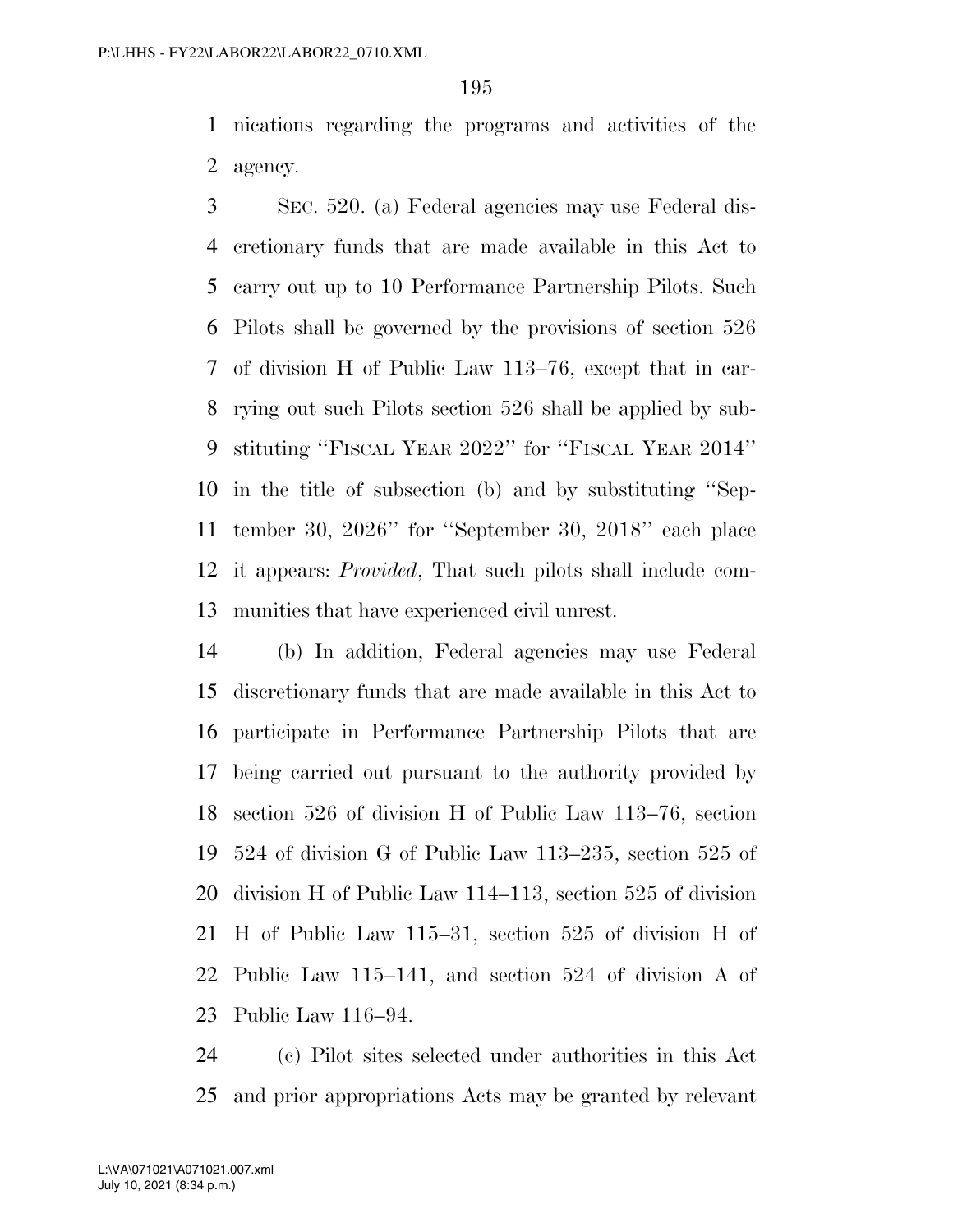agencies up to an additional 5 years to operate under such authorities.

 SEC. 521. Not later than 30 days after the end of each calendar quarter, beginning with the first month of fiscal year 2022 the Departments of Labor, Health and Human Services and Education and the Social Security Administration shall provide the Committees on Appro- priations of the House of Representatives and Senate a report on the status of balances of appropriations: *Pro- vided*, That for balances that are unobligated and uncom- mitted, committed, and obligated but unexpended, the monthly reports shall separately identify the amounts at- tributable to each source year of appropriation (beginning with fiscal year 2012, or, to the extent feasible, earlier fiscal years) from which balances were derived.

 SEC. 522. The Departments of Labor, Health and Human Services, or Education shall provide to the Com- mittees on Appropriations of the House of Representatives and the Senate a comprehensive list of any new or com- petitive grant award notifications, including supplements, issued at the discretion of such Departments not less than 3 full business days before any entity selected to receive a grant award is announced by the Department or its of- fices (other than emergency response grants at any time of the year or for grant awards made during the last 10

July 10, 2021 (8:34 p.m.) L:\VA\071021\A071021.007.xml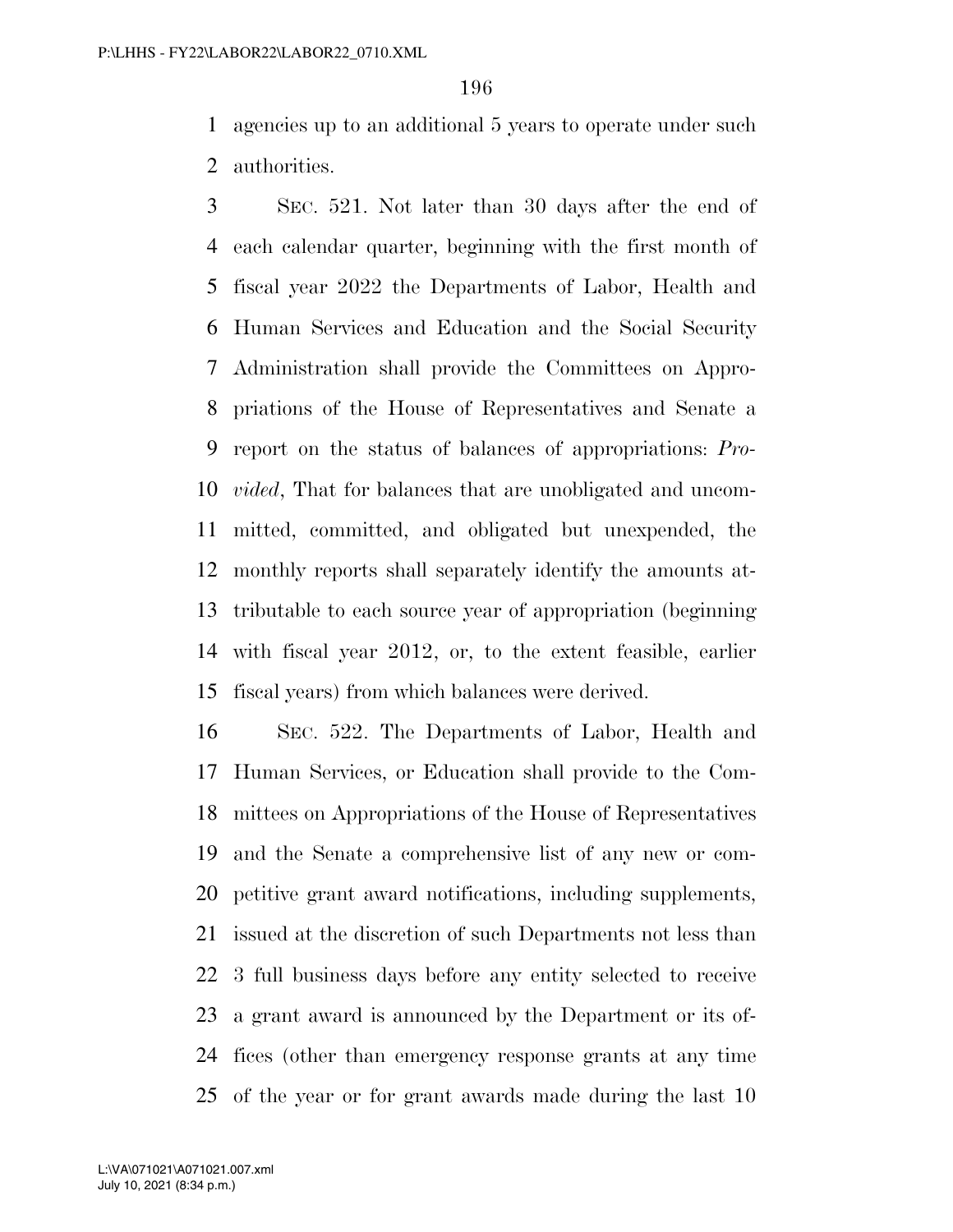business days of the fiscal year, or if applicable, of the program year).

 SEC. 523. Each department and related agency fund- ed through this Act shall provide answers to questions submitted for the record by members of the Committee within 45 business days after receipt.

 SEC. 524. Of amounts deposited in the Child Enroll-8 ment Contingency Fund under section  $2104(n)(2)$  of the Social Security Act and the income derived from invest-10 ment of those funds pursuant to section  $2104(n)(2)(C)$  of that Act, \$13,715,000,000 shall not be available for obli-gation in this fiscal year.

 SEC. 525. None of the funds appropriated in this Act may be used to implement or enforce the final rule entitled ''Hearings Held by Administrative Appeals Judges of the Appeals Council'' (85 Fed. Reg. 73138, December 16, 2020).

 This Act may be cited as the ''Departments of Labor, Health and Human Services, and Education, and Related Agencies Appropriations Act, 2022''.